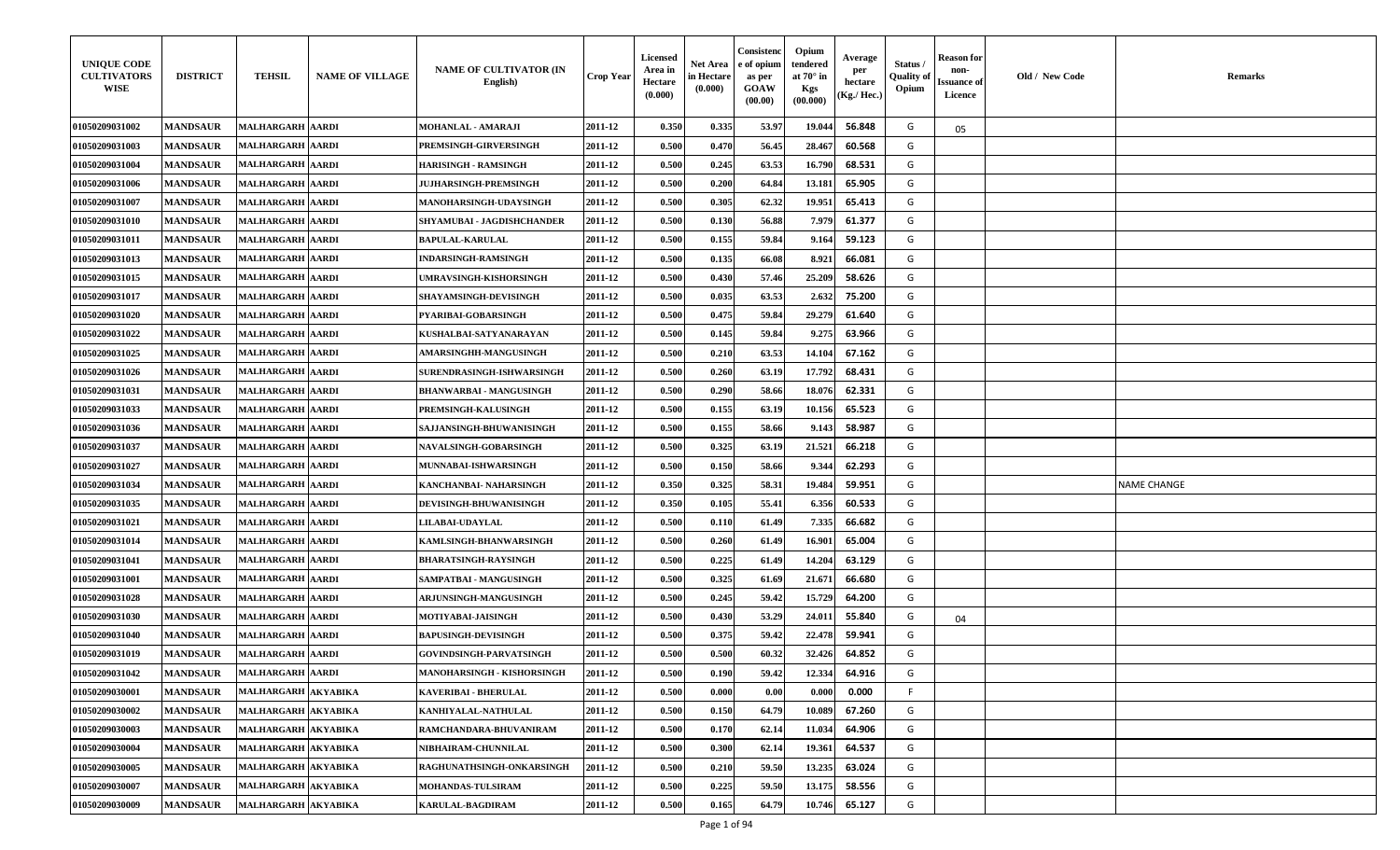| 01050209030012 | <b>MANDSAUR</b> | MALHARGARH AKYABIKA | <b>CHUNILAL-BHERULAL</b>                       | 2011-12 | 0.500 | 0.100                   | 65.22 | 63.730<br>6.373  | G |    |                    |
|----------------|-----------------|---------------------|------------------------------------------------|---------|-------|-------------------------|-------|------------------|---|----|--------------------|
| 01050209030015 | <b>MANDSAUR</b> | MALHARGARH AKYABIKA | <b>BHANWARBAI-KALUDAS</b>                      | 2011-12 | 0.500 | 0.310                   | 59.50 | 18.335<br>59.145 | G |    |                    |
| 01050209030016 | <b>MANDSAUR</b> | MALHARGARH AKYABIKA | MANGILAL-BHUVANILAL                            | 2011-12 | 0.500 | 0.500                   | 65.22 | 65.314<br>32.657 |   | 02 |                    |
| 01050209030017 | <b>MANDSAUR</b> | MALHARGARH AKYABIKA | <b>BHAGTARAM-CHUNILAL</b>                      | 2011-12 | 0.500 | 0.215                   | 62.14 | 13.591<br>63.214 | G |    |                    |
| 01050209030018 | <b>MANDSAUR</b> | MALHARGARH AKYABIKA | RAMNARAYAN - KASHIRAM                          | 2011-12 | 0.500 | 0.195                   | 59.76 | 58.928<br>11.491 | G |    |                    |
| 01050209030019 | <b>MANDSAUR</b> | MALHARGARH AKYABIKA | <b>BHERU-MEGHA</b>                             | 2011-12 | 0.500 | 0.110                   | 63.08 | 61.609<br>6.777  | G |    |                    |
| 01050209030021 | <b>MANDSAUR</b> | MALHARGARH AKYABIKA | LILABAI-RAMCHNDRA                              | 2011-12 | 0.500 | 0.150                   | 63.08 | 9.516<br>63.440  | G |    |                    |
| 01050209030023 | <b>MANDSAUR</b> | MALHARGARH AKYABIKA | <b>BHERULAL-CHUNILAL</b>                       | 2011-12 | 0.500 | 0.275                   | 65.90 | 66.276<br>18.226 | G |    |                    |
| 01050209030024 | <b>MANDSAUR</b> | MALHARGARH AKYABIKA | <b>DEVILAL-BHUVAN</b>                          | 2011-12 | 0.500 | 0.155                   | 63.08 | 66.452<br>10.300 | G |    |                    |
| 01050209030025 | <b>MANDSAUR</b> | MALHARGARH AKYABIKA | <b>OMPRAKASH-HIRALAL</b>                       | 2011-12 | 0.500 | 0.225                   | 62.96 | 65.360<br>14.706 | G |    |                    |
| 01050209030026 | <b>MANDSAUR</b> | MALHARGARH AKYABIKA | <b>BHARTHASINGH-RUPSINGH</b>                   | 2011-12 | 0.500 | 0.350                   | 66.63 | 68.317<br>23.911 | G |    |                    |
| 01050209030027 | <b>MANDSAUR</b> | MALHARGARH AKYABIKA | RADHESHYAM-D/P.BHANWARLAL                      | 2011-12 | 0.500 | 0.250                   | 62.96 | 64.724<br>16.181 | G |    |                    |
| 01050209030028 | <b>MANDSAUR</b> | MALHARGARH AKYABIKA | <b>BAPULAL-HARLAL</b>                          | 2011-12 | 0.500 | 0.400                   | 62.61 | 64.913<br>25.965 | G |    |                    |
| 01050209030029 | <b>MANDSAUR</b> | MALHARGARH AKYABIKA | SHYAMLAL-BAGDIRAM                              | 2011-12 | 0.500 | 0.210                   | 62.03 | 13.106<br>62.410 | G |    |                    |
| 01050209030031 | <b>MANDSAUR</b> | MALHARGARH AKYABIKA | <b>KHEMRAJ - MANGILAL</b>                      | 2011-12 | 0.500 | 0.385                   | 63.78 | 23.708<br>61.579 | G |    |                    |
| 01050209030032 | <b>MANDSAUR</b> | MALHARGARH AKYABIKA | KARULAL-BHANWAR                                | 2011-12 | 0.500 | 0.210                   | 62.03 | 62.790<br>13.186 | G |    |                    |
| 01050209030033 | <b>MANDSAUR</b> | MALHARGARH AKYABIKA | <b>DHAPUBAI-SUKHLAL</b>                        | 2011-12 | 0.500 | 0.295                   | 62.03 | 64.614<br>19.061 | G |    |                    |
| 01050209030034 | <b>MANDSAUR</b> | MALHARGARH AKYABIKA | <b>SURESHCHAND-BANSHILAL</b>                   | 2011-12 | 0.500 | 0.130                   | 66.63 | 68.315<br>8.881  | G |    |                    |
| 01050209030036 | <b>MANDSAUR</b> | MALHARGARH AKYABIKA | <b>BHAGIRATH-CHUNNILAL</b>                     | 2011-12 | 0.500 | 0.205                   | 66.63 | 13.564<br>66.166 | G |    |                    |
| 01050209030037 | <b>MANDSAUR</b> | MALHARGARH AKYABIKA | <b>SUKHDEV-MANGILAL</b>                        | 2011-12 | 0.500 | 0.310                   | 65.06 | 67.697<br>20.986 | G |    |                    |
| 01050209030039 | <b>MANDSAUR</b> | MALHARGARH AKYABIKA | <b>RAMESH-BHAGTRAM</b>                         | 2011-12 | 0.500 | 0.190                   | 65.06 | 12.538<br>65.989 | G |    |                    |
| 01050209030040 | <b>MANDSAUR</b> | MALHARGARH AKYABIKA | BHANWARLAL-KAMWARLAL                           | 2011-12 | 0.500 | 0.160                   | 67.97 | 69.850<br>11.176 | G |    |                    |
| 01050209030041 | <b>MANDSAUR</b> | MALHARGARH AKYABIKA | SHREERAM-MANGILAL                              | 2011-12 | 0.500 | 0.200                   | 65.06 | 66.870<br>13.374 | G |    |                    |
| 01050209030042 | <b>MANDSAUR</b> | MALHARGARH AKYABIKA | KANWARLAL-BHAGATHRAM                           | 2011-12 | 0.500 | 0.165                   | 68.85 | 68.430<br>11.291 | G |    |                    |
| 01050209030045 | <b>MANDSAUR</b> | MALHARGARH AKYABIKA | <b>JADULAL-VARDA</b>                           | 2011-12 | 0.500 | 0.325                   | 59.93 | 57.902<br>18.818 | G |    |                    |
| 01050209030046 | <b>MANDSAUR</b> | MALHARGARH AKYABIKA | KAMALSINGH-ONKARSINGH                          | 2011-12 | 0.500 | 0.155                   | 65.93 | 10.238<br>66.052 | G |    |                    |
| 01050209030047 | <b>MANDSAUR</b> | MALHARGARH AKYABIKA | <b>NAGUDAS-HIRADAS</b>                         | 2011-12 | 0.500 | 0.210                   | 63.76 | 64.629<br>13.572 | G |    |                    |
| 01050209030048 | <b>MANDSAUR</b> | MALHARGARH AKYABIKA | PANNALAL-MOTILAL                               | 2011-12 | 0.500 | 0.300                   | 65.93 | 18.950<br>63.167 | G |    |                    |
| 01050209030051 | <b>MANDSAUR</b> | MALHARGARH AKYABIKA | PARASHRAM-TULSIDAS                             | 2011-12 | 0.500 | 0.490                   | 67.74 | 32.593<br>66.516 |   | 02 |                    |
| 01050209030052 | <b>MANDSAUR</b> | MALHARGARH AKYABIKA | <b>GHANSHYAM-BHAGTHRAM</b>                     | 2011-12 | 0.500 | 0.210                   | 65.93 | 13.365<br>63.643 | G |    |                    |
| 01050209030053 | <b>MANDSAUR</b> | MALHARGARH AKYABIKA | MANOHARLAL-DOLATRAM                            | 2011-12 | 0.500 | 0.150                   | 65.93 | 9.579<br>63.860  | G |    |                    |
| 01050209030054 | <b>MANDSAUR</b> | MALHARGARH AKYABIKA | KANWARLAL-KESHURAM                             | 2011-12 | 0.500 | 0.145                   | 69.16 | 10.275<br>70.862 | G |    |                    |
| 01050209030057 | <b>MANDSAUR</b> | MALHARGARH AKYABIKA | <b>MANGILAL-DOLATRAM</b>                       | 2011-12 | 0.500 | 0.155                   | 66.66 | 64.019<br>9.923  |   | 02 |                    |
| 01050209030058 | <b>MANDSAUR</b> | MALHARGARH AKYABIKA | RUKMANBAI - AMBALAL                            | 2011-12 | 0.350 | 0.260                   | 63.76 | 16.742<br>64.392 | G |    | <b>NAME CHANGE</b> |
| 01050209030059 | <b>MANDSAUR</b> | MALHARGARH AKYABIKA | <b>KANA-BHUVAN</b>                             | 2011-12 | 0.500 | 0.310                   | 65.15 | 20.457<br>65.990 | G |    |                    |
| 01050209030060 | <b>MANDSAUR</b> | MALHARGARH AKYABIKA | <b>BHERULAL-VARDA</b>                          | 2011-12 | 0.350 | 0.260                   | 63.76 | 16.596<br>63.831 | G |    |                    |
| 01050209030061 | <b>MANDSAUR</b> | MALHARGARH AKYABIKA | <b>INDARBAI - BHAWARLAL</b>                    | 2011-12 | 0.500 | 0.180                   | 65.15 | 11.680<br>64.889 | G |    |                    |
| 01050209030067 | <b>MANDSAUR</b> | MALHARGARH AKYABIKA | <b>AMRATLAL-KARULAL D/P</b><br><b>MANGILAL</b> | 2011-12 | 0.500 | 0.110                   | 67.47 | 67.555<br>7.431  | G |    |                    |
| 01050209030068 | <b>MANDSAUR</b> | MALHARGARH AKYABIKA | KAASHIBAI-DOULATRAM                            | 2011-12 | 0.500 | 0.205                   | 62.36 | 13.292<br>64.839 | G |    |                    |
| 01050209030069 | <b>MANDSAUR</b> | MALHARGARH AKYABIKA | <b>DAMODARDAS-SHREEDAS</b>                     | 2011-12 | 0.500 | 0.025                   | 72.94 | 1.896<br>75.840  | G |    |                    |
| 01050209030070 | <b>MANDSAUR</b> | MALHARGARH AKYABIKA | <b>BHANWARLAL-DEVILAL</b>                      | 2011-12 | 0.500 | 0.460                   | 65.15 | 29.988<br>65.191 | G |    |                    |
| 01050209030071 | <b>MANDSAUR</b> | MALHARGARH AKYABIKA | RAMGOPAL-KARULAL                               | 2011-12 | 0.500 | $0.205$<br>Page 2 of 94 | 62.36 | 13.033<br>63.576 | G |    |                    |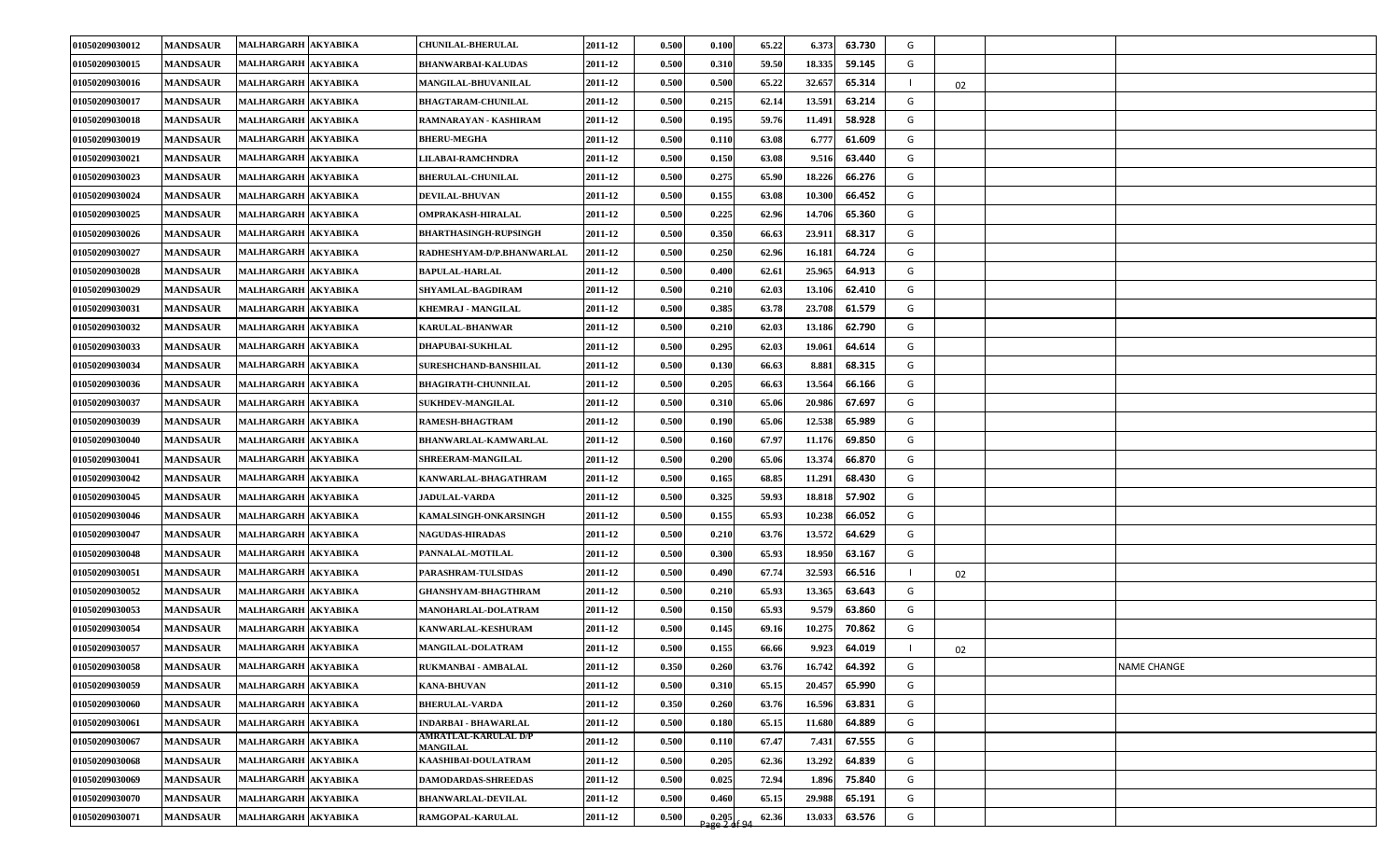| 01050209030072 | <b>MANDSAUR</b> | MALHARGARH AKYABIKA         | <b>VISHNUDAS-SHREEDAS</b>    | 2011-12 | 0.500 | 0.315                 | 66.14 | 20.078 | 63.740 | G |    |                |             |
|----------------|-----------------|-----------------------------|------------------------------|---------|-------|-----------------------|-------|--------|--------|---|----|----------------|-------------|
| 01050209030073 | <b>MANDSAUR</b> | MALHARGARH AKYABIKA         | LUXMINARAYAN-DEVILAL         | 2011-12 | 0.500 | 0.155                 | 66.14 | 10.705 | 69.065 | G |    |                |             |
| 01050209030075 | <b>MANDSAUR</b> | MALHARGARH AKYABIKA         | <b>BALAKDAS - SHRIDAS</b>    | 2011-12 | 0.500 | 0.250                 | 66.14 | 15.855 | 63.420 | G |    |                |             |
| 01050209030076 | <b>MANDSAUR</b> | MALHARGARH AKYABIKA         | RAMGOPAL-HEERALAL            | 2011-12 | 0.500 | 0.160                 | 62.36 | 10.414 | 65.088 | G |    |                |             |
| 01050209030078 | <b>MANDSAUR</b> | MALHARGARH AKYABIKA         | HEMANTKUMAR-KANHIYALAL       | 2011-12 | 0.500 | 0.210                 | 60.23 | 13.139 | 62.567 | G |    |                |             |
| 01050209030080 | <b>MANDSAUR</b> | MALHARGARH AKYABIKA         | MATHURABAI-MANGILAL          | 2011-12 | 0.500 | 0.340                 | 67.47 | 23.104 | 67.953 | G |    |                |             |
| 01050209030011 | <b>MANDSAUR</b> | MALHARGARH AKYABIKA         | NANIBAI-PITA DEVAJI          | 2011-12 | 0.500 | 0.465                 | 62.25 | 29.382 | 63.187 | G |    |                |             |
| 01050209030062 | <b>MANDSAUR</b> | MALHARGARH AKYABIKA         | <b>SHIVLAL - MANGILAL</b>    | 2011-12 | 0.350 | 0.270                 | 64.32 | 16.659 | 61.700 | G |    |                | NAME CHANGE |
| 01050209030049 | <b>MANDSAUR</b> | MALHARGARH AKYABIKA         | KELASHBAI-BAGDIRAM           | 2011-12 | 0.500 | 0.105                 | 64.32 | 6.754  | 64.324 | G |    |                |             |
| 01050209030006 | <b>MANDSAUR</b> | MALHARGARH AKYABIKA         | <b>ARJUNSINGH - LALSINGH</b> | 2011-12 | 0.500 | 0.400                 | 62.25 | 27.657 | 69.143 | G |    |                |             |
| 01050209030035 | <b>MANDSAUR</b> | MALHARGARH AKYABIKA         | RATANSINGH - RAGHUNATHSINGH  | 2011-12 | 0.500 | 0.205                 | 62.25 | 13.170 | 64.244 | G |    |                |             |
| 01050209030043 | <b>MANDSAUR</b> | MALHARGARH AKYABIKA         | <b>GANGARAM-KISHANLAL</b>    | 2011-12 | 0.500 | 0.155                 | 64.32 | 10.282 | 66.335 | G |    |                |             |
| 01050209030044 | <b>MANDSAUR</b> | MALHARGARH AKYABIKA         | <b>RAMCHANDRA-DEVA</b>       | 2011-12 | 0.500 | 0.230                 | 63.40 | 15.497 | 67.378 | G |    |                |             |
| 01050209030081 | <b>MANDSAUR</b> | MALHARGARH AKYABIKA         | <b>BALUSINGH-CHENSINGH</b>   | 2011-12 | 0.500 | 0.130                 | 64.26 | 8.225  | 63.269 | G |    |                |             |
| 01050209030074 | <b>MANDSAUR</b> | MALHARGARH AKYABIKA         | RAMESHCHANDRA-KARULAL        | 2011-12 | 0.500 | 0.125                 | 62.90 | 8.087  | 64.696 | G |    |                |             |
| 01050209030022 | <b>MANDSAUR</b> | MALHARGARH AKYABIKA         | <b>KALURAM - DEVILAL</b>     | 2011-12 | 0.500 | 0.155                 | 64.26 | 10.392 | 67.045 | G |    |                |             |
| 01050209030085 | <b>MANDSAUR</b> | MALHARGARH AKYABIKA         | RADHESHYAM-BHERULAL          | 2011-12 | 0.500 | 0.120                 | 59.89 | 7.555  | 62.958 | G |    |                |             |
| 01050209030020 | <b>MANDSAUR</b> | MALHARGARH AKYABIKA         | <b>CHANDIBAI-DAYARAM</b>     | 2011-12 | 0.500 | 0.130                 | 62.90 | 8.258  | 63.523 | G |    |                |             |
| 01050209030008 | <b>MANDSAUR</b> | MALHARGARH AKYABIKA         | LAXMINARAYAN - RAMCHANDRA    | 2011-12 | 0.500 | 0.190                 | 62.90 | 12.301 | 64.742 | G |    |                |             |
| 01050209030063 | <b>MANDSAUR</b> | MALHARGARH AKYABIKA         | <b>BHERULAL-SALAGRAM</b>     | 2011-12 | 0.500 | 0.180                 | 63.02 | 11.632 | 64.622 | G |    | 01050209012090 |             |
| 01050209026003 | <b>MANDSAUR</b> | MALHARGARH AKYAMEDI         | <b>BHAGUBAI-MATHURALAL</b>   | 2011-12 | 0.500 | 0.425                 | 64.30 | 28.834 | 67.845 | G |    |                |             |
| 01050209026006 | <b>MANDSAUR</b> | MALHARGARH AKYAMEDI         | NARAYANIBAI-RAMA             | 2011-12 | 0.500 | 0.255                 | 57.62 | 16.339 | 64.075 | G |    |                |             |
| 01050209026008 | <b>MANDSAUR</b> | MALHARGARH AKYAMEDI         | <b>BADRILAL-ASARAM</b>       | 2011-12 | 0.500 | 0.265                 | 61.73 | 16.350 | 61.698 | G |    |                |             |
| 01050209026009 | <b>MANDSAUR</b> | MALHARGARH AKYAMEDI         | <b>/IRAM-RUPA</b>            | 2011-12 | 0.500 | 0.290                 | 66.34 | 20.025 | 69.052 | G |    |                |             |
| 01050209026014 | <b>MANDSAUR</b> | MALHARGARH AKYAMEDI         | <b>GOPAL-SHREELALPATIDAR</b> | 2011-12 | 0.500 | 0.440                 | 61.79 | 28.132 | 63.936 | G |    |                |             |
| 01050209026015 | <b>MANDSAUR</b> | MALHARGARH AKYAMEDI         | MOHANLAL-MANGNIRAM           | 2011-12 | 0.500 | 0.255                 | 58.01 | 14.892 | 58.400 | G |    |                |             |
| 01050209026016 | <b>MANDSAUR</b> | MALHARGARH AKYAMEDI         | KANIRAM-NANDAGAYARI          | 2011-12 | 0.500 | 0.410                 | 61.50 | 27.447 | 66.944 | G |    |                |             |
| 01050209026018 | <b>MANDSAUR</b> | MALHARGARH AKYAMEDI         | <b>KELASH-RAMLAL</b>         | 2011-12 | 0.500 | 0.350                 | 53.16 | 20.550 | 58.714 | G | 05 |                |             |
| 01050209026022 | <b>MANDSAUR</b> | <b>MALHARGARH AKYAMEDI</b>  | AMAR CHAND-PYAR CHAND        | 2011-12 | 0.350 | 0.255                 | 58.01 | 15.091 | 59.180 | G |    |                |             |
| 01050209007003 | <b>MANDSAUR</b> | MALHARGARH ARNIA JATIYA     | DEVILAL-RATANLAL             | 2011-12 | 0.500 | 0.310                 | 62.11 | 23.655 | 76.306 | G |    |                |             |
| 01050209007006 | <b>MANDSAUR</b> | MALHARGARH ARNIA JATIYA     | <b>BASANTILAL-GANGARAM</b>   | 2011-12 | 0.500 | 0.425                 | 64.39 | 29.886 | 70.320 | G |    |                |             |
| 01050209007013 | <b>MANDSAUR</b> | MALHARGARH ARNIA JATIYA     | SHIVNARAYAN-RATAN            | 2011-12 | 0.350 | 0.240                 | 61.85 | 16.426 | 68.442 | G |    |                |             |
| 01050209007020 | <b>MANDSAUR</b> | MALHARGARH ARNIA JATIYA     | <b>BHULIBAI-SHIVRAM</b>      | 2011-12 | 0.500 | 0.000                 | 0.00  | 0.000  | 0.000  | N |    |                |             |
| 01050209007027 | <b>MANDSAUR</b> | MALHARGARH ARNIA JATIYA     | <b>BHARATLAL-DEVILAL</b>     | 2011-12 | 0.500 | 0.435                 | 60.68 | 29.621 | 68.094 | G |    |                |             |
| 01050209007055 | <b>MANDSAUR</b> | MALHARGARH ARNIA JATIYA     | <b>BANSILAL-MANGILAL</b>     | 2011-12 | 0.500 | 0.395                 | 62.11 | 27.834 | 70.466 | G |    |                |             |
| 01050209007056 | <b>MANDSAUR</b> | MALHARGARH ARNIA JATIYA     | <b>BANSILAL-KHUMA</b>        | 2011-12 | 0.350 | 0.325                 | 59.71 | 22.289 | 68.582 | G |    |                |             |
| 01050209007057 | <b>MANDSAUR</b> | MALHARGARH ARNIA JATIYA     | SHANKARLAL - NANURAM         | 2011-12 | 0.500 | 0.255                 | 59.71 | 16.830 | 66.000 | G |    |                |             |
| 01050209007001 | <b>MANDSAUR</b> | MALHARGARH ARNIA JATIYA     | <b>JANIBAI-KASHIRAM</b>      | 2011-12 | 0.350 | 0.290                 | 62.11 | 18.527 | 63.886 | G |    |                |             |
| 01050209012001 | <b>MANDSAUR</b> | <b>MALHARGARH BANSKHEDI</b> | SITABAI-RUPA                 | 2011-12 | 0.500 | 0.230                 | 60.11 | 13.868 | 60.296 | G |    |                |             |
| 01050209012003 | <b>MANDSAUR</b> | MALHARGARH BANSKHEDI        | ONKARLAL-UDADANGI            | 2011-12 | 0.500 | 0.490                 | 60.11 | 30.295 | 61.827 | G |    |                |             |
| 01050209012004 | <b>MANDSAUR</b> | <b>MALHARGARH BANSKHEDI</b> | <b>BHERULAL-NANURAM</b>      | 2011-12 | 0.500 | 0.400                 | 61.76 | 25.648 | 64.120 | G |    |                |             |
| 01050209012005 | <b>MANDSAUR</b> | MALHARGARH BANSKHEDI        | <b>KANWARLAL-HIRA</b>        | 2011-12 | 0.500 | 0.275<br>Page 3 of 94 | 59.92 | 16.358 | 59.484 | G |    |                |             |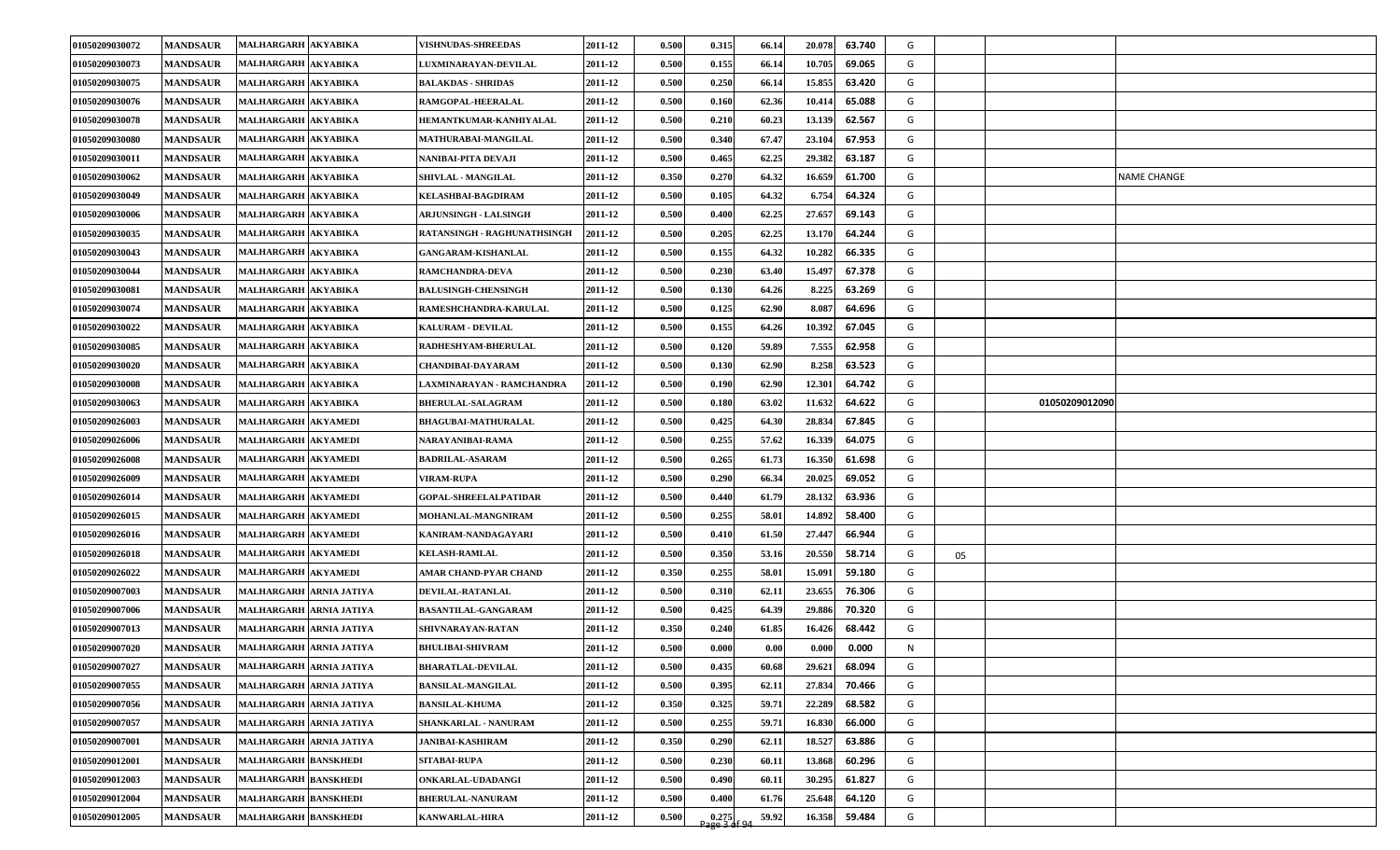| 01050209012006 | <b>MANDSAUR</b> | MALHARGARH BANSKHEDI        | <b>MANGU-DHURA</b>                                    | 2011-12 | 0.500 | 0.315 | 61.58          | 19.873 | 63.089<br>G |    |  |
|----------------|-----------------|-----------------------------|-------------------------------------------------------|---------|-------|-------|----------------|--------|-------------|----|--|
| 01050209012009 | <b>MANDSAUR</b> | MALHARGARH BANSKHEDI        | KISHANDAS-RUPDAS                                      | 2011-12 | 0.500 | 0.210 | 65.27          | 13.446 | 64.029<br>G |    |  |
| 01050209012010 | <b>MANDSAUR</b> | MALHARGARH BANSKHEDI        | SITARAM-KACHRU                                        | 2011-12 | 0.500 | 0.305 | 56.47          | 17.554 | 57.554<br>G |    |  |
| 01050209012013 | <b>MANDSAUR</b> | MALHARGARH BANSKHEDI        | <b>BAGDIRAM-DOLA</b>                                  | 2011-12 | 0.500 | 0.205 | 61.58          | 13.433 | 65.527<br>G |    |  |
| 01050209012014 | <b>MANDSAUR</b> | MALHARGARH BANSKHEDI        | DHAPUBAI D/O RAMIBAI-BAGDIRAM  2011-12                |         | 0.500 | 0.115 | 58.79          | 7.441  | 64.704<br>G |    |  |
| 01050209012015 | <b>MANDSAUR</b> | MALHARGARH BANSKHEDI        | KANCHANBAI-MOHANDAS                                   | 2011-12 | 0.500 | 0.300 | 59.92          | 18.455 | 61.517<br>G |    |  |
| 01050209012016 | <b>MANDSAUR</b> | MALHARGARH BANSKHEDI        | KACHRIBAI-KARULAL                                     | 2011-12 | 0.500 | 0.435 | 59.92          | 27.169 | 62.457<br>G |    |  |
| 01050209012017 | <b>MANDSAUR</b> | MALHARGARH BANSKHEDI        | <b>BAGDIRAMDAS-SUKHRAM</b>                            | 2011-12 | 0.500 | 0.240 | 57.12          | 15.129 | G<br>63.038 |    |  |
| 01050209012018 | <b>MANDSAUR</b> | MALHARGARH BANSKHEDI        | <b>KARIBAI-SHANKAR</b>                                | 2011-12 | 0.500 | 0.320 | 58.41          | 19.108 | 59.713<br>G |    |  |
| 01050209012019 | <b>MANDSAUR</b> | <b>MALHARGARH BANSKHEDI</b> | NAHARJI-KACHRU                                        | 2011-12 | 0.500 | 0.185 | 65.27          | 12.205 | 65.973<br>G |    |  |
| 01050209012021 | <b>MANDSAUR</b> | <b>MALHARGARH BANSKHEDI</b> | RADHESHYAMDAS-LAXMANDAS                               | 2011-12 | 0.500 | 0.460 | 58.41          | 27.211 | 59.154<br>G |    |  |
| 01050209012023 | <b>MANDSAUR</b> | <b>MALHARGARH BANSKHEDI</b> | RADHESHYAM-BHERULAL                                   | 2011-12 | 0.500 | 0.190 | 58.41          | 11.115 | G<br>58.500 |    |  |
| 01050209012024 | <b>MANDSAUR</b> | <b>MALHARGARH BANSKHEDI</b> | RAMESHCHANDRA-MANGILAL                                | 2011-12 | 0.500 | 0.375 | 66.34          | 26.053 | 69.475<br>G |    |  |
| 01050209012025 | <b>MANDSAUR</b> | <b>MALHARGARH BANSKHEDI</b> | <b>VASUDEV-MOHANLAL</b>                               | 2011-12 | 0.500 | 0.280 | 61.58          | 18.078 | G<br>64.564 |    |  |
| 01050209012026 | <b>MANDSAUR</b> | <b>MALHARGARH BANSKHEDI</b> | <b>BHERULAL-KANIRAM</b>                               | 2011-12 | 0.500 | 0.250 | 67.01          | 17.403 | G<br>69.612 |    |  |
| 01050209012027 | <b>MANDSAUR</b> | <b>MALHARGARH BANSKHEDI</b> | <b>RAMSINGH-KAARULAL</b>                              | 2011-12 | 0.500 | 0.215 | 66.34          | 14.405 | 67.000<br>G |    |  |
| 01050209012028 | <b>MANDSAUR</b> | <b>MALHARGARH BANSKHEDI</b> | RAMESHWAR-KAARULAL                                    | 2011-12 | 0.500 | 0.340 | 66.34          | 23.048 | 67.788<br>G |    |  |
| 01050209012029 | <b>MANDSAUR</b> | MALHARGARH BANSKHEDI        | MANOHARLAL-BHAGWAN                                    | 2011-12 | 0.500 | 0.320 | 59.65          | 19.054 | G<br>59.544 |    |  |
| 01050209012030 | <b>MANDSAUR</b> | <b>MALHARGARH BANSKHEDI</b> | HUKAMLAL-MANGILAL                                     | 2011-12 | 0.500 | 0.310 | 62.07          | 19.552 | G<br>63.071 |    |  |
| 01050209012031 | <b>MANDSAUR</b> | <b>MALHARGARH BANSKHEDI</b> | PARMESHWAR-BHERULAL                                   | 2011-12 | 0.500 | 0.205 | 65.99          | 14.056 | 68.566<br>G |    |  |
| 01050209012033 | <b>MANDSAUR</b> | <b>MALHARGARH BANSKHEDI</b> | VARDICHANDRA-RAMLAL                                   | 2011-12 | 0.500 | 0.175 | 65.99          | 11.925 | 68.143<br>G |    |  |
| 01050209012034 | <b>MANDSAUR</b> | MALHARGARH BANSKHEDI        | <b>MOHANLAL-UDA</b>                                   | 2011-12 | 0.500 | 0.000 | 0.00           | 0.000  | 0.000<br>F. |    |  |
| 01050209012035 | <b>MANDSAUR</b> | MALHARGARH BANSKHEDI        | UMMEDSINGH-BHANWARLAL                                 | 2011-12 | 0.500 | 0.185 | 59.21          | 11.267 | G<br>60.903 |    |  |
| 01050209012038 | <b>MANDSAUR</b> | MALHARGARH BANSKHEDI        | <b>AMARSINGH-GUMANSINGH</b>                           | 2011-12 | 0.500 | 0.185 | 59.65          | 10.873 | 58.773<br>G |    |  |
| 01050209012039 | <b>MANDSAUR</b> | MALHARGARH BANSKHEDI        | <b>GOVINDSINGH-RUPSINGH</b>                           | 2011-12 | 0.350 | 0.340 | 56.83          | 19.493 | 57.332<br>G |    |  |
| 01050209012040 | <b>MANDSAUR</b> | MALHARGARH BANSKHEDI        | <b>BAALUDAS-PURANDAS</b>                              | 2011-12 | 0.500 | 0.275 | 55.75          | 15.881 | 57.749<br>G |    |  |
| 01050209012041 | <b>MANDSAUR</b> | <b>MALHARGARH BANSKHEDI</b> | <b>BHUWANIRAM-KANA</b>                                | 2011-12 | 0.500 | 0.410 | 62.07          | 27.009 | 65.876<br>G |    |  |
| 01050209012042 | <b>MANDSAUR</b> | <b>MALHARGARH BANSKHEDI</b> | <b>RAMLAL-MODA</b>                                    | 2011-12 | 0.500 | 0.165 | 62.07          | 10.437 | 63.255<br>G |    |  |
| 01050209012043 | <b>MANDSAUR</b> | MALHARGARH BANSKHEDI        | MOHANLAL-LAXMAN                                       | 2011-12 | 0.500 | 0.390 | 67.01          | 27.378 | 70.200<br>G |    |  |
| 01050209012044 | <b>MANDSAUR</b> | MALHARGARH BANSKHEDI        | <b>JAGDISH-PYARA</b>                                  | 2011-12 | 0.500 | 0.190 | 65.99          | 12.793 | 67.332<br>G |    |  |
| 01050209012045 | <b>MANDSAUR</b> | <b>MALHARGARH BANSKHEDI</b> | <b>HIRALAL-DHANNA</b>                                 | 2011-12 | 0.500 | 0.345 | 62.09          | 21.527 | G<br>62.397 |    |  |
| 01050209012047 | <b>MANDSAUR</b> | MALHARGARH BANSKHEDI        | HARISHCHANDRA-KISHANLAL                               | 2011-12 | 0.500 | 0.290 | 59.65          | 17.341 | 59.797<br>G |    |  |
| 01050209012048 | <b>MANDSAUR</b> | MALHARGARH BANSKHEDI        | KANHAIYALAL-MOHANLAL                                  | 2011-12 | 0.500 | 0.230 | 57.11          | 13.959 | 60.691<br>G |    |  |
| 01050209012049 | <b>MANDSAUR</b> | MALHARGARH BANSKHEDI        | <b>BHURIBAI-MANGILAL</b>                              | 2011-12 | 0.500 | 0.335 | 62.09          | 21.776 | 65.003<br>G |    |  |
| 01050209012052 | <b>MANDSAUR</b> | <b>MALHARGARH BANSKHEDI</b> | KASHIBAI-MODA                                         | 2011-12 | 0.500 | 0.430 | 60.08          | 26.495 | G<br>61.616 |    |  |
| 01050209012053 | <b>MANDSAUR</b> | <b>MALHARGARH BANSKHEDI</b> | NANDLAL-BHANWARLAL                                    | 2011-12 | 0.500 | 0.135 | 62.09          | 8.196  | G<br>60.711 |    |  |
| 01050209012055 | <b>MANDSAUR</b> | MALHARGARH BANSKHEDI        | <b>SHAMBHULAL-LAXMAN</b>                              | 2011-12 | 0.500 | 0.345 | 54.61          | 19.870 | G<br>57.594 | 05 |  |
| 01050209012056 | <b>MANDSAUR</b> | <b>MALHARGARH BANSKHEDI</b> | <b>GEETABAI-SHANKARDAS</b>                            | 2011-12 | 0.500 | 0.230 | 61.69          | 14.409 | 62.648<br>G |    |  |
| 01050209012059 | <b>MANDSAUR</b> | MALHARGARH BANSKHEDI        | <b>BHERULAL-MANGU</b>                                 | 2011-12 | 0.500 | 0.495 | 57.92          | 30.855 | G<br>62.333 |    |  |
| 01050209012060 | <b>MANDSAUR</b> | MALHARGARH BANSKHEDI        | DROPATIBAI-D/O VARDIBAI W/O<br><b>MADHU</b>           | 2011-12 | 0.500 | 0.195 | 61.69          | 13.272 | G<br>68.062 |    |  |
| 01050209012062 | <b>MANDSAUR</b> | MALHARGARH BANSKHEDI        | <b>RANSINGH URF KARANSINGH-</b><br><b>SARDARSINGH</b> | 2011-12 | 0.500 | 0.315 | 60.08          | 20.015 | 63.540<br>G |    |  |
| 01050209012064 | <b>MANDSAUR</b> | MALHARGARH BANSKHEDI        | <b>BHANWARBAI-BHERA</b>                               | 2011-12 | 0.500 | 0.360 | 67.01<br>ሐf 0/ | 24.535 | G<br>68.153 |    |  |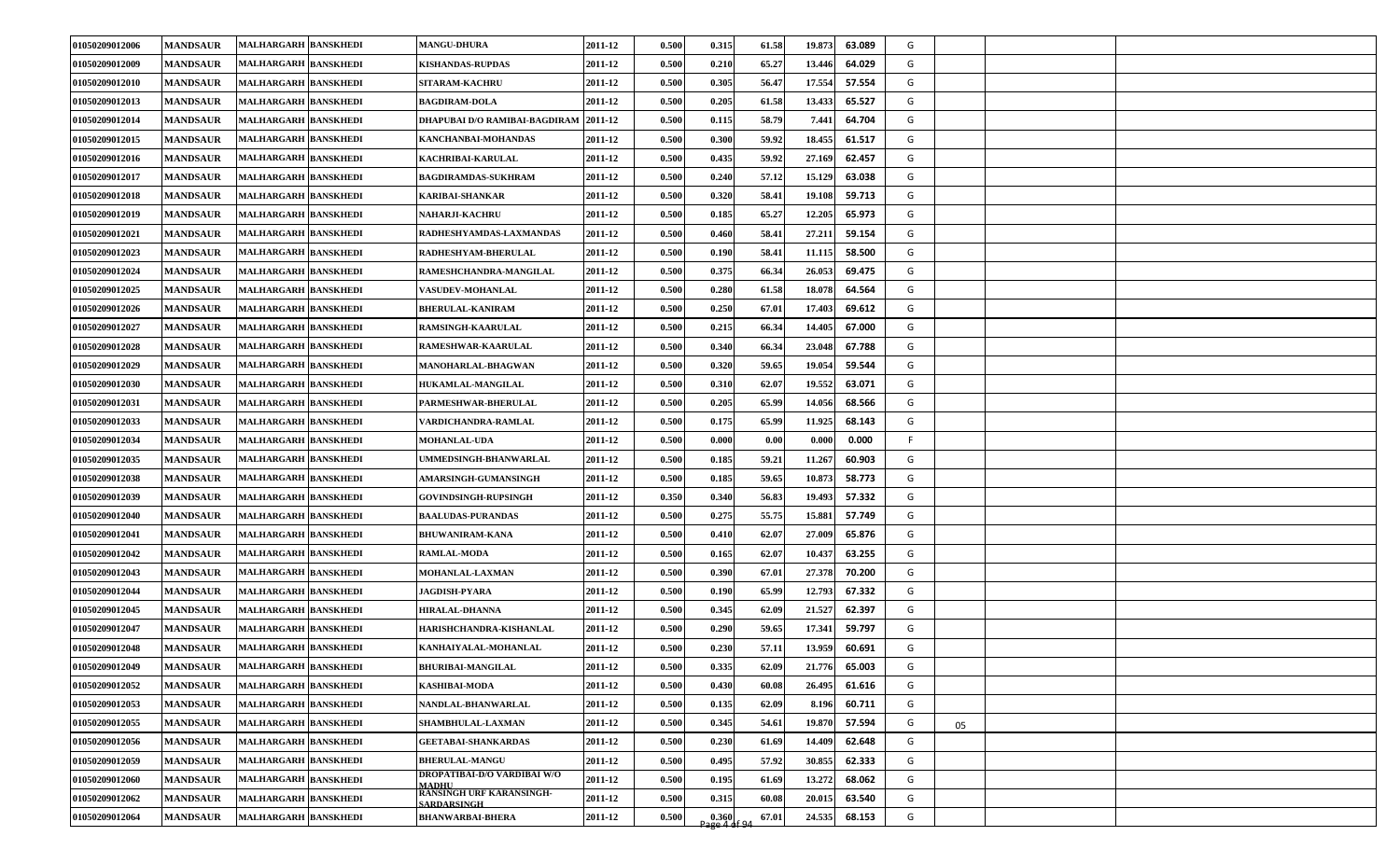| 01050209012065 | <b>MANDSAUR</b> | <b>MALHARGARH BANSKHEDI</b>      | <b>BAPUDAS-SEVADAS</b>          | 2011-12 | 0.350 | 0.265                 | 60.08 | 16.445<br>62.057 | G |    |                    |
|----------------|-----------------|----------------------------------|---------------------------------|---------|-------|-----------------------|-------|------------------|---|----|--------------------|
| 01050209012068 | <b>MANDSAUR</b> | MALHARGARH BANSKHEDI             | <b>BHULIBAI-SHANKARLAL</b>      | 2011-12 | 0.500 | 0.300                 | 61.69 | 63.277<br>18.983 | G |    |                    |
| 01050209012070 | <b>MANDSAUR</b> | MALHARGARH BANSKHEDI             | <b>BHARATSINGH-BAHADURSINGH</b> | 2011-12 | 0.500 | 0.485                 | 59.21 | 60.849<br>29.512 | G |    |                    |
| 01050209012076 | <b>MANDSAUR</b> | <b>MALHARGARH BANSKHEDI</b>      | <b>KANWARLAL-KANA</b>           | 2011-12 | 0.500 | 0.200                 | 65.30 | 63.855<br>12.771 | G |    |                    |
| 01050209012077 | <b>MANDSAUR</b> | <b>MALHARGARH BANSKHEDI</b>      | KANHAIYALAL-MOTILAL             | 2011-12 | 0.500 | 0.425                 | 59.21 | 25.342<br>59.628 | G |    |                    |
| 01050209012084 | <b>MANDSAUR</b> | <b>MALHARGARH BANSKHEDI</b>      | RAMCHANDRADAS-SHANKARDAS        | 2011-12 | 0.500 | 0.180                 | 65.30 | 12.146<br>67.478 | G |    |                    |
| 01050209012063 | <b>MANDSAUR</b> | <b>MALHARGARH BANSKHEDI</b>      | KAALURAM-NANURAM                | 2011-12 | 0.350 | 0.300                 | 57.26 | 18.045<br>60.150 | G |    |                    |
| 01050209012022 | <b>MANDSAUR</b> | MALHARGARH BANSKHEDI             | <b>JAGDISH-BHAGWAN</b>          | 2011-12 | 0.500 | 0.255                 | 62.22 | 15.991<br>62.710 | G |    |                    |
| 01050209012046 | <b>MANDSAUR</b> | <b>MALHARGARH BANSKHEDI</b>      | SHAMBHULAL-MANGILAL             | 2011-12 | 0.500 | 0.345                 | 60.45 | 63.429<br>21.883 | G |    |                    |
| 01050209012078 | <b>MANDSAUR</b> | <b>MALHARGARH BANSKHEDI</b>      | TULSIDAS-BHAGWANDAS             | 2011-12 | 0.500 | 0.500                 | 56.21 | 61.814<br>30.907 | G |    |                    |
| 01050209012008 | <b>MANDSAUR</b> | <b>MALHARGARH BANSKHEDI</b>      | <b>CHAMPABAI-RUGHNATH</b>       | 2011-12 | 0.500 | 0.410                 | 60.45 | 26.201<br>63.905 | G |    |                    |
| 01050209021064 | <b>MANDSAUR</b> | MALHARGARH BARKHEDA DANGI        | <b>GANESHRAM-RATANLAL</b>       | 2011-12 | 0.500 | 0.495                 | 62.40 | 62.166<br>30.772 | G |    |                    |
| 01050209021001 | <b>MANDSAUR</b> | MALHARGARH BARKHEDA DANGI        | <b>SUNDARBAI-LAXMAN</b>         | 2011-12 | 0.500 | 0.215                 | 67.44 | 75.372<br>16.205 | G |    |                    |
| 01050209021002 | <b>MANDSAUR</b> | MALHARGARH BARKHEDA DANGI        | <b>KHEMRAJ-DALLA</b>            | 2011-12 | 0.500 | 0.210                 | 64.55 | 68.195<br>14.321 | G |    |                    |
| 01050209021006 | <b>MANDSAUR</b> | MALHARGARH BARKHEDA DANGI        | <b>RATANIBAI-KISHAN</b>         | 2011-12 | 0.500 | 0.300                 | 65.00 | 21.246<br>70.820 | G |    |                    |
| 01050209021008 | <b>MANDSAUR</b> | MALHARGARH BARKHEDA DANGI        | <b>BHERA-GULAB</b>              | 2011-12 | 0.500 | 0.240                 | 68.81 | 71.800<br>17.232 | G |    |                    |
| 01050209021010 | <b>MANDSAUR</b> | MALHARGARH BARKHEDA DANGI        | <b>KARUSINGH - RATANLAL</b>     | 2011-12 | 0.500 | 0.430                 | 61.69 | 28.272<br>65.749 | G |    |                    |
| 01050209021011 | <b>MANDSAUR</b> | MALHARGARH BARKHEDA DANGI        | KANKUBAI - MOTILAL              | 2011-12 | 0.350 | 0.350                 | 61.00 | 22.709<br>64.883 |   | 02 | <b>NAME CHANGE</b> |
| 01050209021012 | <b>MANDSAUR</b> | MALHARGARH BARKHEDA DANGI        | <b>RAMLAL - HEMTA</b>           | 2011-12 | 0.500 | 0.265                 | 65.00 | 64.683<br>17.141 | G |    |                    |
| 01050209021014 | <b>MANDSAUR</b> | MALHARGARH BARKHEDA DANGI        | VARDHA-AMRA                     | 2011-12 | 0.500 | 0.155                 | 66.67 | 68.697<br>10.648 | G |    |                    |
| 01050209021015 | <b>MANDSAUR</b> | MALHARGARH BARKHEDA DANGI        | <b>ONKAR-NATHU</b>              | 2011-12 | 0.500 | 0.200                 | 61.74 | 64.075<br>12.815 |   | 02 |                    |
| 01050209021016 | <b>MANDSAUR</b> | MALHARGARH BARKHEDA DANGI        | <b>PURA - ONKAR TELI</b>        | 2011-12 | 0.500 | 0.325                 | 63.13 | 64.517<br>20.968 | G |    |                    |
| 01050209021018 | <b>MANDSAUR</b> | MALHARGARH BARKHEDA DANGI        | <b>NARSINGH-RAMA</b>            | 2011-12 | 0.500 | 0.480                 | 67.27 | 73.496<br>35.278 | G |    |                    |
| 01050209021019 | <b>MANDSAUR</b> | <b>MALHARGARH BARKHEDA DANGI</b> | <b>KISHAN-BHUWAN</b>            | 2011-12 | 0.500 | 0.330                 | 65.00 | 23.121<br>70.064 | G |    |                    |
| 01050209021022 | <b>MANDSAUR</b> | MALHARGARH BARKHEDA DANGI        | KASTURIBAI-KHEMRAJ              | 2011-12 | 0.500 | 0.470                 | 64.69 | 31.162<br>66.302 | G |    |                    |
| 01050209021023 | <b>MANDSAUR</b> | MALHARGARH BARKHEDA DANGI        | <b>RAMESH - BAGADIRAM</b>       | 2011-12 | 0.500 | 0.370                 | 59.33 | 22.791<br>61.597 | G |    | <b>NAME CHANGE</b> |
| 01050209021024 | <b>MANDSAUR</b> | MALHARGARH BARKHEDA DANGI        | <b>KASHIBAI-PURA</b>            | 2011-12 | 0.500 | 0.320                 | 59.67 | 20.177<br>63.053 | G |    |                    |
| 01050209021028 | <b>MANDSAUR</b> | MALHARGARH BARKHEDA DANGI        | <b>RUGHNATH - SEWA</b>          | 2011-12 | 0.500 | 0.150                 | 65.83 | 9.940<br>66.267  | G |    |                    |
| 01050209021033 | <b>MANDSAUR</b> | MALHARGARH BARKHEDA DANGI        | <b>BHERULAL-KISHAN</b>          | 2011-12 | 0.500 | 0.370                 | 64.69 | 25,229<br>68.186 | G |    |                    |
| 01050209021034 | <b>MANDSAUR</b> | MALHARGARH BARKHEDA DANGI        | <b>UDA-BHANWAR</b>              | 2011-12 | 0.500 | 0.250                 | 67.38 | 17.086<br>68.344 | G |    |                    |
| 01050209021035 | <b>MANDSAUR</b> | MALHARGARH BARKHEDA DANGI        | <b>BHERULAL-AMRA</b>            | 2011-12 | 0.350 | 0.145                 | 63.13 | 62.262<br>9.028  | G |    |                    |
| 01050209021036 | <b>MANDSAUR</b> | MALHARGARH BARKHEDA DANGI        | <b>RUGNAATH-GOPAL</b>           | 2011-12 | 0.500 | 0.325                 | 64.69 | 22.004<br>67.705 | G |    |                    |
| 01050209021037 | <b>MANDSAUR</b> | MALHARGARH BARKHEDA DANGI        | <b>DEEPSINGH-DHANSINGH</b>      | 2011-12 | 0.500 | 0.480                 | 63.13 | 64.615<br>31.015 | G |    |                    |
| 01050209021038 | <b>MANDSAUR</b> | MALHARGARH BARKHEDA DANGI        | <b>ONKAR-BHUWAN</b>             | 2011-12 | 0.500 | 0.130                 | 65.91 | 9.030<br>69.462  | G |    |                    |
| 01050209021039 | <b>MANDSAUR</b> | MALHARGARH BARKHEDA DANGI        | <b>MADHOLAL-ONKAR</b>           | 2011-12 | 0.500 | 0.250                 | 61.85 | 16.108<br>64.432 | G |    |                    |
| 01050209021040 | <b>MANDSAUR</b> | MALHARGARH BARKHEDA DANGI        | <b>HARLAL-BHANWAR</b>           | 2011-12 | 0.500 | 0.220                 | 59.67 | 13.639<br>61.995 | G |    |                    |
| 01050209021041 | <b>MANDSAUR</b> | MALHARGARH BARKHEDA DANGI        | NAHARJI-KHEMRAJ                 | 2011-12 | 0.500 | 0.435                 | 61.85 | 28.831<br>66.278 | G |    |                    |
| 01050209021043 | <b>MANDSAUR</b> | MALHARGARH BARKHEDA DANGI        | <b>GEETABAI - VISHRAM</b>       | 2011-12 | 0.500 | 0.430                 | 59.67 | 63.674<br>27.380 | G |    |                    |
| 01050209021044 | <b>MANDSAUR</b> | MALHARGARH BARKHEDA DANGI        | <b>BHONIBAI - KASHIRAM</b>      | 2011-12 | 0.350 | 0.145                 | 65.91 | 74.090<br>10.743 | G |    | <b>NAME CHANGE</b> |
| 01050209021045 | <b>MANDSAUR</b> | MALHARGARH BARKHEDA DANGI        | <b>HEERALAL-HEMTA</b>           | 2011-12 | 0.500 | 0.180                 | 65.68 | 12.292<br>68.289 | G |    |                    |
| 01050209021046 | <b>MANDSAUR</b> | MALHARGARH BARKHEDA DANGI        | SITABAI-RAMLAL                  | 2011-12 | 0.500 | 0.255                 | 65.91 | 68.569<br>17.485 | G |    |                    |
| 01050209021048 | <b>MANDSAUR</b> | MALHARGARH BARKHEDA DANGI        | KASHIBAI-ONKARLAL               | 2011-12 | 0.500 | 0.275<br>Page 5 of 94 | 64.75 | 65.895<br>18.121 | G |    |                    |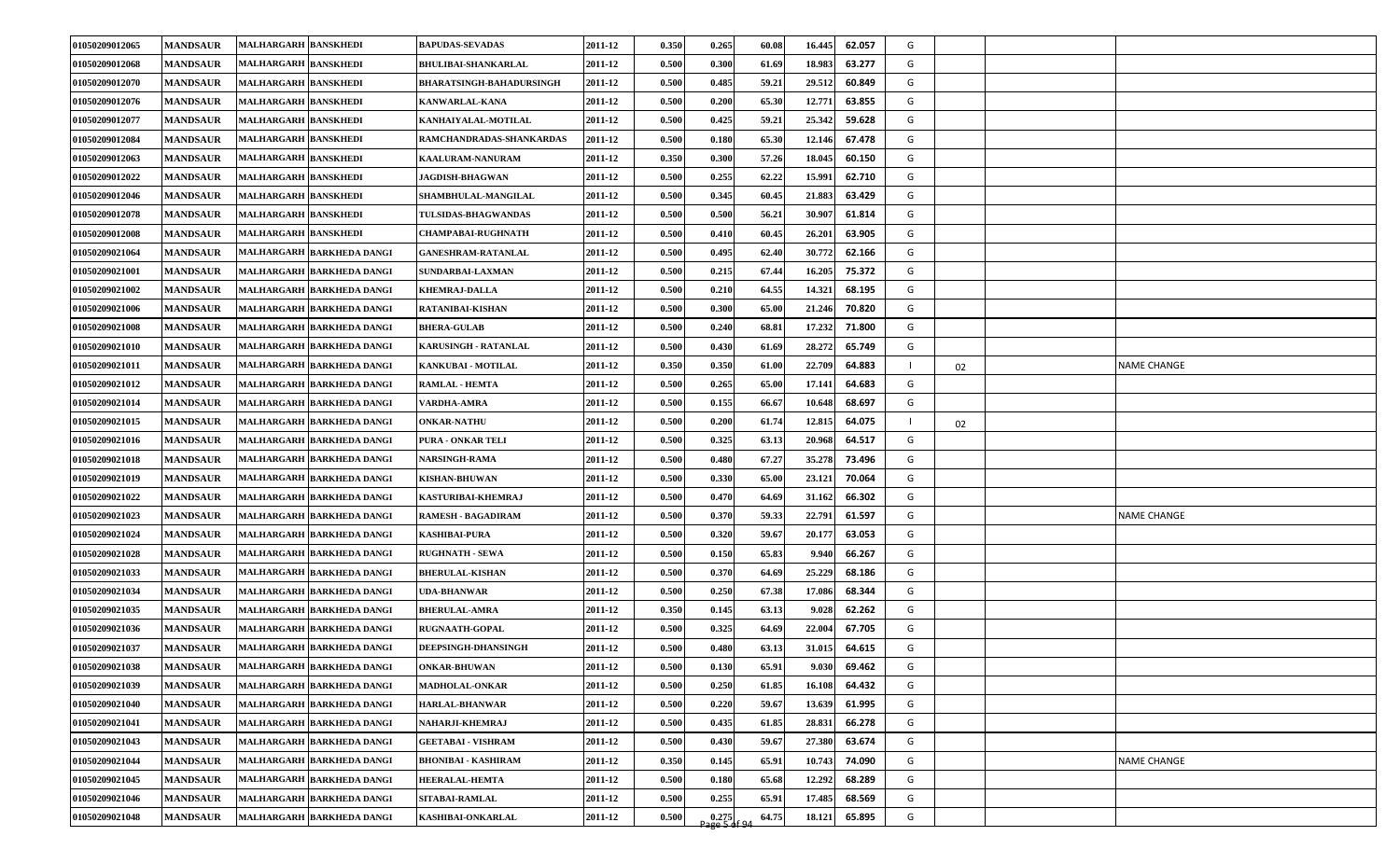| 01050209021049 | <b>MANDSAUR</b> | MALHARGARH BARKHEDA DANGI | <b>BALUSINGH-RAMKUWAR</b>   | 2011-12 | 0.500 | 0.435 | 64.75 | 30.248<br>69.536 | G  |  |  |
|----------------|-----------------|---------------------------|-----------------------------|---------|-------|-------|-------|------------------|----|--|--|
| 01050209021050 | <b>MANDSAUR</b> | MALHARGARH BARKHEDA DANGI | <b>HIRALAL-KHEMRAJ</b>      | 2011-12 | 0.500 | 0.160 | 61.85 | 63.119<br>10.099 | G  |  |  |
| 01050209021058 | <b>MANDSAUR</b> | MALHARGARH BARKHEDA DANGI | <b>DHAPUBAI-DEVILAL</b>     | 2011-12 | 0.500 | 0.000 | 0.00  | 0.000<br>0.000   | F. |  |  |
| 01050209021060 | <b>MANDSAUR</b> | MALHARGARH BARKHEDA DANGI | <b>BHANWARBAI-RUPA</b>      | 2011-12 | 0.500 | 0.395 | 64.75 | 27.815<br>70.418 | G  |  |  |
| 01050209021063 | <b>MANDSAUR</b> | MALHARGARH BARKHEDA DANGI | <b>JUJHARSINGH - HARLAL</b> | 2011-12 | 0.500 | 0.150 | 63.01 | 9.758<br>65.053  | G  |  |  |
| 01050209021065 | <b>MANDSAUR</b> | MALHARGARH BARKHEDA DANGI | <b>GANESH-GULAB</b>         | 2011-12 | 0.500 | 0.205 | 61.92 | 13.171<br>64.249 | G  |  |  |
| 01050209021073 | <b>MANDSAUR</b> | MALHARGARH BARKHEDA DANGI | <b>RAMESH-AMRA</b>          | 2011-12 | 0.500 | 0.310 | 58.70 | 18.801<br>60.648 | G  |  |  |
| 01050209021074 | <b>MANDSAUR</b> | MALHARGARH BARKHEDA DANGI | RAYSINGH-PRATHVIRAJ         | 2011-12 | 0.500 | 0.400 | 61.92 | 25.874<br>64.685 | G  |  |  |
| 01050209021087 | <b>MANDSAUR</b> | MALHARGARH BARKHEDA DANGI | PRABHULAL-ONKARLAL          | 2011-12 | 0.350 | 0.095 | 61.92 | 6.042<br>63.600  | G  |  |  |
| 01050209021078 | <b>MANDSAUR</b> | MALHARGARH BARKHEDA DANGI | <b>BALARAM - NAGU</b>       | 2011-12 | 0.500 | 0.140 | 63.49 | 9.614<br>68.671  | G  |  |  |
| 01050209021079 | <b>MANDSAUR</b> | MALHARGARH BARKHEDA DANGI | <b>JUJHGAR-MOTILAL</b>      | 2011-12 | 0.500 | 0.365 | 63.49 | 23.791<br>65.181 | G  |  |  |
| 01050209021080 | <b>MANDSAUR</b> | MALHARGARH BARKHEDA DANGI | NARSINGH-KHEMRAJ            | 2011-12 | 0.500 | 0.315 | 64.54 | 21.307<br>67.641 | G  |  |  |
| 01050209021081 | <b>MANDSAUR</b> | MALHARGARH BARKHEDA DANGI | <b>JAGDISH-NARJI</b>        | 2011-12 | 0.500 | 0.395 | 63.49 | 66.934<br>26.439 | G  |  |  |
| 01050209021082 | <b>MANDSAUR</b> | MALHARGARH BARKHEDA DANGI | <b>RAMSINGH-BHERULAL</b>    | 2011-12 | 0.500 | 0.000 | 0.00  | 0.000<br>0.000   | F. |  |  |
| 01050209021086 | <b>MANDSAUR</b> | MALHARGARH BARKHEDA DANGI | <b>BHANWARLAL-NATHULAL</b>  | 2011-12 | 0.350 | 0.110 | 66.23 | 7.484<br>68.036  | G  |  |  |
| 01050209021088 | <b>MANDSAUR</b> | MALHARGARH BARKHEDA DANGI | <b>BHAGATRAM-MOTILAL</b>    | 2011-12 | 0.500 | 0.230 | 63.88 | 15.596<br>67.809 | G  |  |  |
| 01050209021089 | <b>MANDSAUR</b> | MALHARGARH BARKHEDA DANGI | HITTARRAM-CHUNNIULAL        | 2011-12 | 0.500 | 0.355 | 65.39 | 25.016<br>70.468 | G  |  |  |
| 01050209021090 | <b>MANDSAUR</b> | MALHARGARH BARKHEDA DANGI | HEERALAL-RAMLAL             | 2011-12 | 0.500 | 0.155 | 65.63 | 68.652<br>10.641 | G  |  |  |
| 01050209021091 | <b>MANDSAUR</b> | MALHARGARH BARKHEDA DANGI | <b>BHERU-NANDA</b>          | 2011-12 | 0.500 | 0.000 | 0.00  | 0.000<br>0.000   | N  |  |  |
| 01050209021093 | <b>MANDSAUR</b> | MALHARGARH BARKHEDA DANGI | NARSINGH-BHANWAR            | 2011-12 | 0.500 | 0.240 | 64.90 | 15.353<br>63.971 | G  |  |  |
| 01050209021094 | <b>MANDSAUR</b> | MALHARGARH BARKHEDA DANGI | PRABHULAL-RAMLAL            | 2011-12 | 0.500 | 0.180 | 62.87 | 11.954<br>66.411 | G  |  |  |
| 01050209021095 | <b>MANDSAUR</b> | MALHARGARH BARKHEDA DANGI | KARUSINGH - KHEMRAJ         | 2011-12 | 0.500 | 0.210 | 66.23 | 14.930<br>71.095 | G  |  |  |
| 01050209021106 | <b>MANDSAUR</b> | MALHARGARH BARKHEDA DANGI | <b>HEERALAL-PURALAL</b>     | 2011-12 | 0.500 | 0.205 | 61.48 | 12.797<br>62.424 | G  |  |  |
| 01050209021110 | <b>MANDSAUR</b> | MALHARGARH BARKHEDA DANGI | <b>BHANWARLAL-NAGGA</b>     | 2011-12 | 0.500 | 0.270 | 64.90 | 68.404<br>18.469 | G  |  |  |
| 01050209021111 | <b>MANDSAUR</b> | MALHARGARH BARKHEDA DANGI | <b>BHAGWAN-NAGGA</b>        | 2011-12 | 0.500 | 0.170 | 59.44 | 10.954<br>64.435 | G  |  |  |
| 01050209021112 | <b>MANDSAUR</b> | MALHARGARH BARKHEDA DANGI | <b>LALSINGH-JETRAM</b>      | 2011-12 | 0.500 | 0.395 | 61.48 | 24.759<br>62.681 | G  |  |  |
| 01050209021114 | <b>MANDSAUR</b> | MALHARGARH BARKHEDA DANGI | <b>KAILASH-PURALAL</b>      | 2011-12 | 0.500 | 0.380 | 61.48 | 23.881<br>62.845 | G  |  |  |
| 01050209021116 | <b>MANDSAUR</b> | MALHARGARH BARKHEDA DANGI | VARDICHAND-HEMRAJ           | 2011-12 | 0.500 | 0.250 | 62.18 | 15.847<br>63.388 | G  |  |  |
| 01050209021119 | <b>MANDSAUR</b> | MALHARGARH BARKHEDA DANGI | AMARIBAI-NARAYAN            | 2011-12 | 0.500 | 0.205 | 65.55 | 67.376<br>13.812 | G  |  |  |
| 01050209021069 | <b>MANDSAUR</b> | MALHARGARH BARKHEDA DANGI | NIRBHAYSINGH-RAMCHANDRA     | 2011-12 | 0.500 | 0.470 | 66.96 | 68.772<br>32.323 | G  |  |  |
| 01050209021133 | <b>MANDSAUR</b> | MALHARGARH BARKHEDA DANGI | <b>BADRILAL-RAMKUNWAR</b>   | 2011-12 | 0.500 | 0.470 | 68.29 | 34.730<br>73.894 | G  |  |  |
| 01050209021135 | <b>MANDSAUR</b> | MALHARGARH BARKHEDA DANGI | NIRBHAYSINGH-MANGILAL       | 2011-12 | 0.500 | 0.150 | 64.12 | 9.682<br>64.547  | G  |  |  |
| 01050209021139 | <b>MANDSAUR</b> | MALHARGARH BARKHEDA DANGI | KARUSINGH-BHUVANISINGH      | 2011-12 | 0.500 | 0.100 | 59.33 | 60.860<br>6.086  | G  |  |  |
| 01050209021143 | <b>MANDSAUR</b> | MALHARGARH BARKHEDA DANGI | LALSINGH-BHUWANISINGH       | 2011-12 | 0.350 | 0.255 | 62.18 | 63.992<br>16.318 | G  |  |  |
| 01050209021147 | <b>MANDSAUR</b> | MALHARGARH BARKHEDA DANGI | SHREEKARSHAN-JAGGANATH      | 2011-12 | 0.500 | 0.140 | 64.12 | 9.307<br>66.479  | G  |  |  |
| 01050209021150 | <b>MANDSAUR</b> | MALHARGARH BARKHEDA DANGI | RAYSINGH-RAMCHANDRA         | 2011-12 | 0.500 | 0.500 | 67.44 | 34.577<br>69.154 | G  |  |  |
| 01050209021151 | <b>MANDSAUR</b> | MALHARGARH BARKHEDA DANGI | <b>RAJARAM - RUGHNATH</b>   | 2011-12 | 0.500 | 0.150 | 64.12 | 9.755<br>65.033  | G  |  |  |
| 01050209021025 | <b>MANDSAUR</b> | MALHARGARH BARKHEDA DANGI | <b>BHERULAL-BADRILAL</b>    | 2011-12 | 0.500 | 0.105 | 62.18 | 6.822<br>64.971  | G  |  |  |
| 01050209021076 | <b>MANDSAUR</b> | MALHARGARH BARKHEDA DANGI | <b>HEERALAL-KISHAN</b>      | 2011-12 | 0.500 | 0.360 | 59.67 | 23.399<br>64.997 | G  |  |  |
| 01050209021047 | <b>MANDSAUR</b> | MALHARGARH BARKHEDA DANGI | PARWATIBAI-NANDA            | 2011-12 | 0.500 | 0.245 | 67.44 | 17.544<br>71.608 | G  |  |  |
| 01050209021068 | <b>MANDSAUR</b> | MALHARGARH BARKHEDA DANGI | <b>ISAKH - SATARKHA</b>     | 2011-12 | 0.500 | 0.200 | 64.79 | 68.910<br>13.782 | G  |  |  |
| 01050209021115 | <b>MANDSAUR</b> | MALHARGARH BARKHEDA DANGI | <b>BADRILAL-RAMLAL</b>      | 2011-12 | 0.500 | 0.130 | 65.26 | 68.915<br>8.959  | G  |  |  |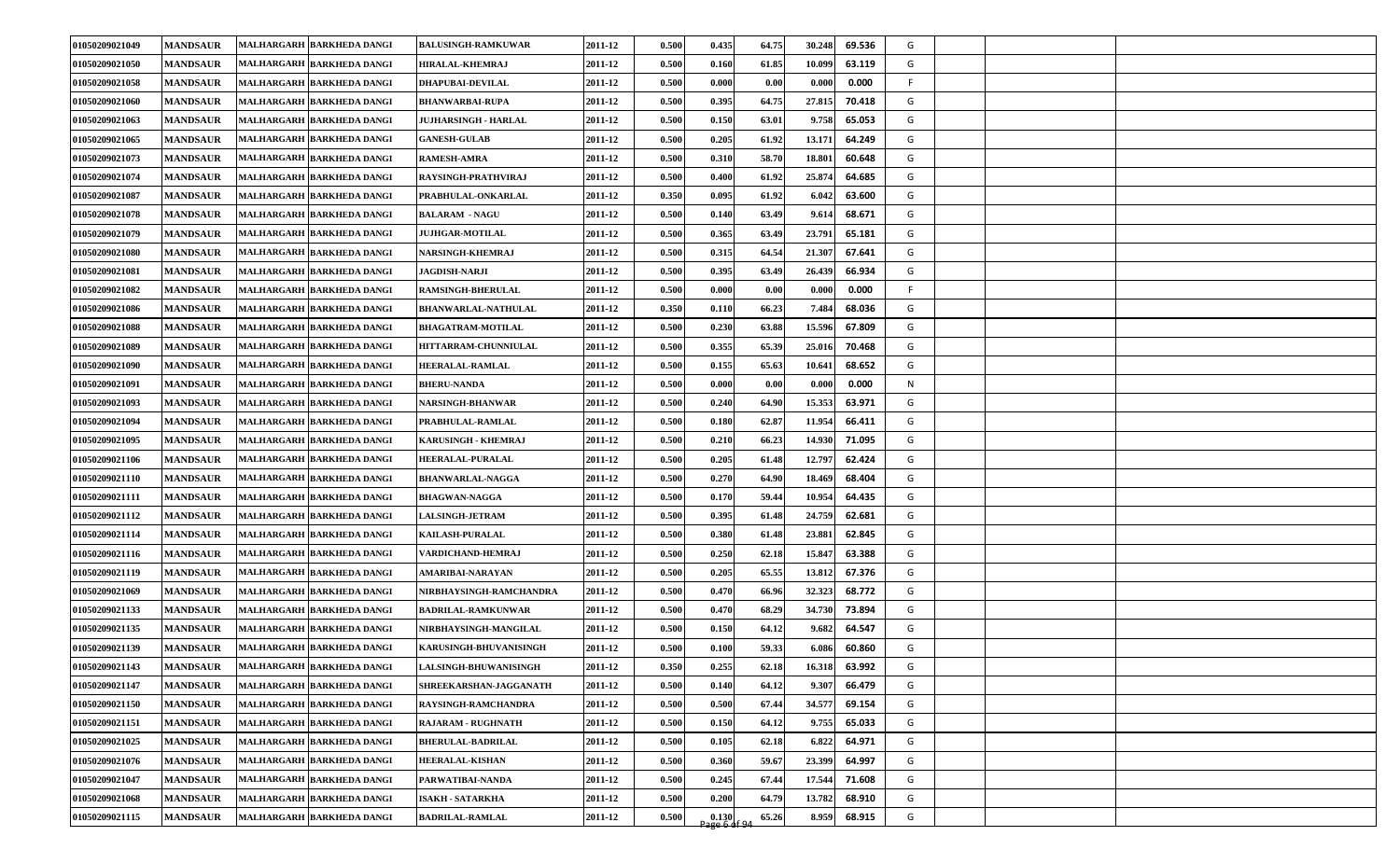| 01050209021154 | <b>MANDSAUR</b> | MALHARGARH BARKHEDA DANGI | <b>GOBARLAL - KALU</b>                       | 2011-12 | 0.350 | 0.135             | 65.26 | 9.314<br>68.993  | G  |  | <b>NAME CHANGE</b> |
|----------------|-----------------|---------------------------|----------------------------------------------|---------|-------|-------------------|-------|------------------|----|--|--------------------|
| 01050209021134 | <b>MANDSAUR</b> | MALHARGARH BARKHEDA DANGI | JUJHARSINGH - BHERULAL                       | 2011-12 | 0.500 | 0.315             | 65.26 | 67.451<br>21.247 | G  |  |                    |
| 01050209021155 | <b>MANDSAUR</b> | MALHARGARH BARKHEDA DANGI | KAMLABAI - BHERULAL                          | 2011-12 | 0.500 | 0.320             | 62.98 | 20.217<br>63.178 | G  |  |                    |
| 01050209021129 | <b>MANDSAUR</b> | MALHARGARH BARKHEDA DANGI | <b>BALU-MANGILAL</b>                         | 2011-12 | 0.350 | 0.100             | 62.98 | 64.510<br>6.451  | G  |  |                    |
| 01050209021004 | <b>MANDSAUR</b> | MALHARGARH BARKHEDA DANGI | MOHANBAI-MANGILAL                            | 2011-12 | 0.500 | 0.390             | 65.57 | 26.874<br>68.908 | G  |  |                    |
| 01050209021137 | <b>MANDSAUR</b> | MALHARGARH BARKHEDA DANGI | <b>BANSHILAL-MOTILAL</b>                     | 2011-12 | 0.500 | 0.160             | 62.98 | 10.509<br>65.681 | G  |  |                    |
| 01050209021157 | <b>MANDSAUR</b> | MALHARGARH BARKHEDA DANGI | NANIIBAI-PYARA                               | 2011-12 | 0.500 | 0.145             | 65.57 | 9.639<br>66.476  | G  |  |                    |
| 01050209021007 | <b>MANDSAUR</b> | MALHARGARH BARKHEDA DANGI | <b>GOPAL-MADHULAL</b>                        | 2011-12 | 0.500 | 0.065             | 65.57 | 4.955<br>76.231  | G  |  |                    |
| 01050209021057 | <b>MANDSAUR</b> | MALHARGARH BARKHEDA DANGI | <b>MANGILAL-KHEMRAJ</b>                      | 2011-12 | 0.350 | 0.205             | 62.40 | 13.273<br>64.746 | G  |  |                    |
| 01050209021159 | <b>MANDSAUR</b> | MALHARGARH BARKHEDA DANGI | <b>LALSINGH-NARSINGH</b>                     | 2011-12 | 0.500 | 0.430             | 66.17 | 66.235<br>28.481 | G  |  |                    |
| 01050209021075 | <b>MANDSAUR</b> | MALHARGARH BARKHEDA DANGI | RAYSINGH-MADHAVSINGH                         | 2011-12 | 0.500 | 0.260             | 64.55 | 65.473<br>17.023 | G  |  |                    |
| 01050209021142 | <b>MANDSAUR</b> | MALHARGARH BARKHEDA DANGI | <b>GOPAL-RAMDAS</b>                          | 2011-12 | 0.500 | 0.290             | 62.40 | 64.552<br>18.720 | G  |  |                    |
| 01050209021123 | <b>MANDSAUR</b> | MALHARGARH BARKHEDA DANGI | <b>JANIBAI-BAPULAL</b>                       | 2011-12 | 0.350 | 0.235             | 59.33 | 59.906<br>14.078 | G  |  |                    |
| 01050209021084 | <b>MANDSAUR</b> | MALHARGARH BARKHEDA DANGI | <b>GOBERLAL - VARDA</b>                      | 2011-12 | 0.500 | 0.160             | 64.55 | 10.623<br>66.394 | G  |  |                    |
| 01050209021061 | <b>MANDSAUR</b> | MALHARGARH BARKHEDA DANGI | <b>JUJHARLAL-BHERULAL</b>                    | 2011-12 | 0.500 | 0.130             | 66.97 | 72.123<br>9.376  | G  |  |                    |
| 01050209029001 | <b>MANDSAUR</b> | <b>MALHARGARH BILLOD</b>  | <b>KALU-VISHRAM</b>                          | 2011-12 | 0.500 | 0.405             | 63.85 | 25.850<br>63.827 | G  |  |                    |
| 01050209029003 | <b>MANDSAUR</b> | <b>MALHARGARH BILLOD</b>  | <b>VAJERAM-BHANWARLAL</b>                    | 2011-12 | 0.500 | 0.000             | 0.00  | 0.000<br>0.000   | F. |  |                    |
| 01050209029004 | <b>MANDSAUR</b> | <b>MALHARGARH BILLOD</b>  | <b>KASTURIBAI-DEVILAL</b>                    | 2011-12 | 0.500 | 0.000             | 0.00  | 0.000<br>0.000   | F. |  |                    |
| 01050209029006 | <b>MANDSAUR</b> | <b>MALHARGARH BILLOD</b>  | SHANTIBAI-RAMLAL                             | 2011-12 | 0.500 | 0.100             | 58.85 | 63.310<br>6.331  | G  |  |                    |
| 01050209029009 | <b>MANDSAUR</b> | <b>MALHARGARH BILLOD</b>  | RAMESHCHAND-D/P PREMCHAND                    | 2011-12 | 0.500 | 0.195             | 60.59 | 63.831<br>12.447 | G  |  |                    |
| 01050209029011 | <b>MANDSAUR</b> | <b>MALHARGARH BILLOD</b>  | <b>KANCHANBAI - VASUDEV</b>                  | 2011-12 | 0.500 | 0.000             | 0.00  | 0.000<br>0.000   | F. |  |                    |
| 01050209029012 | <b>MANDSAUR</b> | <b>MALHARGARH BILLOD</b>  | ONKARLAL-MANGUCHAND                          | 2011-12 | 0.500 | 0.210             | 63.85 | 13.919<br>66.281 | G  |  |                    |
| 01050209029016 | <b>MANDSAUR</b> | <b>MALHARGARH BILLOD</b>  | SAMANDIBAI-JAGGANATH                         | 2011-12 | 0.500 | 0.110             | 75.27 | 79.864<br>8.785  | G  |  |                    |
| 01050209029020 | <b>MANDSAUR</b> | <b>MALHARGARH BILLOD</b>  | <b>KESRIMAL-RUPRAM</b>                       | 2011-12 | 0.500 | 0.000             | 0.00  | 0.000<br>0.000   | F. |  |                    |
| 01050209029021 | <b>MANDSAUR</b> | <b>MALHARGARH BILLOD</b>  | <b>RAMLAL-KESRIMAL</b>                       | 2011-12 | 0.500 | 0.000             | 0.00  | 0.000<br>0.000   | F. |  |                    |
| 01050209029022 | <b>MANDSAUR</b> | <b>MALHARGARH BILLOD</b>  | SALAGRAM-GANGARAM                            | 2011-12 | 0.500 | 0.000             | 0.00  | 0.000<br>0.000   | F. |  |                    |
| 01050209029024 | <b>MANDSAUR</b> | <b>MALHARGARH BILLOD</b>  | <b>MOHANLAL-DEVILAL</b>                      | 2011-12 | 0.500 | 0.000             | 0.00  | 0.000<br>0.000   | F. |  |                    |
| 01050209029025 | <b>MANDSAUR</b> | <b>MALHARGARH BILLOD</b>  | RAMKUNWARBAI - KALURAM                       | 2011-12 | 0.500 | 0.100             | 67.63 | 7.072<br>70.720  | G  |  |                    |
| 01050209029026 | <b>MANDSAUR</b> | <b>MALHARGARH BILLOD</b>  | MUKIMSHAH-YAADSHAH                           | 2011-12 | 0.500 | 0.135             | 66.16 | 75.748<br>10.226 | G  |  |                    |
| 01050209029028 | <b>MANDSAUR</b> | <b>MALHARGARH BILLOD</b>  | <b>BISMILLAH-FAKRUDDIN</b>                   | 2011-12 | 0.500 | 0.140             | 58.64 | 8.645<br>61.750  | G  |  |                    |
| 01050209029030 | <b>MANDSAUR</b> | <b>MALHARGARH BILLOD</b>  | KACHARIBAI - PANNALAL                        | 2011-12 | 0.500 | 0.280             | 63.04 | 64.843<br>18.156 | G  |  |                    |
| 01050209029031 | <b>MANDSAUR</b> | <b>MALHARGARH BILLOD</b>  | <b>BHEEMA-GULAB</b>                          | 2011-12 | 0.50  | 0.245             | 66.16 | 70.829<br>17.353 | G  |  |                    |
| 01050209029035 | <b>MANDSAUR</b> | <b>MALHARGARH BILLOD</b>  | RAMGOPAL-BADRILAL                            | 2011-12 | 0.500 | 0.100             | 67.63 | 7.323<br>73.230  | G  |  |                    |
| 01050209029036 | <b>MANDSAUR</b> | <b>MALHARGARH BILLOD</b>  | SITARAM-JAGNAATH                             | 2011-12 | 0.500 | 0.065             | 67.63 | 4.763<br>73.277  | G  |  |                    |
| 01050209029038 | <b>MANDSAUR</b> | <b>MALHARGARH BILLOD</b>  | <b>AMRA - GAMERA</b>                         | 2011-12 | 0.500 | 0.385             | 57.84 | 23.252<br>60.395 | G  |  |                    |
| 01050209029039 | <b>MANDSAUR</b> | <b>MALHARGARH BILLOD</b>  | SANTOSHKUMAR-BALCHAND                        | 2011-12 | 0.500 | 0.000             | 0.00  | 0.000<br>0.000   | F  |  |                    |
| 01050209029042 | <b>MANDSAUR</b> | <b>MALHARGARH BILLOD</b>  | <b>GEETABAI - BAGADIRAM</b>                  | 2011-12 | 0.350 | 0.000             | 0.00  | 0.000<br>0.000   | F  |  | <b>NAME CHANGE</b> |
| 01050209029043 | <b>MANDSAUR</b> | <b>MALHARGARH BILLOD</b>  | MOHANLAL-BHANVAR LAL                         | 2011-12 | 0.500 | 0.000             | 0.00  | 0.000<br>0.000   | F  |  |                    |
| 01050209029047 | <b>MANDSAUR</b> | <b>MALHARGARH BILLOD</b>  | RAMKUNWARBAI - DHANRAJ                       | 2011-12 | 0.500 | 0.110             | 60.54 | 7.325<br>66.591  | G  |  |                    |
| 01050209029048 | <b>MANDSAUR</b> | <b>MALHARGARH BILLOD</b>  | <b>BHAGATRAM-MURLIDHAR</b>                   | 2011-12 | 0.500 | 0.230             | 63.01 | 15.401<br>66.961 | G  |  |                    |
| 01050209029050 | <b>MANDSAUR</b> | <b>MALHARGARH BILLOD</b>  | <b>BHUWANILAL - BHERULAL PATIDAR 2011-12</b> |         | 0.500 | 0.000             | 0.00  | 0.000<br>0.000   | F. |  |                    |
| 01050209029051 | <b>MANDSAUR</b> | <b>MALHARGARH BILLOD</b>  | <b>BHANWARLAL-DEVILAL</b>                    | 2011-12 | 0.500 | $\frac{0.200}{2}$ | 63.04 | 14.148<br>70.740 | G  |  |                    |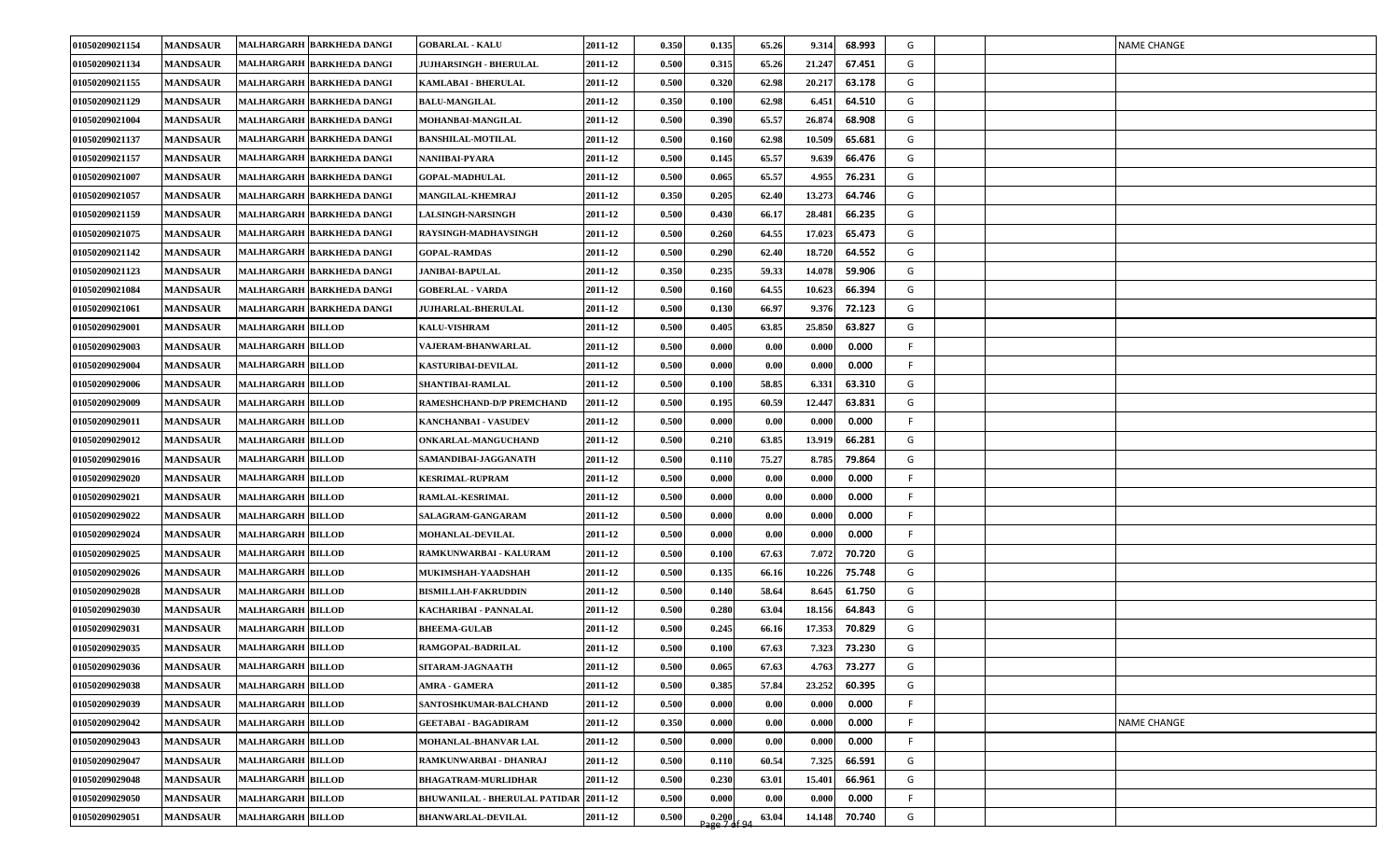| 01050209029058 | <b>MANDSAUR</b> | <b>MALHARGARH BILLOD</b> | <b>HARLAL-BABRU</b>                | 2011-12 | 0.500 | 0.455                  | 60.54 | 29.838 | 65.578 | G   |    |  |
|----------------|-----------------|--------------------------|------------------------------------|---------|-------|------------------------|-------|--------|--------|-----|----|--|
| 01050209029060 | <b>MANDSAUR</b> | <b>MALHARGARH BILLOD</b> | <b>MANAKLAL-SHREELAL</b>           | 2011-12 | 0.500 | 0.000                  | 0.00  | 0.000  | 0.000  | F.  |    |  |
| 01050209029061 | <b>MANDSAUR</b> | <b>MALHARGARH BILLOD</b> | <b>SHANTILAL-HEEALAL</b>           | 2011-12 | 0.500 | 0.000                  | 0.00  | 0.000  | 0.000  | F.  |    |  |
| 01050209029064 | <b>MANDSAUR</b> | <b>MALHARGARH BILLOD</b> | <b>NATHULAL-BADRILAL</b>           | 2011-12 | 0.500 | 0.000                  | 0.00  | 0.000  | 0.000  | F.  |    |  |
| 01050209029066 | <b>MANDSAUR</b> | <b>MALHARGARH BILLOD</b> | SUNDARLAL-NATHULAL                 | 2011-12 | 0.500 | 0.215                  | 66.16 | 14.650 | 68.140 | G   |    |  |
| 01050209029068 | <b>MANDSAUR</b> | <b>MALHARGARH BILLOD</b> | <b>BHUWANILAL - BHERULAL DANGI</b> | 2011-12 | 0.500 | 0.375                  | 63.04 | 24.613 | 65.635 | G   |    |  |
| 01050209029069 | <b>MANDSAUR</b> | <b>MALHARGARH BILLOD</b> | DILIPKUMAR-SAMANDBAI               | 2011-12 | 0.500 | 0.405                  | 49.31 | 21.105 | 52.111 | G   | 05 |  |
| 01050209029070 | <b>MANDSAUR</b> | <b>MALHARGARH BILLOD</b> | <b>BAGDIRAM - ISHWARLAL</b>        | 2011-12 | 0.500 | 0.220                  | 65.30 | 14.767 | 67.123 | G   |    |  |
| 01050209029072 | <b>MANDSAUR</b> | <b>MALHARGARH BILLOD</b> | <b>BAPULAL-MURLIDHAR</b>           | 2011-12 | 0.500 | 0.210                  | 60.54 | 14.253 | 67.871 | G   |    |  |
| 01050209029073 | <b>MANDSAUR</b> | <b>MALHARGARH BILLOD</b> | SITARAM-AMARLAL                    | 2011-12 | 0.500 | 0.120                  | 65.30 | 8.135  | 67.792 | G   |    |  |
| 01050209029077 | <b>MANDSAUR</b> | <b>MALHARGARH BILLOD</b> | PANNALAL-SHRILAL                   | 2011-12 | 0.500 | 0.000                  | 0.00  | 0.000  | 0.000  | F.  |    |  |
| 01050209029082 | <b>MANDSAUR</b> | <b>MALHARGARH BILLOD</b> | OMPRAKASH-KANWARLAL                | 2011-12 | 0.500 | 0.000                  | 0.00  | 0.000  | 0.000  | F.  |    |  |
| 01050209029083 | <b>MANDSAUR</b> | <b>MALHARGARH BILLOD</b> | RAMESHCHAND-NATHULAL               | 2011-12 | 0.500 | 0.000                  | 0.00  | 0.000  | 0.000  | F   |    |  |
| 01050209029084 | <b>MANDSAUR</b> | <b>MALHARGARH BILLOD</b> | RAJESHKUMAR-NATHULAL               | 2011-12 | 0.500 | 0.100                  | 65.67 | 6.642  | 66.420 | G   |    |  |
| 01050209029088 | <b>MANDSAUR</b> | <b>MALHARGARH BILLOD</b> | <b>JAGDISHCHAND-RUPRAM</b>         | 2011-12 | 0.500 | 0.150                  | 63.69 | 10.300 | 68.667 | G   |    |  |
| 01050209029090 | <b>MANDSAUR</b> | <b>MALHARGARH BILLOD</b> | KAMLESHKUMAR-DHANRAJ               | 2011-12 | 0.500 | 0.205                  | 58.92 | 12.954 | 63.190 | G   |    |  |
| 01050209029092 | <b>MANDSAUR</b> | <b>MALHARGARH BILLOD</b> | <b>BANSILAL-DEVILAL</b>            | 2011-12 | 0.500 | 0.000                  | 0.00  | 0.000  | 0.000  | F.  |    |  |
| 01050209029093 | <b>MANDSAUR</b> | <b>MALHARGARH BILLOD</b> | <b>LAXMINARAYAN-BHERULAL</b>       | 2011-12 | 0.500 | 0.160                  | 65.30 | 10.504 | 65.650 | G   |    |  |
| 01050209029095 | <b>MANDSAUR</b> | <b>MALHARGARH BILLOD</b> | <b>BALRAM-KALURAM</b>              | 2011-12 | 0.500 | 0.265                  | 65.76 | 17.943 | 67.709 | G   |    |  |
| 01050209029097 | <b>MANDSAUR</b> | <b>MALHARGARH BILLOD</b> | <b>RUPLAL-FAKIRCHAND</b>           | 2011-12 | 0.500 | 0.355                  | 54.63 | 20.861 | 58.763 | G   | 05 |  |
| 01050209029098 | <b>MANDSAUR</b> | <b>MALHARGARH BILLOD</b> | SUNDARLAL-RAMDAYAL                 | 2011-12 | 0.500 | 0.000                  | 0.00  | 0.000  | 0.000  | F.  |    |  |
| 01050209029104 | <b>MANDSAUR</b> | <b>MALHARGARH BILLOD</b> | PARVATIBAI-RAMCHANDRA              | 2011-12 | 0.500 | 0.305                  | 50.28 | 16.693 | 54.731 | G   | 05 |  |
| 01050209029107 | <b>MANDSAUR</b> | <b>MALHARGARH BILLOD</b> | <b>JAGDISH-KISHANLAL</b>           | 2011-12 | 0.500 | 0.000                  | 0.00  | 0.000  | 0.000  | F.  |    |  |
| 01050209029112 | <b>MANDSAUR</b> | <b>MALHARGARH BILLOD</b> | HARISINGH-AMRATRAM                 | 2011-12 | 0.500 | 0.150                  | 58.92 | 9.621  | 64.140 | G   |    |  |
| 01050209029113 | <b>MANDSAUR</b> | <b>MALHARGARH BILLOD</b> | <b>BAGDIRAM-KARURAM</b>            | 2011-12 | 0.500 | 0.135                  | 63.69 | 9.535  | 70.630 | G   |    |  |
| 01050209029114 | <b>MANDSAUR</b> | <b>MALHARGARH BILLOD</b> | <b>BALU-RATANLAL</b>               | 2011-12 | 0.500 | 0.245                  | 63.69 | 15.568 | 63.543 | G   |    |  |
| 01050209029118 | <b>MANDSAUR</b> | <b>MALHARGARH BILLOD</b> | SHYAMU-MANGULAL                    | 2011-12 | 0.500 | 0.490                  | 58.92 | 28.913 | 59.006 | G   |    |  |
| 01050209029119 | <b>MANDSAUR</b> | <b>MALHARGARH BILLOD</b> | <b>BHUWANIRAM-NATHULAL</b>         | 2011-12 | 0.500 | 0.095                  | 65.76 | 6.717  | 70.705 | G   |    |  |
| 01050209029121 | <b>MANDSAUR</b> | <b>MALHARGARH BILLOD</b> | RAMESHBAI-JUJHARLAL                | 2011-12 | 0.500 | 0.270                  | 54.41 | 17.170 | 63.593 | G   | 05 |  |
| 01050209029125 | <b>MANDSAUR</b> | <b>MALHARGARH BILLOD</b> | MADANLAL-KACHRULAL                 | 2011-12 | 0.500 | 0.155                  | 59.96 | 10.030 | 64.710 | G   |    |  |
| 01050209029130 | <b>MANDSAUR</b> | <b>MALHARGARH BILLOD</b> | <b>BABULAL-GANGARAM</b>            | 2011-12 | 0.500 | 0.000                  | 0.00  | 0.000  | 0.000  | -F. |    |  |
| 01050209029132 | <b>MANDSAUR</b> | <b>MALHARGARH BILLOD</b> | SITABAI-MOHANLAL                   | 2011-12 | 0.50  | 0.190                  | 63.52 | 12.141 | 63.900 | G   |    |  |
| 01050209029055 | <b>MANDSAUR</b> | <b>MALHARGARH BILLOD</b> | KAMLASHANKAR-GANGARAM              | 2011-12 | 0.500 | 0.190                  | 59.96 | 12.095 | 63.658 | G   |    |  |
| 01050209029136 | <b>MANDSAUR</b> | <b>MALHARGARH BILLOD</b> | VARDICHAND-KESRIMAL                | 2011-12 | 0.500 | 0.395                  | 57.00 | 23.354 | 59.124 | G   |    |  |
| 01050209029139 | <b>MANDSAUR</b> | <b>MALHARGARH BILLOD</b> | <b>DULLESINGH-UMENDRASINGH</b>     | 2011-12 | 0.500 | 0.100                  | 64.10 | 6.520  | 65.200 | G   |    |  |
| 01050209029140 | <b>MANDSAUR</b> | <b>MALHARGARH BILLOD</b> | <b>BHANWARLAL-LAXMAN</b>           | 2011-12 | 0.500 | 0.200                  | 59.96 | 12.343 | 61.715 | G   |    |  |
| 01050209029143 | <b>MANDSAUR</b> | <b>MALHARGARH BILLOD</b> | <b>BHERULAL-DEVILAL</b>            | 2011-12 | 0.500 | 0.000                  | 0.00  | 0.000  | 0.000  | F   |    |  |
| 01050209029148 | <b>MANDSAUR</b> | <b>MALHARGARH BILLOD</b> | <b>BANSILAL-BAPULAL</b>            | 2011-12 | 0.500 | 0.455                  | 61.79 | 29.156 | 64.079 | G   |    |  |
| 01050209029151 | <b>MANDSAUR</b> | <b>MALHARGARH BILLOD</b> | <b>BHERU-NAHARJI</b>               | 2011-12 | 0.500 | 0.000                  | 0.00  | 0.000  | 0.000  | F   |    |  |
| 01050209029153 | <b>MANDSAUR</b> | <b>MALHARGARH BILLOD</b> | KANHIYALAL-BHERULAL                | 2011-12 | 0.500 | 0.150                  | 60.82 | 9.323  | 62.153 | G   |    |  |
| 01050209029157 | <b>MANDSAUR</b> | <b>MALHARGARH BILLOD</b> | MUKESHKUMAR-D/P BHULLIBAI          | 2011-12 | 0.500 | 0.140                  | 63.52 | 9.183  | 65.593 | G   |    |  |
| 01050209029160 | <b>MANDSAUR</b> | <b>MALHARGARH BILLOD</b> | PRABHULAL-NANURAM                  | 2011-12 | 0.500 | $0.000$<br>Page 8 of 9 | 0.00  | 0.000  | 0.000  | F   |    |  |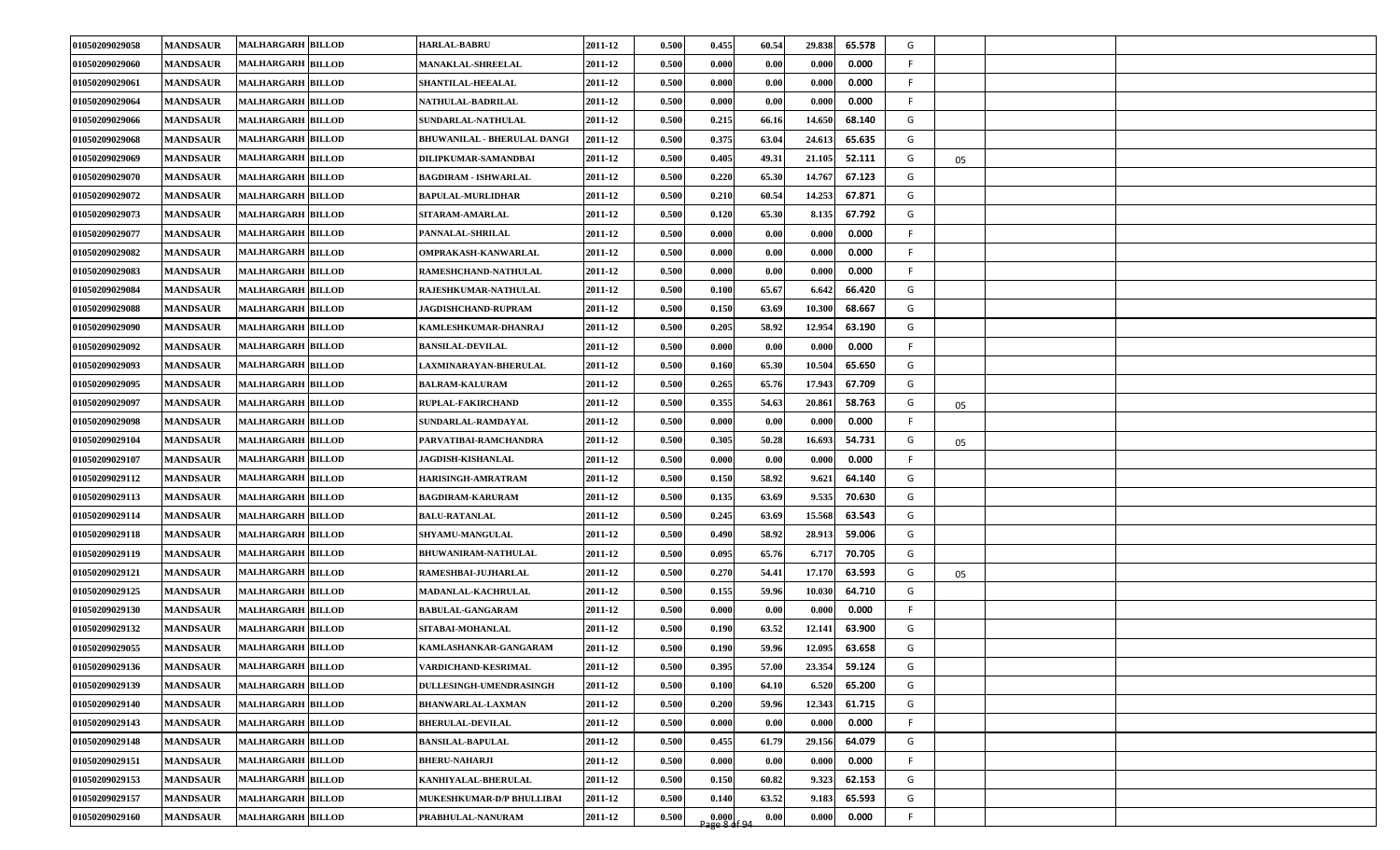| 01050209029161 | <b>MANDSAUR</b> | <b>MALHARGARH BILLOD</b> | PURILAL-NANURAM                  | 2011-12 | 0.500 | 0.300                   | 53.38 | 18.218 | 60.727 | G  | 05 |                               |
|----------------|-----------------|--------------------------|----------------------------------|---------|-------|-------------------------|-------|--------|--------|----|----|-------------------------------|
| 01050209029166 | <b>MANDSAUR</b> | <b>MALHARGARH BILLOD</b> | <b>RAMLAL-SHREELAL</b>           | 2011-12 | 0.500 | 0.305                   | 63.52 | 20.326 | 66.643 | G  |    |                               |
| 01050209029167 | <b>MANDSAUR</b> | <b>MALHARGARH BILLOD</b> | <b>GULABBAI-JETRAM</b>           | 2011-12 | 0.500 | 0.430                   | 62.72 | 27.624 | 64.242 | G  |    |                               |
| 01050209029168 | <b>MANDSAUR</b> | <b>MALHARGARH BILLOD</b> | <b>BHERULAL-BAGDIRAM</b>         | 2011-12 | 0.500 | 0.390                   | 60.82 | 24.146 | 61.913 | G  |    |                               |
| 01050209029171 | <b>MANDSAUR</b> | <b>MALHARGARH BILLOD</b> | RAMCHANDRA-BHANWARLAL            | 2011-12 | 0.500 | 0.205                   | 57.53 | 12.418 | 60.576 | G  |    |                               |
| 01050209029176 | <b>MANDSAUR</b> | <b>MALHARGARH BILLOD</b> | <b>GOUTAMLAL-KESRIMAL</b>        | 2011-12 | 0.500 | 0.125                   | 62.72 | 8.091  | 64.728 | G  |    |                               |
| 01050209029179 | <b>MANDSAUR</b> | <b>MALHARGARH BILLOD</b> | KACHRULAL-NAHARJI                | 2011-12 | 0.500 | 0.280                   | 56.97 | 17.213 | 61.475 | G  |    |                               |
| 01050209029181 | <b>MANDSAUR</b> | <b>MALHARGARH BILLOD</b> | <b>BHULIBAI-RAMLAL</b>           | 2011-12 | 0.500 | 0.000                   | 0.00  | 0.000  | 0.000  | F. |    |                               |
| 01050209029185 | <b>MANDSAUR</b> | <b>MALHARGARH BILLOD</b> | <b>BALARAM-KANIRAM</b>           | 2011-12 | 0.500 | 0.510                   | 60.37 | 31.427 | 61.622 | G  |    |                               |
| 01050209029186 | <b>MANDSAUR</b> | <b>MALHARGARH BILLOD</b> | <b>BHANWARBAI-NAHARSIMNGH</b>    | 2011-12 | 0.500 | 0.000                   | 0.00  | 0.000  | 0.000  | F. |    |                               |
| 01050209029191 | <b>MANDSAUR</b> | <b>MALHARGARH BILLOD</b> | <b>GANGABAI-KISHAN</b>           | 2011-12 | 0.500 | 0.280                   | 62.72 | 18.798 | 67.136 | G  |    |                               |
| 01050209029194 | <b>MANDSAUR</b> | <b>MALHARGARH BILLOD</b> | <b>OMPRAKASH-DEVILAL</b>         | 2011-12 | 0.500 | 0.000                   | 0.00  | 0.000  | 0.000  | F. |    |                               |
| 01050209029195 | <b>MANDSAUR</b> | <b>MALHARGARH BILLOD</b> | MANKUNWARBAI-ASHOKKUMAR          | 2011-12 | 0.500 | 0.000                   | 0.00  | 0.000  | 0.000  | F. |    |                               |
| 01050209029196 | <b>MANDSAUR</b> | <b>MALHARGARH BILLOD</b> | <b>BAKLMUKAN-PRABHULAL</b>       | 2011-12 | 0.500 | 0.000                   | 0.00  | 0.000  | 0.000  | F  |    |                               |
| 01050209029197 | <b>MANDSAUR</b> | <b>MALHARGARH BILLOD</b> | <b>BABULAL-DALUJI</b>            | 2011-12 | 0.500 | 0.205                   | 65.07 | 14.315 | 69.829 | G  |    |                               |
| 01050209029199 | <b>MANDSAUR</b> | <b>MALHARGARH BILLOD</b> | DASHRATH-MOHANLAL                | 2011-12 | 0.500 | 0.085                   | 60.82 | 5.821  | 68.482 | G  |    |                               |
| 01050209029202 | <b>MANDSAUR</b> | <b>MALHARGARH BILLOD</b> | <b>BHAGATRAM-PRABHULAL</b>       | 2011-12 | 0.500 | 0.000                   | 0.00  | 0.000  | 0.000  | F. |    |                               |
| 01050209029203 | <b>MANDSAUR</b> | <b>MALHARGARH BILLOD</b> | <b>GANESHRAM-KEWARJI</b>         | 2011-12 | 0.500 | 0.225                   | 59.43 | 13.796 | 61.316 | G  |    |                               |
| 01050209029204 | <b>MANDSAUR</b> | <b>MALHARGARH BILLOD</b> | SHANTILAL-BHANWARLAL             | 2011-12 | 0.500 | 0.000                   | 0.00  | 0.000  | 0.000  | F. |    |                               |
| 01050209029206 | <b>MANDSAUR</b> | <b>MALHARGARH BILLOD</b> | <b>BABULAL-PRABHULAL</b>         | 2011-12 | 0.350 | 0.100                   | 61.29 | 6.287  | 62.870 | G  |    |                               |
| 01050209029211 | <b>MANDSAUR</b> | <b>MALHARGARH BILLOD</b> | <b>JAGDISH-KANHIYALAL</b>        | 2011-12 | 0.500 | 0.205                   | 59.43 | 12.370 | 60.341 | G  |    |                               |
| 01050209029212 | <b>MANDSAUR</b> | <b>MALHARGARH BILLOD</b> | <b>JAGDISH-NAHARJI</b>           | 2011-12 | 0.500 | 0.485                   | 59.87 | 30.696 | 63.291 | G  |    |                               |
| 01050209029214 | <b>MANDSAUR</b> | <b>MALHARGARH BILLOD</b> | RADHESHYAM-JAGNAATH              | 2011-12 | 0.500 | 0.165                   | 69.43 | 12.071 | 73.158 | G  |    |                               |
| 01050209029215 | <b>MANDSAUR</b> | <b>MALHARGARH BILLOD</b> | <b>BHERULAL-BANSILAL</b>         | 2011-12 | 0.500 | 0.000                   | 0.00  | 0.000  | 0.000  | F. |    |                               |
| 01050209029216 | <b>MANDSAUR</b> | <b>MALHARGARH BILLOD</b> | <b>DEVILAL-ISHWARLAL</b>         | 2011-12 | 0.500 | 0.100                   | 65.45 | 7.106  | 71.060 | G  |    |                               |
| 01050209029018 | <b>MANDSAUR</b> | <b>MALHARGARH BILLOD</b> | <b>NANDLAL-RAMLAL</b>            | 2011-12 | 0.500 | 0.100                   | 61.29 | 6.400  | 64.000 | G  |    |                               |
| 01050209029219 | <b>MANDSAUR</b> | <b>MALHARGARH BILLOD</b> | <b>JUJHARLAL-BAGDIRAM</b>        | 2011-12 | 0.500 | 0.190                   | 61.29 | 12.424 | 65.389 | G  |    |                               |
| 01050209029222 | <b>MANDSAUR</b> | <b>MALHARGARH BILLOD</b> | RAMESHWAR-KANIRAM                | 2011-12 | 0.500 | 0.000                   | 0.00  | 0.000  | 0.000  | F. |    |                               |
| 01050209029023 | <b>MANDSAUR</b> | <b>MALHARGARH BILLOD</b> | <b>MANGILAL-HEERALAL</b>         | 2011-12 | 0.500 | 0.000                   | 0.00  | 0.000  | 0.000  | F. |    |                               |
| 01050209029076 | <b>MANDSAUR</b> | <b>MALHARGARH BILLOD</b> | <b>GULAM NABI - ABDUL RAHMAN</b> | 2011-12 | 0.500 | 0.310                   | 63.19 | 21.755 | 70.177 | G  |    |                               |
| 01050209029227 | <b>MANDSAUR</b> | <b>MALHARGARH BILLOD</b> | <b>KALURAM-NANDLAL</b>           | 2011-12 | 0.500 | 0.000                   | 0.00  | 0.000  | 0.000  | F. |    |                               |
| 01050209029210 | <b>MANDSAUR</b> | <b>MALHARGARH BILLOD</b> | <b>BABULAL-RAMLAL</b>            | 2011-12 | 0.500 | 0.425                   | 59.43 | 25.343 | 59.631 | G  |    |                               |
| 01050209029231 | <b>MANDSAUR</b> | <b>MALHARGARH BILLOD</b> | <b>BHAGVATIBAI-MATHURALAL</b>    | 2011-12 | 0.500 | 0.000                   | 0.00  | 0.000  | 0.000  | F. |    |                               |
| 01050209029091 | <b>MANDSAUR</b> | <b>MALHARGARH BILLOD</b> | <b>SURESHCHAND-DHANRAJ</b>       | 2011-12 | 0.500 | 0.140                   | 58.85 | 8.886  | 63.471 | G  |    |                               |
| 01050209029142 | <b>MANDSAUR</b> | <b>MALHARGARH BILLOD</b> | KANHIYALAL-AMRITRAM              | 2011-12 | 0.500 | 0.150                   | 63.19 | 9.749  | 64.993 | G  |    |                               |
| 01050209029057 | <b>MANDSAUR</b> | <b>MALHARGARH BILLOD</b> | KAMLABAI-JEETNAATH               | 2011-12 | 0.350 | 0.240                   | 61.13 | 15.221 | 63.421 | G  |    |                               |
| 01050209029158 | <b>MANDSAUR</b> | <b>MALHARGARH BILLOD</b> | MACCHANKHA-CHANDKHA              | 2011-12 | 0.350 | 0.320                   | 58.64 | 20.155 | 62.984 | G  |    |                               |
| 01050209029116 | <b>MANDSAUR</b> | <b>MALHARGARH BILLOD</b> | PRAKASHCHAND-LAXMAN              | 2011-12 | 0.500 | 0.420                   | 58.85 | 24.826 | 59.110 | G  |    |                               |
| 01050209029111 | <b>MANDSAUR</b> | <b>MALHARGARH BILLOD</b> | PARASRAM-AMRATRAM                | 2011-12 | 0.500 | 0.160                   | 63.01 | 10.487 | 65.544 | G  |    |                               |
| 01050209029173 | <b>MANDSAUR</b> | <b>MALHARGARH BILLOD</b> | NATHULAL-JAISINGH                | 2011-12 | 0.500 | 0.105                   | 63.01 | 7.435  | 70.810 | G  |    |                               |
| 01050209029180 | <b>MANDSAUR</b> | <b>MALHARGARH BILLOD</b> | ISHWARSINGH-PRATAPSINGH          | 2011-12 | 0.500 | 0.000                   | 0.00  | 0.000  | 0.000  | F  |    | TRANSFER/JODHA PIPLIYA/MDS II |
| 01050209029183 | <b>MANDSAUR</b> | <b>MALHARGARH BILLOD</b> | <b>MANGILAL-HAJARI</b>           | 2011-12 | 0.500 | $0.250$<br>Page 9 of 94 | 56.37 | 15.421 | 61.684 | G  |    |                               |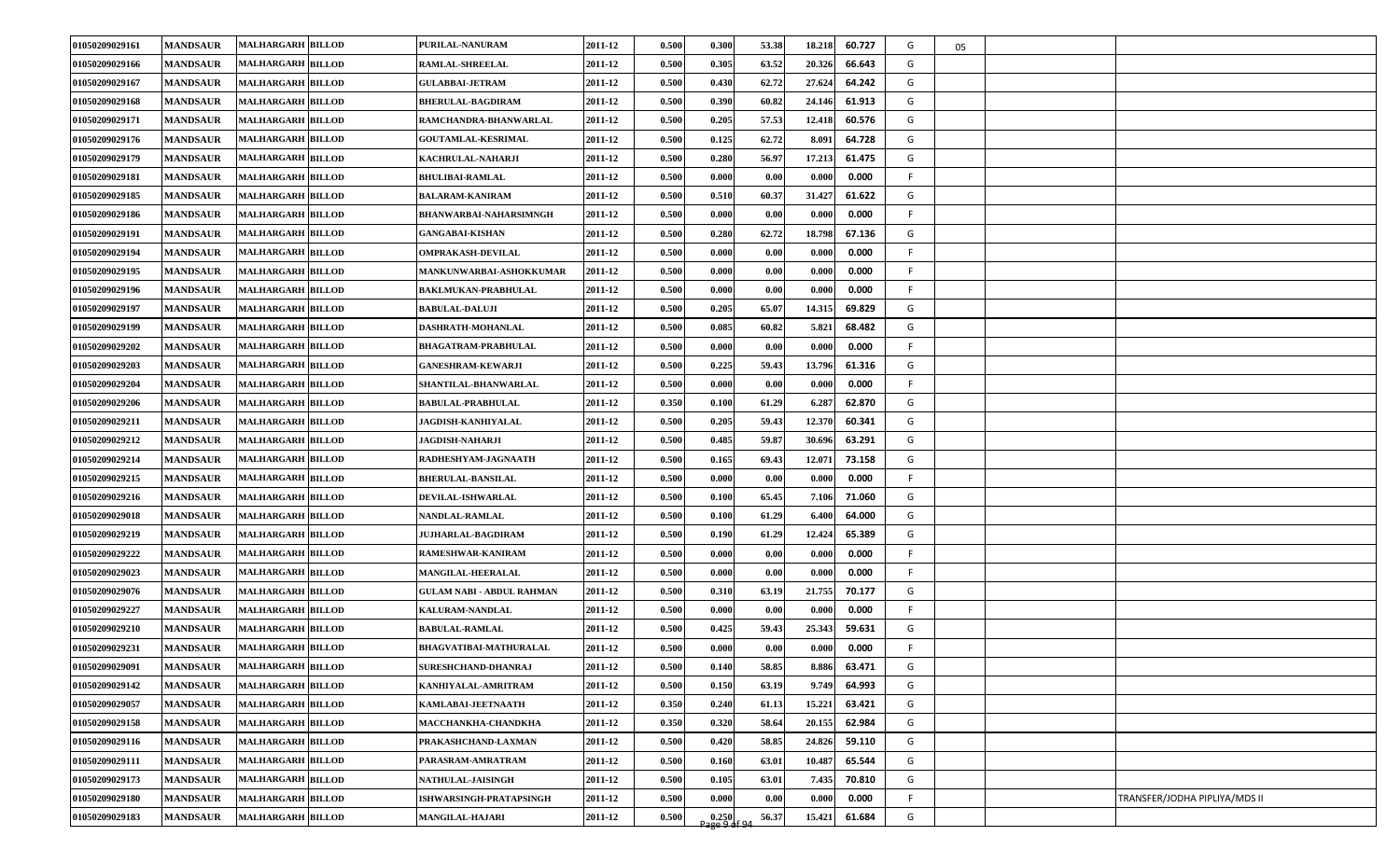| 01050209019003        | <b>MANDSAUR</b> | MALHARGARH BORKHEDI CHARAN        | <b>DEVILAL-NANDA</b>       | 2011-12 | 0.500 | 0.200 | 62.73 | 13.415 | 67.075 | G |  |
|-----------------------|-----------------|-----------------------------------|----------------------------|---------|-------|-------|-------|--------|--------|---|--|
| 01050209019004        | <b>MANDSAUR</b> | MALHARGARH BORKHEDI CHARAN        | RAMESHCHANDRA-DEVA         | 2011-12 | 0.500 | 0.325 | 59.35 | 20.306 | 62.480 | G |  |
| 01050209019005        | <b>MANDSAUR</b> | MALHARGARH BORKHEDI CHARAN        | <b>GANGABAI - BHAGWAN</b>  | 2011-12 | 0.500 | 0.255 | 62.73 | 16.973 | 66.561 | G |  |
| 01050209019009        | <b>MANDSAUR</b> | MALHARGARH BORKHEDI CHARAN        | <b>BAGDIRAM - NAWAL</b>    | 2011-12 | 0.500 | 0.210 | 64.24 | 14.775 | 70.357 | G |  |
| 01050209019010        | <b>MANDSAUR</b> | <b>MALHARGARH BORKHEDI CHARAN</b> | <b>JANIBAI-HEERALAL</b>    | 2011-12 | 0.500 | 0.330 | 62.73 | 20.817 | 63.082 | G |  |
| 01050209019011        | <b>MANDSAUR</b> | <b>MALHARGARH BORKHEDI CHARAN</b> | <b>SHANKARLAL-SAVA</b>     | 2011-12 | 0.500 | 0.485 | 57.80 | 28.644 | 59.060 | G |  |
| 01050209019015        | <b>MANDSAUR</b> | MALHARGARH BORKHEDI CHARAN        | <b>PYARA-NANURAM</b>       | 2011-12 | 0.500 | 0.115 | 64.24 | 7.599  | 66.078 | G |  |
| 01050209019016        | <b>MANDSAUR</b> | MALHARGARH BORKHEDI CHARAN        | <b>SANTOSHDAS-KALUDAS</b>  | 2011-12 | 0.500 | 0.225 | 67.41 | 16.400 | 72.889 | G |  |
| 01050209019017        | <b>MANDSAUR</b> | MALHARGARH BORKHEDI CHARAN        | <b>RAGHUDAS-KALUDAS</b>    | 2011-12 | 0.500 | 0.205 | 71.65 | 15.169 | 73.995 | G |  |
| 01050209019018        | <b>MANDSAUR</b> | <b>MALHARGARH BORKHEDI CHARAN</b> | SATYANARAYAN-KISHANJI      | 2011-12 | 0.500 | 0.205 | 67.41 | 13.915 | 67.878 | G |  |
| 01050209019019        | <b>MANDSAUR</b> | MALHARGARH BORKHEDI CHARAN        | RAMIBAI-KASHAIBAI          | 2011-12 | 0.500 | 0.195 | 61.90 | 12.866 | 65.979 | G |  |
| <b>01050209019020</b> | <b>MANDSAUR</b> | MALHARGARH BORKHEDI CHARAN        | <b>DHAPUBAI-GANESHRAM</b>  | 2011-12 | 0.500 | 0.245 | 61.90 | 14.962 | 61.069 | G |  |
| 01050209019021        | <b>MANDSAUR</b> | MALHARGARH BORKHEDI CHARAN        | <b>KAMALDAS-KALUDAS</b>    | 2011-12 | 0.500 | 0.170 | 70.52 | 12.351 | 72.653 | G |  |
| 01050209019025        | <b>MANDSAUR</b> | MALHARGARH BORKHEDI CHARAN        | RAMLAL-HEERALAL            | 2011-12 | 0.500 | 0.320 | 67.29 | 22.744 | 71.075 | G |  |
| 01050209019026        | <b>MANDSAUR</b> | <b>MALHARGARH BORKHEDI CHARAN</b> | <b>KISHANLAL-NANDA</b>     | 2011-12 | 0.500 | 0.335 | 61.90 | 21.515 | 64.224 | G |  |
| 01050209019027        | <b>MANDSAUR</b> | MALHARGARH BORKHEDI CHARAN        | <b>ONKARLAL-AMRA</b>       | 2011-12 | 0.500 | 0.140 | 64.57 | 9.796  | 69.971 | G |  |
| 01050209019028        | <b>MANDSAUR</b> | MALHARGARH BORKHEDI CHARAN        | <b>MOHANSINGH-RAMLAL</b>   | 2011-12 | 0.500 | 0.47( | 61.22 | 29.945 | 63.713 | G |  |
| 01050209019029        | <b>MANDSAUR</b> | MALHARGARH BORKHEDI CHARAN        | <b>UDAYRAM-SAVA</b>        | 2011-12 | 0.500 | 0.205 | 61.22 | 13.049 | 63.654 | G |  |
| 01050209019030        | <b>MANDSAUR</b> | MALHARGARH BORKHEDI CHARAN        | <b>BHERULAL-PYARCHAND</b>  | 2011-12 | 0.500 | 0.125 | 64.57 | 8.754  | 70.032 | G |  |
| 01050209019031        | <b>MANDSAUR</b> | MALHARGARH BORKHEDI CHARAN        | KARULAL-RAMCHANDRA         | 2011-12 | 0.500 | 0.205 | 62.27 | 13.788 | 67.259 | G |  |
| 01050209019032        | <b>MANDSAUR</b> | MALHARGARH BORKHEDI CHARAN        | <b>MADANDS-SANTOSHDAS</b>  | 2011-12 | 0.500 | 0.200 | 67.29 | 14.362 | 71.810 | G |  |
| 01050209019033        | <b>MANDSAUR</b> | MALHARGARH BORKHEDI CHARAN        | POKHARLAL-SAVA             | 2011-12 | 0.500 | 0.470 | 63.54 | 31.280 | 66.553 | G |  |
| 01050209019034        | <b>MANDSAUR</b> | MALHARGARH BORKHEDI CHARAN        | MADANLAL-UDAYRAM           | 2011-12 | 0.500 | 0.400 | 64.57 | 29.490 | 73.725 | G |  |
| 01050209019036        | <b>MANDSAUR</b> | MALHARGARH BORKHEDI CHARAN        | <b>KARULAL-NAVAL</b>       | 2011-12 | 0.500 | 0.140 | 63.12 | 9.603  | 68.593 | G |  |
| 01050209019037        | <b>MANDSAUR</b> | MALHARGARH BORKHEDI CHARAN        | <b>GANPAT-BAGGA</b>        | 2011-12 | 0.500 | 0.485 | 67.17 | 35.092 | 72.355 | G |  |
| 01050209019040        | <b>MANDSAUR</b> | MALHARGARH BORKHEDI CHARAN        | PRAKASH-PYARCHAND          | 2011-12 | 0.500 | 0.185 | 64.33 | 12.645 | 68.351 | G |  |
| 01050209019042        | <b>MANDSAUR</b> | MALHARGARH BORKHEDI CHARAN        | <b>KANWARLAL-AMRA</b>      | 2011-12 | 0.500 | 0.390 | 59.35 | 24.715 | 63.372 | G |  |
| 01050209019044        | <b>MANDSAUR</b> | MALHARGARH BORKHEDI CHARAN        | DEVILAL-BHANVARLAL BALAI   | 2011-12 | 0.500 | 0.280 | 63.12 | 18.079 | 64.568 | G |  |
| 01050209019045        | <b>MANDSAUR</b> | MALHARGARH BORKHEDI CHARAN        | KISHOREDAS-RADHESHYAM      | 2011-12 | 0.500 | 0.305 | 70.76 | 22.148 | 72.616 | G |  |
| 01050209019047        | <b>MANDSAUR</b> | MALHARGARH BORKHEDI CHARAN        | <b>BHAGATRAN-KANWARKAK</b> | 2011-12 | 0.350 | 0.300 | 60.76 | 19.816 | 66.053 | G |  |
| 01050209019048        | <b>MANDSAUR</b> | MALHARGARH BORKHEDI CHARAN        | <b>RAJARAM-AMRA</b>        | 2011-12 | 0.500 | 0.105 | 61.22 | 6.830  | 65.048 | G |  |
| 01050209019050        | <b>MANDSAUR</b> | MALHARGARH BORKHEDI CHARAN        | <b>MOTIYABAI-LUXMAN</b>    | 2011-12 | 0.500 | 0.350 | 59.15 | 21.657 | 61.877 | G |  |
| 01050209019051        | <b>MANDSAUR</b> | MALHARGARH BORKHEDI CHARAN        | MANGYA-PARTHA              | 2011-12 | 0.500 | 0.415 | 59.15 | 25.578 | 61.634 | G |  |
| 01050209019055        | <b>MANDSAUR</b> | MALHARGARH BORKHEDI CHARAN        | <b>HARISINGH-DEVIDAN</b>   | 2011-12 | 0.500 | 0.455 | 59.23 | 27.440 | 60.308 | G |  |
| 01050209019059        | <b>MANDSAUR</b> | MALHARGARH BORKHEDI CHARAN        | <b>NARAYAN-KALU</b>        | 2011-12 | 0.500 | 0.180 | 59.15 | 11.171 | 62.061 | G |  |
| 01050209019060        | <b>MANDSAUR</b> | MALHARGARH BORKHEDI CHARAN        | <b>NARAYAN-BHUWAN</b>      | 2011-12 | 0.500 | 0.180 | 63.12 | 12.750 | 70.833 | G |  |
| 01050209019083        | <b>MANDSAUR</b> | MALHARGARH BORKHEDI CHARAN        | <b>LAXMAN-BHAGWAN</b>      | 2011-12 | 0.500 | 0.245 | 57.67 | 14.904 | 60.833 | G |  |
| 01050209019067        | <b>MANDSAUR</b> | MALHARGARH BORKHEDI CHARAN        | MULCHAND-RAMLAL            | 2011-12 | 0.500 | 0.355 | 63.40 | 22.969 | 64.701 | G |  |
| 01050209019068        | <b>MANDSAUR</b> | MALHARGARH BORKHEDI CHARAN        | PARBHULAL-KARULAL          | 2011-12 | 0.500 | 0.110 | 64.33 | 7.471  | 67.918 | G |  |
| 01050209019070        | <b>MANDSAUR</b> | MALHARGARH BORKHEDI CHARAN        | <b>BANSHILAL-BHAGVAN</b>   | 2011-12 | 0.500 | 0.205 | 64.33 | 13.656 | 66.615 | G |  |
| 01050209019071        | <b>MANDSAUR</b> | MALHARGARH BORKHEDI CHARAN        | <b>KANWARLAL-MOTILAL</b>   | 2011-12 | 0.500 | 0.275 | 62.79 | 18.155 | 66.018 | G |  |
| 01050209019077        | <b>MANDSAUR</b> | MALHARGARH BORKHEDI CHARAN        | RAYSINGH-BHAGWANSINGH      | 2011-12 | 0.500 | 0.155 | 62.79 | 10.629 | 68.574 | G |  |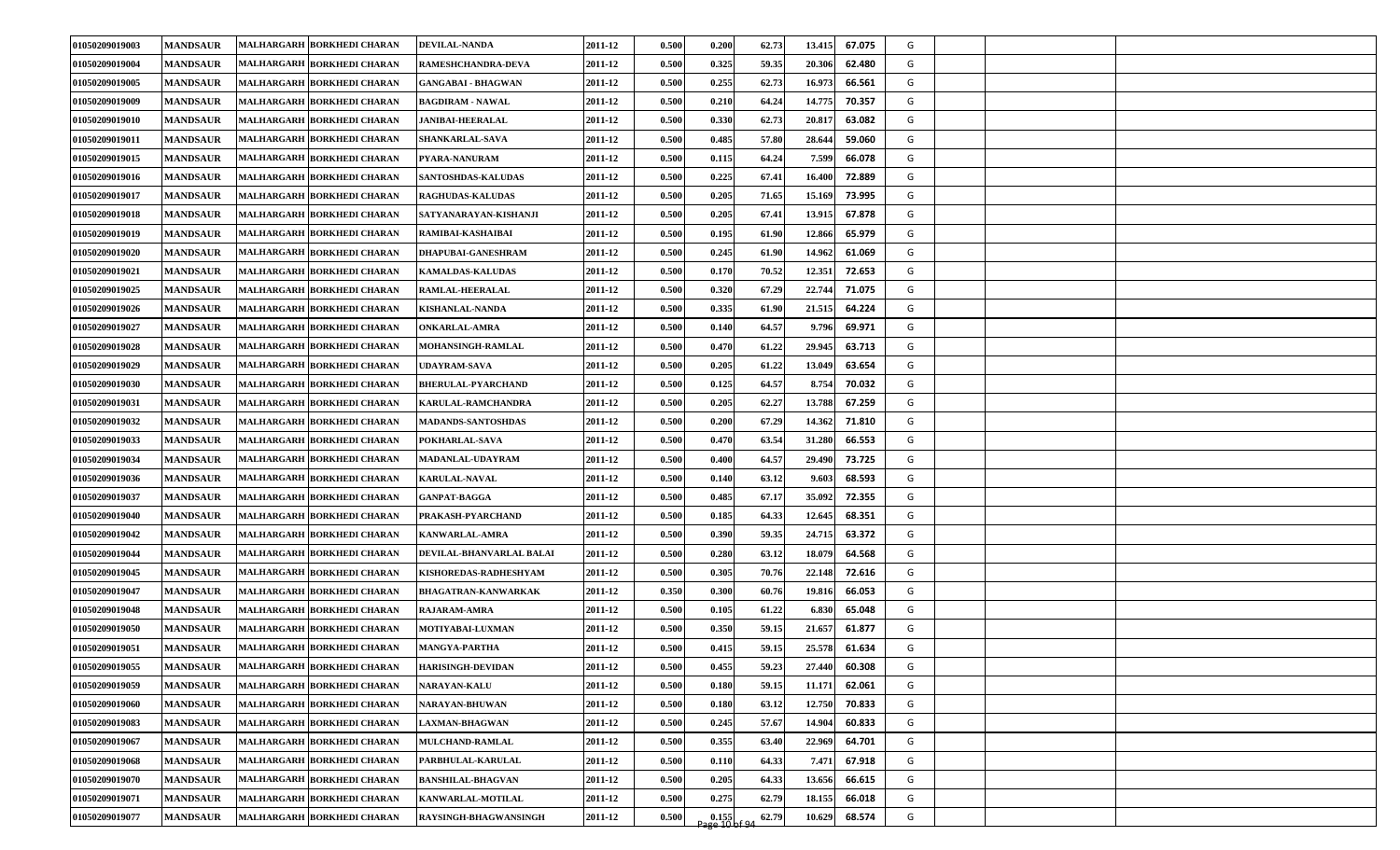| 01050209019080 | <b>MANDSAUR</b> | MALHARGARH BORKHEDI CHARAN        | KARNIDAN-BHUWANIDAN         | 2011-12 | 0.350 | 0.345                    | 59.23 | 37.722<br>13.014 | G  | 04 |                    |
|----------------|-----------------|-----------------------------------|-----------------------------|---------|-------|--------------------------|-------|------------------|----|----|--------------------|
| 01050209019007 | <b>MANDSAUR</b> | MALHARGARH BORKHEDI CHARAN        | <b>BHONIRAM-PYARA</b>       | 2011-12 | 0.500 | 0.190                    | 63.37 | 13.398<br>70.516 | G  |    |                    |
| 01050209019043 | <b>MANDSAUR</b> | MALHARGARH BORKHEDI CHARAN        | <b>BHERULAL-BHANWARLAL</b>  | 2011-12 | 0.500 | 0.460                    | 62.79 | 62.420<br>28.713 | G  |    |                    |
| 01050209019072 | <b>MANDSAUR</b> | MALHARGARH BORKHEDI CHARAN        | <b>CHENRAM-RAMESHCHAND</b>  | 2011-12 | 0.500 | 0.485                    | 59.23 | 59.736<br>28.972 | G  |    |                    |
| 01050209019057 | <b>MANDSAUR</b> | MALHARGARH BORKHEDI CHARAN        | SHARDABAI-BAGDIRAM          | 2011-12 | 0.500 | 0.260                    | 62.83 | 65.454<br>17.018 | G  |    |                    |
| 01050209019089 | <b>MANDSAUR</b> | MALHARGARH BORKHEDI CHARAN        | SHANKARLAL-MANGNIRAM        | 2011-12 | 0.500 | 0.165                    | 66.34 | 10.993<br>66.624 | G  |    |                    |
| 01050209019090 | <b>MANDSAUR</b> | MALHARGARH BORKHEDI CHARAN        | <b>BAPULAL-NANDA</b>        | 2011-12 | 0.500 | 0.165                    | 62.83 | 11.803<br>71.533 | G  |    |                    |
| 01050209019091 | <b>MANDSAUR</b> | MALHARGARH BORKHEDI CHARAN        | TULSIRAM-MOHANLAL           | 2011-12 | 0.500 | 0.395                    | 58.07 | 24.506<br>62.041 | G  |    |                    |
| 01050209019049 | <b>MANDSAUR</b> | <b>MALHARGARH BORKHEDI CHARAN</b> | HIRALAL - RAMCHANDRA        | 2011-12 | 0.500 | 0.355                    | 66.34 | 66.659<br>23.664 | G  |    |                    |
| 01050209019092 | <b>MANDSAUR</b> | MALHARGARH BORKHEDI CHARAN        | MAKRAM-D/P-JHAMKUBAI        | 2011-12 | 0.500 | 0.150                    | 59.74 | 67.307<br>10.096 | G  |    |                    |
| 01050209019069 | <b>MANDSAUR</b> | MALHARGARH BORKHEDI CHARAN        | KANHIYALAL-BHIMSINGH        | 2011-12 | 0.500 | 0.265                    | 62.83 | 66.860<br>17.718 | G  |    |                    |
| 01050209001024 | <b>MANDSAUR</b> | <b>MALHARGARH CHAYAN</b>          | RADHABAI-GANGARAM           | 2011-12 | 0.500 | 0.460                    | 62.47 | 67.689<br>31.137 | G  |    |                    |
| 01050209001001 | <b>MANDSAUR</b> | <b>MALHARGARH CHAYAN</b>          | PRABHUBAI - MANGILAL        | 2011-12 | 0.500 | 0.440                    | 57.49 | 27.201<br>61.820 | G  |    |                    |
| 01050209001002 | <b>MANDSAUR</b> | <b>MALHARGARH CHAYAN</b>          | SITABAI-KISHANLAL           | 2011-12 | 0.500 | 0.465                    | 65.29 | 33.708<br>72.490 | G  |    |                    |
| 01050209001015 | <b>MANDSAUR</b> | <b>MALHARGARH CHAYAN</b>          | JAMNASHANKAR-MANGILAL       | 2011-12 | 0.500 | 0.420                    | 59.04 | 62.655<br>26.315 | G  |    |                    |
| 01050209001020 | <b>MANDSAUR</b> | <b>MALHARGARH CHAYAN</b>          | RADHAKISHAN-NARAYAN         | 2011-12 | 0.350 | 0.305                    | 53.93 | 60.220<br>18.367 | G  | 05 |                    |
| 01050209001032 | <b>MANDSAUR</b> | <b>MALHARGARH CHAYAN</b>          | DEVILAL-KANHIYALAL          | 2011-12 | 0.500 | 0.420                    | 59.04 | 63.257<br>26.568 | G  |    |                    |
| 01050209001037 | <b>MANDSAUR</b> | <b>MALHARGARH CHAYAN</b>          | SITABAI-SITARAM             | 2011-12 | 0.500 | 0.310                    | 62.47 | 68.687<br>21.293 | G  |    |                    |
| 01050209001038 | <b>MANDSAUR</b> | <b>MALHARGARH CHAYAN</b>          | VAJJIBAI-BADRILAL           | 2011-12 | 0.500 | 0.400                    | 61.40 | 66.598<br>26.639 |    | 02 |                    |
| 01050209015001 | <b>MANDSAUR</b> | MALHARGARH DEVAKHEDA              | <b>BHERULAL-AMRA</b>        | 2011-12 | 0.500 | 0.000                    | 0.00  | 0.000<br>0.000   | F. |    |                    |
| 01050209015002 | <b>MANDSAUR</b> | <b>MALHARGARH DEVAKHEDA</b>       | <b>BHUVAN-GOBARLAL</b>      | 2011-12 | 0.500 | 0.000                    | 0.00  | 0.000<br>0.000   | F. |    |                    |
| 01050209015003 | <b>MANDSAUR</b> | MALHARGARH DEVAKHEDA              | DEVBAI-SHANKARLAL           | 2011-12 | 0.500 | 0.120                    | 62.25 | 67.808<br>8.137  | G  |    |                    |
| 01050209015005 | <b>MANDSAUR</b> | <b>MALHARGARH DEVAKHEDA</b>       | SURAJBAI-SITARAM            | 2011-12 | 0.500 | 0.120                    | 62.25 | 67.442<br>8.093  | G  |    |                    |
| 01050209015006 | <b>MANDSAUR</b> | MALHARGARH DEVAKHEDA              | <b>BHAGWANTIBAI-RAMA</b>    | 2011-12 | 0.500 | 0.105                    | 62.25 | 6.892<br>65.638  | G  |    |                    |
| 01050209015007 | <b>MANDSAUR</b> | <b>MALHARGARH DEVAKHEDA</b>       | HARDARIBAI-KISHAN           | 2011-12 | 0.500 | 0.270                    | 60.08 | 64.278<br>17.355 | G  |    |                    |
| 01050209015008 | <b>MANDSAUR</b> | <b>MALHARGARH DEVAKHEDA</b>       | <b>JHAMKUBAI-JAYSINGH</b>   | 2011-12 | 0.500 | 0.000                    | 0.00  | 0.000<br>0.000   | F. |    |                    |
| 01050209015009 | <b>MANDSAUR</b> | <b>MALHARGARH DEVAKHEDA</b>       | RATANLAL-GOBARLAL           | 2011-12 | 0.500 | 0.195                    | 64.00 | 12.855<br>65.923 | G  |    |                    |
| 01050209015010 | <b>MANDSAUR</b> | <b>MALHARGARH DEVAKHEDA</b>       | <b>HUDDIBAI-RAMLAL</b>      | 2011-12 | 0.500 | 0.000                    | 0.00  | 0.000<br>0.000   | F. |    |                    |
| 01050209015013 | <b>MANDSAUR</b> | <b>MALHARGARH DEVAKHEDA</b>       | <b>LALA-HIRA</b>            | 2011-12 | 0.500 | 0.195                    | 64.00 | 12.965<br>66.487 | G  |    |                    |
| 01050209015015 | <b>MANDSAUR</b> | MALHARGARH DEVAKHEDA              | SATNARAYAN-BAGDIRAM         | 2011-12 | 0.500 | 0.250                    | 64.00 | 16.549<br>66.196 | G  |    |                    |
| 01050209015016 | <b>MANDSAUR</b> | MALHARGARH DEVAKHEDA              | <b>BAPULAL-D/P-JAVARIYA</b> | 2011-12 | 0.500 | 0.080                    | 62.72 | 67.088<br>5.367  | G  |    |                    |
| 01050209015017 | <b>MANDSAUR</b> | MALHARGARH DEVAKHEDA              | RADHESAYAM-MADHOLAL         | 2011-12 | 0.500 | 0.265                    | 56.02 | 61.094<br>16.190 | G  |    |                    |
| 01050209015018 | <b>MANDSAUR</b> | MALHARGARH DEVAKHEDA              | PARBHULAL-RATANLAL          | 2011-12 | 0.350 | 0.105                    | 54.69 | 5.907<br>56.257  | G  | 05 |                    |
| 01050209015020 | <b>MANDSAUR</b> | MALHARGARH DEVAKHEDA              | <b>GATTUBAI - BHAWARLAL</b> | 2011-12 | 0.350 | 0.340                    | 58.95 | 21.870<br>64.324 | G  |    | <b>NAME CHANGE</b> |
| 01050209015023 | <b>MANDSAUR</b> | <b>MALHARGARH DEVAKHEDA</b>       | <b>GOVINDDAS-NARSINGH</b>   | 2011-12 | 0.500 | 0.310                    | 60.08 | 18.848<br>60.800 | G  |    |                    |
| 01050209015025 | <b>MANDSAUR</b> | MALHARGARH DEVAKHEDA              | KANHIYALAL-MADHOJI          | 2011-12 | 0.500 | 0.180                    | 66.71 | 12.198<br>67.767 | G  |    |                    |
| 01050209015028 | <b>MANDSAUR</b> | MALHARGARH DEVAKHEDA              | <b>MANOHAR-ASARAM</b>       | 2011-12 | 0.500 | 0.190                    | 60.48 | 62.889<br>11.949 | G  |    |                    |
| 01050209015030 | <b>MANDSAUR</b> | MALHARGARH DEVAKHEDA              | VIRAMLAL-RAMLAL             | 2011-12 | 0.500 | 0.150                    | 60.08 | 9.793<br>65.287  | G  |    |                    |
| 01050209015032 | <b>MANDSAUR</b> | MALHARGARH DEVAKHEDA              | <b>KISHORE-RATANLAL</b>     | 2011-12 | 0.500 | 0.240                    | 61.72 | 15.007<br>62.529 | G  |    |                    |
| 01050209015035 | <b>MANDSAUR</b> | MALHARGARH DEVAKHEDA              | <b>BHAGIRATH-RATANLAL</b>   | 2011-12 | 0.500 | 0.260                    | 61.72 | 61.958<br>16.109 | G  |    |                    |
| 01050209015040 | <b>MANDSAUR</b> | MALHARGARH DEVAKHEDA              | KANWARLAL-NANULAL           | 2011-12 | 0.500 | 0.160                    | 61.72 | 61.056<br>9.769  | G  |    |                    |
| 01050209015041 | <b>MANDSAUR</b> | MALHARGARH DEVAKHEDA              | <b>JUJHARLAL-NATHULAL</b>   | 2011-12 | 0.500 | $0.110$<br>Page 11 of 94 | 65.39 | 7.669<br>69.718  | G  |    |                    |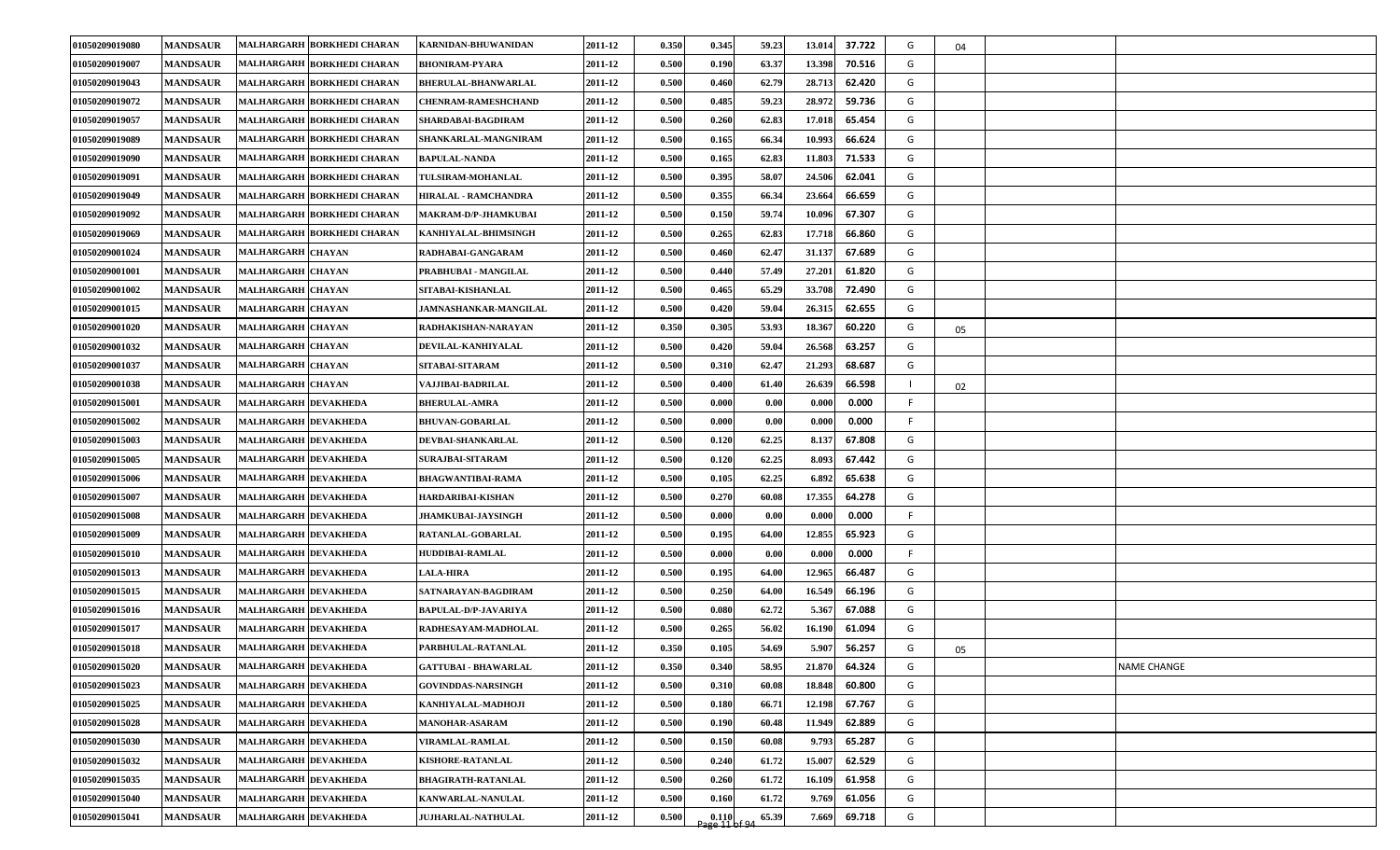| 01050209015043 | <b>MANDSAUR</b> | MALHARGARH DEVAKHEDA        | <b>KAMLABAI - KARULAL</b>      | 2011-12 | 0.500 | 0.380                                                          | 58.95 | 62.187<br>23.631 | G |    |                           |
|----------------|-----------------|-----------------------------|--------------------------------|---------|-------|----------------------------------------------------------------|-------|------------------|---|----|---------------------------|
| 01050209015046 | <b>MANDSAUR</b> | <b>MALHARGARH DEVAKHEDA</b> | PRABHUDAS-KISHANDAS            | 2011-12 | 0.500 | 0.260                                                          | 62.81 | 17.093<br>65.742 | G |    |                           |
| 01050209015047 | <b>MANDSAUR</b> | <b>MALHARGARH DEVAKHEDA</b> | <b>MUKESH - GOVERDHAN</b>      | 2011-12 | 0.500 | 0.315                                                          | 55.76 | 17.596<br>55.860 | G | 04 |                           |
| 01050209015053 | <b>MANDSAUR</b> | MALHARGARH DEVAKHEDA        | <b>RAGHUVEER-BHAGWAN</b>       | 2011-12 | 0.500 | 0.215                                                          | 61.09 | 62.553<br>13.449 | G |    |                           |
| 01050209015056 | <b>MANDSAUR</b> | MALHARGARH DEVAKHEDA        | <b>AMRATRAM-RAMLAL</b>         | 2011-12 | 0.500 | 0.110                                                          | 58.95 | 63.318<br>6.965  | G |    |                           |
| 01050209015057 | <b>MANDSAUR</b> | MALHARGARH DEVAKHEDA        | <b>NARAYANLAL-KARULAL</b>      | 2011-12 | 0.500 | 0.100                                                          | 62.64 | 68.460<br>6.846  | G |    |                           |
| 01050209015058 | <b>MANDSAUR</b> | <b>MALHARGARH DEVAKHEDA</b> | RAMNARAYAN-BAGDIRAM            | 2011-12 | 0.500 | 0.090                                                          | 66.83 | 68.211<br>6.139  | G |    |                           |
| 01050209015059 | <b>MANDSAUR</b> | MALHARGARH DEVAKHEDA        | DHANNALAL-KARULAL              | 2011-12 | 0.500 | 0.125                                                          | 62.81 | 8.273<br>66.184  | G |    |                           |
| 01050209015060 | <b>MANDSAUR</b> | MALHARGARH DEVAKHEDA        | <b>DEUBAI-KARULAL</b>          | 2011-12 | 0.500 | 0.200                                                          | 64.93 | 13.348<br>66.740 | G |    |                           |
| 01050209015061 | <b>MANDSAUR</b> | <b>MALHARGARH DEVAKHEDA</b> | KACHRULAL-NARAYANBAGRI         | 2011-12 | 0.500 | 0.000                                                          | 0.00  | 0.000<br>0.000   | F |    |                           |
| 01050209015062 | <b>MANDSAUR</b> | <b>MALHARGARH DEVAKHEDA</b> | <b>BADRILAL-RAMLAL</b>         | 2011-12 | 0.500 | 0.230                                                          | 63.01 | 63.870<br>14.690 | G |    |                           |
| 01050209015036 | <b>MANDSAUR</b> | MALHARGARH DEVAKHEDA        | KAMERIBAI-RAGHUNATH            | 2011-12 | 0.500 | 0.145                                                          | 67.82 | 71.828<br>10.415 | G |    |                           |
| 01050209015019 | <b>MANDSAUR</b> | <b>MALHARGARH DEVAKHEDA</b> | <b>GANSHYAMDAS-NARSINGHDAS</b> | 2011-12 | 0.500 | 0.205                                                          | 64.18 | 13.102<br>63.912 | G |    |                           |
| 01050209015026 | <b>MANDSAUR</b> | MALHARGARH DEVAKHEDA        | <b>JUJHAR-BHANWARLAL</b>       | 2011-12 | 0.500 | 0.370                                                          | 61.37 | 64.686<br>23.934 | G |    |                           |
| 01050209015011 | <b>MANDSAUR</b> | <b>MALHARGARH DEVAKHEDA</b> | KAMLABAI - KESHURAM            | 2011-12 | 0.500 | 0.400                                                          | 64.18 | 25.681<br>64.203 | G |    |                           |
| 01050209015024 | <b>MANDSAUR</b> | MALHARGARH DEVAKHEDA        | <b>BHAGWAN-HARLAL</b>          | 2011-12 | 0.500 | 0.075                                                          | 64.18 | 5.565<br>74.200  | G |    |                           |
| 01050209015029 | <b>MANDSAUR</b> | MALHARGARH DEVAKHEDA        | RAMNARAYAN-HARLAL              | 2011-12 | 0.500 | 0.085                                                          | 61.37 | 63.635<br>5.409  | G |    |                           |
| 01050209015012 | <b>MANDSAUR</b> | MALHARGARH DEVAKHEDA        | <b>BHULIBAI-MULCHAN</b>        | 2011-12 | 0.500 | 0.365                                                          | 61.37 | 22.724<br>62.258 | G |    |                           |
| 01050209015031 | <b>MANDSAUR</b> | MALHARGARH DEVAKHEDA        | SATYANARAYAN - RAJARAM         | 2011-12 | 0.350 | 0.220                                                          | 66.88 | 15.220<br>69.182 | G |    | <b>NAME CHANGE</b>        |
| 01050209015050 | <b>MANDSAUR</b> | MALHARGARH DEVAKHEDA        | <b>BHAGWAN-RUGHNAATH</b>       | 2011-12 | 0.350 | 0.155                                                          | 62.72 | 63.761<br>9.883  | G |    |                           |
| 01050209010001 | <b>MANDSAUR</b> | <b>MALHARGARH DHANI</b>     | <b>NATHU-BHAGWAN</b>           | 2011-12 | 0.500 | 0.465                                                          | 65.32 | 68.249<br>31.736 | G |    | TRANSFER/RAYSINGH PIPLIYA |
| 01050209010011 | <b>MANDSAUR</b> | <b>MALHARGARH DHANI</b>     | MANGILAL-BHERULAL              | 2011-12 | 0.500 | 0.205                                                          | 58.47 | 12.262<br>59.815 | G |    | TRANSFER/KHATYA KHEDI     |
| 01050209010012 | <b>MANDSAUR</b> | <b>MALHARGARH DHANI</b>     | <b>GOPAL-BHERULAL</b>          | 2011-12 | 0.500 | 0.115                                                          | 56.13 | 58.078<br>6.679  | G |    | TRANSFER/DHALPAT          |
| 01050209010026 | <b>MANDSAUR</b> | <b>MALHARGARH DHANI</b>     | <b>KALURAM-RATTA</b>           | 2011-12 | 0.500 | 0.250                                                          | 57.78 | 58.772<br>14.693 | G |    | TRANSFER/RAYSINGH PIPLIYA |
| 01050209010002 | <b>MANDSAUR</b> | <b>MALHARGARH DHANI</b>     | <b>GEETABAI - JODHA</b>        | 2011-12 | 0.500 | 0.190                                                          | 59.53 | 58.816<br>11.175 | G |    | TRANSFER/RAYSINGH PIPLIYA |
| 01050209010009 | <b>MANDSAUR</b> | <b>MALHARGARH DHANI</b>     | RAJKUWARBAI - BHANWARSINGH     | 2011-12 | 0.500 | 0.365                                                          | 52.21 | 54.704<br>19.967 | G | 05 |                           |
| 01050209006001 | <b>MANDSAUR</b> | <b>MALHARGARH DOBDA</b>     | SHYAMLAL-NANDRAM               | 2011-12 | 0.500 | 0.500                                                          | 68.06 | 69.654<br>34.827 | G |    |                           |
| 01050209006006 | <b>MANDSAUR</b> | <b>MALHARGARH DOBDA</b>     | <b>TAKUBAI-KAALU</b>           | 2011-12 | 0.500 | 0.420                                                          | 61.86 | 62.660<br>26.317 | G |    |                           |
| 01050209006011 | <b>MANDSAUR</b> | <b>MALHARGARH DOBDA</b>     | PRABHULAL-KISHANLAL            | 2011-12 | 0.500 | 0.210                                                          | 61.86 | 62.114<br>13.044 | G |    | <b>NAME CORRECTION</b>    |
| 01050209006016 | <b>MANDSAUR</b> | <b>MALHARGARH DOBDA</b>     | SHANKARLAL-KISHANLAL           | 2011-12 | 0.500 | 0.230                                                          | 64.94 | 15.326<br>66.635 | G |    |                           |
| 01050209006018 | <b>MANDSAUR</b> | <b>MALHARGARH DOBDA</b>     | KANHAIYALAL-KASHIRAM           | 2011-12 | 0.500 | 0.180                                                          | 64.94 | 67.828<br>12.209 | G |    |                           |
| 01050209006023 | <b>MANDSAUR</b> | <b>MALHARGARH DOBDA</b>     | <b>BHAGATRAM-RAMRATAN</b>      | 2011-12 | 0.500 | 0.180                                                          | 64.62 | 12.582<br>69.900 | G |    |                           |
| 01050209006025 | <b>MANDSAUR</b> | <b>MALHARGARH DOBDA</b>     | CHAINRAM-SHANKARLAL            | 2011-12 | 0.500 | 0.275                                                          | 61.86 | 63.724<br>17.524 | G |    |                           |
| 01050209006026 | <b>MANDSAUR</b> | MALHARGARH DOBDA            | LAXMINARAYAN-KISHANLAL         | 2011-12 | 0.500 | 0.370                                                          | 62.91 | 25.263<br>68.278 |   | 02 |                           |
| 01050209006027 | <b>MANDSAUR</b> | <b>MALHARGARH DOBDA</b>     | SUHAGBAI-MOTILAL               | 2011-12 | 0.500 | 0.275                                                          | 63.02 | 65.051<br>17.889 | G |    |                           |
| 01050209006029 | <b>MANDSAUR</b> | <b>MALHARGARH DOBDA</b>     | RATANLAL-RAMLAL                | 2011-12 | 0.500 | 0.320                                                          | 63.02 | 65.638<br>21.004 | G |    |                           |
| 01050209006030 | <b>MANDSAUR</b> | <b>MALHARGARH DOBDA</b>     | MULCHAND-NIRBHAYRAM            | 2011-12 | 0.500 | 0.235                                                          | 67.52 | 69.489<br>16.330 | G |    |                           |
| 01050209006037 | <b>MANDSAUR</b> | <b>MALHARGARH DOBDA</b>     | KAMLESH-NIRBHAYRAM             | 2011-12 | 0.500 | 0.090                                                          | 64.62 | 67.289<br>6.056  | G |    |                           |
| 01050209006038 | <b>MANDSAUR</b> | <b>MALHARGARH DOBDA</b>     | KACHARMAL-CHAINRAM             | 2011-12 | 0.500 | 0.485                                                          | 64.62 | 32.328<br>66.656 | G |    |                           |
| 01050209006045 | <b>MANDSAUR</b> | <b>MALHARGARH DOBDA</b>     | KANCHANBAI-KANWARLAL           | 2011-12 | 0.500 | 0.355                                                          | 64.12 | 23.908<br>67.346 | G |    |                           |
| 01050209006054 | <b>MANDSAUR</b> | <b>MALHARGARH DOBDA</b>     | MOHANLAL-DEVILAL               | 2011-12 | 0.500 | 0.185                                                          | 59.38 | 63.000<br>11.655 | G |    |                           |
| 01050209006057 | <b>MANDSAUR</b> | <b>MALHARGARH DOBDA</b>     | LEELABAI-BHERULAL              | 2011-12 | 0.500 | $\begin{array}{c c} 0.340 \\ \text{Page 12 of 94} \end{array}$ | 59.38 | 21.173<br>62.274 | G |    |                           |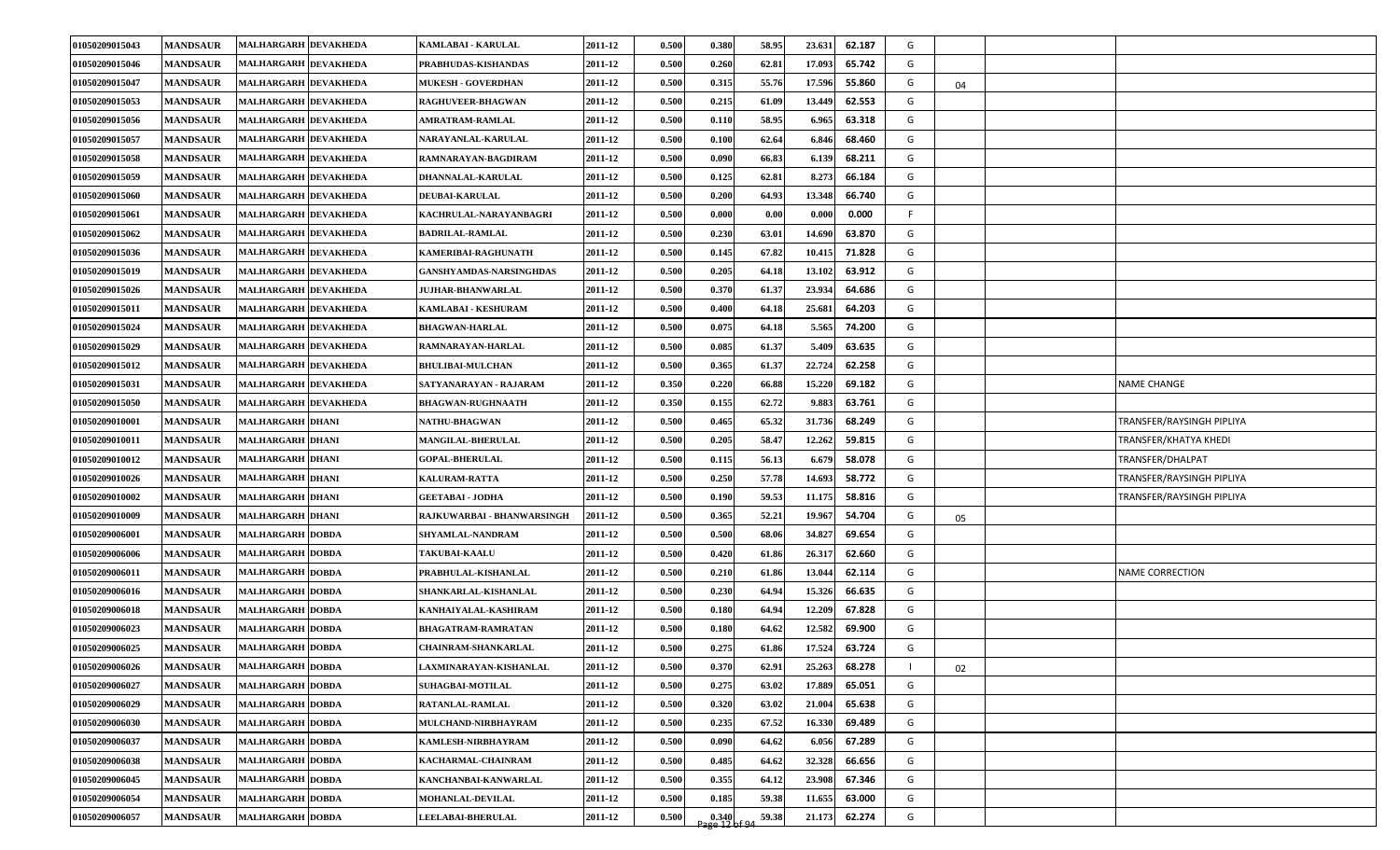| 01050209006060        | <b>MANDSAUR</b> | <b>MALHARGARH DOBDA</b>  | <b>KANWARLAL-BHERULAL</b>   | 2011-12 | 0.500 | 0.160                 | 64.12 | 11.523 | 72.019 | G   |    |  |
|-----------------------|-----------------|--------------------------|-----------------------------|---------|-------|-----------------------|-------|--------|--------|-----|----|--|
| 01050209006061        | <b>MANDSAUR</b> | <b>MALHARGARH DOBDA</b>  | <b>MANGILAL-PRABHULAL</b>   | 2011-12 | 0.500 | 0.250                 | 63.02 | 15.809 | 63.236 | G   |    |  |
| 01050209006064        | <b>MANDSAUR</b> | <b>MALHARGARH DOBDA</b>  | <b>JAMANALAL-RAMLAL</b>     | 2011-12 | 0.500 | 0.315                 | 67.52 | 22.330 | 70.889 | G   |    |  |
| 01050209006068        | <b>MANDSAUR</b> | <b>MALHARGARH DOBDA</b>  | BAPU LAL-AMRAT RAM          | 2011-12 | 0.500 | 0.000                 | 0.00  | 0.000  | 0.000  | F.  |    |  |
| 01050209006074        | <b>MANDSAUR</b> | <b>MALHARGARH DOBDA</b>  | KAILASHCHANDRA-SAJJAN LAL   | 2011-12 | 0.500 | 0.415                 | 62.95 | 27.374 | 65.961 | -1  | 02 |  |
| 01050209006075        | <b>MANDSAUR</b> | <b>MALHARGARH DOBDA</b>  | MANGI LAL-PYARCHANDRA       | 2011-12 | 0.500 | 0.000                 | 0.00  | 0.000  | 0.000  | -F. |    |  |
| 01050209006082        | <b>MANDSAUR</b> | <b>MALHARGARH DOBDA</b>  | <b>BHAGIRATH-GOPI</b>       | 2011-12 | 0.500 | 0.220                 | 60.83 | 13.487 | 61.305 | G   |    |  |
| 01050209006002        | <b>MANDSAUR</b> | <b>MALHARGARH DOBDA</b>  | KAMLABAI-NANURAM            | 2011-12 | 0.500 | 0.090                 | 64.12 | 6.265  | 69.611 | G   |    |  |
| 01050209006069        | <b>MANDSAUR</b> | <b>MALHARGARH DOBDA</b>  | KANHAIYALAL-RAMNARAYAN      | 2011-12 | 0.500 | 0.125                 | 63.68 | 8.515  | 68.120 | G   |    |  |
| 01050209006070        | <b>MANDSAUR</b> | <b>MALHARGARH DOBDA</b>  | <b>KANWARLAL-KARULAL</b>    | 2011-12 | 0.500 | 0.385                 | 62.61 | 24.445 | 63.494 | G   |    |  |
| 01050209006101        | <b>MANDSAUR</b> | <b>MALHARGARH DOBDA</b>  | <b>MANGI LAL-ONKAR</b>      | 2011-12 | 0.500 | 0.320                 | 58.31 | 20.300 | 63.438 | G   |    |  |
| <b>01050209024001</b> | <b>MANDSAUR</b> | <b>MALHARGARH GARNAI</b> | <b>JUJHAR-BHUWAAN</b>       | 2011-12 | 0.500 | 0.305                 | 66.18 | 22.728 | 74.518 | G   |    |  |
| 01050209024004        | <b>MANDSAUR</b> | <b>MALHARGARH GARNAI</b> | VARDICHAND-KACHRU           | 2011-12 | 0.500 | 0.355                 | 60.16 | 21.726 | 61.200 | G   |    |  |
| 01050209024005        | <b>MANDSAUR</b> | MALHARGARH GARNAI        | VARDIBAI-BHAGWAN            | 2011-12 | 0.500 | 0.290                 | 63.09 | 18.873 | 65.079 | G   |    |  |
| 01050209024006        | <b>MANDSAUR</b> | <b>MALHARGARH GARNAI</b> | TULSIRAM-BHANWARLAL         | 2011-12 | 0.500 | 0.305                 | 62.63 | 19.684 | 64.538 | G   |    |  |
| 01050209024007        | <b>MANDSAUR</b> | MALHARGARH GARNAI        | <b>SHIVLAL-KANIRAM</b>      | 2011-12 | 0.500 | 0.345                 | 66.18 | 23.002 | 66.672 | G   |    |  |
| 01050209024009        | <b>MANDSAUR</b> | MALHARGARH GARNAI        | <b>BHERULAL-NANURAM</b>     | 2011-12 | 0.500 | 0.150                 | 62.63 | 9.976  | 66.507 | G   |    |  |
| 01050209024010        | <b>MANDSAUR</b> | MALHARGARH GARNAI        | <b>BHONIBAI-BAGDU</b>       | 2011-12 | 0.500 | 0.355                 | 60.16 | 21.606 | 60.862 | G   |    |  |
| 01050209024011        | <b>MANDSAUR</b> | MALHARGARH GARNAI        | <b>MANGILAL-BHERA</b>       | 2011-12 | 0.500 | 0.265                 | 60.16 | 17.128 | 64.634 | G   |    |  |
| 01050209024012        | <b>MANDSAUR</b> | <b>MALHARGARH GARNAI</b> | JAGDISHCHANDRA-D/P RUPA     | 2011-12 | 0.500 | 0.175                 | 62.63 | 11.819 | 67.537 | G   |    |  |
| 01050209024013        | <b>MANDSAUR</b> | <b>MALHARGARH GARNAI</b> | <b>GOBARLAL-JETRAM</b>      | 2011-12 | 0.500 | 0.280                 | 61.35 | 17.125 | 61.161 | G   |    |  |
| 01050209024014        | <b>MANDSAUR</b> | MALHARGARH GARNAI        | <b>LAXMAN-NANURAM</b>       | 2011-12 | 0.500 | 0.385                 | 61.15 | 24.067 | 62.512 | G   |    |  |
| 01050209024018        | <b>MANDSAUR</b> | <b>MALHARGARH GARNAI</b> | RADHABAI-BAGDIRAM           | 2011-12 | 0.500 | 0.360                 | 62.85 | 22.797 | 63.325 | G   |    |  |
| 01050209024020        | <b>MANDSAUR</b> | MALHARGARH GARNAI        | <b>KANWARLAL-KAALU</b>      | 2011-12 | 0.500 | 0.360                 | 61.15 | 23.333 | 64.814 | G   |    |  |
| 01050209024021        | <b>MANDSAUR</b> | <b>MALHARGARH GARNAI</b> | RAMLAL-PYARAJI              | 2011-12 | 0.500 | 0.180                 | 64.25 | 13.199 | 73.328 | G   |    |  |
| 01050209024023        | <b>MANDSAUR</b> | MALHARGARH GARNAI        | <b>LAXMAN-PYARA</b>         | 2011-12 | 0.500 | 0.350                 | 65.05 | 23.176 | 66.217 | G   |    |  |
| 01050209024024        | <b>MANDSAUR</b> | MALHARGARH GARNAI        | SHANTIBAI-PYARA             | 2011-12 | 0.500 | 0.330                 | 58.56 | 19.927 | 60.385 | G   |    |  |
| 01050209024028        | <b>MANDSAUR</b> | MALHARGARH GARNAI        | BHUWANI SINGH-BAHADUR SINGH | 2011-12 | 0.500 | 0.450                 | 55.00 | 8.721  | 19.380 | G   | 04 |  |
| 01050209024029        | <b>MANDSAUR</b> | MALHARGARH GARNAI        | <b>BADAAMBAI-NANDA</b>      | 2011-12 | 0.500 | 0.000                 | 0.00  | 0.000  | 0.000  | F   |    |  |
| 01050209024030        | <b>MANDSAUR</b> | MALHARGARH GARNAI        | DHURIBAI-BHANWARLAL         | 2011-12 | 0.500 | 0.195                 | 65.05 | 14.357 | 73.626 | G   |    |  |
| 01050209024031        | <b>MANDSAUR</b> | <b>MALHARGARH GARNAI</b> | <b>KANWARLAL-BHUWAN</b>     | 2011-12 | 0.500 | 0.300                 | 65.05 | 20.760 | 69.200 | G   |    |  |
| 01050209024032        | <b>MANDSAUR</b> | MALHARGARH GARNAI        | <b>DALLA-HIRA</b>           | 2011-12 | 0.500 | 0.305                 | 64.84 | 20.628 | 67.633 | G   |    |  |
| 01050209024033        | <b>MANDSAUR</b> | MALHARGARH GARNAI        | <b>BHULIBAI-RUPAJI</b>      | 2011-12 | 0.500 | 0.265                 | 61.15 | 17.000 | 64.151 | G   |    |  |
| 01050209024034        | <b>MANDSAUR</b> | MALHARGARH GARNAI        | <b>RUGHNATH-BHERA</b>       | 2011-12 | 0.500 | 0.455                 | 60.37 | 28.762 | 63.213 | G   |    |  |
| 01050209024037        | <b>MANDSAUR</b> | MALHARGARH GARNAI        | <b>DEVILAL-HIRA</b>         | 2011-12 | 0.500 | 0.390                 | 64.84 | 26.195 | 67.167 | G   |    |  |
| 01050209024039        | <b>MANDSAUR</b> | MALHARGARH GARNAI        | PYARELAL-KASHIRAM           | 2011-12 | 0.500 | 0.130                 | 60.37 | 8.184  | 62.954 | G   |    |  |
| 01050209024040        | <b>MANDSAUR</b> | MALHARGARH GARNAI        | <b>GOPAL-HIRA</b>           | 2011-12 | 0.500 | 0.295                 | 60.37 | 18.120 | 61.424 | G   |    |  |
| 01050209024042        | <b>MANDSAUR</b> | MALHARGARH GARNAI        | RADHESHYAM-RAMSUKH          | 2011-12 | 0.500 | 0.395                 | 60.08 | 24.118 | 61.058 | G   |    |  |
| 01050209024045        | <b>MANDSAUR</b> | MALHARGARH GARNAI        | RAISINGH-NAHARSINGH         | 2011-12 | 0.350 | 0.345                 | 58.56 | 21.065 | 61.058 | G   |    |  |
| 01050209024046        | <b>MANDSAUR</b> | MALHARGARH GARNAI        | PRABHULAL-VARDA             | 2011-12 | 0.500 | 0.305                 | 64.84 | 20.545 | 67.361 | G   |    |  |
| 01050209024047        | <b>MANDSAUR</b> | MALHARGARH GARNAI        | <b>NATHULAL-KACHRU</b>      | 2011-12 | 0.500 | 0.325                 | 58.56 | 19.877 | 61.160 | G   |    |  |
| 01050209024048        | <b>MANDSAUR</b> | MALHARGARH GARNAI        | PRABHULAL-BHANWARLAL        | 2011-12 | 0.500 | $\frac{0.290}{0.296}$ | 60.42 | 18.212 | 62.800 | G   |    |  |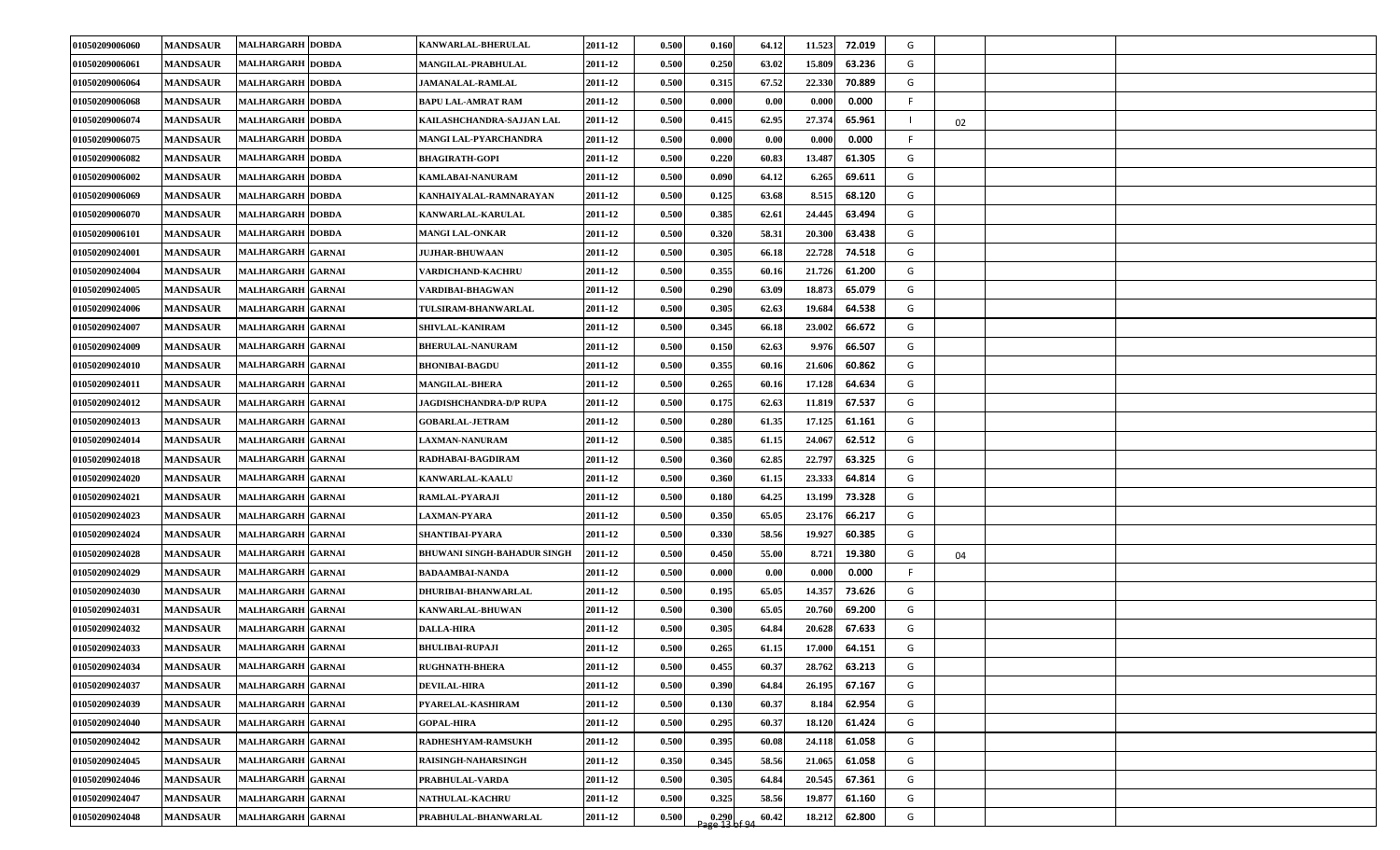| 01050209024053 | <b>MANDSAUR</b> | <b>MALHARGARH GARNAI</b> | RATANLAL-PYARA                 | 2011-12 | 0.500 | 0.000                              | 0.00  | 0.000<br>0.000   | N  |    |                    |
|----------------|-----------------|--------------------------|--------------------------------|---------|-------|------------------------------------|-------|------------------|----|----|--------------------|
| 01050209024054 | <b>MANDSAUR</b> | MALHARGARH GARNAI        | <b>MADANLAL-KASHIRAM</b>       | 2011-12 | 0.500 | 0.225                              | 56.55 | 57.880<br>13.023 | G  |    |                    |
| 01050209024056 | <b>MANDSAUR</b> | MALHARGARH GARNAI        | RAMESHCHANDRA-KANWARLAL        | 2011-12 | 0.500 | 0.460                              | 60.86 | 29.100<br>63.261 | G  |    |                    |
| 01050209024057 | <b>MANDSAUR</b> | <b>MALHARGARH GARNAI</b> | KAILASHCHANDRA-JETRAM          | 2011-12 | 0.500 | 0.345                              | 58.72 | 60.957<br>21.030 | G  |    |                    |
| 01050209024058 | <b>MANDSAUR</b> | MALHARGARH GARNAI        | <b>GHISIBAI-KANIRAM</b>        | 2011-12 | 0.350 | 0.240                              | 60.86 | 14.937<br>62.238 | G  |    | <b>NAME CHANGE</b> |
| 01050209024059 | <b>MANDSAUR</b> | MALHARGARH GARNAI        | <b>AMARSINGH-BHUWAAN</b>       | 2011-12 | 0.500 | 0.165                              | 61.73 | 67.339<br>11.111 | G  |    |                    |
| 01050209024060 | <b>MANDSAUR</b> | <b>MALHARGARH GARNAI</b> | <b>BAPULAL-BAGDU</b>           | 2011-12 | 0.500 | 0.470                              | 63.61 | 65.564<br>30.815 | G  |    |                    |
| 01050209024061 | <b>MANDSAUR</b> | MALHARGARH GARNAI        | <b>SITARAM-NATHULAL</b>        | 2011-12 | 0.500 | 0.240                              | 59.62 | 62.638<br>15.033 | G  |    |                    |
| 01050209024065 | <b>MANDSAUR</b> | <b>MALHARGARH GARNAI</b> | RUGHUNATH-KANIRAM              | 2011-12 | 0.500 | 0.240                              | 66.18 | 15.921<br>66.338 | G  |    |                    |
| 01050209024066 | <b>MANDSAUR</b> | MALHARGARH GARNAI        | UDAYRAM-NANURAM                | 2011-12 | 0.500 | 0.375                              | 58.72 | 22.003<br>58.675 | G  |    |                    |
| 01050209024067 | <b>MANDSAUR</b> | <b>MALHARGARH GARNAI</b> | <b>BHARATSINGH-NATHUSINGH</b>  | 2011-12 | 0.500 | 0.435                              | 60.50 | 26.300<br>60.460 | G  |    |                    |
| 01050209024073 | <b>MANDSAUR</b> | MALHARGARH GARNAI        | PRAKASHCHANDRA-RAMNARAYAN      | 2011-12 | 0.500 | 0.100                              | 60.50 | 62.400<br>6.240  | G  |    |                    |
| 01050209024076 | <b>MANDSAUR</b> | <b>MALHARGARH GARNAI</b> | RATANLAL-MANGILAL              | 2011-12 | 0.500 | 0.395                              | 58.72 | 25.018<br>9.882  | G  | 04 |                    |
| 01050209024077 | <b>MANDSAUR</b> | MALHARGARH GARNAI        | <b>BHERULAL-KACHRU</b>         | 2011-12 | 0.500 | 0.405                              | 63.61 | 29.152<br>71.980 | G  |    |                    |
| 01050209024002 | <b>MANDSAUR</b> | <b>MALHARGARH GARNAI</b> | <b>BALURAM-D/P BHANWARLAL</b>  | 2011-12 | 0.500 | 0.270                              | 60.50 | 63.030<br>17.018 | G  |    |                    |
| 01050209024080 | <b>MANDSAUR</b> | MALHARGARH GARNAI        | SAMPATBAI-BHAGIRATH            | 2011-12 | 0.500 | 0.200                              | 62.50 | 68.170<br>13.634 | G  |    |                    |
| 01050209024087 | <b>MANDSAUR</b> | MALHARGARH GARNAI        | <b>MOTILAL-NATHULAL</b>        | 2011-12 | 0.500 | 0.290                              | 63.61 | 66.993<br>19.428 | G  |    |                    |
| 01050209024088 | <b>MANDSAUR</b> | MALHARGARH GARNAI        | RADHESHYAM-KANIRAMDANGI        | 2011-12 | 0.500 | 0.215                              | 63.32 | 64.874<br>13.948 | G  |    |                    |
| 01050209024089 | <b>MANDSAUR</b> | MALHARGARH GARNAI        | <b>RAISINGH-BAGDIRAM</b>       | 2011-12 | 0.500 | 0.250                              | 62.50 | 65.284<br>16.321 | G  |    |                    |
| 01050209024090 | <b>MANDSAUR</b> | MALHARGARH GARNAI        | <b>MATHARIBAI-RODA</b>         | 2011-12 | 0.500 | 0.000                              | 0.00  | 0.000<br>0.000   | F. |    |                    |
| 01050209024094 | <b>MANDSAUR</b> | MALHARGARH GARNAI        | <b>KACHRIBAI-BHONA</b>         | 2011-12 | 0.500 | 0.325                              | 55.10 | 18.403<br>56.625 | G  |    |                    |
| 01050209024097 | <b>MANDSAUR</b> | <b>MALHARGARH GARNAI</b> | HITTARLAL-GOVARDHAN            | 2011-12 | 0.500 | 0.285                              | 62.50 | 20.946<br>73.495 | G  |    |                    |
| 01050209024099 | <b>MANDSAUR</b> | <b>MALHARGARH GARNAI</b> | RAMLAL-BHAGIRATH               | 2011-12 | 0.500 | 0.110                              | 58.79 | 63.527<br>6.988  | G  |    |                    |
| 01050209024101 | <b>MANDSAUR</b> | MALHARGARH GARNAI        | RAMLAL-LAXMAN                  | 2011-12 | 0.500 | 0.410                              | 63.32 | 27.951<br>68.173 | G  |    |                    |
| 01050209024103 | <b>MANDSAUR</b> | MALHARGARH GARNAI        | RAMESHCHANDRA-VARDICHANDRA     | 2011-12 | 0.500 | 0.150                              | 61.23 | 9.359<br>62.393  | G  |    |                    |
| 01050209024025 | <b>MANDSAUR</b> | <b>MALHARGARH GARNAI</b> | <b>MANGILAL-MEGHA</b>          | 2011-12 | 0.500 | 0.290                              | 65.32 | 19.540<br>67.379 | G  |    |                    |
| 01050209024105 | <b>MANDSAUR</b> | MALHARGARH GARNAI        | RAMLAL-PRATHA                  | 2011-12 | 0.500 | 0.310                              | 61.23 | 65.348<br>20.258 | G  |    |                    |
| 01050209024079 | <b>MANDSAUR</b> | MALHARGARH GARNAI        | <b>MOHANLAL-KANWARLAL</b>      | 2011-12 | 0.500 | 0.360                              | 61.23 | 23.049<br>64.025 | G  |    |                    |
| 01050209024026 | <b>MANDSAUR</b> | MALHARGARH GARNAI        | <b>SITARAM-DHURA</b>           | 2011-12 | 0.500 | 0.210                              | 62.08 | 65.543<br>13.764 | G  |    |                    |
| 01050209024052 | <b>MANDSAUR</b> | <b>MALHARGARH GARNAI</b> | <b>KISHANLAL-RAMLAL</b>        | 2011-12 | 0.500 | 0.275                              | 56.61 | 58.873<br>16.190 | G  |    |                    |
| 01050209024075 | <b>MANDSAUR</b> | MALHARGARH GARNAI        | <b>RAMLAL-DHURA</b>            | 2011-12 | 0.500 | 0.295                              | 62.08 | 63.492<br>18.730 | G  |    |                    |
| 01050209024078 | <b>MANDSAUR</b> | <b>MALHARGARH GARNAI</b> | PRABHULAL-BAGDIRAM             | 2011-12 | 0.50  | 0.240                              | 63.89 | 66.438<br>15.945 | G  |    |                    |
| 01050209024092 | <b>MANDSAUR</b> | MALHARGARH GARNAI        | <b>BHULIBAI-KAILASHCHANDRA</b> | 2011-12 | 0.500 | 0.215                              | 62.08 | 64.721<br>13.915 | G  |    |                    |
| 01050209024102 | <b>MANDSAUR</b> | MALHARGARH GARNAI        | <b>KISHANLAL-BHUWAN</b>        | 2011-12 | 0.350 | 0.100                              | 61.21 | 6.724<br>67.240  | G  |    |                    |
| 01050209024051 | <b>MANDSAUR</b> | MALHARGARH GARNAI        | <b>BHAGWANLAL-KARU</b>         | 2011-12 | 0.500 | 0.395                              | 58.79 | 25.439<br>64.403 | G  |    |                    |
| 01050209024062 | <b>MANDSAUR</b> | MALHARGARH GARNAI        | VARDICHAND-BHUWAAN             | 2011-12 | 0.500 | 0.000                              | 0.00  | 0.000<br>0.000   | F  |    |                    |
| 01050209024008 | <b>MANDSAUR</b> | MALHARGARH GARNAI        | <b>NANDA-KALU</b>              | 2011-12 | 0.500 | 0.165                              | 61.21 | 66.455<br>10.965 | G  |    |                    |
| 01050209024107 | <b>MANDSAUR</b> | MALHARGARH GARNAI        | SHOBHAGMAL-BHERULAL            | 2011-12 | 0.500 | 0.125                              | 63.14 | 8.073<br>64.584  | G  |    |                    |
| 01050209024108 | <b>MANDSAUR</b> | MALHARGARH GARNAI        | ALLAUDDINKHA-FARUKH KHAN       | 2011-12 | 0.500 | 0.430                              | 61.21 | 61.453<br>26.425 | G  |    |                    |
| 01050209024109 | <b>MANDSAUR</b> | MALHARGARH GARNAI        | <b>IBRAHIM KHA-FARUK KHA</b>   | 2011-12 | 0.500 | 0.260                              | 58.79 | 15.453<br>59.435 | G  |    |                    |
| 01050209023001 | <b>MANDSAUR</b> | MALHARGARH HATHI BOLIYA  | MANGILAL-BHAGWAN               | 2011-12 | 0.500 | 0.365                              | 61.65 | 22.176<br>60.756 | G  |    |                    |
| 01050209023003 | <b>MANDSAUR</b> | MALHARGARH HATHI BOLIYA  | <b>UDA-AMRA</b>                | 2011-12 | 0.500 | $\frac{0.435}{299 \cdot 14}$ of 94 | 61.66 | 66.034<br>28.725 | G  |    |                    |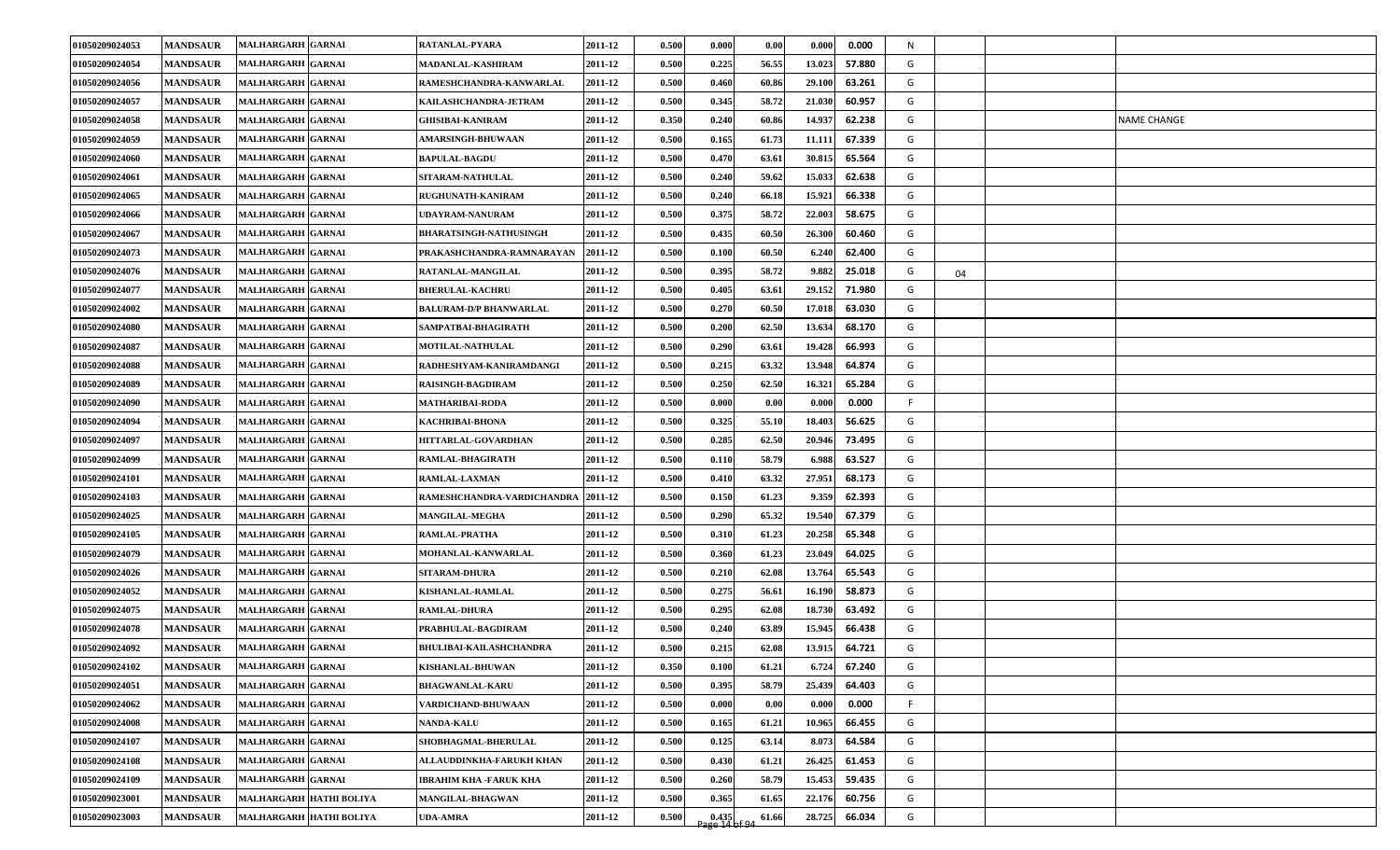| 01050209023004 | <b>MANDSAUR</b> | MALHARGARH HATHI BOLIYA        | <b>LALSINGH-LAXMANSINGH</b>            | 2011-12 | 0.500 | 0.300                                                       | 65.27 | 20.122<br>67.073 | G  |    |  |
|----------------|-----------------|--------------------------------|----------------------------------------|---------|-------|-------------------------------------------------------------|-------|------------------|----|----|--|
| 01050209023005 | <b>MANDSAUR</b> | MALHARGARH HATHI BOLIYA        | <b>MANGILAL-BHUWAN</b>                 | 2011-12 | 0.500 | 0.110                                                       | 61.66 | 66.782<br>7.346  | G  |    |  |
| 01050209023006 | <b>MANDSAUR</b> | MALHARGARH HATHI BOLIYA        | <b>NARAYANIBAI-BALU</b>                | 2011-12 | 0.500 | 0.105                                                       | 60.33 | 7.084<br>67.467  | G  |    |  |
| 01050209023007 | <b>MANDSAUR</b> | MALHARGARH HATHI BOLIYA        | INDARSINGH-BHERADANGI                  | 2011-12 | 0.500 | 0.255                                                       | 64.39 | 17.854<br>70.016 | G  |    |  |
| 01050209023008 | <b>MANDSAUR</b> | MALHARGARH HATHI BOLIYA        | <b>CHAINA-KISHANA</b>                  | 2011-12 | 0.500 | 0.285                                                       | 62.82 | 18.370<br>64.456 | G  |    |  |
| 01050209023009 | <b>MANDSAUR</b> | MALHARGARH HATHI BOLIYA        | KASTURIBAI-PYARA                       | 2011-12 | 0.500 | 0.200                                                       | 63.38 | 14.079<br>70.395 | G  |    |  |
| 01050209023011 | <b>MANDSAUR</b> | MALHARGARH HATHI BOLIYA        | <b>NATHULAL-RUPA</b>                   | 2011-12 | 0.500 | 0.100                                                       | 66.10 | 7.120<br>71.200  | G  |    |  |
| 01050209023013 | <b>MANDSAUR</b> | MALHARGARH HATHI BOLIYA        | GANGARAM-MANGILALD/P.LAXMAN 2011-12    |         | 0.500 | 0.235                                                       | 61.04 | 15.304<br>65.123 | G  |    |  |
| 01050209023015 | <b>MANDSAUR</b> | MALHARGARH HATHI BOLIYA        | <b>JUJHAR-MOTILAL</b>                  | 2011-12 | 0.500 | 0.480                                                       | 58.29 | 62.175<br>29.844 | G  |    |  |
| 01050209023018 | <b>MANDSAUR</b> | MALHARGARH HATHI BOLIYA        | <b>MOTILAL-KHEMA</b>                   | 2011-12 | 0.500 | 0.16                                                        | 63.38 | 11.245<br>70.281 | G  |    |  |
| 01050209023021 | <b>MANDSAUR</b> | <b>MALHARGARH HATHI BOLIYA</b> | MOHANLAL-PYARA                         | 2011-12 | 0.500 | 0.225                                                       | 58.55 | 14.437<br>64.164 | G  |    |  |
| 01050209023023 | <b>MANDSAUR</b> | MALHARGARH HATHI BOLIYA        | DARIYAV BAI-SAVA                       | 2011-12 | 0.500 | 0.000                                                       | 0.00  | 0.000<br>0.000   | F. |    |  |
| 01050209023024 | <b>MANDSAUR</b> | MALHARGARH HATHI BOLIYA        | KALU LAL-MANGILAL                      | 2011-12 | 0.350 | 0.240                                                       | 58.55 | 63.254<br>15.181 | G  |    |  |
| 01050209023025 | <b>MANDSAUR</b> | MALHARGARH HATHI BOLIYA        | <b>DHANNA-NATHU</b>                    | 2011-12 | 0.500 | 0.350                                                       | 63.38 | 23.161<br>66.174 | G  |    |  |
| 01050209023026 | <b>MANDSAUR</b> | MALHARGARH HATHI BOLIYA        | KOSHALIYABAI-NAGENDRA PRASAD 2011-12   |         | 0.500 | 0.190                                                       | 61.36 | 11.606<br>61.084 | G  |    |  |
| 01050209023028 | <b>MANDSAUR</b> | MALHARGARH HATHI BOLIYA        | <b>HEERA LAL-BALURAM</b>               | 2011-12 | 0.500 | 0.125                                                       | 63.24 | 9.513<br>76.104  | G  |    |  |
| 01050209023030 | <b>MANDSAUR</b> | MALHARGARH HATHI BOLIYA        | RAM LAL-CHUNNI LAL                     | 2011-12 | 0.500 | 0.350                                                       | 63.24 | 71.371<br>24.980 | G  |    |  |
| 01050209023031 | <b>MANDSAUR</b> | MALHARGARH HATHI BOLIYA        | RAMESHWAR-MANGILAL                     | 2011-12 | 0.500 | 0.400                                                       | 63.45 | 28.888<br>72.220 | G  |    |  |
| 01050209023032 | <b>MANDSAUR</b> | <b>MALHARGARH HATHI BOLIYA</b> | <b>MANGILAL-RUPA</b>                   | 2011-12 | 0.500 | 0.180                                                       | 61.02 | 11.934<br>66.300 | G  |    |  |
| 01050209023033 | <b>MANDSAUR</b> | MALHARGARH HATHI BOLIYA        | NARSINGH-MANGILAL                      | 2011-12 | 0.500 | 0.355                                                       | 62.55 | 23.715<br>66.803 | G  |    |  |
| 01050209023036 | <b>MANDSAUR</b> | MALHARGARH HATHI BOLIYA        | MANNALAL-NANURAM                       | 2011-12 | 0.500 | 0.270                                                       | 58.72 | 16.735<br>61.981 | G  |    |  |
| 01050209023037 | <b>MANDSAUR</b> | MALHARGARH HATHI BOLIYA        | <b>BAPULAL-LAXMAN</b>                  | 2011-12 | 0.500 | 0.460                                                       | 61.48 | 30.494<br>66.291 | G  |    |  |
| 01050209023039 | <b>MANDSAUR</b> | MALHARGARH HATHI BOLIYA        | <b>BHAGWAN-ONKAR</b>                   | 2011-12 | 0.500 | 0.125                                                       | 61.48 | 8.115<br>64.920  | G  |    |  |
| 01050209023041 | <b>MANDSAUR</b> | MALHARGARH HATHI BOLIYA        | RADHESHYAM-MANGILAL RATHOR             | 2011-12 | 0.500 | 0.310                                                       | 58.72 | 20.300<br>65.484 | G  |    |  |
| 01050209023042 | <b>MANDSAUR</b> | MALHARGARH HATHI BOLIYA        | SHRI LAL-DEVA                          | 2011-12 | 0.500 | 0.300                                                       | 56.27 | 18.296<br>60.987 | G  |    |  |
| 01050209023044 | <b>MANDSAUR</b> | MALHARGARH HATHI BOLIYA        | <b>BAGDI RAM-CHUNNI LAL</b>            | 2011-12 | 0.500 | 0.285                                                       | 63.45 | 19.742<br>69.270 | G  |    |  |
| 01050209023045 | <b>MANDSAUR</b> | MALHARGARH HATHI BOLIYA        | CHUNNI LAL-BAGDI RAM                   | 2011-12 | 0.500 | 0.500                                                       | 52.59 | 28.752<br>57.504 | G  | 05 |  |
| 01050209023049 | <b>MANDSAUR</b> | MALHARGARH HATHI BOLIYA        | RADHESHAYAM-MANGILAL<br><b>SOLANKL</b> | 2011-12 | 0.500 | 0.110                                                       | 58.92 | 7.096<br>64.509  | G  |    |  |
| 01050209023050 | <b>MANDSAUR</b> | MALHARGARH HATHI BOLIYA        | <b>SITARAM-RUGHNATH</b>                | 2011-12 | 0.500 | 0.105                                                       | 61.48 | 7.184<br>68.419  | G  |    |  |
| 01050209023051 | <b>MANDSAUR</b> | <b>MALHARGARH HATHI BOLIYA</b> | NATHULAL-BHAGWAN                       | 2011-12 | 0.500 | 0.185                                                       | 58.92 | 12.415<br>67.108 | G  |    |  |
| 01050209023053 | <b>MANDSAUR</b> | MALHARGARH HATHI BOLIYA        | <b>NARSINGH-BHERULAL</b>               | 2011-12 | 0.500 | 0.485                                                       | 58.92 | 30.293<br>62.460 | G  |    |  |
| 01050209023058 | <b>MANDSAUR</b> | MALHARGARH HATHI BOLIYA        | PRABHU LAL-BAGDIRAM                    | 2011-12 | 0.500 | 0.260                                                       | 66.65 | 70.569<br>18.348 | G  |    |  |
| 01050209023060 | <b>MANDSAUR</b> | MALHARGARH HATHI BOLIYA        | <b>KARU LAL-BALURAM</b>                | 2011-12 | 0.500 | 0.225                                                       | 58.92 | 64.418<br>14.494 | G  |    |  |
| 01050209023061 | <b>MANDSAUR</b> | MALHARGARH HATHI BOLIYA        | DEVI LAL-BHAGWAN LAL                   | 2011-12 | 0.500 | 0.345                                                       | 63.11 | 22.747<br>65.933 | G  |    |  |
| 01050209023062 | <b>MANDSAUR</b> | MALHARGARH HATHI BOLIYA        | <b>JUJHARLAL-MANGILAL</b>              | 2011-12 | 0.350 | 0.115                                                       | 59.37 | 7.625<br>66.304  | G  |    |  |
| 01050209023063 | <b>MANDSAUR</b> | MALHARGARH HATHI BOLIYA        | DEVILAL-MOHANLAL                       | 2011-12 | 0.500 | 0.150                                                       | 59.37 | 10.084<br>67.227 | G  |    |  |
| 01050209023064 | <b>MANDSAUR</b> | MALHARGARH HATHI BOLIYA        | VARDI CHAND-PYARJI                     | 2011-12 | 0.500 | 0.110                                                       | 61.73 | 7.655<br>69.591  | G  |    |  |
| 01050209023065 | <b>MANDSAUR</b> | MALHARGARH HATHI BOLIYA        | KISHANLAL-BHAGWAN                      | 2011-12 | 0.500 | 0.150                                                       | 55.84 | 9.852<br>65.680  | G  |    |  |
| 01050209023066 | <b>MANDSAUR</b> | MALHARGARH HATHI BOLIYA        | BHARATSINGH-MOHANLAL                   | 2011-12 | 0.500 | 0.345                                                       | 60.40 | 21.330<br>61.826 | G  |    |  |
| 01050209023068 | <b>MANDSAUR</b> | MALHARGARH HATHI BOLIYA        | RATANLAL-BHERAJI                       | 2011-12 | 0.350 | 0.260                                                       | 66.39 | 18.675<br>71.827 | G  |    |  |
| 01050209023069 | <b>MANDSAUR</b> | MALHARGARH HATHI BOLIYA        | RAMESHWAR-BALURAM                      | 2011-12 | 0.500 | 0.290                                                       | 63.11 | 66.593<br>19.312 | G  |    |  |
| 01050209023072 | <b>MANDSAUR</b> | MALHARGARH HATHI BOLIYA        | <b>HUDIBAI-AMRA</b>                    | 2011-12 | 0.500 | $\begin{array}{c} 0.370 \\ \text{age 15 of 94} \end{array}$ | 61.73 | 24.727<br>66.830 | G  |    |  |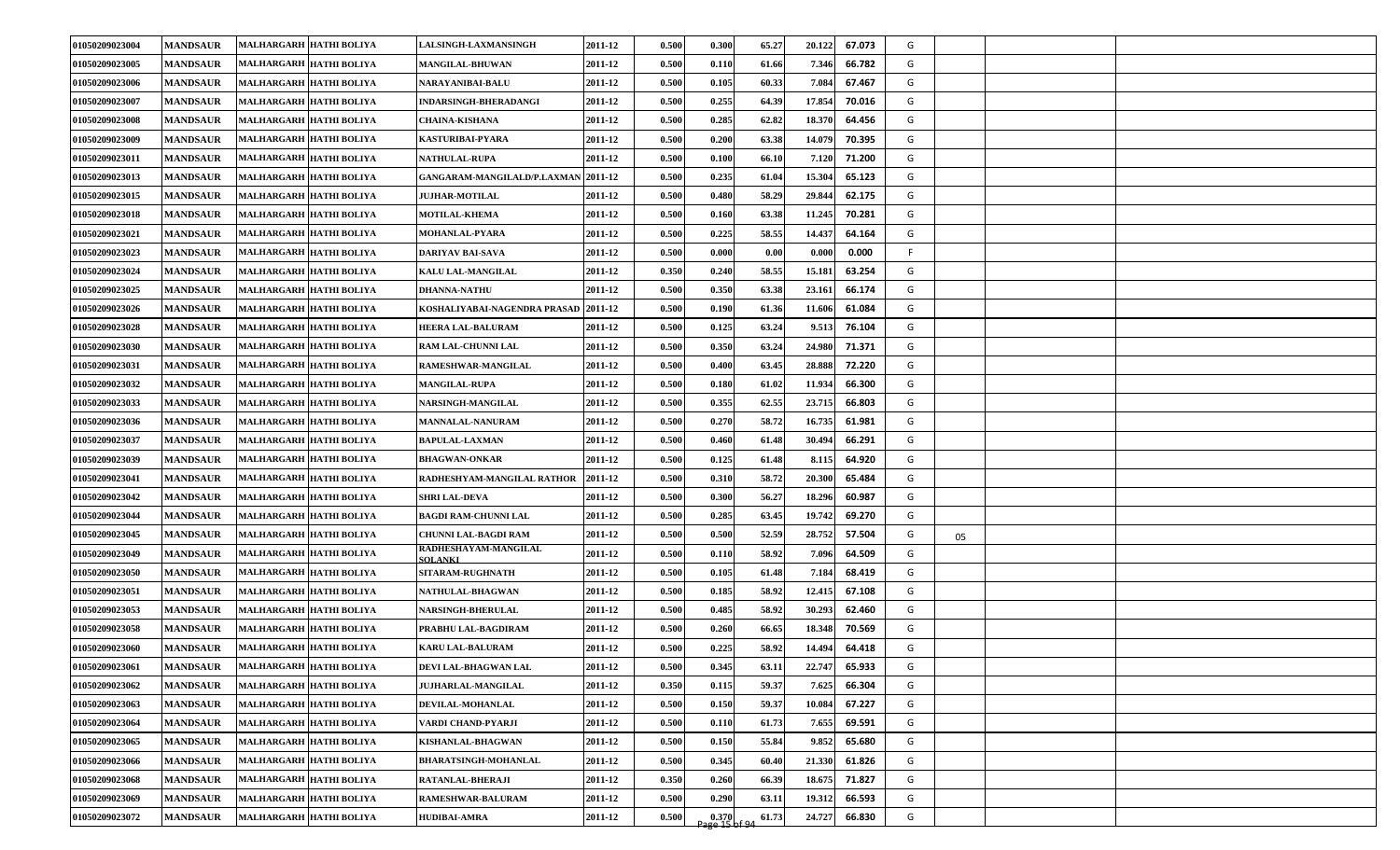| 01050209023076 | <b>MANDSAUR</b> | <b>MALHARGARH HATHI BOLIYA</b> | SITARAM-GIRDHARI             | 2011-12 | 0.500 | 0.120                  | 61.73 | 7.884<br>65.700  | G  |    |                    |
|----------------|-----------------|--------------------------------|------------------------------|---------|-------|------------------------|-------|------------------|----|----|--------------------|
| 01050209023077 | <b>MANDSAUR</b> | MALHARGARH HATHI BOLIYA        | <b>GOPAL-BHANWARLAL</b>      | 2011-12 | 0.500 | 0.440                  | 60.76 | 66.736<br>29.364 | G  |    |                    |
| 01050209023079 | <b>MANDSAUR</b> | MALHARGARH HATHI BOLIYA        | MOHAN-BHAGWAN                | 2011-12 | 0.500 | 0.305                  | 55.62 | 60.544<br>18.466 | G  |    |                    |
| 01050209023081 | <b>MANDSAUR</b> | MALHARGARH HATHI BOLIYA        | <b>HEMSINGH-HIRALAL</b>      | 2011-12 | 0.500 | 0.325                  | 54.94 | 19.551<br>60.157 | G  | 05 |                    |
| 01050209023054 | <b>MANDSAUR</b> | MALHARGARH HATHI BOLIYA        | <b>NARSINGH-NATHULAL</b>     | 2011-12 | 0.500 | 0.240                  | 61.88 | 67.775<br>16.266 | G  |    |                    |
| 01050209023034 | <b>MANDSAUR</b> | MALHARGARH HATHI BOLIYA        | <b>BHANWARLAL-NATHU MORI</b> | 2011-12 | 0.500 | 0.180                  | 63.11 | 11.793<br>65.517 | G  |    |                    |
| 01050209023043 | <b>MANDSAUR</b> | MALHARGARH HATHI BOLIYA        | RAM LAL-MANGI LAL            | 2011-12 | 0.500 | 0.250                  | 61.02 | 64.680<br>16.170 | G  |    |                    |
| 01050209023022 | <b>MANDSAUR</b> | MALHARGARH HATHI BOLIYA        | RUGNAATH-PARTHA              | 2011-12 | 0.500 | 0.255                  | 60.54 | 65.290<br>16.649 | G  |    |                    |
| 01050209023038 | <b>MANDSAUR</b> | MALHARGARH HATHI BOLIYA        | TULSIRAM-BHERULAL            | 2011-12 | 0.500 | 0.510                  | 60.50 | 61.602<br>31.417 | G  |    |                    |
| 01050209023073 | <b>MANDSAUR</b> | MALHARGARH HATHI BOLIYA        | <b>MAGNIBAI-BHANWARLAL</b>   | 2011-12 | 0.500 | 0.495                  | 61.06 | 32.658<br>65.976 | G  |    |                    |
| 01050209023055 | <b>MANDSAUR</b> | MALHARGARH HATHI BOLIYA        | <b>GIRDHARI-MANGILAL</b>     | 2011-12 | 0.500 | 0.275                  | 63.20 | 19.159<br>69.669 | G  |    |                    |
| 01050209003003 | <b>MANDSAUR</b> | MALHARGARH HINGORIABADA        | UDAYLAL-NATHULAL             | 2011-12 | 0.500 | 0.265                  | 59.13 | 59.672<br>15.813 | G  |    |                    |
| 01050209003004 | <b>MANDSAUR</b> | MALHARGARH HINGORIABADA        | RADHESHYAM-BAGDIRAM          | 2011-12 | 0.500 | 0.230                  | 62.36 | 14.521<br>63.135 | G  |    |                    |
| 01050209003006 | <b>MANDSAUR</b> | MALHARGARH HINGORIABADA        | <b>SHAMBHU-DEVILAL</b>       | 2011-12 | 0.500 | 0.195                  | 65.36 | 66.508<br>12.969 | G  |    |                    |
| 01050209003007 | <b>MANDSAUR</b> | MALHARGARH HINGORIABADA        | <b>AMRIBAI-KARULAL</b>       | 2011-12 | 0.500 | 0.195                  | 59.13 | 58.959<br>11.497 | G  |    |                    |
| 01050209003012 | <b>MANDSAUR</b> | MALHARGARH HINGORIABADA        | UDAYLAL-SHREELAL             | 2011-12 | 0.500 | 0.175                  | 59.13 | 62.074<br>10.863 | G  |    |                    |
| 01050209003016 | <b>MANDSAUR</b> | MALHARGARH HINGORIABADA        | <b>DEVA-HEERA</b>            | 2011-12 | 0.500 | 0.430                  | 59.65 | 60.344<br>25.948 | G  |    |                    |
| 01050209003019 | <b>MANDSAUR</b> | MALHARGARH HINGORIABADA        | <b>BAGDIRAM-GOKUL</b>        | 2011-12 | 0.500 | 0.420                  | 62.36 | 26.948<br>64.162 | G  |    |                    |
| 01050209003021 | <b>MANDSAUR</b> | MALHARGARH HINGORIABADA        | NANDKISHORE-PARMANAND        | 2011-12 | 0.350 | 0.135                  | 65.36 | 71.170<br>9.608  | G  |    |                    |
| 01050209003023 | <b>MANDSAUR</b> | MALHARGARH HINGORIABADA        | <b>RODA-SHANKAR</b>          | 2011-12 | 0.500 | 0.190                  | 57.23 | 60.584<br>11.511 | G  |    |                    |
| 01050209003026 | <b>MANDSAUR</b> | MALHARGARH HINGORIABADA        | <b>GOPAL-BHANWARLAL</b>      | 2011-12 | 0.500 | 0.000                  | 0.00  | 0.000<br>0.000   | F. |    |                    |
| 01050209003027 | <b>MANDSAUR</b> | MALHARGARH HINGORIABADA        | <b>GANGABAI - SHANKARLAL</b> | 2011-12 | 0.500 | 0.205                  | 65.36 | 13.604<br>66.361 | G  |    |                    |
| 01050209003029 | <b>MANDSAUR</b> | MALHARGARH HINGORIABADA        | <b>GOVINDRAM-BAGDIRAM</b>    | 2011-12 | 0.500 | 0.325                  | 64.03 | 64.960<br>21.112 | G  |    |                    |
| 01050209003030 | <b>MANDSAUR</b> | MALHARGARH HINGORIABADA        | VARDILAL-BADRILAL            | 2011-12 | 0.500 | 0.310                  | 65.02 | 20.333<br>65.590 | G  |    |                    |
| 01050209003031 | <b>MANDSAUR</b> | MALHARGARH HINGORIABADA        | PRABHULAL - KALURAM          | 2011-12 | 0.500 | 0.305                  | 62.36 | 62.856<br>19.171 | G  |    |                    |
| 01050209003032 | <b>MANDSAUR</b> | MALHARGARH HINGORIABADA        | <b>BHANWARLAL-NANDA</b>      | 2011-12 | 0.500 | 0.295                  | 62.69 | 62.447<br>18.422 | G  |    |                    |
| 01050209003033 | <b>MANDSAUR</b> | MALHARGARH HINGORIABADA        | <b>RAMRATAN-NATHU</b>        | 2011-12 | 0.500 | 0.315                  | 62.69 | 19.819<br>62.917 | G  |    |                    |
| 01050209003035 | <b>MANDSAUR</b> | MALHARGARH HINGORIABADA        | SAMBHULAL-HARIRAM            | 2011-12 | 0.500 | 0.235                  | 62.69 | 62.843<br>14.768 | G  |    |                    |
| 01050209003037 | <b>MANDSAUR</b> | MALHARGARH HINGORIABADA        | SARDARSINGH-BHANWARSINGH     | 2011-12 | 0.500 | 0.290                  | 68.44 | 21.295<br>73.431 | G  |    |                    |
| 01050209003039 | <b>MANDSAUR</b> | MALHARGARH HINGORIABADA        | <b>BHERULAL - KANA</b>       | 2011-12 | 0.500 | 0.205                  | 67.65 | 14.603<br>71.234 | G  |    |                    |
| 01050209003040 | <b>MANDSAUR</b> | MALHARGARH HINGORIABADA        | <b>GANGARAM-RAMLAL</b>       | 2011-12 | 0.500 | 0.245                  | 59.65 | 15.441<br>63.024 | G  |    |                    |
| 01050209003041 | <b>MANDSAUR</b> | MALHARGARH HINGORIABADA        | KANWARLAL-JASRAJ             | 2011-12 | 0.500 | 0.455                  | 62.58 | 28.948<br>63.622 | G  |    |                    |
| 01050209003044 | <b>MANDSAUR</b> | MALHARGARH HINGORIABADA        | <b>DEVILAL-BAGDIRAM</b>      | 2011-12 | 0.500 | 0.200                  | 64.03 | 64.485<br>12.897 | G  |    |                    |
| 01050209003045 | <b>MANDSAUR</b> | MALHARGARH HINGORIABADA        | <b>BALIBAI-BADRILAL</b>      | 2011-12 | 0.350 | 0.355                  | 59.65 | 22.420<br>63.155 | G  |    |                    |
| 01050209003049 | <b>MANDSAUR</b> | MALHARGARH HINGORIABADA        | PARMANAND - SHIVLAL          | 2011-12 | 0.350 | 0.210                  | 64.03 | 13.766<br>65.552 | G  |    |                    |
| 01050209003051 | <b>MANDSAUR</b> | MALHARGARH HINGORIABADA        | <b>DEVILAL-RAMKISHAN</b>     | 2011-12 | 0.500 | 0.220                  | 63.70 | 13.896<br>63.164 | G  |    |                    |
| 01050209003052 | <b>MANDSAUR</b> | MALHARGARH HINGORIABADA        | <b>BALASHANKAR-BAGDIRAM</b>  | 2011-12 | 0.500 | 0.350                  | 65.03 | 23.076<br>65.931 | G  |    |                    |
| 01050209003054 | <b>MANDSAUR</b> | MALHARGARH HINGORIABADA        | SATYANARAYAN -PRABHULAL      | 2011-12 | 0.350 | 0.335                  | 60.20 | 62.845<br>21.053 | G  |    | <b>NAME CHANGE</b> |
| 01050209003056 | <b>MANDSAUR</b> | MALHARGARH HINGORIABADA        | SHANKARLAL-NANDRAM           | 2011-12 | 0.500 | 0.250                  | 67.65 | 67.920<br>16.980 | G  |    |                    |
| 01050209003060 | <b>MANDSAUR</b> | MALHARGARH HINGORIABADA        | <b>SUKHLAL-KANWARLAL</b>     | 2011-12 | 0.500 | 0.300                  | 60.20 | 60.543<br>18.163 | G  |    |                    |
| 01050209003061 | <b>MANDSAUR</b> | MALHARGARH HINGORIABADA        | RAMCHANDA-NANURAM            | 2011-12 | 0.500 | 0.280                  | 60.20 | 61.675<br>17.269 | G  |    |                    |
| 01050209003063 | <b>MANDSAUR</b> | MALHARGARH HINGORIABADA        | <b>BADRILAL-RAMLAL</b>       | 2011-12 | 0.500 | 0.270<br>Page 16 of 94 | 64.11 | 65.367<br>17.649 | G  |    |                    |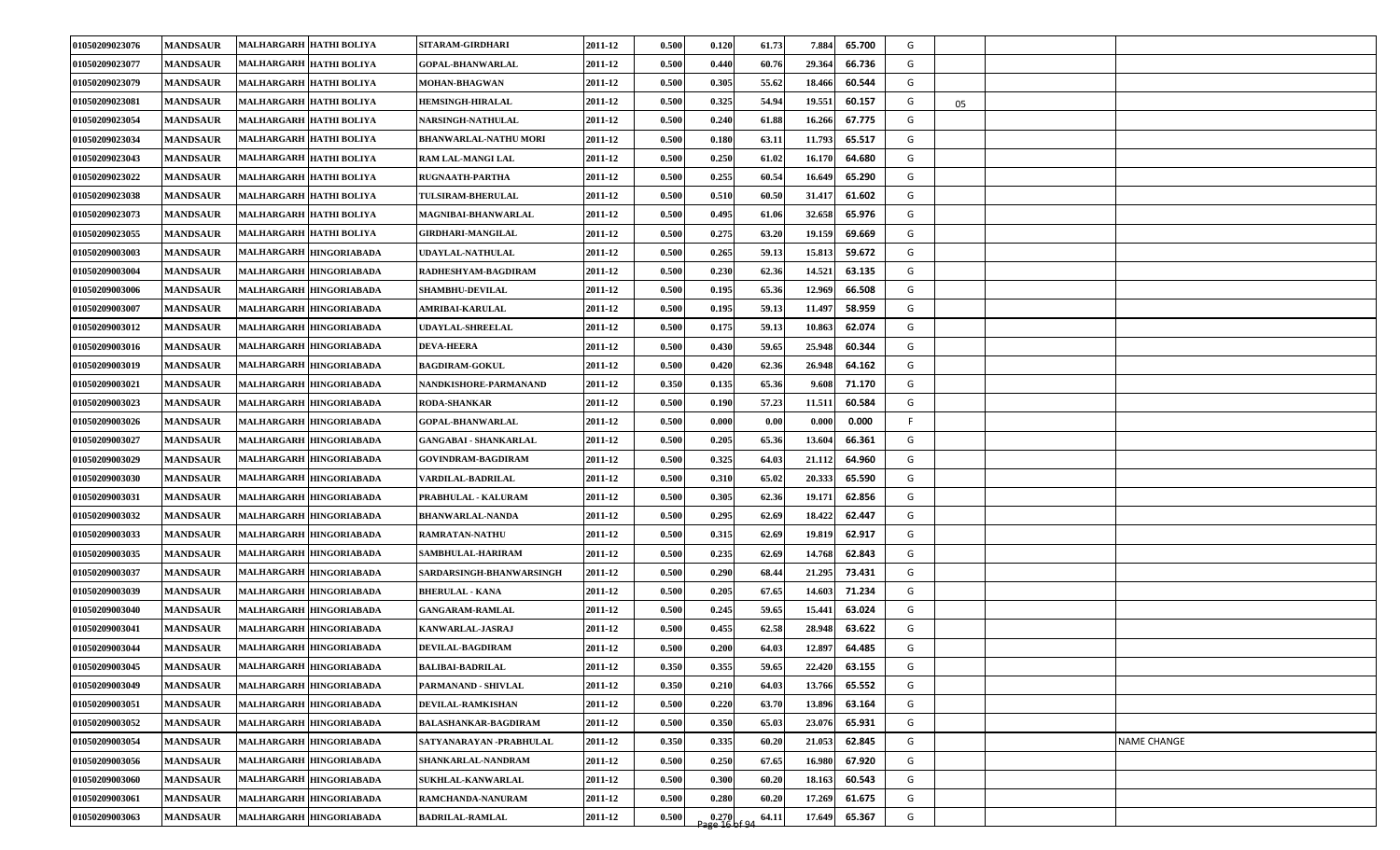| 01050209003064 | <b>MANDSAUR</b> | MALHARGARH HINGORIABADA | <b>GEETABAI-KACHRULAL</b>  | 2011-12 | 0.500 | 0.300                   | 65.54 | 20.196 | 67.320 | G |  |
|----------------|-----------------|-------------------------|----------------------------|---------|-------|-------------------------|-------|--------|--------|---|--|
| 01050209003067 | <b>MANDSAUR</b> | MALHARGARH HINGORIABADA | <b>RAMLAL-KANWRLAL</b>     | 2011-12 | 0.500 | 0.200                   | 57.16 | 11.742 | 58.710 | G |  |
| 01050209003068 | <b>MANDSAUR</b> | MALHARGARH HINGORIABADA | <b>RAMESH - MATHURALAL</b> | 2011-12 | 0.500 | 0.200                   | 63.80 | 12.988 | 64.940 | G |  |
| 01050209003071 | <b>MANDSAUR</b> | MALHARGARH HINGORIABADA | BHAGIRATH - KISHAN         | 2011-12 | 0.500 | 0.175                   | 57.88 | 10.286 | 58.777 | G |  |
| 01050209003072 | <b>MANDSAUR</b> | MALHARGARH HINGORIABADA | RODILAL-JAGNAATH           | 2011-12 | 0.500 | 0.450                   | 63.80 | 28.810 | 64.022 | G |  |
| 01050209003075 | <b>MANDSAUR</b> | MALHARGARH HINGORIABADA | RADHESHYAM-NARAYAN         | 2011-12 | 0.500 | 0.190                   | 63.80 | 12.240 | 64.421 | G |  |
| 01050209003078 | <b>MANDSAUR</b> | MALHARGARH HINGORIABADA | <b>TORIRAM-DEVILAL</b>     | 2011-12 | 0.500 | 0.170                   | 67.97 | 11.001 | 64.712 | G |  |
| 01050209003081 | <b>MANDSAUR</b> | MALHARGARH HINGORIABADA | NIRBHEYRAM-NANDA           | 2011-12 | 0.500 | 0.185                   | 66.48 | 12.451 | 67.303 | G |  |
| 01050209003083 | <b>MANDSAUR</b> | MALHARGARH HINGORIABADA | <b>KANA-NANDA</b>          | 2011-12 | 0.500 | 0.205                   | 65.91 | 13.436 | 65.541 | G |  |
| 01050209003086 | <b>MANDSAUR</b> | MALHARGARH HINGORIABADA | JAGDISH - GANGARAM         | 2011-12 | 0.500 | 0.240                   | 65.54 | 16.188 | 67.450 | G |  |
| 01050209003090 | <b>MANDSAUR</b> | MALHARGARH HINGORIABADA | <b>SHAMRTHMAL-UDAYRAM</b>  | 2011-12 | 0.500 | 0.130                   | 62.55 | 8.364  | 64.338 | G |  |
| 01050209003091 | <b>MANDSAUR</b> | MALHARGARH HINGORIABADA | <b>RAJESH-DEVILAL</b>      | 2011-12 | 0.500 | 0.195                   | 64.89 | 13.117 | 67.267 | G |  |
| 01050209003092 | <b>MANDSAUR</b> | MALHARGARH HINGORIABADA | NANDLAL-KISHANLAL          | 2011-12 | 0.500 | 0.165                   | 62.55 | 10.499 | 63.630 | G |  |
| 01050209003095 | <b>MANDSAUR</b> | MALHARGARH HINGORIABADA | <b>HARLAL-JAGGANATH</b>    | 2011-12 | 0.500 | 0.195                   | 59.68 | 12.115 | 62.128 | G |  |
| 01050209003096 | <b>MANDSAUR</b> | MALHARGARH HINGORIABADA | SAMBHULAL-KISHANLAL        | 2011-12 | 0.500 | 0.180                   | 62.61 | 11.386 | 63.256 | G |  |
| 01050209003099 | <b>MANDSAUR</b> | MALHARGARH HINGORIABADA | BHAGTHRAM-CHATARBHUJ       | 2011-12 | 0.500 | 0.200                   | 62.55 | 12.724 | 63.620 | G |  |
| 01050209003101 | <b>MANDSAUR</b> | MALHARGARH HINGORIABADA | <b>GOPAL-BADRIBAGAD</b>    | 2011-12 | 0.500 | 0.190                   | 62.10 | 12.322 | 64.853 | G |  |
| 01050209003102 | <b>MANDSAUR</b> | MALHARGARH HINGORIABADA | <b>JAGDISH-GOPILAL</b>     | 2011-12 | 0.500 | 0.230                   | 64.89 | 14.934 | 64.930 | G |  |
| 01050209003103 | <b>MANDSAUR</b> | MALHARGARH HINGORIABADA | <b>SUKHLAL-BHERULAL</b>    | 2011-12 | 0.500 | 0.380                   | 68.44 | 26.652 | 70.137 | G |  |
| 01050209003104 | <b>MANDSAUR</b> | MALHARGARH HINGORIABADA | <b>SUKHLAL-NANDLAL</b>     | 2011-12 | 0.500 | 0.305                   | 62.10 | 19.366 | 63.495 | G |  |
| 01050209003105 | <b>MANDSAUR</b> | MALHARGARH HINGORIABADA | RADHESHYAM-VARDILAL        | 2011-12 | 0.500 | 0.370                   | 63.58 | 23.897 | 64.586 | G |  |
| 01050209003106 | <b>MANDSAUR</b> | MALHARGARH HINGORIABADA | RAMESHVAR-GULAB DHAKAD     | 2011-12 | 0.500 | 0.200                   | 64.89 | 13.238 | 66.190 | G |  |
| 01050209003108 | <b>MANDSAUR</b> | MALHARGARH HINGORIABADA | MOHANBAI-NARAYAN           | 2011-12 | 0.350 | 0.100                   | 65.77 | 6.718  | 67.180 | G |  |
| 01050209003109 | <b>MANDSAUR</b> | MALHARGARH HINGORIABADA | <b>OMPARKASH-DEVIDAS</b>   | 2011-12 | 0.500 | 0.230                   | 62.10 | 14.434 | 62.757 | G |  |
| 01050209003111 | <b>MANDSAUR</b> | MALHARGARH HINGORIABADA | <b>DEVAKISHAN-VARDA</b>    | 2011-12 | 0.500 | 0.235                   | 68.44 | 16.181 | 68.855 | G |  |
| 01050209003112 | <b>MANDSAUR</b> | MALHARGARH HINGORIABADA | <b>BHERULAL-VARDA</b>      | 2011-12 | 0.500 | 0.300                   | 62.76 | 18.586 | 61.953 | G |  |
| 01050209003113 | <b>MANDSAUR</b> | MALHARGARH HINGORIABADA | RADHESHYAM-NIBHAYRAM       | 2011-12 | 0.500 | 0.195                   | 65.41 | 12.680 | 65.026 | G |  |
| 01050209003114 | <b>MANDSAUR</b> | MALHARGARH HINGORIABADA | PARBHULAL-MANGILAL         | 2011-12 | 0.500 | 0.165                   | 57.67 | 10.554 | 63.964 | G |  |
| 01050209003116 | <b>MANDSAUR</b> | MALHARGARH HINGORIABADA | <b>GOPAL-RAJMAL</b>        | 2011-12 | 0.500 | 0.250                   | 65.77 | 17.072 | 68.288 | G |  |
| 01050209003117 | <b>MANDSAUR</b> | MALHARGARH HINGORIABADA | PARKASH-DEVILAL            | 2011-12 | 0.500 | 0.360                   | 65.77 | 23.931 | 66.475 | G |  |
| 01050209003118 | <b>MANDSAUR</b> | MALHARGARH HINGORIABADA | <b>AMARLAL-BHANWARLAL</b>  | 2011-12 | 0.500 | 0.200                   | 64.99 | 12.998 | 64.990 | G |  |
| 01050209003119 | <b>MANDSAUR</b> | MALHARGARH HINGORIABADA | RADHESHYAM-BADRILAL        | 2011-12 | 0.500 | 0.460                   | 62.76 | 29.174 | 63.422 | G |  |
| 01050209003120 | <b>MANDSAUR</b> | MALHARGARH HINGORIABADA | RADHESHYAM-ONKARLAL        | 2011-12 | 0.500 | 0.345                   | 64.99 | 22.366 | 64.829 | G |  |
| 01050209003122 | <b>MANDSAUR</b> | MALHARGARH HINGORIABADA | RAMPRTAP-KISHANLAL         | 2011-12 | 0.500 | 0.465                   | 68.45 | 31.800 | 68.387 | G |  |
| 01050209003124 | <b>MANDSAUR</b> | MALHARGARH HINGORIABADA | <b>RAMSUKHA-NANURAM</b>    | 2011-12 | 0.500 | 0.195                   | 62.76 | 13.153 | 67.451 | G |  |
| 01050209003125 | <b>MANDSAUR</b> | MALHARGARH HINGORIABADA | <b>KARULAL-SHIVLAL</b>     | 2011-12 | 0.500 | 0.120                   | 68.05 | 8.390  | 69.917 | G |  |
| 01050209003126 | <b>MANDSAUR</b> | MALHARGARH HINGORIABADA | MAYABAI-RADHESHYAM         | 2011-12 | 0.500 | 0.290                   | 62.83 | 18.355 | 63.293 | G |  |
| 01050209003093 | <b>MANDSAUR</b> | MALHARGARH HINGORIABADA | VARDICHAND-MATHURALAL      | 2011-12 | 0.500 | 0.210                   | 62.83 | 13.383 | 63.729 | G |  |
| 01050209003098 | <b>MANDSAUR</b> | MALHARGARH HINGORIABADA | <b>SURESH-KARULAL</b>      | 2011-12 | 0.500 | 0.170                   | 64.99 | 11.373 | 66.900 | G |  |
| 01050209003050 | <b>MANDSAUR</b> | MALHARGARH HINGORIABADA | KAMLABAI-BAPULAL           | 2011-12 | 0.500 | 0.235                   | 62.83 | 15.393 | 65.502 | G |  |
| 01050209003084 | <b>MANDSAUR</b> | MALHARGARH HINGORIABADA | RAMCHANDRA-NARAYAN         | 2011-12 | 0.500 | 0.235                   | 62.17 | 15.196 | 64.664 | G |  |
| 01050209003155 | <b>MANDSAUR</b> | MALHARGARH HINGORIABADA | PRATAPBAI-NANDA            | 2011-12 | 0.500 | $\frac{0.140}{2}$ of 94 | 61.50 | 8.715  | 62.250 | G |  |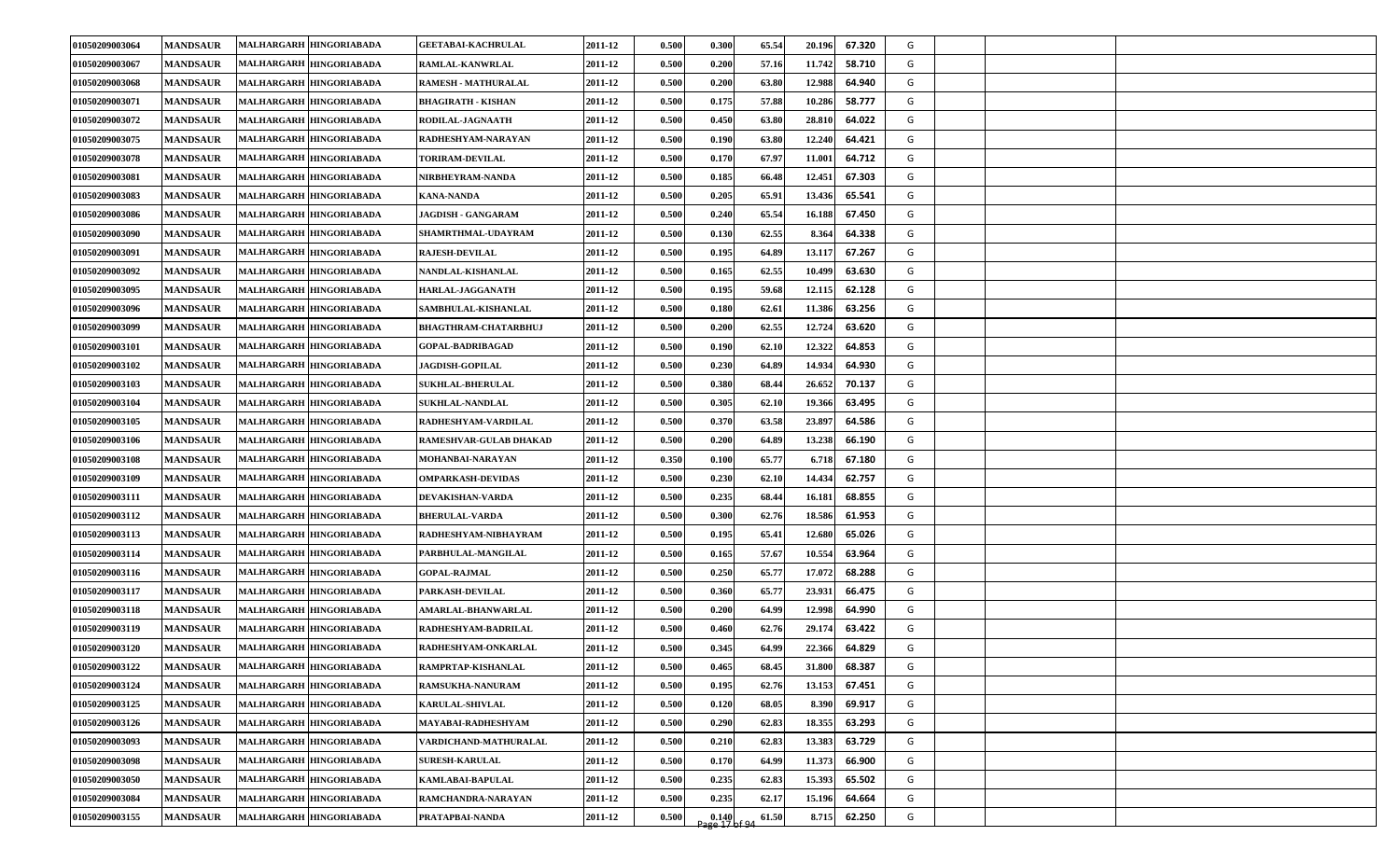| 01050209003157        | <b>MANDSAUR</b> | MALHARGARH HINGORIABADA | KAVERIBAI-MANGILAL           | 2011-12 | 0.500 | 0.480                   | 61.50 | 30.109 | 62.727 | G |  |                    |
|-----------------------|-----------------|-------------------------|------------------------------|---------|-------|-------------------------|-------|--------|--------|---|--|--------------------|
| 01050209003158        | <b>MANDSAUR</b> | MALHARGARH HINGORIABADA | RUKMANIBAI-NATHULAL          | 2011-12 | 0.500 | 0.310                   | 63.44 | 19.186 | 61.890 | G |  |                    |
| 01050209003005        | <b>MANDSAUR</b> | MALHARGARH HINGORIABADA | RAMSUKHA-D/P.RAMNARAYAN      | 2011-12 | 0.500 | 0.150                   | 59.26 | 8.948  | 59.653 | G |  |                    |
| 01050209003059        | <b>MANDSAUR</b> | MALHARGARH HINGORIABADA | <b>BHULIBAI-NANDLAL</b>      | 2011-12 | 0.500 | 0.195                   | 61.50 | 12.608 | 64.656 | G |  |                    |
| 01050209003085        | <b>MANDSAUR</b> | MALHARGARH HINGORIABADA | <b>BHERULAL-MATHURALAL</b>   | 2011-12 | 0.350 | 0.185                   | 63.44 | 11.555 | 62.459 | G |  |                    |
| 01050209003089        | <b>MANDSAUR</b> | MALHARGARH HINGORIABADA | KISHANLAL-HARIRAM            | 2011-12 | 0.500 | 0.365                   | 66.47 | 25.790 | 70.658 | G |  |                    |
| 01050209003159        | <b>MANDSAUR</b> | MALHARGARH HINGORIABADA | <b>MANGIBAI - TULSIRALM</b>  | 2011-12 | 0.500 | 0.120                   | 61.61 | 7.569  | 63.075 | G |  |                    |
| 01050209003047        | <b>MANDSAUR</b> | MALHARGARH HINGORIABADA | UDAYRAM-CHUNNIRAM            | 2011-12 | 0.500 | 0.410                   | 61.61 | 26.730 | 65.195 | G |  |                    |
| 01050209014002        | <b>MANDSAUR</b> | MALHARGARH KHATYAKHEDI  | MANGILAL-MATHURALAL          | 2011-12 | 0.500 | 0.230                   | 57.65 | 14.017 | 60.943 | G |  |                    |
| 01050209014006        | <b>MANDSAUR</b> | MALHARGARH KHATYAKHEDI  | RAMCHANDRA-MATHURALAL        | 2011-12 | 0.500 | 0.375                   | 56.18 | 22.624 | 60.331 | G |  |                    |
| 01050209014007        | <b>MANDSAUR</b> | MALHARGARH KHATYAKHEDI  | <b>GEETABAI - NANDA</b>      | 2011-12 | 0.350 | 0.130                   | 61.17 | 8.293  | 63.792 | G |  | <b>NAME CHANGE</b> |
| <b>01050209014009</b> | <b>MANDSAUR</b> | MALHARGARH KHATYAKHEDI  | <b>BHUWANIRAM-RATAN</b>      | 2011-12 | 0.500 | 0.465                   | 61.17 | 29.458 | 63.351 | G |  |                    |
| 01050209014010        | <b>MANDSAUR</b> | MALHARGARH KHATYAKHEDI  | RAMCHANDRA-KISHAN            | 2011-12 | 0.500 | 0.165                   | 61.17 | 10.495 | 63.606 | G |  |                    |
| 01050209014011        | <b>MANDSAUR</b> | MALHARGARH KHATYAKHEDI  | <b>DHAPUBAI-KACHRU</b>       | 2011-12 | 0.500 | 0.150                   | 62.80 | 9.671  | 64.473 | G |  |                    |
| 01050209014013        | <b>MANDSAUR</b> | MALHARGARH KHATYAKHEDI  | <b>MANGUBAI-CHAMPA</b>       | 2011-12 | 0.500 | 0.470                   | 56.54 | 29.150 | 62.021 | G |  |                    |
| 01050209014014        | <b>MANDSAUR</b> | MALHARGARH KHATYAKHEDI  | <b>BHERULAL-NANURAM</b>      | 2011-12 | 0.500 | 0.205                   | 61.11 | 13.339 | 65.068 | G |  |                    |
| 01050209014017        | <b>MANDSAUR</b> | MALHARGARH KHATYAKHEDI  | <b>BHANWARLAL-HEERALAL</b>   | 2011-12 | 0.500 | 0.275                   | 62.80 | 20.796 | 75.622 | G |  |                    |
| 01050209014018        | <b>MANDSAUR</b> | MALHARGARH KHATYAKHEDI  | RAMPRASAD-SHANKARLAL         | 2011-12 | 0.500 | 0.355                   | 59.86 | 22.858 | 64.389 | G |  |                    |
| 01050209014019        | <b>MANDSAUR</b> | MALHARGARH KHATYAKHEDI  | SAMDIBAI-SHREELAL            | 2011-12 | 0.500 | 0.305                   | 59.86 | 18.197 | 59.662 | G |  |                    |
| 01050209014020        | <b>MANDSAUR</b> | MALHARGARH KHATYAKHEDI  | NATHULAL-BHUWANISHANKAR      | 2011-12 | 0.500 | 0.410                   | 61.32 | 25.430 | 62.024 | G |  |                    |
| 01050209014021        | <b>MANDSAUR</b> | MALHARGARH KHATYAKHEDI  | RAMESHWAR-KISHANLAL          | 2011-12 | 0.500 | 0.195                   | 61.80 | 12.378 | 63.477 | G |  |                    |
| 01050209014022        | <b>MANDSAUR</b> | MALHARGARH KHATYAKHEDI  | SHAMBHULAL-BAGDIRAM          | 2011-12 | 0.500 | 0.140                   | 63.39 | 9.345  | 66.750 | G |  |                    |
| 01050209014027        | <b>MANDSAUR</b> | MALHARGARH KHATYAKHEDI  | MUSTAQSHAH-RATANSHAH         | 2011-12 | 0.500 | 0.175                   | 58.66 | 11.196 | 63.977 | G |  |                    |
| 01050209014028        | <b>MANDSAUR</b> | MALHARGARH KHATYAKHEDI  | RAMCHANDRA-BHAGGA            | 2011-12 | 0.500 | 0.230                   | 58.66 | 14.992 | 65.183 | G |  |                    |
| 01050209014029        | <b>MANDSAUR</b> | MALHARGARH KHATYAKHEDI  | SAMPATBAI-KARULAL            | 2011-12 | 0.350 | 0.350                   | 63.39 | 22.956 | 65.589 | G |  |                    |
| 01050209014030        | <b>MANDSAUR</b> | MALHARGARH KHATYAKHEDI  | <b>NATHULAL-BDRILAL</b>      | 2011-12 | 0.350 | 0.350                   | 63.39 | 22.965 | 65.614 | G |  |                    |
| 01050209014031        | <b>MANDSAUR</b> | MALHARGARH KHATYAKHEDI  | <b>DHAPUBAI-NATHU</b>        | 2011-12 | 0.500 | 0.225                   | 58.66 | 13.902 | 61.787 | G |  |                    |
| 01050209014032        | <b>MANDSAUR</b> | MALHARGARH KHATYAKHEDI  | SHANKARLAL-BHANWARLAL        | 2011-12 | 0.500 | 0.250                   | 61.20 | 16.507 | 66.028 | G |  |                    |
| 01050209014033        | <b>MANDSAUR</b> | MALHARGARH KHATYAKHEDI  | <b>GANGABAI-BAGDIRAM</b>     | 2011-12 | 0.500 | 0.200                   | 61.20 | 12.292 | 61.460 | G |  |                    |
| 01050209014034        | <b>MANDSAUR</b> | MALHARGARH KHATYAKHEDI  | <b>MANGILAL-BAGDIRAM</b>     | 2011-12 | 0.500 | 0.210                   | 62.25 | 14.149 | 67.376 | G |  |                    |
| 01050209014039        | <b>MANDSAUR</b> | MALHARGARH KHATYAKHEDI  | BHUWANIRAM-BAGDIRAM          | 2011-12 | 0.500 | 0.180                   | 61.20 | 11.252 | 62.511 | G |  |                    |
| 01050209014040        | <b>MANDSAUR</b> | MALHARGARH KHATYAKHEDI  | RAMGOPAL-BHANWARLAL          | 2011-12 | 0.500 | 0.240                   | 61.24 | 15.424 | 64.267 | G |  |                    |
| 01050209014043        | <b>MANDSAUR</b> | MALHARGARH KHATYAKHEDI  | RAMNARAYAN-PYAARJI           | 2011-12 | 0.500 | 0.305                   | 65.31 | 24.986 | 81.921 | G |  |                    |
| 01050209014048        | <b>MANDSAUR</b> | MALHARGARH KHATYAKHEDI  | SHAMBHULAL-BAPULAL           | 2011-12 | 0.500 | 0.110                   | 67.05 | 8.209  | 74.627 | G |  |                    |
| 01050209014050        | <b>MANDSAUR</b> | MALHARGARH KHATYAKHEDI  | <b>BHURESHAH-REHAMANSHAH</b> | 2011-12 | 0.350 | 0.350                   | 55.90 | 20.316 | 58.046 | G |  |                    |
| 01050209014056        | <b>MANDSAUR</b> | MALHARGARH KHATYAKHEDI  | <b>KARULAL-RAKHILAL</b>      | 2011-12 | 0.500 | 0.315                   | 67.05 | 21.877 | 69.451 | G |  |                    |
| 01050209014060        | <b>MANDSAUR</b> | MALHARGARH KHATYAKHEDI  | BALASHANKAR-BHANWARLAL       | 2011-12 | 0.500 | 0.175                   | 61.24 | 11.942 | 68.240 | G |  |                    |
| 01050209014061        | <b>MANDSAUR</b> | MALHARGARH KHATYAKHEDI  | <b>ONKARLAL-RAMLAL</b>       | 2011-12 | 0.500 | 0.200                   | 59.29 | 12.705 | 63.525 | G |  |                    |
| 01050209014062        | <b>MANDSAUR</b> | MALHARGARH KHATYAKHEDI  | SHANKARLAL-RATANLAL          | 2011-12 | 0.500 | 0.400                   | 59.29 | 26.257 | 65.643 | G |  |                    |
| 01050209014066        | <b>MANDSAUR</b> | MALHARGARH KHATYAKHEDI  | DEVILAL - NATHULAL           | 2011-12 | 0.500 | 0.250                   | 59.29 | 15.280 | 61.120 | G |  | NAME CORRECTION    |
| 01050209014067        | <b>MANDSAUR</b> | MALHARGARH KHATYAKHEDI  | <b>ISHWARLAL-BAPULAL</b>     | 2011-12 | 0.500 | 0.195                   | 58.89 | 11.887 | 60.959 | G |  |                    |
| 01050209014068        | <b>MANDSAUR</b> | MALHARGARH KHATYAKHEDI  | <b>AMARLAL-KACHRULAL</b>     | 2011-12 | 0.500 | 0.130<br>- age 18 of 94 | 64.25 | 8.527  | 65.592 | G |  |                    |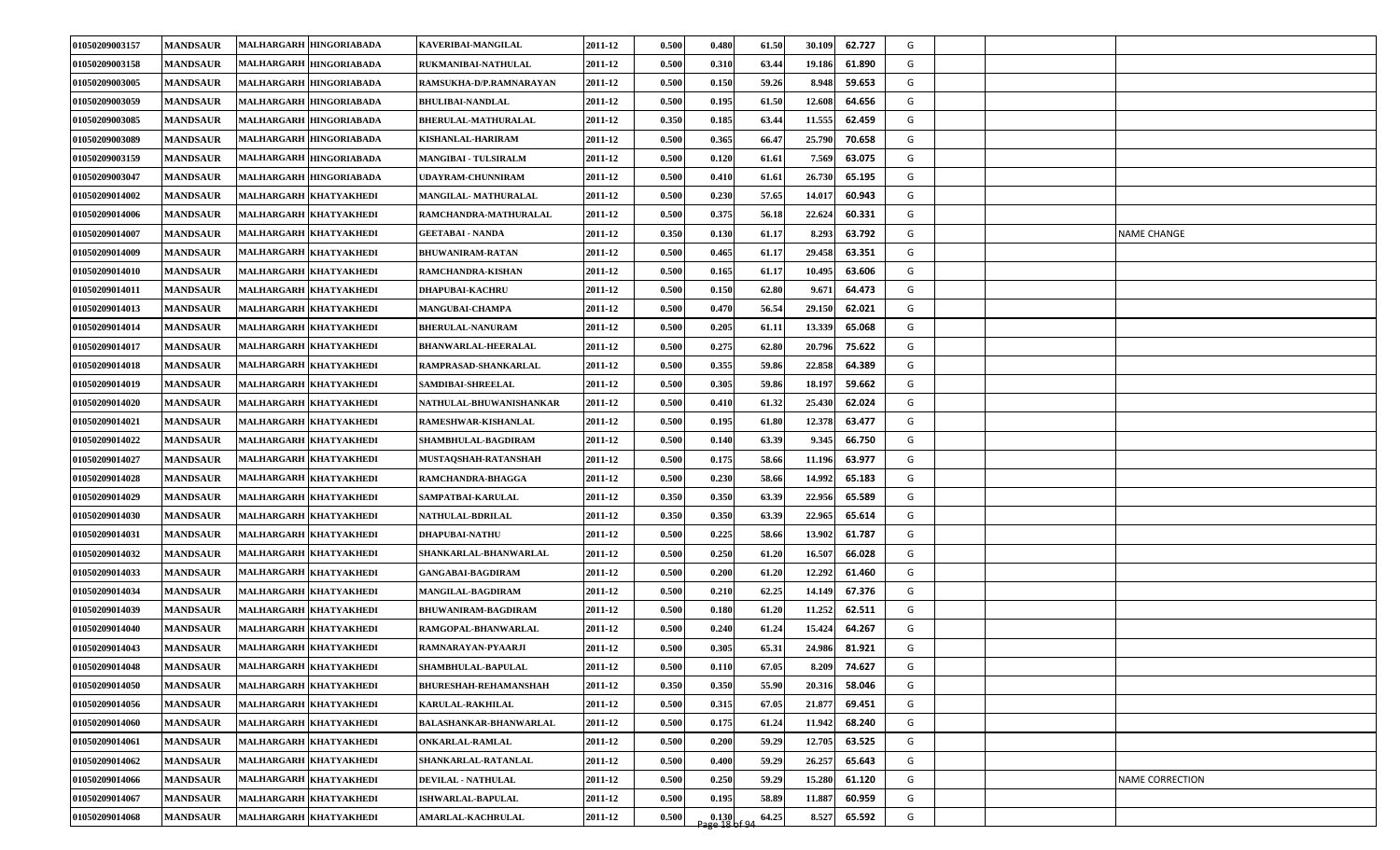| 01050209014074 | <b>MANDSAUR</b> | MALHARGARH KHATYAKHEDI   | <b>SMT. VAJJIBAI - SWA GOBAR</b> | 2011-12 | 0.500 | 0.370                    | 54.15 | 20.484<br>55.362 | G  | 05 |                |                    |
|----------------|-----------------|--------------------------|----------------------------------|---------|-------|--------------------------|-------|------------------|----|----|----------------|--------------------|
| 01050209014075 | <b>MANDSAUR</b> | MALHARGARH KHATYAKHEDI   | <b>RAMLAL-RUGNAATH</b>           | 2011-12 | 0.350 | 0.250                    | 56.77 | 61.992<br>15.498 | G  |    |                |                    |
| 01050209014083 | <b>MANDSAUR</b> | MALHARGARH KHATYAKHEDI   | <b>MANGILAL-BHUWAN</b>           | 2011-12 | 0.500 | 0.125                    | 61.24 | 8.346<br>66.768  | G  |    |                |                    |
| 01050209014084 | <b>MANDSAUR</b> | MALHARGARH KHATYAKHEDI   | DEVILAL-KISHANRAM                | 2011-12 | 0.500 | 0.170                    | 64.25 | 11.593<br>68.194 | G  |    |                |                    |
| 01050209014085 | <b>MANDSAUR</b> | MALHARGARH KHATYAKHEDI   | SATYANARAYAN-MANGILAL            | 2011-12 | 0.500 | 0.145                    | 64.25 | 10.252<br>70.703 | G  |    |                |                    |
| 01050209014082 | <b>MANDSAUR</b> | MALHARGARH KHATYAKHEDI   | SMT. BAGADIBAI - BAGADU          | 2011-12 | 0.500 | 0.275                    | 52.54 | 15.117<br>54.971 | G  | 05 |                |                    |
| 01050209014023 | <b>MANDSAUR</b> | MALHARGARH KHATYAKHEDI   | RAMNARAYAN-BHANWARLAL            | 2011-12 | 0.500 | 0.250                    | 61.57 | 15.823<br>63.292 | G  |    |                |                    |
| 01050209014008 | <b>MANDSAUR</b> | MALHARGARH KHATYAKHEDI   | <b>BULAKBAI-KANHEYALAL</b>       | 2011-12 | 0.500 | 0.200                    | 61.57 | 12.675<br>63.375 | G  |    |                |                    |
| 01050209014025 | <b>MANDSAUR</b> | MALHARGARH KHATYAKHEDI   | KAMLABAI-RAMNARAYAN              | 2011-12 | 0.500 | 0.325                    | 61.57 | 21.206<br>65.249 | G  |    |                |                    |
| 01050209014012 | <b>MANDSAUR</b> | MALHARGARH KHATYAKHEDI   | <b>BHAGWANTIBAI-MANGILAL</b>     | 2011-12 | 0.500 | 0.255                    | 57.16 | 15.548<br>60.973 | G  |    |                |                    |
| 01050209014065 | <b>MANDSAUR</b> | MALHARGARH KHATYAKHEDI   | <b>BAGDIRAM-BADRILAL</b>         | 2011-12 | 0.500 | 0.225                    | 61.31 | 15.056<br>66.916 | G  |    |                |                    |
| 01050209014094 | <b>MANDSAUR</b> | MALHARGARH KHATYAKHEDI   | AHMAD SHAH-VASIR SHAH            | 2011-12 | 0.500 | 0.315                    | 56.99 | 59.238<br>18.660 | G  |    |                |                    |
| 01050209014095 | <b>MANDSAUR</b> | MALHARGARH KHATYAKHEDI   | PRABHULAL-SHANKARLAL             | 2011-12 | 0.500 | 0.430                    | 59.86 | 25.842<br>60.098 | G  |    |                |                    |
| 01050209014005 | <b>MANDSAUR</b> | MALHARGARH KHATYAKHEDI   | <b>BADRI-BHAGA</b>               | 2011-12 | 0.500 | 0.185                    | 57.51 | 58.265<br>10.779 | G  |    |                |                    |
| 01050209014003 | <b>MANDSAUR</b> | MALHARGARH KHATYAKHEDI   | SATYANARAYAN-HARIRAM             | 2011-12 | 0.500 | 0.155                    | 61.31 | 64.245<br>9.958  | G  |    |                |                    |
| 01050209014064 | <b>MANDSAUR</b> | MALHARGARH KHATYAKHEDI   | SUMANBAI-MATHURALAL              | 2011-12 | 0.500 | 0.405                    | 53.36 | 56.862<br>23.029 | G  | 05 |                |                    |
| 01050209014096 | <b>MANDSAUR</b> | MALHARGARH KHATYAKHEDI   | SHAMBHULAL-AMRATRAM              | 2011-12 | 0.500 | 0.110                    | 61.31 | 67.518<br>7.427  | G  |    |                |                    |
| 01050209014097 | <b>MANDSAUR</b> | MALHARGARH KHATYAKHEDI   | <b>GANESH - KISHAN</b>           | 2011-12 | 0.500 | 0.185                    | 55.73 | 59.989<br>11.098 | G  |    |                |                    |
| 01050209014051 | <b>MANDSAUR</b> | MALHARGARH KHATYAKHEDI   | <b>GOPAL-RADHESHYAM</b>          | 2011-12 | 0.350 | 0.260                    | 58.89 | 60.800<br>15.808 | G  |    |                |                    |
| 01050209014047 | <b>MANDSAUR</b> | MALHARGARH KHATYAKHEDI   | SATYANARAYAN-BAPULAL             | 2011-12 | 0.500 | 0.215                    | 67.05 | 68.344<br>14.694 | G  |    | 01050209003136 |                    |
| 01050209032001 | <b>MANDSAUR</b> | MALHARGARH KHEDA KOYLA   | MANGIBAI-BHANWARLAL              | 2011-12 | 0.500 | 0.320                    | 62.63 | 20.704<br>64.700 | G  |    |                |                    |
| 01050209032003 | <b>MANDSAUR</b> | MALHARGARH KHEDA KOYLA   | <b>HIRALAL-BAPULAL</b>           | 2011-12 | 0.500 | 0.125                    | 58.78 | 7.767<br>62.136  | G  |    |                |                    |
| 01050209032004 | <b>MANDSAUR</b> | MALHARGARH KHEDA KOYLA   | RAJARAM-NANURAM                  | 2011-12 | 0.500 | 0.155                    | 65.71 | 66.497<br>10.307 | G  |    |                |                    |
| 01050209032005 | <b>MANDSAUR</b> | MALHARGARH KHEDA KOYLA   | <b>KASHIRAM-LAXMAN</b>           | 2011-12 | 0.500 | 0.150                    | 60.95 | 9.325<br>62.167  | G  |    |                |                    |
| 01050209032006 | <b>MANDSAUR</b> | MALHARGARH KHEDA KOYLA   | UDAYLAL-SHIVLAL                  | 2011-12 | 0.500 | 0.240                    | 62.15 | 63.221<br>15.173 | G  |    |                |                    |
| 01050209032007 | <b>MANDSAUR</b> | MALHARGARH KHEDA KOYLA   | RAMNARAYAN-NANDA                 | 2011-12 | 0.500 | 0.000                    | 0.00  | 0.000<br>0.000   | F. |    |                |                    |
| 01050209032009 | <b>MANDSAUR</b> | MALHARGARH KHEDA KOYLA   | SHANKARLAL-MANGILAL              | 2011-12 | 0.500 | 0.110                    | 62.41 | 68.809<br>7.569  | G  |    |                |                    |
| 01050209032010 | <b>MANDSAUR</b> | MALHARGARH KHEDA KOYLA   | <b>ISHWARLAL-SHANIBAI</b>        | 2011-12 | 0.500 | 0.000                    | 0.00  | 0.000<br>0.000   | F. |    |                |                    |
| 01050209032011 | <b>MANDSAUR</b> | MALHARGARH KHEDA KOYLA   | <b>OMPRAKASH - RAMCHANDRA</b>    | 2011-12 | 0.500 | 0.110                    | 62.44 | 7.600<br>69.091  | G  |    |                |                    |
| 01050209032012 | <b>MANDSAUR</b> | MALHARGARH KHEDA KOYLA   | KANKUBAI-MANGILAL                | 2011-12 | 0.500 | 0.360                    | 60.95 | 21.977<br>61.047 | G  |    |                |                    |
| 01050209032013 | <b>MANDSAUR</b> | MALHARGARH KHEDA KOYLA   | <b>DOLATRAM-SHIVLAL</b>          | 2011-12 | 0.500 | 0.360                    | 63.07 | 62.994<br>22.678 | G  |    |                |                    |
| 01050209032014 | <b>MANDSAUR</b> | MALHARGARH KHEDA KOYLA   | <b>BHAGATRAM-BAPULAL</b>         | 2011-12 | 0.500 | 0.100                    | 60.95 | 6.835<br>68.350  | G  |    |                |                    |
| 01050209032015 | <b>MANDSAUR</b> | MALHARGARH KHEDA KOYLA   | <b>RAMESHVAR-PURAJI</b>          | 2011-12 | 0.500 | 0.000                    | 0.00  | 0.000<br>0.000   | F. |    |                |                    |
| 01050209032023 | <b>MANDSAUR</b> | MALHARGARH KHEDA KOYLA   | <b>TULSHIRAM-NANDRAM</b>         | 2011-12 | 0.500 | 0.000                    | 0.00  | 0.000<br>0.000   | F  |    |                |                    |
| 01050209032021 | <b>MANDSAUR</b> | MALHARGARH KHEDA KOYLA   | ISHVARLAL-MOHANLAL               | 2011-12 | 0.500 | 0.130                    | 59.76 | 8.477<br>65.208  | G  |    |                |                    |
| 01050209032024 | <b>MANDSAUR</b> | MALHARGARH KHEDA KOYLA   | RADHABAI-VIDHYASHANKAR           | 2011-12 | 0.500 | 0.000                    | 0.00  | 0.000<br>0.000   | F  |    |                |                    |
| 01050209032019 | <b>MANDSAUR</b> | MALHARGARH KHEDA KOYLA   | PARMANAND-BHANVARLAL             | 2011-12 | 0.500 | 0.200                    | 65.65 | 13.824<br>69.120 | G  |    |                |                    |
| 01050209032033 | <b>MANDSAUR</b> | MALHARGARH KHEDA KOYLA   | <b>BHANWERLAL-NATHU</b>          | 2011-12 | 0.500 | 0.000                    | 0.00  | 0.000<br>0.000   | F  |    |                |                    |
| 01050209032026 | <b>MANDSAUR</b> | MALHARGARH KHEDA KOYLA   | <b>BHANVARLAL-GULAB</b>          | 2011-12 | 0.500 | 0.095                    | 57.68 | 5.702<br>60.021  | G  |    |                | TRASNFER/NAHARGARH |
| 01050209032034 | <b>MANDSAUR</b> | MALHARGARH KHEDA KOYLA   | <b>RAMSINGH-PIRU</b>             | 2011-12 | 0.500 | 0.000                    | 0.00  | 0.000<br>0.000   | F  |    |                |                    |
| 01050209034002 | <b>MANDSAUR</b> | <b>MALHARGARH KHUNTI</b> | <b>AMARLAL-NANURAM</b>           | 2011-12 | 0.500 | 0.475                    | 64.69 | 30.035<br>63.232 | G  |    |                |                    |
| 01050209034003 | <b>MANDSAUR</b> | <b>MALHARGARH KHUNTI</b> | DOLATRAM-MANGILAL                | 2011-12 | 0.500 | $0.200$<br>Page 19 of 94 | 64.69 | 66.355<br>13.271 | G  |    |                |                    |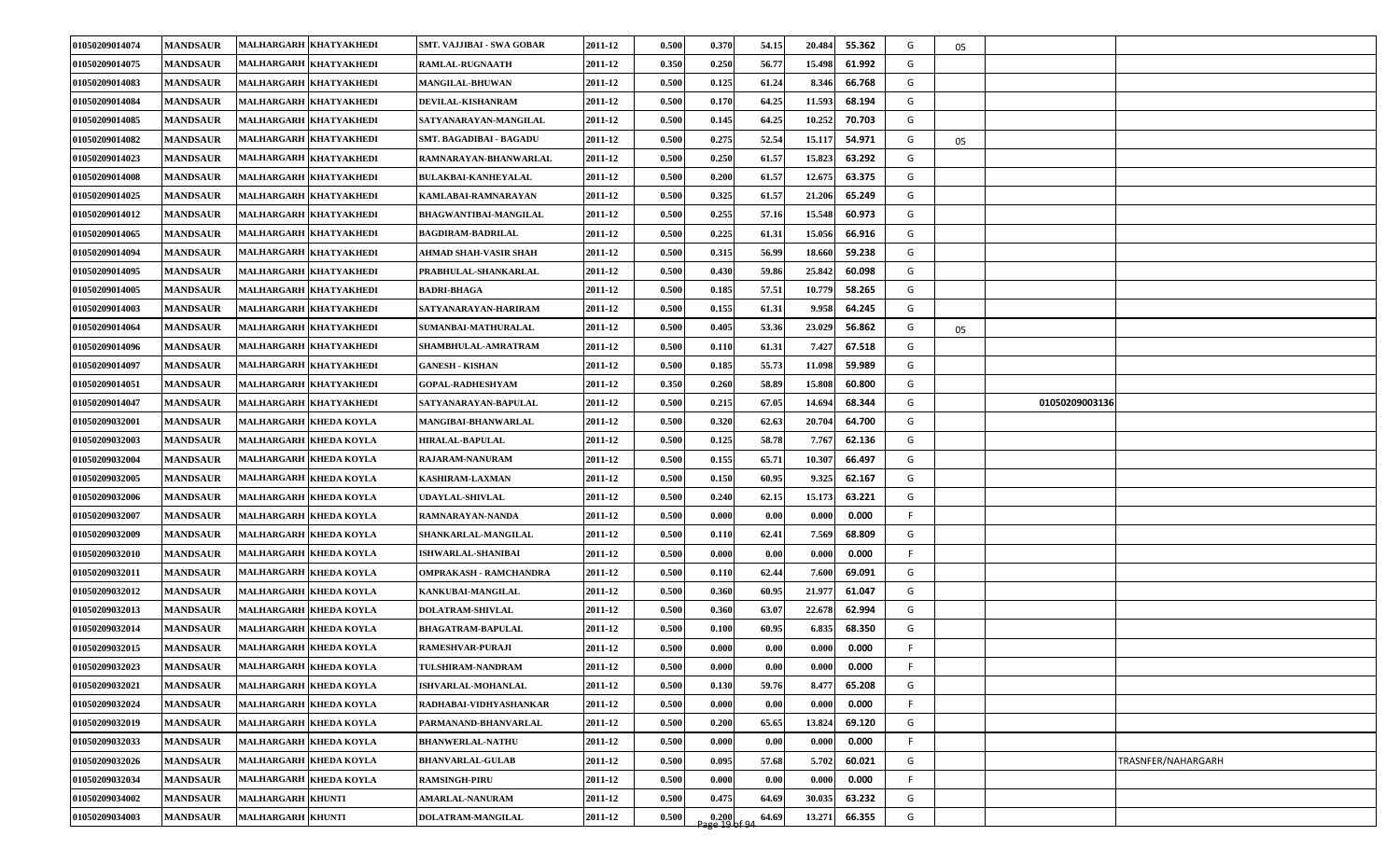| 01050209034006 | <b>MANDSAUR</b> | <b>MALHARGARH KHUNTI</b> | GORISHANKAR-MANGILAL         | 2011-12 | 0.500 | 0.100                    | 61.43 | 6.555  | 65.550 | G  |    |                    |
|----------------|-----------------|--------------------------|------------------------------|---------|-------|--------------------------|-------|--------|--------|----|----|--------------------|
| 01050209034009 | <b>MANDSAUR</b> | <b>MALHARGARH KHUNTI</b> | SOHANKUNWAR-DEVISINGH        | 2011-12 | 0.500 | 0.155                    | 61.43 | 9.566  | 61.716 | G  |    |                    |
| 01050209034014 | <b>MANDSAUR</b> | <b>MALHARGARH KHUNTI</b> | RAMRATAN-JAGGANNATH          | 2011-12 | 0.500 | 0.360                    | 62.17 | 22.790 | 63.306 | G  |    |                    |
| 01050209034025 | <b>MANDSAUR</b> | <b>MALHARGARH KHUNTI</b> | <b>MADHU-RAMLAL</b>          | 2011-12 | 0.500 | 0.000                    | 0.00  | 0.000  | 0.000  | F. |    |                    |
| 01050209034026 | <b>MANDSAUR</b> | <b>MALHARGARH KHUNTI</b> | DEVILAL-BAPULAL              | 2011-12 | 0.500 | 0.470                    | 57.90 | 28.156 | 59.906 | G  |    |                    |
| 01050209034030 | <b>MANDSAUR</b> | <b>MALHARGARH KHUNTI</b> | SHANKARLAL-HARIRAM           | 2011-12 | 0.500 | 0.250                    | 73.90 | 18.475 | 73.900 |    | 02 |                    |
| 01050209034044 | <b>MANDSAUR</b> | <b>MALHARGARH KHUNTI</b> | ISHVARLAL-KISHANLAL          | 2011-12 | 0.500 | 0.120                    | 62.17 | 7.798  | 64.983 | G  |    |                    |
| 01050209034046 | <b>MANDSAUR</b> | <b>MALHARGARH KHUNTI</b> | <b>SHIVLAL-KISHANLAL</b>     | 2011-12 | 0.500 | 0.190                    | 62.17 | 11.786 | 62.032 | G  |    |                    |
| 01050209034048 | <b>MANDSAUR</b> | <b>MALHARGARH KHUNTI</b> | <b>DULICHAND-RAMLAL</b>      | 2011-12 | 0.500 | 0.000                    | 0.00  | 0.000  | 0.000  | F. |    |                    |
| 01050209034051 | <b>MANDSAUR</b> | <b>MALHARGARH KHUNTI</b> | <b>RAMESH-PYARJI</b>         | 2011-12 | 0.500 | 0.105                    | 65.82 | 7.071  | 67.343 | G  |    |                    |
| 01050209034053 | <b>MANDSAUR</b> | <b>MALHARGARH KHUNTI</b> | <b>LEKHRAM-BADRILAL</b>      | 2011-12 | 0.500 | 0.300                    | 62.26 | 18.883 | 62.943 | G  |    |                    |
| 01050209034054 | <b>MANDSAUR</b> | <b>MALHARGARH KHUNTI</b> | <b>BABULAL-SHANKARLAL</b>    | 2011-12 | 0.500 | 0.120                    | 67.40 | 8.386  | 69.883 | G  |    |                    |
| 01050209034056 | <b>MANDSAUR</b> | <b>MALHARGARH KHUNTI</b> | <b>BHANWARLAL-RAMCHANDRA</b> | 2011-12 | 0.500 | 0.000                    | 0.00  | 0.000  | 0.000  | F  |    |                    |
| 01050209034066 | <b>MANDSAUR</b> | <b>MALHARGARH KHUNTI</b> | RUKMANBAI-BADRILAL           | 2011-12 | 0.500 | 0.305                    | 62.26 | 19.559 | 64.128 | G  |    |                    |
| 01050209034039 | <b>MANDSAUR</b> | <b>MALHARGARH KHUNTI</b> | <b>GEETABAI-RAMLAL</b>       | 2011-12 | 0.500 | 0.480                    | 64.69 | 31.892 | 66.442 | G  | 08 |                    |
| 01050209034027 | <b>MANDSAUR</b> | <b>MALHARGARH KHUNTI</b> | <b>SUNDARLAL-CHUNNILAL</b>   | 2011-12 | 0.500 | 0.000                    | 0.00  | 0.000  | 0.000  | F. |    |                    |
| 01050209034011 | <b>MANDSAUR</b> | <b>MALHARGARH KHUNTI</b> | NARAYANIBAI-VAJERAM          | 2011-12 | 0.500 | 0.270                    | 67.40 | 19.045 | 70.537 | G  |    |                    |
| 01050209034023 | <b>MANDSAUR</b> | <b>MALHARGARH KHUNTI</b> | <b>JDAYLAL-BHAGVAN</b>       | 2011-12 | 0.500 | 0.405                    | 62.26 | 25.518 | 63.007 | G  |    |                    |
| 01050209034001 | <b>MANDSAUR</b> | <b>MALHARGARH KHUNTI</b> | PARMANAND - RAMLAL           | 2011-12 | 0.350 | 0.290                    | 62.70 | 18.846 | 64.986 | G  |    | <b>NAME CHANGE</b> |
| 01050209034068 | <b>MANDSAUR</b> | <b>MALHARGARH KHUNTI</b> | SHANKARLAL-SUKHA             | 2011-12 | 0.500 | 0.200                    | 63.45 | 13.016 | 65.080 | G  |    |                    |
| 01050209034031 | <b>MANDSAUR</b> | <b>MALHARGARH KHUNTI</b> | PRABHULAL-HARLAL             | 2011-12 | 0.500 | 0.500                    | 65.77 | 33.195 | 66.390 | G  |    |                    |
| 01050209034022 | <b>MANDSAUR</b> | <b>MALHARGARH KHUNTI</b> | <b>KALU-RAMLAL</b>           | 2011-12 | 0.500 | 0.105                    | 65.77 | 7.658  | 72.933 | G  |    |                    |
| 01050209034008 | <b>MANDSAUR</b> | <b>MALHARGARH KHUNTI</b> | <b>SHAMBHULAL-AMARLAL</b>    | 2011-12 | 0.500 | 0.400                    | 65.77 | 26.524 | 66.310 | G  |    |                    |
| 01050209034070 | <b>MANDSAUR</b> | <b>MALHARGARH KHUNTI</b> | <b>BAPULAL - KISHANLAL</b>   | 2011-12 | 0.500 | 0.205                    | 65.35 | 13.630 | 66.488 | G  |    |                    |
| 01050209034071 | <b>MANDSAUR</b> | <b>MALHARGARH KHUNTI</b> | SHANKARLAL-CHUNNILAL         | 2011-12 | 0.500 | 0.000                    | 0.00  | 0.000  | 0.000  | F. |    |                    |
| 01050209034020 | <b>MANDSAUR</b> | <b>MALHARGARH KHUNTI</b> | HIRABAI-KISHAN LAL           | 2011-12 | 0.350 | 0.105                    | 59.11 | 6.401  | 60.962 | G  |    |                    |
| 01050209034021 | <b>MANDSAUR</b> | <b>MALHARGARH KHUNTI</b> | NANDUBAI - FAKIRA            | 2011-12 | 0.500 | 0.185                    | 56.90 | 11.047 | 59.714 | G  |    |                    |
| 01050209034057 | <b>MANDSAUR</b> | <b>MALHARGARH KHUNTI</b> | <b>BHAGVAN-ONKAR</b>         | 2011-12 | 0.500 | 0.100                    | 59.11 | 5.979  | 59.790 | G  |    |                    |
| 01050209034037 | <b>MANDSAUR</b> | <b>MALHARGARH KHUNTI</b> | MOHANBAI-KISHANLAL           | 2011-12 | 0.500 | 0.120                    | 59.11 | 7.195  | 59.958 | G  |    |                    |
| 01050209034029 | <b>MANDSAUR</b> | <b>MALHARGARH KHUNTI</b> | KANHEYALAL-SITARAM           | 2011-12 | 0.500 | 0.250                    | 59.46 | 15.035 | 60.140 | G  |    |                    |
| 01050209034012 | <b>MANDSAUR</b> | <b>MALHARGARH KHUNTI</b> | <b>KANA-RAMLAL</b>           | 2011-12 | 0.500 | 0.125                    | 62.70 | 8.294  | 66.352 | G  |    |                    |
| 01050209034041 | <b>MANDSAUR</b> | <b>MALHARGARH KHUNTI</b> | SHAMBHULAL-BAPULAL           | 2011-12 | 0.500 | 0.495                    | 59.46 | 30.146 | 60.901 | G  |    |                    |
| 01050209035001 | <b>MANDSAUR</b> | <b>MALHARGARH KOYLA</b>  | DEVILAL-PRABHULAL            | 2011-12 | 0.500 | 0.100                    | 62.61 | 6.744  | 67.440 | G  |    |                    |
| 01050209035003 | <b>MANDSAUR</b> | MALHARGARH KOYLA         | <b>BHANWARLAL-SALAGRAM</b>   | 2011-12 | 0.500 | 0.130                    | 65.54 | 8.810  | 67.769 | G  |    |                    |
| 01050209035006 | <b>MANDSAUR</b> | <b>MALHARGARH KOYLA</b>  | <b>BHANWARSINGH-RUPSINGH</b> | 2011-12 | 0.500 | 0.490                    | 58.03 | 30.375 | 61.990 | G  |    |                    |
| 01050209035022 | <b>MANDSAUR</b> | <b>MALHARGARH KOYLA</b>  | <b>BHAGIRATH-RUGHNATH</b>    | 2011-12 | 0.500 | 0.305                    | 62.61 | 20.590 | 67.508 | G  |    |                    |
| 01050209035005 | <b>MANDSAUR</b> | <b>MALHARGARH KOYLA</b>  | SHYAMSINGH-BHARATSINGH       | 2011-12 | 0.350 | 0.340                    | 55.79 | 20.794 | 61.159 | G  |    |                    |
| 01050209035029 | <b>MANDSAUR</b> | <b>MALHARGARH KOYLA</b>  | <b>ISHVARSINGH-RAMSINGH</b>  | 2011-12 | 0.500 | 0.100                    | 57.48 | 6.372  | 63.720 | G  |    |                    |
| 01050209016001 | <b>MANDSAUR</b> | MALHARGARH MAGRANA       | <b>RATAN-KISHNA</b>          | 2011-12 | 0.500 | 0.150                    | 60.00 | 8.666  | 57.773 | G  |    |                    |
| 01050209016004 | <b>MANDSAUR</b> | MALHARGARH MAGRANA       | PRABHULAL-GENDIBAI           | 2011-12 | 0.500 | 0.140                    | 66.17 | 9.519  | 67.993 | G  |    |                    |
| 01050209016005 | <b>MANDSAUR</b> | MALHARGARH MAGRANA       | ANOKHILAL-HAJARILAL          | 2011-12 | 0.500 | 0.250                    | 62.81 | 15.622 | 62.488 | G  |    |                    |
| 01050209016008 | <b>MANDSAUR</b> | MALHARGARH MAGRANA       | VAKTAVARSINGH-UDAYSINGH      | 2011-12 | 0.500 | $0.250$<br>$0.250$ of 94 | 60.00 | 14.966 | 59.864 | G  |    |                    |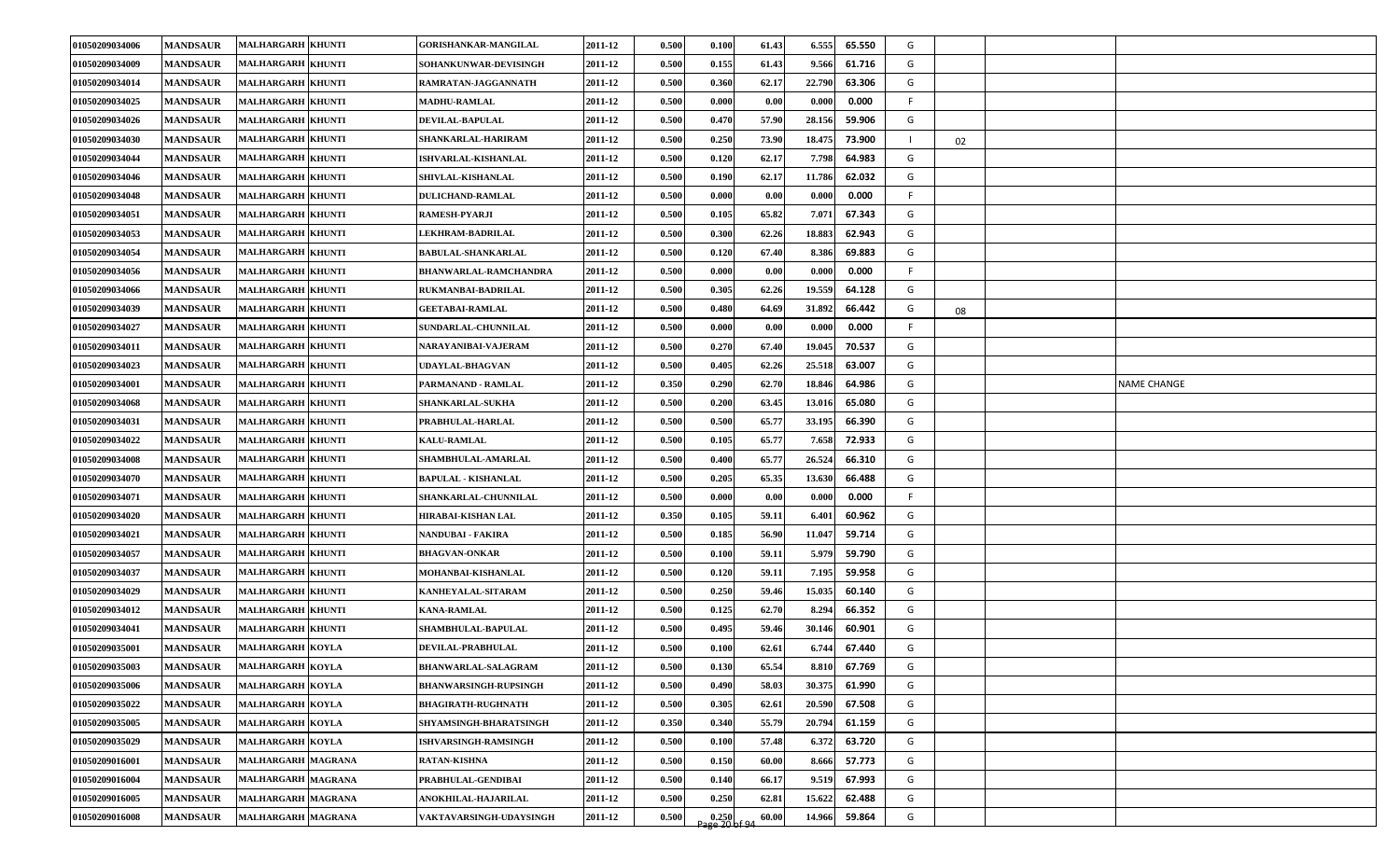| 01050209016009 | <b>MANDSAUR</b> | MALHARGARH MAGRANA        | <b>RATAN-BAGDU</b>                       | 2011-12 | 0.500 | 0.235                      | 66.17 | 15.786 | 67.174 | G |    |                        |
|----------------|-----------------|---------------------------|------------------------------------------|---------|-------|----------------------------|-------|--------|--------|---|----|------------------------|
| 01050209016010 | <b>MANDSAUR</b> | MALHARGARH MAGRANA        | MOHANBAI - PRABHULAL                     | 2011-12 | 0.500 | 0.220                      | 56.37 | 12.595 | 57.250 | G |    |                        |
| 01050209016011 | <b>MANDSAUR</b> | MALHARGARH MAGRANA        | <b>MANGU URF MANGILAL -</b><br>RAMKISHAN | 2011-12 | 0.500 | 0.250                      | 66.17 | 17.053 | 68.212 | G |    | <b>NAME CHANGE</b>     |
| 01050209016013 | <b>MANDSAUR</b> | MALHARGARH MAGRANA        | SIHIVNARAYAN-RAMPRATAP                   | 2011-12 | 0.500 | 0.150                      | 69.06 | 10.546 | 70.307 | G |    |                        |
| 01050209016014 | <b>MANDSAUR</b> | MALHARGARH MAGRANA        | KAILASHCHAND-RAMRATAN                    | 2011-12 | 0.500 | 0.445                      | 66.15 | 29.768 | 66.894 | G |    |                        |
| 01050209016015 | <b>MANDSAUR</b> | MALHARGARH MAGRANA        | SHOBHARAM-BHUVANIRAM                     | 2011-12 | 0.500 | 0.105                      | 62.59 | 6.715  | 63.952 |   | 02 |                        |
| 01050209016017 | <b>MANDSAUR</b> | MALHARGARH MAGRANA        | DOLATRAM-KESHURAM                        | 2011-12 | 0.500 | 0.300                      | 66.15 | 19.543 | 65.143 | G |    |                        |
| 01050209016020 | <b>MANDSAUR</b> | MALHARGARH MAGRANA        | REVASHAKAR - BHAGWAN                     | 2011-12 | 0.350 | 0.325                      | 66.15 | 21.348 | 65.686 | G |    | <b>NAME CHANGE</b>     |
| 01050209016022 | <b>MANDSAUR</b> | MALHARGARH MAGRANA        | KHEMRAJ - NARAYAN                        | 2011-12 | 0.350 | 0.190                      | 65.62 | 13.236 | 69.663 | G |    | <b>NAME CHANGE</b>     |
| 01050209016145 | <b>MANDSAUR</b> | <b>MALHARGARH MAGRANA</b> | RAMDAYAL-KALURAM                         | 2011-12 | 0.500 | 0.495                      | 60.00 | 29.974 | 60.554 | G |    |                        |
| 01050209016029 | <b>MANDSAUR</b> | <b>MALHARGARH MAGRANA</b> | RAMKUNWAR-MANGILAL                       | 2011-12 | 0.500 | 0.150                      | 62.45 | 9.287  | 61.913 | G |    |                        |
| 01050209016030 | <b>MANDSAUR</b> | MALHARGARH MAGRANA        | RADHESHYAM - KANHAIYALAL                 | 2011-12 | 0.500 | 0.200                      | 63.67 | 13.125 | 65.625 | G |    |                        |
| 01050209016031 | <b>MANDSAUR</b> | <b>MALHARGARH MAGRANA</b> | <b>RAMLAL-AMRA</b>                       | 2011-12 | 0.500 | 0.215                      | 63.67 | 14.153 | 65.828 | G |    |                        |
| 01050209016032 | <b>MANDSAUR</b> | MALHARGARH MAGRANA        | KANHIYALAL-BHANWARLAL                    | 2011-12 | 0.500 | 0.205                      | 65.62 | 12.871 | 62.785 | G |    |                        |
| 01050209016033 | <b>MANDSAUR</b> | MALHARGARH MAGRANA        | <b>MANGILAL-HEERA</b>                    | 2011-12 | 0.500 | 0.340                      | 63.67 | 21.866 | 64.312 | G |    |                        |
| 01050209016034 | <b>MANDSAUR</b> | <b>MALHARGARH MAGRANA</b> | <b>BALMUKAN-RAMRATAN</b>                 | 2011-12 | 0.500 | 0.255                      | 65.62 | 18.195 | 71.353 | G |    |                        |
| 01050209016035 | <b>MANDSAUR</b> | MALHARGARH MAGRANA        | MANGILAL-PARASRAM                        | 2011-12 | 0.500 | 0.300                      | 65.15 | 19.685 | 65.617 | G |    |                        |
| 01050209016037 | <b>MANDSAUR</b> | MALHARGARH MAGRANA        | RADHAKISHAN-DOLATRAM                     | 2011-12 | 0.500 | 0.200                      | 59.79 | 12.069 | 60.345 | G |    |                        |
| 01050209016038 | <b>MANDSAUR</b> | MALHARGARH MAGRANA        | <b>GOVINDRAM-KHEMRAJ</b>                 | 2011-12 | 0.500 | 0.100                      | 62.32 | 6.401  | 64.010 | G |    |                        |
| 01050209016040 | <b>MANDSAUR</b> | <b>MALHARGARH MAGRANA</b> | KOSHALIYABAI-RAMDAYAL                    | 2011-12 | 0.500 | 0.130                      | 69.06 | 9.718  | 74.754 | G |    |                        |
| 01050209016041 | <b>MANDSAUR</b> | MALHARGARH MAGRANA        | <b>BHAGATRAM-MULCHAND</b>                | 2011-12 | 0.500 | 0.400                      | 65.15 | 26.497 | 66.243 | G |    |                        |
| 01050209016042 | <b>MANDSAUR</b> | MALHARGARH MAGRANA        | RADHIBAI-ONKARLAL                        | 2011-12 | 0.500 | 0.200                      | 65.15 | 13.188 | 65.940 | G |    |                        |
| 01050209016043 | <b>MANDSAUR</b> | MALHARGARH MAGRANA        | <b><i>TARJARAM-SHAMBHULAL</i></b>        | 2011-12 | 0.500 | 0.100                      | 62.32 | 6.348  | 63.480 | G |    |                        |
| 01050209016044 | <b>MANDSAUR</b> | MALHARGARH MAGRANA        | DHAPUBAI-BHANWARLAL                      | 2011-12 | 0.500 | 0.200                      | 69.06 | 14.147 | 70.735 | G |    |                        |
| 01050209016045 | <b>MANDSAUR</b> | MALHARGARH MAGRANA        | KANHIYALAL-HARLAL                        | 2011-12 | 0.500 | 0.145                      | 65.86 | 9.766  | 67.352 | G |    |                        |
| 01050209016046 | <b>MANDSAUR</b> | MALHARGARH MAGRANA        | NARSINGHDAS-BADRIADAS                    | 2011-12 | 0.500 | 0.145                      | 59.79 | 8.576  | 59.145 | G |    |                        |
| 01050209016048 | <b>MANDSAUR</b> | MALHARGARH MAGRANA        | BANSILAL-NIRBHAYRAM                      | 2011-12 | 0.500 | 0.180                      | 62.32 | 11.556 | 64.200 | G |    |                        |
| 01050209016049 | <b>MANDSAUR</b> | MALHARGARH MAGRANA        | KALUDAS-NARAYANDAS                       | 2011-12 | 0.500 | 0.225                      | 63.06 | 14.306 | 63.582 | G |    |                        |
| 01050209016050 | <b>MANDSAUR</b> | MALHARGARH MAGRANA        | PRATAPBAI-MANGILAL                       | 2011-12 | 0.500 | 0.210                      | 65.86 | 13.624 | 64.876 | G |    |                        |
| 01050209016051 | <b>MANDSAUR</b> | MALHARGARH MAGRANA        | <b>JAMNALAL-MANGILAL</b>                 | 2011-12 | 0.500 | 0.105                      | 63.06 | 7.045  | 67.095 | G |    |                        |
| 01050209016052 | <b>MANDSAUR</b> | MALHARGARH MAGRANA        | <b>GANESHRAM-KANHIYALAL</b>              | 2011-12 | 0.500 | 0.260                      | 65.86 | 16.907 | 65.027 | G |    |                        |
| 01050209016053 | <b>MANDSAUR</b> | MALHARGARH MAGRANA        | <b>NATHULAL-DAULATRAM</b>                | 2011-12 | 0.500 | 0.260                      | 63.06 | 16.459 | 63.304 | G |    |                        |
| 01050209016055 | <b>MANDSAUR</b> | MALHARGARH MAGRANA        | <b>BHAGATRAM-TARAJRAM</b>                | 2011-12 | 0.500 | 0.200                      | 66.36 | 13.367 | 66.835 | G |    |                        |
| 01050209016056 | <b>MANDSAUR</b> | MALHARGARH MAGRANA        | <b>ONKARLAL-BAPULAL</b>                  | 2011-12 | 0.500 | 0.180                      | 66.36 | 11.841 | 65.783 | G |    |                        |
| 01050209016057 | <b>MANDSAUR</b> | <b>MALHARGARH MAGRANA</b> | NAGGARAM -CHUNNILAL CHAMAR               | 2011-12 | 0.500 | 0.135                      | 63.78 | 9.613  | 71.207 | G |    | <b>NAME CORRECTION</b> |
| 01050209016060 | <b>MANDSAUR</b> | <b>MALHARGARH MAGRANA</b> | <b>BANSHILAL - RAMPRATAP</b>             | 2011-12 | 0.500 | 0.405                      | 62.70 | 25.349 | 62.590 | G |    | <b>NAME CORRECTION</b> |
| 01050209016061 | <b>MANDSAUR</b> | MALHARGARH MAGRANA        | <b>GEETABAI - RADHAKISHAN</b>            | 2011-12 | 0.350 | 0.340                      | 62.70 | 21.488 | 63.200 | G |    | <b>NAME CHANGE</b>     |
| 01050209016062 | <b>MANDSAUR</b> | <b>MALHARGARH MAGRANA</b> | MOHANLAL-MULCHAND                        | 2011-12 | 0.500 | 0.300                      | 62.70 | 19.016 | 63.387 | G |    |                        |
| 01050209016063 | <b>MANDSAUR</b> | MALHARGARH MAGRANA        | RAMBHAJAN - BHAWARLAL                    | 2011-12 | 0.500 | 0.260                      | 60.76 | 15.815 | 60.827 | G |    |                        |
| 01050209016065 | <b>MANDSAUR</b> | <b>MALHARGARH MAGRANA</b> | VARDICHAND-D\P RATANLAL                  | 2011-12 | 0.500 | 0.100                      | 68.15 | 7.010  | 70.100 | G |    |                        |
| 01050209016066 | <b>MANDSAUR</b> | MALHARGARH MAGRANA        | MANGIIBAI-MANGNIRAM                      | 2011-12 | 0.500 | 0.230                      | 68.15 | 16.132 | 70.139 | G |    |                        |
| 01050209016067 | <b>MANDSAUR</b> | MALHARGARH MAGRANA        | <b>BHERU-KISHAN</b>                      | 2011-12 | 0.500 | $\frac{0.140}{2200}$ of 94 | 62.90 | 9.058  | 64.700 | G |    |                        |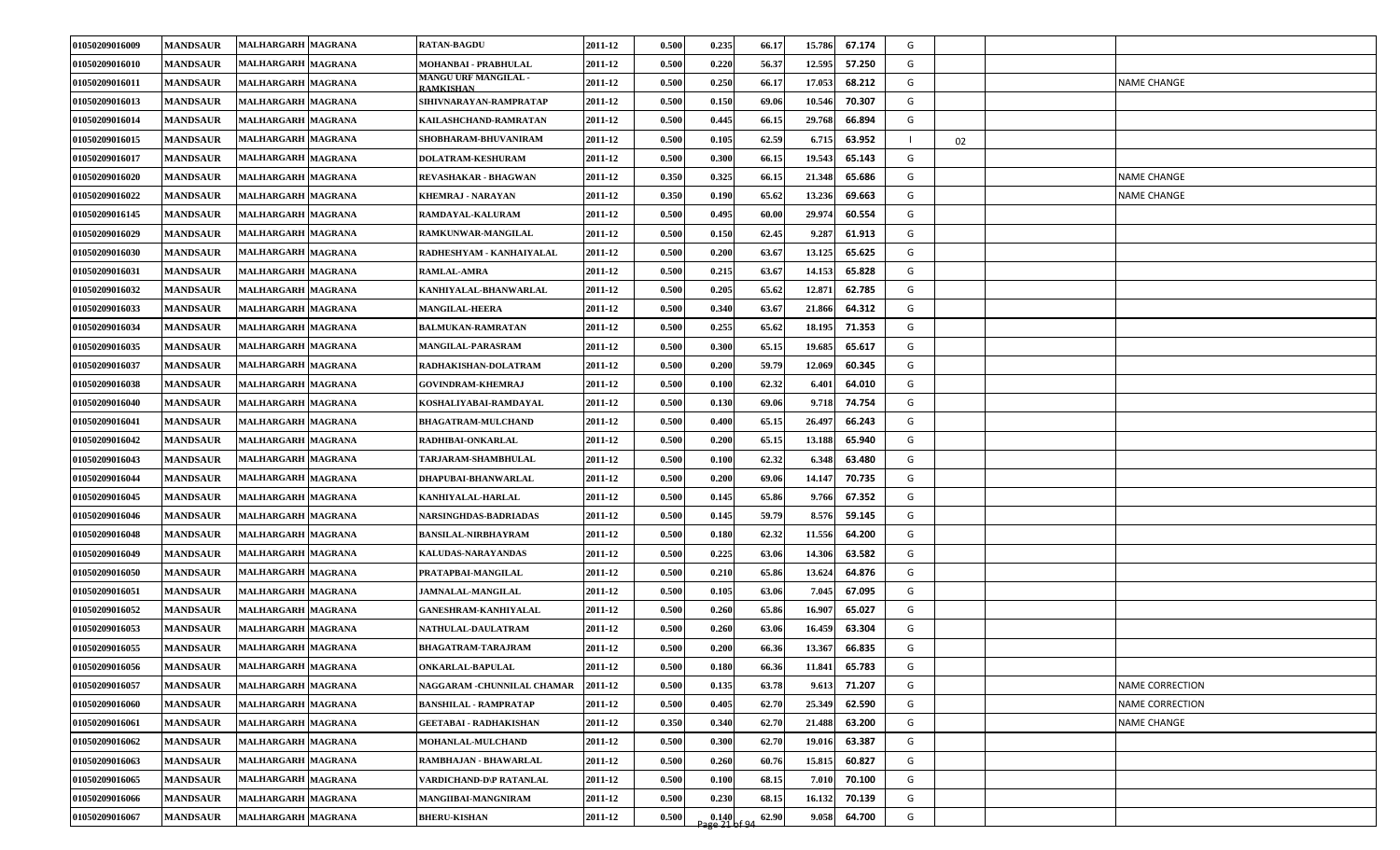| 01050209016069 | <b>MANDSAUR</b> | <b>MALHARGARH MAGRANA</b> | <b>JAMNALAL-DEVARAM</b>      | 2011-12 | 0.500 | 0.150 | 66.36 | 67.940<br>10.191 | G  |  |
|----------------|-----------------|---------------------------|------------------------------|---------|-------|-------|-------|------------------|----|--|
| 01050209016074 | <b>MANDSAUR</b> | <b>MALHARGARH MAGRANA</b> | <b>SURAJMAL-BHANWARLAL</b>   | 2011-12 | 0.500 | 0.190 | 70.53 | 13.683<br>72.016 | G  |  |
| 01050209016075 | <b>MANDSAUR</b> | <b>MALHARGARH MAGRANA</b> | <b>SOHANLAL-GANPATLAL</b>    | 2011-12 | 0.500 | 0.200 | 62.90 | 12.688<br>63.440 | G  |  |
| 01050209016076 | <b>MANDSAUR</b> | <b>MALHARGARH MAGRANA</b> | DINESHCHANDRA-AMRATRAM       | 2011-12 | 0.500 | 0.385 | 68.15 | 25.167<br>65.369 | G  |  |
| 01050209016077 | <b>MANDSAUR</b> | MALHARGARH MAGRANA        | SUNDARLAL-RAMPRATAP          | 2011-12 | 0.500 | 0.235 | 62.90 | 15.626<br>66.494 | G  |  |
| 01050209016078 | <b>MANDSAUR</b> | <b>MALHARGARH MAGRANA</b> | <b>CHAGANLAL-KISHANLAL</b>   | 2011-12 | 0.500 | 0.125 | 68.55 | 9.166<br>73.328  | G  |  |
| 01050209016079 | <b>MANDSAUR</b> | <b>MALHARGARH MAGRANA</b> | NIRBHAYRAM-MANGNIRAM         | 2011-12 | 0.500 | 0.000 | 0.00  | 0.000<br>0.000   | F. |  |
| 01050209016083 | <b>MANDSAUR</b> | <b>MALHARGARH MAGRANA</b> | RADHESHYAM-NIRBHAYRAM        | 2011-12 | 0.500 | 0.280 | 60.76 | 17.212<br>61.471 | G  |  |
| 01050209016084 | <b>MANDSAUR</b> | <b>MALHARGARH MAGRANA</b> | <b>NANDRAM-RAJU</b>          | 2011-12 | 0.500 | 0.170 | 65.06 | 70.088<br>11.915 | G  |  |
| 01050209016085 | <b>MANDSAUR</b> | <b>MALHARGARH MAGRANA</b> | <b>KARULAL-RATANLAL</b>      | 2011-12 | 0.500 | 0.490 | 62.54 | 31.458<br>64.200 | G  |  |
| 01050209016086 | <b>MANDSAUR</b> | MALHARGARH MAGRANA        | KANWARLAL-RAMPRATAP          | 2011-12 | 0.500 | 0.480 | 60.76 | 60.742<br>29.156 | G  |  |
| 01050209016087 | <b>MANDSAUR</b> | <b>MALHARGARH MAGRANA</b> | BABULAL-PRABHULAL            | 2011-12 | 0.500 | 0.220 | 59.83 | 13.556<br>61.618 | G  |  |
| 01050209016088 | <b>MANDSAUR</b> | <b>MALHARGARH MAGRANA</b> | SHAMBHULAL-DHANRAJ           | 2011-12 | 0.500 | 0.165 | 65.16 | 10.826<br>65.612 | G  |  |
| 01050209016090 | <b>MANDSAUR</b> | MALHARGARH MAGRANA        | RAMNARAYAN-KANHIYALAL        | 2011-12 | 0.500 | 0.310 | 65.16 | 20.451<br>65.971 | G  |  |
| 01050209016091 | <b>MANDSAUR</b> | MALHARGARH MAGRANA        | SURESHCHAND-BHANWARLAL       | 2011-12 | 0.500 | 0.160 | 65.16 | 10.612<br>66.325 | G  |  |
| 01050209016094 | <b>MANDSAUR</b> | MALHARGARH MAGRANA        | KANHIYALAL-PANNALAL          | 2011-12 | 0.500 | 0.215 | 59.83 | 12.846<br>59.749 | G  |  |
| 01050209016098 | <b>MANDSAUR</b> | <b>MALHARGARH MAGRANA</b> | RAMDAYAL-HEERALAL            | 2011-12 | 0.500 | 0.380 | 62.97 | 64.342<br>24.450 | G  |  |
| 01050209016099 | <b>MANDSAUR</b> | MALHARGARH MAGRANA        | <b>HEERALAL-BAGDIRAM</b>     | 2011-12 | 0.500 | 0.270 | 62.97 | 64.970<br>17.542 | G  |  |
| 01050209016100 | <b>MANDSAUR</b> | <b>MALHARGARH MAGRANA</b> | <b>JAGDISH-GANPAT</b>        | 2011-12 | 0.500 | 0.135 | 59.83 | 8.154<br>60.400  | G  |  |
| 01050209016101 | <b>MANDSAUR</b> | <b>MALHARGARH MAGRANA</b> | <b>BHANWARLAL-KANHIYALAL</b> | 2011-12 | 0.500 | 0.210 | 65.90 | 14.225<br>67.738 | G  |  |
| 01050209016103 | <b>MANDSAUR</b> | <b>MALHARGARH MAGRANA</b> | GOVARDHANRAM-NIRBHAYRAM      | 2011-12 | 0.500 | 0.210 | 65.90 | 13.058<br>62.181 | G  |  |
| 01050209016107 | <b>MANDSAUR</b> | MALHARGARH MAGRANA        | <b>CHANDRAKALA-DEVILAL</b>   | 2011-12 | 0.500 | 0.100 | 62.97 | 6.432<br>64.320  | G  |  |
| 01050209016108 | <b>MANDSAUR</b> | <b>MALHARGARH MAGRANA</b> | <b>HEERALAL-BHANWARLAL</b>   | 2011-12 | 0.500 | 0.195 | 65.90 | 12.615<br>64.692 | G  |  |
| 01050209016110 | <b>MANDSAUR</b> | <b>MALHARGARH MAGRANA</b> | <b>BHUWANIRAM - DEVBAKHS</b> | 2011-12 | 0.500 | 0.280 | 61.85 | 63.618<br>17.813 | G  |  |
| 01050209016111 | <b>MANDSAUR</b> | <b>MALHARGARH MAGRANA</b> | <b>BHAGATRAM-HARLAL</b>      | 2011-12 | 0.500 | 0.190 | 65.54 | 12.471<br>65.637 | G  |  |
| 01050209016113 | <b>MANDSAUR</b> | <b>MALHARGARH MAGRANA</b> | RAJMAL-CHUNNILAL             | 2011-12 | 0.500 | 0.350 | 59.40 | 21.112<br>60.320 | G  |  |
| 01050209016115 | <b>MANDSAUR</b> | <b>MALHARGARH MAGRANA</b> | <b>NANDA-CHIMNA</b>          | 2011-12 | 0.500 | 0.340 | 59.40 | 20.018<br>58.876 | G  |  |
| 01050209016122 | <b>MANDSAUR</b> | MALHARGARH MAGRANA        | KHEMRAJ-KARULAL              | 2011-12 | 0.500 | 0.100 | 65.54 | 64.980<br>6.498  | G  |  |
| 01050209016123 | <b>MANDSAUR</b> | <b>MALHARGARH MAGRANA</b> | ONKARLAL-RAMLAL              | 2011-12 | 0.500 | 0.195 | 59.40 | 11.812<br>60.574 | G  |  |
| 01050209016125 | <b>MANDSAUR</b> | <b>MALHARGARH MAGRANA</b> | MATHURALAL-MANGILAL          | 2011-12 | 0.500 | 0.420 | 65.54 | 26.525<br>63.155 | G  |  |
| 01050209016126 | <b>MANDSAUR</b> | <b>MALHARGARH MAGRANA</b> | KANHIYALAL-TARJARAM          | 2011-12 | 0.500 | 0.110 | 66.03 | 7.150<br>65.000  | G  |  |
| 01050209016127 | <b>MANDSAUR</b> | <b>MALHARGARH MAGRANA</b> | NANDIBAI-MANGILAL CHOTI      | 2011-12 | 0.500 | 0.245 | 57.66 | 14.473<br>59.073 | G  |  |
| 01050209016128 | <b>MANDSAUR</b> | MALHARGARH MAGRANA        | <b>BAPULAL-DEVRAM</b>        | 2011-12 | 0.500 | 0.100 | 68.55 | 6.875<br>68.750  | G  |  |
| 01050209016129 | <b>MANDSAUR</b> | MALHARGARH MAGRANA        | HIMMATSINGH-VAKTAWARSINGH    | 2011-12 | 0.500 | 0.045 | 65.11 | 3.032<br>67.378  | G  |  |
| 01050209016130 | <b>MANDSAUR</b> | <b>MALHARGARH MAGRANA</b> | <b>KARULAL-MANGILAL</b>      | 2011-12 | 0.500 | 0.180 | 66.03 | 12.093<br>67.183 | G  |  |
| 01050209016131 | <b>MANDSAUR</b> | MALHARGARH MAGRANA        | DHANRAJ-BAPULAL              | 2011-12 | 0.500 | 0.100 | 68.55 | 69.140<br>6.914  | G  |  |
| 01050209016132 | <b>MANDSAUR</b> | <b>MALHARGARH MAGRANA</b> | SAROJBALA-MANGILAL           | 2011-12 | 0.500 | 0.210 | 57.88 | 12.337<br>58.748 | G  |  |
| 01050209016134 | <b>MANDSAUR</b> | <b>MALHARGARH MAGRANA</b> | KANWARLAL-NANURAM            | 2011-12 | 0.500 | 0.155 | 61.85 | 10.258<br>66.181 | G  |  |
| 01050209016135 | <b>MANDSAUR</b> | MALHARGARH MAGRANA        | <b>DHAPUBAI-DEVILAL</b>      | 2011-12 | 0.500 | 0.500 | 56.33 | 28.012<br>56.024 | G  |  |
| 01050209016136 | <b>MANDSAUR</b> | MALHARGARH MAGRANA        | <b>KASTURIBAI - DEVILAL</b>  | 2011-12 | 0.500 | 0.335 | 61.85 | 20.737<br>61.901 | G  |  |
| 01050209016137 | <b>MANDSAUR</b> | MALHARGARH MAGRANA        | RAMPRASAD-MANGILAL           | 2011-12 | 0.500 | 0.255 | 63.70 | 62.200<br>15.861 | G  |  |
| 01050209016138 | <b>MANDSAUR</b> | MALHARGARH MAGRANA        | GOVARDHAN-DOULATRAM          | 2011-12 | 0.500 | 0.110 | 63.70 | 65.273<br>7.180  | G  |  |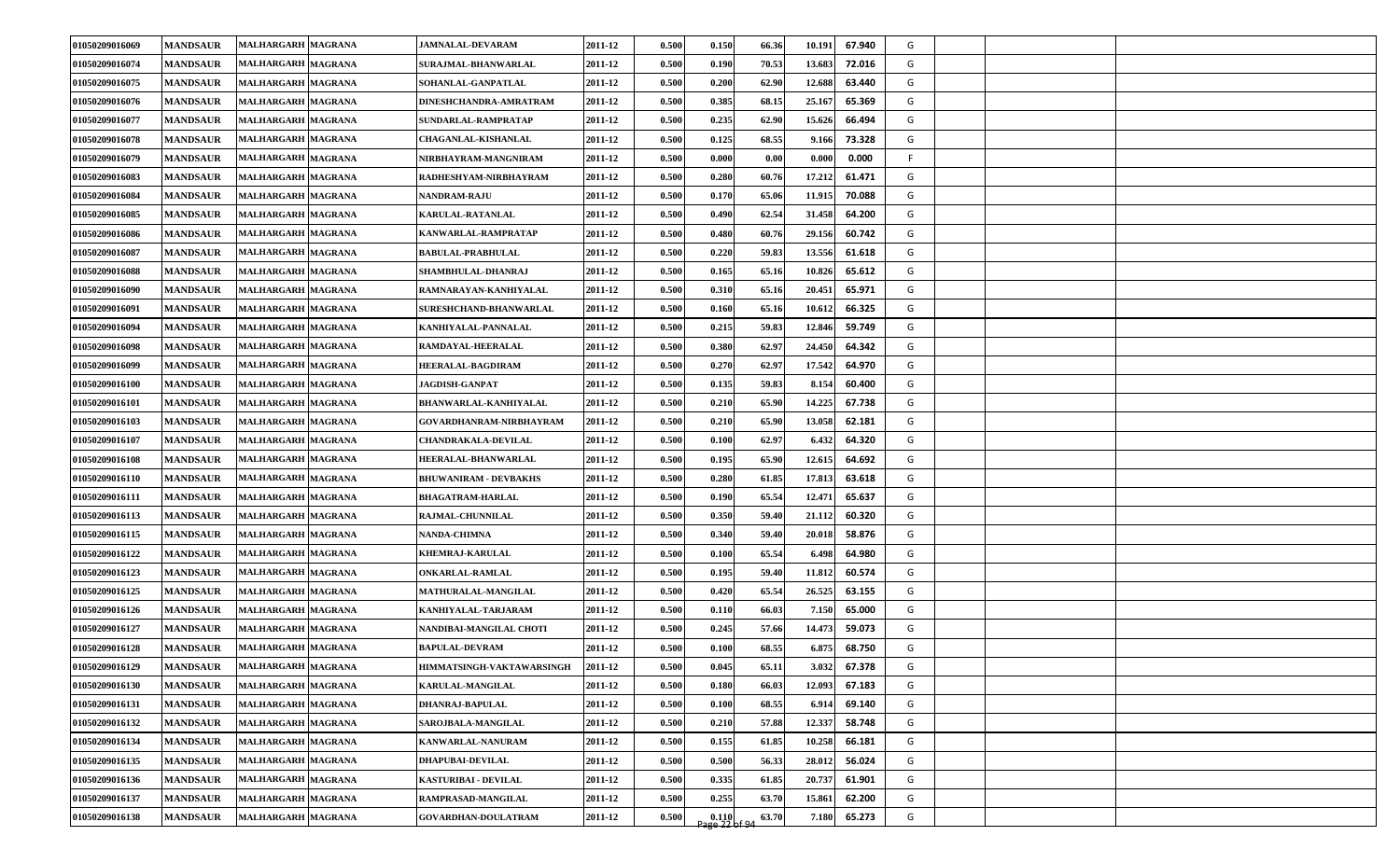| 01050209016142 | <b>MANDSAUR</b> | <b>MALHARGARH MAGRANA</b> | <b>LAXMINARAYAN-KALURAM</b>     | 2011-12 | 0.500 | 0.480                   | 66.03 | 32.732<br>68.192              | G  |  |  |
|----------------|-----------------|---------------------------|---------------------------------|---------|-------|-------------------------|-------|-------------------------------|----|--|--|
| 01050209016021 | <b>MANDSAUR</b> | <b>MALHARGARH MAGRANA</b> | <b>BAGDIRAM-GULAB</b>           | 2011-12 | 0.500 | 0.205                   | 66.90 | 64.849<br>13.294              | G  |  |  |
| 01050209016012 | <b>MANDSAUR</b> | MALHARGARH MAGRANA        | <b>BABULAL - GOPAL</b>          | 2011-12 | 0.500 | 0.210                   | 63.70 | 13.268<br>63.181              | G  |  |  |
| 01050209016027 | <b>MANDSAUR</b> | <b>MALHARGARH MAGRANA</b> | <b>MODIRAM-UMENDRAM</b>         | 2011-12 | 0.500 | 0.000                   | 0.00  | 0.000<br>0.000                | F. |  |  |
| 01050209016081 | <b>MANDSAUR</b> | MALHARGARH MAGRANA        | MULCHAND-KANWARLAL              | 2011-12 | 0.500 | 0.000                   | 0.00  | 0.000<br>0.000                | F. |  |  |
| 01050209016146 | <b>MANDSAUR</b> | <b>MALHARGARH MAGRANA</b> | KUSHALBAI-RAMESHWAR             | 2011-12 | 0.500 | 0.195                   | 62.11 | 12.378<br>63.477              | G  |  |  |
| 01050209016080 | <b>MANDSAUR</b> | MALHARGARH MAGRANA        | JAGDISHCHAND-MAGAN JI           | 2011-12 | 0.500 | 0.125                   | 66.90 | 67.360<br>8.420               | G  |  |  |
| 01050209016064 | <b>MANDSAUR</b> | <b>MALHARGARH MAGRANA</b> | GOVARDHAN - BHAGIRATH           | 2011-12 | 0.500 | 0.230                   | 62.11 | 61.878<br>14.232              | G  |  |  |
| 01050209016133 | <b>MANDSAUR</b> | MALHARGARH MAGRANA        | <b>BHANWARLAL-BHAGIRATH</b>     | 2011-12 | 0.500 | 0.200                   | 66.90 | 13.820<br>69.100              | G  |  |  |
| 01050209016150 | <b>MANDSAUR</b> | MALHARGARH MAGRANA        | SHOBHARAM-PANNALAL              | 2011-12 | 0.500 | 0.000                   | 0.00  | 0.000<br>0.000                | F  |  |  |
| 01050209016152 | <b>MANDSAUR</b> | MALHARGARH MAGRANA        | RAMPREHLAD-KANWARLAL            | 2011-12 | 0.500 | 0.000                   | 0.00  | 0.000<br>0.000                | F  |  |  |
| 01050209016153 | <b>MANDSAUR</b> | <b>MALHARGARH MAGRANA</b> | BHANWARLAL-RAMPRATAP            | 2011-12 | 0.500 | 0.155                   | 65.89 | 10.222<br>65.948              | G  |  |  |
| 01050209016154 | <b>MANDSAUR</b> | MALHARGARH MAGRANA        | SHIVNARAYAN - RATAN             | 2011-12 | 0.500 | 0.210                   | 62.11 | 64.181<br>13.478              | G  |  |  |
| 01050209016155 | <b>MANDSAUR</b> | MALHARGARH MAGRANA        | RAMESHCHAND-D/P PYARIBAI        | 2011-12 | 0.500 | 0.280                   | 62.54 | 63.786<br>17.860              | G  |  |  |
| 01050209016119 | <b>MANDSAUR</b> | MALHARGARH MAGRANA        | PRAKASH - BHERULAL              | 2011-12 | 0.500 | 0.185                   | 65.89 | 12.312<br>66.551              | G  |  |  |
| 01050209016156 | <b>MANDSAUR</b> | MALHARGARH MAGRANA        | AMRATLAL-KISHANLAL              | 2011-12 | 0.500 | 0.265                   | 65.89 | 64.540<br>17.103              | G  |  |  |
| 01050209033001 | <b>MANDSAUR</b> | MALHARGARH NAGAR PIPLYA   | <b>BHUWANISINGHH-DEVISINGH</b>  | 2011-12 | 0.500 | 0.110                   | 64.78 | 67.891<br>7.468               | G  |  |  |
| 01050209033002 | <b>MANDSAUR</b> | MALHARGARH NAGAR PIPLYA   | KALUSINGH-LALSINGH              | 2011-12 | 0.350 | 0.140                   | 61.30 | 8.906<br>63.614               | G  |  |  |
| 01050209033006 | <b>MANDSAUR</b> | MALHARGARH NAGAR PIPLYA   | <b>RUPSINGH-DEVISINGH</b>       | 2011-12 | 0.500 | 0.160                   | 66.90 | 69.350<br>11.096              | G  |  |  |
| 01050209033008 | <b>MANDSAUR</b> | MALHARGARH NAGAR PIPLYA   | <b>NIRBHAYSINGH-BHUWANSINGH</b> | 2011-12 | 0.500 | 0.000                   | 0.00  | 0.000<br>0.000                | F. |  |  |
| 01050209033014 | <b>MANDSAUR</b> | MALHARGARH NAGAR PIPLYA   | <b>SHIVLAL-MODA</b>             | 2011-12 | 0.500 | 0.000                   | 0.00  | 0.000<br>0.000                | F. |  |  |
| 01050209033015 | <b>MANDSAUR</b> | MALHARGARH NAGAR PIPLYA   | RAMKUNVARBAI-RAMPRASAD          | 2011-12 | 0.500 | 0.235                   | 65.79 | 69.949<br>16.438              | G  |  |  |
| 01050209033016 | <b>MANDSAUR</b> | MALHARGARH NAGAR PIPLYA   | <b>LALURAM-BHERULAL</b>         | 2011-12 | 0.500 | 0.000                   | 0.00  | 0.000<br>0.000                | F. |  |  |
| 01050209033019 | <b>MANDSAUR</b> | MALHARGARH NAGAR PIPLYA   | NARAYANLAL-BAGDIRAM             | 2011-12 | 0.500 | 0.400                   | 65.26 | 27.726<br>69.315              | G  |  |  |
| 01050209033020 | <b>MANDSAUR</b> | MALHARGARH NAGAR PIPLYA   | <b>BABULAL-NARAYAN</b>          | 2011-12 | 0.500 | 0.105                   | 65.26 | 8.064<br>76.800               | G  |  |  |
| 01050209033024 | <b>MANDSAUR</b> | MALHARGARH NAGAR PIPLYA   | <b>DEVILAL-BHUVAN</b>           | 2011-12 | 0.500 | 0.240                   | 62.26 | 15.627<br>65.113              | G  |  |  |
| 01050209033027 | <b>MANDSAUR</b> | MALHARGARH NAGAR PIPLYA   | BAHADURSINGH-JAVANSINGH         | 2011-12 | 0.500 | 0.095                   | 67.22 | 6.664<br>70.147               | G  |  |  |
| 01050209033030 | <b>MANDSAUR</b> | MALHARGARH NAGAR PIPLYA   | <b>JUJHARSINGH-NATHUSINGH</b>   | 2011-12 | 0.500 | 0.165                   | 57.26 | 10.102<br>61.224              | G  |  |  |
| 01050209033034 | <b>MANDSAUR</b> | MALHARGARH NAGAR PIPLYA   | KOSHALBAI-MOHANSINGH            | 2011-12 | 0.500 | 0.145                   | 65.26 | 69.179<br>10.031              | G  |  |  |
| 01050209033036 | <b>MANDSAUR</b> | MALHARGARH NAGAR PIPLYA   | RADHESHYAM-NARAYAN              | 2011-12 | 0.500 | 0.440                   | 62.26 | 64.505<br>28.382              | G  |  |  |
| 01050209033041 | <b>MANDSAUR</b> | MALHARGARH NAGAR PIPLYA   | RATANLAL-BHERULAL               | 2011-12 | 0.500 | 0.190                   | 62.26 | 63.058<br>11.981              | G  |  |  |
| 01050209033049 | <b>MANDSAUR</b> | MALHARGARH NAGAR PIPLYA   | RUGHNATHSINGH-JAVANSINGH        | 2011-12 | 0.50  | 0.000                   | 0.00  | 0.000<br>$\boldsymbol{0.000}$ | F. |  |  |
| 01050209033053 | <b>MANDSAUR</b> | MALHARGARH NAGAR PIPLYA   | DEELIPSINGH-KISHORSINGH         | 2011-12 | 0.500 | 0.120                   | 68.35 | 74.450<br>8.934               | G  |  |  |
| 01050209033054 | <b>MANDSAUR</b> | MALHARGARH NAGAR PIPLYA   | PREMBAI-KISHORSINGH             | 2011-12 | 0.500 | 0.150                   | 67.88 | 10.880<br>72.533              | G  |  |  |
| 01050209033056 | <b>MANDSAUR</b> | MALHARGARH NAGAR PIPLYA   | KISHANSINGH-BHERUSINGH          | 2011-12 | 0.350 | 0.225                   | 61.53 | 62.818<br>14.134              | G  |  |  |
| 01050209033058 | <b>MANDSAUR</b> | MALHARGARH NAGAR PIPLYA   | MOTILAL-KISHANLAL               | 2011-12 | 0.500 | 0.000                   | 0.00  | 0.000<br>0.000                | F  |  |  |
| 01050209033059 | <b>MANDSAUR</b> | MALHARGARH NAGAR PIPLYA   | MANOHARSINGH-RUPSINGH           | 2011-12 | 0.500 | 0.430                   | 64.87 | 28.969<br>67.370              | G  |  |  |
| 01050209033062 | <b>MANDSAUR</b> | MALHARGARH NAGAR PIPLYA   | <b>BHUVANIRAM-NATHUJI</b>       | 2011-12 | 0.350 | 0.340                   | 61.53 | 61.271<br>20.832              | G  |  |  |
| 01050209033063 | <b>MANDSAUR</b> | MALHARGARH NAGAR PIPLYA   | PARMANAND-PANNALAL              | 2011-12 | 0.500 | 0.315                   | 67.88 | 69.883<br>22.013              | G  |  |  |
| 01050209033066 | <b>MANDSAUR</b> | MALHARGARH NAGAR PIPLYA   | BHUWANISINGH-MANGUSINGH         | 2011-12 | 0.500 | 0.200                   | 62.29 | 13.588<br>67.940              | G  |  |  |
| 01050209033067 | <b>MANDSAUR</b> | MALHARGARH NAGAR PIPLYA   | GOVINDSINGH-MANGUSINGH          | 2011-12 | 0.500 | 0.355                   | 62.95 | 67.307<br>23.894              | G  |  |  |
| 01050209033068 | <b>MANDSAUR</b> | MALHARGARH NAGAR PIPLYA   | <b>BHARATHSINGH-RAMSINGH</b>    | 2011-12 | 0.500 | $0.000$<br>age 23 of 94 | 0.00  | 0.000<br>0.000                | F. |  |  |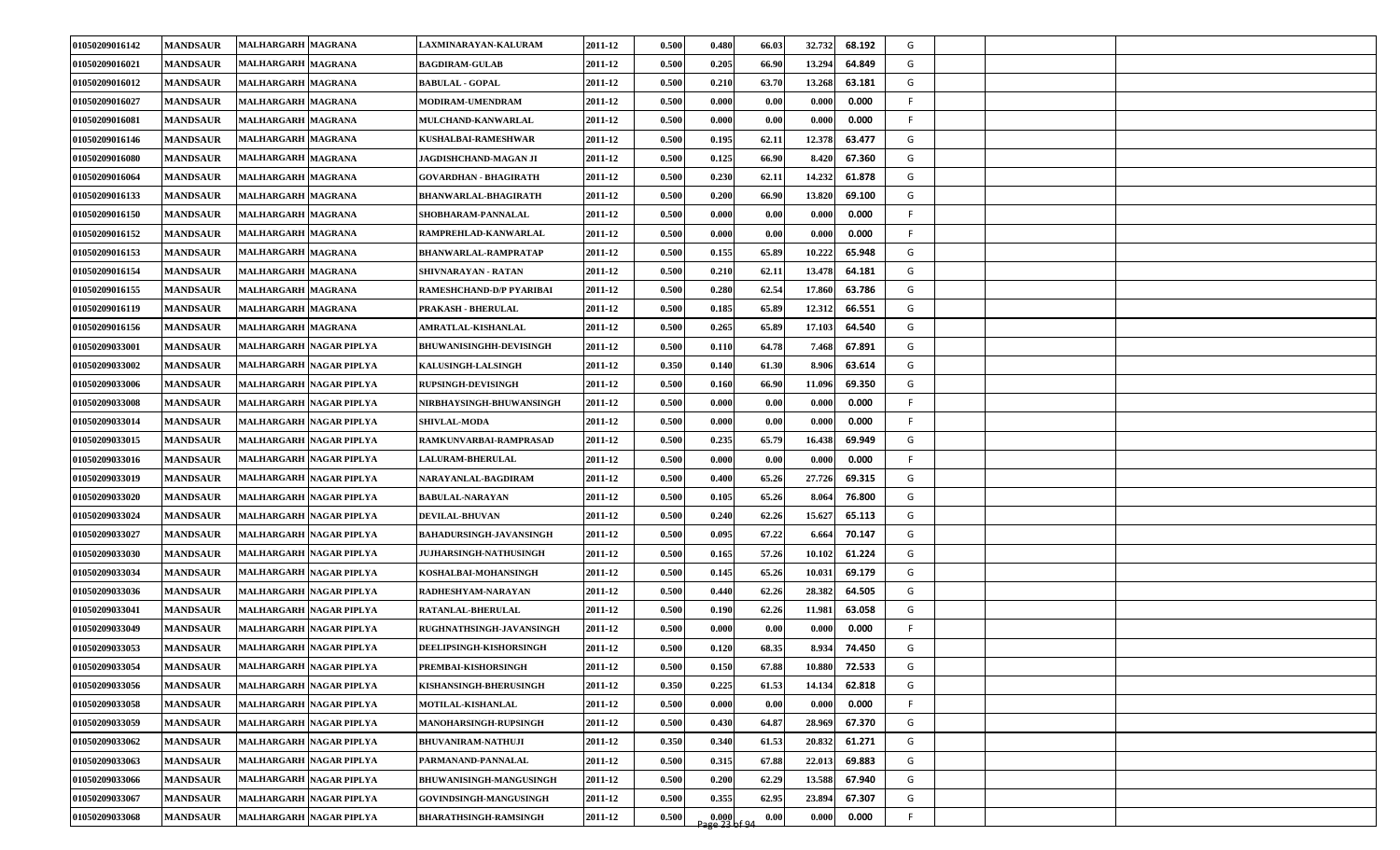| 01050209033070 | <b>MANDSAUR</b> | MALHARGARH NAGAR PIPLYA      | <b>MANSINGH-HAJARI</b>        | 2011-12 | 0.500 | 0.000 | 0.00  | 0.000  | 0.000  | F. |    |                |             |
|----------------|-----------------|------------------------------|-------------------------------|---------|-------|-------|-------|--------|--------|----|----|----------------|-------------|
| 01050209033081 | <b>MANDSAUR</b> | MALHARGARH NAGAR PIPLYA      | <b>KALUSINGH-ONKARSINGH</b>   | 2011-12 | 0.500 | 0.000 | 0.00  | 0.000  | 0.000  | F. |    |                |             |
| 01050209033084 | <b>MANDSAUR</b> | MALHARGARH NAGAR PIPLYA      | <b>MANGUBAI - HARISINGH</b>   | 2011-12 | 0.500 | 0.445 | 60.71 | 29.158 | 65.524 | G  |    |                |             |
| 01050209033101 | <b>MANDSAUR</b> | MALHARGARH NAGAR PIPLYA      | GULABBAI- MANGILAL            | 2011-12 | 0.500 | 0.255 | 62.95 | 16.322 | 64.008 | G  |    |                |             |
| 01050209033104 | <b>MANDSAUR</b> | MALHARGARH NAGAR PIPLYA      | TULSIBAI - VARDICHAND         | 2011-12 | 0.500 | 0.050 | 62.95 | 3.489  | 69.780 | G  |    |                |             |
| 01050209033108 | <b>MANDSAUR</b> | MALHARGARH NAGAR PIPLYA      | KARULAL-VARDAJI               | 2011-12 | 0.500 | 0.485 | 60.22 | 29.714 | 61.266 | G  |    |                |             |
| 01050209033112 | <b>MANDSAUR</b> | MALHARGARH NAGAR PIPLYA      | KASTURIBAI-SWARUPJI           | 2011-12 | 0.500 | 0.220 | 64.87 | 15.346 | 69.755 | G  |    |                |             |
| 01050209033113 | <b>MANDSAUR</b> | MALHARGARH NAGAR PIPLYA      | RAMPRASAD-MANGILAL            | 2011-12 | 0.500 | 0.480 | 64.87 | 30.063 | 62.631 | G  |    |                |             |
| 01050209033114 | <b>MANDSAUR</b> | MALHARGARH NAGAR PIPLYA      | <b>BHURIBAI-NAHARSINGH</b>    | 2011-12 | 0.500 | 0.000 | 0.00  | 0.000  | 0.000  | F. |    |                |             |
| 01050209033074 | <b>MANDSAUR</b> | MALHARGARH NAGAR PIPLYA      | KANCHANBAI-MANSINGH           | 2011-12 | 0.500 | 0.475 | 65.48 | 31.468 | 66.248 | G  |    |                |             |
| 01050209033012 | <b>MANDSAUR</b> | MALHARGARH NAGAR PIPLYA      | <b>KARULAL-MODA</b>           | 2011-12 | 0.500 | 0.000 | 0.00  | 0.000  | 0.000  | F. |    |                |             |
| 01050209033055 | <b>MANDSAUR</b> | MALHARGARH NAGAR PIPLYA      | <b>BHERULAL-NATHUJI</b>       | 2011-12 | 0.350 | 0.140 | 58.92 | 8.998  | 64.271 | G  |    |                |             |
| 01050209033029 | <b>MANDSAUR</b> | MALHARGARH NAGAR PIPLYA      | MADANLAL-KARULAL              | 2011-12 | 0.500 | 0.335 | 58.92 | 21.279 | 63.519 | G  |    |                |             |
| 01050209033116 | <b>MANDSAUR</b> | MALHARGARH NAGAR PIPLYA      | <b>BHOPALSINGH-RAMSINGH</b>   | 2011-12 | 0.500 | 0.300 | 67.88 | 21.227 | 70.757 | G  |    |                |             |
| 01050209033107 | <b>MANDSAUR</b> | MALHARGARH NAGAR PIPLYA      | <b>GORIBAI - MANGILAL</b>     | 2011-12 | 0.500 | 0.215 | 65.48 | 15.032 | 69.916 | G  |    |                |             |
| 01050209033082 | <b>MANDSAUR</b> | MALHARGARH NAGAR PIPLYA      | DHAPUBAI-KANHIYALAL           | 2011-12 | 0.350 | 0.250 | 65.48 | 17.670 | 70.680 | G  |    |                |             |
| 01050209033080 | <b>MANDSAUR</b> | MALHARGARH NAGAR PIPLYA      | <b>LEELABAI - BHAWARSINGH</b> | 2011-12 | 0.500 | 0.325 | 55.91 | 18.914 | 58.197 | G  |    |                |             |
| 01050209033100 | <b>MANDSAUR</b> | MALHARGARH NAGAR PIPLYA      | NARAYAN-BHERULAL              | 2011-12 | 0.350 | 0.110 | 58.92 | 6.330  | 57.545 | G  |    |                |             |
| 01050209033033 | <b>MANDSAUR</b> | MALHARGARH NAGAR PIPLYA      | AEJJABAI-HARISINGH            | 2011-12 | 0.500 | 0.440 | 66.31 | 30.900 | 70.227 | G  |    |                |             |
| 01050209033021 | <b>MANDSAUR</b> | MALHARGARH NAGAR PIPLYA      | UDAYLAL-NARAYAN               | 2011-12 | 0.500 | 0.235 | 62.40 | 15.609 | 66.421 | G  |    |                |             |
| 01050209033035 | <b>MANDSAUR</b> | MALHARGARH NAGAR PIPLYA      | MADANLAL-BAPULAL              | 2011-12 | 0.500 | 0.000 | 0.00  | 0.000  | 0.000  | F. |    |                |             |
| 01050209033071 | <b>MANDSAUR</b> | MALHARGARH NAGAR PIPLYA      | PARWATIBAI - RAYSINGH         | 2011-12 | 0.500 | 0.130 | 66.31 | 9.302  | 71.554 | G  |    |                |             |
| 01050209033126 | <b>MANDSAUR</b> | MALHARGARH NAGAR PIPLYA      | <b>GOVINDSINGH-NAHARSINGH</b> | 2011-12 | 0.500 | 0.115 | 66.31 | 7.768  | 67.548 | G  |    |                |             |
| 01050209033009 | <b>MANDSAUR</b> | MALHARGARH NAGAR PIPLYA      | MOHANBAI - KANHAIYALAL        | 2011-12 | 0.350 | 0.245 | 61.30 | 15.343 | 62.624 | G  |    |                | NAME CHANGE |
| 01050209033127 | <b>MANDSAUR</b> | MALHARGARH NAGAR PIPLYA      | KARUSINGH-NAHARSINGH          | 2011-12 | 0.500 | 0.180 | 62.40 | 11.713 | 65.072 | G  |    | 01050209029188 |             |
| 01050209004002 | <b>MANDSAUR</b> | MALHARGARH PIPALKHEDI        | <b>NATHU-BHUWAN</b>           | 2011-12 | 0.500 | 0.480 | 57.88 | 29.345 | 61.135 | G  |    |                |             |
| 01050209004003 | <b>MANDSAUR</b> | <b>MALHARGARH PIPALKHEDI</b> | NARAYAN-BHANWARLAL            | 2011-12 | 0.500 | 0.430 | 60.16 | 26.187 | 60.900 | G  |    |                |             |
| 01050209004004 | <b>MANDSAUR</b> | <b>MALHARGARH PIPALKHEDI</b> | <b>KANWARLAL-DOLA</b>         | 2011-12 | 0.500 | 0.240 | 62.21 | 15.028 | 62.617 | G  |    |                |             |
| 01050209004008 | <b>MANDSAUR</b> | <b>MALHARGARH PIPALKHEDI</b> | SURAJBAI-SITARAM              | 2011-12 | 0.500 | 0.350 | 57.97 | 20.149 | 57.569 | G  |    |                |             |
| 01050209004009 | <b>MANDSAUR</b> | <b>MALHARGARH PIPALKHEDI</b> | <b>RUNGLAL-DOLA</b>           | 2011-12 | 0.500 | 0.275 | 62.21 | 17.428 | 63.375 | G  |    |                |             |
| 01050209004013 | <b>MANDSAUR</b> | <b>MALHARGARH PIPALKHEDI</b> | <b>RAMESH-KISHANLAL</b>       | 2011-12 | 0.500 | 0.400 | 65.20 | 26.574 | 66.435 | G  |    |                |             |
| 01050209004014 | <b>MANDSAUR</b> | MALHARGARH PIPALKHEDI        | <b>NAGUSINGH-BHAGWANSINGH</b> | 2011-12 | 0.500 | 0.47( | 65.20 | 30.514 | 64.923 | G  |    |                |             |
| 01050209004016 | <b>MANDSAUR</b> | MALHARGARH PIPALKHEDI        | AMARSINGH-VIRAM               | 2011-12 | 0.500 | 0.37( | 59.31 | 23.063 | 62.332 | G  |    |                |             |
| 01050209004019 | <b>MANDSAUR</b> | MALHARGARH PIPALKHEDI        | NARSINGH-KANWARLAL            | 2011-12 | 0.500 | 0.235 | 63.51 | 15.406 | 65.557 | G  |    |                |             |
| 01050209004025 | <b>MANDSAUR</b> | MALHARGARH PIPALKHEDI        | <b>ONKAR-KANIRAM</b>          | 2011-12 | 0.500 | 0.475 | 62.21 | 30.181 | 63.539 | G  |    |                |             |
| 01050209004027 | <b>MANDSAUR</b> | MALHARGARH PIPALKHEDI        | <b>SHRILAL-SITARAM</b>        | 2011-12 | 0.500 | 0.475 | 59.31 | 28.299 | 59.577 | G  |    |                |             |
| 01050209004041 | <b>MANDSAUR</b> | MALHARGARH PIPALKHEDI        | KANHIYALAL-NATHU              | 2011-12 | 0.500 | 0.445 | 57.06 | 25.734 | 57.829 | G  |    |                |             |
| 01050209004005 | <b>MANDSAUR</b> | MALHARGARH PIPALKHEDI        | <b>NANURAM-VARDA</b>          | 2011-12 | 0.500 | 0.360 | 59.31 | 22.207 | 61.686 | G  |    |                |             |
| 01050209004022 | <b>MANDSAUR</b> | MALHARGARH PIPALKHEDI        | NARSINGH-CHAMPA               | 2011-12 | 0.500 | 0.210 | 62.45 | 14.364 | 68.400 | G  |    |                |             |
| 01050209004030 | <b>MANDSAUR</b> | MALHARGARH PIPALKHEDI        | KISHANLAL-PYARA               | 2011-12 | 0.500 | 0.490 | 58.53 | 29.357 | 59.912 | G  |    |                |             |
| 01050209004040 | <b>MANDSAUR</b> | MALHARGARH PIPALKHEDI        | MANGILAL-RATANLAL             | 2011-12 | 0.500 | 0.345 | 59.31 | 20.699 | 59.997 | G  |    |                |             |
| 01050209004035 | <b>MANDSAUR</b> | MALHARGARH PIPALKHEDI        | <b>BAGDIRAM- M/O JADAVBAI</b> | 2011-12 | 0.500 | 0.455 | 62.45 | 28.656 | 62.980 | G  | 01 |                |             |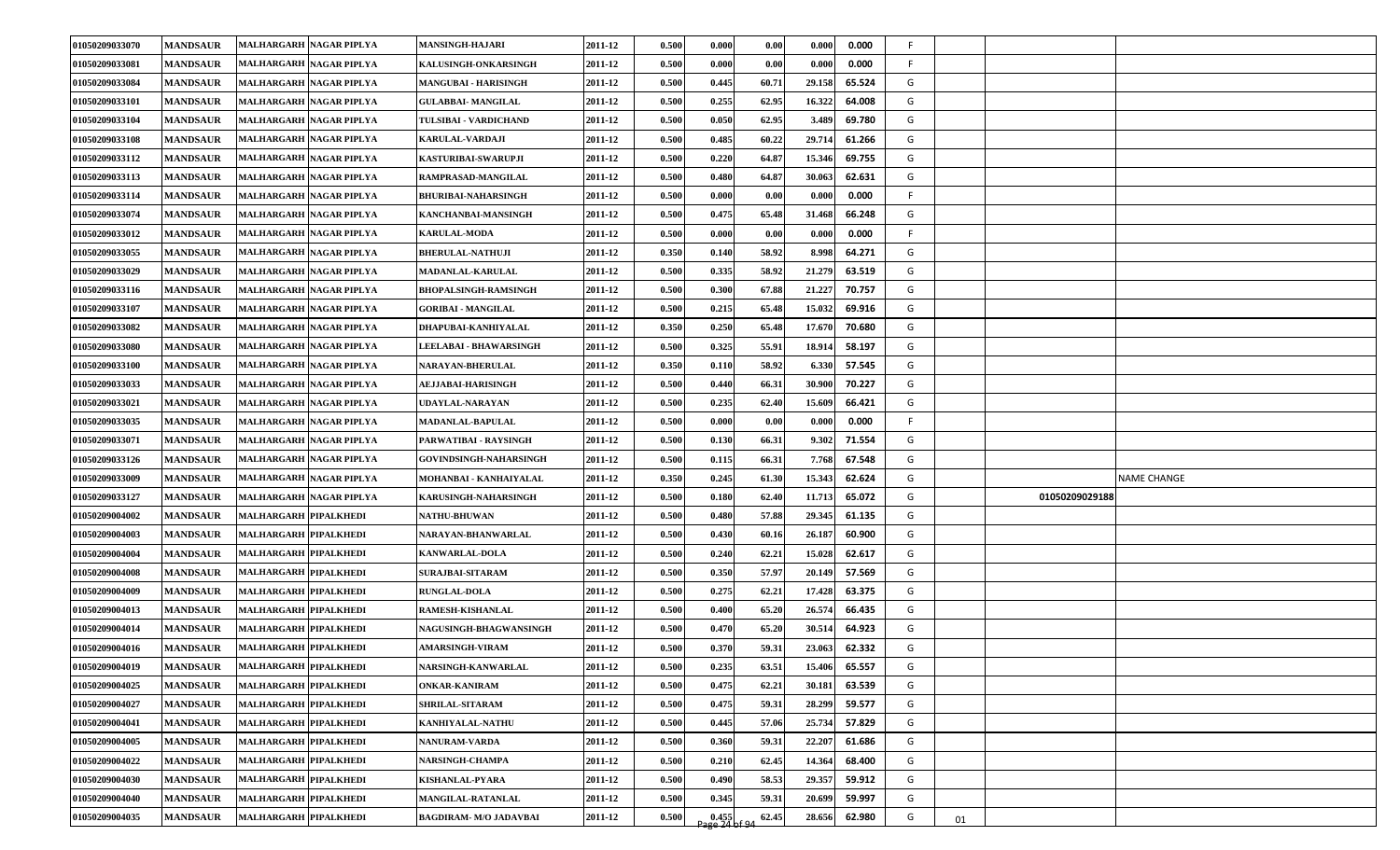| 01050209004042 | <b>MANDSAUR</b> | <b>MALHARGARH PIPALKHEDI</b>   | <b>JUJHAR - KANWARLAL</b>                               | 2011-12 | 0.350 | 0.355                    | 62.45 | 23.963 | 67.501 | G   | 01050209009006 |                    |
|----------------|-----------------|--------------------------------|---------------------------------------------------------|---------|-------|--------------------------|-------|--------|--------|-----|----------------|--------------------|
| 01050209027002 | <b>MANDSAUR</b> | MALHARGARH RATAN PIPLYA        | <b>LEELABAI-TULSIRAM</b>                                | 2011-12 | 0.500 | 0.275                    | 64.69 | 17.956 | 65.295 | G   |                |                    |
| 01050209027003 | <b>MANDSAUR</b> | MALHARGARH RATAN PIPLYA        | <b>GOVARDHAN-BHERA</b>                                  | 2011-12 | 0.500 | 0.130                    | 61.63 | 7.985  | 61.423 | G   |                |                    |
| 01050209027004 | <b>MANDSAUR</b> | MALHARGARH RATAN PIPLYA        | <b>MANOHARBAI - PURALAL</b>                             | 2011-12 | 0.350 | 0.000                    | 0.00  | 0.000  | 0.000  | F.  |                | <b>NAME CHANGE</b> |
| 01050209027005 | <b>MANDSAUR</b> | MALHARGARH RATAN PIPLYA        | SHANKARLAL-BHANWARLAL                                   | 2011-12 | 0.500 | 0.375                    | 68.22 | 25.670 | 68.453 | G   |                |                    |
| 01050209027006 | <b>MANDSAUR</b> | MALHARGARH RATAN PIPLYA        | <b>KARULAL - NANDRAM</b>                                | 2011-12 | 0.500 | 0.195                    | 61.63 | 12.916 | 66.236 | G   |                |                    |
| 01050209027007 | <b>MANDSAUR</b> | MALHARGARH RATAN PIPLYA        | KISHANLAL-HANSRAJ                                       | 2011-12 | 0.500 | 0.000                    | 0.00  | 0.000  | 0.000  | -F. |                |                    |
| 01050209027008 | <b>MANDSAUR</b> | MALHARGARH RATAN PIPLYA        | FAKIRCHAND - PRABHULAL                                  | 2011-12 | 0.500 | 0.400                    | 61.63 | 24.819 | 62.048 | G   |                |                    |
| 01050209027009 | <b>MANDSAUR</b> | MALHARGARH RATAN PIPLYA        | VARDICHAND-BHANWARLAL                                   | 2011-12 | 0.500 | 0.300                    | 61.84 | 19.409 | 64.697 | G   |                |                    |
| 01050209027010 | <b>MANDSAUR</b> | MALHARGARH RATAN PIPLYA        | <b>HAMERBAI-MANGU</b>                                   | 2011-12 | 0.500 | 0.290                    | 61.84 | 18.278 | 63.028 | G   |                |                    |
| 01050209027013 | <b>MANDSAUR</b> | MALHARGARH RATAN PIPLYA        | <b>GHEESABAI - GANGARAM</b>                             | 2011-12 | 0.500 | 0.420                    | 64.47 | 26.930 | 64.119 | G   |                |                    |
| 01050209027018 | <b>MANDSAUR</b> | MALHARGARH RATAN PIPLYA        | KAMLABAI-MANGILAL                                       | 2011-12 | 0.500 | 0.270                    | 64.47 | 17.370 | 64.333 | G   |                |                    |
| 01050209027021 | <b>MANDSAUR</b> | MALHARGARH RATAN PIPLYA        | <b>GOPAL-PRABHULAL</b>                                  | 2011-12 | 0.500 | 0.470                    | 61.89 | 30.308 | 64.485 | G   |                |                    |
| 01050209027022 | <b>MANDSAUR</b> | MALHARGARH RATAN PIPLYA        | NANDRAM-RAJARAM                                         | 2011-12 | 0.500 | 0.455                    | 56.46 | 26.222 | 57.631 | G   |                |                    |
| 01050209027023 | <b>MANDSAUR</b> | MALHARGARH RATAN PIPLYA        | <b>DEVILAL-NARAYAN</b>                                  | 2011-12 | 0.500 | 0.325                    | 58.47 | 19.579 | 60.243 | G   |                |                    |
| 01050209027027 | <b>MANDSAUR</b> | MALHARGARH RATAN PIPLYA        | <b>BHANWARIBAI-ONKAR</b>                                | 2011-12 | 0.500 | 0.000                    | 0.00  | 0.000  | 0.000  | -F. |                |                    |
| 01050209027030 | <b>MANDSAUR</b> | MALHARGARH RATAN PIPLYA        | UJJAVALLAL-HEERALAL                                     | 2011-12 | 0.500 | 0.355                    | 61.84 | 23.331 | 65.721 | G   |                |                    |
| 01050209027032 | <b>MANDSAUR</b> | MALHARGARH RATAN PIPLYA        | <b>MANGU-BHERA</b>                                      | 2011-12 | 0.500 | 0.320                    | 59.34 | 19.277 | 60.241 | G   |                |                    |
| 01050209027035 | <b>MANDSAUR</b> | MALHARGARH RATAN PIPLYA        | <b>BHAWANISINGH-MOHANSINGH</b>                          | 2011-12 | 0.500 | 0.435                    | 62.74 | 26.163 | 60.145 | G   |                |                    |
| 01050209027036 | <b>MANDSAUR</b> | MALHARGARH RATAN PIPLYA        | <b>UDAYRM-GHASI</b>                                     | 2011-12 | 0.500 | 0.000                    | 0.00  | 0.000  | 0.000  | F.  |                |                    |
| 01050209027039 | <b>MANDSAUR</b> | MALHARGARH RATAN PIPLYA        | KASHIBAI-MODIRAM                                        | 2011-12 | 0.500 | 0.375                    | 59.21 | 22.576 | 60.203 | G   |                |                    |
| 01050209027041 | <b>MANDSAUR</b> | MALHARGARH RATAN PIPLYA        | RAMCHANDRA - NANURAM D/P<br><b><i>KALURAM</i></b>       | 2011-12 | 0.500 | 0.295                    | 64.47 | 20.023 | 67.875 | G   |                |                    |
| 01050209027042 | <b>MANDSAUR</b> | MALHARGARH RATAN PIPLYA        | SHREERAM-RAMCHAND                                       | 2011-12 | 0.500 | 0.000                    | 0.00  | 0.000  | 0.000  | F.  |                |                    |
| 01050209027043 | <b>MANDSAUR</b> | MALHARGARH RATAN PIPLYA        | SHANTIBAI-MANGILAL                                      | 2011-12 | 0.500 | 0.000                    | 0.00  | 0.000  | 0.000  | - F |                |                    |
| 01050209027045 | <b>MANDSAUR</b> | MALHARGARH RATAN PIPLYA        | DEVILAL-BHAGATRAM                                       | 2011-12 | 0.500 | 0.230                    | 59.21 | 14.532 | 63.183 | G   |                |                    |
| 01050209027046 | <b>MANDSAUR</b> | MALHARGARH RATAN PIPLYA        | <b>RAMESHVAR-BALU</b>                                   | 2011-12 | 0.500 | 0.340                    | 56.53 | 20.052 | 58.976 | G   |                |                    |
| 01050209027051 | <b>MANDSAUR</b> | MALHARGARH RATAN PIPLYA        | <b>SHAMBHUSINGH URF SHYAMSINGH</b><br><b>MOTI SINGH</b> | 2011-12 | 0.500 | 0.300                    | 64.61 | 19.475 | 64.917 | G   |                |                    |
| 01050209027054 | <b>MANDSAUR</b> | MALHARGARH RATAN PIPLYA        | DEVILAL-MANGILAL                                        | 2011-12 | 0.500 | 0.000                    | 0.00  | 0.000  | 0.000  | -F. |                |                    |
| 01050209027056 | <b>MANDSAUR</b> | <b>MALHARGARH RATAN PIPLYA</b> | <b>JUJHARSINGH-ONKARSINGH</b>                           | 2011-12 | 0.500 | 0.235                    | 62.74 | 15.237 | 64.838 | G   |                |                    |
| 01050209027059 | <b>MANDSAUR</b> | MALHARGARH RATAN PIPLYA        | HEMANTSINGH-MOHANSINGH                                  | 2011-12 | 0.500 | 0.305                    | 64.61 | 20.934 | 68.636 | G   |                |                    |
| 01050209027060 | <b>MANDSAUR</b> | MALHARGARH RATAN PIPLYA        | VARDICHAND-GORAJI                                       | 2011-12 | 0.500 | 0.000                    | 0.00  | 0.000  | 0.000  | -F. |                |                    |
| 01050209027061 | <b>MANDSAUR</b> | MALHARGARH RATAN PIPLYA        | LUXMINARAYAN-KARUJI                                     | 2011-12 | 0.500 | 0.480                    | 64.61 | 31.280 | 65.167 | G   |                |                    |
| 01050209027062 | <b>MANDSAUR</b> | MALHARGARH RATAN PIPLYA        | <b>BAPULAL-PRABHULAL</b>                                | 2011-12 | 0.500 | 0.000                    | 0.00  | 0.000  | 0.000  | F.  |                |                    |
| 01050209027063 | <b>MANDSAUR</b> | MALHARGARH RATAN PIPLYA        | <b>BANSILAL-DHANJI</b>                                  | 2011-12 | 0.500 | 0.000                    | 0.00  | 0.000  | 0.000  | -F  |                |                    |
| 01050209027064 | <b>MANDSAUR</b> | MALHARGARH RATAN PIPLYA        | <b>BHAGWANSINGH-BHAWANISINGH</b>                        | 2011-12 | 0.500 | 0.140                    | 59.21 | 8.797  | 62.836 | G   |                |                    |
| 01050209027066 | <b>MANDSAUR</b> | MALHARGARH RATAN PIPLYA        | <b>AMBALAL-KIAHANLAL</b>                                | 2011-12 | 0.500 | 0.095                    | 70.05 | 7.575  | 79.737 | G   |                |                    |
| 01050209027067 | <b>MANDSAUR</b> | MALHARGARH RATAN PIPLYA        | SURENDRASINGH-AMARSINGH                                 | 2011-12 | 0.500 | 0.200                    | 65.25 | 13.432 | 67.160 | G   |                |                    |
| 01050209027068 | <b>MANDSAUR</b> | MALHARGARH RATAN PIPLYA        | <b>GANESHRAM-BHAGIRATH</b>                              | 2011-12 | 0.500 | 0.200                    | 73.03 | 15.482 | 77.410 | G   |                |                    |
| 01050209027069 | <b>MANDSAUR</b> | MALHARGARH RATAN PIPLYA        | <b>TULSIRAM-BALU</b>                                    | 2011-12 | 0.500 | 0.200                    | 62.74 | 12.853 | 64.265 | G   |                |                    |
| 01050209027070 | <b>MANDSAUR</b> | MALHARGARH RATAN PIPLYA        | <b>BHUWANISINGH-AMARSINGH</b>                           | 2011-12 | 0.500 | 0.255                    | 66.20 | 19.207 | 75.322 | G   |                |                    |
| 01050209027071 | <b>MANDSAUR</b> | MALHARGARH RATAN PIPLYA        | <b>JAMNALAL-BHAGIRATH</b>                               | 2011-12 | 0.500 | 0.000                    | 0.00  | 0.000  | 0.000  | F.  |                |                    |
| 01050209027072 | <b>MANDSAUR</b> | MALHARGARH RATAN PIPLYA        | VIMALKUNWAR-MADANSINGH                                  | 2011-12 | 0.500 | $0.145$<br>Page 25 of 94 | 59.32 | 9.042  | 62.359 | G   |                |                    |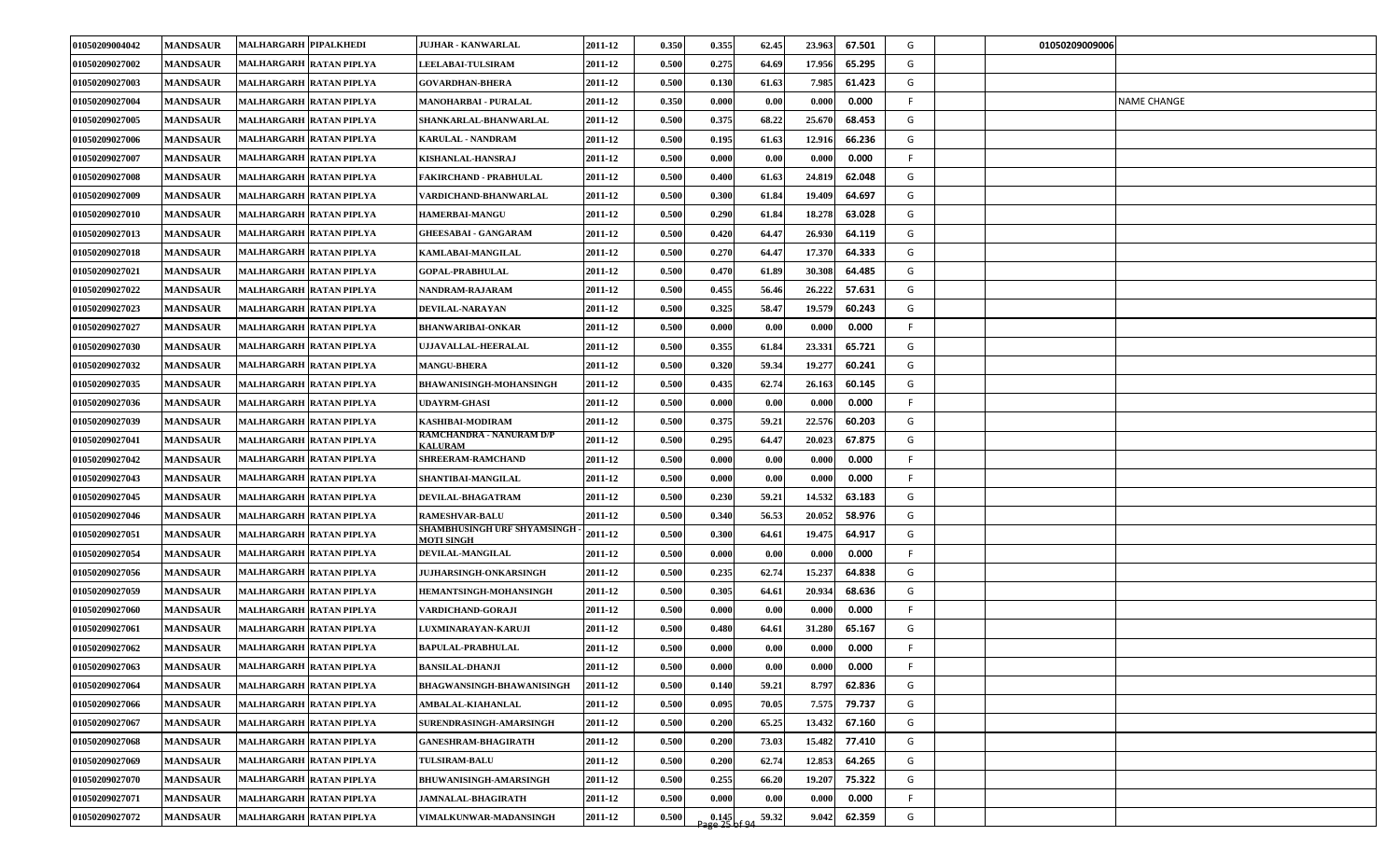| 01050209027073 | <b>MANDSAUR</b> | MALHARGARH RATAN PIPLYA        | <b>JAGDISH-MOTILAL</b>         | 2011-12 | 0.500 | 0.000                 | 0.00  | 0.000<br>0.000   | F. |    |                |                    |
|----------------|-----------------|--------------------------------|--------------------------------|---------|-------|-----------------------|-------|------------------|----|----|----------------|--------------------|
| 01050209027074 | <b>MANDSAUR</b> | MALHARGARH RATAN PIPLYA        | RAMDAYAL-NARAYAN               | 2011-12 | 0.500 | 0.190                 | 67.72 | 71.995<br>13.679 | G  |    |                |                    |
| 01050209027076 | <b>MANDSAUR</b> | MALHARGARH RATAN PIPLYA        | <b>MADANSINGH-MOHANSINGH</b>   | 2011-12 | 0.500 | 0.300                 | 61.83 | 19.839<br>66.130 | G  |    |                |                    |
| 01050209027077 | <b>MANDSAUR</b> | MALHARGARH RATAN PIPLYA        | SOHANBAI-NANDRAM               | 2011-12 | 0.500 | 0.150                 | 61.53 | 9.581<br>63.873  | G  |    |                |                    |
| 01050209027078 | <b>MANDSAUR</b> | MALHARGARH RATAN PIPLYA        | <b>LUXMANSINGH-JUJHARSINGH</b> | 2011-12 | 0.500 | 0.420                 | 64.52 | 28.287<br>67.350 | G  |    |                |                    |
| 01050209027079 | <b>MANDSAUR</b> | MALHARGARH RATAN PIPLYA        | <b>BHULLIBAI-PARTHA</b>        | 2011-12 | 0.500 | 0.195                 | 61.83 | 12.004<br>61.559 | G  |    |                |                    |
| 01050209027081 | <b>MANDSAUR</b> | MALHARGARH RATAN PIPLYA        | PARASRAM-NANURAM               | 2011-12 | 0.500 | 0.260                 | 68.22 | 19.102<br>73.469 | G  |    |                |                    |
| 01050209027082 | <b>MANDSAUR</b> | MALHARGARH RATAN PIPLYA        | MANGILAL-BHANWARLAL            | 2011-12 | 0.500 | 0.490                 | 64.52 | 67.098<br>32.878 | G  |    |                |                    |
| 01050209027083 | <b>MANDSAUR</b> | MALHARGARH RATAN PIPLYA        | KALUDAS-NARAYANDAS             | 2011-12 | 0.500 | 0.000                 | 0.00  | 0.000<br>0.000   | F. |    |                |                    |
| 01050209027084 | <b>MANDSAUR</b> | MALHARGARH RATAN PIPLYA        | <b>CHAGAN-DHURA</b>            | 2011-12 | 0.500 | 0.000                 | 0.00  | 0.000<br>0.000   | F. |    |                |                    |
| 01050209027086 | <b>MANDSAUR</b> | <b>MALHARGARH RATAN PIPLYA</b> | KARIBAI - JAGANNATH            | 2011-12 | 0.350 | 0.220                 | 68.22 | 72.827<br>16.022 | G  |    |                | <b>NAME CHANGE</b> |
| 01050209027089 | <b>MANDSAUR</b> | MALHARGARH RATAN PIPLYA        | NANDRAM-KASHIRAM               | 2011-12 | 0.350 | 0.055                 | 64.52 | 68.873<br>3.788  | G  |    |                |                    |
| 01050209027099 | <b>MANDSAUR</b> | MALHARGARH RATAN PIPLYA        | KANHIYALAL-VARDHA              | 2011-12 | 0.500 | 0.210                 | 61.83 | 13.435<br>63.976 | G  |    |                |                    |
| 01050209027103 | <b>MANDSAUR</b> | MALHARGARH RATAN PIPLYA        | PRABHULAL-NARAYAN              | 2011-12 | 0.500 | 0.450                 | 61.60 | 28.987<br>64.416 | G  |    |                |                    |
| 01050209027104 | <b>MANDSAUR</b> | MALHARGARH RATAN PIPLYA        | SHANKARLAL-GANGARAM            | 2011-12 | 0.500 | 0.245                 | 64.58 | 69.176<br>16.948 | G  |    |                |                    |
| 01050209027107 | <b>MANDSAUR</b> | MALHARGARH RATAN PIPLYA        | <b>SHANKARLAL-RAGHU</b>        | 2011-12 | 0.500 | 0.275                 | 59.32 | 59.815<br>16.449 | G  |    |                |                    |
| 01050209027111 | <b>MANDSAUR</b> | MALHARGARH RATAN PIPLYA        | NAHRUKHA-FAKIRKHA              | 2011-12 | 0.500 | 0.385                 | 56.88 | 56.774<br>21.858 | G  |    |                |                    |
| 01050209027112 | <b>MANDSAUR</b> | MALHARGARH RATAN PIPLYA        | <b>KISHANLAL-NANDA</b>         | 2011-12 | 0.350 | 0.325                 | 56.10 | 58.123<br>18.890 | G  |    |                |                    |
| 01050209027116 | <b>MANDSAUR</b> | MALHARGARH RATAN PIPLYA        | <b>JAMNABAI-RATANLAL</b>       | 2011-12 | 0.500 | 0.000                 | 0.00  | 0.000<br>0.000   | F. |    |                |                    |
| 01050209027031 | <b>MANDSAUR</b> | MALHARGARH RATAN PIPLYA        | <b>BAGDIRAM-ONKAR</b>          | 2011-12 | 0.500 | 0.225                 | 64.58 | 66.711<br>15.010 | G  |    |                |                    |
| 01050209027096 | <b>MANDSAUR</b> | MALHARGARH RATAN PIPLYA        | SIYARAM-RAMCHANDRA             | 2011-12 | 0.500 | 0.180                 | 59.32 | 61.206<br>11.017 | G  |    |                |                    |
| 01050209027033 | <b>MANDSAUR</b> | MALHARGARH RATAN PIPLYA        | NATHU-ONKARCHAMAR              | 2011-12 | 0.500 | 0.120                 | 64.58 | 68.192<br>8.183  | G  |    |                |                    |
| 01050209027117 | <b>MANDSAUR</b> | MALHARGARH RATAN PIPLYA        | VARDIBAI-RATANLAL              | 2011-12 | 0.500 | 0.285                 | 59.53 | 17.425<br>61.140 | G  |    |                |                    |
| 01050209027127 | <b>MANDSAUR</b> | MALHARGARH RATAN PIPLYA        | KISHANSINGH-BAHADURSINGH       | 2011-12 | 0.500 | 0.465                 | 65.32 | 31.232<br>67.166 | G  |    |                |                    |
| 01050209027047 | <b>MANDSAUR</b> | MALHARGARH RATAN PIPLYA        | KASHIBAI-VARDICHAND            | 2011-12 | 0.500 | 0.000                 | 0.00  | 0.000<br>0.000   | F. |    |                |                    |
| 01050209027128 | <b>MANDSAUR</b> | MALHARGARH RATAN PIPLYA        | DEVISINGH-MOHANSINGH           | 2011-12 | 0.500 | 0.225                 | 65.32 | 71.169<br>16.013 | G  |    |                |                    |
| 01050209027050 | <b>MANDSAUR</b> | MALHARGARH RATAN PIPLYA        | NAHRSINGH-MOTISINGH            | 2011-12 | 0.500 | 0.165                 | 61.60 | 10.542<br>63.891 | G  |    |                |                    |
| 01050209027017 | <b>MANDSAUR</b> | MALHARGARH RATAN PIPLYA        | <b>GABBA-MOTI</b>              | 2011-12 | 0.500 | 0.000                 | 0.00  | 0.000<br>0.000   | F. |    |                |                    |
| 01050209027024 | <b>MANDSAUR</b> | MALHARGARH RATAN PIPLYA        | RAMNARAYAN - GULABCHANDRA      | 2011-12 | 0.500 | 0.265                 | 59.53 | 16.235<br>61.264 | G  |    |                |                    |
| 01050209027053 | <b>MANDSAUR</b> | MALHARGARH RATAN PIPLYA        | JAGDISHCHANDRA - HARIRAM       | 2011-12 | 0.500 | 0.000                 | 0.00  | 0.000<br>0.000   | F. |    |                |                    |
| 01050209027130 | <b>MANDSAUR</b> | MALHARGARH RATAN PIPLYA        | ABDUL RAJIK - HUSSAIN AHMAD    | 2011-12 | 0.500 | 0.405                 | 61.60 | 61.622<br>24.957 | G  |    |                |                    |
| 01050209027037 | <b>MANDSAUR</b> | MALHARGARH RATAN PIPLYA        | <b>BANNESINGH-JORAVARSINGH</b> | 2011-12 | 0.350 | 0.185                 | 62.63 | 64.276<br>11.891 | G  |    | 01050209020071 |                    |
| 01050209020003 | <b>MANDSAUR</b> | MALHARGARH RAYSINGH PIPLIYA    | CHANDKUNWARBAI-RUGNAATH        | 2011-12 | 0.500 | 0.315                 | 57.49 | 57.594<br>18.142 | G  |    |                |                    |
| 01050209020004 | <b>MANDSAUR</b> | MALHARGARH RAYSINGH PIPLIYA    | <b>MANGUSINGH-RUPSINGH</b>     | 2011-12 | 0.350 | 0.000                 | 0.00  | 0.000<br>0.000   | F  |    |                |                    |
| 01050209020007 | <b>MANDSAUR</b> | MALHARGARH RAYSINGH PIPLIYA    | <b>DEVILAL-HARLAL</b>          | 2011-12 | 0.500 | 0.290                 | 66.52 | 67.141<br>19.471 |    | 02 |                |                    |
| 01050209020008 | <b>MANDSAUR</b> | MALHARGARH RAYSINGH PIPLIYA    | MANGUSINGH-BHANWARSINGH        | 2011-12 | 0.500 | 0.315                 | 64.56 | 21.535<br>68.365 | G  |    |                |                    |
| 01050209020010 | <b>MANDSAUR</b> | MALHARGARH RAYSINGH PIPLIYA    | NARAYANSINGH-RODSINGH          | 2011-12 | 0.500 | 0.430                 | 66.12 | 68.735<br>29.556 | G  |    |                |                    |
| 01050209020013 | <b>MANDSAUR</b> | MALHARGARH RAYSINGH PIPLIYA    | PARTAPBAI-KISHAN               | 2011-12 | 0.350 | 0.225                 | 58.87 | 60.964<br>13.717 | G  |    |                |                    |
| 01050209020014 | <b>MANDSAUR</b> | MALHARGARH RAYSINGH PIPLIYA    | PRABHULAL-RATANLAL             | 2011-12 | 0.350 | 0.105                 | 61.46 | 6.989<br>66.562  | G  |    |                |                    |
| 01050209020015 | <b>MANDSAUR</b> | MALHARGARH RAYSINGH PIPLIYA    | <b>BANSHILAL-KANIRAM</b>       | 2011-12 | 0.500 | 0.140                 | 62.96 | 65.786<br>9.210  | G  |    |                |                    |
| 01050209020026 | <b>MANDSAUR</b> | MALHARGARH RAYSINGH PIPLIYA    | DURGASINGH-MOHANSINGH          | 2011-12 | 0.500 | 0.095                 | 65.63 | 71.253<br>6.769  | G  |    |                |                    |
| 01050209020027 | <b>MANDSAUR</b> | MALHARGARH RAYSINGH PIPLIYA    | MADANLAL-RATANLAL              | 2011-12 | 0.350 | 0.190<br>age 26 of 94 | 61.46 | 64.374<br>12.231 | G  |    |                |                    |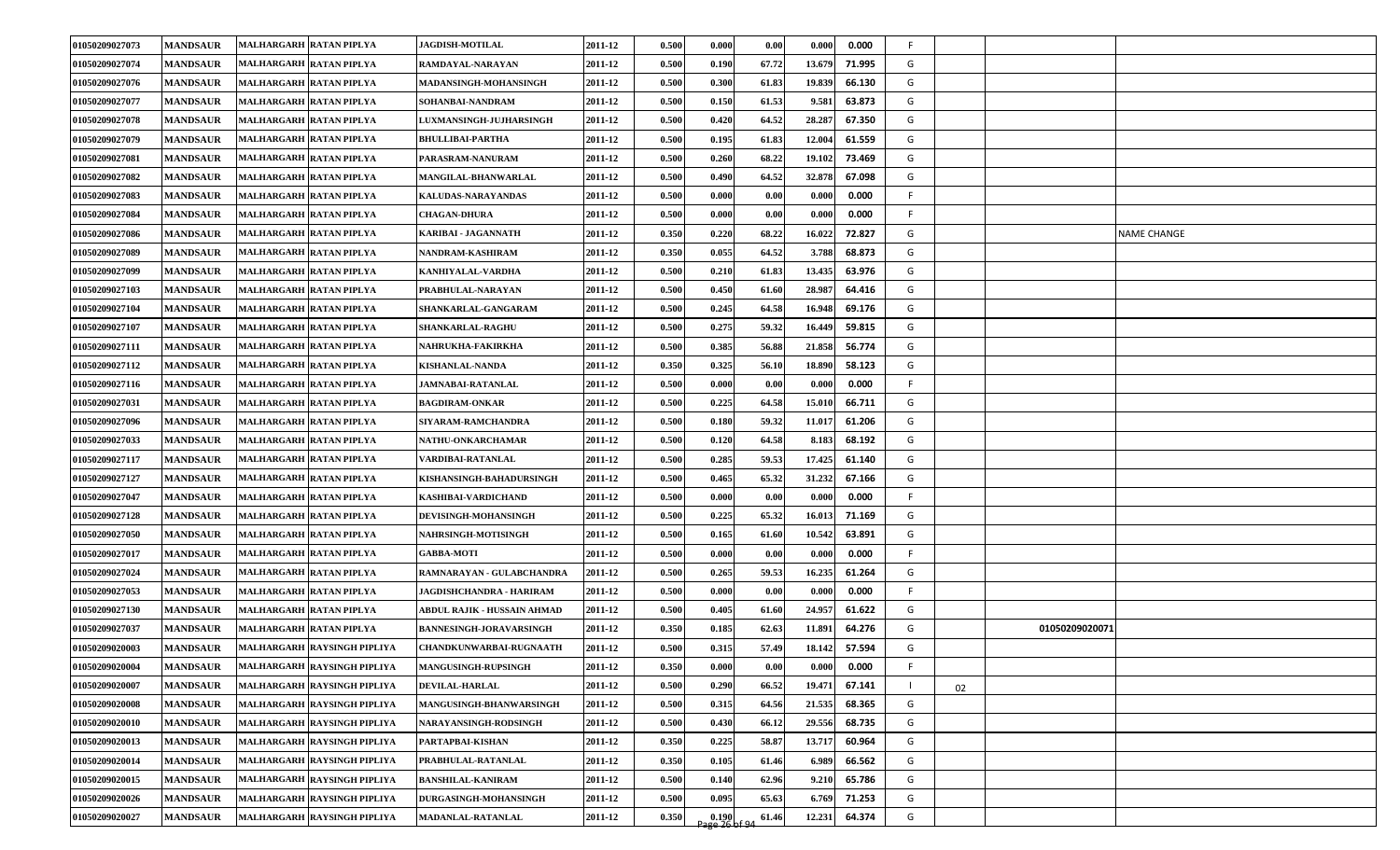| 01050209020028 | <b>MANDSAUR</b> | <b>MALHARGARH RAYSINGH PIPLIYA</b> | PRABHUBAI-HARLAL                       | 2011-12 | 0.500 | 0.305                                                       | 61.46 | 18.745 | 61.459 | G  |    |                    |
|----------------|-----------------|------------------------------------|----------------------------------------|---------|-------|-------------------------------------------------------------|-------|--------|--------|----|----|--------------------|
| 01050209020029 | <b>MANDSAUR</b> | MALHARGARH RAYSINGH PIPLIYA        | ISHWARSINGH-KISHANSINGH                | 2011-12 | 0.500 | 0.240                                                       | 64.56 | 15.753 | 65.638 | G  |    |                    |
| 01050209020033 | <b>MANDSAUR</b> | MALHARGARH RAYSINGH PIPLIYA        | <b>BHAGWANSINGH-SAJJANSINGH</b>        | 2011-12 | 0.350 | 0.220                                                       | 58.87 | 13.052 | 59.327 | G  |    |                    |
| 01050209020035 | <b>MANDSAUR</b> | MALHARGARH RAYSINGH PIPLIYA        | <b>NAGUDAS-RATANDAS</b>                | 2011-12 | 0.350 | 0.000                                                       | 0.00  | 0.000  | 0.000  | F. |    |                    |
| 01050209020036 | <b>MANDSAUR</b> | MALHARGARH RAYSINGH PIPLIYA        | <b>DASHRTHSINGH-JUJHARSINGH</b>        | 2011-12 | 0.500 | 0.410                                                       | 58.87 | 24.498 | 59.751 | G  |    |                    |
| 01050209020038 | <b>MANDSAUR</b> | MALHARGARH RAYSINGH PIPLIYA        | <b>GOVARDHANSINGH-</b><br>SHAMBHUSINGH | 2011-12 | 0.500 | 0.485                                                       | 58.11 | 11.082 | 22.849 | G  | 04 |                    |
| 01050209020040 | <b>MANDSAUR</b> | MALHARGARH RAYSINGH PIPLIYA        | PREMSINGH-SHAMBHUSINGH                 | 2011-12 | 0.350 | 0.165                                                       | 64.56 | 11.095 | 67.242 | G  |    |                    |
| 01050209020053 | <b>MANDSAUR</b> | MALHARGARH RAYSINGH PIPLIYA        | <b>UDA-HEMA</b>                        | 2011-12 | 0.350 | 0.285                                                       | 67.24 | 19.692 | 69.095 | G  |    |                    |
| 01050209020056 | <b>MANDSAUR</b> | MALHARGARH RAYSINGH PIPLIYA        | <b>DHAPUBAI - MATHURA</b>              | 2011-12 | 0.500 | 0.355                                                       | 63.45 | 22.670 | 63.859 | G  |    |                    |
| 01050209020059 | <b>MANDSAUR</b> | MALHARGARH RAYSINGH PIPLIYA        | PRABHULAL-RAMKUNWAR                    | 2011-12 | 0.500 | 0.190                                                       | 63.45 | 12.128 | 63.832 | G  |    |                    |
| 01050209020060 | <b>MANDSAUR</b> | MALHARGARH RAYSINGH PIPLIYA        | <b>RUPCHAND-PARBHULAL</b>              | 2011-12 | 0.350 | 0.285                                                       | 61.66 | 18.339 | 64.347 | G  |    |                    |
| 01050209020025 | <b>MANDSAUR</b> | MALHARGARH RAYSINGH PIPLIYA        | HEERALAL-SHIVNARAYAN                   | 2011-12 | 0.500 | 0.215                                                       | 58.11 | 12.436 | 57.842 | G  |    |                    |
| 01050209020024 | <b>MANDSAUR</b> | MALHARGARH RAYSINGH PIPLIYA        | RAMIBAI - BAPULAL                      | 2011-12 | 0.350 | 0.200                                                       | 61.66 | 12.517 | 62.585 | G  |    | <b>NAME CHANGE</b> |
| 01050209020022 | <b>MANDSAUR</b> | MALHARGARH RAYSINGH PIPLIYA        | <b>KESARSINGH-RODSINGH</b>             | 2011-12 | 0.500 | 0.380                                                       | 61.66 | 24.708 | 65.021 | G  |    |                    |
| 01050209020037 | <b>MANDSAUR</b> | MALHARGARH RAYSINGH PIPLIYA        | <b>BABULAL-RUGNAATH</b>                | 2011-12 | 0.500 | 0.160                                                       | 58.11 | 9.447  | 59.044 | G  |    |                    |
| 01050209020067 | <b>MANDSAUR</b> | MALHARGARH  RAYSINGH PIPLIYA       | HARJUBAI-SATYANARAYAN                  | 2011-12 | 0.500 | 0.315                                                       | 63.45 | 20.395 | 64.746 | G  |    |                    |
| 01050209020068 | <b>MANDSAUR</b> | MALHARGARH RAYSINGH PIPLIYA        | RAMDAYAL-GOBARJI                       | 2011-12 | 0.500 | 0.240                                                       | 64.89 | 16.046 | 66.858 | G  |    |                    |
| 01050209020070 | <b>MANDSAUR</b> | MALHARGARH RAYSINGH PIPLIYA        | <b>LACCHIBAI-UDAJI</b>                 | 2011-12 | 0.500 | 0.090                                                       | 64.89 | 5.961  | 66.233 | G  |    |                    |
| 01050209020017 | <b>MANDSAUR</b> | MALHARGARH RAYSINGH PIPLIYA        | <b>GHANSHYAM-PRABHULAL</b>             | 2011-12 | 0.500 | 0.000                                                       | 0.00  | 0.000  | 0.000  | F  |    |                    |
| 01050209020023 | <b>MANDSAUR</b> | MALHARGARH RAYSINGH PIPLIYA        | <b>MADANSINGH-RODSINGH</b>             | 2011-12 | 0.500 | 0.195                                                       | 61.97 | 12.252 | 62.831 | G  |    |                    |
| 01050209020016 | <b>MANDSAUR</b> | MALHARGARH RAYSINGH PIPLIYA        | <b>MANGILAL-KANWARLAL</b>              | 2011-12 | 0.500 | 0.080                                                       | 59.22 | 4.890  | 61.125 | G  |    |                    |
| 01050209020072 | <b>MANDSAUR</b> | MALHARGARH RAYSINGH PIPLIYA        | KOMAL-KESHURAM                         | 2011-12 | 0.500 | 0.415                                                       | 59.22 | 25.388 | 61.176 | G  |    |                    |
| 01050209005005 | <b>MANDSAUR</b> | <b>MALHARGARH RUPARAIL</b>         | <b>BAGDU-BHUWAN</b>                    | 2011-12 | 0.500 | 0.310                                                       | 64.22 | 20.505 | 66.145 | G  |    |                    |
| 01050209005007 | <b>MANDSAUR</b> | <b>MALHARGARH RUPARAIL</b>         | <b>RAISINGH-KALU</b>                   | 2011-12 | 0.500 | 0.355                                                       | 62.77 | 22.319 | 62.870 | G  |    |                    |
| 01050209005008 | <b>MANDSAUR</b> | <b>MALHARGARH RUPARAIL</b>         | SAMANDBAI-BHANWARLAL                   | 2011-12 | 0.500 | 0.200                                                       | 65.36 | 13.688 | 68.440 | G  |    |                    |
| 01050209005009 | <b>MANDSAUR</b> | <b>MALHARGARH RUPARAIL</b>         | <b>RATAN-AMRA</b>                      | 2011-12 | 0.500 | 0.280                                                       | 66.35 | 19.820 | 70.786 | G  |    |                    |
| 01050209005010 | <b>MANDSAUR</b> | MALHARGARH RUPARAIL                | <b>BHAGWAN-AMRA</b>                    | 2011-12 | 0.500 | 0.400                                                       | 65.36 | 27.320 | 68.300 | G  |    |                    |
| 01050209005011 | <b>MANDSAUR</b> | <b>MALHARGARH RUPARAIL</b>         | <b>DEVISINGH-SARDARSINGH</b>           | 2011-12 | 0.350 | 0.100                                                       | 62.77 | 6.941  | 69.410 | G  |    |                    |
| 01050209005013 | <b>MANDSAUR</b> | MALHARGARH RUPARAIL                | SHAMBHULAL-CHUNNILAL                   | 2011-12 | 0.500 | 0.400                                                       | 65.36 | 27.236 | 68.090 | G  |    |                    |
| 01050209005015 | <b>MANDSAUR</b> | <b>MALHARGARH RUPARAIL</b>         | NANDLAL-RATANLAL                       | 2011-12 | 0.500 | 0.260                                                       | 63.06 | 17.450 | 67.115 | G  |    |                    |
| 01050209005016 | <b>MANDSAUR</b> | <b>MALHARGARH RUPARAIL</b>         | PRABHULAL-RAMLAL                       | 2011-12 | 0.500 | 0.160                                                       | 66.35 | 10.967 | 68.544 | G  |    |                    |
| 01050209005019 | <b>MANDSAUR</b> | <b>MALHARGARH RUPARAIL</b>         | PRAVATSINGH-JUJHARSINGH                | 2011-12 | 0.500 | 0.180                                                       | 68.68 | 12.264 | 68.133 | G  |    |                    |
| 01050209005021 | <b>MANDSAUR</b> | <b>MALHARGARH RUPARAIL</b>         | NANDRAM-SAVA                           | 2011-12 | 0.500 | 0.320                                                       | 60.53 | 19.724 | 61.638 | G  |    |                    |
| 01050209005022 | <b>MANDSAUR</b> | MALHARGARH RUPARAIL                | LALURAM-RAMLAL                         | 2011-12 | 0.500 | 0.180                                                       | 63.06 | 11.549 | 64.161 | G  |    |                    |
| 01050209005023 | <b>MANDSAUR</b> | <b>MALHARGARH RUPARAIL</b>         | <b>MOHANKUNWAR-MADANSINGH</b>          | 2011-12 | 0.500 | 0.360                                                       | 60.23 | 22.844 | 63.456 | G  |    |                    |
| 01050209005024 | <b>MANDSAUR</b> | <b>MALHARGARH RUPARAIL</b>         | <b>RUNGLAL-KISHANLAL</b>               | 2011-12 | 0.500 | 0.295                                                       | 60.53 | 19.733 | 66.892 | G  |    |                    |
| 01050209005025 | <b>MANDSAUR</b> | <b>MALHARGARH RUPARAIL</b>         | <b>ANTARSINGH - NANURAM</b>            | 2011-12 | 0.500 | 0.300                                                       | 67.43 | 22.175 | 73.917 | G  |    |                    |
| 01050209005026 | <b>MANDSAUR</b> | <b>MALHARGARH RUPARAIL</b>         | KALABAI - BHAGIRATH                    | 2011-12 | 0.500 | 0.255                                                       | 67.04 | 18.168 | 71.247 | G  |    |                    |
| 01050209005028 | <b>MANDSAUR</b> | <b>MALHARGARH RUPARAIL</b>         | <b>BHARAT-NATHULAL</b>                 | 2011-12 | 0.500 | 0.385                                                       | 63.06 | 25.269 | 65.634 | G  |    |                    |
| 01050209005031 | <b>MANDSAUR</b> | MALHARGARH RUPARAIL                | <b>KALUSINGH-RAMLAL</b>                | 2011-12 | 0.500 | 0.215                                                       | 63.60 | 13.828 | 64.316 | G  |    |                    |
| 01050209005001 | <b>MANDSAUR</b> | <b>MALHARGARH RUPARAIL</b>         | UDEYSINGH-FATHEYSINGH                  | 2011-12 | 0.500 | 0.160                                                       | 62.73 | 10.987 | 68.669 | G  |    |                    |
| 01050209005041 | <b>MANDSAUR</b> | MALHARGARH RUPARAIL                | <b>RAMA-KACHRU</b>                     | 2011-12 | 0.500 | $\begin{array}{c} 0.200 \\ \text{age 27 of 94} \end{array}$ | 61.57 | 12.428 | 62.140 | G  |    |                    |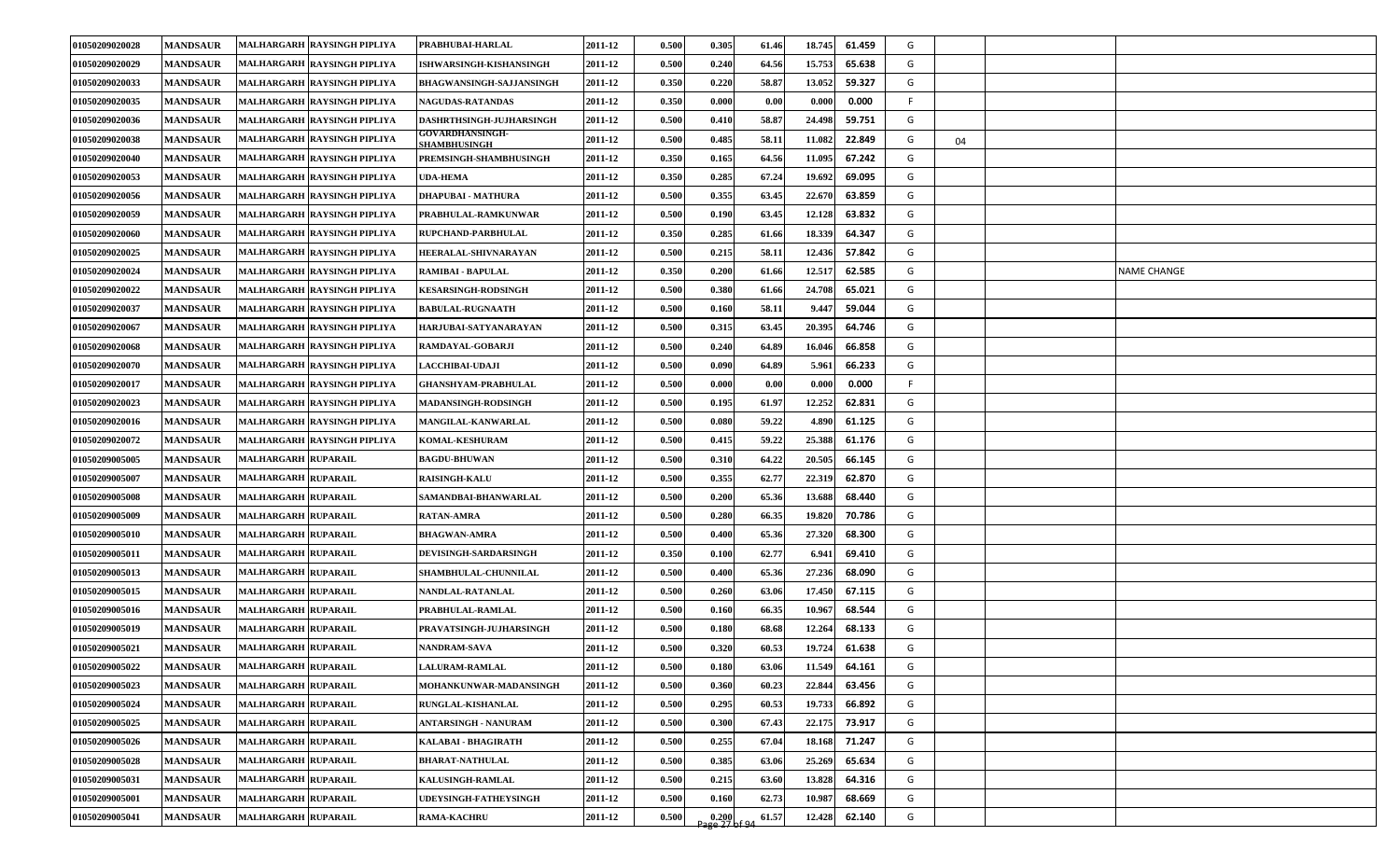| 01050209005002 | <b>MANDSAUR</b> | <b>MALHARGARH RUPARAIL</b> | KANWARLAL-BHANWARLAL            | 2011-12 | 0.500 | 0.300                  | 61.57 | 64.737<br>19.421 | G  |    |                    |
|----------------|-----------------|----------------------------|---------------------------------|---------|-------|------------------------|-------|------------------|----|----|--------------------|
| 01050209005003 | <b>MANDSAUR</b> | <b>MALHARGARH RUPARAIL</b> | <b>RAMA-HIRA</b>                | 2011-12 | 0.500 | 0.295                  | 63.60 | 20.061<br>68.003 | G  |    |                    |
| 01050209013002 | <b>MANDSAUR</b> | <b>MALHARGARH SANJIT</b>   | <b>DHAPUBAI - BADRILAL</b>      | 2011-12 | 0.500 | 0.345                  | 63.07 | 22.011<br>63.800 | G  |    |                    |
| 01050209013006 | <b>MANDSAUR</b> | <b>MALHARGARH SANJIT</b>   | <b>SHYAMABAI-BHERULAL</b>       | 2011-12 | 0.350 | 0.200                  | 63.07 | 62.395<br>12.479 | G  |    |                    |
| 01050209013008 | <b>MANDSAUR</b> | <b>MALHARGARH SANJIT</b>   | <b>VIRAMLAL-BHAGWAN</b>         | 2011-12 | 0.500 | 0.000                  | 0.00  | 0.000<br>0.000   | N  |    |                    |
| 01050209013017 | <b>MANDSAUR</b> | <b>MALHARGARH SANJIT</b>   | <b>ABRAR-ISHAK</b>              | 2011-12 | 0.500 | 0.200                  | 62.10 | 63.300<br>12.660 | G  |    |                    |
| 01050209013019 | <b>MANDSAUR</b> | <b>MALHARGARH SANJIT</b>   | <b>MUSTAKKHA-NAJIRKHA</b>       | 2011-12 | 0.500 | 0.190                  | 59.76 | 11.508<br>60.568 | G  |    |                    |
| 01050209013022 | <b>MANDSAUR</b> | <b>MALHARGARH SANJIT</b>   | <b>JAGDISHCHAND-BADRILAL</b>    | 2011-12 | 0.500 | 0.200                  | 59.76 | 60.740<br>12.148 | G  |    |                    |
| 01050209013030 | <b>MANDSAUR</b> | <b>MALHARGARH SANJIT</b>   | MAJIDKHA-MO.FARID               | 2011-12 | 0.500 | 0.185                  | 65.71 | 64.541<br>11.940 | G  |    |                    |
| 01050209013044 | <b>MANDSAUR</b> | <b>MALHARGARH SANJIT</b>   | AHMADNOOR-FAKIRMOHAMMAD         | 2011-12 | 0.500 | 0.425                  | 58.44 | 25.421<br>59.814 | G  |    |                    |
| 01050209013061 | <b>MANDSAUR</b> | <b>MALHARGARH SANJIT</b>   | <b>GAFURANBI-FARIDKHA</b>       | 2011-12 | 0.500 | 0.185                  | 67.31 | 65.492<br>12.116 | G  |    |                    |
| 01050209013015 | <b>MANDSAUR</b> | <b>MALHARGARH SANJIT</b>   | <b>CHATURBHUJ-KASHIRAM</b>      | 2011-12 | 0.500 | 0.145                  | 62.10 | 71.890<br>10.424 | G  |    |                    |
| 01050209013018 | <b>MANDSAUR</b> | <b>MALHARGARH SANJIT</b>   | SHOKATKHA-MUSHTAKKHA            | 2011-12 | 0.500 | 0.180                  | 65.71 | 12.025<br>66.806 | G  |    |                    |
| 01050209013085 | <b>MANDSAUR</b> | <b>MALHARGARH SANJIT</b>   | SOHANBAI-MANGILAL               | 2011-12 | 0.500 | 0.395                  | 60.50 | 25.842<br>65.423 | G  |    |                    |
| 01050209013016 | <b>MANDSAUR</b> | <b>MALHARGARH SANJIT</b>   | SHANKARLAL-KISHANLAL            | 2011-12 | 0.500 | 0.185                  | 60.50 | 61.811<br>11.435 | G  |    |                    |
| 01050209013054 | <b>MANDSAUR</b> | <b>MALHARGARH SANJIT</b>   | <b>GHISALAL-BHUVAN</b>          | 2011-12 | 0.500 | 0.285                  | 51.38 | 54.856<br>15.634 | G  | 05 |                    |
| 01050209013089 | <b>MANDSAUR</b> | <b>MALHARGARH SANJIT</b>   | SHARAD KUMAR-MISHRILAL JEN      | 2011-12 | 0.500 | 0.390                  | 62.10 | 24.609<br>63.100 | G  |    |                    |
| 01050209028001 | <b>MANDSAUR</b> | <b>MALHARGARH SARWANIA</b> | <b>GANESHRAM-BHERULAL</b>       | 2011-12 | 0.350 | 0.355                  | 61.40 | 21.630<br>60.930 | G  |    |                    |
| 01050209028013 | <b>MANDSAUR</b> | <b>MALHARGARH SARWANIA</b> | PEMA-BHANA                      | 2011-12 | 0.500 | 0.400                  | 56.51 | 23.371<br>58.428 | G  |    | <b>NAME CHANGE</b> |
| 01050209028015 | <b>MANDSAUR</b> | <b>MALHARGARH SARWANIA</b> | <b>JARESINGH-BHANWARSINGH</b>   | 2011-12 | 0.500 | 0.485                  | 60.14 | 62.691<br>30.405 | G  |    |                    |
| 01050209028017 | <b>MANDSAUR</b> | <b>MALHARGARH SARWANIA</b> | <b>OMPRAKASH-BADRILAL</b>       | 2011-12 | 0.350 | 0.250                  | 56.20 | 57.772<br>14.443 | G  |    |                    |
| 01050209028019 | <b>MANDSAUR</b> | <b>MALHARGARH SARWANIA</b> | <b>BAPUSINGH-BHANWARSINGH</b>   | 2011-12 | 0.500 | 0.360                  | 61.40 | 61.986<br>22.315 | G  |    |                    |
| 01050209028024 | <b>MANDSAUR</b> | <b>MALHARGARH SARWANIA</b> | <b>SURAJMAL-BHAVSINGH</b>       | 2011-12 | 0.500 | 0.000                  | 0.00  | 0.000<br>0.000   | F. |    |                    |
| 01050209028027 | <b>MANDSAUR</b> | <b>MALHARGARH SARWANIA</b> | <b>MEMAKUNWAR-PAPPUSINGH</b>    | 2011-12 | 0.350 | 0.240                  | 64.56 | 67.979<br>16.315 | G  |    | <b>NAME CHANGE</b> |
| 01050209028032 | <b>MANDSAUR</b> | <b>MALHARGARH SARWANIA</b> | <b>BHAGWATSINGH-MOHANSINGH</b>  | 2011-12 | 0.500 | 0.200                  | 64.56 | 13.751<br>68.755 | G  |    |                    |
| 01050209028038 | <b>MANDSAUR</b> | <b>MALHARGARH SARWANIA</b> | RANJITSINGH-HAMERSINGH          | 2011-12 | 0.500 | 0.500                  | 60.00 | 31.269<br>62.538 | G  |    |                    |
| 01050209028042 | <b>MANDSAUR</b> | <b>MALHARGARH SARWANIA</b> | <b>RAMLAL-BADRILAL</b>          | 2011-12 | 0.500 | 0.305                  | 58.13 | 62.623<br>19.100 | G  |    |                    |
| 01050209028043 | <b>MANDSAUR</b> | <b>MALHARGARH SARWANIA</b> | <b>BHARATSINGH-BHANWARSINGH</b> | 2011-12 | 0.500 | 0.440                  | 64.56 | 69.214<br>30.454 | G  |    |                    |
| 01050209028055 | <b>MANDSAUR</b> | <b>MALHARGARH SARWANIA</b> | <b>CHATARKUNWAR-RAMSINGH</b>    | 2011-12 | 0.500 | 0.200                  | 61.74 | 66.900<br>13.380 | G  |    |                    |
| 01050209028075 | <b>MANDSAUR</b> | <b>MALHARGARH SARWANIA</b> | <b>BIHARI-RATAN</b>             | 2011-12 | 0.350 | 0.085                  | 61.74 | 6.095<br>71.706  | G  |    |                    |
| 01050209028025 | <b>MANDSAUR</b> | <b>MALHARGARH SARWANIA</b> | RATANIBAI-GATTULAL              | 2011-12 | 0.500 | 0.200                  | 65.30 | 70.755<br>14.151 | G  |    |                    |
| 01050209028057 | <b>MANDSAUR</b> | <b>MALHARGARH SARWANIA</b> | SOHANKUNVAR-BHANWARSINGH        | 2011-12 | 0.500 | 0.500                  | 61.74 | 61.564<br>30.782 | G  |    |                    |
| 01050209028064 | <b>MANDSAUR</b> | <b>MALHARGARH SARWANIA</b> | KAALUSINGH-LALSINGH             | 2011-12 | 0.500 | 0.125                  | 62.83 | 63.336<br>7.917  | G  |    |                    |
| 01050209028003 | <b>MANDSAUR</b> | MALHARGARH SARWANIA        | <b>JUJHARSINGH-DEVISINGH</b>    | 2011-12 | 0.500 | 0.280                  | 48.51 | 14.657<br>52.346 | G  | 05 |                    |
| 01050209028008 | <b>MANDSAUR</b> | <b>MALHARGARH SARWANIA</b> | SHYAMLAL-MANGILAL               | 2011-12 | 0.350 | 0.120                  | 59.21 | 63.367<br>7.604  | G  |    |                    |
| 01050209028011 | <b>MANDSAUR</b> | <b>MALHARGARH SARWANIA</b> | SITABAI-KANIRAM                 | 2011-12 | 0.500 | 0.190                  | 57.29 | 11.466<br>60.347 | G  |    |                    |
| 01050209028016 | <b>MANDSAUR</b> | <b>MALHARGARH SARWANIA</b> | VARDIBAI-DHANNA                 | 2011-12 | 0.350 | 0.000                  | 0.00  | 0.000<br>0.000   | F. |    |                    |
| 01050209028029 | <b>MANDSAUR</b> | <b>MALHARGARH SARWANIA</b> | MADANLAL-KANIRAM                | 2011-12 | 0.350 | 0.250                  | 57.41 | 14.615<br>58.460 | G  |    |                    |
| 01050209028036 | <b>MANDSAUR</b> | <b>MALHARGARH SARWANIA</b> | <b>ISHWARLAL-BAGDIRAM</b>       | 2011-12 | 0.500 | 0.000                  | 0.00  | 0.000<br>0.000   | F. |    |                    |
| 01050209028039 | <b>MANDSAUR</b> | <b>MALHARGARH SARWANIA</b> | ISHWARSINGH-HARISINGH           | 2011-12 | 0.350 | 0.000                  | 0.00  | 0.000<br>0.000   | F. |    |                    |
| 01050209028053 | <b>MANDSAUR</b> | <b>MALHARGARH SARWANIA</b> | <b>GOPALSINGH-CHATARSINGH</b>   | 2011-12 | 0.500 | 0.470                  | 62.83 | 30.867<br>65.674 | G  |    |                    |
| 01050209028031 | <b>MANDSAUR</b> | <b>MALHARGARH SARWANIA</b> | SAJANIBAI-RATANLAL              | 2011-12 | 0.500 | 0.000<br>Page 28 of 94 | 0.00  | 0.000<br>0.000   | F. |    |                    |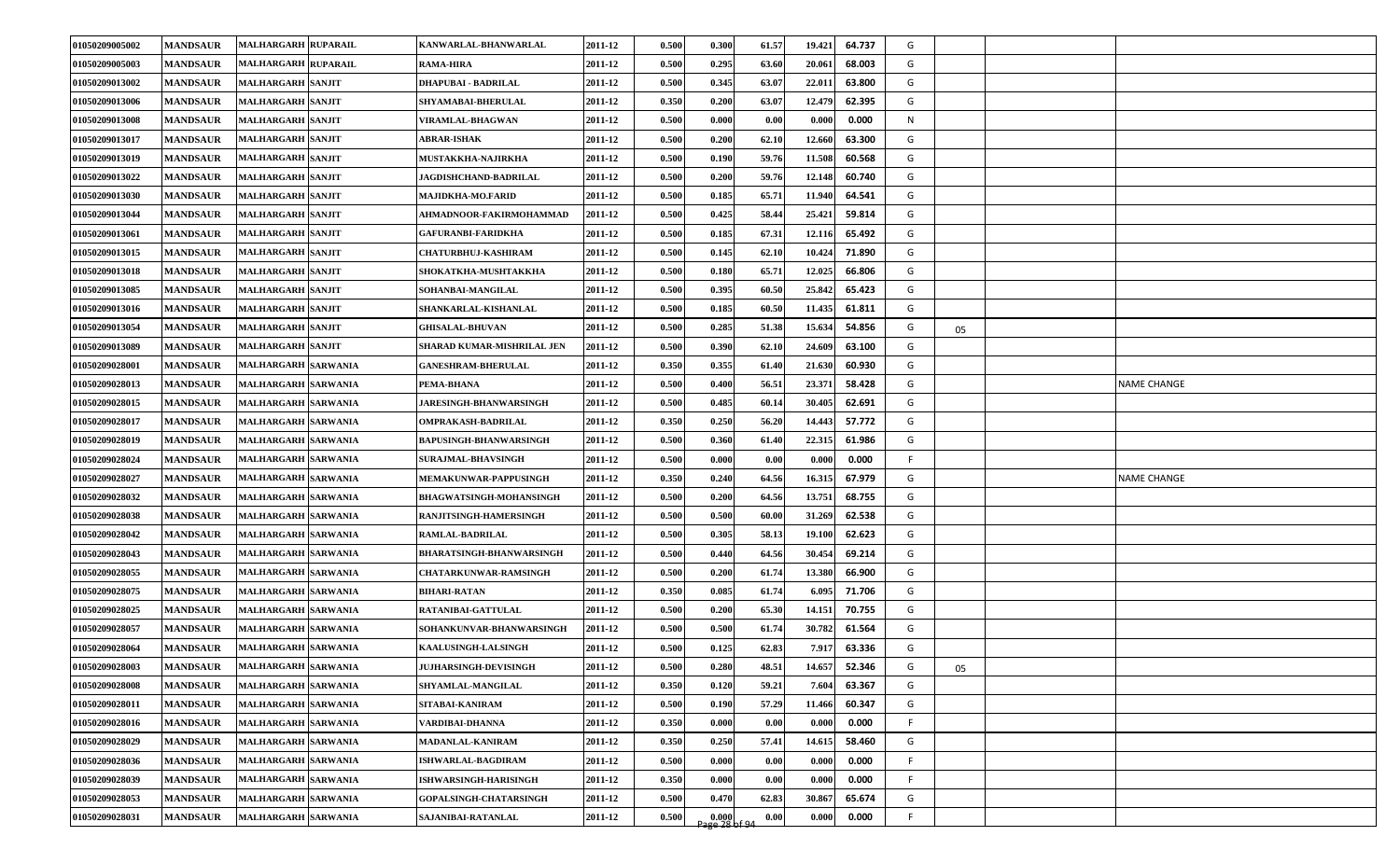| 01050209028058<br><b>MANDSAUR</b><br><b>MALHARGARH SARWANIA</b><br>61.53<br>67.392<br>KAALU-DHANNAJI<br>2011-12<br>0.500<br>0.120<br>8.087<br>G<br>01050209028065<br><b>MANDSAUR</b><br><b>MALHARGARH SARWANIA</b><br>DHURALAL-BHULIBAI<br>2011-12<br>0.350<br>0.000<br>0.00<br>0.000<br>0.000<br>F.<br>22.683<br>G<br>01050209028004<br><b>MANDSAUR</b><br><b>MALHARGARH SARWANIA</b><br>2011-12<br>0.500<br>0.430<br>52.98<br>52.751<br>NARAYAN-NANURAM<br>05<br>64.553<br>01050209028012<br><b>MANDSAUR</b><br><b>MALHARGARH SARWANIA</b><br>2011-12<br>0.350<br>0.340<br>58.13<br>21.948<br>G<br><b>NAME CHANGE</b><br>RODMAL-KESHURAM<br>01050209028070<br><b>MANDSAUR</b><br>58.13<br>62.450<br><b>MALHARGARH SARWANIA</b><br>2011-12<br>0.350<br>0.100<br>6.245<br>G<br><b>GOBARLAL-BAGDU</b><br>62.83<br>66.969<br>G<br>01050209028092<br><b>MANDSAUR</b><br>MALHARGARH SARWANIA<br>2011-12<br>0.500<br>0.295<br>19.756<br><b>KANWARLAL-SAVA</b><br><b>MANDSAUR</b><br><b>MALHARGARH SESDI</b><br><b>CHATARKUWAR - SHAMBHUSINGH</b><br>0.420<br>62.70<br>27.131<br>64.598<br>G<br>01050209025003<br>2011-12<br>0.500<br>01050209025007<br><b>MANDSAUR</b><br><b>MALHARGARH SESDI</b><br>0.210<br>58.70<br>13.635<br>64.929<br>G<br><b>RAMLAL-DHURA</b><br>2011-12<br>0.500<br>01050209025010<br><b>MANDSAUR</b><br>58.70<br>65.021<br>G<br><b>MALHARGARH SESDI</b><br><b>RAMLAL-BAGDIRAM</b><br>2011-12<br>0.500<br>0.195<br>12.679<br>01050209025013<br><b>MANDSAUR</b><br>0.300<br>64.54<br>20.358<br>67.860<br>G<br><b>MALHARGARH SESDI</b><br>NARSINGH-KANIRAM<br>2011-12<br>0.500<br>0.220<br>62.47<br>67.782<br>G<br>01050209025014<br><b>MANDSAUR</b><br>2011-12<br>0.500<br>14.912<br><b>MALHARGARH SESDI</b><br><b>JUJHAR-UDA</b><br>01050209025017<br><b>MANDSAUR</b><br>0.500<br>0.330<br>60.86<br>65.733<br>G<br><b>MALHARGARH SESDI</b><br><b>BHERUSINGH-GOPALSINGH</b><br>2011-12<br>21.692<br>G<br>01050209025001<br><b>MANDSAUR</b><br><b>MALHARGARH SESDI</b><br><b>SUKHIBAI - RAMLAL</b><br>0.500<br>0.360<br>64.54<br>24.848<br>69.022<br>2011-12<br><b>MANDSAUR</b><br><b>MALHARGARH SESDI</b><br>0.500<br>0.290<br>62.47<br>68.255<br>G<br>01050209025026<br><b>HEMRAJ-JUJHARSINGH</b><br>2011-12<br>19.794<br>G<br>01050209002001<br><b>MANDSAUR</b><br><b>MALHARGARH SUDWAS</b><br>2011-12<br>0.350<br>0.345<br>61.50<br>22.623<br>65.574<br>MANOHARSINGH - SHAMBHUSINGH<br>NAME CHANGE<br>01050209002002<br><b>MANDSAUR</b><br><b>MALHARGARH SUDWAS</b><br>0.350<br>0.300<br>64.48<br>19.289<br>64.297<br>G<br>2011-12<br>UDAYSINGH-BHUWANISINGH<br>01050209002003<br>G<br><b>MANDSAUR</b><br>0.500<br>0.170<br>67.03<br>12.362<br>72.718<br><b>MALHARGARH SUDWAS</b><br>KARANSINGH-NIRBHAYSINGH<br>2011-12<br><b>MALHARGARH SUDWAS</b><br>6.674<br>66.740<br>G<br>01050209002005<br><b>MANDSAUR</b><br>VAJJIBAI-PANNALAL<br>2011-12<br>0.500<br>0.100<br>60.44<br>01050209002007<br><b>MANDSAUR</b><br><b>MALHARGARH SUDWAS</b><br>MOHAN-KISHANDANGI<br>0.500<br>0.200<br>64.48<br>14.222<br>71.110<br>G<br>2011-12<br>67.54<br>01050209002010<br><b>MANDSAUR</b><br><b>MALHARGARH SUDWAS</b><br><b>HEERA-BHERA</b><br>2011-12<br>0.500<br>0.110<br>7.921<br>72.009<br>G<br>65.20<br>G<br>01050209002008<br><b>MANDSAUR</b><br><b>MALHARGARH SUDWAS</b><br>2011-12<br>0.500<br>0.250<br>17.800<br>71.200<br><b>UDA-GULAB</b><br>65.30<br>15.075<br>G<br>01050209002012<br><b>MANDSAUR</b><br><b>MALHARGARH SUDWAS</b><br>2011-12<br>0.500<br>0.200<br>75.375<br><b>JAISINGH-BHERA</b><br>G<br>01050209002014<br><b>MANDSAUR</b><br>2011-12<br>0.500<br>0.485<br>62.44<br>32.683<br>67.388<br><b>MALHARGARH SUDWAS</b><br><b>LUXMAN-KISHAN</b><br>01050209002019<br>0.465<br>62.44<br>30.961<br>66.583<br>G<br><b>MANDSAUR</b><br><b>MALHARGARH SUDWAS</b><br>2011-12<br>0.500<br>RATNIBAI-RAMCHANDRA<br>01050209002020<br><b>MANDSAUR</b><br><b>MALHARGARH SUDWAS</b><br>RUKMANIBAI-NANDA<br>2011-12<br>0.500<br>0.235<br>62.44<br>15.494<br>65.932<br>G<br><b>MALHARGARH SUDWAS</b><br>62.98<br>01050209002021<br><b>MANDSAUR</b><br><b>BHANWARIBAI-NANURAM</b><br>2011-12<br>0.500<br>0.300<br>19.866<br>66.220<br>G<br>01050209002022<br><b>MANDSAUR</b><br><b>MALHARGARH SUDWAS</b><br>2011-12<br>0.500<br>0.445<br>60.18<br>27.210<br>61.146<br>G<br><b>BAPULAL-BHAGWANJI</b><br>01050209002024<br><b>MANDSAUR</b><br>0.230<br>70.209<br><b>MALHARGARH SUDWAS</b><br>2011-12<br>0.500<br>64.48<br>16.148<br>G<br>HANGAMIBAI-KACHRU<br>67.096<br>G<br>01050209002025<br><b>MANDSAUR</b><br><b>MALHARGARH SUDWAS</b><br>2011-12<br>0.500<br>0.135<br>63.47<br>9.058<br>UDAYRAM-KACHRU<br><b>MALHARGARH SUDWAS</b><br>0.375<br>64.67<br>G<br>01050209002026<br><b>MANDSAUR</b><br><b>MANGILAL-PANNA</b><br>2011-12<br>0.500<br>26.053<br>69.475<br>01050209002029<br><b>MANDSAUR</b><br><b>MALHARGARH SUDWAS</b><br>0.275<br>60.42<br>18.255<br>66.382<br>G<br><b>KARULAL-KISHANLAL</b><br>2011-12<br>0.500<br>01050209002034<br><b>MANDSAUR</b><br><b>MALHARGARH SUDWAS</b><br>0.425<br>63.47<br>27.274<br>64.174<br>G<br>2011-12<br>0.500<br>KARANSINGH-BHAGWANSINGH<br>01050209002036<br><b>MALHARGARH SUDWAS</b><br><b>MANDSAUR</b><br>2011-12<br>0.500<br>0.300<br>64.83<br>21.098<br>70.327<br>G<br>SHYAMSINGH-UDAYSINGH<br>01050209002038<br>60.42<br>19.326<br>63.364<br>G<br><b>MANDSAUR</b><br><b>MALHARGARH SUDWAS</b><br>0.500<br>0.305<br>KAILASHCHAND-MANGILAL<br>2011-12<br>01050209002039<br>G<br><b>MANDSAUR</b><br><b>MALHARGARH SUDWAS</b><br>2011-12<br>0.500<br>63.47<br>13.048<br>66.913<br><b>BHAGATRAM-BHERULAL</b><br>0.195<br><b>MALHARGARH SUDWAS</b><br>01050209002040<br>RAMESHCHAND-AMRA<br>64.82<br>68.528<br>G<br><b>MANDSAUR</b><br>2011-12<br>0.500<br>0.125<br>8.566<br><b>MALHARGARH SUDWAS</b><br>G<br>01050209002044<br><b>MANDSAUR</b><br>RATANLAL-MANGILAL<br>2011-12<br>0.500<br>0.170<br>65.14<br>12.042<br>70.835<br>01050209002045<br><b>MALHARGARH SUDWAS</b><br>65.14<br>7.854<br>68.296<br>G<br><b>MANDSAUR</b><br>RAMCHANDRA-UDAYRAM<br>2011-12<br>0.500<br>0.115<br>01050209002046<br><b>MALHARGARH SUDWAS</b><br>G<br><b>MANDSAUR</b><br>0.500<br>0.200<br>65.14<br>13.959<br>69.795<br>KARANSINGH-KHEMRAJ<br>2011-12<br>01050209002047<br><b>MALHARGARH SUDWAS</b><br>69.026<br>G<br><b>MANDSAUR</b><br>SHAMBHULAL-KHEMRAJ<br>2011-12<br>0.500<br>0.265<br>64.67<br>18.292<br>G<br>MALHARGARH SUDWAS<br>60.42<br>9.167<br>67.904<br>01050209002049<br><b>MANDSAUR</b><br><b>RAMLAL - JETRAM</b><br>2011-12<br>0.500 | 01050209028009 | <b>MANDSAUR</b> | <b>MALHARGARH SARWANIA</b> | HANUMANSINGH-LAXMANSINGH | 2011-12 | 0.500 | 0.000                  | 0.00 | 0.000 | 0.000 | F. |  |  |
|-----------------------------------------------------------------------------------------------------------------------------------------------------------------------------------------------------------------------------------------------------------------------------------------------------------------------------------------------------------------------------------------------------------------------------------------------------------------------------------------------------------------------------------------------------------------------------------------------------------------------------------------------------------------------------------------------------------------------------------------------------------------------------------------------------------------------------------------------------------------------------------------------------------------------------------------------------------------------------------------------------------------------------------------------------------------------------------------------------------------------------------------------------------------------------------------------------------------------------------------------------------------------------------------------------------------------------------------------------------------------------------------------------------------------------------------------------------------------------------------------------------------------------------------------------------------------------------------------------------------------------------------------------------------------------------------------------------------------------------------------------------------------------------------------------------------------------------------------------------------------------------------------------------------------------------------------------------------------------------------------------------------------------------------------------------------------------------------------------------------------------------------------------------------------------------------------------------------------------------------------------------------------------------------------------------------------------------------------------------------------------------------------------------------------------------------------------------------------------------------------------------------------------------------------------------------------------------------------------------------------------------------------------------------------------------------------------------------------------------------------------------------------------------------------------------------------------------------------------------------------------------------------------------------------------------------------------------------------------------------------------------------------------------------------------------------------------------------------------------------------------------------------------------------------------------------------------------------------------------------------------------------------------------------------------------------------------------------------------------------------------------------------------------------------------------------------------------------------------------------------------------------------------------------------------------------------------------------------------------------------------------------------------------------------------------------------------------------------------------------------------------------------------------------------------------------------------------------------------------------------------------------------------------------------------------------------------------------------------------------------------------------------------------------------------------------------------------------------------------------------------------------------------------------------------------------------------------------------------------------------------------------------------------------------------------------------------------------------------------------------------------------------------------------------------------------------------------------------------------------------------------------------------------------------------------------------------------------------------------------------------------------------------------------------------------------------------------------------------------------------------------------------------------------------------------------------------------------------------------------------------------------------------------------------------------------------------------------------------------------------------------------------------------------------------------------------------------------------------------------------------------------------------------------------------------------------------------------------------------------------------------------------------------------------------------------------------------------------------------------------------------------------------------------------------------------------------------------------------------------------------------------------------------------------------------------------------------------------------------------------------------------------------------------------------------------------------------------------------------------------------------------------------------------------------------------------------------------------------------------------------------------------------------------------------------------------------------------------------------------------------------------------------------------------------------------------------------------------------------------------------------------------------------------------------------------------------------------------------------------------------------------------------------------------------------------------------------------------------------------------------------------------------------------------------------------------------------------------------------------------------------|----------------|-----------------|----------------------------|--------------------------|---------|-------|------------------------|------|-------|-------|----|--|--|
|                                                                                                                                                                                                                                                                                                                                                                                                                                                                                                                                                                                                                                                                                                                                                                                                                                                                                                                                                                                                                                                                                                                                                                                                                                                                                                                                                                                                                                                                                                                                                                                                                                                                                                                                                                                                                                                                                                                                                                                                                                                                                                                                                                                                                                                                                                                                                                                                                                                                                                                                                                                                                                                                                                                                                                                                                                                                                                                                                                                                                                                                                                                                                                                                                                                                                                                                                                                                                                                                                                                                                                                                                                                                                                                                                                                                                                                                                                                                                                                                                                                                                                                                                                                                                                                                                                                                                                                                                                                                                                                                                                                                                                                                                                                                                                                                                                                                                                                                                                                                                                                                                                                                                                                                                                                                                                                                                                                                                                                                                                                                                                                                                                                                                                                                                                                                                                                                                                                                                                                                                                                                                                                                                                                                                                                                                                                                                                                                                                                                                                           |                |                 |                            |                          |         |       |                        |      |       |       |    |  |  |
|                                                                                                                                                                                                                                                                                                                                                                                                                                                                                                                                                                                                                                                                                                                                                                                                                                                                                                                                                                                                                                                                                                                                                                                                                                                                                                                                                                                                                                                                                                                                                                                                                                                                                                                                                                                                                                                                                                                                                                                                                                                                                                                                                                                                                                                                                                                                                                                                                                                                                                                                                                                                                                                                                                                                                                                                                                                                                                                                                                                                                                                                                                                                                                                                                                                                                                                                                                                                                                                                                                                                                                                                                                                                                                                                                                                                                                                                                                                                                                                                                                                                                                                                                                                                                                                                                                                                                                                                                                                                                                                                                                                                                                                                                                                                                                                                                                                                                                                                                                                                                                                                                                                                                                                                                                                                                                                                                                                                                                                                                                                                                                                                                                                                                                                                                                                                                                                                                                                                                                                                                                                                                                                                                                                                                                                                                                                                                                                                                                                                                                           |                |                 |                            |                          |         |       |                        |      |       |       |    |  |  |
|                                                                                                                                                                                                                                                                                                                                                                                                                                                                                                                                                                                                                                                                                                                                                                                                                                                                                                                                                                                                                                                                                                                                                                                                                                                                                                                                                                                                                                                                                                                                                                                                                                                                                                                                                                                                                                                                                                                                                                                                                                                                                                                                                                                                                                                                                                                                                                                                                                                                                                                                                                                                                                                                                                                                                                                                                                                                                                                                                                                                                                                                                                                                                                                                                                                                                                                                                                                                                                                                                                                                                                                                                                                                                                                                                                                                                                                                                                                                                                                                                                                                                                                                                                                                                                                                                                                                                                                                                                                                                                                                                                                                                                                                                                                                                                                                                                                                                                                                                                                                                                                                                                                                                                                                                                                                                                                                                                                                                                                                                                                                                                                                                                                                                                                                                                                                                                                                                                                                                                                                                                                                                                                                                                                                                                                                                                                                                                                                                                                                                                           |                |                 |                            |                          |         |       |                        |      |       |       |    |  |  |
|                                                                                                                                                                                                                                                                                                                                                                                                                                                                                                                                                                                                                                                                                                                                                                                                                                                                                                                                                                                                                                                                                                                                                                                                                                                                                                                                                                                                                                                                                                                                                                                                                                                                                                                                                                                                                                                                                                                                                                                                                                                                                                                                                                                                                                                                                                                                                                                                                                                                                                                                                                                                                                                                                                                                                                                                                                                                                                                                                                                                                                                                                                                                                                                                                                                                                                                                                                                                                                                                                                                                                                                                                                                                                                                                                                                                                                                                                                                                                                                                                                                                                                                                                                                                                                                                                                                                                                                                                                                                                                                                                                                                                                                                                                                                                                                                                                                                                                                                                                                                                                                                                                                                                                                                                                                                                                                                                                                                                                                                                                                                                                                                                                                                                                                                                                                                                                                                                                                                                                                                                                                                                                                                                                                                                                                                                                                                                                                                                                                                                                           |                |                 |                            |                          |         |       |                        |      |       |       |    |  |  |
|                                                                                                                                                                                                                                                                                                                                                                                                                                                                                                                                                                                                                                                                                                                                                                                                                                                                                                                                                                                                                                                                                                                                                                                                                                                                                                                                                                                                                                                                                                                                                                                                                                                                                                                                                                                                                                                                                                                                                                                                                                                                                                                                                                                                                                                                                                                                                                                                                                                                                                                                                                                                                                                                                                                                                                                                                                                                                                                                                                                                                                                                                                                                                                                                                                                                                                                                                                                                                                                                                                                                                                                                                                                                                                                                                                                                                                                                                                                                                                                                                                                                                                                                                                                                                                                                                                                                                                                                                                                                                                                                                                                                                                                                                                                                                                                                                                                                                                                                                                                                                                                                                                                                                                                                                                                                                                                                                                                                                                                                                                                                                                                                                                                                                                                                                                                                                                                                                                                                                                                                                                                                                                                                                                                                                                                                                                                                                                                                                                                                                                           |                |                 |                            |                          |         |       |                        |      |       |       |    |  |  |
|                                                                                                                                                                                                                                                                                                                                                                                                                                                                                                                                                                                                                                                                                                                                                                                                                                                                                                                                                                                                                                                                                                                                                                                                                                                                                                                                                                                                                                                                                                                                                                                                                                                                                                                                                                                                                                                                                                                                                                                                                                                                                                                                                                                                                                                                                                                                                                                                                                                                                                                                                                                                                                                                                                                                                                                                                                                                                                                                                                                                                                                                                                                                                                                                                                                                                                                                                                                                                                                                                                                                                                                                                                                                                                                                                                                                                                                                                                                                                                                                                                                                                                                                                                                                                                                                                                                                                                                                                                                                                                                                                                                                                                                                                                                                                                                                                                                                                                                                                                                                                                                                                                                                                                                                                                                                                                                                                                                                                                                                                                                                                                                                                                                                                                                                                                                                                                                                                                                                                                                                                                                                                                                                                                                                                                                                                                                                                                                                                                                                                                           |                |                 |                            |                          |         |       |                        |      |       |       |    |  |  |
|                                                                                                                                                                                                                                                                                                                                                                                                                                                                                                                                                                                                                                                                                                                                                                                                                                                                                                                                                                                                                                                                                                                                                                                                                                                                                                                                                                                                                                                                                                                                                                                                                                                                                                                                                                                                                                                                                                                                                                                                                                                                                                                                                                                                                                                                                                                                                                                                                                                                                                                                                                                                                                                                                                                                                                                                                                                                                                                                                                                                                                                                                                                                                                                                                                                                                                                                                                                                                                                                                                                                                                                                                                                                                                                                                                                                                                                                                                                                                                                                                                                                                                                                                                                                                                                                                                                                                                                                                                                                                                                                                                                                                                                                                                                                                                                                                                                                                                                                                                                                                                                                                                                                                                                                                                                                                                                                                                                                                                                                                                                                                                                                                                                                                                                                                                                                                                                                                                                                                                                                                                                                                                                                                                                                                                                                                                                                                                                                                                                                                                           |                |                 |                            |                          |         |       |                        |      |       |       |    |  |  |
|                                                                                                                                                                                                                                                                                                                                                                                                                                                                                                                                                                                                                                                                                                                                                                                                                                                                                                                                                                                                                                                                                                                                                                                                                                                                                                                                                                                                                                                                                                                                                                                                                                                                                                                                                                                                                                                                                                                                                                                                                                                                                                                                                                                                                                                                                                                                                                                                                                                                                                                                                                                                                                                                                                                                                                                                                                                                                                                                                                                                                                                                                                                                                                                                                                                                                                                                                                                                                                                                                                                                                                                                                                                                                                                                                                                                                                                                                                                                                                                                                                                                                                                                                                                                                                                                                                                                                                                                                                                                                                                                                                                                                                                                                                                                                                                                                                                                                                                                                                                                                                                                                                                                                                                                                                                                                                                                                                                                                                                                                                                                                                                                                                                                                                                                                                                                                                                                                                                                                                                                                                                                                                                                                                                                                                                                                                                                                                                                                                                                                                           |                |                 |                            |                          |         |       |                        |      |       |       |    |  |  |
|                                                                                                                                                                                                                                                                                                                                                                                                                                                                                                                                                                                                                                                                                                                                                                                                                                                                                                                                                                                                                                                                                                                                                                                                                                                                                                                                                                                                                                                                                                                                                                                                                                                                                                                                                                                                                                                                                                                                                                                                                                                                                                                                                                                                                                                                                                                                                                                                                                                                                                                                                                                                                                                                                                                                                                                                                                                                                                                                                                                                                                                                                                                                                                                                                                                                                                                                                                                                                                                                                                                                                                                                                                                                                                                                                                                                                                                                                                                                                                                                                                                                                                                                                                                                                                                                                                                                                                                                                                                                                                                                                                                                                                                                                                                                                                                                                                                                                                                                                                                                                                                                                                                                                                                                                                                                                                                                                                                                                                                                                                                                                                                                                                                                                                                                                                                                                                                                                                                                                                                                                                                                                                                                                                                                                                                                                                                                                                                                                                                                                                           |                |                 |                            |                          |         |       |                        |      |       |       |    |  |  |
|                                                                                                                                                                                                                                                                                                                                                                                                                                                                                                                                                                                                                                                                                                                                                                                                                                                                                                                                                                                                                                                                                                                                                                                                                                                                                                                                                                                                                                                                                                                                                                                                                                                                                                                                                                                                                                                                                                                                                                                                                                                                                                                                                                                                                                                                                                                                                                                                                                                                                                                                                                                                                                                                                                                                                                                                                                                                                                                                                                                                                                                                                                                                                                                                                                                                                                                                                                                                                                                                                                                                                                                                                                                                                                                                                                                                                                                                                                                                                                                                                                                                                                                                                                                                                                                                                                                                                                                                                                                                                                                                                                                                                                                                                                                                                                                                                                                                                                                                                                                                                                                                                                                                                                                                                                                                                                                                                                                                                                                                                                                                                                                                                                                                                                                                                                                                                                                                                                                                                                                                                                                                                                                                                                                                                                                                                                                                                                                                                                                                                                           |                |                 |                            |                          |         |       |                        |      |       |       |    |  |  |
|                                                                                                                                                                                                                                                                                                                                                                                                                                                                                                                                                                                                                                                                                                                                                                                                                                                                                                                                                                                                                                                                                                                                                                                                                                                                                                                                                                                                                                                                                                                                                                                                                                                                                                                                                                                                                                                                                                                                                                                                                                                                                                                                                                                                                                                                                                                                                                                                                                                                                                                                                                                                                                                                                                                                                                                                                                                                                                                                                                                                                                                                                                                                                                                                                                                                                                                                                                                                                                                                                                                                                                                                                                                                                                                                                                                                                                                                                                                                                                                                                                                                                                                                                                                                                                                                                                                                                                                                                                                                                                                                                                                                                                                                                                                                                                                                                                                                                                                                                                                                                                                                                                                                                                                                                                                                                                                                                                                                                                                                                                                                                                                                                                                                                                                                                                                                                                                                                                                                                                                                                                                                                                                                                                                                                                                                                                                                                                                                                                                                                                           |                |                 |                            |                          |         |       |                        |      |       |       |    |  |  |
|                                                                                                                                                                                                                                                                                                                                                                                                                                                                                                                                                                                                                                                                                                                                                                                                                                                                                                                                                                                                                                                                                                                                                                                                                                                                                                                                                                                                                                                                                                                                                                                                                                                                                                                                                                                                                                                                                                                                                                                                                                                                                                                                                                                                                                                                                                                                                                                                                                                                                                                                                                                                                                                                                                                                                                                                                                                                                                                                                                                                                                                                                                                                                                                                                                                                                                                                                                                                                                                                                                                                                                                                                                                                                                                                                                                                                                                                                                                                                                                                                                                                                                                                                                                                                                                                                                                                                                                                                                                                                                                                                                                                                                                                                                                                                                                                                                                                                                                                                                                                                                                                                                                                                                                                                                                                                                                                                                                                                                                                                                                                                                                                                                                                                                                                                                                                                                                                                                                                                                                                                                                                                                                                                                                                                                                                                                                                                                                                                                                                                                           |                |                 |                            |                          |         |       |                        |      |       |       |    |  |  |
|                                                                                                                                                                                                                                                                                                                                                                                                                                                                                                                                                                                                                                                                                                                                                                                                                                                                                                                                                                                                                                                                                                                                                                                                                                                                                                                                                                                                                                                                                                                                                                                                                                                                                                                                                                                                                                                                                                                                                                                                                                                                                                                                                                                                                                                                                                                                                                                                                                                                                                                                                                                                                                                                                                                                                                                                                                                                                                                                                                                                                                                                                                                                                                                                                                                                                                                                                                                                                                                                                                                                                                                                                                                                                                                                                                                                                                                                                                                                                                                                                                                                                                                                                                                                                                                                                                                                                                                                                                                                                                                                                                                                                                                                                                                                                                                                                                                                                                                                                                                                                                                                                                                                                                                                                                                                                                                                                                                                                                                                                                                                                                                                                                                                                                                                                                                                                                                                                                                                                                                                                                                                                                                                                                                                                                                                                                                                                                                                                                                                                                           |                |                 |                            |                          |         |       |                        |      |       |       |    |  |  |
|                                                                                                                                                                                                                                                                                                                                                                                                                                                                                                                                                                                                                                                                                                                                                                                                                                                                                                                                                                                                                                                                                                                                                                                                                                                                                                                                                                                                                                                                                                                                                                                                                                                                                                                                                                                                                                                                                                                                                                                                                                                                                                                                                                                                                                                                                                                                                                                                                                                                                                                                                                                                                                                                                                                                                                                                                                                                                                                                                                                                                                                                                                                                                                                                                                                                                                                                                                                                                                                                                                                                                                                                                                                                                                                                                                                                                                                                                                                                                                                                                                                                                                                                                                                                                                                                                                                                                                                                                                                                                                                                                                                                                                                                                                                                                                                                                                                                                                                                                                                                                                                                                                                                                                                                                                                                                                                                                                                                                                                                                                                                                                                                                                                                                                                                                                                                                                                                                                                                                                                                                                                                                                                                                                                                                                                                                                                                                                                                                                                                                                           |                |                 |                            |                          |         |       |                        |      |       |       |    |  |  |
|                                                                                                                                                                                                                                                                                                                                                                                                                                                                                                                                                                                                                                                                                                                                                                                                                                                                                                                                                                                                                                                                                                                                                                                                                                                                                                                                                                                                                                                                                                                                                                                                                                                                                                                                                                                                                                                                                                                                                                                                                                                                                                                                                                                                                                                                                                                                                                                                                                                                                                                                                                                                                                                                                                                                                                                                                                                                                                                                                                                                                                                                                                                                                                                                                                                                                                                                                                                                                                                                                                                                                                                                                                                                                                                                                                                                                                                                                                                                                                                                                                                                                                                                                                                                                                                                                                                                                                                                                                                                                                                                                                                                                                                                                                                                                                                                                                                                                                                                                                                                                                                                                                                                                                                                                                                                                                                                                                                                                                                                                                                                                                                                                                                                                                                                                                                                                                                                                                                                                                                                                                                                                                                                                                                                                                                                                                                                                                                                                                                                                                           |                |                 |                            |                          |         |       |                        |      |       |       |    |  |  |
|                                                                                                                                                                                                                                                                                                                                                                                                                                                                                                                                                                                                                                                                                                                                                                                                                                                                                                                                                                                                                                                                                                                                                                                                                                                                                                                                                                                                                                                                                                                                                                                                                                                                                                                                                                                                                                                                                                                                                                                                                                                                                                                                                                                                                                                                                                                                                                                                                                                                                                                                                                                                                                                                                                                                                                                                                                                                                                                                                                                                                                                                                                                                                                                                                                                                                                                                                                                                                                                                                                                                                                                                                                                                                                                                                                                                                                                                                                                                                                                                                                                                                                                                                                                                                                                                                                                                                                                                                                                                                                                                                                                                                                                                                                                                                                                                                                                                                                                                                                                                                                                                                                                                                                                                                                                                                                                                                                                                                                                                                                                                                                                                                                                                                                                                                                                                                                                                                                                                                                                                                                                                                                                                                                                                                                                                                                                                                                                                                                                                                                           |                |                 |                            |                          |         |       |                        |      |       |       |    |  |  |
|                                                                                                                                                                                                                                                                                                                                                                                                                                                                                                                                                                                                                                                                                                                                                                                                                                                                                                                                                                                                                                                                                                                                                                                                                                                                                                                                                                                                                                                                                                                                                                                                                                                                                                                                                                                                                                                                                                                                                                                                                                                                                                                                                                                                                                                                                                                                                                                                                                                                                                                                                                                                                                                                                                                                                                                                                                                                                                                                                                                                                                                                                                                                                                                                                                                                                                                                                                                                                                                                                                                                                                                                                                                                                                                                                                                                                                                                                                                                                                                                                                                                                                                                                                                                                                                                                                                                                                                                                                                                                                                                                                                                                                                                                                                                                                                                                                                                                                                                                                                                                                                                                                                                                                                                                                                                                                                                                                                                                                                                                                                                                                                                                                                                                                                                                                                                                                                                                                                                                                                                                                                                                                                                                                                                                                                                                                                                                                                                                                                                                                           |                |                 |                            |                          |         |       |                        |      |       |       |    |  |  |
|                                                                                                                                                                                                                                                                                                                                                                                                                                                                                                                                                                                                                                                                                                                                                                                                                                                                                                                                                                                                                                                                                                                                                                                                                                                                                                                                                                                                                                                                                                                                                                                                                                                                                                                                                                                                                                                                                                                                                                                                                                                                                                                                                                                                                                                                                                                                                                                                                                                                                                                                                                                                                                                                                                                                                                                                                                                                                                                                                                                                                                                                                                                                                                                                                                                                                                                                                                                                                                                                                                                                                                                                                                                                                                                                                                                                                                                                                                                                                                                                                                                                                                                                                                                                                                                                                                                                                                                                                                                                                                                                                                                                                                                                                                                                                                                                                                                                                                                                                                                                                                                                                                                                                                                                                                                                                                                                                                                                                                                                                                                                                                                                                                                                                                                                                                                                                                                                                                                                                                                                                                                                                                                                                                                                                                                                                                                                                                                                                                                                                                           |                |                 |                            |                          |         |       |                        |      |       |       |    |  |  |
|                                                                                                                                                                                                                                                                                                                                                                                                                                                                                                                                                                                                                                                                                                                                                                                                                                                                                                                                                                                                                                                                                                                                                                                                                                                                                                                                                                                                                                                                                                                                                                                                                                                                                                                                                                                                                                                                                                                                                                                                                                                                                                                                                                                                                                                                                                                                                                                                                                                                                                                                                                                                                                                                                                                                                                                                                                                                                                                                                                                                                                                                                                                                                                                                                                                                                                                                                                                                                                                                                                                                                                                                                                                                                                                                                                                                                                                                                                                                                                                                                                                                                                                                                                                                                                                                                                                                                                                                                                                                                                                                                                                                                                                                                                                                                                                                                                                                                                                                                                                                                                                                                                                                                                                                                                                                                                                                                                                                                                                                                                                                                                                                                                                                                                                                                                                                                                                                                                                                                                                                                                                                                                                                                                                                                                                                                                                                                                                                                                                                                                           |                |                 |                            |                          |         |       |                        |      |       |       |    |  |  |
|                                                                                                                                                                                                                                                                                                                                                                                                                                                                                                                                                                                                                                                                                                                                                                                                                                                                                                                                                                                                                                                                                                                                                                                                                                                                                                                                                                                                                                                                                                                                                                                                                                                                                                                                                                                                                                                                                                                                                                                                                                                                                                                                                                                                                                                                                                                                                                                                                                                                                                                                                                                                                                                                                                                                                                                                                                                                                                                                                                                                                                                                                                                                                                                                                                                                                                                                                                                                                                                                                                                                                                                                                                                                                                                                                                                                                                                                                                                                                                                                                                                                                                                                                                                                                                                                                                                                                                                                                                                                                                                                                                                                                                                                                                                                                                                                                                                                                                                                                                                                                                                                                                                                                                                                                                                                                                                                                                                                                                                                                                                                                                                                                                                                                                                                                                                                                                                                                                                                                                                                                                                                                                                                                                                                                                                                                                                                                                                                                                                                                                           |                |                 |                            |                          |         |       |                        |      |       |       |    |  |  |
|                                                                                                                                                                                                                                                                                                                                                                                                                                                                                                                                                                                                                                                                                                                                                                                                                                                                                                                                                                                                                                                                                                                                                                                                                                                                                                                                                                                                                                                                                                                                                                                                                                                                                                                                                                                                                                                                                                                                                                                                                                                                                                                                                                                                                                                                                                                                                                                                                                                                                                                                                                                                                                                                                                                                                                                                                                                                                                                                                                                                                                                                                                                                                                                                                                                                                                                                                                                                                                                                                                                                                                                                                                                                                                                                                                                                                                                                                                                                                                                                                                                                                                                                                                                                                                                                                                                                                                                                                                                                                                                                                                                                                                                                                                                                                                                                                                                                                                                                                                                                                                                                                                                                                                                                                                                                                                                                                                                                                                                                                                                                                                                                                                                                                                                                                                                                                                                                                                                                                                                                                                                                                                                                                                                                                                                                                                                                                                                                                                                                                                           |                |                 |                            |                          |         |       |                        |      |       |       |    |  |  |
|                                                                                                                                                                                                                                                                                                                                                                                                                                                                                                                                                                                                                                                                                                                                                                                                                                                                                                                                                                                                                                                                                                                                                                                                                                                                                                                                                                                                                                                                                                                                                                                                                                                                                                                                                                                                                                                                                                                                                                                                                                                                                                                                                                                                                                                                                                                                                                                                                                                                                                                                                                                                                                                                                                                                                                                                                                                                                                                                                                                                                                                                                                                                                                                                                                                                                                                                                                                                                                                                                                                                                                                                                                                                                                                                                                                                                                                                                                                                                                                                                                                                                                                                                                                                                                                                                                                                                                                                                                                                                                                                                                                                                                                                                                                                                                                                                                                                                                                                                                                                                                                                                                                                                                                                                                                                                                                                                                                                                                                                                                                                                                                                                                                                                                                                                                                                                                                                                                                                                                                                                                                                                                                                                                                                                                                                                                                                                                                                                                                                                                           |                |                 |                            |                          |         |       |                        |      |       |       |    |  |  |
|                                                                                                                                                                                                                                                                                                                                                                                                                                                                                                                                                                                                                                                                                                                                                                                                                                                                                                                                                                                                                                                                                                                                                                                                                                                                                                                                                                                                                                                                                                                                                                                                                                                                                                                                                                                                                                                                                                                                                                                                                                                                                                                                                                                                                                                                                                                                                                                                                                                                                                                                                                                                                                                                                                                                                                                                                                                                                                                                                                                                                                                                                                                                                                                                                                                                                                                                                                                                                                                                                                                                                                                                                                                                                                                                                                                                                                                                                                                                                                                                                                                                                                                                                                                                                                                                                                                                                                                                                                                                                                                                                                                                                                                                                                                                                                                                                                                                                                                                                                                                                                                                                                                                                                                                                                                                                                                                                                                                                                                                                                                                                                                                                                                                                                                                                                                                                                                                                                                                                                                                                                                                                                                                                                                                                                                                                                                                                                                                                                                                                                           |                |                 |                            |                          |         |       |                        |      |       |       |    |  |  |
|                                                                                                                                                                                                                                                                                                                                                                                                                                                                                                                                                                                                                                                                                                                                                                                                                                                                                                                                                                                                                                                                                                                                                                                                                                                                                                                                                                                                                                                                                                                                                                                                                                                                                                                                                                                                                                                                                                                                                                                                                                                                                                                                                                                                                                                                                                                                                                                                                                                                                                                                                                                                                                                                                                                                                                                                                                                                                                                                                                                                                                                                                                                                                                                                                                                                                                                                                                                                                                                                                                                                                                                                                                                                                                                                                                                                                                                                                                                                                                                                                                                                                                                                                                                                                                                                                                                                                                                                                                                                                                                                                                                                                                                                                                                                                                                                                                                                                                                                                                                                                                                                                                                                                                                                                                                                                                                                                                                                                                                                                                                                                                                                                                                                                                                                                                                                                                                                                                                                                                                                                                                                                                                                                                                                                                                                                                                                                                                                                                                                                                           |                |                 |                            |                          |         |       |                        |      |       |       |    |  |  |
|                                                                                                                                                                                                                                                                                                                                                                                                                                                                                                                                                                                                                                                                                                                                                                                                                                                                                                                                                                                                                                                                                                                                                                                                                                                                                                                                                                                                                                                                                                                                                                                                                                                                                                                                                                                                                                                                                                                                                                                                                                                                                                                                                                                                                                                                                                                                                                                                                                                                                                                                                                                                                                                                                                                                                                                                                                                                                                                                                                                                                                                                                                                                                                                                                                                                                                                                                                                                                                                                                                                                                                                                                                                                                                                                                                                                                                                                                                                                                                                                                                                                                                                                                                                                                                                                                                                                                                                                                                                                                                                                                                                                                                                                                                                                                                                                                                                                                                                                                                                                                                                                                                                                                                                                                                                                                                                                                                                                                                                                                                                                                                                                                                                                                                                                                                                                                                                                                                                                                                                                                                                                                                                                                                                                                                                                                                                                                                                                                                                                                                           |                |                 |                            |                          |         |       |                        |      |       |       |    |  |  |
|                                                                                                                                                                                                                                                                                                                                                                                                                                                                                                                                                                                                                                                                                                                                                                                                                                                                                                                                                                                                                                                                                                                                                                                                                                                                                                                                                                                                                                                                                                                                                                                                                                                                                                                                                                                                                                                                                                                                                                                                                                                                                                                                                                                                                                                                                                                                                                                                                                                                                                                                                                                                                                                                                                                                                                                                                                                                                                                                                                                                                                                                                                                                                                                                                                                                                                                                                                                                                                                                                                                                                                                                                                                                                                                                                                                                                                                                                                                                                                                                                                                                                                                                                                                                                                                                                                                                                                                                                                                                                                                                                                                                                                                                                                                                                                                                                                                                                                                                                                                                                                                                                                                                                                                                                                                                                                                                                                                                                                                                                                                                                                                                                                                                                                                                                                                                                                                                                                                                                                                                                                                                                                                                                                                                                                                                                                                                                                                                                                                                                                           |                |                 |                            |                          |         |       |                        |      |       |       |    |  |  |
|                                                                                                                                                                                                                                                                                                                                                                                                                                                                                                                                                                                                                                                                                                                                                                                                                                                                                                                                                                                                                                                                                                                                                                                                                                                                                                                                                                                                                                                                                                                                                                                                                                                                                                                                                                                                                                                                                                                                                                                                                                                                                                                                                                                                                                                                                                                                                                                                                                                                                                                                                                                                                                                                                                                                                                                                                                                                                                                                                                                                                                                                                                                                                                                                                                                                                                                                                                                                                                                                                                                                                                                                                                                                                                                                                                                                                                                                                                                                                                                                                                                                                                                                                                                                                                                                                                                                                                                                                                                                                                                                                                                                                                                                                                                                                                                                                                                                                                                                                                                                                                                                                                                                                                                                                                                                                                                                                                                                                                                                                                                                                                                                                                                                                                                                                                                                                                                                                                                                                                                                                                                                                                                                                                                                                                                                                                                                                                                                                                                                                                           |                |                 |                            |                          |         |       |                        |      |       |       |    |  |  |
|                                                                                                                                                                                                                                                                                                                                                                                                                                                                                                                                                                                                                                                                                                                                                                                                                                                                                                                                                                                                                                                                                                                                                                                                                                                                                                                                                                                                                                                                                                                                                                                                                                                                                                                                                                                                                                                                                                                                                                                                                                                                                                                                                                                                                                                                                                                                                                                                                                                                                                                                                                                                                                                                                                                                                                                                                                                                                                                                                                                                                                                                                                                                                                                                                                                                                                                                                                                                                                                                                                                                                                                                                                                                                                                                                                                                                                                                                                                                                                                                                                                                                                                                                                                                                                                                                                                                                                                                                                                                                                                                                                                                                                                                                                                                                                                                                                                                                                                                                                                                                                                                                                                                                                                                                                                                                                                                                                                                                                                                                                                                                                                                                                                                                                                                                                                                                                                                                                                                                                                                                                                                                                                                                                                                                                                                                                                                                                                                                                                                                                           |                |                 |                            |                          |         |       |                        |      |       |       |    |  |  |
|                                                                                                                                                                                                                                                                                                                                                                                                                                                                                                                                                                                                                                                                                                                                                                                                                                                                                                                                                                                                                                                                                                                                                                                                                                                                                                                                                                                                                                                                                                                                                                                                                                                                                                                                                                                                                                                                                                                                                                                                                                                                                                                                                                                                                                                                                                                                                                                                                                                                                                                                                                                                                                                                                                                                                                                                                                                                                                                                                                                                                                                                                                                                                                                                                                                                                                                                                                                                                                                                                                                                                                                                                                                                                                                                                                                                                                                                                                                                                                                                                                                                                                                                                                                                                                                                                                                                                                                                                                                                                                                                                                                                                                                                                                                                                                                                                                                                                                                                                                                                                                                                                                                                                                                                                                                                                                                                                                                                                                                                                                                                                                                                                                                                                                                                                                                                                                                                                                                                                                                                                                                                                                                                                                                                                                                                                                                                                                                                                                                                                                           |                |                 |                            |                          |         |       |                        |      |       |       |    |  |  |
|                                                                                                                                                                                                                                                                                                                                                                                                                                                                                                                                                                                                                                                                                                                                                                                                                                                                                                                                                                                                                                                                                                                                                                                                                                                                                                                                                                                                                                                                                                                                                                                                                                                                                                                                                                                                                                                                                                                                                                                                                                                                                                                                                                                                                                                                                                                                                                                                                                                                                                                                                                                                                                                                                                                                                                                                                                                                                                                                                                                                                                                                                                                                                                                                                                                                                                                                                                                                                                                                                                                                                                                                                                                                                                                                                                                                                                                                                                                                                                                                                                                                                                                                                                                                                                                                                                                                                                                                                                                                                                                                                                                                                                                                                                                                                                                                                                                                                                                                                                                                                                                                                                                                                                                                                                                                                                                                                                                                                                                                                                                                                                                                                                                                                                                                                                                                                                                                                                                                                                                                                                                                                                                                                                                                                                                                                                                                                                                                                                                                                                           |                |                 |                            |                          |         |       |                        |      |       |       |    |  |  |
|                                                                                                                                                                                                                                                                                                                                                                                                                                                                                                                                                                                                                                                                                                                                                                                                                                                                                                                                                                                                                                                                                                                                                                                                                                                                                                                                                                                                                                                                                                                                                                                                                                                                                                                                                                                                                                                                                                                                                                                                                                                                                                                                                                                                                                                                                                                                                                                                                                                                                                                                                                                                                                                                                                                                                                                                                                                                                                                                                                                                                                                                                                                                                                                                                                                                                                                                                                                                                                                                                                                                                                                                                                                                                                                                                                                                                                                                                                                                                                                                                                                                                                                                                                                                                                                                                                                                                                                                                                                                                                                                                                                                                                                                                                                                                                                                                                                                                                                                                                                                                                                                                                                                                                                                                                                                                                                                                                                                                                                                                                                                                                                                                                                                                                                                                                                                                                                                                                                                                                                                                                                                                                                                                                                                                                                                                                                                                                                                                                                                                                           |                |                 |                            |                          |         |       |                        |      |       |       |    |  |  |
|                                                                                                                                                                                                                                                                                                                                                                                                                                                                                                                                                                                                                                                                                                                                                                                                                                                                                                                                                                                                                                                                                                                                                                                                                                                                                                                                                                                                                                                                                                                                                                                                                                                                                                                                                                                                                                                                                                                                                                                                                                                                                                                                                                                                                                                                                                                                                                                                                                                                                                                                                                                                                                                                                                                                                                                                                                                                                                                                                                                                                                                                                                                                                                                                                                                                                                                                                                                                                                                                                                                                                                                                                                                                                                                                                                                                                                                                                                                                                                                                                                                                                                                                                                                                                                                                                                                                                                                                                                                                                                                                                                                                                                                                                                                                                                                                                                                                                                                                                                                                                                                                                                                                                                                                                                                                                                                                                                                                                                                                                                                                                                                                                                                                                                                                                                                                                                                                                                                                                                                                                                                                                                                                                                                                                                                                                                                                                                                                                                                                                                           |                |                 |                            |                          |         |       |                        |      |       |       |    |  |  |
|                                                                                                                                                                                                                                                                                                                                                                                                                                                                                                                                                                                                                                                                                                                                                                                                                                                                                                                                                                                                                                                                                                                                                                                                                                                                                                                                                                                                                                                                                                                                                                                                                                                                                                                                                                                                                                                                                                                                                                                                                                                                                                                                                                                                                                                                                                                                                                                                                                                                                                                                                                                                                                                                                                                                                                                                                                                                                                                                                                                                                                                                                                                                                                                                                                                                                                                                                                                                                                                                                                                                                                                                                                                                                                                                                                                                                                                                                                                                                                                                                                                                                                                                                                                                                                                                                                                                                                                                                                                                                                                                                                                                                                                                                                                                                                                                                                                                                                                                                                                                                                                                                                                                                                                                                                                                                                                                                                                                                                                                                                                                                                                                                                                                                                                                                                                                                                                                                                                                                                                                                                                                                                                                                                                                                                                                                                                                                                                                                                                                                                           |                |                 |                            |                          |         |       |                        |      |       |       |    |  |  |
|                                                                                                                                                                                                                                                                                                                                                                                                                                                                                                                                                                                                                                                                                                                                                                                                                                                                                                                                                                                                                                                                                                                                                                                                                                                                                                                                                                                                                                                                                                                                                                                                                                                                                                                                                                                                                                                                                                                                                                                                                                                                                                                                                                                                                                                                                                                                                                                                                                                                                                                                                                                                                                                                                                                                                                                                                                                                                                                                                                                                                                                                                                                                                                                                                                                                                                                                                                                                                                                                                                                                                                                                                                                                                                                                                                                                                                                                                                                                                                                                                                                                                                                                                                                                                                                                                                                                                                                                                                                                                                                                                                                                                                                                                                                                                                                                                                                                                                                                                                                                                                                                                                                                                                                                                                                                                                                                                                                                                                                                                                                                                                                                                                                                                                                                                                                                                                                                                                                                                                                                                                                                                                                                                                                                                                                                                                                                                                                                                                                                                                           |                |                 |                            |                          |         |       |                        |      |       |       |    |  |  |
|                                                                                                                                                                                                                                                                                                                                                                                                                                                                                                                                                                                                                                                                                                                                                                                                                                                                                                                                                                                                                                                                                                                                                                                                                                                                                                                                                                                                                                                                                                                                                                                                                                                                                                                                                                                                                                                                                                                                                                                                                                                                                                                                                                                                                                                                                                                                                                                                                                                                                                                                                                                                                                                                                                                                                                                                                                                                                                                                                                                                                                                                                                                                                                                                                                                                                                                                                                                                                                                                                                                                                                                                                                                                                                                                                                                                                                                                                                                                                                                                                                                                                                                                                                                                                                                                                                                                                                                                                                                                                                                                                                                                                                                                                                                                                                                                                                                                                                                                                                                                                                                                                                                                                                                                                                                                                                                                                                                                                                                                                                                                                                                                                                                                                                                                                                                                                                                                                                                                                                                                                                                                                                                                                                                                                                                                                                                                                                                                                                                                                                           |                |                 |                            |                          |         |       |                        |      |       |       |    |  |  |
|                                                                                                                                                                                                                                                                                                                                                                                                                                                                                                                                                                                                                                                                                                                                                                                                                                                                                                                                                                                                                                                                                                                                                                                                                                                                                                                                                                                                                                                                                                                                                                                                                                                                                                                                                                                                                                                                                                                                                                                                                                                                                                                                                                                                                                                                                                                                                                                                                                                                                                                                                                                                                                                                                                                                                                                                                                                                                                                                                                                                                                                                                                                                                                                                                                                                                                                                                                                                                                                                                                                                                                                                                                                                                                                                                                                                                                                                                                                                                                                                                                                                                                                                                                                                                                                                                                                                                                                                                                                                                                                                                                                                                                                                                                                                                                                                                                                                                                                                                                                                                                                                                                                                                                                                                                                                                                                                                                                                                                                                                                                                                                                                                                                                                                                                                                                                                                                                                                                                                                                                                                                                                                                                                                                                                                                                                                                                                                                                                                                                                                           |                |                 |                            |                          |         |       |                        |      |       |       |    |  |  |
|                                                                                                                                                                                                                                                                                                                                                                                                                                                                                                                                                                                                                                                                                                                                                                                                                                                                                                                                                                                                                                                                                                                                                                                                                                                                                                                                                                                                                                                                                                                                                                                                                                                                                                                                                                                                                                                                                                                                                                                                                                                                                                                                                                                                                                                                                                                                                                                                                                                                                                                                                                                                                                                                                                                                                                                                                                                                                                                                                                                                                                                                                                                                                                                                                                                                                                                                                                                                                                                                                                                                                                                                                                                                                                                                                                                                                                                                                                                                                                                                                                                                                                                                                                                                                                                                                                                                                                                                                                                                                                                                                                                                                                                                                                                                                                                                                                                                                                                                                                                                                                                                                                                                                                                                                                                                                                                                                                                                                                                                                                                                                                                                                                                                                                                                                                                                                                                                                                                                                                                                                                                                                                                                                                                                                                                                                                                                                                                                                                                                                                           |                |                 |                            |                          |         |       |                        |      |       |       |    |  |  |
|                                                                                                                                                                                                                                                                                                                                                                                                                                                                                                                                                                                                                                                                                                                                                                                                                                                                                                                                                                                                                                                                                                                                                                                                                                                                                                                                                                                                                                                                                                                                                                                                                                                                                                                                                                                                                                                                                                                                                                                                                                                                                                                                                                                                                                                                                                                                                                                                                                                                                                                                                                                                                                                                                                                                                                                                                                                                                                                                                                                                                                                                                                                                                                                                                                                                                                                                                                                                                                                                                                                                                                                                                                                                                                                                                                                                                                                                                                                                                                                                                                                                                                                                                                                                                                                                                                                                                                                                                                                                                                                                                                                                                                                                                                                                                                                                                                                                                                                                                                                                                                                                                                                                                                                                                                                                                                                                                                                                                                                                                                                                                                                                                                                                                                                                                                                                                                                                                                                                                                                                                                                                                                                                                                                                                                                                                                                                                                                                                                                                                                           |                |                 |                            |                          |         |       |                        |      |       |       |    |  |  |
|                                                                                                                                                                                                                                                                                                                                                                                                                                                                                                                                                                                                                                                                                                                                                                                                                                                                                                                                                                                                                                                                                                                                                                                                                                                                                                                                                                                                                                                                                                                                                                                                                                                                                                                                                                                                                                                                                                                                                                                                                                                                                                                                                                                                                                                                                                                                                                                                                                                                                                                                                                                                                                                                                                                                                                                                                                                                                                                                                                                                                                                                                                                                                                                                                                                                                                                                                                                                                                                                                                                                                                                                                                                                                                                                                                                                                                                                                                                                                                                                                                                                                                                                                                                                                                                                                                                                                                                                                                                                                                                                                                                                                                                                                                                                                                                                                                                                                                                                                                                                                                                                                                                                                                                                                                                                                                                                                                                                                                                                                                                                                                                                                                                                                                                                                                                                                                                                                                                                                                                                                                                                                                                                                                                                                                                                                                                                                                                                                                                                                                           |                |                 |                            |                          |         |       |                        |      |       |       |    |  |  |
|                                                                                                                                                                                                                                                                                                                                                                                                                                                                                                                                                                                                                                                                                                                                                                                                                                                                                                                                                                                                                                                                                                                                                                                                                                                                                                                                                                                                                                                                                                                                                                                                                                                                                                                                                                                                                                                                                                                                                                                                                                                                                                                                                                                                                                                                                                                                                                                                                                                                                                                                                                                                                                                                                                                                                                                                                                                                                                                                                                                                                                                                                                                                                                                                                                                                                                                                                                                                                                                                                                                                                                                                                                                                                                                                                                                                                                                                                                                                                                                                                                                                                                                                                                                                                                                                                                                                                                                                                                                                                                                                                                                                                                                                                                                                                                                                                                                                                                                                                                                                                                                                                                                                                                                                                                                                                                                                                                                                                                                                                                                                                                                                                                                                                                                                                                                                                                                                                                                                                                                                                                                                                                                                                                                                                                                                                                                                                                                                                                                                                                           |                |                 |                            |                          |         |       |                        |      |       |       |    |  |  |
|                                                                                                                                                                                                                                                                                                                                                                                                                                                                                                                                                                                                                                                                                                                                                                                                                                                                                                                                                                                                                                                                                                                                                                                                                                                                                                                                                                                                                                                                                                                                                                                                                                                                                                                                                                                                                                                                                                                                                                                                                                                                                                                                                                                                                                                                                                                                                                                                                                                                                                                                                                                                                                                                                                                                                                                                                                                                                                                                                                                                                                                                                                                                                                                                                                                                                                                                                                                                                                                                                                                                                                                                                                                                                                                                                                                                                                                                                                                                                                                                                                                                                                                                                                                                                                                                                                                                                                                                                                                                                                                                                                                                                                                                                                                                                                                                                                                                                                                                                                                                                                                                                                                                                                                                                                                                                                                                                                                                                                                                                                                                                                                                                                                                                                                                                                                                                                                                                                                                                                                                                                                                                                                                                                                                                                                                                                                                                                                                                                                                                                           |                |                 |                            |                          |         |       | $\frac{0.135}{296.29}$ |      |       |       |    |  |  |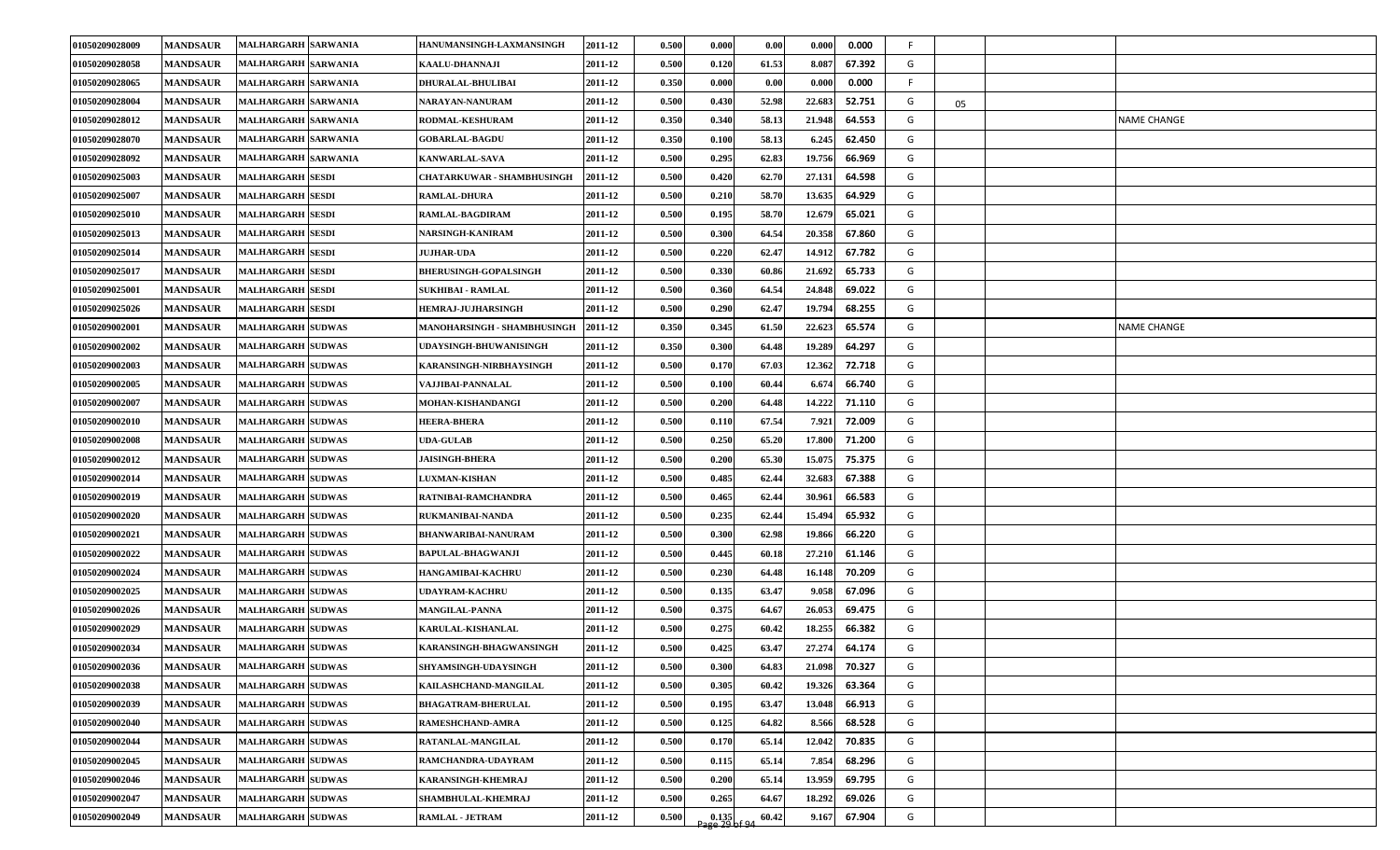| 01050209002054<br><b>MANDSAUR</b><br><b>MALHARGARH SUDWAS</b><br>0.255<br>60.34<br>67.643<br>RAJARAM-PANNALAL<br>2011-12<br>0.500<br>17.249<br>G<br>01050209002028<br><b>MANDSAUR</b><br><b>MALHARGARH SUDWAS</b><br>GOVINDKUNWAR - BHANWARSINGH 2011-12<br>0.350<br>0.200<br>64.67<br>14.190<br>70.950<br>G<br><b>NAME CHANGE</b><br>01050209002052<br><b>MANDSAUR</b><br><b>MALHARGARH SUDWAS</b><br>0.500<br>0.195<br>60.34<br>12.344<br>63.303<br>G<br>RADHABAI-NARSINGH<br>2011-12<br>01050209002066<br><b>MANDSAUR</b><br><b>MALHARGARH SUDWAS</b><br>2011-12<br>0.500<br>0.180<br>61.19<br>11.757<br>65.317<br>G<br>RAMESHCHAND-BHERULAL<br>01050209002042<br><b>MANDSAUR</b><br>61.58<br>67.695<br><b>MALHARGARH SUDWAS</b><br><b>VIRAMLAL-BHERULAL</b><br>2011-12<br>0.500<br>0.295<br>19.970<br>G<br>01050209002043<br><b>MANDSAUR</b><br><b>MALHARGARH SUDWAS</b><br>2011-12<br>0.500<br>0.275<br>61.19<br>18.182<br>66.116<br>G<br><b>RESHAMBAI-KANWAR</b><br><b>MANDSAUR</b><br><b>MALHARGARH SUDWAS</b><br>0.000<br>0.00<br>0.000<br>F.<br>01050209002062<br><b>BAPULAL-AMARUDANGI</b><br>2011-12<br>0.500<br>0.000<br>01050209002011<br><b>MANDSAUR</b><br><b>MALHARGARH SUDWAS</b><br>0.350<br>0.125<br>56.65<br>62.152<br>G<br><b>BHERA-BHANWAR</b><br>2011-12<br>7.769<br>01050209002016<br><b>MANDSAUR</b><br>0.325<br>57.73<br>58.517<br>G<br><b>MALHARGARH SUDWAS</b><br>KAMALSINGH-BAGSINGH<br>2011-12<br>0.500<br>19.018<br><b>MANDSAUR</b><br>0.170<br>61.19<br>65.665<br>G<br>01050209002048<br><b>MALHARGARH SUDWAS</b><br>2011-12<br>0.500<br>11.163<br>RANGLAL-JETRAM<br>62.63<br>66.759<br>G<br>01050209018001<br><b>MANDSAUR</b><br>MALHARGARH SUTHAR BOLIYA<br>2011-12<br>0.500<br>0.195<br>13.018<br><b>RASALKUNVAR-CHANSINGH</b><br>01050209018002<br><b>MANDSAUR</b><br>0.350<br>0.335<br>64.75<br>65.081<br>G<br><b>NAME CHANGE</b><br>MALHARGARH SUTHAR BOLIYA<br>2011-12<br>21.802<br>RAMBILAS - BHUWANISHANKAR<br>MALHARGARH SUTHAR BOLIYA<br>62.63<br>G<br>01050209018005<br><b>MANDSAUR</b><br><b>NANURAM-NANDA</b><br>2011-12<br>0.500<br>0.200<br>63.970<br>12.794<br>62.63<br><b>MANDSAUR</b><br>MALHARGARH SUTHAR BOLIYA<br>KOSHLLYA BAI- BHUVANI LAL<br>0.500<br>0.370<br>23.334<br>63.065<br>G<br>01050209018012<br>2011-12<br>G<br>01050209018013<br><b>MANDSAUR</b><br>MALHARGARH SUTHAR BOLIYA<br>2011-12<br>0.500<br>0.305<br>66.79<br>20.781<br>68.134<br>RAMCHANDRA-KISHANLAL<br>01050209018014<br><b>MANDSAUR</b><br>67.01<br>7.534<br>68.491<br>G<br><b>MALHARGARH SUTHAR BOLIYA</b><br>2011-12<br>0.500<br>0.110<br>MANGILAL-HEERALAL<br>61.977<br>G<br>01050209018016<br><b>MANDSAUR</b><br>2011-12<br>0.500<br>0.220<br>62.06<br>13.635<br><b>MALHARGARH SUTHAR BOLIYA</b><br><b>RUGNAAH-UDA</b><br>G<br>01050209018021<br><b>MANDSAUR</b><br><b>MALHARGARH SUTHAR BOLIYA</b><br><b>GANPATLAL-BHUWANISHANKAR</b><br>2011-12<br>0.500<br>0.145<br>62.73<br>8.585<br>59.207<br>01050209018023<br><b>MANDSAUR</b><br><b>MALHARGARH SUTHAR BOLIYA</b><br>RAMCHANDRA-DEVIRAM<br>0.500<br>0.110<br>65.08<br>7.893<br>71.755<br>G<br>2011-12<br>0.230<br>66.79<br>01050209018026<br><b>MANDSAUR</b><br><b>MALHARGARH SUTHAR BOLIYA</b><br>2011-12<br>0.500<br>16.421<br>71.396<br>G<br><b>MANNALAL-BHAGWAN</b><br>68.32<br>G<br>01050209018028<br><b>MANDSAUR</b><br>MALHARGARH SUTHAR BOLIYA<br>2011-12<br>0.500<br>0.165<br>11.448<br>69.382<br>LALITABAI- BHULIBAI - KISHANLAL<br>0.275<br>68.33<br>68.615<br>G<br>01050209018030<br><b>MANDSAUR</b><br><b>MALHARGARH SUTHAR BOLIYA</b><br>2011-12<br>0.500<br>18.869<br><b>DEVU-BHERU LAL</b><br>64.484<br>G<br>01050209018031<br><b>MANDSAUR</b><br>2011-12<br>0.500<br>0.190<br>62.06<br>12.252<br><b>MALHARGARH SUTHAR BOLIYA</b><br>KANKU BAI-KALU<br>01050209017002<br>64.72<br>65.623<br>G<br><b>MANDSAUR</b><br><b>MALHARGARH TIDWAS</b><br>2011-12<br>0.500<br>0.400<br>26.249<br><b>BAPULAL-AMRA</b><br>01050209017004<br><b>MANDSAUR</b><br><b>MALHARGARH TIDWAS</b><br>SHANKARLAL-AMRA<br>2011-12<br>0.500<br>0.420<br>61.61<br>26.246<br>62.490<br>G<br><b>MALHARGARH TIDWAS</b><br>27.027<br>01050209017005<br><b>MANDSAUR</b><br><b>MANGILAL-MOHANLAL</b><br>2011-12<br>0.500<br>0.410<br>60.52<br>65.920<br>G<br>57.084<br>01050209017006<br><b>MANDSAUR</b><br><b>MALHARGARH TIDWAS</b><br>2011-12<br>0.500<br>0.405<br>55.92<br>23.119<br>G<br><b>GOKUL-NANURAM</b><br>01050209017007<br>0.225<br>53.44<br>56.493<br>G<br><b>MANDSAUR</b><br><b>MALHARGARH TIDWAS</b><br><b>BHERULAL-HARLAL</b><br>2011-12<br>0.500<br>12.711<br>05<br>57.97<br>61.965<br>G<br>01050209017012<br><b>MANDSAUR</b><br><b>MALHARGARH TIDWAS</b><br>2011-12<br>0.500<br>0.510<br>31.602<br><b>BHAGWAN-KALU</b><br><b>MALHARGARH TIDWAS</b><br>54.37<br>22.323<br>G<br>01050209017013<br><b>MANDSAUR</b><br><b>BHONIBAI-NATHU</b><br>2011-12<br>0.500<br>0.405<br>55.119<br>05<br>01050209017014<br><b>MALHARGARH TIDWAS</b><br><b>MANDSAUR</b><br>SAMANDIBAI-BAGDIRAM<br>2011-12<br>0.500<br>0.00(<br>0.00<br>0.000<br>0.000<br>N.<br>01050209017016<br><b>MANDSAUR</b><br><b>MALHARGARH TIDWAS</b><br>0.00<br>0.000<br>N<br>2011-12<br>0.500<br>0.000<br>0.000<br><b>RUKMANBAI-SHIVLAL</b><br><b>MALHARGARH TIDWAS</b><br>01050209017018<br><b>MANDSAUR</b><br>2011-12<br>0.500<br>0.395<br>55.50<br>21.835<br>55.278<br>G<br>KANIRAM-BHANWARLAL<br>04<br>0.250<br>56.65<br>14.729<br>58.916<br>G<br>01050209017024<br><b>MANDSAUR</b><br><b>MALHARGARH TIDWAS</b><br>0.500<br>VAJJIBAI - RATNA<br>2011-12<br>G<br>01050209017026<br><b>MANDSAUR</b><br><b>MALHARGARH TIDWAS</b><br>0.350<br>62.57<br>12.487<br>64.036<br>KUSHALBAI - NARSINGH<br>2011-12<br>0.195<br><b>MALHARGARH TIDWAS</b><br>01050209017029<br>F<br><b>MANDSAUR</b><br><b>SONIBAI-BAGDU</b><br>2011-12<br>0.500<br>0.000<br>0.00<br>0.000<br>0.000<br><b>MALHARGARH TIDWAS</b><br>G<br>01050209017031<br><b>NAHARSINGH - RAMLAL</b><br>2011-12<br>0.500<br>0.375<br>58.42<br>23.727<br><b>MANDSAUR</b><br>63.272<br>01050209017033<br><b>MALHARGARH TIDWAS</b><br>67.92<br>G<br><b>MANDSAUR</b><br>2011-12<br>0.500<br>0.095<br>6.928<br>72.926<br>MOHANLAL-NANDLAL<br>G<br>01050209017034<br><b>MANDSAUR</b><br><b>MALHARGARH TIDWAS</b><br>0.285<br>58.42<br>17.960<br>63.018<br>MOTILAL-MOHANLAL<br>2011-12<br>0.500 | 01050209002053 | <b>MANDSAUR</b> | <b>MALHARGARH SUDWAS</b> | <b>VIRKRAMSINGH-MODSINGH</b> | 2011-12 | 0.350 | 0.245 | 60.34 | 15.550 | 63.469 | G |  |  |
|--------------------------------------------------------------------------------------------------------------------------------------------------------------------------------------------------------------------------------------------------------------------------------------------------------------------------------------------------------------------------------------------------------------------------------------------------------------------------------------------------------------------------------------------------------------------------------------------------------------------------------------------------------------------------------------------------------------------------------------------------------------------------------------------------------------------------------------------------------------------------------------------------------------------------------------------------------------------------------------------------------------------------------------------------------------------------------------------------------------------------------------------------------------------------------------------------------------------------------------------------------------------------------------------------------------------------------------------------------------------------------------------------------------------------------------------------------------------------------------------------------------------------------------------------------------------------------------------------------------------------------------------------------------------------------------------------------------------------------------------------------------------------------------------------------------------------------------------------------------------------------------------------------------------------------------------------------------------------------------------------------------------------------------------------------------------------------------------------------------------------------------------------------------------------------------------------------------------------------------------------------------------------------------------------------------------------------------------------------------------------------------------------------------------------------------------------------------------------------------------------------------------------------------------------------------------------------------------------------------------------------------------------------------------------------------------------------------------------------------------------------------------------------------------------------------------------------------------------------------------------------------------------------------------------------------------------------------------------------------------------------------------------------------------------------------------------------------------------------------------------------------------------------------------------------------------------------------------------------------------------------------------------------------------------------------------------------------------------------------------------------------------------------------------------------------------------------------------------------------------------------------------------------------------------------------------------------------------------------------------------------------------------------------------------------------------------------------------------------------------------------------------------------------------------------------------------------------------------------------------------------------------------------------------------------------------------------------------------------------------------------------------------------------------------------------------------------------------------------------------------------------------------------------------------------------------------------------------------------------------------------------------------------------------------------------------------------------------------------------------------------------------------------------------------------------------------------------------------------------------------------------------------------------------------------------------------------------------------------------------------------------------------------------------------------------------------------------------------------------------------------------------------------------------------------------------------------------------------------------------------------------------------------------------------------------------------------------------------------------------------------------------------------------------------------------------------------------------------------------------------------------------------------------------------------------------------------------------------------------------------------------------------------------------------------------------------------------------------------------------------------------------------------------------------------------------------------------------------------------------------------------------------------------------------------------------------------------------------------------------------------------------------------------------------------------------------------------------------------------------------------------------------------------------------------------------------------------------------------------------------------------------------------------------------------------------------------------------------------------------------------------------------------------------------------------------------------------------------------------------------------------------------------------------------------------------------------------------------------------------------------------------------------------------------|----------------|-----------------|--------------------------|------------------------------|---------|-------|-------|-------|--------|--------|---|--|--|
|                                                                                                                                                                                                                                                                                                                                                                                                                                                                                                                                                                                                                                                                                                                                                                                                                                                                                                                                                                                                                                                                                                                                                                                                                                                                                                                                                                                                                                                                                                                                                                                                                                                                                                                                                                                                                                                                                                                                                                                                                                                                                                                                                                                                                                                                                                                                                                                                                                                                                                                                                                                                                                                                                                                                                                                                                                                                                                                                                                                                                                                                                                                                                                                                                                                                                                                                                                                                                                                                                                                                                                                                                                                                                                                                                                                                                                                                                                                                                                                                                                                                                                                                                                                                                                                                                                                                                                                                                                                                                                                                                                                                                                                                                                                                                                                                                                                                                                                                                                                                                                                                                                                                                                                                                                                                                                                                                                                                                                                                                                                                                                                                                                                                                                                                                                                                                                                                                                                                                                                                                                                                                                                                                                                                                                                                                                  |                |                 |                          |                              |         |       |       |       |        |        |   |  |  |
|                                                                                                                                                                                                                                                                                                                                                                                                                                                                                                                                                                                                                                                                                                                                                                                                                                                                                                                                                                                                                                                                                                                                                                                                                                                                                                                                                                                                                                                                                                                                                                                                                                                                                                                                                                                                                                                                                                                                                                                                                                                                                                                                                                                                                                                                                                                                                                                                                                                                                                                                                                                                                                                                                                                                                                                                                                                                                                                                                                                                                                                                                                                                                                                                                                                                                                                                                                                                                                                                                                                                                                                                                                                                                                                                                                                                                                                                                                                                                                                                                                                                                                                                                                                                                                                                                                                                                                                                                                                                                                                                                                                                                                                                                                                                                                                                                                                                                                                                                                                                                                                                                                                                                                                                                                                                                                                                                                                                                                                                                                                                                                                                                                                                                                                                                                                                                                                                                                                                                                                                                                                                                                                                                                                                                                                                                                  |                |                 |                          |                              |         |       |       |       |        |        |   |  |  |
|                                                                                                                                                                                                                                                                                                                                                                                                                                                                                                                                                                                                                                                                                                                                                                                                                                                                                                                                                                                                                                                                                                                                                                                                                                                                                                                                                                                                                                                                                                                                                                                                                                                                                                                                                                                                                                                                                                                                                                                                                                                                                                                                                                                                                                                                                                                                                                                                                                                                                                                                                                                                                                                                                                                                                                                                                                                                                                                                                                                                                                                                                                                                                                                                                                                                                                                                                                                                                                                                                                                                                                                                                                                                                                                                                                                                                                                                                                                                                                                                                                                                                                                                                                                                                                                                                                                                                                                                                                                                                                                                                                                                                                                                                                                                                                                                                                                                                                                                                                                                                                                                                                                                                                                                                                                                                                                                                                                                                                                                                                                                                                                                                                                                                                                                                                                                                                                                                                                                                                                                                                                                                                                                                                                                                                                                                                  |                |                 |                          |                              |         |       |       |       |        |        |   |  |  |
|                                                                                                                                                                                                                                                                                                                                                                                                                                                                                                                                                                                                                                                                                                                                                                                                                                                                                                                                                                                                                                                                                                                                                                                                                                                                                                                                                                                                                                                                                                                                                                                                                                                                                                                                                                                                                                                                                                                                                                                                                                                                                                                                                                                                                                                                                                                                                                                                                                                                                                                                                                                                                                                                                                                                                                                                                                                                                                                                                                                                                                                                                                                                                                                                                                                                                                                                                                                                                                                                                                                                                                                                                                                                                                                                                                                                                                                                                                                                                                                                                                                                                                                                                                                                                                                                                                                                                                                                                                                                                                                                                                                                                                                                                                                                                                                                                                                                                                                                                                                                                                                                                                                                                                                                                                                                                                                                                                                                                                                                                                                                                                                                                                                                                                                                                                                                                                                                                                                                                                                                                                                                                                                                                                                                                                                                                                  |                |                 |                          |                              |         |       |       |       |        |        |   |  |  |
|                                                                                                                                                                                                                                                                                                                                                                                                                                                                                                                                                                                                                                                                                                                                                                                                                                                                                                                                                                                                                                                                                                                                                                                                                                                                                                                                                                                                                                                                                                                                                                                                                                                                                                                                                                                                                                                                                                                                                                                                                                                                                                                                                                                                                                                                                                                                                                                                                                                                                                                                                                                                                                                                                                                                                                                                                                                                                                                                                                                                                                                                                                                                                                                                                                                                                                                                                                                                                                                                                                                                                                                                                                                                                                                                                                                                                                                                                                                                                                                                                                                                                                                                                                                                                                                                                                                                                                                                                                                                                                                                                                                                                                                                                                                                                                                                                                                                                                                                                                                                                                                                                                                                                                                                                                                                                                                                                                                                                                                                                                                                                                                                                                                                                                                                                                                                                                                                                                                                                                                                                                                                                                                                                                                                                                                                                                  |                |                 |                          |                              |         |       |       |       |        |        |   |  |  |
|                                                                                                                                                                                                                                                                                                                                                                                                                                                                                                                                                                                                                                                                                                                                                                                                                                                                                                                                                                                                                                                                                                                                                                                                                                                                                                                                                                                                                                                                                                                                                                                                                                                                                                                                                                                                                                                                                                                                                                                                                                                                                                                                                                                                                                                                                                                                                                                                                                                                                                                                                                                                                                                                                                                                                                                                                                                                                                                                                                                                                                                                                                                                                                                                                                                                                                                                                                                                                                                                                                                                                                                                                                                                                                                                                                                                                                                                                                                                                                                                                                                                                                                                                                                                                                                                                                                                                                                                                                                                                                                                                                                                                                                                                                                                                                                                                                                                                                                                                                                                                                                                                                                                                                                                                                                                                                                                                                                                                                                                                                                                                                                                                                                                                                                                                                                                                                                                                                                                                                                                                                                                                                                                                                                                                                                                                                  |                |                 |                          |                              |         |       |       |       |        |        |   |  |  |
|                                                                                                                                                                                                                                                                                                                                                                                                                                                                                                                                                                                                                                                                                                                                                                                                                                                                                                                                                                                                                                                                                                                                                                                                                                                                                                                                                                                                                                                                                                                                                                                                                                                                                                                                                                                                                                                                                                                                                                                                                                                                                                                                                                                                                                                                                                                                                                                                                                                                                                                                                                                                                                                                                                                                                                                                                                                                                                                                                                                                                                                                                                                                                                                                                                                                                                                                                                                                                                                                                                                                                                                                                                                                                                                                                                                                                                                                                                                                                                                                                                                                                                                                                                                                                                                                                                                                                                                                                                                                                                                                                                                                                                                                                                                                                                                                                                                                                                                                                                                                                                                                                                                                                                                                                                                                                                                                                                                                                                                                                                                                                                                                                                                                                                                                                                                                                                                                                                                                                                                                                                                                                                                                                                                                                                                                                                  |                |                 |                          |                              |         |       |       |       |        |        |   |  |  |
|                                                                                                                                                                                                                                                                                                                                                                                                                                                                                                                                                                                                                                                                                                                                                                                                                                                                                                                                                                                                                                                                                                                                                                                                                                                                                                                                                                                                                                                                                                                                                                                                                                                                                                                                                                                                                                                                                                                                                                                                                                                                                                                                                                                                                                                                                                                                                                                                                                                                                                                                                                                                                                                                                                                                                                                                                                                                                                                                                                                                                                                                                                                                                                                                                                                                                                                                                                                                                                                                                                                                                                                                                                                                                                                                                                                                                                                                                                                                                                                                                                                                                                                                                                                                                                                                                                                                                                                                                                                                                                                                                                                                                                                                                                                                                                                                                                                                                                                                                                                                                                                                                                                                                                                                                                                                                                                                                                                                                                                                                                                                                                                                                                                                                                                                                                                                                                                                                                                                                                                                                                                                                                                                                                                                                                                                                                  |                |                 |                          |                              |         |       |       |       |        |        |   |  |  |
|                                                                                                                                                                                                                                                                                                                                                                                                                                                                                                                                                                                                                                                                                                                                                                                                                                                                                                                                                                                                                                                                                                                                                                                                                                                                                                                                                                                                                                                                                                                                                                                                                                                                                                                                                                                                                                                                                                                                                                                                                                                                                                                                                                                                                                                                                                                                                                                                                                                                                                                                                                                                                                                                                                                                                                                                                                                                                                                                                                                                                                                                                                                                                                                                                                                                                                                                                                                                                                                                                                                                                                                                                                                                                                                                                                                                                                                                                                                                                                                                                                                                                                                                                                                                                                                                                                                                                                                                                                                                                                                                                                                                                                                                                                                                                                                                                                                                                                                                                                                                                                                                                                                                                                                                                                                                                                                                                                                                                                                                                                                                                                                                                                                                                                                                                                                                                                                                                                                                                                                                                                                                                                                                                                                                                                                                                                  |                |                 |                          |                              |         |       |       |       |        |        |   |  |  |
|                                                                                                                                                                                                                                                                                                                                                                                                                                                                                                                                                                                                                                                                                                                                                                                                                                                                                                                                                                                                                                                                                                                                                                                                                                                                                                                                                                                                                                                                                                                                                                                                                                                                                                                                                                                                                                                                                                                                                                                                                                                                                                                                                                                                                                                                                                                                                                                                                                                                                                                                                                                                                                                                                                                                                                                                                                                                                                                                                                                                                                                                                                                                                                                                                                                                                                                                                                                                                                                                                                                                                                                                                                                                                                                                                                                                                                                                                                                                                                                                                                                                                                                                                                                                                                                                                                                                                                                                                                                                                                                                                                                                                                                                                                                                                                                                                                                                                                                                                                                                                                                                                                                                                                                                                                                                                                                                                                                                                                                                                                                                                                                                                                                                                                                                                                                                                                                                                                                                                                                                                                                                                                                                                                                                                                                                                                  |                |                 |                          |                              |         |       |       |       |        |        |   |  |  |
|                                                                                                                                                                                                                                                                                                                                                                                                                                                                                                                                                                                                                                                                                                                                                                                                                                                                                                                                                                                                                                                                                                                                                                                                                                                                                                                                                                                                                                                                                                                                                                                                                                                                                                                                                                                                                                                                                                                                                                                                                                                                                                                                                                                                                                                                                                                                                                                                                                                                                                                                                                                                                                                                                                                                                                                                                                                                                                                                                                                                                                                                                                                                                                                                                                                                                                                                                                                                                                                                                                                                                                                                                                                                                                                                                                                                                                                                                                                                                                                                                                                                                                                                                                                                                                                                                                                                                                                                                                                                                                                                                                                                                                                                                                                                                                                                                                                                                                                                                                                                                                                                                                                                                                                                                                                                                                                                                                                                                                                                                                                                                                                                                                                                                                                                                                                                                                                                                                                                                                                                                                                                                                                                                                                                                                                                                                  |                |                 |                          |                              |         |       |       |       |        |        |   |  |  |
|                                                                                                                                                                                                                                                                                                                                                                                                                                                                                                                                                                                                                                                                                                                                                                                                                                                                                                                                                                                                                                                                                                                                                                                                                                                                                                                                                                                                                                                                                                                                                                                                                                                                                                                                                                                                                                                                                                                                                                                                                                                                                                                                                                                                                                                                                                                                                                                                                                                                                                                                                                                                                                                                                                                                                                                                                                                                                                                                                                                                                                                                                                                                                                                                                                                                                                                                                                                                                                                                                                                                                                                                                                                                                                                                                                                                                                                                                                                                                                                                                                                                                                                                                                                                                                                                                                                                                                                                                                                                                                                                                                                                                                                                                                                                                                                                                                                                                                                                                                                                                                                                                                                                                                                                                                                                                                                                                                                                                                                                                                                                                                                                                                                                                                                                                                                                                                                                                                                                                                                                                                                                                                                                                                                                                                                                                                  |                |                 |                          |                              |         |       |       |       |        |        |   |  |  |
|                                                                                                                                                                                                                                                                                                                                                                                                                                                                                                                                                                                                                                                                                                                                                                                                                                                                                                                                                                                                                                                                                                                                                                                                                                                                                                                                                                                                                                                                                                                                                                                                                                                                                                                                                                                                                                                                                                                                                                                                                                                                                                                                                                                                                                                                                                                                                                                                                                                                                                                                                                                                                                                                                                                                                                                                                                                                                                                                                                                                                                                                                                                                                                                                                                                                                                                                                                                                                                                                                                                                                                                                                                                                                                                                                                                                                                                                                                                                                                                                                                                                                                                                                                                                                                                                                                                                                                                                                                                                                                                                                                                                                                                                                                                                                                                                                                                                                                                                                                                                                                                                                                                                                                                                                                                                                                                                                                                                                                                                                                                                                                                                                                                                                                                                                                                                                                                                                                                                                                                                                                                                                                                                                                                                                                                                                                  |                |                 |                          |                              |         |       |       |       |        |        |   |  |  |
|                                                                                                                                                                                                                                                                                                                                                                                                                                                                                                                                                                                                                                                                                                                                                                                                                                                                                                                                                                                                                                                                                                                                                                                                                                                                                                                                                                                                                                                                                                                                                                                                                                                                                                                                                                                                                                                                                                                                                                                                                                                                                                                                                                                                                                                                                                                                                                                                                                                                                                                                                                                                                                                                                                                                                                                                                                                                                                                                                                                                                                                                                                                                                                                                                                                                                                                                                                                                                                                                                                                                                                                                                                                                                                                                                                                                                                                                                                                                                                                                                                                                                                                                                                                                                                                                                                                                                                                                                                                                                                                                                                                                                                                                                                                                                                                                                                                                                                                                                                                                                                                                                                                                                                                                                                                                                                                                                                                                                                                                                                                                                                                                                                                                                                                                                                                                                                                                                                                                                                                                                                                                                                                                                                                                                                                                                                  |                |                 |                          |                              |         |       |       |       |        |        |   |  |  |
|                                                                                                                                                                                                                                                                                                                                                                                                                                                                                                                                                                                                                                                                                                                                                                                                                                                                                                                                                                                                                                                                                                                                                                                                                                                                                                                                                                                                                                                                                                                                                                                                                                                                                                                                                                                                                                                                                                                                                                                                                                                                                                                                                                                                                                                                                                                                                                                                                                                                                                                                                                                                                                                                                                                                                                                                                                                                                                                                                                                                                                                                                                                                                                                                                                                                                                                                                                                                                                                                                                                                                                                                                                                                                                                                                                                                                                                                                                                                                                                                                                                                                                                                                                                                                                                                                                                                                                                                                                                                                                                                                                                                                                                                                                                                                                                                                                                                                                                                                                                                                                                                                                                                                                                                                                                                                                                                                                                                                                                                                                                                                                                                                                                                                                                                                                                                                                                                                                                                                                                                                                                                                                                                                                                                                                                                                                  |                |                 |                          |                              |         |       |       |       |        |        |   |  |  |
|                                                                                                                                                                                                                                                                                                                                                                                                                                                                                                                                                                                                                                                                                                                                                                                                                                                                                                                                                                                                                                                                                                                                                                                                                                                                                                                                                                                                                                                                                                                                                                                                                                                                                                                                                                                                                                                                                                                                                                                                                                                                                                                                                                                                                                                                                                                                                                                                                                                                                                                                                                                                                                                                                                                                                                                                                                                                                                                                                                                                                                                                                                                                                                                                                                                                                                                                                                                                                                                                                                                                                                                                                                                                                                                                                                                                                                                                                                                                                                                                                                                                                                                                                                                                                                                                                                                                                                                                                                                                                                                                                                                                                                                                                                                                                                                                                                                                                                                                                                                                                                                                                                                                                                                                                                                                                                                                                                                                                                                                                                                                                                                                                                                                                                                                                                                                                                                                                                                                                                                                                                                                                                                                                                                                                                                                                                  |                |                 |                          |                              |         |       |       |       |        |        |   |  |  |
|                                                                                                                                                                                                                                                                                                                                                                                                                                                                                                                                                                                                                                                                                                                                                                                                                                                                                                                                                                                                                                                                                                                                                                                                                                                                                                                                                                                                                                                                                                                                                                                                                                                                                                                                                                                                                                                                                                                                                                                                                                                                                                                                                                                                                                                                                                                                                                                                                                                                                                                                                                                                                                                                                                                                                                                                                                                                                                                                                                                                                                                                                                                                                                                                                                                                                                                                                                                                                                                                                                                                                                                                                                                                                                                                                                                                                                                                                                                                                                                                                                                                                                                                                                                                                                                                                                                                                                                                                                                                                                                                                                                                                                                                                                                                                                                                                                                                                                                                                                                                                                                                                                                                                                                                                                                                                                                                                                                                                                                                                                                                                                                                                                                                                                                                                                                                                                                                                                                                                                                                                                                                                                                                                                                                                                                                                                  |                |                 |                          |                              |         |       |       |       |        |        |   |  |  |
|                                                                                                                                                                                                                                                                                                                                                                                                                                                                                                                                                                                                                                                                                                                                                                                                                                                                                                                                                                                                                                                                                                                                                                                                                                                                                                                                                                                                                                                                                                                                                                                                                                                                                                                                                                                                                                                                                                                                                                                                                                                                                                                                                                                                                                                                                                                                                                                                                                                                                                                                                                                                                                                                                                                                                                                                                                                                                                                                                                                                                                                                                                                                                                                                                                                                                                                                                                                                                                                                                                                                                                                                                                                                                                                                                                                                                                                                                                                                                                                                                                                                                                                                                                                                                                                                                                                                                                                                                                                                                                                                                                                                                                                                                                                                                                                                                                                                                                                                                                                                                                                                                                                                                                                                                                                                                                                                                                                                                                                                                                                                                                                                                                                                                                                                                                                                                                                                                                                                                                                                                                                                                                                                                                                                                                                                                                  |                |                 |                          |                              |         |       |       |       |        |        |   |  |  |
|                                                                                                                                                                                                                                                                                                                                                                                                                                                                                                                                                                                                                                                                                                                                                                                                                                                                                                                                                                                                                                                                                                                                                                                                                                                                                                                                                                                                                                                                                                                                                                                                                                                                                                                                                                                                                                                                                                                                                                                                                                                                                                                                                                                                                                                                                                                                                                                                                                                                                                                                                                                                                                                                                                                                                                                                                                                                                                                                                                                                                                                                                                                                                                                                                                                                                                                                                                                                                                                                                                                                                                                                                                                                                                                                                                                                                                                                                                                                                                                                                                                                                                                                                                                                                                                                                                                                                                                                                                                                                                                                                                                                                                                                                                                                                                                                                                                                                                                                                                                                                                                                                                                                                                                                                                                                                                                                                                                                                                                                                                                                                                                                                                                                                                                                                                                                                                                                                                                                                                                                                                                                                                                                                                                                                                                                                                  |                |                 |                          |                              |         |       |       |       |        |        |   |  |  |
|                                                                                                                                                                                                                                                                                                                                                                                                                                                                                                                                                                                                                                                                                                                                                                                                                                                                                                                                                                                                                                                                                                                                                                                                                                                                                                                                                                                                                                                                                                                                                                                                                                                                                                                                                                                                                                                                                                                                                                                                                                                                                                                                                                                                                                                                                                                                                                                                                                                                                                                                                                                                                                                                                                                                                                                                                                                                                                                                                                                                                                                                                                                                                                                                                                                                                                                                                                                                                                                                                                                                                                                                                                                                                                                                                                                                                                                                                                                                                                                                                                                                                                                                                                                                                                                                                                                                                                                                                                                                                                                                                                                                                                                                                                                                                                                                                                                                                                                                                                                                                                                                                                                                                                                                                                                                                                                                                                                                                                                                                                                                                                                                                                                                                                                                                                                                                                                                                                                                                                                                                                                                                                                                                                                                                                                                                                  |                |                 |                          |                              |         |       |       |       |        |        |   |  |  |
|                                                                                                                                                                                                                                                                                                                                                                                                                                                                                                                                                                                                                                                                                                                                                                                                                                                                                                                                                                                                                                                                                                                                                                                                                                                                                                                                                                                                                                                                                                                                                                                                                                                                                                                                                                                                                                                                                                                                                                                                                                                                                                                                                                                                                                                                                                                                                                                                                                                                                                                                                                                                                                                                                                                                                                                                                                                                                                                                                                                                                                                                                                                                                                                                                                                                                                                                                                                                                                                                                                                                                                                                                                                                                                                                                                                                                                                                                                                                                                                                                                                                                                                                                                                                                                                                                                                                                                                                                                                                                                                                                                                                                                                                                                                                                                                                                                                                                                                                                                                                                                                                                                                                                                                                                                                                                                                                                                                                                                                                                                                                                                                                                                                                                                                                                                                                                                                                                                                                                                                                                                                                                                                                                                                                                                                                                                  |                |                 |                          |                              |         |       |       |       |        |        |   |  |  |
|                                                                                                                                                                                                                                                                                                                                                                                                                                                                                                                                                                                                                                                                                                                                                                                                                                                                                                                                                                                                                                                                                                                                                                                                                                                                                                                                                                                                                                                                                                                                                                                                                                                                                                                                                                                                                                                                                                                                                                                                                                                                                                                                                                                                                                                                                                                                                                                                                                                                                                                                                                                                                                                                                                                                                                                                                                                                                                                                                                                                                                                                                                                                                                                                                                                                                                                                                                                                                                                                                                                                                                                                                                                                                                                                                                                                                                                                                                                                                                                                                                                                                                                                                                                                                                                                                                                                                                                                                                                                                                                                                                                                                                                                                                                                                                                                                                                                                                                                                                                                                                                                                                                                                                                                                                                                                                                                                                                                                                                                                                                                                                                                                                                                                                                                                                                                                                                                                                                                                                                                                                                                                                                                                                                                                                                                                                  |                |                 |                          |                              |         |       |       |       |        |        |   |  |  |
|                                                                                                                                                                                                                                                                                                                                                                                                                                                                                                                                                                                                                                                                                                                                                                                                                                                                                                                                                                                                                                                                                                                                                                                                                                                                                                                                                                                                                                                                                                                                                                                                                                                                                                                                                                                                                                                                                                                                                                                                                                                                                                                                                                                                                                                                                                                                                                                                                                                                                                                                                                                                                                                                                                                                                                                                                                                                                                                                                                                                                                                                                                                                                                                                                                                                                                                                                                                                                                                                                                                                                                                                                                                                                                                                                                                                                                                                                                                                                                                                                                                                                                                                                                                                                                                                                                                                                                                                                                                                                                                                                                                                                                                                                                                                                                                                                                                                                                                                                                                                                                                                                                                                                                                                                                                                                                                                                                                                                                                                                                                                                                                                                                                                                                                                                                                                                                                                                                                                                                                                                                                                                                                                                                                                                                                                                                  |                |                 |                          |                              |         |       |       |       |        |        |   |  |  |
|                                                                                                                                                                                                                                                                                                                                                                                                                                                                                                                                                                                                                                                                                                                                                                                                                                                                                                                                                                                                                                                                                                                                                                                                                                                                                                                                                                                                                                                                                                                                                                                                                                                                                                                                                                                                                                                                                                                                                                                                                                                                                                                                                                                                                                                                                                                                                                                                                                                                                                                                                                                                                                                                                                                                                                                                                                                                                                                                                                                                                                                                                                                                                                                                                                                                                                                                                                                                                                                                                                                                                                                                                                                                                                                                                                                                                                                                                                                                                                                                                                                                                                                                                                                                                                                                                                                                                                                                                                                                                                                                                                                                                                                                                                                                                                                                                                                                                                                                                                                                                                                                                                                                                                                                                                                                                                                                                                                                                                                                                                                                                                                                                                                                                                                                                                                                                                                                                                                                                                                                                                                                                                                                                                                                                                                                                                  |                |                 |                          |                              |         |       |       |       |        |        |   |  |  |
|                                                                                                                                                                                                                                                                                                                                                                                                                                                                                                                                                                                                                                                                                                                                                                                                                                                                                                                                                                                                                                                                                                                                                                                                                                                                                                                                                                                                                                                                                                                                                                                                                                                                                                                                                                                                                                                                                                                                                                                                                                                                                                                                                                                                                                                                                                                                                                                                                                                                                                                                                                                                                                                                                                                                                                                                                                                                                                                                                                                                                                                                                                                                                                                                                                                                                                                                                                                                                                                                                                                                                                                                                                                                                                                                                                                                                                                                                                                                                                                                                                                                                                                                                                                                                                                                                                                                                                                                                                                                                                                                                                                                                                                                                                                                                                                                                                                                                                                                                                                                                                                                                                                                                                                                                                                                                                                                                                                                                                                                                                                                                                                                                                                                                                                                                                                                                                                                                                                                                                                                                                                                                                                                                                                                                                                                                                  |                |                 |                          |                              |         |       |       |       |        |        |   |  |  |
|                                                                                                                                                                                                                                                                                                                                                                                                                                                                                                                                                                                                                                                                                                                                                                                                                                                                                                                                                                                                                                                                                                                                                                                                                                                                                                                                                                                                                                                                                                                                                                                                                                                                                                                                                                                                                                                                                                                                                                                                                                                                                                                                                                                                                                                                                                                                                                                                                                                                                                                                                                                                                                                                                                                                                                                                                                                                                                                                                                                                                                                                                                                                                                                                                                                                                                                                                                                                                                                                                                                                                                                                                                                                                                                                                                                                                                                                                                                                                                                                                                                                                                                                                                                                                                                                                                                                                                                                                                                                                                                                                                                                                                                                                                                                                                                                                                                                                                                                                                                                                                                                                                                                                                                                                                                                                                                                                                                                                                                                                                                                                                                                                                                                                                                                                                                                                                                                                                                                                                                                                                                                                                                                                                                                                                                                                                  |                |                 |                          |                              |         |       |       |       |        |        |   |  |  |
|                                                                                                                                                                                                                                                                                                                                                                                                                                                                                                                                                                                                                                                                                                                                                                                                                                                                                                                                                                                                                                                                                                                                                                                                                                                                                                                                                                                                                                                                                                                                                                                                                                                                                                                                                                                                                                                                                                                                                                                                                                                                                                                                                                                                                                                                                                                                                                                                                                                                                                                                                                                                                                                                                                                                                                                                                                                                                                                                                                                                                                                                                                                                                                                                                                                                                                                                                                                                                                                                                                                                                                                                                                                                                                                                                                                                                                                                                                                                                                                                                                                                                                                                                                                                                                                                                                                                                                                                                                                                                                                                                                                                                                                                                                                                                                                                                                                                                                                                                                                                                                                                                                                                                                                                                                                                                                                                                                                                                                                                                                                                                                                                                                                                                                                                                                                                                                                                                                                                                                                                                                                                                                                                                                                                                                                                                                  |                |                 |                          |                              |         |       |       |       |        |        |   |  |  |
|                                                                                                                                                                                                                                                                                                                                                                                                                                                                                                                                                                                                                                                                                                                                                                                                                                                                                                                                                                                                                                                                                                                                                                                                                                                                                                                                                                                                                                                                                                                                                                                                                                                                                                                                                                                                                                                                                                                                                                                                                                                                                                                                                                                                                                                                                                                                                                                                                                                                                                                                                                                                                                                                                                                                                                                                                                                                                                                                                                                                                                                                                                                                                                                                                                                                                                                                                                                                                                                                                                                                                                                                                                                                                                                                                                                                                                                                                                                                                                                                                                                                                                                                                                                                                                                                                                                                                                                                                                                                                                                                                                                                                                                                                                                                                                                                                                                                                                                                                                                                                                                                                                                                                                                                                                                                                                                                                                                                                                                                                                                                                                                                                                                                                                                                                                                                                                                                                                                                                                                                                                                                                                                                                                                                                                                                                                  |                |                 |                          |                              |         |       |       |       |        |        |   |  |  |
|                                                                                                                                                                                                                                                                                                                                                                                                                                                                                                                                                                                                                                                                                                                                                                                                                                                                                                                                                                                                                                                                                                                                                                                                                                                                                                                                                                                                                                                                                                                                                                                                                                                                                                                                                                                                                                                                                                                                                                                                                                                                                                                                                                                                                                                                                                                                                                                                                                                                                                                                                                                                                                                                                                                                                                                                                                                                                                                                                                                                                                                                                                                                                                                                                                                                                                                                                                                                                                                                                                                                                                                                                                                                                                                                                                                                                                                                                                                                                                                                                                                                                                                                                                                                                                                                                                                                                                                                                                                                                                                                                                                                                                                                                                                                                                                                                                                                                                                                                                                                                                                                                                                                                                                                                                                                                                                                                                                                                                                                                                                                                                                                                                                                                                                                                                                                                                                                                                                                                                                                                                                                                                                                                                                                                                                                                                  |                |                 |                          |                              |         |       |       |       |        |        |   |  |  |
|                                                                                                                                                                                                                                                                                                                                                                                                                                                                                                                                                                                                                                                                                                                                                                                                                                                                                                                                                                                                                                                                                                                                                                                                                                                                                                                                                                                                                                                                                                                                                                                                                                                                                                                                                                                                                                                                                                                                                                                                                                                                                                                                                                                                                                                                                                                                                                                                                                                                                                                                                                                                                                                                                                                                                                                                                                                                                                                                                                                                                                                                                                                                                                                                                                                                                                                                                                                                                                                                                                                                                                                                                                                                                                                                                                                                                                                                                                                                                                                                                                                                                                                                                                                                                                                                                                                                                                                                                                                                                                                                                                                                                                                                                                                                                                                                                                                                                                                                                                                                                                                                                                                                                                                                                                                                                                                                                                                                                                                                                                                                                                                                                                                                                                                                                                                                                                                                                                                                                                                                                                                                                                                                                                                                                                                                                                  |                |                 |                          |                              |         |       |       |       |        |        |   |  |  |
|                                                                                                                                                                                                                                                                                                                                                                                                                                                                                                                                                                                                                                                                                                                                                                                                                                                                                                                                                                                                                                                                                                                                                                                                                                                                                                                                                                                                                                                                                                                                                                                                                                                                                                                                                                                                                                                                                                                                                                                                                                                                                                                                                                                                                                                                                                                                                                                                                                                                                                                                                                                                                                                                                                                                                                                                                                                                                                                                                                                                                                                                                                                                                                                                                                                                                                                                                                                                                                                                                                                                                                                                                                                                                                                                                                                                                                                                                                                                                                                                                                                                                                                                                                                                                                                                                                                                                                                                                                                                                                                                                                                                                                                                                                                                                                                                                                                                                                                                                                                                                                                                                                                                                                                                                                                                                                                                                                                                                                                                                                                                                                                                                                                                                                                                                                                                                                                                                                                                                                                                                                                                                                                                                                                                                                                                                                  |                |                 |                          |                              |         |       |       |       |        |        |   |  |  |
|                                                                                                                                                                                                                                                                                                                                                                                                                                                                                                                                                                                                                                                                                                                                                                                                                                                                                                                                                                                                                                                                                                                                                                                                                                                                                                                                                                                                                                                                                                                                                                                                                                                                                                                                                                                                                                                                                                                                                                                                                                                                                                                                                                                                                                                                                                                                                                                                                                                                                                                                                                                                                                                                                                                                                                                                                                                                                                                                                                                                                                                                                                                                                                                                                                                                                                                                                                                                                                                                                                                                                                                                                                                                                                                                                                                                                                                                                                                                                                                                                                                                                                                                                                                                                                                                                                                                                                                                                                                                                                                                                                                                                                                                                                                                                                                                                                                                                                                                                                                                                                                                                                                                                                                                                                                                                                                                                                                                                                                                                                                                                                                                                                                                                                                                                                                                                                                                                                                                                                                                                                                                                                                                                                                                                                                                                                  |                |                 |                          |                              |         |       |       |       |        |        |   |  |  |
|                                                                                                                                                                                                                                                                                                                                                                                                                                                                                                                                                                                                                                                                                                                                                                                                                                                                                                                                                                                                                                                                                                                                                                                                                                                                                                                                                                                                                                                                                                                                                                                                                                                                                                                                                                                                                                                                                                                                                                                                                                                                                                                                                                                                                                                                                                                                                                                                                                                                                                                                                                                                                                                                                                                                                                                                                                                                                                                                                                                                                                                                                                                                                                                                                                                                                                                                                                                                                                                                                                                                                                                                                                                                                                                                                                                                                                                                                                                                                                                                                                                                                                                                                                                                                                                                                                                                                                                                                                                                                                                                                                                                                                                                                                                                                                                                                                                                                                                                                                                                                                                                                                                                                                                                                                                                                                                                                                                                                                                                                                                                                                                                                                                                                                                                                                                                                                                                                                                                                                                                                                                                                                                                                                                                                                                                                                  |                |                 |                          |                              |         |       |       |       |        |        |   |  |  |
|                                                                                                                                                                                                                                                                                                                                                                                                                                                                                                                                                                                                                                                                                                                                                                                                                                                                                                                                                                                                                                                                                                                                                                                                                                                                                                                                                                                                                                                                                                                                                                                                                                                                                                                                                                                                                                                                                                                                                                                                                                                                                                                                                                                                                                                                                                                                                                                                                                                                                                                                                                                                                                                                                                                                                                                                                                                                                                                                                                                                                                                                                                                                                                                                                                                                                                                                                                                                                                                                                                                                                                                                                                                                                                                                                                                                                                                                                                                                                                                                                                                                                                                                                                                                                                                                                                                                                                                                                                                                                                                                                                                                                                                                                                                                                                                                                                                                                                                                                                                                                                                                                                                                                                                                                                                                                                                                                                                                                                                                                                                                                                                                                                                                                                                                                                                                                                                                                                                                                                                                                                                                                                                                                                                                                                                                                                  |                |                 |                          |                              |         |       |       |       |        |        |   |  |  |
|                                                                                                                                                                                                                                                                                                                                                                                                                                                                                                                                                                                                                                                                                                                                                                                                                                                                                                                                                                                                                                                                                                                                                                                                                                                                                                                                                                                                                                                                                                                                                                                                                                                                                                                                                                                                                                                                                                                                                                                                                                                                                                                                                                                                                                                                                                                                                                                                                                                                                                                                                                                                                                                                                                                                                                                                                                                                                                                                                                                                                                                                                                                                                                                                                                                                                                                                                                                                                                                                                                                                                                                                                                                                                                                                                                                                                                                                                                                                                                                                                                                                                                                                                                                                                                                                                                                                                                                                                                                                                                                                                                                                                                                                                                                                                                                                                                                                                                                                                                                                                                                                                                                                                                                                                                                                                                                                                                                                                                                                                                                                                                                                                                                                                                                                                                                                                                                                                                                                                                                                                                                                                                                                                                                                                                                                                                  |                |                 |                          |                              |         |       |       |       |        |        |   |  |  |
|                                                                                                                                                                                                                                                                                                                                                                                                                                                                                                                                                                                                                                                                                                                                                                                                                                                                                                                                                                                                                                                                                                                                                                                                                                                                                                                                                                                                                                                                                                                                                                                                                                                                                                                                                                                                                                                                                                                                                                                                                                                                                                                                                                                                                                                                                                                                                                                                                                                                                                                                                                                                                                                                                                                                                                                                                                                                                                                                                                                                                                                                                                                                                                                                                                                                                                                                                                                                                                                                                                                                                                                                                                                                                                                                                                                                                                                                                                                                                                                                                                                                                                                                                                                                                                                                                                                                                                                                                                                                                                                                                                                                                                                                                                                                                                                                                                                                                                                                                                                                                                                                                                                                                                                                                                                                                                                                                                                                                                                                                                                                                                                                                                                                                                                                                                                                                                                                                                                                                                                                                                                                                                                                                                                                                                                                                                  |                |                 |                          |                              |         |       |       |       |        |        |   |  |  |
|                                                                                                                                                                                                                                                                                                                                                                                                                                                                                                                                                                                                                                                                                                                                                                                                                                                                                                                                                                                                                                                                                                                                                                                                                                                                                                                                                                                                                                                                                                                                                                                                                                                                                                                                                                                                                                                                                                                                                                                                                                                                                                                                                                                                                                                                                                                                                                                                                                                                                                                                                                                                                                                                                                                                                                                                                                                                                                                                                                                                                                                                                                                                                                                                                                                                                                                                                                                                                                                                                                                                                                                                                                                                                                                                                                                                                                                                                                                                                                                                                                                                                                                                                                                                                                                                                                                                                                                                                                                                                                                                                                                                                                                                                                                                                                                                                                                                                                                                                                                                                                                                                                                                                                                                                                                                                                                                                                                                                                                                                                                                                                                                                                                                                                                                                                                                                                                                                                                                                                                                                                                                                                                                                                                                                                                                                                  |                |                 |                          |                              |         |       |       |       |        |        |   |  |  |
|                                                                                                                                                                                                                                                                                                                                                                                                                                                                                                                                                                                                                                                                                                                                                                                                                                                                                                                                                                                                                                                                                                                                                                                                                                                                                                                                                                                                                                                                                                                                                                                                                                                                                                                                                                                                                                                                                                                                                                                                                                                                                                                                                                                                                                                                                                                                                                                                                                                                                                                                                                                                                                                                                                                                                                                                                                                                                                                                                                                                                                                                                                                                                                                                                                                                                                                                                                                                                                                                                                                                                                                                                                                                                                                                                                                                                                                                                                                                                                                                                                                                                                                                                                                                                                                                                                                                                                                                                                                                                                                                                                                                                                                                                                                                                                                                                                                                                                                                                                                                                                                                                                                                                                                                                                                                                                                                                                                                                                                                                                                                                                                                                                                                                                                                                                                                                                                                                                                                                                                                                                                                                                                                                                                                                                                                                                  |                |                 |                          |                              |         |       |       |       |        |        |   |  |  |
|                                                                                                                                                                                                                                                                                                                                                                                                                                                                                                                                                                                                                                                                                                                                                                                                                                                                                                                                                                                                                                                                                                                                                                                                                                                                                                                                                                                                                                                                                                                                                                                                                                                                                                                                                                                                                                                                                                                                                                                                                                                                                                                                                                                                                                                                                                                                                                                                                                                                                                                                                                                                                                                                                                                                                                                                                                                                                                                                                                                                                                                                                                                                                                                                                                                                                                                                                                                                                                                                                                                                                                                                                                                                                                                                                                                                                                                                                                                                                                                                                                                                                                                                                                                                                                                                                                                                                                                                                                                                                                                                                                                                                                                                                                                                                                                                                                                                                                                                                                                                                                                                                                                                                                                                                                                                                                                                                                                                                                                                                                                                                                                                                                                                                                                                                                                                                                                                                                                                                                                                                                                                                                                                                                                                                                                                                                  |                |                 |                          |                              |         |       |       |       |        |        |   |  |  |
|                                                                                                                                                                                                                                                                                                                                                                                                                                                                                                                                                                                                                                                                                                                                                                                                                                                                                                                                                                                                                                                                                                                                                                                                                                                                                                                                                                                                                                                                                                                                                                                                                                                                                                                                                                                                                                                                                                                                                                                                                                                                                                                                                                                                                                                                                                                                                                                                                                                                                                                                                                                                                                                                                                                                                                                                                                                                                                                                                                                                                                                                                                                                                                                                                                                                                                                                                                                                                                                                                                                                                                                                                                                                                                                                                                                                                                                                                                                                                                                                                                                                                                                                                                                                                                                                                                                                                                                                                                                                                                                                                                                                                                                                                                                                                                                                                                                                                                                                                                                                                                                                                                                                                                                                                                                                                                                                                                                                                                                                                                                                                                                                                                                                                                                                                                                                                                                                                                                                                                                                                                                                                                                                                                                                                                                                                                  | 01050209017037 | <b>MANDSAUR</b> | <b>MALHARGARH TIDWAS</b> | <b>AMARSINGH-LUXMAN</b>      | 2011-12 | 0.350 | 0.190 | 58.42 | 11.459 | 60.311 | G |  |  |
| 01050209017038<br><b>MALHARGARH TIDWAS</b><br>59.31<br>60.586<br>G<br><b>MANDSAUR</b><br>2011-12<br>0.500<br>0.425<br>25.749<br><b>GANGARAM-BAGDIRAM</b>                                                                                                                                                                                                                                                                                                                                                                                                                                                                                                                                                                                                                                                                                                                                                                                                                                                                                                                                                                                                                                                                                                                                                                                                                                                                                                                                                                                                                                                                                                                                                                                                                                                                                                                                                                                                                                                                                                                                                                                                                                                                                                                                                                                                                                                                                                                                                                                                                                                                                                                                                                                                                                                                                                                                                                                                                                                                                                                                                                                                                                                                                                                                                                                                                                                                                                                                                                                                                                                                                                                                                                                                                                                                                                                                                                                                                                                                                                                                                                                                                                                                                                                                                                                                                                                                                                                                                                                                                                                                                                                                                                                                                                                                                                                                                                                                                                                                                                                                                                                                                                                                                                                                                                                                                                                                                                                                                                                                                                                                                                                                                                                                                                                                                                                                                                                                                                                                                                                                                                                                                                                                                                                                         |                |                 |                          |                              |         |       |       |       |        |        |   |  |  |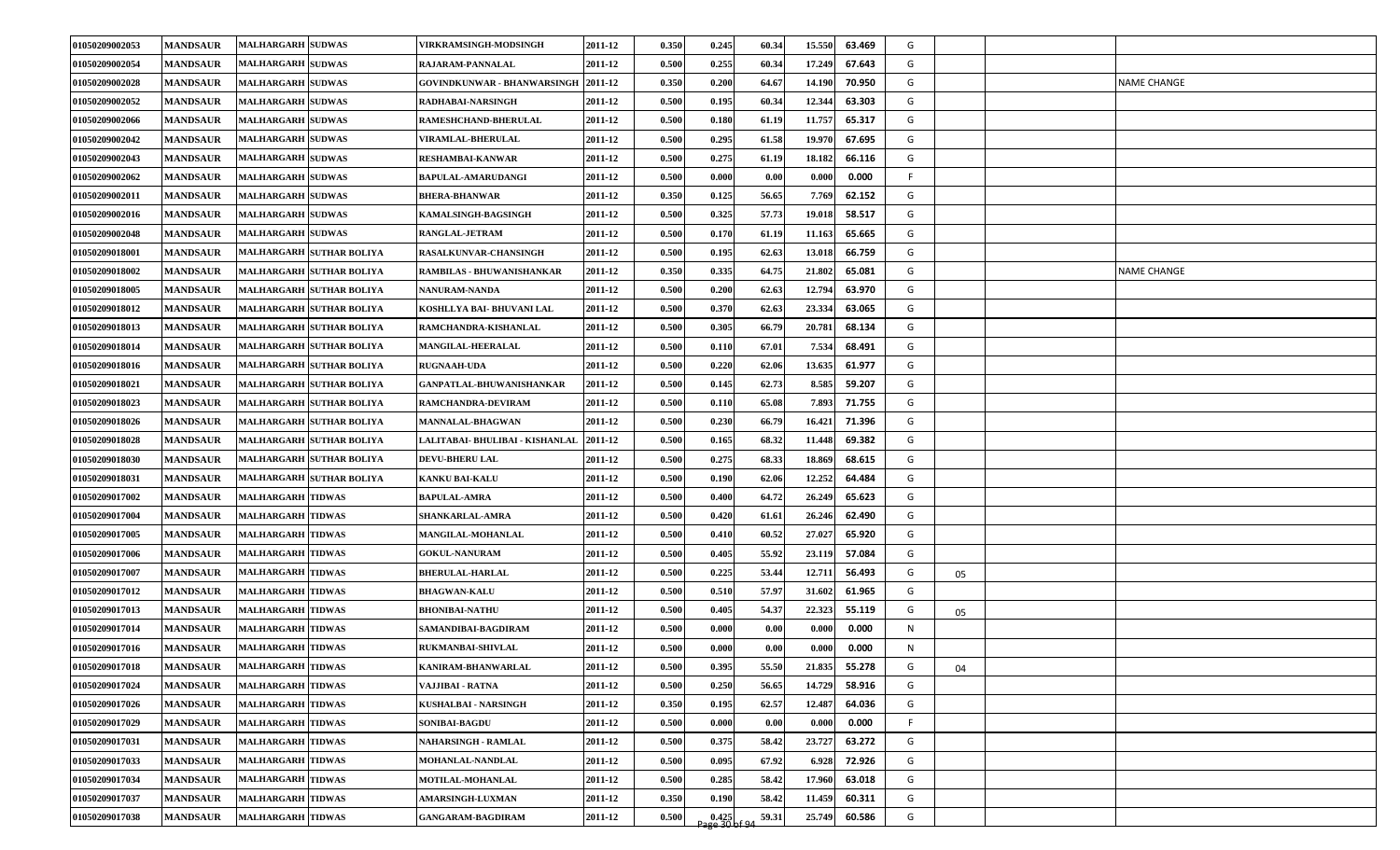| 01050209017039 | <b>MANDSAUR</b> | <b>MALHARGARH TIDWAS</b> |                         | NANDLAL-BAGDIRAM                             | 2011-12 | 0.500 | 0.290                                                        | 55.73 | 16.926 | 58.366 | G  |  |                    |
|----------------|-----------------|--------------------------|-------------------------|----------------------------------------------|---------|-------|--------------------------------------------------------------|-------|--------|--------|----|--|--------------------|
| 01050209017043 | <b>MANDSAUR</b> | <b>MALHARGARH TIDWAS</b> |                         | <b>RAMSINGH-BHERULAL</b>                     | 2011-12 | 0.500 | 0.215                                                        | 56.51 | 13.546 | 63.005 | G  |  |                    |
| 01050209017048 | <b>MANDSAUR</b> | <b>MALHARGARH TIDWAS</b> |                         | <b>BAGDIRAM-BHANWARLAL</b>                   | 2011-12 | 0.500 | 0.290                                                        | 60.52 | 18.415 | 63.500 | G  |  |                    |
| 01050209017050 | <b>MANDSAUR</b> | <b>MALHARGARH TIDWAS</b> |                         | <b>MADANLAL-JETRAM</b>                       | 2011-12 | 0.500 | 0.170                                                        | 64.72 | 11.594 | 68.200 | G  |  |                    |
| 01050209017052 | <b>MANDSAUR</b> | <b>MALHARGARH TIDWAS</b> |                         | <b>BAGDIRAM-KISHAN</b>                       | 2011-12 | 0.500 | 0.440                                                        | 55.56 | 26.439 | 60.089 | G  |  |                    |
| 01050209017053 | <b>MANDSAUR</b> | <b>MALHARGARH TIDWAS</b> |                         | <b>MANGILAL-DEVILAL</b>                      | 2011-12 | 0.500 | 0.295                                                        | 56.54 | 16.712 | 56.651 | G  |  |                    |
| 01050209017059 | <b>MANDSAUR</b> | <b>MALHARGARH TIDWAS</b> |                         | <b>JUJHAR-BHANWARLAL</b>                     | 2011-12 | 0.500 | 0.335                                                        | 64.72 | 22.291 | 66.540 | G  |  |                    |
| 01050209017061 | <b>MANDSAUR</b> | <b>MALHARGARH TIDWAS</b> |                         | RADHESHYAM-SITARAM                           | 2011-12 | 0.500 | 0.410                                                        | 59.31 | 25.317 | 61.749 | G  |  |                    |
| 01050209017063 | <b>MANDSAUR</b> | <b>MALHARGARH TIDWAS</b> |                         | RANGLAL - BHANWARLAL                         | 2011-12 | 0.350 | 0.320                                                        | 59.31 | 19.140 | 59.813 | G  |  | <b>NAME CHANGE</b> |
| 01050209017064 | <b>MANDSAUR</b> | <b>MALHARGARH TIDWAS</b> |                         | <b>BAPULAL-JUJHAR</b>                        | 2011-12 | 0.500 | 0.455                                                        | 65.15 | 30.137 | 66.235 | G  |  |                    |
| 01050209017081 | <b>MANDSAUR</b> | <b>MALHARGARH TIDWAS</b> |                         | <b>JARELAL-LUXMAN</b>                        | 2011-12 | 0.500 | 0.260                                                        | 59.18 | 15.674 | 60.285 | G  |  |                    |
| 01050209017060 | <b>MANDSAUR</b> | <b>MALHARGARH TIDWAS</b> |                         | SHANTIBAI-JUJHAR                             | 2011-12 | 0.500 | 0.000                                                        | 0.00  | 0.000  | 0.000  | F. |  |                    |
| 01050209017051 | <b>MANDSAUR</b> | <b>MALHARGARH TIDWAS</b> |                         | <b>RAMNARAYAN-HEERA</b>                      | 2011-12 | 0.500 | 0.195                                                        | 61.61 | 12.533 | 64.272 | G  |  |                    |
| 01050209017065 | <b>MANDSAUR</b> | <b>MALHARGARH TIDWAS</b> |                         | PARWATIBAI-KACHARU                           | 2011-12 | 0.500 | 0.130                                                        | 57.84 | 7.693  | 59.177 | G  |  |                    |
| 01050209017023 | <b>MANDSAUR</b> | <b>MALHARGARH TIDWAS</b> |                         | RAMCHANDRA-BHERULAL                          | 2011-12 | 0.500 | 0.345                                                        | 57.54 | 21.882 | 63.426 | G  |  |                    |
| 01050209017069 | <b>MANDSAUR</b> | <b>MALHARGARH TIDWAS</b> |                         | <b>JANIBAI-NANDA</b>                         | 2011-12 | 0.500 | 0.150                                                        | 59.18 | 9.266  | 61.773 | G  |  |                    |
| 01050209017015 | <b>MANDSAUR</b> | <b>MALHARGARH TIDWAS</b> |                         | PRABHULAL-BHANWARLAL                         | 2011-12 | 0.500 | 0.265                                                        | 67.76 | 17.279 | 65.204 | G  |  |                    |
| 01050209017093 | <b>MANDSAUR</b> | <b>MALHARGARH TIDWAS</b> |                         | <b>BAGDIRAM-DEVA</b>                         | 2011-12 | 0.500 | 0.300                                                        | 65.15 | 20.308 | 67.693 | G  |  |                    |
| 01050209017094 | <b>MANDSAUR</b> | <b>MALHARGARH TIDWAS</b> |                         | <b>SHIVLAL-MOHANLAL</b>                      | 2011-12 | 0.500 | 0.155                                                        | 59.18 | 9.917  | 63.981 | G  |  |                    |
| 01050209017010 | <b>MANDSAUR</b> | <b>MALHARGARH TIDWAS</b> |                         | <b>KISHAN-RAMA</b>                           | 2011-12 | 0.500 | 0.225                                                        | 58.48 | 14.612 | 64.942 | G  |  |                    |
| 01050209017028 | <b>MANDSAUR</b> | <b>MALHARGARH TIDWAS</b> |                         | VAJJIBAI-PARTHA                              | 2011-12 | 0.500 | 0.155                                                        | 58.48 | 9.541  | 61.555 | G  |  |                    |
| 01050209017095 | <b>MANDSAUR</b> | <b>MALHARGARH TIDWAS</b> |                         | <b>RODMAL-HEERALAL</b>                       | 2011-12 | 0.500 | 0.250                                                        | 61.61 | 15.975 | 63.900 | G  |  |                    |
| 01050210031016 | <b>MANDSAUR</b> | <b>SITAMAU</b>           | <b>AAKIYA</b>           | PREMSINGH-DHULSINGH                          | 2011-12 | 0.500 | 0.150                                                        | 56.38 | 9.633  | 64.220 | G  |  |                    |
| 01050210031008 | <b>MANDSAUR</b> | <b>SITAMAU</b>           | AAKIYA                  | <b>RAMDAS - BALAKDAS URF BALMUKU 2011-12</b> |         | 0.500 | 0.390                                                        | 58.90 | 23.434 | 60.087 | G  |  |                    |
| 01050210031010 | <b>MANDSAUR</b> | <b>SITAMAU</b>           | <b>AAKIYA</b>           | <b>BHERULAL - JAGNNATH</b>                   | 2011-12 | 0.500 | 0.350                                                        | 66.16 | 23.647 | 67.563 | G  |  |                    |
| 01050210031011 | <b>MANDSAUR</b> | <b>SITAMAU</b>           | AAKIYA                  | <b>BADRILAL - RAMESHWAR</b>                  | 2011-12 | 0.350 | 0.200                                                        | 55.87 | 11.262 | 56.310 | G  |  | <b>NAME CHANGE</b> |
| 01050210031013 | <b>MANDSAUR</b> | <b>SITAMAU</b>           | <b>AAKIYA</b>           | MANGILAL-RAMCHANDRA                          | 2011-12 | 0.500 | 0.385                                                        | 62.08 | 24.797 | 64.408 | G  |  |                    |
| 01050210031014 | <b>MANDSAUR</b> | <b>SITAMAU</b>           | <b>AAKIYA</b>           | PREMKUWAR-PRATAPSINGH                        | 2011-12 | 0.500 | 0.250                                                        | 62.08 | 15.822 | 63.288 | G  |  |                    |
| 01050210031015 | <b>MANDSAUR</b> | <b>SITAMAU</b>           | <b>AAKIYA</b>           | KOSHALYABAI - HIRALAL                        | 2011-12 | 0.350 | 0.300                                                        | 57.01 | 17.535 | 58.450 | G  |  | NAME CHANGE        |
| 01050210031024 | <b>MANDSAUR</b> | <b>SITAMAU</b>           | <b>AAKIYA</b>           | <b>BHAGYVANTIBAI-MOHANLAL</b>                | 2011-12 | 0.350 | 0.320                                                        | 58.59 | 19.234 | 60.106 | G  |  |                    |
| 01050210031029 | <b>MANDSAUR</b> | <b>SITAMAU</b>           | <b>AAKIYA</b>           | <b>BHERULAL-NANDRAM</b>                      | 2011-12 | 0.500 | 0.285                                                        | 57.14 | 17.085 | 59.947 | G  |  |                    |
| 01050210031033 | <b>MANDSAUR</b> | <b>SITAMAU</b>           | ААКІҮА                  | <b>DILIPSINGH-DOLATSINGH</b>                 | 2011-12 | 0.500 | 0.210                                                        | 56.06 | 12.029 | 57.281 | G  |  |                    |
| 01050210031035 | <b>MANDSAUR</b> | <b>SITAMAU</b>           | <b>AAKIYA</b>           | KALABAI-CHAGANLAL                            | 2011-12 | 0.500 | 0.260                                                        | 62.08 | 16.185 | 62.250 | G  |  |                    |
| 01050210031017 | <b>MANDSAUR</b> | <b>SITAMAU</b>           | <b>AAKIYA</b>           | KALUSINGH-DHULSINGH                          | 2011-12 | 0.500 | 0.150                                                        | 62.75 | 10.399 | 69.327 | G  |  |                    |
| 01050210031005 | <b>MANDSAUR</b> | <b>SITAMAU</b>           | <b>AAKIYA</b>           | DATARSINGH-SHAMBHUSINGH                      | 2011-12 | 0.500 | 0.345                                                        | 61.45 | 22.552 | 65.368 | G  |  |                    |
| 01050210031034 | <b>MANDSAUR</b> | <b>SITAMAU</b>           | <b>AAKIYA</b>           | <b>SUKHIBAI-RUGNATH</b>                      | 2011-12 | 0.500 | 0.290                                                        | 58.90 | 17.241 | 59.452 | G  |  |                    |
| 01050210010001 | <b>MANDSAUR</b> | <b>SITAMAU</b>           | <b>BARDIYA BARKHEDA</b> | TAJMOHAMMAD-AFJALKHA                         | 2011-12 | 0.350 | 0.360                                                        | 56.81 | 20.768 | 57.689 | G  |  |                    |
| 01050210010005 | <b>MANDSAUR</b> | <b>SITAMAU</b>           | <b>BARDIYA BARKHEDA</b> | <b>BHERUSINGH - D/P LALSINGH</b>             | 2011-12 | 0.500 | 0.200                                                        | 61.98 | 12.600 | 63.000 | G  |  |                    |
| 01050210010012 | <b>MANDSAUR</b> | <b>SITAMAU</b>           | <b>BARDIYA BARKHEDA</b> | SOHANBAI - BADRILAL                          | 2011-12 | 0.500 | 0.190                                                        | 58.95 | 11.403 | 60.016 | G  |  |                    |
| 01050210010015 | <b>MANDSAUR</b> | <b>SITAMAU</b>           | <b>BARDIYA BARKHEDA</b> | AAJADKHA-MAJIDKHA                            | 2011-12 | 0.500 | 0.210                                                        | 61.76 | 12.537 | 59.700 | G  |  |                    |
| 01050210010028 | <b>MANDSAUR</b> | <b>SITAMAU</b>           | <b>BARDIYA BARKHEDA</b> | MO.AKBAR-MEER AFJALKHA                       | 2011-12 | 0.350 | 0.350                                                        | 59.56 | 21.127 | 60.363 | G  |  |                    |
| 01050210010032 | <b>MANDSAUR</b> | <b>SITAMAU</b>           | <b>BARDIYA BARKHEDA</b> | KAWARLAL - JADAWCHAND                        | 2011-12 | 0.500 | $\begin{array}{c} 0.250 \\ \text{Page 31 of 94} \end{array}$ | 61.98 | 16.150 | 64.600 | G  |  |                    |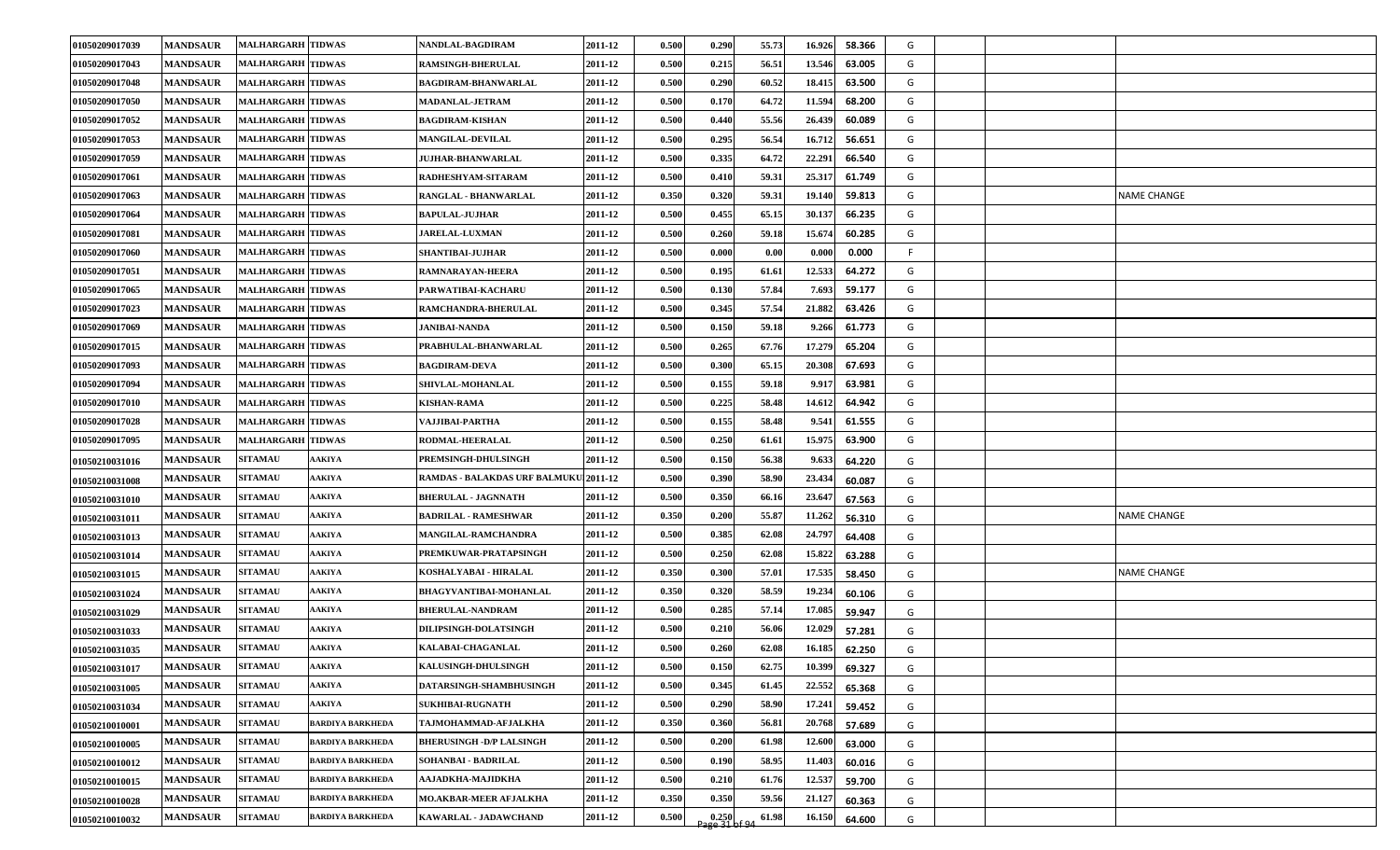| 01050210010033 | <b>MANDSAUR</b> | <b>SITAMAU</b> | <b>BARDIYA BARKHEDA</b> | RAMESHWAR - KARULAL                   | 2011-12 | 0.500 | 0.375                                                       | 62.51 | 23.361<br>62.296              | G  |    |                |                    |
|----------------|-----------------|----------------|-------------------------|---------------------------------------|---------|-------|-------------------------------------------------------------|-------|-------------------------------|----|----|----------------|--------------------|
| 01050210010036 | <b>MANDSAUR</b> | <b>SITAMAU</b> | <b>BARDIYA BARKHEDA</b> | MANGIBAI-RAJARAM                      | 2011-12 | 0.500 | 0.265                                                       | 63.37 | 17.146<br>64.702              | G  |    |                |                    |
| 01050210010037 | <b>MANDSAUR</b> | <b>SITAMAU</b> | <b>BARDIYA BARKHEDA</b> | DEVRAM - BHANA JI                     | 2011-12 | 0.350 | 0.295                                                       | 59.56 | 18.549<br>62.878              | G  |    | 01050210022030 |                    |
| 01050210010038 | <b>MANDSAUR</b> | <b>SITAMAU</b> | <b>BARDIYA BARKHEDA</b> | NUR MOHAMMAD. - CHAND KHA             | 2011-12 | 0.350 | 0.350                                                       | 61.76 | 22.031<br>62.946              | G  |    | 01050210022029 |                    |
| 01050210009014 | <b>MANDSAUR</b> | <b>SITAMAU</b> | <b>BHUKHI BUJURG</b>    | NARAYANGIR-MAGANGIR                   | 2011-12 | 0.500 | 0.230                                                       | 68.06 | 17.258<br>75.035              | G  |    |                |                    |
| 01050210009001 | <b>MANDSAUR</b> | <b>SITAMAU</b> | <b>BHUKHI BUJURG</b>    | <b>SHANKAR GIR - NATHU GIR</b>        | 2011-12 | 0.500 | 0.000                                                       | 0.000 | $\boldsymbol{0.000}$<br>0.000 |    |    |                |                    |
| 01050210009004 | <b>MANDSAUR</b> | <b>SITAMAU</b> | <b>BHUKHI BUJURG</b>    | <b>MANGU-RAMA BALAI</b>               | 2011-12 | 0.500 | 0.000                                                       | 0.000 | 0.000<br>0.000                | F  |    |                |                    |
| 01050210009008 | <b>MANDSAUR</b> | <b>SITAMAU</b> | <b>BHUKHI BUJURG</b>    | PRAKASH RAW - RAMPRASAD               | 2011-12 | 0.350 | 0.290                                                       | 60.66 | 18.328<br>63.200              | G  |    |                | <b>NAME CHANGE</b> |
| 01050210009012 | <b>MANDSAUR</b> | <b>SITAMAU</b> | <b>BHUKHI BUJURG</b>    | <b>GOPALGIR-SHANKAR GIR</b>           | 2011-12 | 0.50  | 0.220                                                       | 60.18 | 14.469<br>65.768              | G  |    |                |                    |
| 01050210009013 | <b>MANDSAUR</b> | <b>SITAMAU</b> | <b>BHUKHI BUJURG</b>    | CHANDRAKUNWAR - PRAHLAD SINGH 2011-12 |         | 0.500 | 0.000                                                       | 0.000 | 0.000<br>0.000                |    |    |                |                    |
| 01050210009015 | <b>MANDSAUR</b> | <b>SITAMAU</b> | <b>BHUKHI BUJURG</b>    | <b>MANGU DAS-NANDRAM DAS</b>          | 2011-12 | 0.500 | 0.360                                                       | 62.30 | 22.891<br>63.586              | G  |    |                |                    |
| 01050210009016 | <b>MANDSAUR</b> | <b>SITAMAU</b> | <b>BHUKHI BUJURG</b>    | <b>RUGHNATH-GULAB</b>                 | 2011-12 | 0.500 | 0.000                                                       | 0.000 | 0.000<br>0.000                |    |    |                |                    |
| 01050210009017 | <b>MANDSAUR</b> | <b>SITAMAU</b> | <b>BHUKHI BUJURG</b>    | VIKRAM SINGH-PARVAT SINGH             | 2011-12 | 0.500 | 0.000                                                       | 0.000 | $\boldsymbol{0.000}$<br>0.000 | F  |    |                |                    |
| 01050210009018 | <b>MANDSAUR</b> | <b>SITAMAU</b> | <b>BHUKHI BUJURG</b>    | UDAYRAM-ONKAR DAS                     | 2011-12 | 0.500 | 0.000                                                       | 0.000 | 0.000<br>0.000                | F. |    |                |                    |
| 01050210009020 | <b>MANDSAUR</b> | <b>SITAMAU</b> | <b>BHUKHI BUJURG</b>    | <b>GOVIND GIR - KAILASH GIR</b>       | 2011-12 | 0.500 | 0.285                                                       | 63.28 | 18.812<br>66.007              | G  |    |                |                    |
| 01050210009022 | <b>MANDSAUR</b> | <b>SITAMAU</b> | <b>BHUKHI BUJURG</b>    | <b>MANGILAL-BHAGGA</b>                | 2011-12 | 0.500 | 0.150                                                       | 59.51 | 9.785<br>65.233               | G  |    |                |                    |
| 01050210009027 | <b>MANDSAUR</b> | <b>SITAMAU</b> | <b>BHUKHI BUJURG</b>    | <b>KACHRU GIR-ROOP GIR</b>            | 2011-12 | 0.500 | 0.335                                                       | 63.28 | 21.859<br>65.251              | G  |    |                |                    |
| 01050210009031 | <b>MANDSAUR</b> | <b>SITAMAU</b> | <b>BHUKHI BUJURG</b>    | RAMESHVAR DAS-BHERU DAS               | 2011-12 | 0.500 | 0.000                                                       | 0.000 | 0.000<br>0.000                | F  |    |                |                    |
| 01050210009035 | <b>MANDSAUR</b> | <b>SITAMAU</b> | <b>BHUKHI BUJURG</b>    | <b>BHERULAL-BHANWARLAL</b>            | 2011-12 | 0.500 | 0.000                                                       | 0.000 | 0.000<br>0.000                | F  |    |                |                    |
| 01050210009043 | <b>MANDSAUR</b> | <b>SITAMAU</b> | <b>BHUKHI BUJURG</b>    | <b>BADRILAL-RAMLAL</b>                | 2011-12 | 0.500 | 0.000                                                       | 0.000 | 0.000<br>0.000                | F. |    |                |                    |
| 01050210009044 | <b>MANDSAUR</b> | <b>SITAMAU</b> | <b>BHUKHI BUJURG</b>    | <b>BHERUGIR-RAMGIR</b>                | 2011-12 | 0.500 | 0.000                                                       | 0.000 | $\boldsymbol{0.000}$<br>0.000 | F. |    |                |                    |
| 01050210009046 | <b>MANDSAUR</b> | <b>SITAMAU</b> | <b>BHUKHI BUJURG</b>    | RAMPRASAD-BHUVANIJI                   | 2011-12 | 0.500 | 0.205                                                       | 59.51 | 12.905<br>62.951              | G  |    |                |                    |
| 01050210009051 | <b>MANDSAUR</b> | <b>SITAMAU</b> | <b>BHUKHI BUJURG</b>    | <b>KARU-JUJHAR</b>                    | 2011-12 | 0.500 | 0.195                                                       | 59.51 | 12.089<br>61.995              | G  |    |                |                    |
| 01050210009053 | <b>MANDSAUR</b> | <b>SITAMAU</b> | <b>BHUKHI BUJURG</b>    | UDAYRAM - JUJHAR                      | 2011-12 | 0.500 | 0.345                                                       | 59.37 | 22.120<br>64.116              | G  |    |                |                    |
| 01050210009055 | <b>MANDSAUR</b> | <b>SITAMAU</b> | <b>BHUKHI BUJURG</b>    | <b>KACHRU-BHERA</b>                   | 2011-12 | 0.500 | 0.000                                                       | 0.000 | 0.000<br>0.000                | F  |    |                |                    |
| 01050210009047 | <b>MANDSAUR</b> | <b>SITAMAU</b> | <b>BHUKHI BUJURG</b>    | <b>RAMLAL-JUJHAR</b>                  | 2011-12 | 0.350 | 0.230                                                       | 60.12 | 15.262<br>66.357              | G  |    |                |                    |
| 01050210009058 | <b>MANDSAUR</b> | <b>SITAMAU</b> | <b>BHUKHI BUJURG</b>    | AMARSINGH-BAKHTAVARSINGH              | 2011-12 | 0.500 | 0.300                                                       | 67.63 | 22.202<br>74.007              | G  |    |                |                    |
| 01050210009002 | <b>MANDSAUR</b> | <b>SITAMAU</b> | <b>BHUKHI BUJURG</b>    | <b>GOVINDRAM-RAMA</b>                 | 2011-12 | 0.500 | 0.000                                                       | 0.000 | 0.000<br>0.000                | F. |    |                |                    |
| 01050210009019 | <b>MANDSAUR</b> | <b>SITAMAU</b> | <b>BHUKHI BUJURG</b>    | <b>KALU SINGH - ONKAR SINGH</b>       | 2011-12 | 0.500 | 0.250                                                       | 59.37 | 15.199<br>60.796              | G  |    |                |                    |
| 01050210009037 | <b>MANDSAUR</b> | <b>SITAMAU</b> | <b>BHUKHI BUJURG</b>    | <b>KANWERIBAI-JUJHAR</b>              | 2011-12 | 0.500 | 0.000                                                       | 0.000 | 0.000<br>0.000                | F. |    |                |                    |
| 01050210009049 | <b>MANDSAUR</b> | <b>SITAMAU</b> | <b>BHUKHI BUJURG</b>    | PRAKASHKUNWAR-SHAMBHUSINGH 2011-12    |         | 0.500 | 0.220                                                       | 63.28 | 13.940<br>63.364              | G  |    |                |                    |
| 01050210009050 | <b>MANDSAUR</b> | <b>SITAMAU</b> | <b>BHUKHI BUJURG</b>    | <b>GOTAMPURI-SHANKARPURI</b>          | 2011-12 | 0.50  | 0.195                                                       | 63.05 | 12.799<br>65.636              | G  |    |                |                    |
| 01050210009005 | <b>MANDSAUR</b> | <b>SITAMAU</b> | <b>BHUKHI BUJURG</b>    | <b>BAJJIBAI - MUKUNDDAS</b>           | 2011-12 | 0.500 | 0.095                                                       | 59.37 | 6.522<br>68.653               | G  |    |                |                    |
| 01050210009009 | <b>MANDSAUR</b> | <b>SITAMAU</b> | <b>BHUKHI BUJURG</b>    | <b>BHERU DAS - D/P GANGA BAI</b>      | 2011-12 | 0.500 | 0.195                                                       | 63.05 | 13.430<br>68.872              | G  |    |                |                    |
| 01050210009026 | <b>MANDSAUR</b> | <b>SITAMAU</b> | <b>BHUKHI BUJURG</b>    | <b>BHULIBAI - NARAYAN</b>             | 2011-12 | 0.500 | 0.300                                                       | 56.50 | 16.546<br>55.153              | G  | 04 |                |                    |
| 01050210009028 | <b>MANDSAUR</b> | <b>SITAMAU</b> | <b>BHUKHI BUJURG</b>    | PREMKUNVAR-BADAN SINGH                | 2011-12 | 0.350 | 0.305                                                       | 63.05 | 19.050<br>62.459              | G  |    |                |                    |
| 01050210009056 | <b>MANDSAUR</b> | <b>SITAMAU</b> | <b>BHUKHI BUJURG</b>    | PYARSINGH-BAHADURSINGH                | 2011-12 | 0.500 | 0.000                                                       | 0.000 | 0.000<br>0.000                | F  |    |                |                    |
| 01050210126027 | <b>MANDSAUR</b> | <b>SITAMAU</b> | <b>DALAWADA</b>         | <b>SHAMBHUGIR - SHANKARGIR</b>        | 2011-12 | 0.500 | 0.395                                                       | 61.72 | 31.945<br>80.873              | G  |    |                |                    |
| 01050210126001 | <b>MANDSAUR</b> | <b>SITAMAU</b> | <b>DALAWADA</b>         | <b>BHANWARLAL - PRITHAVIRAJ</b>       | 2011-12 | 0.500 | 0.360                                                       | 63.57 | 24.901<br>69.169              | G  |    |                |                    |
| 01050210126002 | <b>MANDSAUR</b> | <b>SITAMAU</b> | <b>DALAWADA</b>         | PREMKUNWAR - GANESHRAM                | 2011-12 | 0.500 | 0.280                                                       | 66.34 | 19.589<br>69.961              | G  |    |                |                    |
| 01050210126005 | <b>MANDSAUR</b> | <b>SITAMAU</b> | <b>DALAWADA</b>         | <b>SONIBAI - KALU</b>                 | 2011-12 | 0.500 | 0.255                                                       | 52.93 | 14.896<br>58.416              | G  | 05 |                |                    |
| 01050210126007 | <b>MANDSAUR</b> | <b>SITAMAU</b> | <b>DALAWADA</b>         | <b>SHIVRAM- BHERULAL</b>              | 2011-12 | 0.500 | $\begin{array}{c c} 0.500 \\ 32 \text{ of } 94 \end{array}$ | 60.91 | 30.899<br>61.798              | G  |    |                |                    |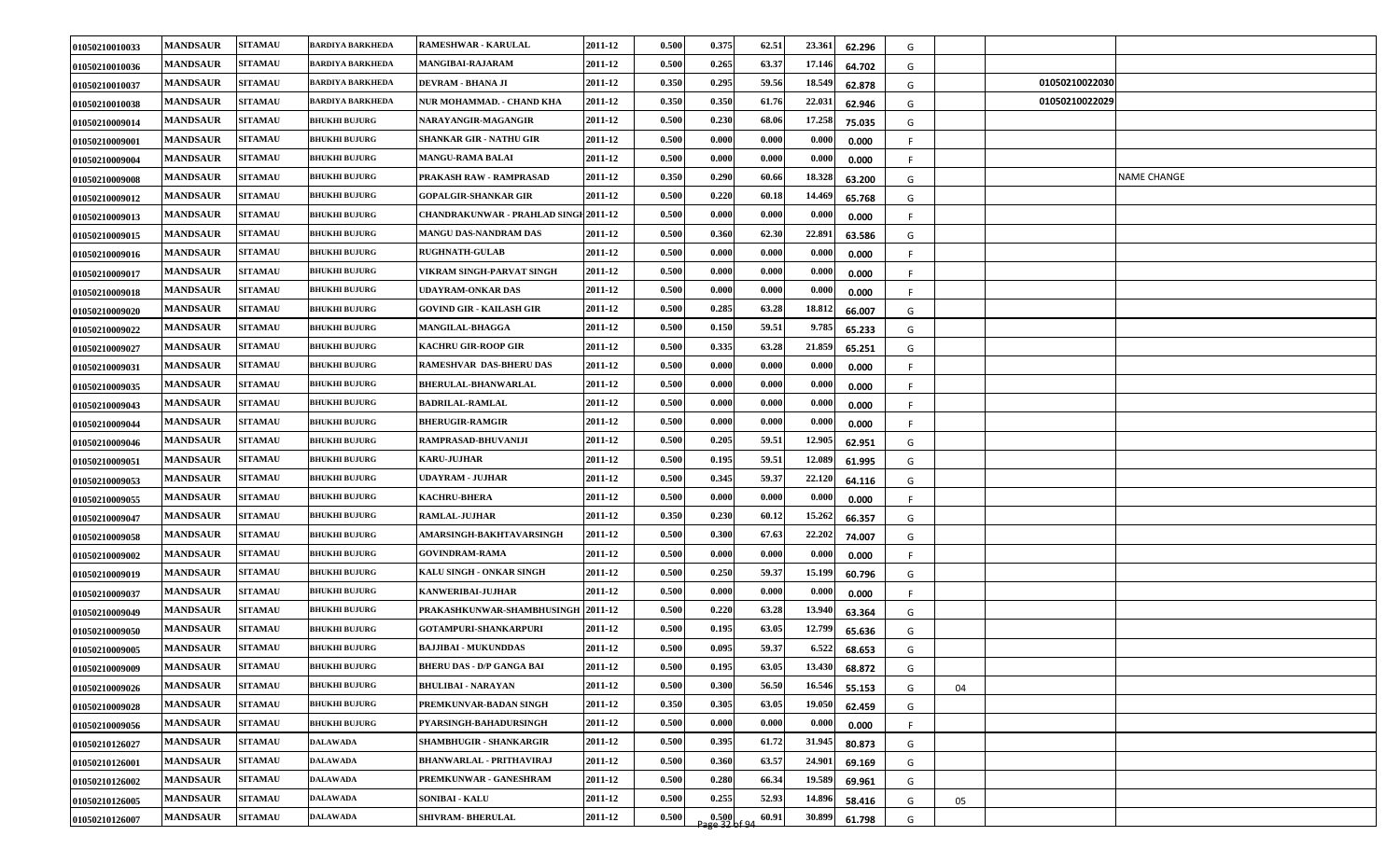| 01050210126009 | <b>MANDSAUR</b> | <b>SITAMAU</b> | <b>DALAWADA</b> | HARISHCHAND - KACHRU                        | 2011-12 | 0.350 | 0.330 | 52.10 | 17.885 | 54.197 | G | 04 |                    |
|----------------|-----------------|----------------|-----------------|---------------------------------------------|---------|-------|-------|-------|--------|--------|---|----|--------------------|
| 01050210126011 | <b>MANDSAUR</b> | <b>SITAMAU</b> | <b>DALAWADA</b> | <b>KESHARBAI-MANGILAL</b>                   | 2011-12 | 0.500 | 0.295 | 59.09 | 18.748 | 63.553 | G |    |                    |
| 01050210126014 | <b>MANDSAUR</b> | <b>SITAMAU</b> | <b>DALAWADA</b> | <b>JUGALKISHOR - BAGDIRAM</b>               | 2011-12 | 0.500 | 0.500 | 55.07 | 29.769 | 59.538 | G |    |                    |
| 01050210126016 | <b>MANDSAUR</b> | <b>SITAMAU</b> | <b>DALAWADA</b> | JUJHARLAL - KANIRAM                         | 2011-12 | 0.500 | 0.490 | 54.91 | 28.789 | 58.753 | G | 05 |                    |
| 01050210126018 | <b>MANDSAUR</b> | <b>SITAMAU</b> | <b>DALAWADA</b> | GORDHANIBAI - VARDA                         | 2011-12 | 0.500 | 0.460 | 64.20 | 29.688 | 64.539 | G |    |                    |
| 01050210126019 | <b>MANDSAUR</b> | <b>SITAMAU</b> | <b>DALAWADA</b> | MITTHUBAI-PURALAL                           | 2011-12 | 0.500 | 0.400 | 61.35 | 24.522 | 61.305 | G |    |                    |
| 01050210126020 | <b>MANDSAUR</b> | <b>SITAMAU</b> | <b>DALAWADA</b> | PRATHVIRAJ - BHUWAN                         | 2011-12 | 0.500 | 0.230 | 61.35 | 15.425 | 67.065 | G |    |                    |
| 01050210126024 | <b>MANDSAUR</b> | <b>SITAMAU</b> | <b>DALAWADA</b> | KAWARLAL - PRITHAVIRAJ                      | 2011-12 | 0.500 | 0.360 | 61.35 | 22.866 | 63.517 | G |    |                    |
| 01050210126028 | <b>MANDSAUR</b> | <b>SITAMAU</b> | <b>DALAWADA</b> | <b>GULABBAI- NANDA</b>                      | 2011-12 | 0.500 | 0.280 | 54.87 | 16.696 | 59.629 | G | 05 |                    |
| 01050210126029 | <b>MANDSAUR</b> | <b>SITAMAU</b> | <b>DALAWADA</b> | NANDLAL - JAGDISH                           | 2011-12 | 0.500 | 0.320 | 64.20 | 22.103 | 69.072 | G |    |                    |
| 01050210126030 | <b>MANDSAUR</b> | <b>SITAMAU</b> | <b>DALAWADA</b> | VARDESINGH - UDAYSINGH                      | 2011-12 | 0.500 | 0.505 | 59.09 | 30.710 | 60.812 | G |    |                    |
| 01050210126038 | <b>MANDSAUR</b> | <b>SITAMAU</b> | <b>DALAWADA</b> | RAMNARAYAN - NANDA                          | 2011-12 | 0.500 | 0.375 | 59.09 | 22.429 | 59.811 | G |    |                    |
| 01050210126042 | <b>MANDSAUR</b> | <b>SITAMAU</b> | <b>DALAWADA</b> | <b>SUHAGBAI- KALU</b>                       | 2011-12 | 0.500 | 0.445 | 57.49 | 25.361 | 56.991 | G |    |                    |
| 01050210126044 | <b>MANDSAUR</b> | <b>SITAMAU</b> | <b>DALAWADA</b> | <b>BHULI - CHATARBHUJ</b>                   | 2011-12 | 0.500 | 0.400 | 54.33 | 21.670 | 54.175 | G | 04 |                    |
| 01050210126045 | <b>MANDSAUR</b> | <b>SITAMAU</b> | <b>DALAWADA</b> | <b>BHAWARLAL - MANGU</b>                    | 2011-12 | 0.350 | 0.290 | 59.85 | 18.100 | 62.414 | G |    |                    |
| 01050210126047 | <b>MANDSAUR</b> | <b>SITAMAU</b> | <b>DALAWADA</b> | <b>VIMALKUWAR - RUGHNATH</b>                | 2011-12 | 0.500 | 0.350 | 59.85 | 20.888 | 59.680 | G |    |                    |
| 01050210126049 | <b>MANDSAUR</b> | <b>SITAMAU</b> | <b>DALAWADA</b> | NATHIBAI- GANGARAM                          | 2011-12 | 0.500 | 0.485 | 57.49 | 29.016 | 59.827 | G |    |                    |
| 01050210126055 | <b>MANDSAUR</b> | <b>SITAMAU</b> | <b>DALAWADA</b> | <b>BHANWARLAL - GANGARAM</b>                | 2011-12 | 0.500 | 0.195 | 57.49 | 12.270 | 62.923 | G |    |                    |
| 01050210126060 | <b>MANDSAUR</b> | <b>SITAMAU</b> | <b>DALAWADA</b> | VARDIBAI- DOLA                              | 2011-12 | 0.500 | 0.495 | 59.85 | 30.011 | 60.628 | G |    |                    |
| 01050210126063 | <b>MANDSAUR</b> | <b>SITAMAU</b> | <b>DALAWADA</b> | <b>MUNNALAL-BABRU</b>                       | 2011-12 | 0.500 | 0.500 | 59.37 | 30.202 | 60.404 | G |    |                    |
| 01050210126068 | <b>MANDSAUR</b> | <b>SITAMAU</b> | <b>DALAWADA</b> | <b>DHAPUBAI- BHERULAL</b>                   | 2011-12 | 0.500 | 0.450 | 59.37 | 26.937 | 59.860 | G | 09 |                    |
| 01050210126080 | <b>MANDSAUR</b> | <b>SITAMAU</b> | <b>DALAWADA</b> | KAMLABAI - KISHAN                           | 2011-12 | 0.500 | 0.400 | 59.37 | 24.630 | 61.575 | G |    |                    |
| 01050210126066 | <b>MANDSAUR</b> | <b>SITAMAU</b> | <b>DALAWADA</b> | SHOBHARAM - BHERA KACHI                     | 2011-12 | 0.500 | 0.330 | 55.50 | 19.750 | 59.848 | G |    |                    |
| 01050210126006 | <b>MANDSAUR</b> | <b>SITAMAU</b> | <b>DALAWADA</b> | LAXMINARAYAN - HARCHAND                     | 2011-12 | 0.500 | 0.490 | 60.00 | 30.369 | 61.978 | G |    |                    |
| 01050210126084 | <b>MANDSAUR</b> | <b>SITAMAU</b> | <b>DALAWADA</b> | MANGILAL - BABULAL                          | 2011-12 | 0.500 | 0.330 | 59.53 | 21.057 | 63.809 | G |    |                    |
| 01050210126085 | <b>MANDSAUR</b> | <b>SITAMAU</b> | <b>DALAWADA</b> | SAJJANKUNWAR - MADHOSINGH                   | 2011-12 | 0.500 | 0.495 | 58.69 | 29.219 | 59.028 | G |    |                    |
| 01050210126086 | <b>MANDSAUR</b> | <b>SITAMAU</b> | <b>DALAWADA</b> | RUKMANBAI-BHAGIRATH                         | 2011-12 | 0.350 | 0.290 | 59.53 | 18.854 | 65.014 | G |    |                    |
| 01050210126087 | <b>MANDSAUR</b> | <b>SITAMAU</b> | <b>DALAWADA</b> | RATNIBAI-LAXMAN                             | 2011-12 | 0.500 | 0.190 | 60.23 | 11.788 | 62.042 | G |    |                    |
| 01050210126004 | <b>MANDSAUR</b> | <b>SITAMAU</b> | <b>DALAWADA</b> | <b>RAMESHWAR - NANDA</b>                    | 2011-12 | 0.500 | 0.295 | 58.69 | 17.599 | 59.658 | G |    |                    |
| 01050210126015 | <b>MANDSAUR</b> | <b>SITAMAU</b> | <b>DALAWADA</b> | <b>KISHANLAL - VAKTA</b>                    | 2011-12 | 0.500 | 0.480 | 58.69 | 29.680 | 61.833 | G |    |                    |
| 01050210126017 | <b>MANDSAUR</b> | <b>SITAMAU</b> | <b>DALAWADA</b> | <b>JASSABAI-RAMA</b>                        | 2011-12 | 0.350 | 0.335 | 54.48 | 18.508 | 55.248 | G | 04 |                    |
| 01050210126034 | <b>MANDSAUR</b> | <b>SITAMAU</b> | <b>DALAWADA</b> | <b>BADRILAL - RAMCHANDRA</b>                | 2011-12 | 0.500 | 0.435 | 60.23 | 31.148 | 71.605 | G |    |                    |
| 01050210126062 | <b>MANDSAUR</b> | <b>SITAMAU</b> | <b>DALAWADA</b> | KAVERIBAI- CHATARBHUJ                       | 2011-12 | 0.500 | 0.350 | 59.66 | 21.282 | 60.806 | G |    |                    |
| 01050210126065 | <b>MANDSAUR</b> | <b>SITAMAU</b> | <b>DALAWADA</b> | <b>TULSIBAI - GOBER</b>                     | 2011-12 | 0.350 | 0.350 | 60.03 | 21.414 | 61.183 | G |    |                    |
| 01050210126079 | <b>MANDSAUR</b> | <b>SITAMAU</b> | <b>DALAWADA</b> | <b>NANDLAL - SAWA</b>                       | 2011-12 | 0.350 | 0.320 | 54.94 | 17.965 | 56.141 | G | 05 |                    |
| 01050210126083 | <b>MANDSAUR</b> | <b>SITAMAU</b> | <b>DALAWADA</b> | SHOBHARAM - PURALAL                         | 2011-12 | 0.500 | 0.435 | 59.66 | 26.412 | 60.717 | G |    |                    |
| 01050210143011 | <b>MANDSAUR</b> | <b>SITAMAU</b> | <b>DALKHEDI</b> | SHAMBHUSINGH- PRATAPSINGH                   | 2011-12 | 0.500 | 0.305 | 66.04 | 19.472 | 63.843 | G |    |                    |
| 01050210143002 | <b>MANDSAUR</b> | <b>SITAMAU</b> | <b>DALKHEDI</b> | <b>BHAGWATILAL - BHUWANISHANKAR 2011-12</b> |         | 0.500 | 0.280 | 62.37 | 18.640 | 66.571 | G |    |                    |
| 01050210143005 | <b>MANDSAUR</b> | <b>SITAMAU</b> | <b>DALKHEDI</b> | RATANLAL - BHUWANISHANKAR                   | 2011-12 | 0.350 | 0.320 | 62.37 | 19.967 | 62.397 | G |    |                    |
| 01050210143006 | <b>MANDSAUR</b> | <b>SITAMAU</b> | <b>DALKHEDI</b> | <b>DHAPUBAI - BABULAL</b>                   | 2011-12 | 0.350 | 0.350 | 60.53 | 21.946 | 62.703 | G |    | <b>NAME CHANGE</b> |
| 01050210143012 | <b>MANDSAUR</b> | <b>SITAMAU</b> | <b>DALKHEDI</b> | DOLATRAM - KISHANLAL                        | 2011-12 | 0.500 | 0.490 | 60.53 | 30.481 | 62.206 | G |    |                    |
| 01050210143015 | <b>MANDSAUR</b> | <b>SITAMAU</b> | <b>DALKHEDI</b> | KANIRAM - NANDA JI                          | 2011-12 | 0.500 | 0.205 | 60.53 | 13.343 | 65.088 | G |    |                    |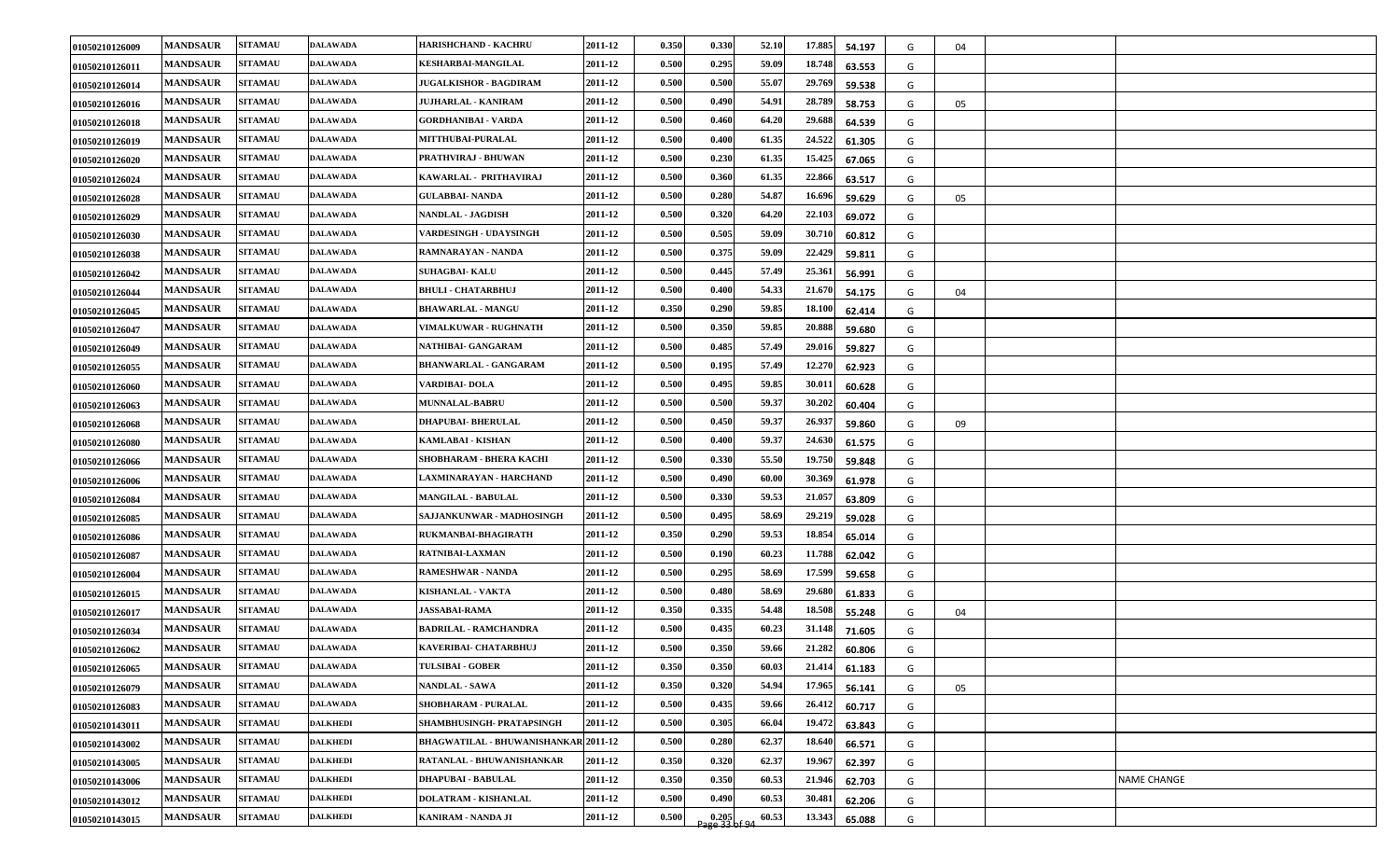| 01050210143020 | <b>MANDSAUR</b> | <b>SITAMAU</b> | <b>DALKHEDI</b>   | KACHRULAL-GANESHRAM                   | 2011-12 | 0.500 | 0.350                   | 60.86 | 21.475 | 61.357 | G   |    |                          |
|----------------|-----------------|----------------|-------------------|---------------------------------------|---------|-------|-------------------------|-------|--------|--------|-----|----|--------------------------|
| 01050210113032 | <b>MANDSAUR</b> | <b>SITAMAU</b> | <b>DEEPAKHEDA</b> | <b>NAGULAL - PURA</b>                 | 2011-12 | 0.500 | 0.320                   | 60.39 | 19.929 | 62.278 | G   |    |                          |
| 01050210113003 | <b>MANDSAUR</b> | <b>SITAMAU</b> | <b>DEEPAKHEDA</b> | <b>MEHTABBAI - DEVA</b>               | 2011-12 | 0.500 | 0.490                   | 59.52 | 29.105 | 59.398 | G   |    |                          |
| 01050210113005 | <b>MANDSAUR</b> | <b>SITAMAU</b> | <b>DEEPAKHEDA</b> | <b>MANSINGH - GANGASINGH</b>          | 2011-12 | 0.350 | 0.000                   | 0.000 | 0.000  | 0.000  |     |    |                          |
| 01050210113007 | <b>MANDSAUR</b> | <b>SITAMAU</b> | <b>DEEPAKHEDA</b> | <b>RAMCHANDRA - UDA</b>               | 2011-12 | 0.500 | 0.300                   | 59.52 | 18.562 | 61.873 | G   |    |                          |
| 01050210113014 | <b>MANDSAUR</b> | <b>SITAMAU</b> | <b>DEEPAKHEDA</b> | <b>MATURIBAI - HEMA</b>               | 2011-12 | 0.350 | 0.340                   | 60.23 | 20.573 | 60.509 | G   |    |                          |
| 01050210113017 | <b>MANDSAUR</b> | <b>SITAMAU</b> | <b>DEEPAKHEDA</b> | VARDICHAND - UDA KUMHAR               | 2011-12 | 0.500 | 0.200                   | 61.80 | 12.598 | 62.990 | G   |    |                          |
| 01050210113020 | <b>MANDSAUR</b> | <b>SITAMAU</b> | <b>DEEPAKHEDA</b> | <b>TULSIRAM - UDA</b>                 | 2011-12 | 0.500 | 0.505                   | 61.80 | 32.736 | 64.824 | G   |    |                          |
| 01050210113022 | <b>MANDSAUR</b> | <b>SITAMAU</b> | <b>DEEPAKHEDA</b> | KANHAIYALAL - PURA JI                 | 2011-12 | 0.500 | 0.355                   | 59.52 | 21.657 | 61.006 | G   |    |                          |
| 01050210113023 | <b>MANDSAUR</b> | <b>SITAMAU</b> | <b>DEEPAKHEDA</b> | NAHARSINGH - GABBA JI                 | 2011-12 | 0.350 | 0.315                   | 53.69 | 17.081 | 54.225 | G   | 04 |                          |
| 01050210113028 | <b>MANDSAUR</b> | <b>SITAMAU</b> | <b>DEEPAKHEDA</b> | JAGMALSINGH - MEHTABSINGH             | 2011-12 | 0.500 | 0.500                   | 55.58 | 29.711 | 59.422 | G   |    |                          |
| 01050210113029 | <b>MANDSAUR</b> | <b>SITAMAU</b> | <b>DEEPAKHEDA</b> | NANURAM - PURA JI                     | 2011-12 | 0.500 | 0.405                   | 64.86 | 27.593 | 68.131 | G   |    |                          |
| 01050210113030 | <b>MANDSAUR</b> | <b>SITAMAU</b> | <b>DEEPAKHEDA</b> | VARDA - UDA CHAMAR                    | 2011-12 | 0.500 | 0.315                   | 57.59 | 18.939 | 60.124 | G   |    |                          |
| 01050210113036 | <b>MANDSAUR</b> | <b>SITAMAU</b> | <b>DEEPAKHEDA</b> | <b>BHAGWANLAL - PURA</b>              | 2011-12 | 0.500 | 0.235                   | 64.86 | 15.956 | 67.898 | G   |    |                          |
| 01050210113047 | <b>MANDSAUR</b> | <b>SITAMAU</b> | <b>DEEPAKHEDA</b> | <b>SHOBHARAM - RAMA</b>               | 2011-12 | 0.500 | 0.500                   | 53.60 | 27.213 | 54.426 | G   | 04 |                          |
| 01050210113048 | <b>MANDSAUR</b> | <b>SITAMAU</b> | <b>DEEPAKHEDA</b> | <b>BALURAM - PURA</b>                 | 2011-12 | 0.350 | 0.340                   | 61.80 | 21.295 | 62.632 | G   |    |                          |
| 01050210113054 | <b>MANDSAUR</b> | <b>SITAMAU</b> | <b>DEEPAKHEDA</b> | <b>MOHAN - KALU</b>                   | 2011-12 | 0.500 | 0.000                   | 0.000 | 0.000  | 0.000  | N   |    |                          |
| 01050210113057 | <b>MANDSAUR</b> | <b>SITAMAU</b> | <b>DEEPAKHEDA</b> | <b>SOHANBAI - NAGU</b>                | 2011-12 | 0.500 | 0.200                   | 56.41 | 11.371 | 56.855 | G   |    |                          |
| 01050210113063 | <b>MANDSAUR</b> | <b>SITAMAU</b> | <b>DEEPAKHEDA</b> | DOLAT KUNWAR - CHANDRA SINGH          | 2011-12 | 0.500 | 0.465                   | 63.13 | 29.851 | 64.196 | G   |    |                          |
| 01050210113078 | <b>MANDSAUR</b> | <b>SITAMAU</b> | <b>DEEPAKHEDA</b> | KAMALBAI - DHANNA                     | 2011-12 | 0.500 | 0.205                   | 59.03 | 12.573 | 61.332 | G   |    |                          |
| 01050210113083 | <b>MANDSAUR</b> | <b>SITAMAU</b> | <b>DEEPAKHEDA</b> | MAHESHWARSINGH - SHANKARSINGI 2011-12 |         | 0.350 | 0.200                   | 59.15 | 12.489 | 62.445 | G   |    |                          |
| 01050210113090 | <b>MANDSAUR</b> | <b>SITAMAU</b> | <b>DEEPAKHEDA</b> | CHATARKUNWAR - MADANSINGH             | 2011-12 | 0.500 | 0.160                   | 66.16 | 11.087 | 69.294 | G   |    |                          |
| 01050210113091 | <b>MANDSAUR</b> | <b>SITAMAU</b> | <b>DEEPAKHEDA</b> | <b>RANVIRSINGH - HARISINGH</b>        | 2011-12 | 0.350 | 0.205                   | 59.03 | 12.717 | 62.034 | G   |    |                          |
| 01050210113096 | <b>MANDSAUR</b> | <b>SITAMAU</b> | <b>DEEPAKHEDA</b> | <b>BHERU - PURA JI</b>                | 2011-12 | 0.500 | 0.290                   | 63.13 | 19.056 | 65.710 | G   |    |                          |
| 01050210113034 | <b>MANDSAUR</b> | <b>SITAMAU</b> | <b>DEEPAKHEDA</b> | <b>MANNA - GOBAR</b>                  | 2011-12 | 0.500 | 0.415                   | 55.72 | 23.482 | 56.583 | G   |    |                          |
| 01050210113081 | <b>MANDSAUR</b> | <b>SITAMAU</b> | <b>DEEPAKHEDA</b> | VIKRAMSINGH - MADANSINGH              | 2011-12 | 0.350 | 0.350                   | 59.03 | 21.150 | 60.429 | G   |    |                          |
| 01050210113101 | <b>MANDSAUR</b> | <b>SITAMAU</b> | <b>DEEPAKHEDA</b> | <b>MANGILAL - JAYRAM</b>              | 2011-12 | 0.500 | 0.425                   | 60.23 | 25.813 | 60.736 | G   |    |                          |
| 01050210113019 | <b>MANDSAUR</b> | <b>SITAMAU</b> | <b>DEEPAKHEDA</b> | RADHABAI - SHANKARLAL                 | 2011-12 | 0.500 | 0.385                   | 60.23 | 23.894 | 62.062 | G   |    |                          |
| 01050210113004 | <b>MANDSAUR</b> | <b>SITAMAU</b> | <b>DEEPAKHEDA</b> | <b>RATANSINGH - SAJJANSINGH</b>       | 2011-12 | 0.500 | 0.445                   | 61.46 | 27.973 | 62.861 | G   |    |                          |
| 01050210113001 | <b>MANDSAUR</b> | <b>SITAMAU</b> | <b>DEEPAKHEDA</b> | <b>BHARATSINGH - RANJITSINGH</b>      | 2011-12 | 0.350 | 0.180                   | 53.69 | 9.680  | 53.778 | G   | 04 |                          |
| 01050210113089 | <b>MANDSAUR</b> | <b>SITAMAU</b> | <b>DEEPAKHEDA</b> | RUGHNATHSINGH - PRATAPSINGH           | 2011-12 | 0.350 | 0.205                   | 55.95 | 12.956 | 63.200 | G   |    |                          |
| 01050210113102 | <b>MANDSAUR</b> | <b>SITAMAU</b> | <b>DEEPAKHEDA</b> | <b>VIRAM - BHERULAL</b>               | 2011-12 | 0.350 | 0.340                   | 61.09 | 21.818 | 64.171 | G   |    | <b>NAME CHANGE</b>       |
| 01050210112006 | <b>MANDSAUR</b> | <b>SITAMAU</b> | <b>DHATURIYA</b>  | <b>GORDHAN - KALULAL</b>              | 2011-12 | 0.350 | 0.240                   | 63.82 | 15.609 | 65.038 | G   |    |                          |
| 01050210112001 | <b>MANDSAUR</b> | <b>SITAMAU</b> | <b>DHATURIYA</b>  | <b>KISHANLAL- BHERU</b>               | 2011-12 | 0.500 | 0.375                   | 60.66 | 22.280 | 59.413 | G   |    |                          |
| 01050210112003 | <b>MANDSAUR</b> | <b>SITAMAU</b> | <b>DHATURIYA</b>  | RAMESHWAR - RATTIRAM                  | 2011-12 | 0.500 | 0.365                   | 58.33 | 23.382 | 64.060 | G   |    |                          |
| 01050210112004 | <b>MANDSAUR</b> | <b>SITAMAU</b> | <b>DHATURIYA</b>  | <b>BHAGUBAI - DHURA</b>               | 2011-12 | 0.500 | 0.380                   | 57.69 | 23.373 | 61.508 | G   |    |                          |
| 01050210112005 | <b>MANDSAUR</b> | <b>SITAMAU</b> | <b>DHATURIYA</b>  | <b>BHAWSINGH - KALUSINGH</b>          | 2011-12 | 0.350 | 0.000                   | 0.000 | 0.000  | 0.000  | -F. |    |                          |
| 01050210112014 | <b>MANDSAUR</b> | <b>SITAMAU</b> | <b>DHATURIYA</b>  | <b>JAGANNATH - KAISHURAM</b>          | 2011-12 | 0.350 | 0.215                   | 58.32 | 13.789 | 64.135 | G   |    |                          |
| 01050210112018 | <b>MANDSAUR</b> | <b>SITAMAU</b> | <b>DHATURIYA</b>  | RADHIBAI - RADHESHYAM                 | 2011-12 | 0.350 | 0.000                   | 0.000 | 0.000  | 0.000  | -F. |    | NAME CHANGE              |
| 01050210112026 | <b>MANDSAUR</b> | <b>SITAMAU</b> | <b>DHATURIYA</b>  | SHYAMSUNDAR - BIHARILAL               | 2011-12 | 0.500 | 0.000                   | 0.000 | 0.000  | 0.000  | F   |    |                          |
| 01050210112033 | <b>MANDSAUR</b> | <b>SITAMAU</b> | <b>DHATURIYA</b>  | <b>HIRALAL - DEVAJI</b>               | 2011-12 | 0.500 | 0.310                   | 62.75 | 21.828 | 70.413 | G   |    |                          |
| 01050210019017 | <b>MANDSAUR</b> | <b>SITAMAU</b> | <b>DUDHIA</b>     | MAYAKUWAR - KUBERSINGH                | 2011-12 | 0.500 | $0.100$<br>age 34 of 94 | 59.39 | 6.160  | 61.600 | G   |    | TRANSFER/RANAKHEDA MDS 1 |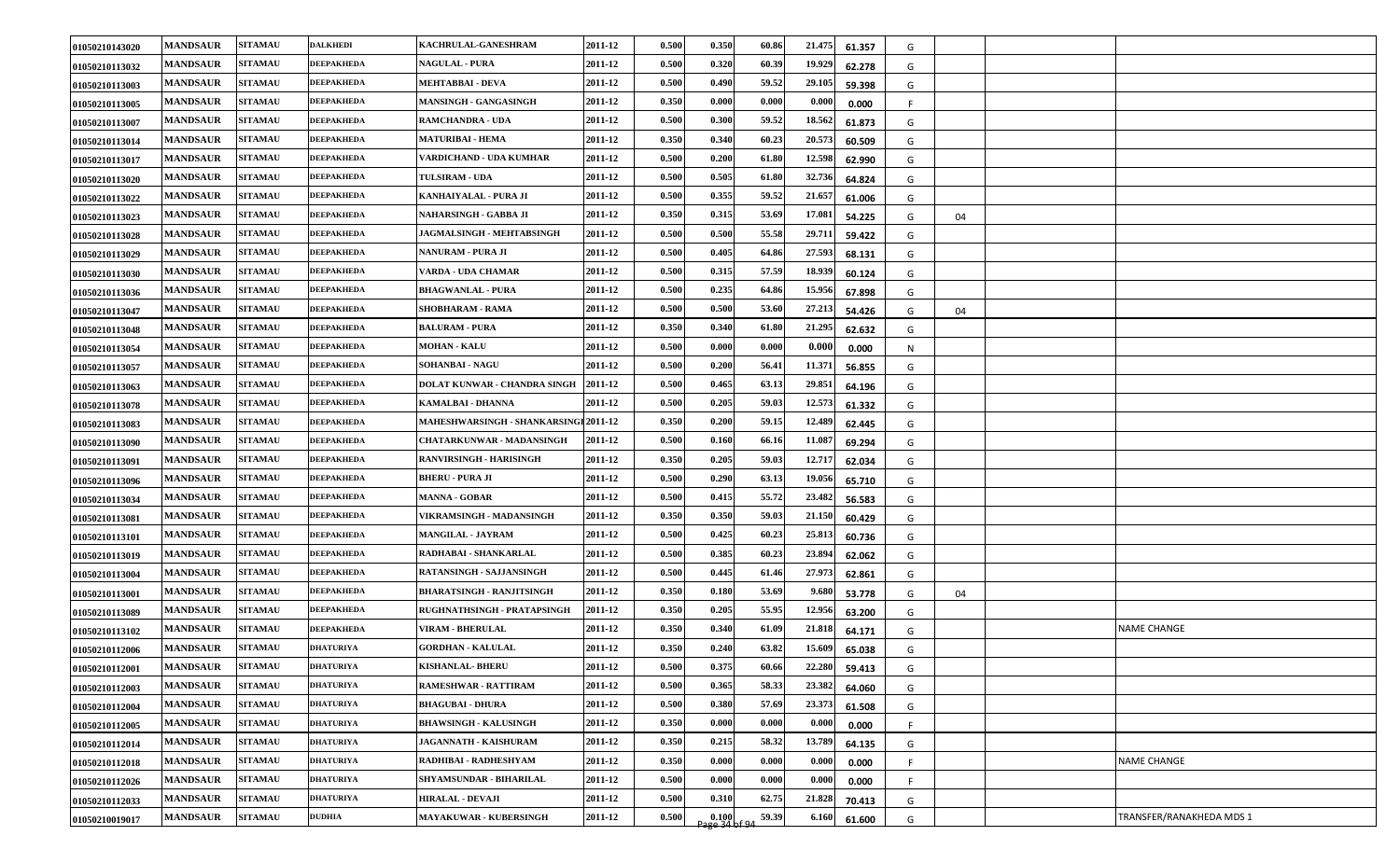| 01050210019003 | <b>MANDSAUR</b> | <b>SITAMAU</b> | <b>DUDHIA</b>   | KALUDAS-NARSINGHDAS             | 2011-12 | 0.500 | 0.245 | 60.59 | 15.554 | 63.486 | G   |    |                |             |
|----------------|-----------------|----------------|-----------------|---------------------------------|---------|-------|-------|-------|--------|--------|-----|----|----------------|-------------|
| 01050210019007 | <b>MANDSAUR</b> | <b>SITAMAU</b> | <b>DUDHIA</b>   | <b>RAMA-BHERA</b>               | 2011-12 | 0.500 | 0.205 | 60.52 | 13.894 | 67.776 | G   |    |                |             |
| 01050210019009 | <b>MANDSAUR</b> | <b>SITAMAU</b> | <b>DUDHIA</b>   | <b>KARU-RAMA</b>                | 2011-12 | 0.350 | 0.190 | 63.77 | 12.936 | 68.084 | G   |    |                |             |
| 01050210019018 | <b>MANDSAUR</b> | <b>SITAMAU</b> | <b>DUDHIA</b>   | <b>MANGILAL-KALU</b>            | 2011-12 | 0.500 | 0.275 | 57.56 | 17.909 | 65.124 | G   |    |                |             |
| 01050210019002 | <b>MANDSAUR</b> | <b>SITAMAU</b> | <b>DUDHIA</b>   | VARDICHAND-VAJERAM              | 2011-12 | 0.350 | 0.305 | 63.89 | 19.340 | 63.410 | G   |    |                |             |
| 01050210019020 | <b>MANDSAUR</b> | <b>SITAMAU</b> | <b>DUDHIA</b>   | <b>HIRALAL-DOLATRAM</b>         | 2011-12 | 0.500 | 0.475 | 60.52 | 29.689 | 62.503 | G   |    |                |             |
| 01050210019023 | <b>MANDSAUR</b> | <b>SITAMAU</b> | <b>DUDHIA</b>   | KACHARU - NANURAM               | 2011-12 | 0.500 | 0.320 | 64.77 | 20.477 | 63.991 | G   |    |                |             |
| 01050210019024 | <b>MANDSAUR</b> | <b>SITAMAU</b> | <b>DUDHIA</b>   | MANGILAL - BHERULAL             | 2011-12 | 0.500 | 0.250 | 64.53 | 17.810 | 71.240 | G   |    |                |             |
| 01050210019006 | <b>MANDSAUR</b> | <b>SITAMAU</b> | <b>DUDHIA</b>   | <b>CHENSINGH-RUGHNATHSINGH</b>  | 2011-12 | 0.500 | 0.310 | 60.52 | 21.217 | 68.442 | G   |    |                |             |
| 01050210019025 | <b>MANDSAUR</b> | <b>SITAMAU</b> | <b>DUDHIA</b>   | <b>GANESHRAM - MANGILAL</b>     | 2011-12 | 0.500 | 0.000 | 0.000 | 0.000  | 0.000  |     | 01 |                |             |
| 01050210116011 | <b>MANDSAUR</b> | <b>SITAMAU</b> | <b>GUDBHELI</b> | <b>DEVISINGH - BHIMSINGH</b>    | 2011-12 | 0.500 | 0.400 | 62.76 | 25.893 | 64.733 | G   |    |                |             |
| 01050210116001 | <b>MANDSAUR</b> | <b>SITAMAU</b> | <b>GUDBHELI</b> | ANDARBAI - RATANSINGH           | 2011-12 | 0.350 | 0.280 | 62.76 | 17.931 | 64.039 | G   |    |                | NAME CHANGE |
| 01050210116003 | <b>MANDSAUR</b> | <b>SITAMAU</b> | <b>GUDBHELI</b> | <b>LEELABAI - RAMSINGH</b>      | 2011-12 | 0.500 | 0.285 | 62.76 | 18.801 | 65.968 | G   |    |                |             |
| 01050210116012 | <b>MANDSAUR</b> | <b>SITAMAU</b> | <b>GUDBHELI</b> | VARDESINGH - RAMSINGH           | 2011-12 | 0.500 | 0.500 | 58.63 | 29.365 | 58.730 | G   |    |                |             |
| 01050210116019 | <b>MANDSAUR</b> | <b>SITAMAU</b> | <b>GUDBHELI</b> | <b>SARJUBAI-KALU</b>            | 2011-12 | 0.500 | 0.155 | 59.47 | 9.898  | 63.858 | G   |    |                |             |
| 01050210116026 | <b>MANDSAUR</b> | <b>SITAMAU</b> | <b>GUDBHELI</b> | PURANDAS-NARAYANDAS             | 2011-12 | 0.500 | 0.365 | 61.31 | 22.799 | 62.463 | G   |    |                |             |
| 01050210116028 | <b>MANDSAUR</b> | <b>SITAMAU</b> | <b>GUDBHELI</b> | <b>NATHUSINGH - RODSINGH</b>    | 2011-12 | 0.350 | 0.205 | 64.01 | 13.021 | 63.517 | G   |    | 01050210003061 |             |
| 01050210015017 | <b>MANDSAUR</b> | <b>SITAMAU</b> | <b>HANDI</b>    | <b>GANGARAM-SAVAJI</b>          | 2011-12 | 0.500 | 0.290 | 66.88 | 19.586 | 67.538 | G   |    |                |             |
| 01050210015001 | <b>MANDSAUR</b> | <b>SITAMAU</b> | <b>HANDI</b>    | <b>ASHARAM-HARLAL</b>           | 2011-12 | 0.500 | 0.000 | 0.000 | 0.000  | 0.000  | F   |    |                |             |
| 01050210015002 | <b>MANDSAUR</b> | <b>SITAMAU</b> | <b>HANDI</b>    | KANHEYALAL-HIRALAL              | 2011-12 | 0.500 | 0.330 | 66.88 | 21.908 | 66.388 | G   |    |                |             |
| 01050210015003 | <b>MANDSAUR</b> | <b>SITAMAU</b> | <b>HANDI</b>    | <b>GANGABAI - MODIRAM</b>       | 2011-12 | 0.500 | 0.105 | 62.72 | 7.096  | 67.581 | G   |    |                |             |
| 01050210015008 | <b>MANDSAUR</b> | <b>SITAMAU</b> | <b>HANDI</b>    | SHOBHARAM-MANNALAL              | 2011-12 | 0.500 | 0.160 | 61.69 | 10.117 | 63.231 | G   |    |                |             |
| 01050210015014 | <b>MANDSAUR</b> | <b>SITAMAU</b> | <b>HANDI</b>    | <b>DEVBAI-NATHUJI</b>           | 2011-12 | 0.500 | 0.300 | 61.77 | 18.355 | 61.183 | G   |    |                |             |
| 01050210015015 | <b>MANDSAUR</b> | <b>SITAMAU</b> | <b>HANDI</b>    | MAHESHDAN-HARDANSINGH           | 2011-12 | 0.500 | 0.350 | 61.77 | 21.893 | 62.551 | G   |    |                |             |
| 01050210015020 | <b>MANDSAUR</b> | <b>SITAMAU</b> | <b>HANDI</b>    | <b>BHAGWAT SINGH-PRABHU DAN</b> | 2011-12 | 0.500 | 0.255 | 61.77 | 15.213 | 59.659 | G   |    |                |             |
| 01050210015021 | <b>MANDSAUR</b> | <b>SITAMAU</b> | <b>HANDI</b>    | VAJE RAM-ONKAR LAL              | 2011-12 | 0.500 | 0.335 | 67.39 | 23.538 | 70.263 | G   |    |                |             |
| 01050210015023 | <b>MANDSAUR</b> | <b>SITAMAU</b> | <b>HANDI</b>    | <b>GNGABAI-UDAYLAL</b>          | 2011-12 | 0.500 | 0.000 | 0.000 | 0.000  | 0.000  |     |    |                |             |
| 01050210015024 | <b>MANDSAUR</b> | <b>SITAMAU</b> | <b>HANDI</b>    | CHATAR SINGH-PRABHU DAN         | 2011-12 | 0.500 | 0.000 | 0.000 | 0.000  | 0.000  | -F. |    |                |             |
| 01050210015027 | <b>MANDSAUR</b> | <b>SITAMAU</b> | <b>HANDI</b>    | RAMLAL-JAMNALAL                 | 2011-12 | 0.500 | 0.165 | 58.22 | 9.357  | 56.709 | G   |    |                |             |
| 01050210015007 | <b>MANDSAUR</b> | <b>SITAMAU</b> | <b>HANDI</b>    | PANNALAL-NATHUJI                | 2011-12 | 0.500 | 0.395 | 67.01 | 26.163 | 66.235 | G   |    |                |             |
| 01050210012007 | <b>MANDSAUR</b> | <b>SITAMAU</b> | <b>ISHAKPUR</b> | MULCHAND-KASHIRAM               | 2011-12 | 0.500 | 0.460 | 67.30 | 30.641 | 66.611 | G   |    |                |             |
| 01050210012002 | <b>MANDSAUR</b> | <b>SITAMAU</b> | <b>ISHAKPUR</b> | NANDRAM - MANGILAL              | 2011-12 | 0.500 | 0.455 | 64.16 | 31.347 | 68.895 | G   |    |                |             |
| 01050210012010 | <b>MANDSAUR</b> | <b>SITAMAU</b> | <b>ISHAKPUR</b> | <b>RAM PRASAD-BALARAM</b>       | 2011-12 | 0.500 | 0.370 | 61.56 | 24.518 | 66.265 | G   |    |                |             |
| 01050210012011 | <b>MANDSAUR</b> | <b>SITAMAU</b> | <b>ISHAKPUR</b> | <b>BHAGWAN-MOTI</b>             | 2011-12 | 0.500 | 0.465 | 64.16 | 30.687 | 65.994 | G   |    |                |             |
| 01050210012018 | <b>MANDSAUR</b> | <b>SITAMAU</b> | <b>ISHAKPUR</b> | <b>BADRILAL-NATHUJI</b>         | 2011-12 | 0.500 | 0.485 | 58.12 | 29.932 | 61.715 | G   |    |                |             |
| 01050210012030 | <b>MANDSAUR</b> | <b>SITAMAU</b> | <b>ISHAKPUR</b> | <b>GANESH RAM-DHURA</b>         | 2011-12 | 0.500 | 0.000 | 0.000 | 0.000  | 0.000  | F.  |    |                |             |
| 01050210012037 | <b>MANDSAUR</b> | <b>SITAMAU</b> | <b>ISHAKPUR</b> | <b>GANGARAM-NATHURAM</b>        | 2011-12 | 0.500 | 0.175 | 56.70 | 10.319 | 58.966 | G   |    |                |             |
| 01050210012062 | <b>MANDSAUR</b> | <b>SITAMAU</b> | <b>ISHAKPUR</b> | <b>KARULAL-LAXMAN</b>           | 2011-12 | 0.500 | 0.200 | 56.70 | 12.126 | 60.630 | G   |    |                |             |
| 01050210012063 | <b>MANDSAUR</b> | <b>SITAMAU</b> | <b>ISHAKPUR</b> | <b>RAMLAL-NANDA</b>             | 2011-12 | 0.500 | 0.370 | 56.70 | 21.935 | 59.284 | G   |    |                |             |
| 01050210012060 | <b>MANDSAUR</b> | <b>SITAMAU</b> | <b>ISHAKPUR</b> | RAM CHANDRA-NANU RAM            | 2011-12 | 0.500 | 0.355 | 60.56 | 22.321 | 62.876 | G   |    |                |             |
| 01050210012059 | <b>MANDSAUR</b> | <b>SITAMAU</b> | <b>ISHAKPUR</b> | MANNALAL-GANGARAM               | 2011-12 | 0.350 | 0.340 | 63.51 | 23.653 | 69.568 | G   |    |                |             |
| 01050210012001 | <b>MANDSAUR</b> | <b>SITAMAU</b> | <b>ISHAKPUR</b> | <b>GITABAI-KACHRU</b>           | 2011-12 | 0.500 | 0.300 | 64.16 | 20.174 | 67.247 | G   |    |                |             |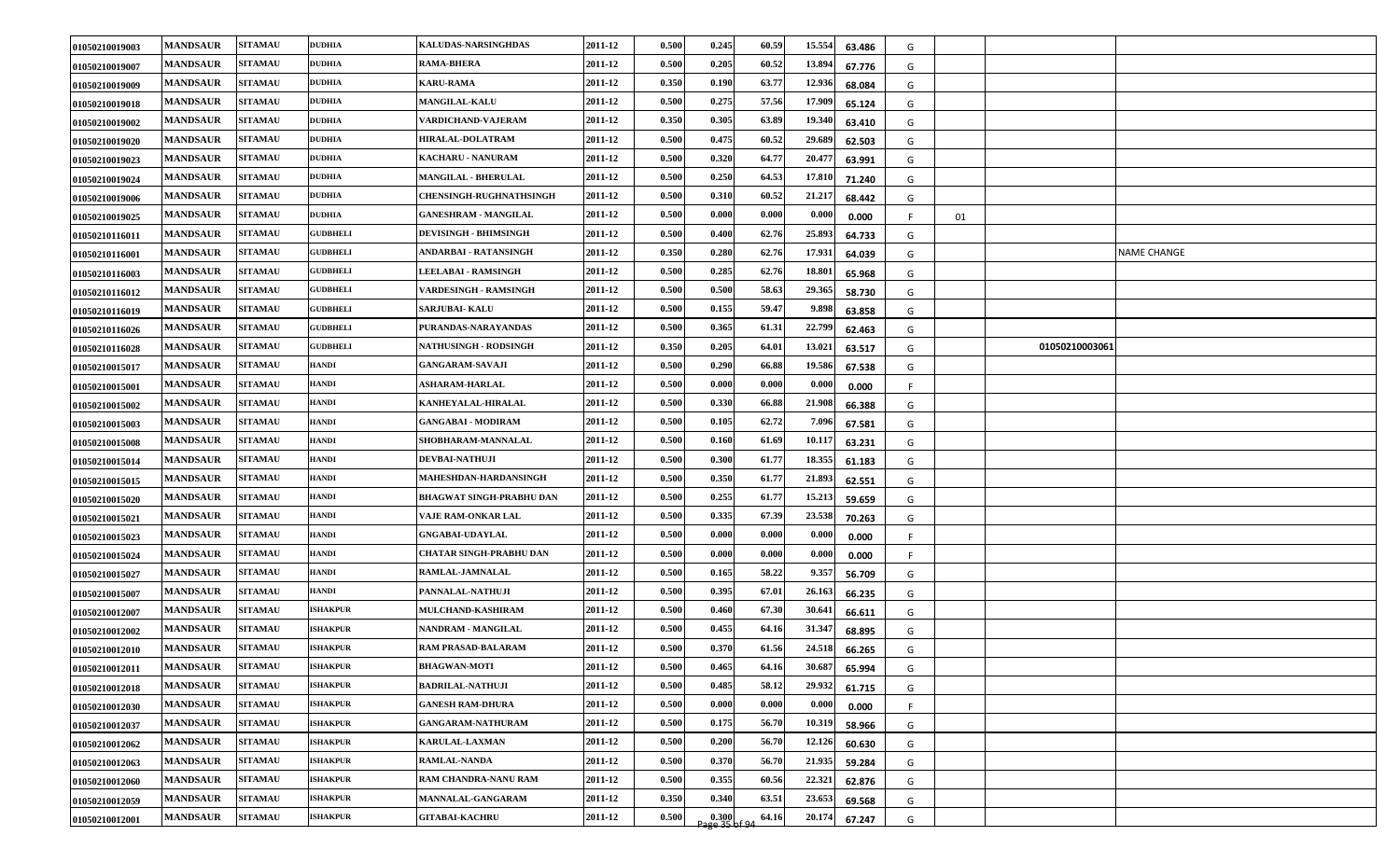| 01050210012015 | <b>MANDSAUR</b> | <b>SITAMAU</b> | <b>ISHAKPUR</b>                         | <b>GANESHRAM-BHERAJI</b>                                  | 2011-12 | 0.500 | 0.470                   | 55.73 | 28.088 | 59.762 | G   |    |                |                    |
|----------------|-----------------|----------------|-----------------------------------------|-----------------------------------------------------------|---------|-------|-------------------------|-------|--------|--------|-----|----|----------------|--------------------|
| 01050210012052 | <b>MANDSAUR</b> | <b>SITAMAU</b> | <b>ISHAKPUR</b>                         | HARISHANKAR-MOTILAL                                       | 2011-12 | 0.500 | 0.410                   | 56.62 | 23.222 | 56.639 | G   |    |                |                    |
| 01050210012041 | <b>MANDSAUR</b> | <b>SITAMAU</b> | <b>ISHAKPUR</b>                         | SAWITRIBAI-BALASHANKR                                     | 2011-12 | 0.500 | 0.335                   | 63.51 | 23.190 | 69.224 | G   |    |                |                    |
| 01050210012064 | <b>MANDSAUR</b> | <b>SITAMAU</b> | <b>ISHAKPUR</b>                         | RAMIBAI - SHANKARLAL                                      | 2011-12 | 0.350 | 0.280                   | 63.51 | 18.853 | 67.332 | G   |    |                |                    |
| 01050210012040 | <b>MANDSAUR</b> | <b>SITAMAU</b> | <b>ISHAKPUR</b>                         | <b>BABRU-RAMA</b>                                         | 2011-12 | 0.350 | 0.325                   | 61.75 | 21.710 | 66.800 | G   |    |                |                    |
| 01050210012042 | <b>MANDSAUR</b> | <b>SITAMAU</b> | <b>ISHAKPUR</b>                         | <b>RATAN-VISHRAM</b>                                      | 2011-12 | 0.500 | 0.480                   | 61.69 | 31.964 | 66.592 | G   |    |                |                    |
| 01050210012065 | <b>MANDSAUR</b> | <b>SITAMAU</b> | <b>ISHAKPUR</b>                         | VARADIBAI - SHIVLAL                                       | 2011-12 | 0.350 | 0.300                   | 62.06 | 18.964 | 63.213 | G   |    | 01050210100048 |                    |
| 01050210012066 | <b>MANDSAUR</b> | <b>SITAMAU</b> | <b>ISHAKPUR</b>                         | <b>KISHAN - BHERA</b>                                     | 2011-12 | 0.500 | 0.475                   | 62.06 | 27.386 | 57.655 | G   |    | 01050210075056 |                    |
| 01050210091013 | <b>MANDSAUR</b> | <b>SITAMAU</b> | <b>JHANGRIYA</b>                        | RUKMANIBAI-KANHEYALAL                                     | 2011-12 | 0.350 | 0.320                   | 55.33 | 17.777 | 55.553 | G   | 04 |                |                    |
| 01050210091050 | <b>MANDSAUR</b> | <b>SITAMAU</b> | JHANGRIYA                               | <b>MANGU - DEVA</b>                                       | 2011-12 | 0.350 | 0.210                   | 59.28 | 12.804 | 60.971 | G   |    |                |                    |
| 01050210091012 | <b>MANDSAUR</b> | <b>SITAMAU</b> | <b>JHANGRIYA</b>                        | <b>BHERA-DEVA</b>                                         | 2011-12 | 0.350 | 0.355                   | 59.61 | 22.013 | 62.008 | G   |    |                |                    |
| 01050210091008 | <b>MANDSAUR</b> | <b>SITAMAU</b> | <b>JHANGRIYA</b>                        | <b>GOPALSINGH-VAKTAVERSINGH</b>                           | 2011-12 | 0.350 | 0.140                   | 55.33 | 8.331  | 59.507 | G   |    |                |                    |
| 01050210091019 | <b>MANDSAUR</b> | <b>SITAMAU</b> | <b>JHANGRIYA</b>                        | PANNALAL-NANDA                                            | 2011-12 | 0.500 | 0.345                   | 58.06 | 20.379 | 59.070 | G   |    |                |                    |
| 01050210091024 | <b>MANDSAUR</b> | <b>SITAMAU</b> | <b>JHANGRIYA</b>                        | VARDICHANDRA-NANDA                                        | 2011-12 | 0.500 | 0.200                   | 54.42 | 11.164 | 55.820 | G   | 04 |                |                    |
| 01050210091064 | <b>MANDSAUR</b> | <b>SITAMAU</b> | <b>JHANGRIYA</b>                        | SARDARBAI - DEVA                                          | 2011-12 | 0.350 | 0.350                   | 62.95 | 22.212 | 63.463 | G   |    |                |                    |
| 01050210091066 | <b>MANDSAUR</b> | <b>SITAMAU</b> | <b>JHANGRIYA</b>                        | KUSHALSINGH - JUJHARSINGH                                 | 2011-12 | 0.500 | 0.445                   | 58.37 | 27.542 | 61.892 | G   |    |                |                    |
| 01050210091067 | <b>MANDSAUR</b> | <b>SITAMAU</b> | JHANGRIYA                               | <b>SHAMBHUSINGH - NAGUSINGH</b>                           | 2011-12 | 0.500 | 0.150                   | 60.09 | 9.305  | 62.033 | G   |    |                |                    |
| 01050210091030 | <b>MANDSAUR</b> | <b>SITAMAU</b> | <b>JHANGRIYA</b>                        | <b>BHANWARKUNWAR - UMRAOSINGH</b>                         | 2011-12 | 0.350 | 0.340                   | 60.33 | 21.521 | 63.297 | G   |    |                | <b>NAME CHANGE</b> |
| 01050210026006 | <b>MANDSAUR</b> | <b>SITAMAU</b> | KHANDERIA KACHARKHEI ONKARLAL - KUKA    |                                                           | 2011-12 | 0.500 | 0.380                   | 66.34 | 24.603 | 64.745 | G   |    |                |                    |
| 01050210026002 | <b>MANDSAUR</b> | <b>SITAMAU</b> | KHANDERIA KACHARKHEI SHIVLAL-BHERULAL   |                                                           | 2011-12 | 0.500 | 0.100                   | 66.34 | 6.985  | 69.850 | G   |    |                |                    |
| 01050210026003 | <b>MANDSAUR</b> | <b>SITAMAU</b> |                                         | KHANDERIA KACHARKHEI KACHRU-NATHU IMLIVALA                | 2011-12 | 0.500 | 0.215                   | 69.57 | 13.884 | 64.577 | G   |    |                |                    |
| 01050210026005 | <b>MANDSAUR</b> | <b>SITAMAU</b> |                                         | KHANDERIA KACHARKHEI RUGHNATH - BHANWARLAL                | 2011-12 | 0.350 | 0.245                   | 64.51 | 16.284 | 66.465 | G   |    |                | <b>NAME CHANGE</b> |
| 01050210026013 | <b>MANDSAUR</b> | <b>SITAMAU</b> | KHANDERIA KACHARKHEI PARASRAM-MOTYABAI  |                                                           | 2011-12 | 0.500 | 0.190                   | 64.28 | 11.570 | 60.895 | G   |    |                |                    |
| 01050210026015 | <b>MANDSAUR</b> | <b>SITAMAU</b> | KHANDERIA KACHARKHEI MAINABAI - BHERA   |                                                           | 2011-12 | 0.500 | 0.100                   | 65.98 | 6.645  | 66.450 | G   |    |                |                    |
| 01050210026016 | <b>MANDSAUR</b> | <b>SITAMAU</b> | KHANDERIA KACHARKHEI SURAJBAI-NATHU     |                                                           | 2011-12 | 0.500 | 0.355                   | 64.90 | 22.483 | 63.332 | G   |    |                |                    |
| 01050210026017 | <b>MANDSAUR</b> | <b>SITAMAU</b> | KHANDERIA KACHARKHEI PANNALAL - SITARAM |                                                           | 2011-12 | 0.350 | 0.315                   | 64.90 | 20.091 | 63.781 | G   |    |                | <b>NAME CHANGE</b> |
| 01050210026019 | <b>MANDSAUR</b> | <b>SITAMAU</b> | KHANDERIA KACHARKHEI HARISHANKAR-UDA    |                                                           | 2011-12 | 0.500 | 0.205                   | 61.50 | 12.239 | 59.702 | G   |    |                |                    |
| 01050210026020 | <b>MANDSAUR</b> | <b>SITAMAU</b> | KHANDERIA KACHARKHEI SAJJANBAI - GANESH |                                                           | 2011-12 | 0.500 | 0.345                   | 61.50 | 20.840 | 60.406 | G   |    |                |                    |
| 01050210026027 | <b>MANDSAUR</b> | <b>SITAMAU</b> | KHANDERIA KACHARKHEI RODI BAI-KACHRU    |                                                           | 2011-12 | 0.500 | 0.230                   | 67.14 | 15.433 | 67.100 |     | 02 |                |                    |
| 01050210026028 | <b>MANDSAUR</b> | <b>SITAMAU</b> | KHANDERIA KACHARKHEI MANGILAL-MEHTAB    |                                                           | 2011-12 | 0.500 | 0.495                   | 64.90 | 31.096 | 62.820 | G   |    |                |                    |
| 01050210026029 | <b>MANDSAUR</b> | <b>SITAMAU</b> | KHANDERIA KACHARKHEI JAGDISH-KACHRULAL  |                                                           | 2011-12 | 0.500 | 0.000                   | 0.000 | 0.000  | 0.000  |     |    |                |                    |
| 01050210026030 | <b>MANDSAUR</b> | <b>SITAMAU</b> | KHANDERIA KACHARKHEI BHERULAL-GULAB     |                                                           | 2011-12 | 0.500 | 0.305                   | 68.35 | 20.085 | 65.852 | G   |    |                |                    |
| 01050210026032 | <b>MANDSAUR</b> | <b>SITAMAU</b> |                                         | KHANDERIA KACHARKHEI KACHRU - NATHU KHEJADI WALA          | 2011-12 | 0.500 | 0.000                   | 0.000 | 0.000  | 0.000  |     |    |                |                    |
| 01050210026037 | <b>MANDSAUR</b> | <b>SITAMAU</b> | KHANDERIA KACHARKHEI BHERULAL-NANURAM   |                                                           | 2011-12 | 0.500 | 0.260                   | 67.97 | 17.196 | 66.138 | G   |    |                |                    |
| 01050210026039 | <b>MANDSAUR</b> | <b>SITAMAU</b> |                                         | KHANDERIA KACHARKHEI RAMESHWAR-MANGILAL (KUNTAKHH 2011-12 |         | 0.500 | 0.425                   | 63.16 | 28.205 | 66.365 | G   |    |                |                    |
| 01050210026009 | <b>MANDSAUR</b> | <b>SITAMAU</b> | KHANDERIA KACHARKHEI RATANLAL-BHUWAN    |                                                           | 2011-12 | 0.500 | 0.000                   | 0.000 | 0.000  | 0.000  | F.  |    |                |                    |
| 01050210026004 | <b>MANDSAUR</b> | <b>SITAMAU</b> |                                         | KHANDERIA KACHARKHEI BHANWARLAL - GANESHRAM               | 2011-12 | 0.500 | 0.305                   | 64.79 | 20.011 | 65.610 | G   |    |                |                    |
| 01050210026018 | <b>MANDSAUR</b> | <b>SITAMAU</b> | KHANDERIA KACHARKHEI GOVARDHAN-VARDA    |                                                           | 2011-12 | 0.500 | 0.000                   | 0.000 | 0.000  | 0.000  | -F. |    |                |                    |
| 01050210018034 | <b>MANDSAUR</b> | <b>SITAMAU</b> | <b>KHEDA</b>                            | SALAGRAM-MODIRAM                                          | 2011-12 | 0.500 | 0.415                   | 61.85 | 26.525 | 63.916 | G   |    |                |                    |
| 01050210018004 | <b>MANDSAUR</b> | <b>SITAMAU</b> | <b>KHEDA</b>                            | TEJRAM-AMARCHAND                                          | 2011-12 | 0.500 | 0.150                   | 62.74 | 9.079  | 60.527 | G   |    |                |                    |
| 01050210018007 | <b>MANDSAUR</b> | <b>SITAMAU</b> | <b>KHEDA</b>                            | RODILAL-KARUKHATI                                         | 2011-12 | 0.500 | 0.240                   | 56.95 | 13.253 | 55.221 | G   | 04 |                |                    |
| 01050210018009 | <b>MANDSAUR</b> | <b>SITAMAU</b> | <b>KHEDA</b>                            | RAMPRATAP-NANDA                                           | 2011-12 | 0.500 | $0.400$<br>age 36 of 94 | 64.39 | 28.046 | 70.115 | G   |    |                |                    |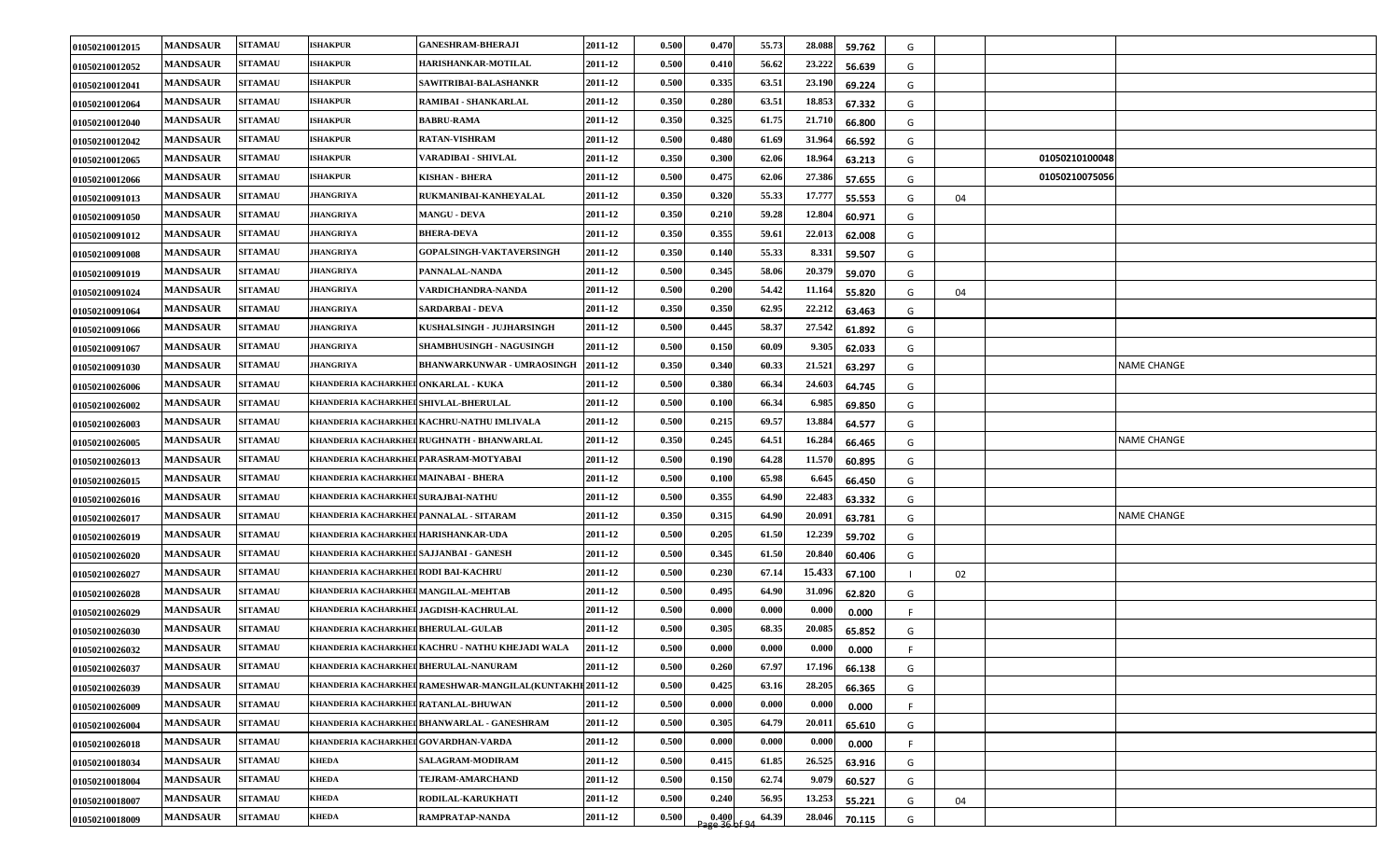| 01050210018014 | <b>MANDSAUR</b> | <b>SITAMAU</b> | <b>KHEDA</b>         | MODIRAM-KANIRAM                      | 2011-12 | 0.500 | 0.095                    | 59.71 | 6.884<br>72.463  | G |    |  |
|----------------|-----------------|----------------|----------------------|--------------------------------------|---------|-------|--------------------------|-------|------------------|---|----|--|
| 01050210018018 | <b>MANDSAUR</b> | <b>SITAMAU</b> | <b>KHEDA</b>         | TODIRAM-MODIRAM                      | 2011-12 | 0.500 | 0.205                    | 64.64 | 13.833<br>67.478 | G |    |  |
| 01050210018019 | <b>MANDSAUR</b> | <b>SITAMAU</b> | <b>KHEDA</b>         | <b>BHERULAL - PRATHVIRAJ</b>         | 2011-12 | 0.500 | 0.470                    | 62.74 | 30.985<br>65.926 | G |    |  |
| 01050210018020 | <b>MANDSAUR</b> | <b>SITAMAU</b> | <b>KHEDA</b>         | <b>KANVARLAL-BHERULAL</b>            | 2011-12 | 0.500 | 0.000                    | 0.000 | 0.000<br>0.000   |   |    |  |
| 01050210018023 | <b>MANDSAUR</b> | <b>SITAMAU</b> | <b>KHEDA</b>         | KOMALSINGH-BAGDIRAM                  | 2011-12 | 0.500 | 0.315                    | 64.64 | 21.590<br>68.540 | G |    |  |
| 01050210018027 | <b>MANDSAUR</b> | <b>SITAMAU</b> | <b>KHEDA</b>         | <b>BHANVARLAL-RAMPRATAP</b>          | 2011-12 | 0.500 | 0.300                    | 62.74 | 20.184<br>67.280 | G |    |  |
| 01050210018028 | <b>MANDSAUR</b> | <b>SITAMAU</b> | <b>KHEDA</b>         | <b>GOVARDAHN-HIRA</b>                | 2011-12 | 0.500 | 0.125                    | 56.48 | 7.246<br>57.968  | G |    |  |
| 01050210018031 | <b>MANDSAUR</b> | <b>SITAMAU</b> | <b>KHEDA</b>         | <b>BHERULAL-MODIRAM</b>              | 2011-12 | 0.500 | 0.470                    | 61.76 | 30.280<br>64.426 | G |    |  |
| 01050210018032 | <b>MANDSAUR</b> | <b>SITAMAU</b> | <b>KHEDA</b>         | PURALAL-HIRALAL                      | 2011-12 | 0.350 | 0.345                    | 62.62 | 22.364<br>64.823 | G |    |  |
| 01050210018036 | <b>MANDSAUR</b> | <b>SITAMAU</b> | <b>KHEDA</b>         | <b>BHNVARLAL-DEVAJI</b>              | 2011-12 | 0.350 | 0.350                    | 62.62 | 22.695<br>64.843 | G |    |  |
| 01050210018041 | <b>MANDSAUR</b> | <b>SITAMAU</b> | <b>KHEDA</b>         | <b>BHANVARLAL-CHATRBHUJ</b>          | 2011-12 | 0.500 | 0.320                    | 59.90 | 20.828<br>65.088 | G |    |  |
| 01050210018058 | <b>MANDSAUR</b> | <b>SITAMAU</b> | <b>KHEDA</b>         | SUNDARBAI-RAJARAM                    | 2011-12 | 0.500 | 0.200                    | 59.90 | 12.596<br>62.980 | G |    |  |
| 01050210018063 | <b>MANDSAUR</b> | <b>SITAMAU</b> | <b>KHEDA</b>         | RUKMANIBAI-MODIRAM                   | 2011-12 | 0.500 | 0.410                    | 61.76 | 25.533<br>62.276 | G |    |  |
| 01050210018016 | <b>MANDSAUR</b> | <b>SITAMAU</b> | <b>KHEDA</b>         | <b>INDRABAI-RAMKUNVAR</b>            | 2011-12 | 0.500 | 0.505                    | 62.12 | 31.965<br>63.297 | G |    |  |
| 01050210018078 | <b>MANDSAUR</b> | <b>SITAMAU</b> | <b>KHEDA</b>         | <b>HUDDIBAI - BHERULAL</b>           | 2011-12 | 0.350 | 0.250                    | 64.64 | 17.074<br>68.296 | G |    |  |
| 01050210018076 | <b>MANDSAUR</b> | <b>SITAMAU</b> | <b>KHEDA</b>         | <b>GANSHAYAM - SHREERAM</b>          | 2011-12 | 0.500 | 0.100                    | 64.93 | 6.845<br>68.450  | G |    |  |
| 01050210018042 | <b>MANDSAUR</b> | <b>SITAMAU</b> | <b>KHEDA</b>         | DASHRATH-SITARAM                     | 2011-12 | 0.500 | 0.200                    | 59.86 | 12.152<br>60.760 | G |    |  |
| 01050210018061 | <b>MANDSAUR</b> | <b>SITAMAU</b> | <b>KHEDA</b>         | <b>AJIJKHA-SEHJADKHA</b>             | 2011-12 | 0.500 | 0.240                    | 59.26 | 14.527<br>60.529 | G |    |  |
| 01050210018081 | <b>MANDSAUR</b> | <b>SITAMAU</b> | <b>KHEDA</b>         | <b>KARULAL-BAGDIRAM</b>              | 2011-12 | 0.350 | 0.320                    | 60.95 | 20.018<br>62.556 | G |    |  |
| 01050210018056 | <b>MANDSAUR</b> | <b>SITAMAU</b> | <b>KHEDA</b>         | PRAKASHCHNDRA-HIRALAL                | 2011-12 | 0.350 | 0.215                    | 60.54 | 11.788<br>54.828 | G | 04 |  |
| 01050210018017 | <b>MANDSAUR</b> | <b>SITAMAU</b> | <b>KHEDA</b>         | RAMESHVAR-CHUNNILAL                  | 2011-12 | 0.500 | 0.295                    | 64.32 | 19.636<br>66.563 | G |    |  |
| 01050210018012 | <b>MANDSAUR</b> | <b>SITAMAU</b> | <b>KHEDA</b>         | <b>MODIRAM-NATHU</b>                 | 2011-12 | 0.350 | 0.165                    | 58.95 | 9.988<br>60.533  | G |    |  |
| 01050210018079 | <b>MANDSAUR</b> | <b>SITAMAU</b> | <b>KHEDA</b>         | RATANLAL - MODIRAM                   | 2011-12 | 0.500 | 0.495                    | 57.25 | 29.402<br>59.398 | G |    |  |
| 01050210018082 | <b>MANDSAUR</b> | <b>SITAMAU</b> | <b>KHEDA</b>         | KISHANLAL - RATANLAL                 | 2011-12 | 0.500 | 0.150                    | 61.85 | 9.755<br>65.033  | G |    |  |
| 01050210118001 | <b>MANDSAUR</b> | <b>SITAMAU</b> | <b>KOCHRIYAKHEDI</b> | <b>CHANDRAPAKASH-BHERULAL</b>        | 2011-12 | 0.500 | 0.450                    | 65.20 | 28.073<br>62.384 | G |    |  |
| 01050210118005 | <b>MANDSAUR</b> | <b>SITAMAU</b> | <b>KOCHRIYAKHEDI</b> | <b>KALURAM - BABRU</b>               | 2011-12 | 0.500 | 0.480                    | 66.47 | 30.158<br>62.829 | G |    |  |
| 01050210118007 | <b>MANDSAUR</b> | <b>SITAMAU</b> | <b>KOCHRIYAKHEDI</b> | KRASHNAKUWAR - BAHARDURSINGH 2011-12 |         | 0.500 | 0.485                    | 64.71 | 30.534<br>62.957 | G |    |  |
| 01050210118009 | <b>MANDSAUR</b> | <b>SITAMAU</b> | <b>KOCHRIYAKHEDI</b> | MAGANKUNWAR - SHAMBHUSINGH           | 2011-12 | 0.500 | 0.385                    | 63.74 | 23.729<br>61.634 | G |    |  |
| 01050210118010 | <b>MANDSAUR</b> | <b>SITAMAU</b> | <b>KOCHRIYAKHEDI</b> | HIMMATSINGH-MANGALSINGH              | 2011-12 | 0.500 | 0.455                    | 64.22 | 28.816<br>63.332 | G |    |  |
| 01050210118011 | <b>MANDSAUR</b> | <b>SITAMAU</b> | <b>KOCHRIYAKHEDI</b> | <b>AMARSINGH - DEVISINGH</b>         | 2011-12 | 0.500 | 0.440                    | 66.56 | 26.700<br>60.682 | G |    |  |
| 01050210118012 | <b>MANDSAUR</b> | <b>SITAMAU</b> | KOCHRIYAKHEDI        | <b>HARDEVRAM -HIRA</b>               | 2011-12 | 0.350 | 0.260                    | 65.37 | 16.744<br>64.400 |   | 02 |  |
| 01050210118015 | <b>MANDSAUR</b> | <b>SITAMAU</b> | <b>KOCHRIYAKHEDI</b> | <b>AVANTIBAI-BHERU</b>               | 2011-12 | 0.500 | 0.290                    | 64.39 | 17.689<br>60.997 | G |    |  |
| 01050210118018 | <b>MANDSAUR</b> | <b>SITAMAU</b> | <b>KOCHRIYAKHEDI</b> | <b>NATHU - BHERA</b>                 | 2011-12 | 0.500 | 0.495                    | 61.84 | 29.789<br>60.180 | G |    |  |
| 01050210118031 | <b>MANDSAUR</b> | <b>SITAMAU</b> | <b>KOCHRIYAKHEDI</b> | SHAMBHUSINGH-RAYSINGH                | 2011-12 | 0.500 | 0.365                    | 64.39 | 23.318<br>63.885 | G |    |  |
| 01050210118003 | <b>MANDSAUR</b> | <b>SITAMAU</b> | KOCHRIYAKHEDI        | RAMSINGH-JUJHARSINGH                 | 2011-12 | 0.500 | 0.370                    | 61.84 | 22.890<br>61.865 | G |    |  |
| 01050210118006 | <b>MANDSAUR</b> | <b>SITAMAU</b> | KOCHRIYAKHEDI        | KANWARLAL - PANNALAL                 | 2011-12 | 0.500 | 0.470                    | 61.84 | 29.047<br>61.802 | G |    |  |
| 01050210118035 | <b>MANDSAUR</b> | <b>SITAMAU</b> | <b>KOCHRIYAKHEDI</b> | <b>RAMLAL - SHANKAR</b>              | 2011-12 | 0.500 | 0.405                    | 61.41 | 25.433<br>62.798 | G |    |  |
| 01050210013039 | <b>MANDSAUR</b> | <b>SITAMAU</b> | <b>LADUNA</b>        | RADHESHYAM-GIRDHARI                  | 2011-12 | 0.350 | 0.195                    | 60.58 | 12.376<br>63.467 | G |    |  |
| 01050210013006 | <b>MANDSAUR</b> | <b>SITAMAU</b> | <b>LADUNA</b>        | RAMCHANDRA-SITARAM                   | 2011-12 | 0.500 | 0.455                    | 65.00 | 25.489<br>56.020 | G |    |  |
| 01050210013057 | <b>MANDSAUR</b> | <b>SITAMAU</b> | <b>LADUNA</b>        | <b>GITABAI-RAMNARAYAN</b>            | 2011-12 | 0.500 | 0.150                    | 58.03 | 8.696<br>57.973  | G |    |  |
| 01050210013081 | <b>MANDSAUR</b> | <b>SITAMAU</b> | <b>LADUNA</b>        | MADHUBALA - AMBALAL                  | 2011-12 | 0.500 | 0.355                    | 60.69 | 21.450<br>60.423 | G |    |  |
| 01050210013084 | <b>MANDSAUR</b> | <b>SITAMAU</b> | <b>LADUNA</b>        | <b>GITABAI-RAMLAL</b>                | 2011-12 | 0.350 | $0.295$<br>Page 37 of 94 | 62.06 | 18.068<br>61.247 | G |    |  |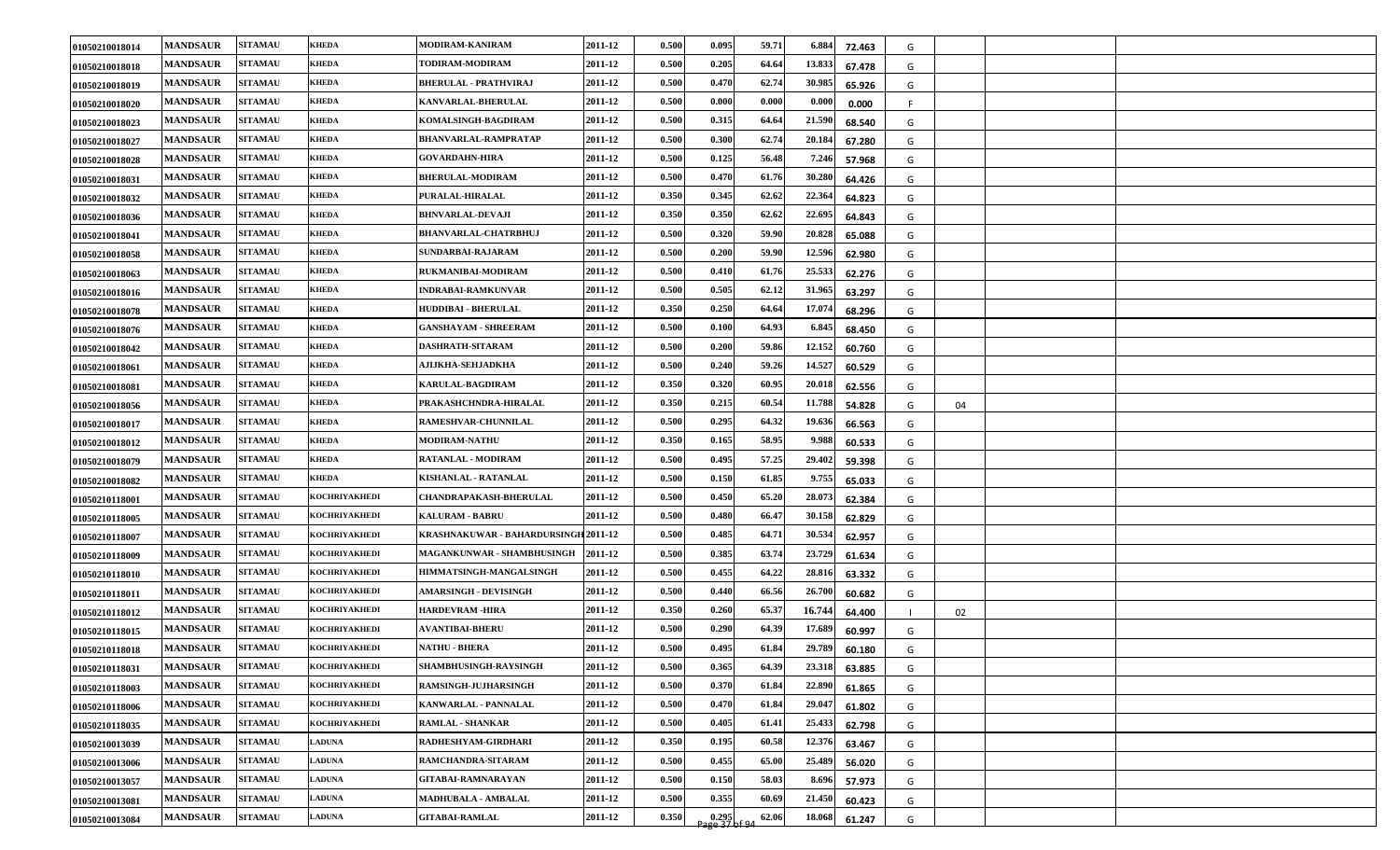| 01050210013055 | <b>MANDSAUR</b> | <b>SITAMAU</b> | <b>LADUNA</b>  | PRAHLADSINGH - ABHAYSINGH      | 2011-12 | 0.500 | 0.000                                         | 0.000 | 0.000  | 0.000  | N  | 09 |                    |
|----------------|-----------------|----------------|----------------|--------------------------------|---------|-------|-----------------------------------------------|-------|--------|--------|----|----|--------------------|
| 01050210013001 | <b>MANDSAUR</b> | <b>SITAMAU</b> | <b>LADUNA</b>  | <b>JAGANNATH-BHERULAL</b>      | 2011-12 | 0.500 | 0.450                                         | 61.97 | 25.461 | 56.580 | G  |    |                    |
| 01050210013012 | <b>MANDSAUR</b> | <b>SITAMAU</b> | <b>LADUNA</b>  | MURLIDHAR-ZHABBALAL            | 2011-12 | 0.500 | 0.415                                         | 63.32 | 29.869 | 71.973 | G  |    |                    |
| 01050210013018 | <b>MANDSAUR</b> | <b>SITAMAU</b> | <b>LADUNA</b>  | SUNDARBAI-BAGDIRAM             | 2011-12 | 0.500 | 0.420                                         | 58.71 | 25.858 | 61.567 | G  |    |                    |
| 01050210013091 | <b>MANDSAUR</b> | <b>SITAMAU</b> | <b>LADUNA</b>  | <b>GANESHRAM - KALURAM</b>     | 2011-12 | 0.500 | 0.000                                         | 0.000 | 0.000  | 0.000  | N. |    | TRANSFER/KHEDA     |
| 01050210013011 | <b>MANDSAUR</b> | <b>SITAMAU</b> | <b>LADUNA</b>  | RAMNARAYAN-BAGDIRAM            | 2011-12 | 0.500 | 0.390                                         | 63.32 | 26.938 | 69.072 | G  |    |                    |
| 01050210013047 | <b>MANDSAUR</b> | <b>SITAMAU</b> | <b>LADUNA</b>  | KANWARLAL-GANGARAM             | 2011-12 | 0.500 | 0.180                                         | 60.51 | 12.439 | 69.106 | G  |    |                    |
| 01050210013002 | <b>MANDSAUR</b> | <b>SITAMAU</b> | <b>LADUNA</b>  | KARANDAN-PRAYAGDAN             | 2011-12 | 0.500 | 0.400                                         | 60.51 | 24.688 | 61.720 | G  |    |                    |
| 01050210013078 | <b>MANDSAUR</b> | <b>SITAMAU</b> | <b>LADUNA</b>  | KACHRULAL-ONKARLAL             | 2011-12 | 0.350 | 0.220                                         | 59.20 | 13.007 | 59.123 | G  |    |                    |
| 01050210013030 | <b>MANDSAUR</b> | <b>SITAMAU</b> | <b>LADUNA</b>  | HARIRAM-RAMAJI                 | 2011-12 | 0.350 | 0.340                                         | 61.97 | 21.371 | 62.856 | G  |    |                    |
| 01050210013059 | <b>MANDSAUR</b> | <b>SITAMAU</b> | <b>LADUNA</b>  | <b>BISMILLHA BEVA-MO.KHA</b>   | 2011-12 | 0.500 | 0.430                                         | 59.31 | 25.478 | 59.251 | G  |    |                    |
| 01050210013043 | <b>MANDSAUR</b> | <b>SITAMAU</b> | <b>LADUNA</b>  | AMARSINGH-SARDARSINGH          | 2011-12 | 0.500 | 0.470                                         | 59.78 | 24.578 | 52.294 | G  | 04 |                    |
| 01050210013092 | <b>MANDSAUR</b> | <b>SITAMAU</b> | <b>LADUNA</b>  | <b>BHANWARLAL - NANURAM</b>    | 2011-12 | 0.350 | 0.340                                         | 59.00 | 19.866 | 58.429 | G  |    |                    |
| 01050210013017 | <b>MANDSAUR</b> | <b>SITAMAU</b> | <b>LADUNA</b>  | TULSIRAM - HARIRAM             | 2011-12 | 0.350 | 0.140                                         | 61.97 | 8.614  | 61.529 | G  |    | <b>NAME CHANGE</b> |
| 01050210121015 | <b>MANDSAUR</b> | <b>SITAMAU</b> | <b>MANPURA</b> | <b>KALURAM - DALURAM</b>       | 2011-12 | 0.500 | 0.480                                         | 64.56 | 32.538 | 67.788 | G  |    |                    |
| 01050210121001 | <b>MANDSAUR</b> | <b>SITAMAU</b> | <b>MANPURA</b> | SOHANBAI - KANWARLAL           | 2011-12 | 0.500 | 0.310                                         | 64.56 | 20.641 | 66.584 | G  |    |                    |
| 01050210121009 | <b>MANDSAUR</b> | <b>SITAMAU</b> | <b>MANPURA</b> | <b>KACHRU - RANGLAL</b>        | 2011-12 | 0.500 | 0.335                                         | 56.66 | 20.503 | 61.203 | G  |    |                    |
| 01050210121012 | <b>MANDSAUR</b> | <b>SITAMAU</b> | <b>MANPURA</b> | VIJAYSHANKAR - NANURAM         | 2011-12 | 0.500 | 0.000                                         | 0.000 | 0.000  | 0.000  |    |    |                    |
| 01050210121006 | <b>MANDSAUR</b> | <b>SITAMAU</b> | <b>MANPURA</b> | SHANTILAL-RATANLAL             | 2011-12 | 0.500 | 0.345                                         | 60.32 | 22.405 | 64.942 | G  |    |                    |
| 01050210121021 | <b>MANDSAUR</b> | <b>SITAMAU</b> | <b>MANPURA</b> | RAMIBAI - MANGILAL             | 2011-12 | 0.500 | 0.485                                         | 60.32 | 30.918 | 63.748 | G  |    |                    |
| 01050210121008 | <b>MANDSAUR</b> | <b>SITAMAU</b> | <b>MANPURA</b> | RADHESHYAM - NANURAM           | 2011-12 | 0.500 | 0.390                                         | 59.38 | 23.116 | 59.272 | G  |    |                    |
| 01050210121026 | <b>MANDSAUR</b> | <b>SITAMAU</b> | <b>MANPURA</b> | <b>BADRILAL MANGILAL</b>       | 2011-12 | 0.350 | 0.000                                         | 0.000 | 0.000  | 0.000  |    |    | <b>NAME CHANGE</b> |
| 01050210121046 | <b>MANDSAUR</b> | <b>SITAMAU</b> | <b>MANPURA</b> | <b>NAGULAL - VARDA</b>         | 2011-12 | 0.500 | 0.470                                         | 64.94 | 31.607 | 67.249 | G  |    |                    |
| 01050210002008 | <b>MANDSAUR</b> | <b>SITAMAU</b> | <b>MUNDLA</b>  | SITABAI - GANGARAM             | 2011-12 | 0.500 | 0.435                                         | 58.05 | 26.371 | 60.623 | G  |    |                    |
| 01050210002025 | <b>MANDSAUR</b> | <b>SITAMAU</b> | <b>MUNDLA</b>  | RODIBAI - NANDRAM              | 2011-12 | 0.350 | 0.355                                         | 57.87 | 20.825 | 58.662 | G  |    | <b>NAME CHANGE</b> |
| 01050210002027 | <b>MANDSAUR</b> | <b>SITAMAU</b> | <b>MUNDLA</b>  | RUKMADBAI-SHANKARLAL           | 2011-12 | 0.500 | 0.510                                         | 58.05 | 29.531 | 57.904 | G  |    |                    |
| 01050210002038 | <b>MANDSAUR</b> | <b>SITAMAU</b> | <b>MUNDLA</b>  | MANGILAL-NANDRAM               | 2011-12 | 0.500 | 0.195                                         | 58.98 | 12.891 | 66.108 | G  |    |                    |
| 01050210002001 | <b>MANDSAUR</b> | <b>SITAMAU</b> | <b>MUNDLA</b>  | <b>BHERULAL - DEVRAM</b>       | 2011-12 | 0.350 | 0.200                                         | 62.08 | 12.788 | 63.940 | G  |    |                    |
| 01050210002004 | <b>MANDSAUR</b> | <b>SITAMAU</b> | <b>MUNDLA</b>  | <b>GANGABAI-UDAYLAL</b>        | 2011-12 | 0.500 | 0.275                                         | 58.62 | 16.280 | 59.200 | G  |    |                    |
| 01050210002005 | <b>MANDSAUR</b> | <b>SITAMAU</b> | <b>MUNDLA</b>  | <b>BHERULAL-KRIPARAM</b>       | 2011-12 | 0.500 | 0.265                                         | 65.53 | 18.030 | 68.038 | G  |    |                    |
| 01050210002006 | <b>MANDSAUR</b> | <b>SITAMAU</b> | <b>MUNDLA</b>  | <b>HANSKUNWAR-RAMSINGH</b>     | 2011-12 | 0.500 | 0.250                                         | 58.05 | 14.853 | 59.412 | G  |    |                    |
| 01050210002010 | <b>MANDSAUR</b> | <b>SITAMAU</b> | <b>MUNDLA</b>  | BASANTIBAI-RATAN KHATIK        | 2011-12 | 0.500 | 0.340                                         | 58.62 | 20.684 | 60.835 | G  |    |                    |
| 01050210002018 | <b>MANDSAUR</b> | <b>SITAMAU</b> | <b>MUNDLA</b>  | NANDRAM-SALAGRAM               | 2011-12 | 0.500 | 0.390                                         | 62.08 | 24.921 | 63.900 | G  |    |                    |
| 01050210002022 | <b>MANDSAUR</b> | <b>SITAMAU</b> | <b>MUNDLA</b>  | KANHEYALAL-ONKARLAL            | 2011-12 | 0.500 | 0.390                                         | 62.77 | 24.911 | 63.874 | G  |    |                    |
| 01050210002039 | <b>MANDSAUR</b> | <b>SITAMAU</b> | <b>MUNDLA</b>  | <b>BALUDAS - RAMCHANDRADAS</b> | 2011-12 | 0.350 | 0.265                                         | 59.92 | 17.009 | 64.185 | G  |    | NAME CHANGE        |
| 01050210002032 | <b>MANDSAUR</b> | <b>SITAMAU</b> | <b>MUNDLA</b>  | <b>BHERULAL-MOHANLAL</b>       | 2011-12 | 0.500 | 0.325                                         | 62.08 | 20.371 | 62.680 | G  |    |                    |
| 01050210002014 | <b>MANDSAUR</b> | <b>SITAMAU</b> | <b>MUNDLA</b>  | <b>MANGILAL-AMRA</b>           | 2011-12 | 0.350 | 0.295                                         | 58.05 | 18.775 | 63.644 | G  |    |                    |
| 01050210002036 | <b>MANDSAUR</b> | <b>SITAMAU</b> | <b>MUNDLA</b>  | <b>JAGANNATH-BHERULAL</b>      | 2011-12 | 0.500 | 0.215                                         | 58.62 | 12.737 | 59.242 | G  |    |                    |
| 01050210014003 | <b>MANDSAUR</b> | <b>SITAMAU</b> | <b>MUWALA</b>  | MANGLESHVAR-BHAGIRATH          | 2011-12 | 0.500 | 0.390                                         | 59.84 | 24.526 | 62.887 | G  |    |                    |
| 01050210014006 | <b>MANDSAUR</b> | <b>SITAMAU</b> | <b>MUWALA</b>  | <b>KANNYBAI-GHAMER</b>         | 2011-12 | 0.500 | 0.205                                         | 54.69 | 12.344 | 60.215 | G  | 05 |                    |
| 01050210014009 | <b>MANDSAUR</b> | <b>SITAMAU</b> | <b>MUWALA</b>  | <b>LAXMINAYAN-BHERULAL</b>     | 2011-12 | 0.500 | 0.175                                         | 61.79 | 11.722 | 66.983 | G  |    |                    |
| 01050210014011 | <b>MANDSAUR</b> | <b>SITAMAU</b> | <b>MUWALA</b>  | MANGILAL - JAGANNATH           | 2011-12 | 0.500 | $\frac{0.000}{2}$<br>$\frac{0.000}{38}$ of 94 | 0.000 | 0.000  | 0.000  | F. |    |                    |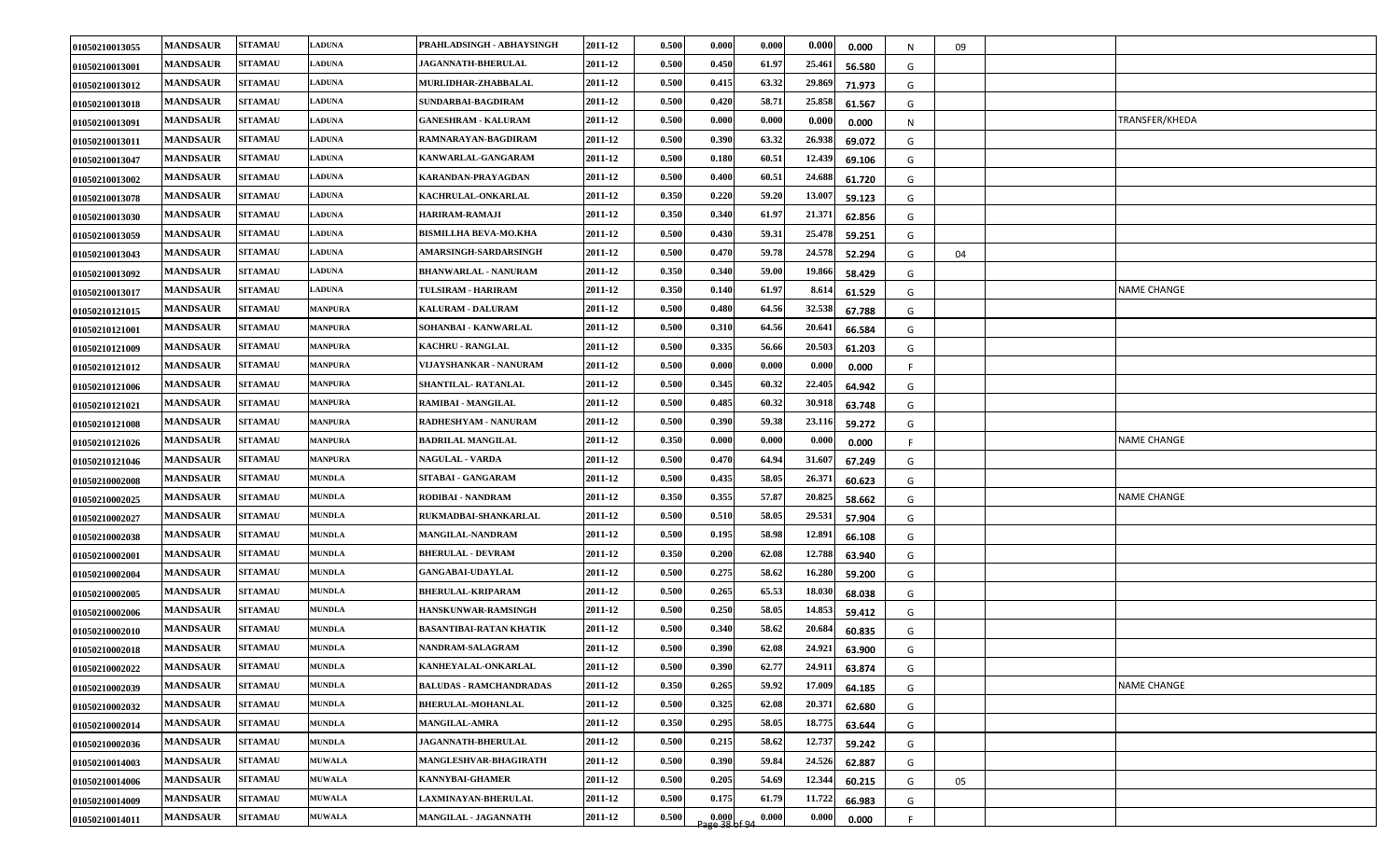| 01050210014013 | <b>MANDSAUR</b> | <b>SITAMAU</b> | <b>MUWALA</b>   | <b>ISHVARLAL-DEVCHNDRA</b>           | 2011-12 | 0.500 | 0.395                   | 63.53 | 26.292 | 66.562 | G   |  |                    |
|----------------|-----------------|----------------|-----------------|--------------------------------------|---------|-------|-------------------------|-------|--------|--------|-----|--|--------------------|
| 01050210014017 | <b>MANDSAUR</b> | <b>SITAMAU</b> | <b>MUWALA</b>   | <b>MANGILAL-RAMLAL</b>               | 2011-12 | 0.350 | 0.000                   | 0.000 | 0.000  | 0.000  | F.  |  |                    |
| 01050210014019 | <b>MANDSAUR</b> | <b>SITAMAU</b> | <b>MUWALA</b>   | <b>RAJARAM-GULAB</b>                 | 2011-12 | 0.500 | 0.000                   | 0.000 | 0.000  | 0.000  | -F  |  |                    |
| 01050210014021 | <b>MANDSAUR</b> | <b>SITAMAU</b> | <b>MUWALA</b>   | SHOBHARAM-NANURAM                    | 2011-12 | 0.500 | 0.000                   | 0.000 | 0.000  | 0.000  |     |  |                    |
| 01050210014027 | <b>MANDSAUR</b> | <b>SITAMAU</b> | <b>MUWALA</b>   | <b>SURAJBAI-SADASHIV</b>             | 2011-12 | 0.500 | 0.495                   | 62.83 | 31.424 | 63.483 | G   |  |                    |
| 01050210014039 | <b>MANDSAUR</b> | <b>SITAMAU</b> | <b>MUWALA</b>   | <b>GAGTTUBAI - ONKARLAL</b>          | 2011-12 | 0.350 | 0.135                   | 62.83 | 8.814  | 65.289 | G   |  | <b>NAME CHANGE</b> |
| 01050210014044 | <b>MANDSAUR</b> | <b>SITAMAU</b> | <b>MUWALA</b>   | <b>SITABAI-NANURAM</b>               | 2011-12 | 0.350 | 0.105                   | 59.84 | 6.514  | 62.038 | G   |  |                    |
| 01050210014047 | <b>MANDSAUR</b> | <b>SITAMAU</b> | <b>MUWALA</b>   | <b>MOHANKUNWAR - RAMSINGH</b>        | 2011-12 | 0.350 | 0.000                   | 0.000 | 0.000  | 0.000  |     |  | NAME CHANGE        |
| 01050210014048 | <b>MANDSAUR</b> | <b>SITAMAU</b> | <b>MUWALA</b>   | <b>DEVUBAI - RAMA</b>                | 2011-12 | 0.350 | 0.350                   | 62.83 | 21.999 | 62.854 | G   |  |                    |
| 01050210094029 | <b>MANDSAUR</b> | <b>SITAMAU</b> | NAKEDIYA        | <b>DHULSINGH-GANGASINGH</b>          | 2011-12 | 0.500 | 0.465                   | 62.04 | 30.550 | 65.699 | G   |  |                    |
| 01050210094005 | <b>MANDSAUR</b> | <b>SITAMAU</b> | NAKEDIYA        | <b>BHUWANI SINGH-LAL SINGH</b>       | 2011-12 | 0.350 | 0.345                   | 62.36 | 23.314 | 67.577 | G   |  |                    |
| 01050210094016 | <b>MANDSAUR</b> | <b>SITAMAU</b> | NAKEDIYA        | RAGHUNATH SINGH-PYAR SINGH           | 2011-12 | 0.350 | 0.000                   | 0.000 | 0.000  | 0.000  | -F  |  |                    |
| 01050210094019 | <b>MANDSAUR</b> | <b>SITAMAU</b> | <b>NAKEDIYA</b> | VAJE RAM-KISHAN LAL                  | 2011-12 | 0.350 | 0.330                   | 56.48 | 22.043 | 66.797 | G   |  |                    |
| 01050210094022 | <b>MANDSAUR</b> | <b>SITAMAU</b> | NAKEDIYA        | <b>RAM CHAND-BHERA NAI</b>           | 2011-12 | 0.500 | 0.000                   | 0.000 | 0.000  | 0.000  | -F. |  |                    |
| 01050210094023 | <b>MANDSAUR</b> | <b>SITAMAU</b> | NAKEDIYA        | <b>MANGUSINGH - JUJHAR SINGH</b>     | 2011-12 | 0.500 | 0.300                   | 64.71 | 19.653 | 65.510 | G   |  |                    |
| 01050210094031 | <b>MANDSAUR</b> | <b>SITAMAU</b> | NAKEDIYA        | <b>PARWAT-KACHRU</b>                 | 2011-12 | 0.350 | 0.295                   | 62.04 | 19.002 | 64.414 | G   |  |                    |
| 01050210094049 | <b>MANDSAUR</b> | <b>SITAMAU</b> | NAKEDIYA        | PARVATIBAI-RUPA                      | 2011-12 | 0.500 | 0.490                   | 58.60 | 31.284 | 63.845 | G   |  |                    |
| 01050210094081 | <b>MANDSAUR</b> | <b>SITAMAU</b> | <b>NAKEDIYA</b> | MOHANSINGH - LALSINGH                | 2011-12 | 0.350 | 0.340                   | 59.59 | 22.099 | 64.997 | G   |  |                    |
| 01050210094082 | <b>MANDSAUR</b> | <b>SITAMAU</b> | NAKEDIYA        | PRATAP - RAMA                        | 2011-12 | 0.500 | 0.275                   | 59.59 | 17.562 | 63.862 | G   |  |                    |
| 01050210094083 | <b>MANDSAUR</b> | <b>SITAMAU</b> | NAKEDIYA        | <b>LAXMANSINGH- BHARATSINGH</b>      | 2011-12 | 0.500 | 0.200                   | 64.71 | 13.284 | 66.420 | G   |  |                    |
| 01050210094078 | <b>MANDSAUR</b> | <b>SITAMAU</b> | NAKEDIYA        | PANNALAL - RAMA                      | 2011-12 | 0.350 | 0.205                   | 62.36 | 14.432 | 70.400 | G   |  |                    |
| 01050210094084 | <b>MANDSAUR</b> | <b>SITAMAU</b> | <b>NAKEDIYA</b> | MOHANBAI-JOGA                        | 2011-12 | 0.500 | 0.445                   | 59.59 | 27.641 | 62.115 | G   |  |                    |
| 01050210094087 | <b>MANDSAUR</b> | <b>SITAMAU</b> | NAKEDIYA        | RAMA - HARIRAM                       | 2011-12 | 0.350 | 0.265                   | 60.39 | 16.012 | 60.423 | G   |  |                    |
| 01050210094088 | <b>MANDSAUR</b> | <b>SITAMAU</b> | NAKEDIYA        | <b>NYALBAI - MOHANLAL</b>            | 2011-12 | 0.500 | 0.410                   | 60.39 | 25.191 | 61.441 | G   |  |                    |
| 01050210094089 | <b>MANDSAUR</b> | <b>SITAMAU</b> | NAKEDIYA        | RAMESHWARDAS - RAMCHANDRADA, 2011-12 |         | 0.500 | 0.200                   | 62.36 | 12.811 | 64.055 | G   |  |                    |
| 01050210023146 | <b>MANDSAUR</b> | <b>SITAMAU</b> | <b>NATARAM</b>  | <b>BHERULAL - KANWARLAL</b>          | 2011-12 | 0.500 | 0.000                   | 0.000 | 0.000  | 0.000  | -F  |  |                    |
| 01050210023004 | <b>MANDSAUR</b> | <b>SITAMAU</b> | <b>NATARAM</b>  | TAMIJANBAI-ABDUL                     | 2011-12 | 0.500 | 0.315                   | 60.83 | 19.083 | 60.581 | G   |  |                    |
| 01050210023009 | <b>MANDSAUR</b> | <b>SITAMAU</b> | <b>NATARAM</b>  | RAMNARAYAN-BHERA                     | 2011-12 | 0.350 | 0.000                   | 0.000 | 0.000  | 0.000  | -F. |  |                    |
| 01050210023015 | <b>MANDSAUR</b> | <b>SITAMAU</b> | <b>NATARAM</b>  | <b>HIRALAL - NATHU</b>               | 2011-12 | 0.500 | 0.000                   | 0.000 | 0.000  | 0.000  | F   |  |                    |
| 01050210023027 | <b>MANDSAUR</b> | <b>SITAMAU</b> | <b>NATARAM</b>  | <b>BASANTILAL-BALARAM</b>            | 2011-12 | 0.500 | 0.000                   | 0.000 | 0.000  | 0.000  | -F  |  |                    |
| 01050210023047 | <b>MANDSAUR</b> | <b>SITAMAU</b> | <b>NATARAM</b>  | <b>BHERULAL-KALU PATIDAR</b>         | 2011-12 | 0.500 | 0.250                   | 66.12 | 17.361 | 69.444 | G   |  |                    |
| 01050210023052 | <b>MANDSAUR</b> | <b>SITAMAU</b> | <b>NATARAM</b>  | <b>MANGUBAI- JARESINGH</b>           | 2011-12 | 0.500 | 0.00(                   | 0.000 | 0.000  | 0.000  | F.  |  |                    |
| 01050210023057 | <b>MANDSAUR</b> | <b>SITAMAU</b> | <b>NATARAM</b>  | RADHESHYAM-JAYSINGH                  | 2011-12 | 0.500 | 0.225                   | 63.37 | 14.322 | 63.653 | G   |  |                    |
| 01050210023058 | <b>MANDSAUR</b> | <b>SITAMAU</b> | <b>NATARAM</b>  | NATHULAL-KACHRU JAT                  | 2011-12 | 0.500 | 0.200                   | 60.83 | 12.548 | 62.740 | G   |  |                    |
| 01050210023059 | <b>MANDSAUR</b> | <b>SITAMAU</b> | <b>NATARAM</b>  | <b>RANGLAL-NATHULAL</b>              | 2011-12 | 0.500 | 0.000                   | 0.000 | 0.000  | 0.000  |     |  |                    |
| 01050210023064 | <b>MANDSAUR</b> | <b>SITAMAU</b> | <b>NATARAM</b>  | RANGLAL-MANGILAL                     | 2011-12 | 0.500 | 0.000                   | 0.000 | 0.000  | 0.000  | F.  |  |                    |
| 01050210023060 | <b>MANDSAUR</b> | <b>SITAMAU</b> | <b>NATARAM</b>  | <b>BHERULAL-MANGILAL</b>             | 2011-12 | 0.500 | 0.000                   | 0.000 | 0.000  | 0.000  | F   |  |                    |
| 01050210023067 | <b>MANDSAUR</b> | <b>SITAMAU</b> | <b>NATARAM</b>  | HARISHCHNDRA-ONKARLAL                | 2011-12 | 0.500 | 0.000                   | 0.000 | 0.000  | 0.000  | F   |  |                    |
| 01050210023072 | <b>MANDSAUR</b> | <b>SITAMAU</b> | <b>NATARAM</b>  | <b>MANGILAL-BHANVARLAL</b>           | 2011-12 | 0.500 | 0.400                   | 60.84 | 24.718 | 61.795 | G   |  |                    |
| 01050210023075 | <b>MANDSAUR</b> | <b>SITAMAU</b> | <b>NATARAM</b>  | <b>NARSINGH-PYARA</b>                | 2011-12 | 0.350 | 0.205                   | 61.85 | 12.556 | 61.249 | G   |  |                    |
| 01050210023077 | <b>MANDSAUR</b> | <b>SITAMAU</b> | <b>NATARAM</b>  | KANHEYALAL-NANURAM                   | 2011-12 | 0.500 | 0.495                   | 62.39 | 32.060 | 64.768 | G   |  |                    |
| 01050210023078 | <b>MANDSAUR</b> | <b>SITAMAU</b> | <b>NATARAM</b>  | AMRATRAM-DOLATRAM                    | 2011-12 | 0.500 | $0.100$<br>age 39 of 9/ | 60.83 | 6.770  | 67.700 | G   |  |                    |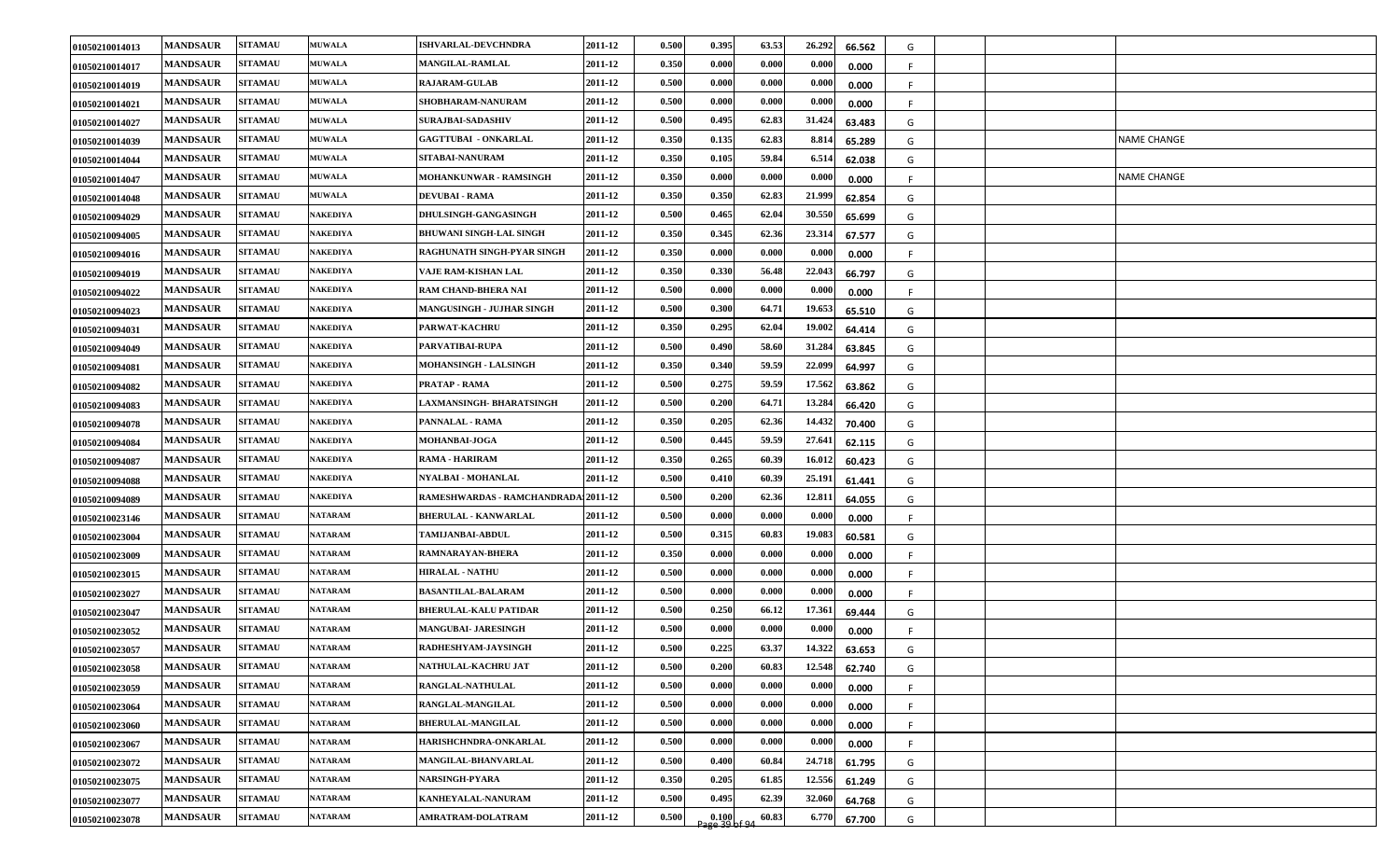| 01050210023086 | <b>MANDSAUR</b> | <b>SITAMAU</b> | <b>NATARAM</b>      | RATANLAL-RANGLAL                              | 2011-12 | 0.500 | 0.210                 | 68.01 | 15.225 | 72.500 | G   |    |                |             |
|----------------|-----------------|----------------|---------------------|-----------------------------------------------|---------|-------|-----------------------|-------|--------|--------|-----|----|----------------|-------------|
| 01050210023094 | <b>MANDSAUR</b> | <b>SITAMAU</b> | NATARAM             | NANDANATHA-KALUNATH                           | 2011-12 | 0.500 | 0.000                 | 0.000 | 0.000  | 0.000  | F.  |    |                |             |
| 01050210023096 | <b>MANDSAUR</b> | <b>SITAMAU</b> | <b>NATARAM</b>      | KASTURIBAI-CHUNNILAL                          | 2011-12 | 0.500 | 0.000                 | 0.000 | 0.000  | 0.000  | -F  |    |                |             |
| 01050210023102 | <b>MANDSAUR</b> | <b>SITAMAU</b> | <b>NATARAM</b>      | RAMCHANDRA - RAMNARAYAN                       | 2011-12 | 0.500 | 0.515                 | 61.03 | 31.858 | 61.860 | G   |    |                |             |
| 01050210023104 | <b>MANDSAUR</b> | <b>SITAMAU</b> | <b>NATARAM</b>      | VIRAM-NARSINGH                                | 2011-12 | 0.500 | 0.240                 | 63.74 | 15.689 | 65.371 | G   |    |                |             |
| 01050210023113 | <b>MANDSAUR</b> | <b>SITAMAU</b> | <b>NATARAM</b>      | MOHANLAL - BHAWARLAL                          | 2011-12 | 0.500 | 0.315                 | 64.80 | 21.958 | 69.708 | G   |    |                |             |
| 01050210023120 | <b>MANDSAUR</b> | <b>SITAMAU</b> | <b>NATARAM</b>      | BHANWARLAL-SHANKARLAL                         | 2011-12 | 0.350 | 0.000                 | 0.000 | 0.000  | 0.000  | F.  |    |                |             |
| 01050210023121 | <b>MANDSAUR</b> | <b>SITAMAU</b> | <b>NATARAM</b>      | HAMIDHUSSAIN-NIJAMKHA                         | 2011-12 | 0.500 | 0.000                 | 0.000 | 0.000  | 0.000  |     |    |                |             |
| 01050210023137 | <b>MANDSAUR</b> | <b>SITAMAU</b> | <b>NATARAM</b>      | <b>CHAMPALAL-RANGLAL</b>                      | 2011-12 | 0.350 | 0.195                 | 60.78 | 12.139 | 62.251 | G   |    |                |             |
| 01050210023042 | <b>MANDSAUR</b> | <b>SITAMAU</b> | <b>NATARAM</b>      | RAMGOPAL-DOLATRAM                             | 2011-12 | 0.500 | 0.195                 | 60.78 | 12.764 | 65.456 | G   |    |                |             |
| 01050210023153 | <b>MANDSAUR</b> | <b>SITAMAU</b> | <b>NATARAM</b>      | <b>GOVINDRAM - TULSIRAM</b>                   | 2011-12 | 0.500 | 0.000                 | 0.000 | 0.000  | 0.000  | F.  |    |                |             |
| 01050210023053 | <b>MANDSAUR</b> | <b>SITAMAU</b> | <b>NATARAM</b>      | KANWARLAL-SAWA                                | 2011-12 | 0.350 | 0.265                 | 51.28 | 13.743 | 51.860 | G   | 04 |                |             |
| 01050210023041 | <b>MANDSAUR</b> | <b>SITAMAU</b> | <b>NATARAM</b>      | SHOBHARAM-NATHU                               | 2011-12 | 0.500 | 0.000                 | 0.000 | 0.000  | 0.000  | F.  |    |                |             |
| 01050210023080 | <b>MANDSAUR</b> | <b>SITAMAU</b> | <b>NATARAM</b>      | PRABHULAL-NANDA                               | 2011-12 | 0.500 | 0.000                 | 0.000 | 0.000  | 0.000  | -F. |    |                |             |
| 01050210023119 | <b>MANDSAUR</b> | <b>SITAMAU</b> | <b>NATARAM</b>      | RAMBHAGAT - BAGADILAL DHANGAI 2011-12         |         | 0.350 | 0.000                 | 0.000 | 0.000  | 0.000  | -F  |    |                |             |
| 01050210023036 | <b>MANDSAUR</b> | <b>SITAMAU</b> | <b>NATARAM</b>      | <b>BHAGUBAI - PRAYAGRAJ</b>                   | 2011-12 | 0.350 | 0.355                 | 57.68 | 21.037 | 59.259 | G   |    |                | NAME CHANGE |
| 01050210023068 | <b>MANDSAUR</b> | <b>SITAMAU</b> | NATARAM             | TULSIBAI - AMBALAL                            | 2011-12 | 0.500 | 0.460                 | 64.80 | 32.104 | 69.791 | G   |    |                |             |
| 01050210023016 | <b>MANDSAUR</b> | <b>SITAMAU</b> | <b>NATARAM</b>      | <b>HARLAL-KALU</b>                            | 2011-12 | 0.500 | 0.090                 | 56.57 | 5.633  | 62.589 |     | 02 |                |             |
| 01050210016013 | <b>MANDSAUR</b> | <b>SITAMAU</b> | PATLASI BADI        | <b>SUNDAR BAI-JAGANNATH</b>                   | 2011-12 | 0.500 | 0.480                 | 62.03 | 32.229 | 67.144 | G   |    |                |             |
| 01050210016003 | <b>MANDSAUR</b> | <b>SITAMAU</b> | PATLASI BADI        | <b>DHUL SINGH-JUJHAR SINGH</b>                | 2011-12 | 0.500 | 0.450                 | 62.11 | 29.440 | 65.422 | G   |    |                |             |
| 01050210016005 | <b>MANDSAUR</b> | <b>SITAMAU</b> | <b>PATLASI BADI</b> | <b>GITABAI-BHAGWAN</b>                        | 2011-12 | 0.500 | 0.320                 | 58.90 | 20.682 | 64.631 | G   |    |                |             |
| 01050210016011 | <b>MANDSAUR</b> | <b>SITAMAU</b> | <b>PATLASI BADI</b> | <b>MOHANLAL - NATHU</b>                       | 2011-12 | 0.500 | 0.440                 | 62.11 | 28.216 | 64.127 | G   |    |                |             |
| 01050210016012 | <b>MANDSAUR</b> | <b>SITAMAU</b> | <b>PATLASI BADI</b> | <b>DEVBAI-BAGDIRAM</b>                        | 2011-12 | 0.500 | 0.345                 | 65.61 | 24.041 | 69.684 | G   |    |                |             |
| 01050210016014 | <b>MANDSAUR</b> | <b>SITAMAU</b> | <b>PATLASI BADI</b> | NANDIBAI-JUJHAR                               | 2011-12 | 0.500 | 0.465                 | 61.20 | 31.745 | 68.269 | G   |    |                |             |
| 01050210016017 | <b>MANDSAUR</b> | <b>SITAMAU</b> | PATLASI BADI        | <b>ONKAR-RAMCHANDRA</b>                       | 2011-12 | 0.500 | 0.355                 | 61.46 | 23.293 | 65.614 | G   |    |                |             |
| 01050210016023 | <b>MANDSAUR</b> | <b>SITAMAU</b> | <b>PATLASI BADI</b> | <b>ISHVARSINGH-SHIVSINGH</b>                  | 2011-12 | 0.350 | 0.315                 | 55.71 | 18.894 | 59.981 | G   |    |                |             |
| 01050210016043 | <b>MANDSAUR</b> | <b>SITAMAU</b> | <b>PATLASI BADI</b> | KALABAI - BHERULAL                            | 2011-12 | 0.500 | 0.425                 | 64.10 | 28.231 | 66.426 | G   |    |                |             |
| 01050210016057 | <b>MANDSAUR</b> | <b>SITAMAU</b> | PATLASI BADI        | <b>BHOMARBAI - KARUJI</b>                     | 2011-12 | 0.500 | 0.460                 | 63.96 | 32.144 | 69.878 |     | 02 |                |             |
| 01050210016064 | <b>MANDSAUR</b> | <b>SITAMAU</b> | PATLASI BADI        | <b>BAGDIRAM - GOVINDRAM</b>                   | 2011-12 | 0.500 | 0.480                 | 59.57 | 32.261 | 67.210 | G   |    |                |             |
| 01050210016065 | <b>MANDSAUR</b> | <b>SITAMAU</b> | PATLASI BADI        | <b>SITARAM-SAVA</b>                           | 2011-12 | 0.500 | 0.490                 | 58.97 | 31.338 | 63.955 | G   |    |                |             |
| 01050210016002 | <b>MANDSAUR</b> | <b>SITAMAU</b> | PATLASI BADI        | <b>MANGILAL - BAGDIRAM BADA MENAL 2011-12</b> |         | 0.500 | 0.480                 | 58.98 | 29.911 | 62.315 | G   |    |                |             |
| 01050210016030 | <b>MANDSAUR</b> | <b>SITAMAU</b> | PATLASI BADI        | <b>MANGILAL - BAGDIRAM CHOTA GEH 2011-12</b>  |         | 0.500 | 0.275                 | 61.46 | 18.745 | 68.164 | G   |    |                |             |
| 01050210016039 | <b>MANDSAUR</b> | <b>SITAMAU</b> | <b>PATLASI BADI</b> | <b>MOHANLAL-NANURAM</b>                       | 2011-12 | 0.500 | 0.320                 | 64.24 | 23.301 | 72.816 | G   |    |                |             |
| 01050210016049 | <b>MANDSAUR</b> | <b>SITAMAU</b> | PATLASI BADI        | PREMKUNVAR-RAMSINGH                           | 2011-12 | 0.500 | 0.505                 | 59.14 | 32.451 | 64.259 | G   |    |                |             |
| 01050210016053 | <b>MANDSAUR</b> | <b>SITAMAU</b> | PATLASI BADI        | PRAHLAD SINGH-BHANWAR SINGH                   | 2011-12 | 0.350 | 0.275                 | 59.35 | 17.356 | 63.113 | G   |    |                |             |
| 01050210016061 | <b>MANDSAUR</b> | <b>SITAMAU</b> | PATLASI BADI        | VARDIBAI BEVA-MOHANLAL                        | 2011-12 | 0.500 | 0.360                 | 57.57 | 22.896 | 63.600 | G   |    |                |             |
| 01050210016028 | <b>MANDSAUR</b> | <b>SITAMAU</b> | PATLASI BADI        | <b>BADRILAL D.P. KALU</b>                     | 2011-12 | 0.500 | 0.490                 | 67.50 | 34.570 | 70.551 | G   |    |                |             |
| 01050210016052 | <b>MANDSAUR</b> | <b>SITAMAU</b> | PATLASI BADI        | <b>JANKILAL - DHURA</b>                       | 2011-12 | 0.500 | 0.230                 | 61.46 | 14.926 | 64.896 | G   |    |                |             |
| 01050210016066 | <b>MANDSAUR</b> | <b>SITAMAU</b> | PATLASI BADI        | <b>JUJHAR - NANDA</b>                         | 2011-12 | 0.350 | 0.310                 | 67.41 | 5.682  | 18.329 | G   | 04 | 01050210087048 |             |
| 01050210079003 | <b>MANDSAUR</b> | <b>SITAMAU</b> | PATLASI CHOTI       | PHULCHAND - VARDA                             | 2011-12 | 0.500 | 0.440                 | 61.41 | 25.292 | 57.482 | G   |    |                |             |
| 01050210079004 | <b>MANDSAUR</b> | <b>SITAMAU</b> | PATLASI CHOTI       | <b>NATHU - LAXMAN</b>                         | 2011-12 | 0.500 | 0.350                 | 59.17 | 21.411 | 61.174 | G   |    |                |             |
| 01050210079011 | <b>MANDSAUR</b> | <b>SITAMAU</b> | PATLASI CHOTI       | MAHADEV - GORISHANKAR                         | 2011-12 | 0.500 | 0.290<br>age 40 of 94 | 61.41 | 19.099 | 65.859 | G   |    |                |             |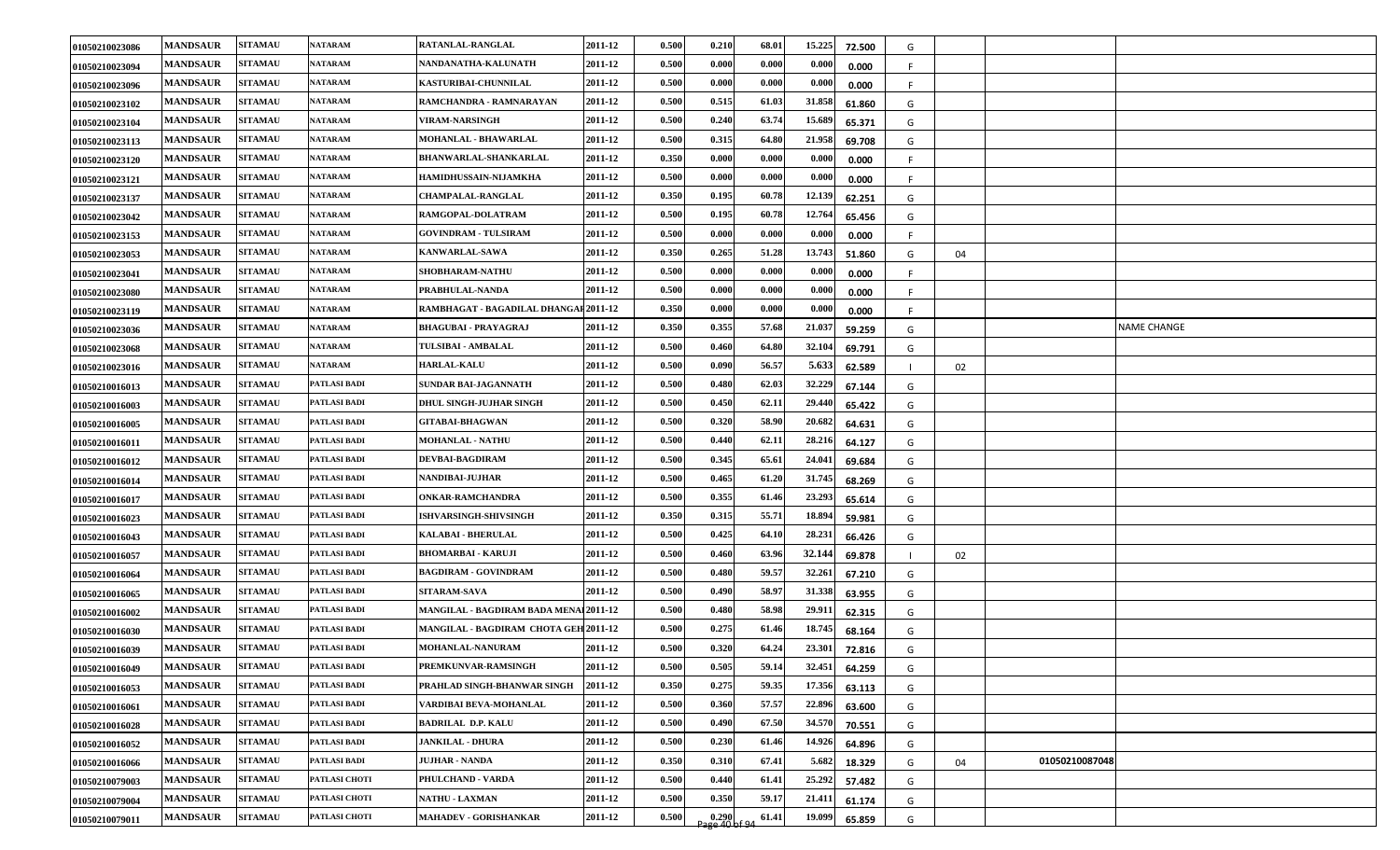| 01050210079012 | <b>MANDSAUR</b> | <b>SITAMAU</b> | PATLASI CHOTI   | <b>BHANWARLAL - JADURAM</b>                  | 2011-12 | 0.500 | 0.190                   | 60.63 | 11.719<br>61.679 | G  |    |                |  |
|----------------|-----------------|----------------|-----------------|----------------------------------------------|---------|-------|-------------------------|-------|------------------|----|----|----------------|--|
| 01050210079010 | <b>MANDSAUR</b> | <b>SITAMAU</b> | PATLASI CHOTI   | <b>GOPAL - PURA</b>                          | 2011-12 | 0.500 | 0.275                   | 60.63 | 16.639<br>60.505 | G  |    |                |  |
| 01050210079022 | <b>MANDSAUR</b> | <b>SITAMAU</b> | PATLASI CHOTI   | <b>JAGDISHCHANDRA - VIJAYSHANKAR 2011-12</b> |         | 0.500 | 0.000                   | 0.00  | 0.000<br>0.000   | F. |    |                |  |
| 01050210079025 | <b>MANDSAUR</b> | <b>SITAMAU</b> | PATLASI CHOTI   | PANNALAL - RAMLAL                            | 2011-12 | 0.350 | 0.140                   | 60.63 | 9.502<br>67.871  | G  |    | 01050210022041 |  |
| 01050210115018 | <b>MANDSAUR</b> | <b>SITAMAU</b> | <b>POTLIYA</b>  | SHANKARSINGH-DHULESINGH                      | 2011-12 | 0.500 | 0.500                   | 54.66 | 29.891<br>59.782 | G  | 05 |                |  |
| 01050210115003 | <b>MANDSAUR</b> | <b>SITAMAU</b> | <b>POTLIYA</b>  | <b>FATEHSINGH - BHIMA</b>                    | 2011-12 | 0.500 | 0.405                   | 59.81 | 26.034<br>64.281 | G  |    |                |  |
| 01050210115004 | <b>MANDSAUR</b> | <b>SITAMAU</b> | <b>POTLIYA</b>  | KACHARUSINGH - DEVKARAN                      | 2011-12 | 0.500 | 0.495                   | 56.39 | 30.378<br>61.370 | G  |    |                |  |
| 01050210115016 | <b>MANDSAUR</b> | <b>SITAMAU</b> | <b>POTLIYA</b>  | SHIVSINGH - KALUSINGH                        | 2011-12 | 0.350 | 0.345                   | 57.17 | 21.226<br>61.525 | G  |    |                |  |
| 01050210115049 | <b>MANDSAUR</b> | <b>SITAMAU</b> | <b>POTLIYA</b>  | <b>BALU-BHERULAL</b>                         | 2011-12 | 0.350 | 0.230                   | 59.81 | 14.064<br>61.148 | G  |    |                |  |
| 01050210115051 | <b>MANDSAUR</b> | <b>SITAMAU</b> | <b>POTLIYA</b>  | <b>MANGU-GULAB</b>                           | 2011-12 | 0.350 | 0.310                   | 53.33 | 18.452<br>59.523 |    | 02 |                |  |
| 01050210115053 | <b>MANDSAUR</b> | <b>SITAMAU</b> | <b>POTLIYA</b>  | <b>DHURIBAI-BHUWANJI</b>                     | 2011-12 | 0.350 | 0.340                   | 54.19 | 19.547<br>57.491 | G  | 05 |                |  |
| 01050210115034 | <b>MANDSAUR</b> | <b>SITAMAU</b> | <b>POTLIYA</b>  | <b>BHUWANSINGH - BHERU</b>                   | 2011-12 | 0.350 | 0.340                   | 53.83 | 20.801<br>61.179 | G  | 05 |                |  |
| 01050210115001 | <b>MANDSAUR</b> | <b>SITAMAU</b> | <b>POTLIYA</b>  | MOHANBAI - FATEHSINGH                        | 2011-12 | 0.500 | 0.495                   | 52.30 | 29.572<br>59.741 | G  | 05 |                |  |
| 01050210115007 | <b>MANDSAUR</b> | <b>SITAMAU</b> | <b>POTLIYA</b>  | <b>FATTIBAI - FATEHSINGH</b>                 | 2011-12 | 0.500 | 0.480                   | 57.64 | 29.001<br>60.419 | G  |    |                |  |
| 01050210115054 | <b>MANDSAUR</b> | <b>SITAMAU</b> | <b>POTLIYA</b>  | PADMABAI - DHANNA                            | 2011-12 | 0.500 | 0.375                   | 59.81 | 23.403<br>62.408 | G  |    |                |  |
| 01050210115056 | <b>MANDSAUR</b> | <b>SITAMAU</b> | <b>POTLIYA</b>  | DHANNA - PARTHA                              | 2011-12 | 0.500 | 0.480                   | 55.90 | 29.755<br>61.990 | G  |    |                |  |
| 01050210003025 | <b>MANDSAUR</b> | <b>SITAMAU</b> | <b>RAJNAGAR</b> | <b>MODIRN-KALUJI</b>                         | 2011-12 | 0.500 | 0.235                   | 66.91 | 15.370<br>65.404 | G  |    |                |  |
| 01050210003001 | <b>MANDSAUR</b> | <b>SITAMAU</b> | <b>RAJNAGAR</b> | <b>BHERULAL-DEVJI</b>                        | 2011-12 | 0.500 | 0.480                   | 65.00 | 31.432<br>65.483 | G  |    |                |  |
| 01050210003003 | <b>MANDSAUR</b> | <b>SITAMAU</b> | <b>RAJNAGAR</b> | <b>GANESHRAM-BHERA</b>                       | 2011-12 | 0.500 | 0.375                   | 65.00 | 24.301<br>64.803 | G  |    |                |  |
| 01050210003004 | <b>MANDSAUR</b> | <b>SITAMAU</b> | <b>RAJNAGAR</b> | <b>AMBALAL-RAMCHNDRA</b>                     | 2011-12 | 0.500 | 0.270                   | 63.32 | 17.368<br>64.326 | G  |    |                |  |
| 01050210003005 | <b>MANDSAUR</b> | <b>SITAMAU</b> | <b>RAJNAGAR</b> | <b>RAMESHVAR-HARIRAM</b>                     | 2011-12 | 0.350 | 0.095                   | 68.02 | 5.995<br>63.105  | G  |    |                |  |
| 01050210003006 | <b>MANDSAUR</b> | <b>SITAMAU</b> | <b>RAJNAGAR</b> | <b>JADAVBAI-BHUVAN</b>                       | 2011-12 | 0.500 | 0.000                   | 0.000 | 0.000<br>0.000   | F. |    |                |  |
| 01050210003007 | <b>MANDSAUR</b> | <b>SITAMAU</b> | <b>RAJNAGAR</b> | <b>MATHURALAL-KISHANLALJAT</b>               | 2011-12 | 0.500 | 0.210                   | 63.43 | 13.284<br>63.257 | G  |    |                |  |
| 01050210003009 | <b>MANDSAUR</b> | <b>SITAMAU</b> | <b>RAJNAGAR</b> | <b>MANGILAL-KEVALTELI</b>                    | 2011-12 | 0.500 | 0.100                   | 67.77 | 6.922<br>69.220  | G  |    |                |  |
| 01050210003010 | <b>MANDSAUR</b> | <b>SITAMAU</b> | <b>RAJNAGAR</b> | <b>BAGDIBAI-RAMCHNDRA</b>                    | 2011-12 | 0.500 | 0.320                   | 60.51 | 19.605<br>61.266 | G  |    |                |  |
| 01050210003011 | <b>MANDSAUR</b> | <b>SITAMAU</b> | <b>RAJNAGAR</b> | <b>BHANWARI BAI-GANPAT</b>                   | 2011-12 | 0.500 | 0.000                   | 0.000 | 0.000<br>0.000   | F. |    |                |  |
| 01050210003012 | <b>MANDSAUR</b> | <b>SITAMAU</b> | <b>RAJNAGAR</b> | RASHID KHA - GULMOHAMMADKHA 2011-12          |         | 0.500 | 0.170                   | 61.19 | 10.673<br>62.782 | G  |    |                |  |
| 01050210003016 | <b>MANDSAUR</b> | <b>SITAMAU</b> | <b>RAJNAGAR</b> | <b>KACHRU-KHEMA</b>                          | 2011-12 | 0.500 | 0.095                   | 66.16 | 6.881<br>72.432  | G  |    |                |  |
| 01050210003019 | <b>MANDSAUR</b> | <b>SITAMAU</b> | <b>RAJNAGAR</b> | <b>JAGANNATH-KEVALTELI</b>                   | 2011-12 | 0.500 | 0.130                   | 63.43 | 8.409<br>64.685  | G  |    |                |  |
| 01050210003021 | <b>MANDSAUR</b> | <b>SITAMAU</b> | <b>RAJNAGAR</b> | <b>BHANVARLAL-KAGARGURJAR</b>                | 2011-12 | 0.350 | 0.170                   | 61.19 | 10.210<br>60.059 | G  |    |                |  |
| 01050210003024 | <b>MANDSAUR</b> | <b>SITAMAU</b> | <b>RAJNAGAR</b> | <b>MOHANDAS-FATEDAS</b>                      | 2011-12 | 0.500 | 0.000                   | 0.000 | 0.000<br>0.000   |    |    |                |  |
| 01050210003026 | <b>MANDSAUR</b> | <b>SITAMAU</b> | <b>RAJNAGAR</b> | RANGLAL-RAMESHVAR                            | 2011-12 | 0.50  | 0.100                   | 63.43 | 6.207<br>62.070  | G  |    |                |  |
| 01050210003027 | <b>MANDSAUR</b> | <b>SITAMAU</b> | <b>RAJNAGAR</b> | PARASRAM-RATANLAL                            | 2011-12 | 0.500 | 0.000                   | 0.000 | 0.000<br>0.000   |    |    |                |  |
| 01050210003031 | <b>MANDSAUR</b> | <b>SITAMAU</b> | <b>RAJNAGAR</b> | <b>MANGILAL-NATHULAL</b>                     | 2011-12 | 0.500 | 0.000                   | 0.000 | 0.000<br>0.000   | F  |    |                |  |
| 01050210003033 | <b>MANDSAUR</b> | <b>SITAMAU</b> | <b>RAJNAGAR</b> | <b>KESHURAM-GULAB</b>                        | 2011-12 | 0.500 | 0.220                   | 68.76 | 15.275<br>69.432 | G  |    |                |  |
| 01050210003034 | <b>MANDSAUR</b> | <b>SITAMAU</b> | <b>RAJNAGAR</b> | DHAPUBAI-RATANLAL                            | 2011-12 | 0.500 | 0.000                   | 0.000 | 0.000<br>0.000   | F  |    |                |  |
| 01050210003054 | <b>MANDSAUR</b> | <b>SITAMAU</b> | <b>RAJNAGAR</b> | <b>NANURAM-BHERA</b>                         | 2011-12 | 0.500 | 0.000                   | 0.000 | 0.000<br>0.000   | F  |    |                |  |
| 01050210003035 | <b>MANDSAUR</b> | <b>SITAMAU</b> | <b>RAJNAGAR</b> | <b>AVANTI BAI-MANGU</b>                      | 2011-12 | 0.500 | 0.455                   | 61.19 | 28.008<br>61.556 | G  |    |                |  |
| 01050210003050 | <b>MANDSAUR</b> | <b>SITAMAU</b> | <b>RAJNAGAR</b> | <b>GANGABAI - KALU</b>                       | 2011-12 | 0.500 | 0.120                   | 61.00 | 7.468<br>62.233  | G  |    |                |  |
| 01050210003042 | <b>MANDSAUR</b> | <b>SITAMAU</b> | <b>RAJNAGAR</b> | <b>MANGILAL-RADHU</b>                        | 2011-12 | 0.500 | 0.000                   | 0.000 | 0.000<br>0.000   | F  |    |                |  |
| 01050210003047 | <b>MANDSAUR</b> | <b>SITAMAU</b> | <b>RAJNAGAR</b> | PANNALAL-KHIMA                               | 2011-12 | 0.500 | 0.260                   | 61.00 | 16.156<br>62.138 | G  |    |                |  |
| 01050210003056 | <b>MANDSAUR</b> | <b>SITAMAU</b> | <b>RAJNAGAR</b> | <b>RAMLAL - GULAB</b>                        | 2011-12 | 0.500 | $0.225$<br>age 41 of 94 | 67.46 | 15.256<br>67.804 | G  |    |                |  |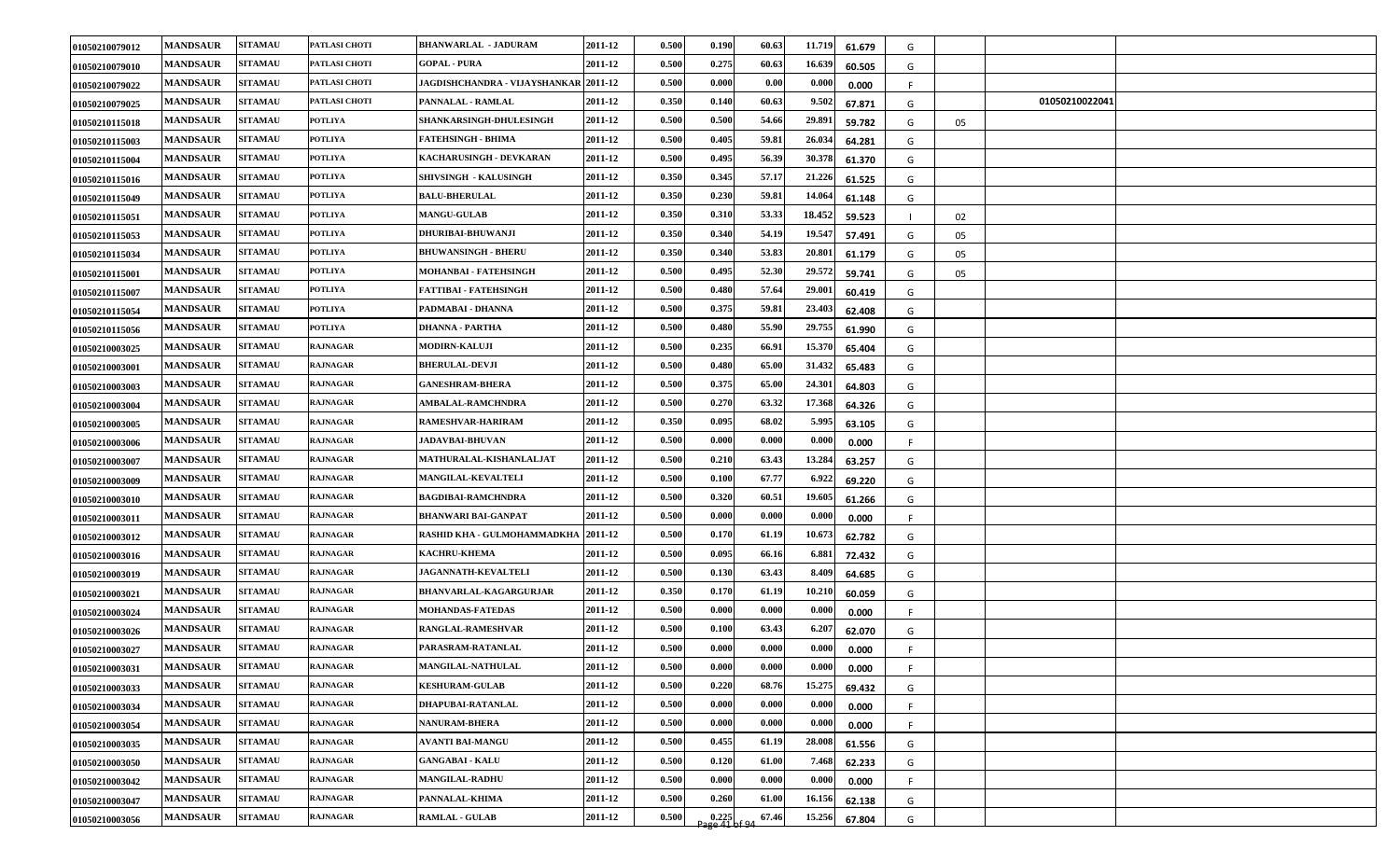| 01050210003030 | <b>MANDSAUR</b> | <b>SITAMAU</b> | <b>RAJNAGAR</b> | PRABHULAL-DHURA               | 2011-12 | 0.500 | 0.000         | 0.000 | 0.000  | 0.000  | F. |    |                    |
|----------------|-----------------|----------------|-----------------|-------------------------------|---------|-------|---------------|-------|--------|--------|----|----|--------------------|
| 01050210003055 | <b>MANDSAUR</b> | <b>SITAMAU</b> | <b>RAJNAGAR</b> | <b>BHAVARIBAI-BHUWAN</b>      | 2011-12 | 0.500 | 0.000         | 0.000 | 0.000  | 0.000  | F  |    |                    |
| 01050210003015 | <b>MANDSAUR</b> | <b>SITAMAU</b> | <b>RAJNAGAR</b> | MOHANLAL-BHERABALAI           | 2011-12 | 0.500 | 0.000         | 0.000 | 0.000  | 0.000  | F. |    |                    |
| 01050210003020 | <b>MANDSAUR</b> | <b>SITAMAU</b> | <b>RAJNAGAR</b> | PREMCHNDRA-KEVALTELI          | 2011-12 | 0.350 | 0.075         | 65.10 | 5.031  | 67.080 | G  |    |                    |
| 01050210003017 | <b>MANDSAUR</b> | <b>SITAMAU</b> | <b>RAJNAGAR</b> | KELASHBAI-BHAGIRAT            | 2011-12 | 0.500 | 0.230         | 61.00 | 13.995 | 60.848 | G  |    |                    |
| 01050210003040 | <b>MANDSAUR</b> | <b>SITAMAU</b> | <b>RAJNAGAR</b> | <b>BHERULAL - GANGARAM</b>    | 2011-12 | 0.350 | 0.295         | 61.71 | 18.442 | 62.515 | G  |    | <b>NAME CHANGE</b> |
| 01050210003060 | <b>MANDSAUR</b> | <b>SITAMAU</b> | <b>RAJNAGAR</b> | <b>BHERULAL - BADRI</b>       | 2011-12 | 0.500 | 0.405         | 64.35 | 26.264 | 64.849 | G  |    |                    |
| 01050210028001 | <b>MANDSAUR</b> | <b>SITAMAU</b> | <b>RAWTA</b>    | <b>GANGARAM-GAFUR</b>         | 2011-12 | 0.500 | 0.380         | 58.48 | 23.718 | 62.416 | G  |    |                    |
| 01050210028002 | <b>MANDSAUR</b> | <b>SITAMAU</b> | <b>RAWTA</b>    | SUKHDEV-GANPATLAL             | 2011-12 | 0.500 | 0.305         | 61.11 | 18.927 | 62.056 | G  |    |                    |
| 01050210028007 | <b>MANDSAUR</b> | <b>SITAMAU</b> | <b>RAWTA</b>    | <b>RATANLAL-BALU</b>          | 2011-12 | 0.500 | 0.485         | 60.94 | 28.929 | 59.647 | G  |    |                    |
| 01050210028011 | <b>MANDSAUR</b> | <b>SITAMAU</b> | <b>RAWTA</b>    | KANHEYALAL-NANURAM            | 2011-12 | 0.500 | 0.370         | 62.57 | 24.724 | 66.822 | G  |    |                    |
| 01050210028012 | <b>MANDSAUR</b> | <b>SITAMAU</b> | <b>RAWTA</b>    | <b>SURAJBAI-MOTI</b>          | 2011-12 | 0.350 | 0.100         | 55.21 | 5.750  | 57.500 | G  |    |                    |
| 01050210028013 | <b>MANDSAUR</b> | <b>SITAMAU</b> | <b>RAWTA</b>    | RAMNARAYAN-BHANWARLAL         | 2011-12 | 0.500 | 0.440         | 57.69 | 27.518 | 62.541 | G  |    |                    |
| 01050210028018 | <b>MANDSAUR</b> | <b>SITAMAU</b> | <b>RAWTA</b>    | MOHANLAL-GANPATLAL            | 2011-12 | 0.500 | 0.200         | 56.31 | 12.099 | 60.495 | G  |    |                    |
| 01050210028019 | <b>MANDSAUR</b> | <b>SITAMAU</b> | <b>RAWTA</b>    | <b>NAGULAL-KISHAN</b>         | 2011-12 | 0.500 | 0.455         | 62.57 | 28.925 | 63.571 | G  | 01 |                    |
| 01050210028022 | <b>MANDSAUR</b> | <b>SITAMAU</b> | <b>RAWTA</b>    | MENABAI-HARIRAM               | 2011-12 | 0.500 | 0.155         | 61.95 | 10.027 | 64.690 | G  |    |                    |
| 01050210028035 | <b>MANDSAUR</b> | <b>SITAMAU</b> | <b>RAWTA</b>    | KASTURIBAI-VARDA              | 2011-12 | 0.500 | 0.215         | 58.80 | 13.012 | 60.521 | G  |    |                    |
| 01050210028036 | <b>MANDSAUR</b> | <b>SITAMAU</b> | <b>RAWTA</b>    | PRABHULAL-BHERA               | 2011-12 | 0.500 | 0.190         | 62.39 | 12.220 | 64.316 | G  |    |                    |
| 01050210028040 | <b>MANDSAUR</b> | <b>SITAMAU</b> | <b>RAWTA</b>    | KANHEYALAL-GANPATLAL          | 2011-12 | 0.500 | 0.295         | 62.39 | 19.154 | 64.929 | G  |    |                    |
| 01050210028041 | <b>MANDSAUR</b> | <b>SITAMAU</b> | <b>RAWTA</b>    | ANOKHILAL-RATANLAL            | 2011-12 | 0.500 | 0.440         | 63.25 | 29.610 | 67.295 | G  |    |                    |
| 01050210028045 | <b>MANDSAUR</b> | <b>SITAMAU</b> | <b>RAWTA</b>    | DEVI LAL-BHANWAR LAL          | 2011-12 | 0.500 | 0.200         | 62.39 | 13.138 | 65.690 | G  |    |                    |
| 01050210028048 | <b>MANDSAUR</b> | <b>SITAMAU</b> | <b>RAWTA</b>    | KELASHBAI - RADHESHYAM        | 2011-12 | 0.500 | 0.180         | 61.50 | 11.492 | 63.844 | G  |    |                    |
| 01050210028025 | <b>MANDSAUR</b> | <b>SITAMAU</b> | <b>RAWTA</b>    | NANDLAL-VARDICHAND            | 2011-12 | 0.500 | 0.335         | 61.50 | 21.569 | 64.385 | G  |    |                    |
| 01050210024008 | <b>MANDSAUR</b> | <b>SITAMAU</b> | <b>RAWTI</b>    | KACHARU - BHERA PATIDAR       | 2011-12 | 0.500 | 0.480         | 64.20 | 31.220 | 65.042 | G  |    |                    |
| 01050210024001 | <b>MANDSAUR</b> | <b>SITAMAU</b> | <b>RAWTI</b>    | <b>BHUWAN-PRABULAL</b>        | 2011-12 | 0.500 | 0.500         | 58.49 | 30.022 | 60.044 | G  |    |                    |
| 01050210024002 | <b>MANDSAUR</b> | <b>SITAMAU</b> | <b>RAWTI</b>    | DHAPUBAI - PHOOLCHAND         | 2011-12 | 0.500 | 0.475         | 63.30 | 30.927 | 65.109 | G  |    |                    |
| 01050210024003 | <b>MANDSAUR</b> | <b>SITAMAU</b> | <b>RAWTI</b>    | KANWARLAL-VARDICHANDRA        | 2011-12 | 0.500 | 0.290         | 63.30 | 18.710 | 64.517 | G  |    |                    |
| 01050210024005 | <b>MANDSAUR</b> | <b>SITAMAU</b> | <b>RAWTI</b>    | RAMPRATAP-TULSIRAM            | 2011-12 | 0.500 | 0.305         | 63.30 | 19.587 | 64.220 | G  |    |                    |
| 01050210024007 | <b>MANDSAUR</b> | <b>SITAMAU</b> | <b>RAWTI</b>    | <b>KISHAN-BALU</b>            | 2011-12 | 0.500 | 0.370         | 60.23 | 22.707 | 61.370 | G  |    |                    |
| 01050210024009 | <b>MANDSAUR</b> | <b>SITAMAU</b> | <b>RAWTI</b>    | <b>MANGILAL-MOTI</b>          | 2011-12 | 0.500 | 0.275         | 49.73 | 15.118 | 54.975 | G  | 04 |                    |
| 01050210024010 | <b>MANDSAUR</b> | <b>SITAMAU</b> | <b>RAWTI</b>    | <b>NANALAL-LALJI</b>          | 2011-12 | 0.500 | 0.450         | 58.65 | 28.621 | 63.602 | G  |    |                    |
| 01050210024011 | <b>MANDSAUR</b> | <b>SITAMAU</b> | <b>RAWTI</b>    | <b>GOVARDHAN-LALJI</b>        | 2011-12 | 0.500 | 0.455         | 60.16 | 28.585 | 62.824 | G  |    |                    |
| 01050210024013 | <b>MANDSAUR</b> | <b>SITAMAU</b> | <b>RAWTI</b>    | <b>BADRILAL-NANDA</b>         | 2011-12 | 0.500 | 0.380         | 65.34 | 25.772 | 67.821 | G  |    |                    |
| 01050210024015 | <b>MANDSAUR</b> | <b>SITAMAU</b> | <b>RAWTI</b>    | <b>GANESHRAM-JAGNNATH</b>     | 2011-12 | 0.500 | 0.290         | 58.65 | 18.743 | 64.631 | G  |    |                    |
| 01050210024016 | <b>MANDSAUR</b> | <b>SITAMAU</b> | <b>RAWTI</b>    | RADHABAI - PHOOLCHAND         | 2011-12 | 0.500 | 0.235         | 60.16 | 15.135 | 64.404 | G  |    |                    |
| 01050210024031 | <b>MANDSAUR</b> | <b>SITAMAU</b> | <b>RAWTI</b>    | <b>BAGDIRAM-CHATARBHUJ</b>    | 2011-12 | 0.500 | 0.480         | 58.65 | 29.359 | 61.165 | G  |    |                    |
| 01050210024018 | <b>MANDSAUR</b> | <b>SITAMAU</b> | <b>RAWTI</b>    | RAMCHANDRA - PHOOLCHAND       | 2011-12 | 0.500 | 0.390         | 64.75 | 26.511 | 67.977 | G  |    |                    |
| 01050210024022 | <b>MANDSAUR</b> | <b>SITAMAU</b> | <b>RAWTI</b>    | <b>JASHODABAI - BHAWARLAL</b> | 2011-12 | 0.500 | 0.345         | 60.16 | 21.967 | 63.672 | G  |    |                    |
| 01050210024025 | <b>MANDSAUR</b> | <b>SITAMAU</b> | <b>RAWTI</b>    | NANDLAL-DEVILAL D/P GANGABAI  | 2011-12 | 0.500 | 0.175         | 56.45 | 11.000 | 62.857 | G  |    |                    |
| 01050210024035 | <b>MANDSAUR</b> | <b>SITAMAU</b> | <b>RAWTI</b>    | RAMNARAYAN-VARDICHAND         | 2011-12 | 0.500 | 0.475         | 67.34 | 33.093 | 69.669 | G  |    |                    |
| 01050210024038 | <b>MANDSAUR</b> | <b>SITAMAU</b> | <b>RAWTI</b>    | <b>MANGILAL-TULSIRAM</b>      | 2011-12 | 0.500 | 0.180         | 64.75 | 12.118 | 67.322 | G  |    |                    |
| 01050210024039 | <b>MANDSAUR</b> | <b>SITAMAU</b> | <b>RAWTI</b>    | <b>BALMUKUND-BHERA</b>        | 2011-12 | 0.500 | $0.440$ of 94 | 52.11 | 23.829 | 54.157 | G  | 04 |                    |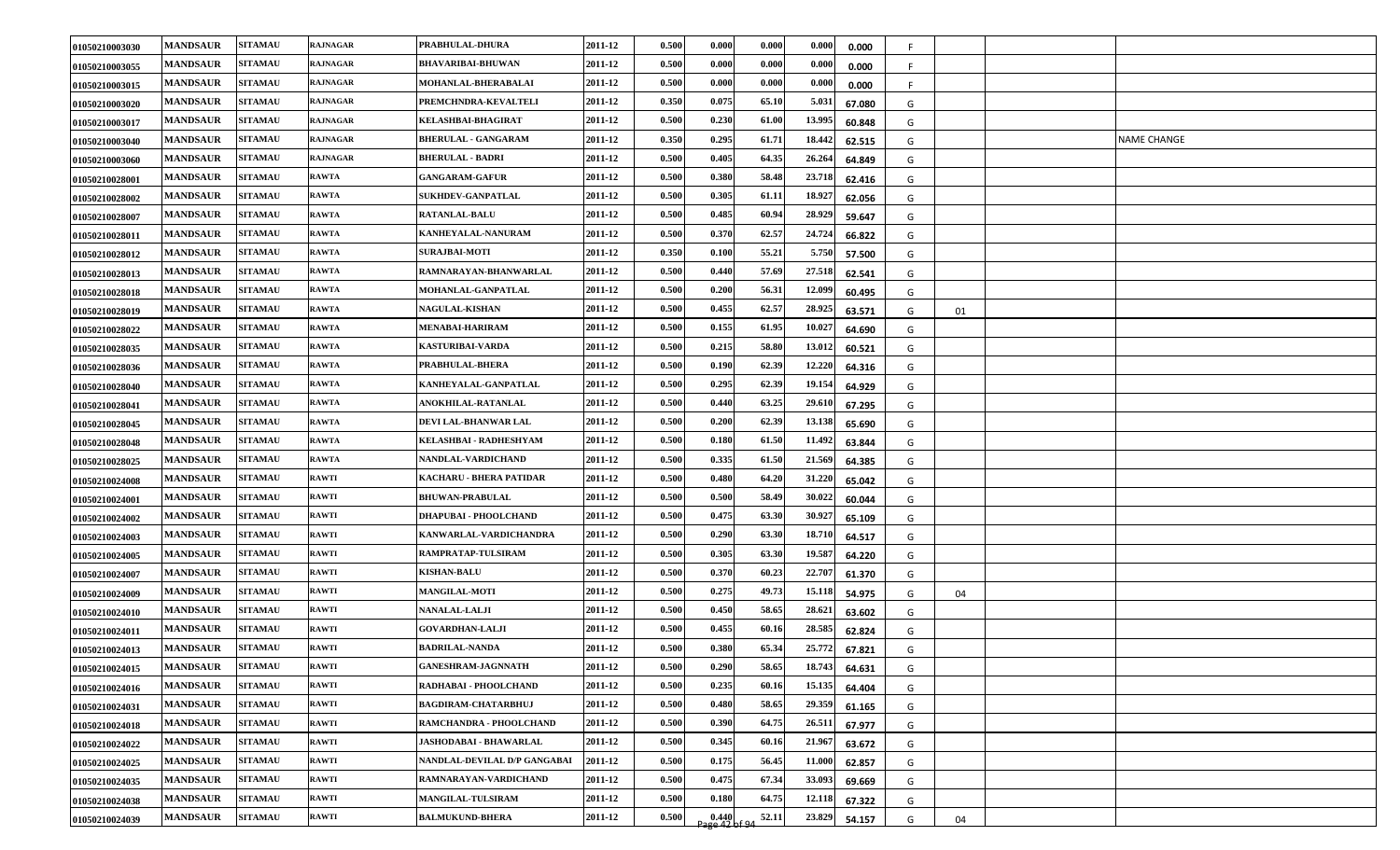| 01050210024042 | <b>MANDSAUR</b> | <b>SITAMAU</b> | <b>RAWTI</b> | JAGDISHCHANDRA-CHANTARBHUJ     | 2011-12 | 0.500 | 0.300                  | 61.00 | 18.954 | 63.180 | G |    |  |                    |
|----------------|-----------------|----------------|--------------|--------------------------------|---------|-------|------------------------|-------|--------|--------|---|----|--|--------------------|
| 01050210024045 | <b>MANDSAUR</b> | <b>SITAMAU</b> | <b>RAWTI</b> | <b>VINOD-KARULAL</b>           | 2011-12 | 0.500 | 0.410                  | 58.71 | 24.650 | 60.122 | G |    |  |                    |
| 01050210024049 | <b>MANDSAUR</b> | <b>SITAMAU</b> | <b>RAWTI</b> | <b>BHAGUBAI-UDA</b>            | 2011-12 | 0.500 | 0.125                  | 58.71 | 7.741  | 61.928 | G |    |  |                    |
| 01050210024050 | <b>MANDSAUR</b> | <b>SITAMAU</b> | <b>RAWTI</b> | <b>BHANVARLAL-GANESHRAM</b>    | 2011-12 | 0.500 | 0.285                  | 61.00 | 18.108 | 63.537 | G |    |  |                    |
| 01050210024051 | <b>MANDSAUR</b> | <b>SITAMAU</b> | <b>RAWTI</b> | <b>GITABAI-NANDA</b>           | 2011-12 | 0.500 | 0.115                  | 64.75 | 7.983  | 69.417 | G |    |  |                    |
| 01050210024052 | <b>MANDSAUR</b> | <b>SITAMAU</b> | <b>RAWTI</b> | <b>RAMESHVAR-BHERULAL</b>      | 2011-12 | 0.500 | 0.325                  | 58.71 | 19.911 | 61.265 | G |    |  |                    |
| 01050210024054 | <b>MANDSAUR</b> | <b>SITAMAU</b> | <b>RAWTI</b> | <b>GOKULCHNNDRA-DEVICHNDRA</b> | 2011-12 | 0.500 | 0.205                  | 57.24 | 12.634 | 61.629 | G |    |  |                    |
| 01050210024057 | <b>MANDSAUR</b> | <b>SITAMAU</b> | <b>RAWTI</b> | RAMPRASADIBAI-KANWARLAL        | 2011-12 | 0.500 | 0.200                  | 61.00 | 13.080 | 65.400 | G |    |  |                    |
| 01050210024060 | <b>MANDSAUR</b> | <b>SITAMAU</b> | <b>RAWTI</b> | RADHESHYAM-HIRALAL             | 2011-12 | 0.500 | 0.500                  | 61.12 | 32.341 | 64.682 | G |    |  |                    |
| 01050210024061 | <b>MANDSAUR</b> | <b>SITAMAU</b> | <b>RAWTI</b> | MANNALAL - PHOOLCHAND          | 2011-12 | 0.500 | 0.495                  | 59.03 | 30.181 | 60.972 | G |    |  |                    |
| 01050210024063 | <b>MANDSAUR</b> | <b>SITAMAU</b> | <b>RAWTI</b> | <b>BHANWRIBAI-PARASRAM</b>     | 2011-12 | 0.500 | 0.445                  | 57.24 | 27.377 | 61.521 | G |    |  |                    |
| 01050210024066 | <b>MANDSAUR</b> | <b>SITAMAU</b> | <b>RAWTI</b> | KANHEYALAL-ONKARLAL            | 2011-12 | 0.500 | 0.340                  | 57.24 | 21.179 | 62.291 | G |    |  |                    |
| 01050210024069 | <b>MANDSAUR</b> | <b>SITAMAU</b> | <b>RAWTI</b> | <b>BOTHLAL - ONKARLAL</b>      | 2011-12 | 0.500 | 0.170                  | 55.34 | 10.704 | 62.965 | G |    |  |                    |
| 01050210024070 | <b>MANDSAUR</b> | <b>SITAMAU</b> | <b>RAWTI</b> | KARISHNAKANTA - SHANKARLAL     | 2011-12 | 0.500 | 0.250                  | 62.97 | 16.714 | 66.856 | G |    |  |                    |
| 01050210024072 | <b>MANDSAUR</b> | <b>SITAMAU</b> | <b>RAWTI</b> | <b>GOVINDRAM - BHANWARLAL</b>  | 2011-12 | 0.500 | 0.170                  | 62.97 | 11.308 | 66.518 | G |    |  |                    |
| 01050210024077 | <b>MANDSAUR</b> | <b>SITAMAU</b> | <b>RAWTI</b> | <b>BHERULAL - DEV JI</b>       | 2011-12 | 0.500 | 0.180                  | 62.97 | 11.631 | 64.617 | G |    |  |                    |
| 01050210024079 | <b>MANDSAUR</b> | <b>SITAMAU</b> | <b>RAWTI</b> | <b>GOPAL - BAGDIRAM</b>        | 2011-12 | 0.500 | 0.180                  | 58.67 | 10.862 | 60.344 | G |    |  |                    |
| 01050210024085 | <b>MANDSAUR</b> | <b>SITAMAU</b> | <b>RAWTI</b> | KACHARULAL - RAMESHWAR         | 2011-12 | 0.350 | 0.170                  | 67.34 | 12.381 | 72.829 | G |    |  | <b>NAME CHANGE</b> |
| 01050210024088 | <b>MANDSAUR</b> | <b>SITAMAU</b> | <b>RAWTI</b> | <b>RAJARAM - BHERULAL</b>      | 2011-12 | 0.500 | 0.280                  | 58.51 | 16.600 | 59.286 | G |    |  |                    |
| 01050210024028 | <b>MANDSAUR</b> | <b>SITAMAU</b> | <b>RAWTI</b> | <b>UDA-KACHRU</b>              | 2011-12 | 0.500 | 0.190                  | 61.12 | 11.770 | 61.947 | G |    |  |                    |
| 01050210024029 | <b>MANDSAUR</b> | <b>SITAMAU</b> | <b>RAWTI</b> | <b>BAGDIRAM-DEVICHAND</b>      | 2011-12 | 0.500 | 0.300                  | 61.12 | 19.855 | 66.183 | G |    |  |                    |
| 01050210024059 | <b>MANDSAUR</b> | <b>SITAMAU</b> | <b>RAWTI</b> | MUNNIBAI-JAGDISH               | 2011-12 | 0.500 | 0.425                  | 63.25 | 28.734 | 67.609 | G |    |  |                    |
| 01050210024058 | <b>MANDSAUR</b> | <b>SITAMAU</b> | <b>RAWTI</b> | <b>MOTILAL-LALJI</b>           | 2011-12 | 0.500 | 0.225                  | 62.68 | 14.846 | 65.982 | G |    |  |                    |
| 01050210024090 | <b>MANDSAUR</b> | <b>SITAMAU</b> | <b>RAWTI</b> | <b>CHANDABAI-RATANLAL</b>      | 2011-12 | 0.500 | 0.150                  | 67.34 | 10.101 | 67.340 | G |    |  |                    |
| 01050210024091 | <b>MANDSAUR</b> | <b>SITAMAU</b> | <b>RAWTI</b> | <b>BADRILAL-RAMLAL</b>         | 2011-12 | 0.500 | 0.280                  | 58.67 | 17.140 | 61.214 | G |    |  |                    |
| 01050210024047 | <b>MANDSAUR</b> | <b>SITAMAU</b> | <b>RAWTI</b> | SHANKARLAL-HARIRAM             | 2011-12 | 0.500 | 0.185                  | 61.43 | 12.198 | 65.935 | G |    |  |                    |
| 01050210024027 | <b>MANDSAUR</b> | <b>SITAMAU</b> | <b>RAWTI</b> | SARJUBAI-RAMGOPAL              | 2011-12 | 0.500 | 0.350                  | 58.67 | 22.043 | 62.980 | G |    |  |                    |
| 01050210024075 | <b>MANDSAUR</b> | <b>SITAMAU</b> | <b>RAWTI</b> | <b>BABULAL - MOHANLAL</b>      | 2011-12 | 0.500 | 0.200                  | 57.50 | 11.829 | 59.145 | G |    |  |                    |
| 01050210024014 | <b>MANDSAUR</b> | <b>SITAMAU</b> | <b>RAWTI</b> | <b>KALU-TULSIRAM</b>           | 2011-12 | 0.500 | 0.490                  | 62.68 | 31.322 | 63.922 | G |    |  |                    |
| 01050210024026 | <b>MANDSAUR</b> | <b>SITAMAU</b> | <b>RAWTI</b> | <b>BHUVAN-DHURA</b>            | 2011-12 | 0.500 | 0.330                  | 62.68 | 21.078 | 63.873 | G |    |  |                    |
| 01050210024036 | <b>MANDSAUR</b> | <b>SITAMAU</b> | <b>RAWTI</b> | PRABHULAL-GHASIRAM             | 2011-12 | 0.500 | 0.310                  | 60.34 | 19.421 | 62.648 | G |    |  |                    |
| 01050210024084 | <b>MANDSAUR</b> | <b>SITAMAU</b> | <b>RAWTI</b> | <b>BHAGUBAI - BALMUKAND</b>    | 2011-12 | 0.500 | 0.320                  | 63.42 | 20.657 | 64.553 | G |    |  |                    |
| 01050210024092 | <b>MANDSAUR</b> | <b>SITAMAU</b> | <b>RAWTI</b> | PURUSHOTTAM - POONAMCHAND      | 2011-12 | 0.500 | 0.230                  | 60.90 | 14.059 | 61.126 | G |    |  |                    |
| 01050210024093 | <b>MANDSAUR</b> | <b>SITAMAU</b> | <b>RAWTI</b> | <b>BHANWARLAL - JAGANNATH</b>  | 2011-12 | 0.500 | 0.265                  | 60.51 | 16.545 | 62.434 | G |    |  |                    |
| 01050210024095 | <b>MANDSAUR</b> | <b>SITAMAU</b> | <b>RAWTI</b> | <b>BHANWARLAL - MANILAL</b>    | 2011-12 | 0.500 | 0.255                  | 55.31 | 14.389 | 56.427 | G |    |  |                    |
| 01050210024096 | <b>MANDSAUR</b> | <b>SITAMAU</b> | <b>RAWTI</b> | <b>KALLUBAI-BALAKDAS</b>       | 2011-12 | 0.500 | 0.275                  | 60.68 | 17.719 | 64.433 | G |    |  |                    |
| 01050210024097 | <b>MANDSAUR</b> | <b>SITAMAU</b> | <b>RAWTI</b> | LAXMINARAYAN-TORIRAM           | 2011-12 | 0.500 | 0.100                  | 61.27 | 6.757  | 67.570 | G |    |  |                    |
| 01050210024056 | <b>MANDSAUR</b> | <b>SITAMAU</b> | <b>RAWTI</b> | MANNALAL-TULSIRAM              | 2011-12 | 0.500 | 0.370                  | 57.50 | 23.649 | 63.916 | G |    |  |                    |
| 01050210024055 | <b>MANDSAUR</b> | <b>SITAMAU</b> | <b>RAWTI</b> | RAMPRATP-LALJI                 | 2011-12 | 0.500 | 0.470                  | 61.00 | 31.581 | 67.194 | G |    |  |                    |
| 01050210024074 | <b>MANDSAUR</b> | <b>SITAMAU</b> | <b>RAWTI</b> | LAXMINARAYAN -HIRALAL          | 2011-12 | 0.500 | 0.280                  | 64.52 | 19.338 | 69.064 | G |    |  |                    |
| 01050210024100 | <b>MANDSAUR</b> | <b>SITAMAU</b> | <b>RAWTI</b> | PURUSHOTTAM - KESHURAM         | 2011-12 | 0.500 | 0.245                  | 59.68 | 15.764 | 64.343 | G |    |  |                    |
| 01050210024101 | <b>MANDSAUR</b> | <b>SITAMAU</b> | <b>RAWTI</b> | RADHABAI-RADHAKISHAN           | 2011-12 | 0.500 | 0.200<br>Page 43 of 94 | 53.53 | 12.014 | 60.070 | G | 05 |  |                    |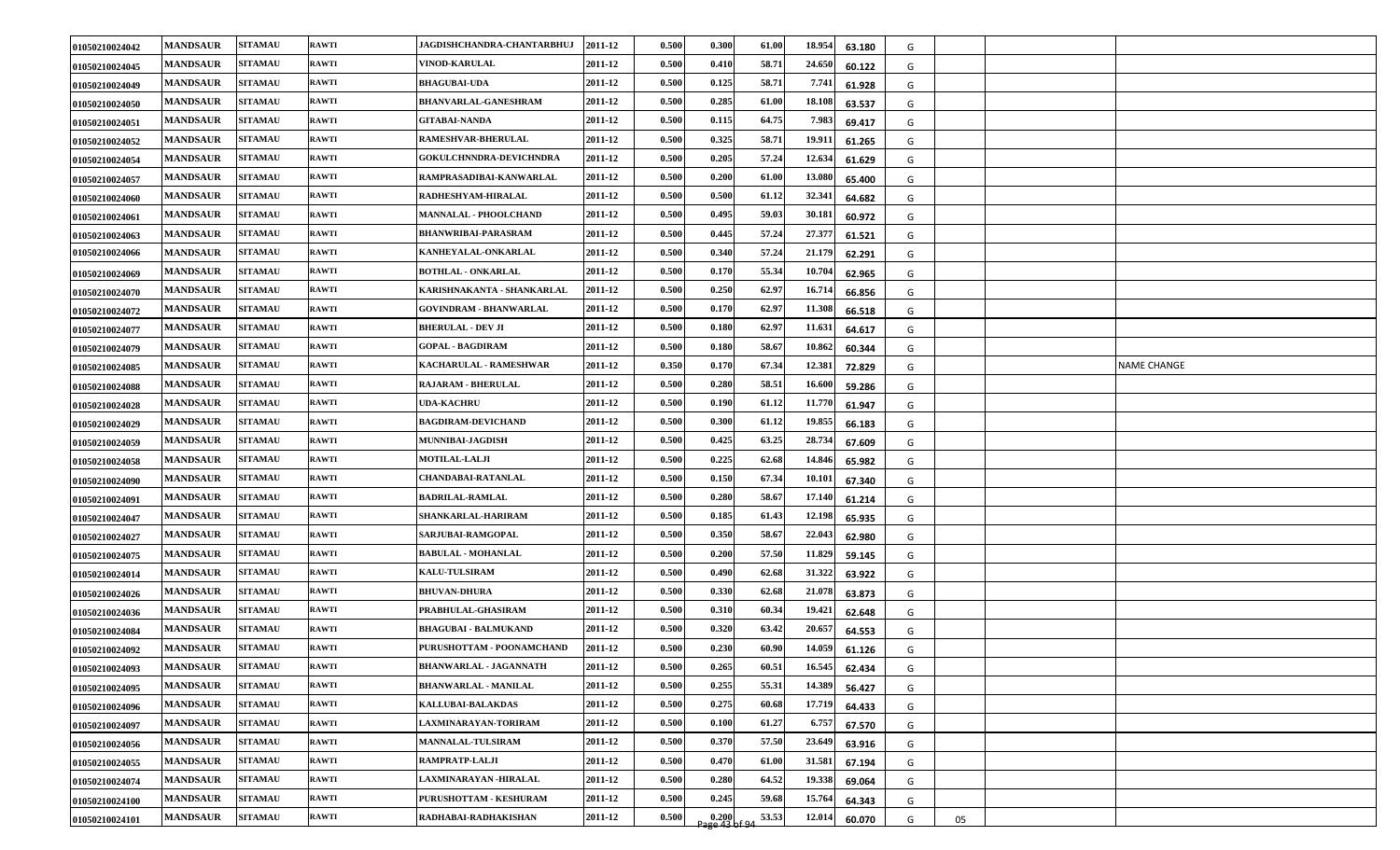| 01050210024102 | <b>MANDSAUR</b> | <b>SITAMAU</b> | <b>RAWTI</b>    | <b>BAGADIRAM - BHANWARLAL</b>          | 2011-12 | 0.500 | 0.345                                                        | 59.68 | 21.314<br>61.780 | G  |    |  |
|----------------|-----------------|----------------|-----------------|----------------------------------------|---------|-------|--------------------------------------------------------------|-------|------------------|----|----|--|
| 01050210024048 | <b>MANDSAUR</b> | <b>SITAMAU</b> | <b>RAWTI</b>    | <b>NARSINGH-LAXMAN</b>                 | 2011-12 | 0.500 | 0.000                                                        | 0.000 | 0.000<br>0.000   | F. |    |  |
| 01050210024103 | <b>MANDSAUR</b> | <b>SITAMAU</b> | <b>RAWTI</b>    | <b>RADHESHYAM - SUKHDEV</b>            | 2011-12 | 0.500 | 0.300                                                        | 59.68 | 19.021<br>63.403 | G  |    |  |
| 01050210024098 | <b>MANDSAUR</b> | <b>SITAMAU</b> | <b>RAWTI</b>    | RAMESHCHANDRA - BHANWARLAL             | 2011-12 | 0.500 | 0.440                                                        | 58.96 | 26.844<br>61.009 | G  | 01 |  |
| 01050210024104 | <b>MANDSAUR</b> | <b>SITAMAU</b> | <b>RAWTI</b>    | <b>BHERU - GANGARAM</b>                | 2011-12 | 0.500 | 0.370                                                        | 59.05 | 22.431<br>60.624 | G  |    |  |
| 01050210105010 | <b>MANDSAUR</b> | <b>SITAMAU</b> | <b>SAGOR</b>    | KARUSINGH- BHANWARLAL                  | 2011-12 | 0.350 | 0.310                                                        | 63.07 | 20.957<br>67.603 | G  |    |  |
| 01050210105055 | <b>MANDSAUR</b> | <b>SITAMAU</b> | <b>SAGOR</b>    | <b>JUJHAR - PYARA</b>                  | 2011-12 | 0.500 | 0.000                                                        | 0.000 | 0.000<br>0.000   | F. |    |  |
| 01050210105059 | <b>MANDSAUR</b> | <b>SITAMAU</b> | <b>SAGOR</b>    | <b>BALURAM- SUKHRAM</b>                | 2011-12 | 0.500 | 0.300                                                        | 63.07 | 20.642<br>68.807 | G  |    |  |
| 01050210105052 | <b>MANDSAUR</b> | <b>SITAMAU</b> | <b>SAGOR</b>    | <b>MOHAN - PYARA</b>                   | 2011-12 | 0.500 | 0.215                                                        | 57.50 | 13.800<br>64.186 | G  |    |  |
| 01050210105002 | <b>MANDSAUR</b> | <b>SITAMAU</b> | <b>SAGOR</b>    | <b>RAMESHWAR - RATAN</b>               | 2011-12 | 0.500 | 0.100                                                        | 65.91 | 7.269<br>72.690  | G  |    |  |
| 01050210105032 | <b>MANDSAUR</b> | <b>SITAMAU</b> | <b>SAGOR</b>    | <b>HARJI - BABRU</b>                   | 2011-12 | 0.350 | 0.340                                                        | 56.66 | 19.661<br>57.826 | G  |    |  |
| 01050210105014 | <b>MANDSAUR</b> | <b>SITAMAU</b> | SAGOR           | <b>JETRAM- PYARA DANGI</b>             | 2011-12 | 0.350 | 0.340                                                        | 63.07 | 22.525<br>66.250 | G  |    |  |
| 01050210105001 | <b>MANDSAUR</b> | <b>SITAMAU</b> | <b>SAGOR</b>    | SATYANARAYAN- BHANWARLAL               | 2011-12 | 0.500 | 0.470                                                        | 65.91 | 32.522<br>69.196 | G  |    |  |
| 01050210105062 | <b>MANDSAUR</b> | <b>SITAMAU</b> | <b>SAGOR</b>    | OMPRAKASH - MOHANLAL                   | 2011-12 | 0.500 | 0.500                                                        | 54.56 | 27.600<br>55.200 | G  | 04 |  |
| 01050210032002 | <b>MANDSAUR</b> | <b>SITAMAU</b> | <b>SAKTALI</b>  | PHOOLCHAND - BRAJLAL                   | 2011-12 | 0.500 | 0.495                                                        | 57.09 | 31.514<br>63.665 | G  |    |  |
| 01050210032004 | <b>MANDSAUR</b> | <b>SITAMAU</b> | <b>SAKTALI</b>  | PRATHVIRAJ-BHUWAN                      | 2011-12 | 0.500 | 0.375                                                        | 62.79 | 25.771<br>68.723 | G  |    |  |
| 01050210032009 | <b>MANDSAUR</b> | <b>SITAMAU</b> | <b>SAKTALI</b>  | RAMCHANDRA-CHATARBHUJ                  | 2011-12 | 0.500 | 0.205                                                        | 59.95 | 12.872<br>62.790 | G  |    |  |
| 01050210032014 | <b>MANDSAUR</b> | <b>SITAMAU</b> | <b>SAKTALI</b>  | MANGIBAI-BHANWARLAL                    | 2011-12 | 0.500 | 0.000                                                        | 0.000 | 0.000<br>0.000   | F. |    |  |
| 01050210032019 | <b>MANDSAUR</b> | <b>SITAMAU</b> | <b>SAKTALI</b>  | DEVICHANDRA-JAGANNATH                  | 2011-12 | 0.500 | 0.150                                                        | 64.81 | 10.166<br>67.773 | G  |    |  |
| 01050210032022 | <b>MANDSAUR</b> | <b>SITAMAU</b> | <b>SAKTALI</b>  | <b>KAMLABAI-SUKKHA</b>                 | 2011-12 | 0.500 | 0.495                                                        | 59.95 | 30.909<br>62.442 | G  |    |  |
| 01050210032030 | <b>MANDSAUR</b> | <b>SITAMAU</b> | <b>SAKTALI</b>  | SHANKARLAL-CHANTARBHUJ                 | 2011-12 | 0.500 | 0.225                                                        | 61.90 | 15.740<br>69.956 | G  |    |  |
| 01050210032037 | <b>MANDSAUR</b> | <b>SITAMAU</b> | <b>SAKTALI</b>  | <b>GITABAI-KACHRU</b>                  | 2011-12 | 0.500 | 0.200                                                        | 61.90 | 14.016<br>70.080 | G  |    |  |
| 01050210032038 | <b>MANDSAUR</b> | <b>SITAMAU</b> | <b>SAKTALI</b>  | SHANTIBAI-PRABHULAL                    | 2011-12 | 0.500 | 0.200                                                        | 55.31 | 11.852<br>59.260 | G  |    |  |
| 01050210032006 | <b>MANDSAUR</b> | <b>SITAMAU</b> | <b>SAKTALI</b>  | <b>BADRILAL-RAMESHVAR</b>              | 2011-12 | 0.500 | 0.395                                                        | 61.68 | 26.593<br>67.324 | G  |    |  |
| 01050210032007 | <b>MANDSAUR</b> | <b>SITAMAU</b> | <b>SAKTALI</b>  | SHAMBHUSINGH-SHANKARGHIR               | 2011-12 | 0.500 | 0.410                                                        | 59.95 | 25.248<br>61.580 | G  |    |  |
| 01050210032011 | <b>MANDSAUR</b> | <b>SITAMAU</b> | <b>SAKTALI</b>  | DASHRATH - NANALAL                     | 2011-12 | 0.500 | 0.230                                                        | 61.68 | 15.561<br>67.657 | G  |    |  |
| 01050210032060 | <b>MANDSAUR</b> | <b>SITAMAU</b> | <b>SAKTALI</b>  | KANWARLAL-RATANLAL                     | 2011-12 | 0.500 | 0.000                                                        | 0.000 | 0.000<br>0.000   | F. |    |  |
| 01050210032064 | <b>MANDSAUR</b> | <b>SITAMAU</b> | <b>SAKTALI</b>  | AMBALAL-SHANKARLAL                     | 2011-12 | 0.500 | 0.160                                                        | 64.81 | 12.175<br>76.094 | G  |    |  |
| 01050210032032 | <b>MANDSAUR</b> | <b>SITAMAU</b> | <b>SAKTALI</b>  | MANGILAL-RATANLAL                      | 2011-12 | 0.500 | 0.500                                                        | 62.28 | 33.062<br>66.124 | G  |    |  |
| 01050210032053 | <b>MANDSAUR</b> | <b>SITAMAU</b> | <b>SAKTALI</b>  | LEELABAI-GOPILAL                       | 2011-12 | 0.500 | 0.215                                                        | 63.72 | 14.164<br>65.879 | G  |    |  |
| 01050210032051 | <b>MANDSAUR</b> | <b>SITAMAU</b> | <b>SAKTALI</b>  | SHANKARPRATAPSINGH-VAKHTAVAL 2011-12   |         | 0.500 | 0.485                                                        | 59.21 | 31.449<br>64.843 | G  |    |  |
| 01050210032016 | <b>MANDSAUR</b> | <b>SITAMAU</b> | <b>SAKTALI</b>  | NATHULAL-RATANLAL                      | 2011-12 | 0.500 | 0.420                                                        | 59.75 | 27.016<br>64.324 | G  |    |  |
| 01050210032045 | <b>MANDSAUR</b> | <b>SITAMAU</b> | <b>SAKTALI</b>  | DEVBAI-CHATARBHUJ                      | 2011-12 | 0.500 | 0.220                                                        | 59.75 | 14.460<br>65.727 | G  |    |  |
| 01050210032047 | <b>MANDSAUR</b> | <b>SITAMAU</b> | <b>SAKTALI</b>  | <b>JANIBAI-BHERULAL</b>                | 2011-12 | 0.500 | 0.160                                                        | 64.81 | 11.971<br>74.819 | G  |    |  |
| 01050210032026 | <b>MANDSAUR</b> | <b>SITAMAU</b> | <b>SAKTALI</b>  | SHANKARSINGH D/P - GULAB KUNWA 2011-12 |         | 0.500 | 0.270                                                        | 59.75 | 16.602<br>61.489 | G  |    |  |
| 01050210032070 | <b>MANDSAUR</b> | <b>SITAMAU</b> | <b>SAKTALI</b>  | <b>SURAJMAL - DEVICHAND</b>            | 2011-12 | 0.500 | 0.360                                                        | 56.63 | 20.670<br>57.417 | G  |    |  |
| 01050210032071 | <b>MANDSAUR</b> | <b>SITAMAU</b> | <b>SAKTALI</b>  | SONIBAI - NANDLAL                      | 2011-12 | 0.500 | 0.445                                                        | 60.82 | 28.855<br>64.843 | G  |    |  |
| 01050210092012 | <b>MANDSAUR</b> | <b>SITAMAU</b> | <b>SHERGARH</b> | <b>RAM NIWAS-NATHU</b>                 | 2011-12 | 0.500 | 0.000                                                        | 0.000 | 0.000<br>0.000   | F  |    |  |
| 01050210092003 | <b>MANDSAUR</b> | <b>SITAMAU</b> | <b>SHERGARH</b> | <b>BALU - BAGDIRAM</b>                 | 2011-12 | 0.500 | 0.385                                                        | 60.44 | 24.202<br>62.862 | G  |    |  |
| 01050210092006 | <b>MANDSAUR</b> | <b>SITAMAU</b> | <b>SHERGARH</b> | RAMA-CHUNNIYA                          | 2011-12 | 0.500 | 0.485                                                        | 62.00 | 31.151<br>64.229 | G  |    |  |
| 01050210092010 | <b>MANDSAUR</b> | <b>SITAMAU</b> | <b>SHERGARH</b> | <b>KACHRU LAL-NARAYAN</b>              | 2011-12 | 0.500 | 0.300                                                        | 67.76 | 20.822<br>69.407 | G  |    |  |
| 01050210092011 | <b>MANDSAUR</b> | <b>SITAMAU</b> | <b>SHERGARH</b> | <b>RAM LAL-HEM RAJ</b>                 | 2011-12 | 0.500 | $\begin{array}{c} 0.000 \\ \text{Page 44 of 94} \end{array}$ | 0.000 | 0.000<br>0.000   | E. |    |  |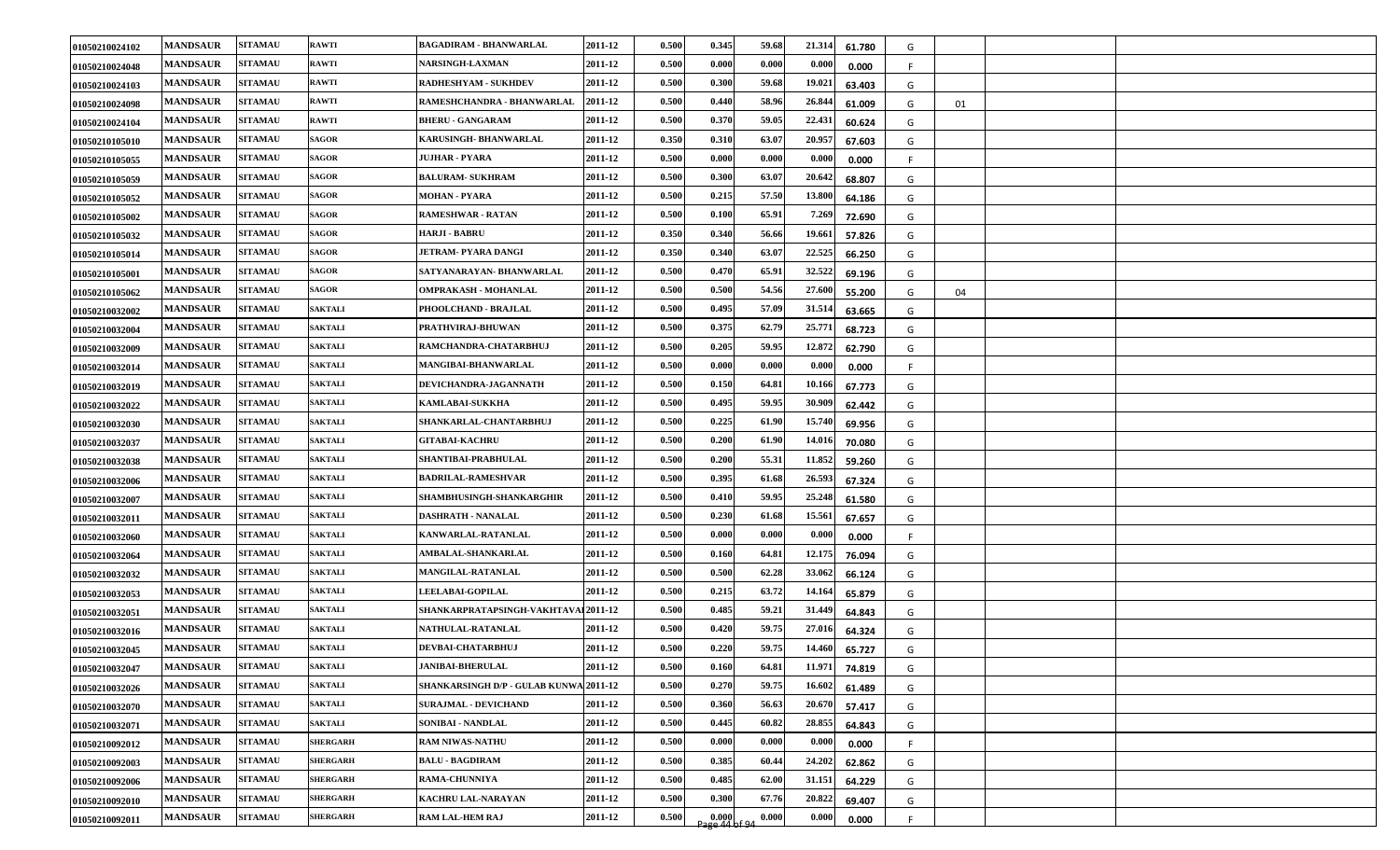| 01050210092013 | <b>MANDSAUR</b> | <b>SITAMAU</b> | <b>SHERGARH</b> | KAARULAL-NATHULAL                    | 2011-12 | 0.500 | 0.480                                                        | 62.00 | 30.389 | 63.310 | G            |    |                |  |
|----------------|-----------------|----------------|-----------------|--------------------------------------|---------|-------|--------------------------------------------------------------|-------|--------|--------|--------------|----|----------------|--|
| 01050210092025 | <b>MANDSAUR</b> | <b>SITAMAU</b> | <b>SHERGARH</b> | <b>GEETABAI - JAGANNATH</b>          | 2011-12 | 0.500 | 0.090                                                        | 66.04 | 5.972  | 66.356 | G            |    |                |  |
| 01050210092032 | <b>MANDSAUR</b> | <b>SITAMAU</b> | <b>SHERGARH</b> | NATHIBAI-DHURAJI                     | 2011-12 | 0.500 | 0.380                                                        | 59.89 | 23.562 | 62.005 | G            |    |                |  |
| 01050210092039 | <b>MANDSAUR</b> | <b>SITAMAU</b> | <b>SHERGARH</b> | ONKARLAL - NARAYAN                   | 2011-12 | 0.500 | 0.355                                                        | 67.76 | 24.723 | 69.642 | G            |    |                |  |
| 01050210092049 | <b>MANDSAUR</b> | <b>SITAMAU</b> | <b>SHERGARH</b> | PARMANAND - JAGANNATH                | 2011-12 | 0.500 | 0.390                                                        | 64.94 | 27.108 | 69.508 | G            |    |                |  |
| 01050210092054 | <b>MANDSAUR</b> | <b>SITAMAU</b> | <b>SHERGARH</b> | VARDICHANDRA - NATHUJI               | 2011-12 | 0.500 | 0.375                                                        | 64.94 | 24.956 | 66.549 | G            |    |                |  |
| 01050210092034 | <b>MANDSAUR</b> | <b>SITAMAU</b> | <b>SHERGARH</b> | <b>DEVI LAL-UDA</b>                  | 2011-12 | 0.500 | 0.415                                                        | 57.31 | 24.226 | 58.376 | G            |    |                |  |
| 01050210092026 | <b>MANDSAUR</b> | <b>SITAMAU</b> | <b>SHERGARH</b> | SARDARBAI - BALUSINGH                | 2011-12 | 0.500 | 0.000                                                        | 0.000 | 0.000  | 0.000  | -F           |    |                |  |
| 01050210092059 | <b>MANDSAUR</b> | <b>SITAMAU</b> | <b>SHERGARH</b> | VARDA - BHUWAN                       | 2011-12 | 0.350 | 0.120                                                        | 68.02 | 8.648  | 72.067 | G            |    |                |  |
| 01050210092055 | <b>MANDSAUR</b> | <b>SITAMAU</b> | <b>SHERGARH</b> | <b>DHULSINGH- DEEPSINGH</b>          | 2011-12 | 0.500 | 0.215                                                        | 62.00 | 13.702 | 63.730 | G            |    |                |  |
| 01050210092066 | <b>MANDSAUR</b> | <b>SITAMAU</b> | <b>SHERGARH</b> | SAMPATBAI - KISHAN                   | 2011-12 | 0.500 | 0.445                                                        | 64.94 | 29.705 | 66.753 | G            |    |                |  |
| 01050210092065 | <b>MANDSAUR</b> | <b>SITAMAU</b> | <b>SHERGARH</b> | <b>BAGDIRAM - NATHU</b>              | 2011-12 | 0.500 | 0.475                                                        | 61.42 | 29.648 | 62.417 | G            |    |                |  |
| 01050210092052 | <b>MANDSAUR</b> | <b>SITAMAU</b> | <b>SHERGARH</b> | <b>BABUKHA - EMANBAKSHA</b>          | 2011-12 | 0.500 | 0.000                                                        | 0.000 | 0.000  | 0.000  | -F.          |    |                |  |
| 01050210092038 | <b>MANDSAUR</b> | <b>SITAMAU</b> | <b>SHERGARH</b> | <b>BHARAT LAL-RAM LAL</b>            | 2011-12 | 0.500 | 0.460                                                        | 61.42 | 29.271 | 63.633 | G            |    | 01040209103197 |  |
| 01050210001001 | <b>MANDSAUR</b> | <b>SITAMAU</b> | <b>SHIVGARH</b> | RADHESHYAM-BHAGVAN                   | 2011-12 | 0.500 | 0.000                                                        | 0.000 | 0.000  | 0.000  | -F.          |    |                |  |
| 01050210001002 | <b>MANDSAUR</b> | <b>SITAMAU</b> | <b>SHIVGARH</b> | KANWARLAL-BHAGWANJI                  | 2011-12 | 0.500 | 0.000                                                        | 0.000 | 0.000  | 0.000  | F.           |    |                |  |
| 01050210001005 | <b>MANDSAUR</b> | <b>SITAMAU</b> | <b>SHIVGARH</b> | RAMGOPAL-NANDRAM                     | 2011-12 | 0.500 | 0.000                                                        | 0.000 | 0.000  | 0.000  | -F           |    |                |  |
| 01050210001006 | <b>MANDSAUR</b> | <b>SITAMAU</b> | <b>SHIVGARH</b> | <b>KESHURAM-GHAMER</b>               | 2011-12 | 0.500 | 0.000                                                        | 0.000 | 0.000  | 0.000  | -F           |    |                |  |
| 01050210001007 | <b>MANDSAUR</b> | <b>SITAMAU</b> | <b>SHIVGARH</b> | <b>BASANTILAL-DEVJI</b>              | 2011-12 | 0.500 | 0.365                                                        | 61.14 | 22.910 | 62.767 | G            |    |                |  |
| 01050210001009 | <b>MANDSAUR</b> | <b>SITAMAU</b> | <b>SHIVGARH</b> | <b>KARULAL - PARASRAM</b>            | 2011-12 | 0.500 | 0.295                                                        | 56.41 | 16.641 | 56.410 | G            |    |                |  |
| 01050210001010 | <b>MANDSAUR</b> | <b>SITAMAU</b> | <b>SHIVGARH</b> | MANGILAL-BHERULAL                    | 2011-12 | 0.500 | 0.295                                                        | 58.89 | 17.617 | 59.719 | G            |    |                |  |
| 01050210001011 | <b>MANDSAUR</b> | <b>SITAMAU</b> | <b>SHIVGARH</b> | <b>KASHIBAI-BANSINATH</b>            | 2011-12 | 0.500 | 0.200                                                        | 58.08 | 11.948 | 59.740 | G            |    |                |  |
| 01050210001012 | <b>MANDSAUR</b> | <b>SITAMAU</b> | <b>SHIVGARH</b> | <b>RAMIBAI-SOMNATH</b>               | 2011-12 | 0.500 | 0.300                                                        | 58.08 | 17.366 | 57.887 | G            |    |                |  |
| 01050210001013 | <b>MANDSAUR</b> | <b>SITAMAU</b> | <b>SHIVGARH</b> | <b>MANGILAL-RAMLAL</b>               | 2011-12 | 0.500 | 0.000                                                        | 0.000 | 0.000  | 0.000  | -F.          |    |                |  |
| 01050210001015 | <b>MANDSAUR</b> | <b>SITAMAU</b> | <b>SHIVGARH</b> | SAJJANBAI-RAMNARAYAN                 | 2011-12 | 0.500 | 0.000                                                        | 0.000 | 0.000  | 0.000  | F.           |    |                |  |
| 01050210001016 | <b>MANDSAUR</b> | <b>SITAMAU</b> | <b>SHIVGARH</b> | <b>BHERULAL-RATANLAL</b>             | 2011-12 | 0.500 | 0.000                                                        | 0.000 | 0.000  | 0.000  | F.           |    |                |  |
| 01050210001017 | <b>MANDSAUR</b> | <b>SITAMAU</b> | <b>SHIVGARH</b> | <b>BANSHILAL-DEVILAL</b>             | 2011-12 | 0.500 | 0.000                                                        | 0.000 | 0.000  | 0.000  | - F          |    |                |  |
| 01050210001019 | <b>MANDSAUR</b> | <b>SITAMAU</b> | <b>SHIVGARH</b> | KACHRUNATH-KHIMANATH                 | 2011-12 | 0.500 | 0.225                                                        | 47.16 | 9.735  | 43.267 | G            | 04 |                |  |
| 01050210001022 | <b>MANDSAUR</b> | <b>SITAMAU</b> | <b>SHIVGARH</b> | <b>DHAPUBAI-PARASRAM</b>             | 2011-12 | 0.500 | 0.075                                                        | 63.67 | 5.194  | 69.253 | $\mathbf{I}$ | 02 |                |  |
| 01050210001023 | <b>MANDSAUR</b> | <b>SITAMAU</b> | <b>SHIVGARH</b> | <b>KACHRULAL-DEVILAL</b>             | 2011-12 | 0.500 | 0.410                                                        | 64.22 | 26.991 | 65.832 | G            |    |                |  |
| 01050210001026 | <b>MANDSAUR</b> | <b>SITAMAU</b> | <b>SHIVGARH</b> | <b>BASANTIBAI-PUNA</b>               | 2011-12 | 0.500 | 0.000                                                        | 0.000 | 0.000  | 0.000  |              |    |                |  |
| 01050210001029 | <b>MANDSAUR</b> | <b>SITAMAU</b> | <b>SHIVGARH</b> | LAXMINARAYAN D.P. BHULIBAI           | 2011-12 | 0.500 | 0.295                                                        | 62.77 | 18.750 | 63.559 | G            |    |                |  |
| 01050210001034 | <b>MANDSAUR</b> | <b>SITAMAU</b> | <b>SHIVGARH</b> | RAMCHANDRA - PANNAJI                 | 2011-12 | 0.500 | 0.000                                                        | 0.000 | 0.000  | 0.000  | F            |    |                |  |
| 01050210001035 | <b>MANDSAUR</b> | <b>SITAMAU</b> | <b>SHIVGARH</b> | <b>CHUNNILAL - RATANLAL</b>          | 2011-12 | 0.500 | 0.000                                                        | 0.000 | 0.000  | 0.000  | N            |    |                |  |
| 01050210001036 | <b>MANDSAUR</b> | <b>SITAMAU</b> | <b>SHIVGARH</b> | LACHIRAM - PANNALAL                  | 2011-12 | 0.500 | 0.000                                                        | 0.000 | 0.000  | 0.000  | -F.          |    |                |  |
| 01050210001037 | <b>MANDSAUR</b> | <b>SITAMAU</b> | <b>SHIVGARH</b> | <b>BASANTILAL - PRBHULAL</b>         | 2011-12 | 0.350 | 0.255                                                        | 57.57 | 16.078 | 63.051 | G            |    | 01050210007032 |  |
| 01050210063094 | <b>MANDSAUR</b> | <b>SITAMAU</b> | <b>SUNTHI</b>   | <b>BHANWARDAS - RANCHODDAS</b>       | 2011-12 | 0.500 | 0.170                                                        | 56.99 | 10.152 | 59.718 | G            |    |                |  |
| 01050210063099 | <b>MANDSAUR</b> | <b>SITAMAU</b> | <b>SUNTHI</b>   | <b>DHAPUBAI - BHANWARLAL</b>         | 2011-12 | 0.500 | 0.000                                                        | 0.000 | 0.000  | 0.000  | F.           |    |                |  |
| 01050210063080 | <b>MANDSAUR</b> | <b>SITAMAU</b> | <b>SUNTHI</b>   | AMBARAM - KISHANLAL                  | 2011-12 | 0.500 | 0.000                                                        | 0.000 | 0.000  | 0.000  | -F.          |    |                |  |
| 01050210063167 | <b>MANDSAUR</b> | <b>SITAMAU</b> | <b>SUNTHI</b>   | PHOOLKUNWARBAI - HUKAMICHANI 2011-12 |         | 0.500 | 0.115                                                        | 62.37 | 7.431  | 64.617 | G            |    |                |  |
| 01050210063008 | <b>MANDSAUR</b> | <b>SITAMAU</b> | <b>SUNTHI</b>   | RADHAKISHAN - DOLATRAM               | 2011-12 | 0.500 | 0.130                                                        | 56.99 | 7.702  | 59.246 | G            |    |                |  |
| 01050210063001 | <b>MANDSAUR</b> | <b>SITAMAU</b> | <b>SUNTHI</b>   | <b>SHAMBHULAL - NANDA</b>            | 2011-12 | 0.500 | $\begin{array}{c} 0.345 \\ \text{Page 45 of 94} \end{array}$ | 59.60 | 20.477 | 59.354 | G            |    |                |  |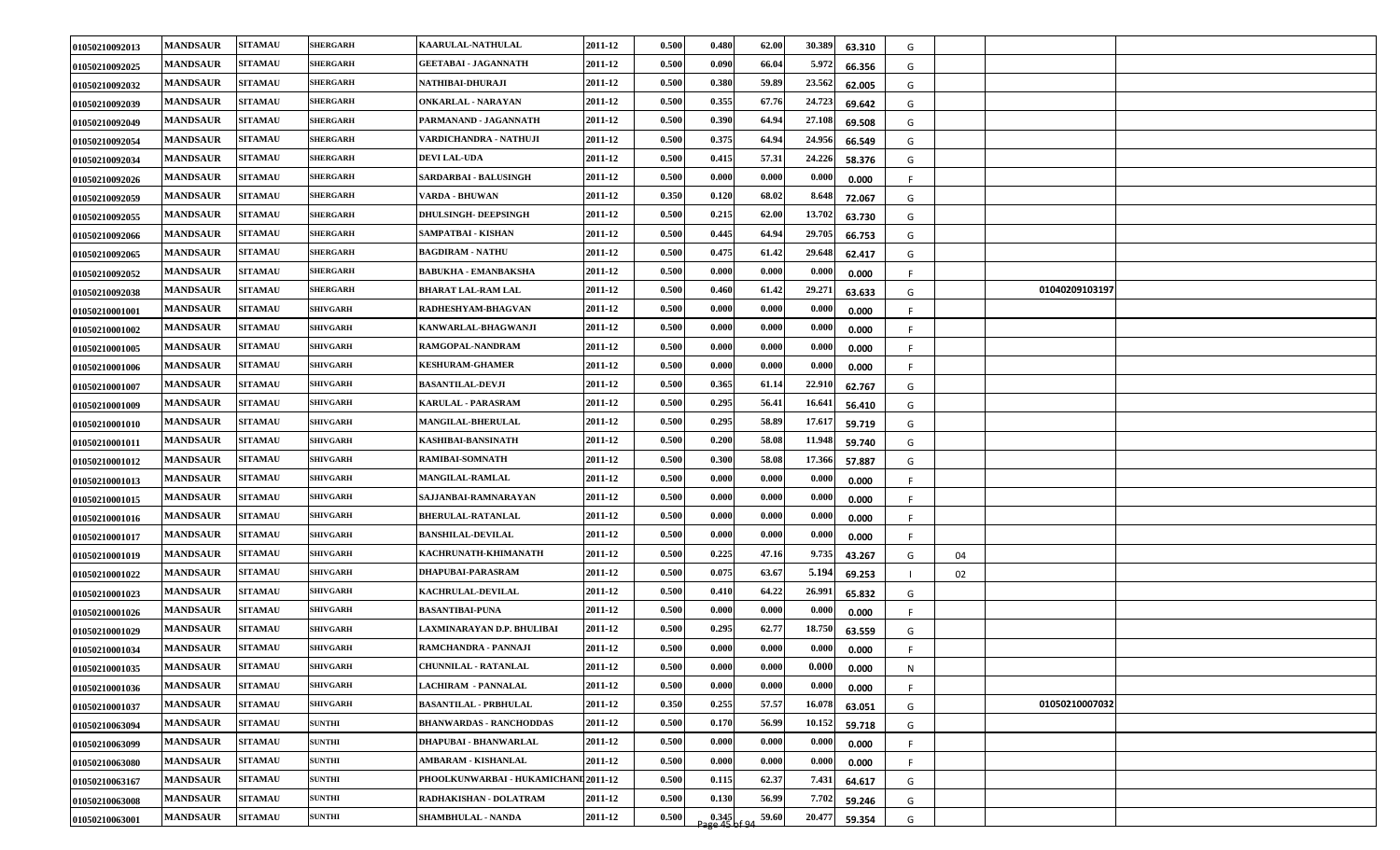| 01050210063002 | <b>MANDSAUR</b> | <b>SITAMAU</b> | <b>SUNTHI</b> | <b>BHAGUBAI - BHERULAL</b>            | 2011-12 | 0.500 | 0.000                                                       | 0.000 | 0.000<br>0.000                | F. |    |  |
|----------------|-----------------|----------------|---------------|---------------------------------------|---------|-------|-------------------------------------------------------------|-------|-------------------------------|----|----|--|
| 01050210063003 | <b>MANDSAUR</b> | <b>SITAMAU</b> | <b>SUNTHI</b> | <b>GATTUBAI - RAMGOPAL</b>            | 2011-12 | 0.500 | 0.410                                                       | 63.55 | 26.128<br>63.727              | G  |    |  |
| 01050210063007 | <b>MANDSAUR</b> | <b>SITAMAU</b> | <b>SUNTHI</b> | RAMPRASAD - KANHAIYALAL               | 2011-12 | 0.500 | 0.300                                                       | 63.55 | 18.602<br>62.007              | G  |    |  |
| 01050210063010 | <b>MANDSAUR</b> | <b>SITAMAU</b> | <b>SUNTHI</b> | RAMKANYABAI - RAMJAS                  | 2011-12 | 0.500 | 0.000                                                       | 0.000 | 0.000<br>0.000                |    |    |  |
| 01050210063012 | <b>MANDSAUR</b> | <b>SITAMAU</b> | <b>SUNTHI</b> | BHAGWANTIBAI - BHUWANISHANKAI 2011-12 |         | 0.500 | 0.230                                                       | 58.78 | 13.813<br>60.057              |    | 02 |  |
| 01050210063013 | <b>MANDSAUR</b> | <b>SITAMAU</b> | <b>SUNTHI</b> | <b>RAMBILAS - MOHANLAL</b>            | 2011-12 | 0.350 | 0.345                                                       | 63.55 | 22.814<br>66.128              | G  |    |  |
| 01050210063014 | <b>MANDSAUR</b> | <b>SITAMAU</b> | <b>SUNTHI</b> | PRABHUBAI - RAMESHWAR                 | 2011-12 | 0.500 | 0.145                                                       | 63.00 | 9.378<br>64.676               | G  |    |  |
| 01050210063015 | <b>MANDSAUR</b> | <b>SITAMAU</b> | <b>SUNTHI</b> | <b>BASANTILAL - GANPAT</b>            | 2011-12 | 0.500 | 0.200                                                       | 63.15 | 13.234<br>66.170              | G  |    |  |
| 01050210063020 | <b>MANDSAUR</b> | <b>SITAMAU</b> | <b>SUNTHI</b> | <b>RAMLAL - KESHURAM</b>              | 2011-12 | 0.500 | 0.175                                                       | 59.60 | 10.830<br>61.886              | G  |    |  |
| 01050210063021 | <b>MANDSAUR</b> | <b>SITAMAU</b> | <b>SUNTHI</b> | <b>CHAINSUKH - RAMRATAN</b>           | 2011-12 | 0.500 | 0.195                                                       | 64.92 | 13.485<br>69.154              | G  |    |  |
| 01050210063022 | <b>MANDSAUR</b> | <b>SITAMAU</b> | <b>SUNTHI</b> | KANHAIYALAL - GOUTAMLAL               | 2011-12 | 0.500 | 0.310                                                       | 63.15 | 20.145<br>64.984              | G  |    |  |
| 01050210063023 | <b>MANDSAUR</b> | <b>SITAMAU</b> | <b>SUNTHI</b> | <b>GANESHRAM - FULCHAND</b>           | 2011-12 | 0.500 | 0.000                                                       | 0.000 | 0.000<br>0.000                | F. |    |  |
| 01050210063025 | <b>MANDSAUR</b> | <b>SITAMAU</b> | <b>SUNTHI</b> | KANCHANBAI - AMRATRAM                 | 2011-12 | 0.500 | 0.245                                                       | 68.92 | 17.269<br>70.486              | G  |    |  |
| 01050210063026 | <b>MANDSAUR</b> | <b>SITAMAU</b> | <b>SUNTHI</b> | SAREKUNWAR - GOUTAMLAL                | 2011-12 | 0.500 | 0.000                                                       | 0.000 | 0.000<br>0.000                | F. |    |  |
| 01050210063028 | <b>MANDSAUR</b> | <b>SITAMAU</b> | <b>SUNTHI</b> | KALABAI - MANGILAL                    | 2011-12 | 0.500 | 0.100                                                       | 72.35 | 7.400<br>74.000               | G  |    |  |
| 01050210063029 | <b>MANDSAUR</b> | <b>SITAMAU</b> | <b>SUNTHI</b> | <b>SURAJBAI - BAPULAL</b>             | 2011-12 | 0.500 | 0.105                                                       | 67.68 | 7.145<br>68.048               | G  |    |  |
| 01050210063031 | <b>MANDSAUR</b> | <b>SITAMAU</b> | <b>SUNTHI</b> | <b>BHAGATRAM - BHUWANIRAM</b>         | 2011-12 | 0.500 | 0.000                                                       | 0.000 | 0.000<br>0.000                | F. |    |  |
| 01050210063033 | <b>MANDSAUR</b> | <b>SITAMAU</b> | <b>SUNTHI</b> | NATHULAL - NANDRAM                    | 2011-12 | 0.500 | 0.150                                                       | 64.15 | 10.511<br>70.073              | G  |    |  |
| 01050210063038 | <b>MANDSAUR</b> | <b>SITAMAU</b> | <b>SUNTHI</b> | <b>DHURILAL - RAMLAL</b>              | 2011-12 | 0.500 | 0.500                                                       | 62.46 | 31.516<br>63.032              | G  |    |  |
| 01050210063040 | <b>MANDSAUR</b> | <b>SITAMAU</b> | <b>SUNTHI</b> | NANDLAL - RAMJAS                      | 2011-12 | 0.500 | 0.495                                                       | 62.46 | 31.078<br>62.784              | G  |    |  |
| 01050210063046 | <b>MANDSAUR</b> | <b>SITAMAU</b> | <b>SUNTHI</b> | <b>BHERULAL - ASHARAM</b>             | 2011-12 | 0.500 | 0.000                                                       | 0.000 | 0.000<br>0.000                | F. |    |  |
| 01050210063049 | <b>MANDSAUR</b> | <b>SITAMAU</b> | <b>SUNTHI</b> | LAXMINARAYAN - JAGDISHRAM             | 2011-12 | 0.500 | 0.280                                                       | 62.46 | 18.042<br>64.436              | G  |    |  |
| 01050210063052 | <b>MANDSAUR</b> | <b>SITAMAU</b> | <b>SUNTHI</b> | <b>SUKHIBAI - HIRALAL</b>             | 2011-12 | 0.500 | 0.145                                                       | 67.68 | 10.529<br>72.614              | G  |    |  |
| 01050210063056 | <b>MANDSAUR</b> | <b>SITAMAU</b> | <b>SUNTHI</b> | <b>ASHARAM - BAGDURAM</b>             | 2011-12 | 0.500 | 0.110                                                       | 56.99 | 6.057<br>55.064               | G  | 04 |  |
| 01050210063058 | <b>MANDSAUR</b> | <b>SITAMAU</b> | <b>SUNTHI</b> | MANGILAL - BHERULAL                   | 2011-12 | 0.500 | 0.200                                                       | 64.15 | 12.867<br>64.335              | G  |    |  |
| 01050210063063 | <b>MANDSAUR</b> | <b>SITAMAU</b> | <b>SUNTHI</b> | <b>HIRADAS - NARSINGHDAS</b>          | 2011-12 | 0.350 | 0.305                                                       | 63.31 | 19.762<br>64.793              | G  |    |  |
| 01050210063065 | <b>MANDSAUR</b> | <b>SITAMAU</b> | <b>SUNTHI</b> | <b>BHUWANIRAM - AMRITRAM</b>          | 2011-12 | 0.500 | 0.000                                                       | 0.000 | 0.000<br>0.000                |    |    |  |
| 01050210063067 | <b>MANDSAUR</b> | <b>SITAMAU</b> | <b>SUNTHI</b> | RAMLAL - SHANKARLAL                   | 2011-12 | 0.500 | 0.230                                                       | 57.77 | 13.857<br>60.248              | G  |    |  |
| 01050210063073 | <b>MANDSAUR</b> | <b>SITAMAU</b> | <b>SUNTHI</b> | <b>KANKUBAI - SHAMBHULAL</b>          | 2011-12 | 0.500 | 0.000                                                       | 0.000 | $\boldsymbol{0.000}$<br>0.000 |    |    |  |
| 01050210063077 | <b>MANDSAUR</b> | <b>SITAMAU</b> | <b>SUNTHI</b> | DEVILAL - PANNALAL                    | 2011-12 | 0.500 | 0.000                                                       | 0.000 | 0.000<br>0.000                | F. |    |  |
| 01050210063079 | <b>MANDSAUR</b> | <b>SITAMAU</b> | <b>SUNTHI</b> | <b>MANGILAL - DEVILAL</b>             | 2011-12 | 0.500 | 0.000                                                       | 0.000 | 0.000<br>0.000                |    |    |  |
| 01050210063081 | <b>MANDSAUR</b> | <b>SITAMAU</b> | <b>SUNTHI</b> | SATYANARAYAN - BHANWARLAL MAI 2011-12 |         | 0.500 | 0.000                                                       | 0.000 | 0.000<br>0.000                | F. |    |  |
| 01050210063083 | <b>MANDSAUR</b> | <b>SITAMAU</b> | <b>SUNTHI</b> | SHIVLAL - RATANLAL                    | 2011-12 | 0.500 | 0.120                                                       | 62.18 | 8.012<br>66.767               | G  |    |  |
| 01050210063084 | <b>MANDSAUR</b> | <b>SITAMAU</b> | <b>SUNTHI</b> | <b>KESHURAM - RAMSUKH</b>             | 2011-12 | 0.500 | 0.200                                                       | 70.07 | 14.525<br>72.625              | G  |    |  |
| 01050210063106 | <b>MANDSAUR</b> | <b>SITAMAU</b> | <b>SUNTHI</b> | <b>NARAYAN - BHERA</b>                | 2011-12 | 0.500 | 0.000                                                       | 0.000 | 0.000<br>0.000                |    |    |  |
| 01050210063111 | <b>MANDSAUR</b> | <b>SITAMAU</b> | <b>SUNTHI</b> | DAMARLAL - GANPATLAL                  | 2011-12 | 0.500 | 0.000                                                       | 0.000 | 0.000<br>0.000                | F. |    |  |
| 01050210063120 | <b>MANDSAUR</b> | <b>SITAMAU</b> | <b>SUNTHI</b> | <b>JAMNABAI - RAMSUKH</b>             | 2011-12 | 0.500 | 0.000                                                       | 0.000 | 0.000<br>0.000                | F. |    |  |
| 01050210063121 | <b>MANDSAUR</b> | <b>SITAMAU</b> | <b>SUNTHI</b> | <b>SURAJBAI - BHANWARLAL</b>          | 2011-12 | 0.500 | 0.000                                                       | 0.000 | 0.000<br>0.000                | F. |    |  |
| 01050210063122 | <b>MANDSAUR</b> | <b>SITAMAU</b> | <b>SUNTHI</b> | LAXMINARAYAN - DEVAJI                 | 2011-12 | 0.500 | 0.480                                                       | 62.91 | 31.734<br>66.113              | G  |    |  |
| 01050210063123 | <b>MANDSAUR</b> | <b>SITAMAU</b> | <b>SUNTHI</b> | PRABHULAL - SHANKARLAL                | 2011-12 | 0.500 | 0.000                                                       | 0.000 | 0.000<br>0.000                | F  |    |  |
| 01050210063125 | <b>MANDSAUR</b> | <b>SITAMAU</b> | <b>SUNTHI</b> | <b>KALABAI - DEVILAL</b>              | 2011-12 | 0.500 | 0.145                                                       | 67.68 | 9.688<br>66.814               | G  |    |  |
| 01050210063128 | <b>MANDSAUR</b> | <b>SITAMAU</b> | <b>SUNTHI</b> | <b>AMRATRAM - JETRAM</b>              | 2011-12 | 0.500 | $\begin{array}{c} 0.000 \\ \text{age 46 of 94} \end{array}$ | 0.000 | 0.000<br>0.000                | F. |    |  |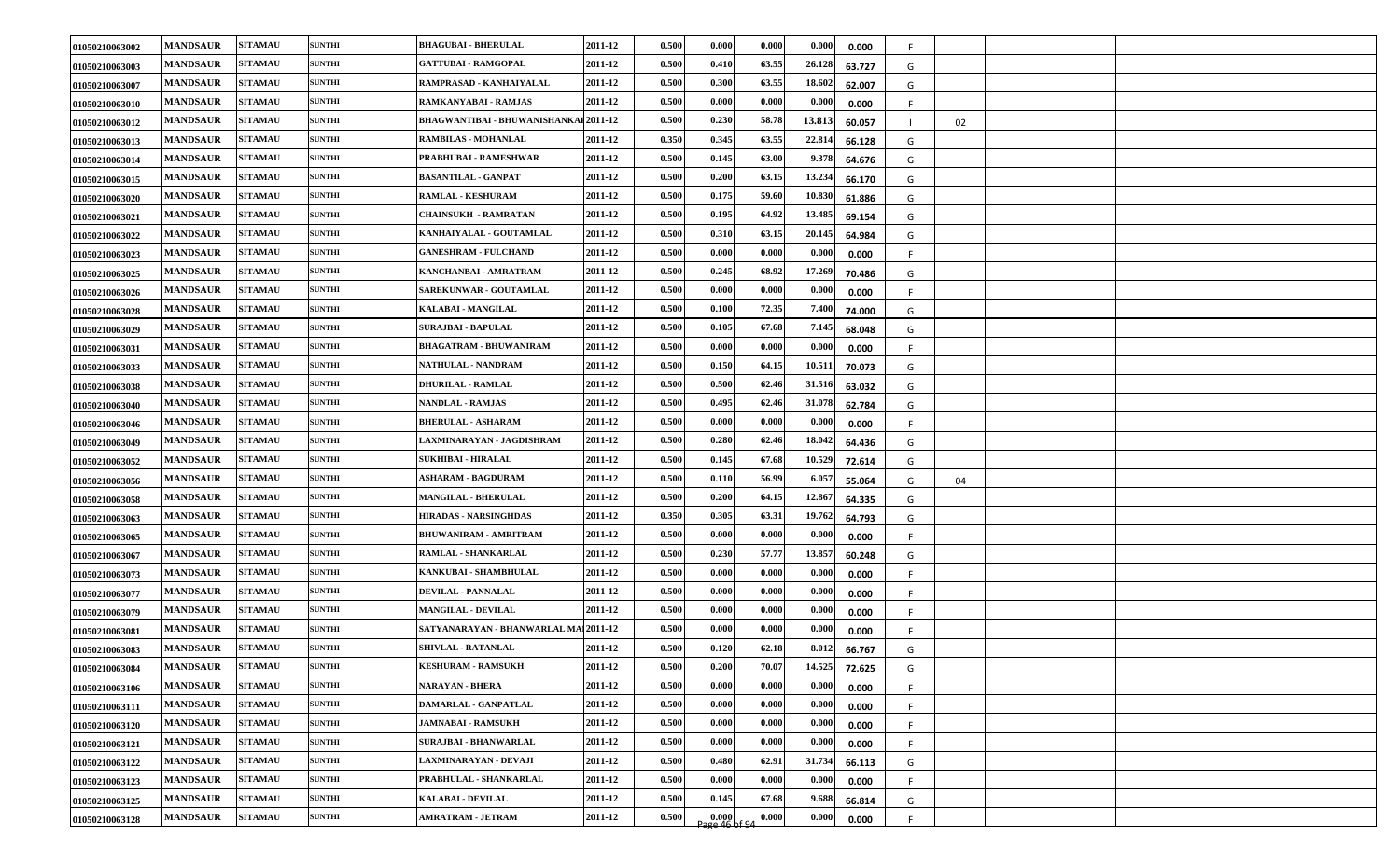| 01050210063131 | <b>MANDSAUR</b> | <b>SITAMAU</b> | <b>SUNTHI</b>    | NATHUSINGH - RADHUSINGH            | 2011-12 | 0.350 | 0.110                          | 63.31 | 7.136  | 64.873 | G  |    |                |                    |
|----------------|-----------------|----------------|------------------|------------------------------------|---------|-------|--------------------------------|-------|--------|--------|----|----|----------------|--------------------|
| 01050210063134 | <b>MANDSAUR</b> | <b>SITAMAU</b> | <b>SUNTHI</b>    | <b>BAGDIRAM - BHANWARLAL CHOTA</b> | 2011-12 | 0.500 | 0.000                          | 0.000 | 0.000  | 0.000  |    |    |                |                    |
| 01050210063146 | <b>MANDSAUR</b> | <b>SITAMAU</b> | <b>SUNTHI</b>    | VARDIBAI - NANDRAM                 | 2011-12 | 0.350 | 0.125                          | 66.64 | 8.720  | 69.760 | G  |    |                |                    |
| 01050210063157 | <b>MANDSAUR</b> | <b>SITAMAU</b> | <b>SUNTHI</b>    | TULSIRAM - NATHULAL                | 2011-12 | 0.350 | 0.240                          | 62.92 | 15.290 | 63.708 | G  |    |                |                    |
| 01050210063127 | <b>MANDSAUR</b> | <b>SITAMAU</b> | <b>SUNTHI</b>    | RAMESHWAR - BHUWANIRAM             | 2011-12 | 0.500 | 0.110                          | 62.47 | 6.836  | 62.145 | G  |    |                |                    |
| 01050210063050 | <b>MANDSAUR</b> | <b>SITAMAU</b> | <b>SUNTHI</b>    | <b>RAMESHWAR - BHERULAL</b>        | 2011-12 | 0.500 | 0.195                          | 62.91 | 11.522 | 59.087 | G  |    |                |                    |
| 01050210063095 | <b>MANDSAUR</b> | <b>SITAMAU</b> | <b>SUNTHI</b>    | SUKHLAL - DEVAJI URF DEVILAL       | 2011-12 | 0.500 | 0.000                          | 0.000 | 0.000  | 0.000  | F. |    |                |                    |
| 01050210063098 | <b>MANDSAUR</b> | <b>SITAMAU</b> | <b>SUNTHI</b>    | <b>BHERULAL - BHANWARLAL</b>       | 2011-12 | 0.500 | 0.000                          | 0.000 | 0.000  | 0.000  |    |    |                |                    |
| 01050210063075 | <b>MANDSAUR</b> | <b>SITAMAU</b> | <b>SUNTHI</b>    | <b>BHERULAL - NANDA</b>            | 2011-12 | 0.350 | 0.000                          | 0.000 | 0.000  | 0.000  | F. |    |                |                    |
| 01050210063115 | <b>MANDSAUR</b> | <b>SITAMAU</b> | <b>SUNTHI</b>    | <b>RAMESHWARDAS - TULSIDAS</b>     | 2011-12 | 0.500 | 0.150                          | 62.91 | 9.535  | 63.567 | G  |    |                |                    |
| 01050210063108 | <b>MANDSAUR</b> | <b>SITAMAU</b> | <b>SUNTHI</b>    | <b>MANGIBAI - RAMLAL</b>           | 2011-12 | 0.500 | 0.150                          | 69.76 | 11.132 | 74.213 | G  |    |                |                    |
| 01050210063032 | <b>MANDSAUR</b> | <b>SITAMAU</b> | <b>SUNTHI</b>    | <b>BHANWARLAL - MANGILAL</b>       | 2011-12 | 0.500 | 0.310                          | 62.08 | 19.600 | 63.226 | G  |    |                |                    |
| 01050210063165 | <b>MANDSAUR</b> | <b>SITAMAU</b> | <b>SUNTHI</b>    | <b>MANGNIRAM - BHERULAL</b>        | 2011-12 | 0.500 | 0.225                          | 64.15 | 14.672 | 65.209 | G  |    |                |                    |
| 01050210063110 | <b>MANDSAUR</b> | <b>SITAMAU</b> | <b>SUNTHI</b>    | <b>GEETABAI - DEVILAL</b>          | 2011-12 | 0.500 | 0.000                          | 0.000 | 0.000  | 0.000  | F  |    |                |                    |
| 01050210063088 | <b>MANDSAUR</b> | <b>SITAMAU</b> | <b>SUNTHI</b>    | <b>RAMESHWAR - JETRAM</b>          | 2011-12 | 0.500 | 0.000                          | 0.000 | 0.000  | 0.000  |    |    |                |                    |
| 01050210063169 | <b>MANDSAUR</b> | <b>SITAMAU</b> | <b>SUNTHI</b>    | NATHULAL - ONKARLAL                | 2011-12 | 0.500 | 0.510                          | 62.08 | 32.592 | 63.906 | G  |    |                |                    |
| 01050210063170 | <b>MANDSAUR</b> | <b>SITAMAU</b> | <b>SUNTHI</b>    | MOHANBAI - RAMNARAYAN              | 2011-12 | 0.350 | 0.000                          | 0.000 | 0.000  | 0.000  | F. |    |                |                    |
| 01050210063006 | <b>MANDSAUR</b> | <b>SITAMAU</b> | <b>SUNTHI</b>    | JAGDISHCHANDRA - MUKUNDLAL         | 2011-12 | 0.500 | 0.000                          | 0.000 | 0.000  | 0.000  | F. |    |                |                    |
| 01050210063096 | <b>MANDSAUR</b> | <b>SITAMAU</b> | <b>SUNTHI</b>    | <b>SALAGRAM - CHOTULAL</b>         | 2011-12 | 0.500 | 0.000                          | 0.000 | 0.000  | 0.000  |    |    |                |                    |
| 01050210063100 | <b>MANDSAUR</b> | <b>SITAMAU</b> | <b>SUNTHI</b>    | <b>BHERULAL - MANGILAL</b>         | 2011-12 | 0.500 | 0.205                          | 63.37 | 12.321 | 60.102 | G  |    |                |                    |
| 01050210063105 | <b>MANDSAUR</b> | <b>SITAMAU</b> | <b>SUNTHI</b>    | <b>MANGIBAI - TULSIRAM</b>         | 2011-12 | 0.500 | 0.275                          | 62.32 | 17.850 | 64.909 | G  |    |                |                    |
| 01050210063119 | <b>MANDSAUR</b> | <b>SITAMAU</b> | <b>SUNTHI</b>    | MOHANBAI - JAGANNATH               | 2011-12 | 0.500 | 0.380                          | 57.43 | 22.078 | 58.100 | G  |    |                |                    |
| 01050210063163 | <b>MANDSAUR</b> | <b>SITAMAU</b> | <b>SUNTHI</b>    | <b>JETRAM - UDA</b>                | 2011-12 | 0.500 | 0.295                          | 56.19 | 17.860 | 60.542 | G  |    |                |                    |
| 01050210063087 | <b>MANDSAUR</b> | <b>SITAMAU</b> | <b>SUNTHI</b>    | <b>BHAWARKUWAR - BAHADURSINGH</b>  | 2011-12 | 0.500 | 0.155                          | 62.32 | 9.553  | 61.632 | G  |    |                |                    |
| 01050210063164 | <b>MANDSAUR</b> | <b>SITAMAU</b> | <b>SUNTHI</b>    | DHANNALAL - PARASRAM               | 2011-12 | 0.500 | 0.000                          | 0.000 | 0.000  | 0.000  |    |    |                |                    |
| 01050210063112 | <b>MANDSAUR</b> | <b>SITAMAU</b> | <b>SUNTHI</b>    | RAMKANYABAI - SHANKARLAL           | 2011-12 | 0.500 | 0.295                          | 62.92 | 18.732 | 63.498 | G  |    |                |                    |
| 01050210063171 | <b>MANDSAUR</b> | <b>SITAMAU</b> | <b>SUNTHI</b>    | RAJMAL - KALURAM                   | 2011-12 | 0.500 | 0.120                          | 62.32 | 7.683  | 64.025 | G  |    |                |                    |
| 01050210063136 | <b>MANDSAUR</b> | <b>SITAMAU</b> | <b>SUNTHI</b>    | <b>SUMER GIR - BHERU GIR</b>       | 2011-12 | 0.500 | 0.000                          | 0.000 | 0.000  | 0.000  | F. |    |                |                    |
| 01050210063118 | <b>MANDSAUR</b> | <b>SITAMAU</b> | <b>SUNTHI</b>    | PARWATIBAI - BAGDUNATH             | 2011-12 | 0.500 | 0.100                          | 56.51 | 6.240  | 62.400 | G  |    |                |                    |
| 01050210063168 | <b>MANDSAUR</b> | <b>SITAMAU</b> | <b>SUNTHI</b>    | <b>BAGDIBAI - KARU</b>             | 2011-12 | 0.500 | 0.460                          | 65.22 | 30.728 | 66.800 |    | 02 |                |                    |
| 01050210063016 | <b>MANDSAUR</b> | <b>SITAMAU</b> | <b>SUNTHI</b>    | <b>BHULIBAI - BAPULAL</b>          | 2011-12 | 0.500 | 0.000                          | 0.000 | 0.000  | 0.000  |    |    |                |                    |
| 01050210063172 | <b>MANDSAUR</b> | <b>SITAMAU</b> | <b>SUNTHI</b>    | RAMGOPAL - BHERULAL                | 2011-12 | 0.500 | 0.145                          | 62.92 | 9.078  | 62.607 | G  |    |                |                    |
| 01050210063034 | <b>MANDSAUR</b> | <b>SITAMAU</b> | <b>SUNTHI</b>    | KOSHALYABAI - BAGDIRAM             | 2011-12 | 0.350 | 0.000                          | 0.000 | 0.000  | 0.000  |    |    |                | <b>NAME CHANGE</b> |
| 01050210063089 | <b>MANDSAUR</b> | <b>SITAMAU</b> | <b>SUNTHI</b>    | <b>OMPRAKASH - RATANLAL</b>        | 2011-12 | 0.350 | 0.180                          | 57.77 | 10.786 | 59.922 | G  |    |                | <b>NAME CHANGE</b> |
| 01050210063126 | <b>MANDSAUR</b> | <b>SITAMAU</b> | <b>SUNTHI</b>    | RUKMANBAI - VIDHYASAGAR            | 2011-12 | 0.350 | 0.100                          | 62.11 | 6.876  | 68.760 | G  |    |                | <b>NAME CHANGE</b> |
| 01050210063173 | <b>MANDSAUR</b> | <b>SITAMAU</b> | <b>SUNTHI</b>    | <b>GEETABAI - UDAYLAL</b>          | 2011-12 | 0.350 | 0.330                          | 63.31 | 20.892 | 63.309 | G  |    | 01050210007021 |                    |
| 01050210063174 | <b>MANDSAUR</b> | <b>SITAMAU</b> | <b>SUNTHI</b>    | MAHADEV - BHAGIRATH PATIDAR        | 2011-12 | 0.500 | 0.000                          | 0.000 | 0.000  | 0.000  | F. |    | 01020102025015 |                    |
| 01050210004034 | <b>MANDSAUR</b> | <b>SITAMAU</b> | <b>TAMBOLIYA</b> | RAMKISHAN-BHANWRLAL                | 2011-12 | 0.500 | 0.220                          | 61.88 | 14.683 | 66.741 | G  |    |                | TRANSFER/RAWTI     |
| 01050210004002 | <b>MANDSAUR</b> | <b>SITAMAU</b> | <b>TAMBOLIYA</b> | NANDIBAI - GOVARDHAN               | 2011-12 | 0.500 | 0.100                          | 56.83 | 6.438  | 64.380 | G  |    |                |                    |
| 01050210004003 | <b>MANDSAUR</b> | <b>SITAMAU</b> | <b>TAMBOLIYA</b> | <b>BHERULAL-RAMLAL</b>             | 2011-12 | 0.500 | 0.160                          | 62.08 | 11.910 | 74.438 | G  |    |                |                    |
| 01050210004004 | <b>MANDSAUR</b> | <b>SITAMAU</b> | <b>TAMBOLIYA</b> | MOHANLAL-AMARCHANDRA               | 2011-12 | 0.500 | 0.280                          | 58.86 | 19.214 | 68.621 | G  |    |                |                    |
| 01050210004008 | <b>MANDSAUR</b> | <b>SITAMAU</b> | <b>TAMBOLIYA</b> | <b>NANDA-HARIRAM</b>               | 2011-12 | 0.500 | $\frac{0.340}{2}$ age 47 of 94 | 56.82 | 20.902 | 61.476 | G  |    |                |                    |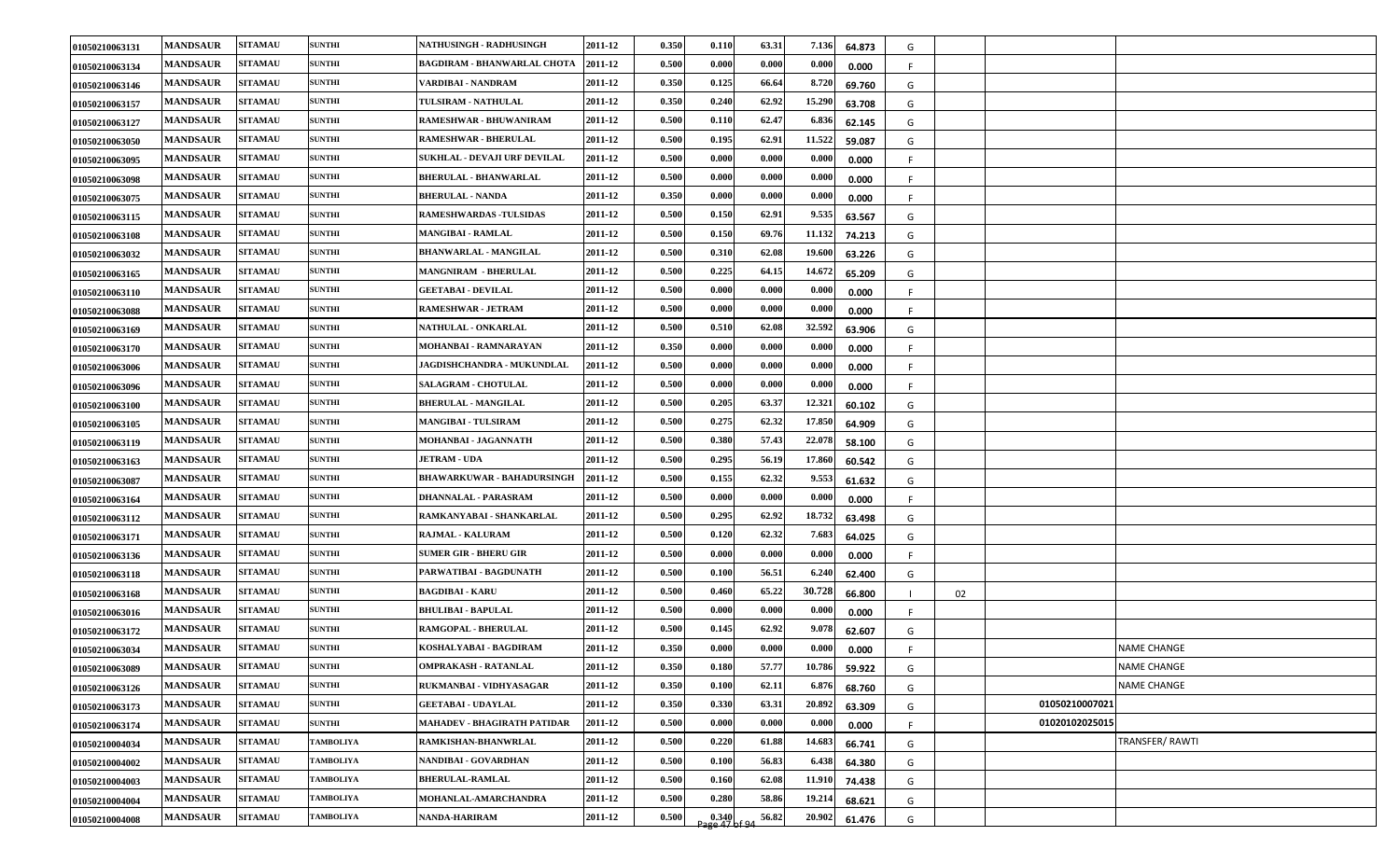| 01050210004011 | <b>MANDSAUR</b> | <b>SITAMAU</b> | <b>TAMBOLIYA</b> | RATAN-HARIRAM-KULMI                           | 2011-12 | 0.500 | 0.170                                                    | 62.08 | 12.088 | 71.106 | G            |    |                               |
|----------------|-----------------|----------------|------------------|-----------------------------------------------|---------|-------|----------------------------------------------------------|-------|--------|--------|--------------|----|-------------------------------|
| 01050210004016 | <b>MANDSAUR</b> | <b>SITAMAU</b> | <b>TAMBOLIYA</b> | RAMRATAN-BHUWAN                               | 2011-12 | 0.500 | 0.240                                                    | 59.42 | 15.279 | 63.663 | G            |    |                               |
| 01050210004018 | <b>MANDSAUR</b> | <b>SITAMAU</b> | <b>TAMBOLIYA</b> | DEVILAL-AMARCHANDRA                           | 2011-12 | 0.500 | 0.305                                                    | 59.42 | 19.906 | 65.266 | G            |    |                               |
| 01050210004013 | <b>MANDSAUR</b> | <b>SITAMAU</b> | <b>TAMBOLIYA</b> | DASHRATH-RAMLAL                               | 2011-12 | 0.500 | 0.000                                                    | 0.000 | 0.000  | 0.000  | F.           |    |                               |
| 01050210004044 | <b>MANDSAUR</b> | <b>SITAMAU</b> | <b>TAMBOLIYA</b> | ARJUNSINGH - RAMSINGH                         | 2011-12 | 0.350 | 0.335                                                    | 60.40 | 21.822 | 65.140 | G            |    |                               |
| 01050210004045 | <b>MANDSAUR</b> | <b>SITAMAU</b> | <b>TAMBOLIYA</b> | RAJKUNWAR - KANHEYALAL                        | 2011-12 | 0.350 | 0.295                                                    | 53.33 | 17.149 | 58.132 | G            | 05 |                               |
| 01050210064001 | <b>MANDSAUR</b> | <b>SITAMAU</b> | <b>ABAKHEDI</b>  | SITABAI - MADHOSINGH                          | 2011-12 | 0.350 | 0.0000                                                   | 0.00  | 0.000  | 0.000  | F            |    | <b>TRANSFER/NAHARGARH</b>     |
| 01050210064004 | <b>MANDSAUR</b> | <b>SITAMAU</b> | <b>ABAKHEDI</b>  | <b>MANGILAL - BHUWANIRAM</b>                  | 2011-12 | 0.500 | 0.1950                                                   | 59.87 | 12.881 | 66.056 | G            |    | <b>TRANSFER/NAHARGARH</b>     |
| 01050210064007 | <b>MANDSAUR</b> | <b>SITAMAU</b> | <b>ABAKHEDI</b>  | <b>BHOPALSINGH - LAXMANSINGH</b>              | 2011-12 | 0.500 | 0.3950                                                   | 62.93 | 26.925 | 68.165 | G            |    | <b>TRANSFER/NAHARGARH</b>     |
| 01050210064013 | <b>MANDSAUR</b> | <b>SITAMAU</b> | <b>ABAKHEDI</b>  | <b>BHANA-NATHU</b>                            | 2011-12 | 0.500 | 0.5050                                                   | 64.80 | 33.557 | 66.450 | G            |    | <b>TRANSFER/NAHARGARH</b>     |
| 01050210064010 | <b>MANDSAUR</b> | <b>SITAMAU</b> | <b>ABAKHEDI</b>  | <b>UDAYSINGH - BHERUSINGH</b>                 | 2011-12 | 0.350 | 0.2000                                                   | 59.87 | 12.975 | 64.875 | G            |    | <b>TRANSFER/NAHARGARH</b>     |
| 01050210038002 | <b>MANDSAUR</b> | <b>SITAMAU</b> | <b>BAAJKHEDI</b> | <b>TULSIRAM - CHUNNILAL</b>                   | 2011-12 | 0.500 | 0.3850                                                   | 64.06 | 28.772 | 74.732 | G            |    |                               |
| 01050210038004 | <b>MANDSAUR</b> | <b>SITAMAU</b> | <b>BAAJKHEDI</b> | AMRITRAM - HEMRAJ                             | 2011-12 | 0.500 | 0.4350                                                   | 56.02 | 25.921 | 59.589 | G            |    |                               |
| 01050210038008 | <b>MANDSAUR</b> | <b>SITAMAU</b> | <b>BAAJKHEDI</b> | <b>SHANTIBAI - NANDA</b>                      | 2011-12 | 0.500 | 0.3450                                                   | 58.56 | 21.307 | 61.759 | G            |    |                               |
| 01050210038010 | <b>MANDSAUR</b> | <b>SITAMAU</b> | <b>BAAJKHEDI</b> | <b>JAGDISH - SHANKARLAL</b>                   | 2011-12 | 0.500 | 0.4800                                                   | 63.38 | 33.610 | 70.021 | G            |    |                               |
| 01050210038016 | <b>MANDSAUR</b> | <b>SITAMAU</b> | <b>BAAJKHEDI</b> | <b>NANDLAL - NATHU</b>                        | 2011-12 | 0.500 | 0.4450                                                   | 63.19 | 30.313 | 68.119 | G            |    |                               |
| 01050210038017 | <b>MANDSAUR</b> | <b>SITAMAU</b> | <b>BAAJKHEDI</b> | RUKMANIBAI-MANGILAL                           | 2011-12 | 0.500 | 0.1100                                                   | 58.56 | 7.077  | 64.336 | G            |    |                               |
| 0105021003803  | <b>MANDSAUR</b> | <b>SITAMAU</b> | <b>BAAJKHEDI</b> | <b>BHERULAL - NATHU</b>                       | 2011-12 | 0.500 | 0.4150                                                   | 60.43 | 26.935 | 64.904 | G            |    |                               |
| 01050210038034 | <b>MANDSAUR</b> | <b>SITAMAU</b> | <b>BAAJKHEDI</b> | <b>KARULAL - GANESH</b>                       | 2011-12 | 0.500 | 0.3800                                                   | 65.91 | 25.771 | 67.818 | G            |    |                               |
| 01050210038038 | <b>MANDSAUR</b> | <b>SITAMAU</b> | <b>BAAJKHEDI</b> | <b>MANGILAL - PURALAL</b>                     | 2011-12 | 0.500 | 0.3300                                                   | 58.56 | 19.651 | 59.548 | G            |    |                               |
| 01050210038032 | <b>MANDSAUR</b> | <b>SITAMAU</b> | <b>BAAJKHEDI</b> | <b>GEETABAI - NANURAM</b>                     | 2011-12 | 0.500 | 0.1450                                                   | 67.40 | 9.831  | 67.800 | G            |    |                               |
| 01050210038043 | <b>MANDSAUR</b> | <b>SITAMAU</b> | <b>BAAJKHEDI</b> | <b>BANSHILAL - AMRA CHAMAR</b>                | 2011-12 | 0.500 | 0.4600                                                   | 70.46 | 37.505 | 81.533 | G            |    |                               |
| 01050210038041 | <b>MANDSAUR</b> | <b>SITAMAU</b> | <b>BAAJKHEDI</b> | HIRALAL - AMRA                                | 2011-12 | 0.500 | 0.3300                                                   | 64.06 | 22.741 | 68.912 | G            |    |                               |
| 01050210038052 | <b>MANDSAUR</b> | <b>SITAMAU</b> | <b>BAAJKHEDI</b> | PRAVEEN KUWAR - SHELENDRA<br>$\mathbf{SINGH}$ | 2011-12 | 0.500 | 0.4700                                                   | 63.19 | 32.489 | 69.126 | G            |    |                               |
| 01050210038054 | <b>MANDSAUR</b> | <b>SITAMAU</b> | <b>BAAJKHEDI</b> | <b>MANGILAL - NANURAM</b>                     | 2011-12 | 0.500 | 0.4950                                                   | 63.19 | 31.640 | 63.919 | G            |    |                               |
| 01050210038056 | <b>MANDSAUR</b> | <b>SITAMAU</b> | <b>BAAJKHEDI</b> | <b>BHANWARLAL - NANDA BRAHAMN</b>             | 2011-12 | 0.500 | 0.3050                                                   | 63.26 | 20.993 | 68.830 | G            |    |                               |
| 01050210038057 | <b>MANDSAUR</b> | <b>SITAMAU</b> | <b>BAAJKHEDI</b> | KARIBAI - NANDRAM                             | 2011-12 | 0.500 | 0.2500                                                   | 61.20 | 15.938 | 63.752 | G            |    |                               |
| 01050210038063 | <b>MANDSAUR</b> | <b>SITAMAU</b> | <b>BAAJKHEDI</b> | KANHAIYALAL - HEMRAJ<br><b>IIMAWAT</b>        | 2011-12 | 0.500 | 0.4850                                                   | 59.04 | 28.744 | 59.266 | G            |    |                               |
| 01050210038064 | <b>MANDSAUR</b> | <b>SITAMAU</b> | <b>BAAJKHEDI</b> | <b>BAHADURSINGH - BHANWARSINGH</b>            | 2011-12 | 0.500 | 0.4900                                                   | 59.52 | 29.377 | 59.953 | G            |    |                               |
| 01050210038065 | <b>MANDSAUR</b> | <b>SITAMAU</b> | <b>BAAJKHEDI</b> | MOHANLAL - GOUTAM KUMAWAT                     | 2011-12 | 0.500 | 0.3150                                                   | 66.87 | 22.000 | 69.841 | G            |    |                               |
| 01050210038014 | <b>MANDSAUR</b> | <b>SITAMAU</b> | <b>BAAJKHEDI</b> | <b>MANGILAL-NATHU</b>                         | 2011-12 | 0.500 | 0.3200                                                   | 61.78 | 21.429 | 66.966 | G            |    |                               |
| 01050210038067 | <b>MANDSAUR</b> | <b>SITAMAU</b> | <b>BAAJKHEDI</b> | <b>BHAGGA-MEGHA</b>                           | 2011-12 | 0.500 | 0.4550                                                   | 63.47 | 30.493 | 67.018 | G            |    |                               |
| 01050210038060 | <b>MANDSAUR</b> | <b>SITAMAU</b> | <b>BAAJKHEDI</b> | RAMGOPAL - SHANKARLAL<br><b>KUMHAR</b>        | 2011-12 | 0.500 | 0.4050                                                   | 61.78 | 26.168 | 64.612 | G            |    |                               |
| 01050210038048 | <b>MANDSAUR</b> | <b>SITAMAU</b> | <b>BAAJKHEDI</b> | <b>BHERULAL - BAGADU</b>                      | 2011-12 | 0.500 | 0.4800                                                   | 59.06 | 29.530 | 61.521 | G            |    |                               |
| 01050210038049 | <b>MANDSAUR</b> | <b>SITAMAU</b> | <b>BAAJKHEDI</b> | HIRALAL - MATHURALAL                          | 2011-12 | 0.500 | 0.3200                                                   | 61.78 | 20.317 | 63.491 | G            |    |                               |
| 01050210038073 | <b>MANDSAUR</b> | <b>SITAMAU</b> | <b>BAAJKHEDI</b> | NANDKUNWAR - PYARJI                           | 2011-12 | 0.500 | 0.4750                                                   | 61.78 | 30.290 | 63.768 | G            |    |                               |
| 01050210038074 | <b>MANDSAUR</b> | <b>SITAMAU</b> | <b>BAAJKHEDI</b> | <b>MADHULAL - BABARU</b>                      | 2011-12 | 0.350 | 0.3500                                                   | 61.43 | 22.562 | 64.463 | G            |    | 01050210036021 TRANSFER/ARDHI |
| 01050210038018 | <b>MANDSAUR</b> | <b>SITAMAU</b> | <b>BAAJKHEDI</b> | DHAPUBAI - SHANKARLAL                         | 2011-12 | 0.350 | 0.3050                                                   | 56.40 | 18.572 | 60.892 | G            |    | <b>NAME CHANGE</b>            |
| 01050210038053 | <b>MANDSAUR</b> | <b>SITAMAU</b> | <b>BAAJKHEDI</b> | LAXMINARAYAN - RAMPRATAP                      | 2011-12 | 0.500 | 0.2900                                                   | 58.20 | 17.601 | 60.693 | G            |    |                               |
| 01050210060057 | <b>MANDSAUR</b> | <b>SITAMAU</b> | <b>BADODH</b>    | <b>NANDUBAI-NANDA</b>                         | 2011-12 | 0.500 | 0.3050                                                   | 62.89 | 19.487 | 63.892 | G            |    |                               |
| 01050210060009 | <b>MANDSAUR</b> | <b>SITAMAU</b> | <b>BADODH</b>    | <b>JUJHARLAL-UDA</b>                          | 2011-12 | 0.500 | 0.3900                                                   | 64.71 | 26.882 | 68.928 | G            |    |                               |
| 01050210060030 | <b>MANDSAUR</b> | <b>SITAMAU</b> | <b>BADODH</b>    | RAMCHANDRA - BHERULAL                         | 2011-12 | 0.500 | $\begin{array}{c} 0.0000 \\ \text{Page } 48 \end{array}$ | 0.000 | 0.000  | 0.000  | $\mathbf{F}$ |    |                               |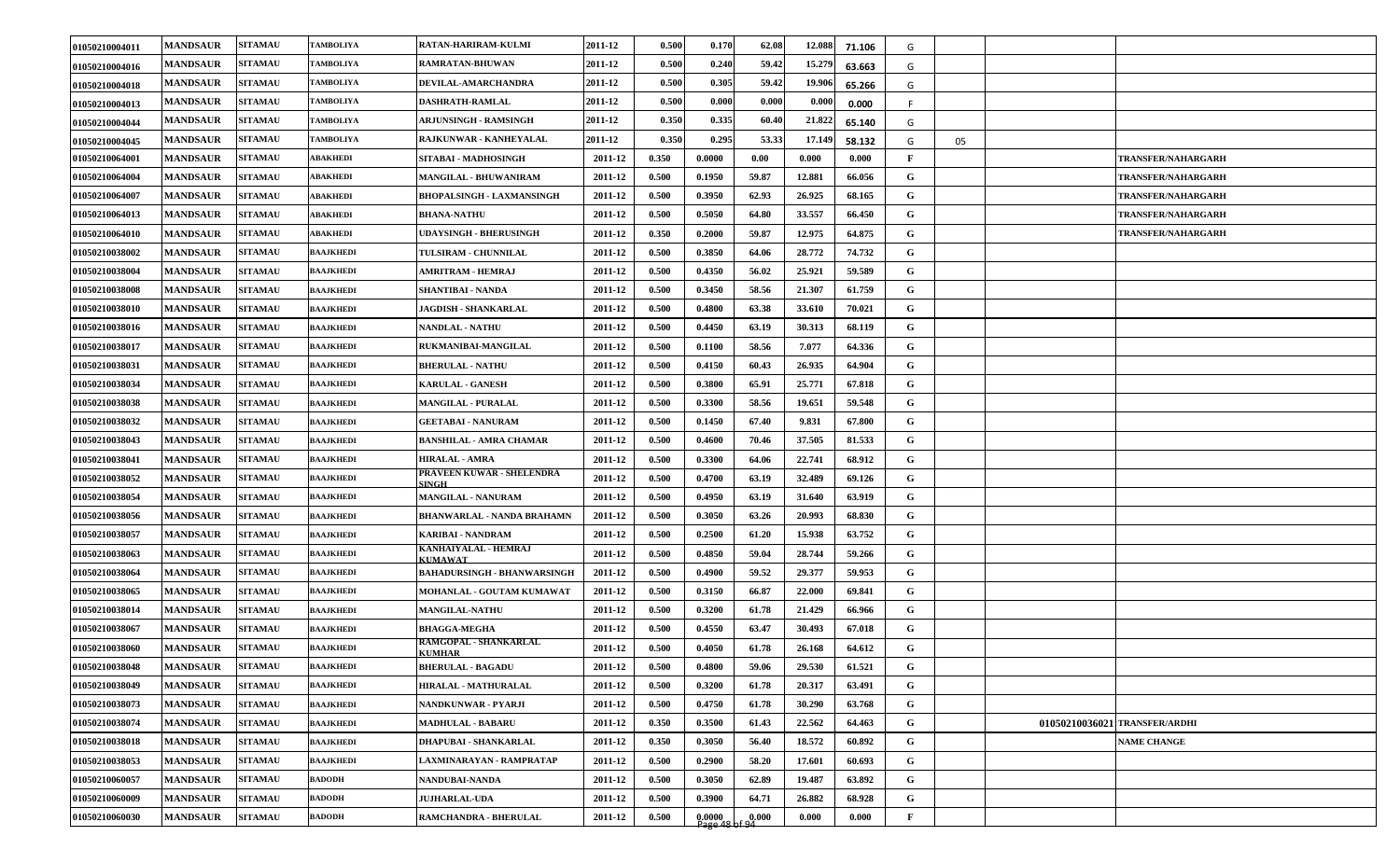| 01050210060034 | <b>MANDSAUR</b> | <b>SITAMAU</b> | <b>BADODH</b>    | MOHANBAI - RAMALAL            | 2011-12 | 0.500 | 0.1650                          | 57.09 | 9.852  | 59.709 | G            |    |                        |
|----------------|-----------------|----------------|------------------|-------------------------------|---------|-------|---------------------------------|-------|--------|--------|--------------|----|------------------------|
| 01050210060046 | <b>MANDSAUR</b> | <b>SITAMAU</b> | <b>BADODH</b>    | <b>CHAMPABAI - KALU</b>       | 2011-12 | 0.350 | 0.3450                          | 62.02 | 22,247 | 64.484 | G            |    |                        |
| 01050210060010 | <b>MANDSAUR</b> | <b>SITAMAU</b> | <b>BADODH</b>    | <b>GORDHANLAL - BADRILAL</b>  | 2011-12 | 0.500 | 0.3700                          | 55.29 | 21.310 | 57.595 | G            |    |                        |
| 01050210060049 | <b>MANDSAUR</b> | <b>SITAMAU</b> | <b>BADODH</b>    | <b>JUJHAR - DEVA</b>          | 2011-12 | 0.500 | 0.3400                          | 62.02 | 21.477 | 63.168 | G            |    |                        |
| 01050210060011 | <b>MANDSAUR</b> | <b>SITAMAU</b> | <b>BADODH</b>    | SITABAI - PANNA               | 2011-12 | 0.500 | 0.3600                          | 59.38 | 21.657 | 60.158 | G            |    |                        |
| 01050210060075 | <b>MANDSAUR</b> | <b>SITAMAU</b> | <b>BADODH</b>    | <b>GOPAL - NANALAL</b>        | 2011-12 | 0.500 | 0.2450                          | 62.04 | 15.749 | 64.282 | G            |    |                        |
| 01050210060076 | <b>MANDSAUR</b> | <b>SITAMAU</b> | <b>BADODH</b>    | RADHABAI - RAMCHANDRA         | 2011-12 | 0.500 | 0.0000                          | 0.000 | 0.000  | 0.000  | $\mathbf{F}$ |    |                        |
| 01050210075003 | <b>MANDSAUR</b> | <b>SITAMAU</b> | <b>BETIKHEDI</b> | <b>GANGABAI - BAPULAL</b>     | 2011-12 | 0.350 | 0.1000                          | 65.80 | 6.881  | 68.810 | G            |    |                        |
| 01050210075004 | <b>MANDSAUR</b> | <b>SITAMAU</b> | <b>BETIKHEDI</b> | <b>BHERU - NANDA</b>          | 2011-12 | 0.500 | 0.2050                          | 55.97 | 11.506 | 56.127 | G            |    |                        |
| 01050210075008 | <b>MANDSAUR</b> | <b>SITAMAU</b> | <b>BETIKHEDI</b> | SITABAI-PRABHULAL             | 2011-12 | 0.500 | 0.0000                          | 0.000 | 0.000  | 0.000  | $\mathbf{F}$ |    |                        |
| 01050210075011 | <b>MANDSAUR</b> | <b>SITAMAU</b> | <b>BETIKHEDI</b> | <b>BHERULAL - BHUWAN</b>      | 2011-12 | 0.500 | 0.0000                          | 0.000 | 0.000  | 0.000  | $\mathbf{F}$ |    |                        |
| 01050210075010 | <b>MANDSAUR</b> | <b>SITAMAU</b> | <b>BETIKHEDI</b> | NANDUBAI - KAWARLAL           | 2011-12 | 0.350 | 0.0000                          | 0.000 | 0.000  | 0.000  | $\mathbf{F}$ |    |                        |
| 01050210075015 | <b>MANDSAUR</b> | <b>SITAMAU</b> | <b>BETIKHEDI</b> | <b>BHANWARLAL - NANDA JAT</b> | 2011-12 | 0.500 | 0.3800                          | 56.83 | 23.008 | 60.547 | G            |    |                        |
| 01050210075025 | <b>MANDSAUR</b> | <b>SITAMAU</b> | <b>BETIKHEDI</b> | <b>KACHARU - VARDA</b>        | 2011-12 | 0.500 | 0.4400                          | 55.27 | 24.445 | 55.557 | G            | 04 |                        |
| 01050210075030 | <b>MANDSAUR</b> | <b>SITAMAU</b> | <b>BETIKHEDI</b> | <b>NATHU - GULAB</b>          | 2011-12 | 0.500 | 0.2050                          | 64.08 | 13.951 | 68.054 | G            |    |                        |
| 01050210075050 | <b>MANDSAUR</b> | <b>SITAMAU</b> | <b>BETIKHEDI</b> | <b>KANKUBAI - NATHU</b>       | 2011-12 | 0.500 | 0.2800                          | 59.61 | 17.857 | 63.775 | G            |    |                        |
| 01050210075036 | <b>MANDSAUR</b> | <b>SITAMAU</b> | <b>BETIKHEDI</b> | VARDA - MOTI                  | 2011-12 | 0.500 | 0.2500                          | 59.62 | 15.356 | 61.424 | G            |    |                        |
| 01050210075054 | <b>MANDSAUR</b> | <b>SITAMAU</b> | <b>BETIKHEDI</b> | <b>GORDHANLAL - UDA</b>       | 2011-12 | 0.500 | 0.0000                          | 0.00  | 0.000  | 0.000  | $\mathbf{F}$ |    |                        |
| 01050210075053 | <b>MANDSAUR</b> | <b>SITAMAU</b> | <b>BETIKHEDI</b> | PARASRAM - BHURALAL NETAJI    | 2011-12 | 0.500 | 0.0000                          | 0.00  | 0.000  | 0.000  | $\mathbf{F}$ |    | <b>NAME CORRECTION</b> |
| 01050210075055 | <b>MANDSAUR</b> | <b>SITAMAU</b> | <b>BETIKHEDI</b> | <b>MANGILAL - PANNALAL</b>    | 2011-12 | 0.350 | 0.2550                          | 56.83 | 13.485 | 52.882 | G            | 04 |                        |
| 01050210075027 | <b>MANDSAUR</b> | <b>SITAMAU</b> | <b>BETIKHEDI</b> | <b>NANURAM - KALURAM</b>      | 2011-12 | 0.500 | 0.4150                          | 59.62 | 26.241 | 63.231 | G            |    |                        |
| 01050210075051 | <b>MANDSAUR</b> | <b>SITAMAU</b> | <b>BETIKHEDI</b> | KASTURIBAI - KESHURAM         | 2011-12 | 0.350 | 0.3600                          | 63.30 | 24.768 | 68.800 | G            |    |                        |
| 01050210048002 | <b>MANDSAUR</b> | <b>SITAMAU</b> | <b>BOLIYA</b>    | <b>KALURAM - NATHULAL</b>     | 2011-12 | 0.500 | 0.3000                          | 58.07 | 18.856 | 62.853 | G            |    |                        |
| 01050210048003 | <b>MANDSAUR</b> | <b>SITAMAU</b> | <b>BOLIYA</b>    | <b>ONKARLAL - NATHULAL</b>    | 2011-12 | 0.500 | 0.4700                          | 60.64 | 31.879 | 67.828 | G            |    |                        |
| 01050210048004 | <b>MANDSAUR</b> | <b>SITAMAU</b> | <b>BOLIYA</b>    | RUKMANIBAI - JAYSINGH         | 2011-12 | 0.500 | 0.4050                          | 61.36 | 25.762 | 63.610 | G            |    |                        |
| 01050210048008 | <b>MANDSAUR</b> | <b>SITAMAU</b> | <b>BOLIYA</b>    | <b>KACHARU - GANESH</b>       | 2011-12 | 0.500 | 0.3100                          | 58.69 | 19.426 | 62.665 | G            |    |                        |
| 01050210048009 | <b>MANDSAUR</b> | <b>SITAMAU</b> | <b>BOLIYA</b>    | ONKARLAL-PARTHA               | 2011-12 | 0.500 | 0.4100                          | 61.36 | 26.464 | 64.546 | G            |    |                        |
| 01050210048010 | <b>MANDSAUR</b> | <b>SITAMAU</b> | <b>BOLIYA</b>    | <b>KASTURIBAI - BHERA</b>     | 2011-12 | 0.500 | 0.2400                          | 58.60 | 15.010 | 62.542 | G            |    |                        |
| 01050210048017 | <b>MANDSAUR</b> | <b>SITAMAU</b> | <b>BOLIYA</b>    | <b>BAGADIRAM - SEVA</b>       | 2011-12 | 0.500 | 0.3800                          | 61.36 | 25.727 | 67.703 | G            |    |                        |
| 01050210048023 | <b>MANDSAUR</b> | <b>SITAMAU</b> | <b>BOLIYA</b>    | <b>KACHARU - NANURAM</b>      | 2011-12 | 0.500 | 0.3200                          | 62.03 | 20.381 | 63.691 | G            |    |                        |
| 01050210048024 | <b>MANDSAUR</b> | <b>SITAMAU</b> | <b>BOLIYA</b>    | <b>KISHANLAL - NANURAM</b>    | 2011-12 | 0.500 | 0.3900                          | 60.71 | 24.674 | 63.267 | G            |    |                        |
| 01050210048025 | <b>MANDSAUR</b> | <b>SITAMAU</b> | <b>BOLIYA</b>    | SATYANARAYAN - RAMLAXMAN      | 2011-12 | 0.350 | 0.1050                          | 62.73 | 7.071  | 67.343 | G            |    |                        |
| 01050210048026 | <b>MANDSAUR</b> | <b>SITAMAU</b> | <b>BOLIYA</b>    | <b>GEETABAI - PANNA</b>       | 2011-12 | 0.500 | 0.5000                          | 62.73 | 13.388 | 26.776 | G            | 04 |                        |
| 01050210048027 | <b>MANDSAUR</b> | <b>SITAMAU</b> | <b>BOLIYA</b>    | <b>HIRALAL - RAMA</b>         | 2011-12 | 0.500 | 0.2850                          | 62.73 | 18.514 | 64.961 | G            |    |                        |
| 01050210048028 | <b>MANDSAUR</b> | <b>SITAMAU</b> | <b>BOLIYA</b>    | <b>BAPULAL - DEVA</b>         | 2011-12 | 0.500 | 0.2850                          | 58.07 | 17.164 | 60.225 | $\mathbf G$  |    |                        |
| 01050210048031 | <b>MANDSAUR</b> | <b>SITAMAU</b> | <b>BOLIYA</b>    | <b>SURAJBAI - NATHURAM</b>    | 2011-12 | 0.500 | 0.3950                          | 60.71 | 24.787 | 62.752 | $\mathbf G$  |    |                        |
| 01050210048039 | <b>MANDSAUR</b> | <b>SITAMAU</b> | <b>BOLIYA</b>    | KAILASHKUNWAR-MAGUSINGH       | 2011-12 | 0.350 | 0.1400                          | 66.49 | 9.945  | 71.036 | $\mathbf G$  |    |                        |
| 01050210048040 | <b>MANDSAUR</b> | <b>SITAMAU</b> | <b>BOLIYA</b>    | NANDUBAI - KSEHURAM           | 2011-12 | 0.500 | 0.4800                          | 60.71 | 31.595 | 65.823 | $\mathbf G$  |    |                        |
| 01050210048048 | <b>MANDSAUR</b> | <b>SITAMAU</b> | <b>BOLIYA</b>    | <b>BHUWAN - KESHURAM</b>      | 2011-12 | 0.500 | 0.3600                          | 66.04 | 24.406 | 67.794 | $\mathbf G$  |    |                        |
| 01050210048049 | <b>MANDSAUR</b> | <b>SITAMAU</b> | <b>BOLIYA</b>    | <b>MANGILAL - NANURAM</b>     | 2011-12 | 0.500 | 0.2100                          | 65.67 | 13.988 | 66.610 | $\mathbf G$  |    |                        |
| 01050210048050 | <b>MANDSAUR</b> | <b>SITAMAU</b> | <b>BOLIYA</b>    | <b>SUKHLAL - KISHANLAL</b>    | 2011-12 | 0.500 | 0.2050                          | 60.55 | 13.191 | 64.346 | $\mathbf G$  |    |                        |
| 01050210048051 | <b>MANDSAUR</b> | <b>SITAMAU</b> | <b>BOLIYA</b>    | <b>KARULAL-MOTILAL</b>        | 2011-12 | 0.500 | $\frac{0.1700}{\text{Page }49}$ | 60.55 | 11.349 | 66.759 | $\mathbf G$  |    |                        |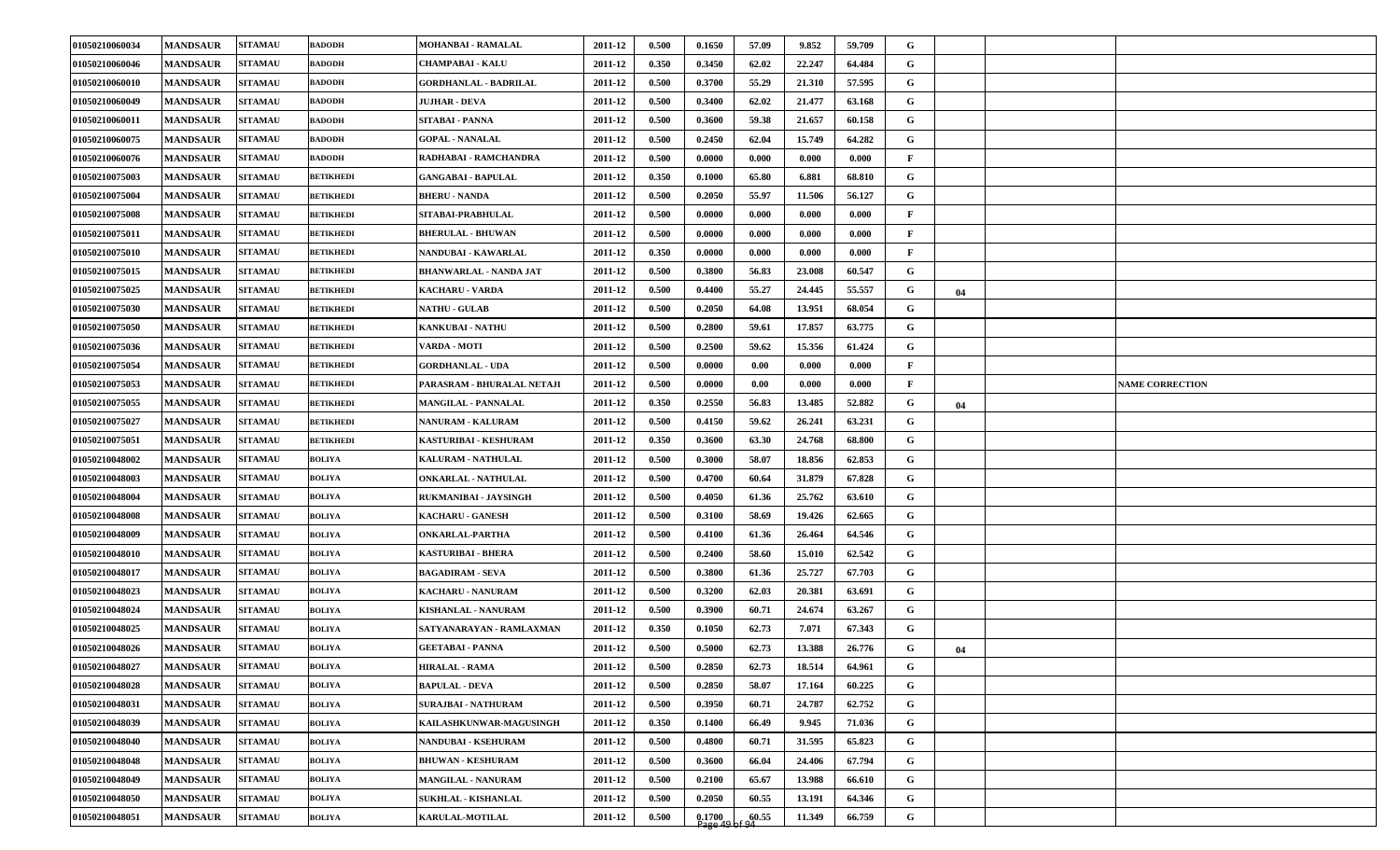| 01050210048052 | <b>MANDSAUR</b> | <b>SITAMAU</b> | <b>BOLIYA</b> | <b>GOPAL - NANURAM</b>                   | 2011-12 | 0.500 | 0.3400              | 58.07 | 20.748 | 61.024 | G           |  |  |
|----------------|-----------------|----------------|---------------|------------------------------------------|---------|-------|---------------------|-------|--------|--------|-------------|--|--|
| 01050210048053 | <b>MANDSAUR</b> | <b>SITAMAU</b> | <b>BOLIYA</b> | <b>GOPAL - NARAYAN</b>                   | 2011-12 | 0.500 | 0.2600              | 62.54 | 17.181 | 66.081 | G           |  |  |
| 01050210048054 | <b>MANDSAUR</b> | <b>SITAMAU</b> | <b>BOLIYA</b> | <b>RAMLAL - DEVAJI</b>                   | 2011-12 | 0.500 | 0.2800              | 58.52 | 17.497 | 62.489 | G           |  |  |
| 01050210048056 | <b>MANDSAUR</b> | <b>SITAMAU</b> | <b>BOLIYA</b> | <b>BHAGWANLAL - AMARLAL</b>              | 2011-12 | 0.500 | 0.4200              | 58.52 | 26.418 | 62.900 | G           |  |  |
| 01050210048057 | <b>MANDSAUR</b> | <b>SITAMAU</b> | <b>BOLIYA</b> | KHEEMA - HIRA                            | 2011-12 | 0.500 | 0.2750              | 58.52 | 16.854 | 61.287 | G           |  |  |
| 01050210048059 | <b>MANDSAUR</b> | <b>SITAMAU</b> | <b>BOLIYA</b> | PYARCHAND - LAXMAN                       | 2011-12 | 0.500 | 0.1800              | 58.14 | 10.814 | 60.078 | G           |  |  |
| 01050210048062 | <b>MANDSAUR</b> | <b>SITAMAU</b> | <b>BOLIYA</b> | <b>BHANWARLAL - KANIRAM</b>              | 2011-12 | 0.350 | 0.2350              | 63.48 | 15.290 | 65.064 | G           |  |  |
| 01050210048064 | <b>MANDSAUR</b> | <b>SITAMAU</b> | <b>BOLIYA</b> | <b>BAGADIRAM - NANDA</b>                 | 2011-12 | 0.500 | 0.2900              | 58.14 | 17.010 | 58.655 | G           |  |  |
| 01050210048070 | <b>MANDSAUR</b> | <b>SITAMAU</b> | <b>BOLIYA</b> | <b>BHAGWAN - NAHAR</b>                   | 2011-12 | 0.500 | 0.2550              | 60.55 | 15.311 | 60.043 | G           |  |  |
| 01050210048077 | <b>MANDSAUR</b> | <b>SITAMAU</b> | <b>BOLIYA</b> | MANOHARLAL - PANNALAL<br><b>BRAHAMAN</b> | 2011-12 | 0.500 | 0.4850              | 63.48 | 32.202 | 66.396 | G           |  |  |
| 01050210048078 | <b>MANDSAUR</b> | <b>SITAMAU</b> | <b>BOLIYA</b> | <b>BHANWARLAL - NATHULAL</b>             | 2011-12 | 0.500 | 0.4150              | 63.48 | 27.859 | 67.130 | G           |  |  |
| 01050210048080 | <b>MANDSAUR</b> | <b>SITAMAU</b> | <b>BOLIYA</b> | RAYSINGH - BHUWAN                        | 2011-12 | 0.500 | 0.2700              | 62.23 | 18.527 | 68.619 | G           |  |  |
| 01050210048084 | <b>MANDSAUR</b> | <b>SITAMAU</b> | <b>BOLIYA</b> | <b>MAGNILAL - KARU</b>                   | 2011-12 | 0.500 | 0.3450              | 61.41 | 22.213 | 64.386 | G           |  |  |
| 01050210048085 | <b>MANDSAUR</b> | <b>SITAMAU</b> | <b>BOLIYA</b> | UDAYLAL - JAYSINGH                       | 2011-12 | 0.500 | 0.4000              | 58.14 | 23.464 | 58.660 | G           |  |  |
| 01050210048086 | <b>MANDSAUR</b> | <b>SITAMAU</b> | <b>BOLIYA</b> | <b>NANDLAL - KACHARU</b>                 | 2011-12 | 0.500 | 0.1850              | 57.56 | 11.019 | 59.562 | G           |  |  |
| 01050210048087 | <b>MANDSAUR</b> | <b>SITAMAU</b> | <b>BOLIYA</b> | <b>MOHANLAL - HIRALAL</b>                | 2011-12 | 0.500 | 0.3900              | 58.87 | 24.280 | 62.256 | G           |  |  |
| 01050210048088 | <b>MANDSAUR</b> | <b>SITAMAU</b> | <b>BOLIYA</b> | KACHARULAL -NAHAR                        | 2011-12 | 0.500 | 0.2400              | 62.23 | 15.655 | 65.229 | G           |  |  |
| 01050210048089 | <b>MANDSAUR</b> | <b>SITAMAU</b> | <b>BOLIYA</b> | RANGLAL - KACHARULAL                     | 2011-12 | 0.500 | 0.3900              | 62.65 | 24.800 | 63.590 | G           |  |  |
| 01050210048090 | <b>MANDSAUR</b> | <b>SITAMAU</b> | <b>BOLIYA</b> | KARULAL - KACHARULAL                     | 2011-12 | 0.500 | 0.5000              | 61.41 | 31.916 | 63.832 | G           |  |  |
| 01050210048091 | <b>MANDSAUR</b> | <b>SITAMAU</b> | <b>BOLIYA</b> | <b>MANGILAL - KANWARLAL</b>              | 2011-12 | 0.500 | 0.4200              | 62.65 | 28.882 | 68.767 | G           |  |  |
| 01050210048092 | <b>MANDSAUR</b> | <b>SITAMAU</b> | <b>BOLIYA</b> | <b>ONKARLAL - NANDA</b>                  | 2011-12 | 0.500 | 0.3700              | 57.77 | 21.928 | 59.265 | G           |  |  |
| 01050210048097 | <b>MANDSAUR</b> | <b>SITAMAU</b> | <b>BOLIYA</b> | <b>NARSINGHLAL - KACHARULAL</b>          | 2011-12 | 0.500 | 0.3150              | 62.65 | 22.465 | 71.317 | G           |  |  |
| 01050210048098 | <b>MANDSAUR</b> | <b>SITAMAU</b> | <b>BOLIYA</b> | RADHESHYAM-BHANWARLAL                    | 2011-12 | 0.500 | 0.4300              | 56.69 | 25.948 | 60.344 | G           |  |  |
| 01050210048011 | <b>MANDSAUR</b> | <b>SITAMAU</b> | <b>BOLIYA</b> | <b>BAGADIRAM - RUGHNATH</b>              | 2011-12 | 0.500 | 0.3600              | 62.57 | 23.401 | 65.003 | G           |  |  |
| 01050210048035 | <b>MANDSAUR</b> | <b>SITAMAU</b> | <b>BOLIYA</b> | <b>BAPULAL-KISHANLAL</b>                 | 2011-12 | 0.500 | 0.4800              | 59.20 | 29.617 | 61.702 | G           |  |  |
| 01050210048074 | <b>MANDSAUR</b> | <b>SITAMAU</b> | <b>BOLIYA</b> | KHEEMA - PARTHA                          | 2011-12 | 0.500 | 0.4950              | 58.29 | 31.152 | 62.933 | G           |  |  |
| 01050210048022 | <b>MANDSAUR</b> | <b>SITAMAU</b> | <b>BOLIYA</b> | <b>NANURAM - RAMA</b>                    | 2011-12 | 0.500 | 0.3300              | 60.45 | 22.133 | 67.070 | G           |  |  |
| 01050210048072 | <b>MANDSAUR</b> | <b>SITAMAU</b> | <b>BOLIYA</b> | <b>KACHRU-RAMA</b>                       | 2011-12 | 0.500 | 0.4100              | 60.45 | 26.935 | 65.695 | G           |  |  |
| 01050210048100 | <b>MANDSAUR</b> | <b>SITAMAU</b> | <b>BOLIYA</b> | YASHODABAI-DURGASHANKAR                  | 2011-12 | 0.500 | 0.1050              | 62.57 | 6.579  | 62.657 | G           |  |  |
| 01050210048101 | <b>MANDSAUR</b> | <b>SITAMAU</b> | <b>BOLIYA</b> | RAMESHWAR-BHERULAL                       | 2011-12 | 0.500 | 0.2250              | 62.57 | 14.901 | 66.227 | G           |  |  |
| 01050210048032 | <b>MANDSAUR</b> | <b>SITAMAU</b> | <b>BOLIYA</b> | RAMLAL - BHUWANIRAM                      | 2011-12 | 0.350 | 0.3050              | 56.47 | 18.143 | 59.485 | G           |  |  |
| 01050210048076 | <b>MANDSAUR</b> | <b>SITAMAU</b> | <b>BOLIYA</b> | RAMESHWAR - KISHAN                       | 2011-12 | 0.500 | 0.3050              | 64.84 | 20.851 | 68.364 | G           |  |  |
| 01050210048065 | <b>MANDSAUR</b> | <b>SITAMAU</b> | <b>BOLIYA</b> | RAMESHWAR - KANIRAM                      | 2011-12 | 0.500 | 0.4000              | 61.25 | 25.296 | 63.240 | $\mathbf G$ |  |  |
| 01050210048081 | <b>MANDSAUR</b> | <b>SITAMAU</b> | <b>BOLIYA</b> | <b>DEVILAL - JAYSINGH</b>                | 2011-12 | 0.500 | 0.2950              | 61.25 | 19.434 | 65.878 | G           |  |  |
| 01050210048033 | <b>MANDSAUR</b> | <b>SITAMAU</b> | <b>BOLIYA</b> | <b>GANGARAM - HIRA</b>                   | 2011-12 | 0.500 | 0.4950              | 60.45 | 30.648 | 61.915 | $\mathbf G$ |  |  |
| 01050210048029 | <b>MANDSAUR</b> | <b>SITAMAU</b> | <b>BOLIYA</b> | <b>RAMA - BABARU</b>                     | 2011-12 | 0.500 | 0.2950              | 56.61 | 17.404 | 58.997 | $\mathbf G$ |  |  |
| 01050210048046 | <b>MANDSAUR</b> | <b>SITAMAU</b> | <b>BOLIYA</b> | <b>AMARU - HIRA</b>                      | 2011-12 | 0.500 | 0.2200              | 59.54 | 14.102 | 64.100 | $\mathbf G$ |  |  |
| 01050210048079 | <b>MANDSAUR</b> | <b>SITAMAU</b> | <b>BOLIYA</b> | <b>JUJHARLAL - BHERULAL</b>              | 2011-12 | 0.350 | 0.2450              | 62.23 | 16.784 | 68.506 | G           |  |  |
| 01050210048036 | <b>MANDSAUR</b> | <b>SITAMAU</b> | <b>BOLIYA</b> | <b>BALMUKUND - VARDICHAND</b>            | 2011-12 | 0.350 | 0.1250              | 61.25 | 7.525  | 60.200 | $\mathbf G$ |  |  |
| 01050210048103 | <b>MANDSAUR</b> | <b>SITAMAU</b> | <b>BOLIYA</b> | SHANKARLAL - NANDA                       | 2011-12 | 0.350 | 0.1200              | 60.94 | 7.557  | 62.975 | $\mathbf G$ |  |  |
| 01050210048067 | <b>MANDSAUR</b> | <b>SITAMAU</b> | <b>BOLIYA</b> | KANIRAM - MAGAN                          | 2011-12 | 0.500 | 0.4350              | 59.81 | 28.273 | 64.995 | G           |  |  |
| 01050210048083 | <b>MANDSAUR</b> | <b>SITAMAU</b> | <b>BOLIYA</b> | <b>NAHAR - BHUWAN</b>                    | 2011-12 | 0.500 | $0.1650$<br>Page 50 | 60.92 | 11.592 | 70.255 | $\mathbf G$ |  |  |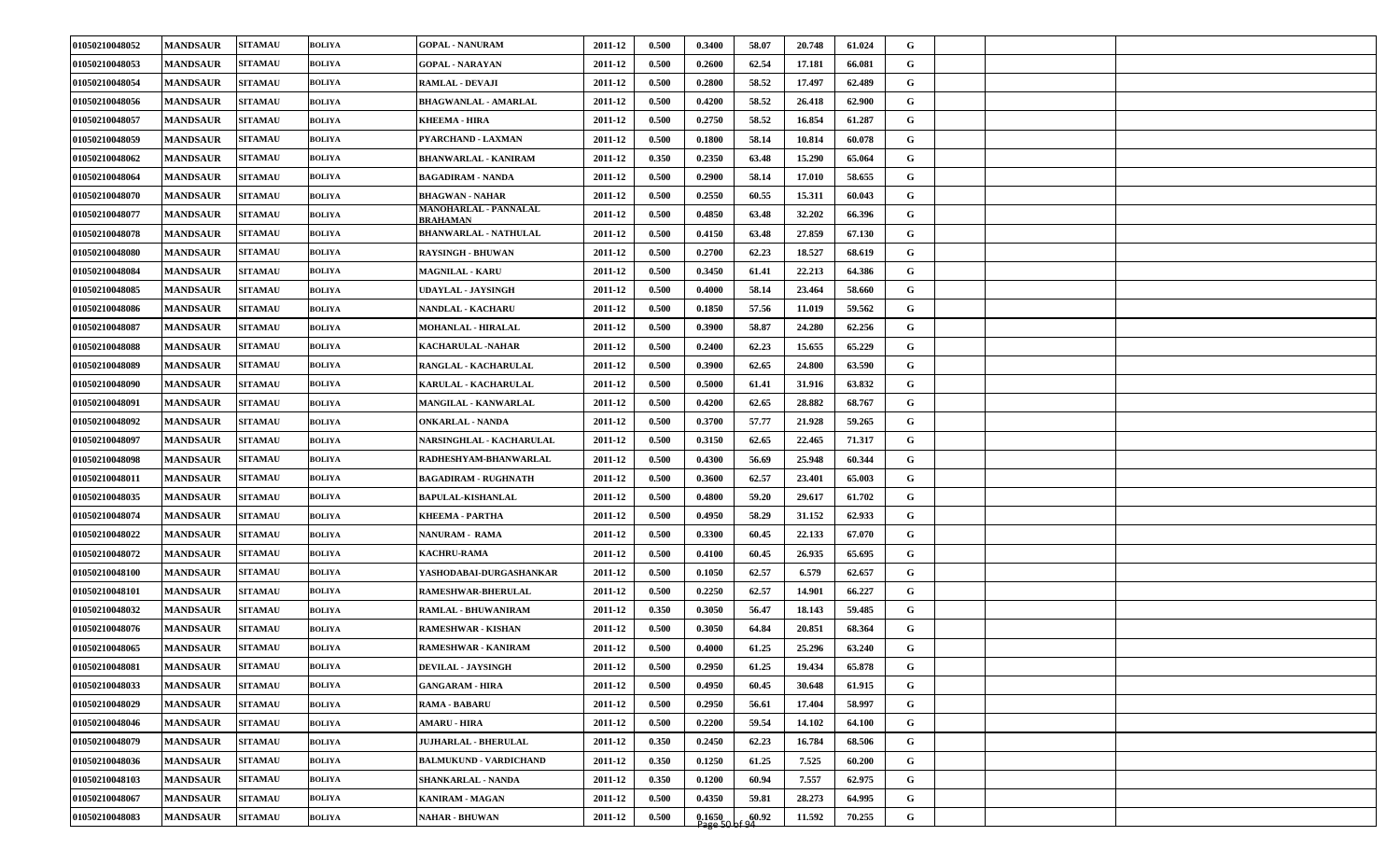| 01050210048058 | <b>MANDSAUR</b> | <b>SITAMAU</b> | <b>BOLIYA</b>    | MEHARBANSINGH - KALUSINGH       | 2011-12 | 0.500 | 0.1200              | 64.84              | 8.883  | 74.025 | G            |    |                |                              |
|----------------|-----------------|----------------|------------------|---------------------------------|---------|-------|---------------------|--------------------|--------|--------|--------------|----|----------------|------------------------------|
| 01050210048014 | <b>MANDSAUR</b> | <b>SITAMAU</b> | <b>BOLIYA</b>    | MOHANBAI - JUJHAR               | 2011-12 | 0.500 | 0.4800              | 57.89              | 28.308 | 58.975 | G            |    |                |                              |
| 01050210048044 | <b>MANDSAUR</b> | <b>SITAMAU</b> | <b>BOLIYA</b>    | <b>JAYSINGH - NANURAM</b>       | 2011-12 | 0.500 | 0.3500              | 57.68              | 22.067 | 63.049 | G            |    |                |                              |
| 01050210048006 | <b>MANDSAUR</b> | <b>SITAMAU</b> | <b>BOLIYA</b>    | <b>GORDHANLAL - KANIRAM</b>     | 2011-12 | 0.350 | 0.2200              | 62.71              | 14.943 | 67.923 | G            |    |                | <b>NAME CHANGE</b>           |
| 01050210048093 | <b>MANDSAUR</b> | <b>SITAMAU</b> | <b>BOLIYA</b>    | <b>GATTUBAI - NANURAM</b>       | 2011-12 | 0.350 | 0.1600              | 58.32              | 9.498  | 59.363 | G            |    |                | <b>NAME CHANGE</b>           |
| 01050210048107 | <b>MANDSAUR</b> | <b>SITAMAU</b> | <b>BOLIYA</b>    | <b>MANSINGH - MANOHARLAL</b>    | 2011-12 | 0.350 | 0.1850              | 63.23              | 12.285 | 66.405 | G            |    |                |                              |
| 01050210048094 | <b>MANDSAUR</b> | <b>SITAMAU</b> | <b>BOLIYA</b>    | MANOHARLAL - BHANWARLAL         | 2011-12 | 0.500 | 0.2600              | 63.23              | 17.180 | 66.077 | G            |    |                |                              |
| 01050210048104 | <b>MANDSAUR</b> | <b>SITAMAU</b> | <b>BOLIYA</b>    | SAMNDIBAI-GANGARAM              | 2011-12 | 0.350 | 0.1450              | 63.48              | 10.492 | 72.359 | G            |    | 01050210036017 |                              |
| 01050210070010 | <b>MANDSAUR</b> | <b>SITAMAU</b> | JHALARA          | NIRBHAYSINGH - DEVA             | 2011-12 | 0.350 | 0.3400              | 60.76              | 22.203 | 65.303 | G            |    |                | <b>TRANSFER/BAAJKHEDI</b>    |
| 01050210070012 | <b>MANDSAUR</b> | <b>SITAMAU</b> | JHALARA          | PIR BAKSH - NOOR KHA            | 2011-12 | 0.500 | 0.2800              | 63.57              | 19.189 | 68.532 | G            |    |                | TRANSFER/TAKRAWAD/MDS-II     |
| 01050210070013 | <b>MANDSAUR</b> | <b>SITAMAU</b> | JHALARA          | PUSHAPABAI - RAMNARAYAN         | 2011-12 | 0.500 | 0.0000              | 0.000              | 0.000  | 0.000  | $\mathbf{F}$ |    |                | <b>TRANSFER/SEMLI/MDS-II</b> |
| 01050210070058 | <b>MANDSAUR</b> | <b>SITAMAU</b> | JHALARA          | PRABHUBAI - DOLA                | 2011-12 | 0.350 | 0.0000              | 0.000              | 0.000  | 0.000  | $\mathbf{F}$ | 10 |                | TRANSFER/RATAN PIPLIYA       |
| 01050210061001 | <b>MANDSAUR</b> | <b>SITAMAU</b> | KACHANARI        | <b>BHANWARKUNWAR-KAMALSINGH</b> | 2011-12 | 0.500 | 0.2000              | 62.23              | 12.659 | 63.295 | G            |    |                |                              |
| 01050210061007 | <b>MANDSAUR</b> | <b>SITAMAU</b> | KACHANARI        | RAMESHAVAR-HIRALAL              | 2011-12 | 0.500 | 0.3050              | 60.09              | 18.430 | 60.426 | G            |    |                |                              |
| 01050210061008 | <b>MANDSAUR</b> | <b>SITAMAU</b> | <b>KACHANARI</b> | KANHAIYALAL - NANDRAM           | 2011-12 | 0.500 | 0.1000              | 63.78              | 6.815  | 68.150 | G            |    |                |                              |
| 01050210061009 | <b>MANDSAUR</b> | <b>SITAMAU</b> | KACHANARI        | <b>BHANWARLAL - RAMLAL</b>      | 2011-12 | 0.500 | 0.2750              | 64.32              | 18.166 | 66.058 | G            |    |                |                              |
| 01050210061006 | <b>MANDSAUR</b> | <b>SITAMAU</b> | <b>KACHANARI</b> | <b>BANSHILAL - DEVILAL</b>      | 2011-12 | 0.500 | 0.0000              | 0.000              | 0.000  | 0.000  | $\mathbf{F}$ |    |                |                              |
| 01050210061016 | <b>MANDSAUR</b> | <b>SITAMAU</b> | <b>KACHANARI</b> | <b>GANGABAI-DAYARAM</b>         | 2011-12 | 0.500 | 0.3750              | 65.12              | 24.718 | 65.915 | G            |    |                |                              |
| 01050210061004 | <b>MANDSAUR</b> | <b>SITAMAU</b> | <b>KACHANARI</b> | SHANTIBAI - BHAWARLAL           | 2011-12 | 0.350 | 0.2000              | 60.09              | 12.224 | 61.120 | G            |    |                | <b>NAME CHANGE</b>           |
| 01050210061014 | <b>MANDSAUR</b> | <b>SITAMAU</b> | <b>KACHANARI</b> | <b>GATTUBAI - KARULAL</b>       | 2011-12 | 0.350 | 0.3400              | 60.09              | 21.280 | 62.588 | G            |    |                | <b>NAME CHANGE</b>           |
| 01050210057001 | <b>MANDSAUR</b> | <b>SITAMAU</b> | <b>KACHNARA</b>  | MODIRAM - AMRITRAM              | 2011-12 | 0.350 | 0.3250              | 60.78              | 19.780 | 60.862 | G            |    |                |                              |
| 01050210057004 | <b>MANDSAUR</b> | <b>SITAMAU</b> | <b>KACHNARA</b>  | KAVERIBAI - BADRILAL            | 2011-12 | 0.350 | 0.3250              | 61.11              | 19.913 | 61.271 | G            |    |                |                              |
| 01050210057006 | <b>MANDSAUR</b> | <b>SITAMAU</b> | <b>KACHNARA</b>  | RAMNARAYAN-BAGDIRAM             | 2011-12 | 0.500 | 0.2450              | 61.48              | 16.125 | 65.816 | G            |    |                |                              |
| 01050210057007 | <b>MANDSAUR</b> | <b>SITAMAU</b> | <b>KACHNARA</b>  | KANWARLAL - KNAHIYALAL          | 2011-12 | 0.500 | 0.4350              | 61.48              | 26.928 | 61.903 | G            |    |                |                              |
| 01050210057008 | <b>MANDSAUR</b> | <b>SITAMAU</b> | <b>KACHNARA</b>  | <b>BALARAM - NARSINGH</b>       | 2011-12 | 0.500 | 0.2600              | 61.48              | 16.573 | 63.742 | G            |    |                |                              |
| 01050210057010 | <b>MANDSAUR</b> | <b>SITAMAU</b> | <b>KACHNARA</b>  | <b>BAGDIRAM - SURATRAM</b>      | 2011-12 | 0.500 | 0.2550              | 62.11              | 17.267 | 67.714 | G            |    |                |                              |
| 01050210057013 | <b>MANDSAUR</b> | <b>SITAMAU</b> | <b>KACHNARA</b>  | KAMLABAI - RAMCHANDRA           | 2011-12 | 0.500 | 0.4250              | 64.80              | 28.558 | 67.195 | G            |    |                |                              |
| 01050210057015 | <b>MANDSAUR</b> | <b>SITAMAU</b> | <b>KACHNARA</b>  | <b>BHERUNATH - ONKARNATH</b>    | 2011-12 | 0.350 | 0.3500              | 62.11              | 23.123 | 66.065 | G            |    |                |                              |
| 01050210057017 | <b>MANDSAUR</b> | <b>SITAMAU</b> | <b>KACHNARA</b>  | <b>BHULIBAI - RAMLAL</b>        | 2011-12 | 0.500 | 0.3000              | 64.12              | 19.392 | 64.640 | G            |    |                |                              |
| 01050210057018 | <b>MANDSAUR</b> | <b>SITAMAU</b> | <b>KACHNARA</b>  | <b>BHANWARLAL - NANDRAM</b>     | 2011-12 | 0.500 | 0.2450              | 62.23              | 15.966 | 65.167 | G            |    |                |                              |
| 01050210057020 | <b>MANDSAUR</b> | <b>SITAMAU</b> | <b>KACHNARA</b>  | <b>LUXAMANSINGH-PARWATSINGH</b> | 2011-12 | 0.500 | 0.2400              | 62.23              | 16.100 | 67.083 | G            |    |                |                              |
| 01050210057021 | <b>MANDSAUR</b> | <b>SITAMAU</b> | <b>KACHNARA</b>  | <b>MANGILAL - LALURAM</b>       | 2011-12 | 0.500 | 0.2200              | 62.23              | 15.006 | 68.209 | G            |    |                |                              |
| 01050210057024 | <b>MANDSAUR</b> | <b>SITAMAU</b> | <b>KACHNARA</b>  | RAMDAYAL - RAMCHANDRA           | 2011-12 | 0.500 | 0.1100              | 68.01              | 7.986  | 72.600 | G            |    |                |                              |
| 01050210057025 | <b>MANDSAUR</b> | <b>SITAMAU</b> | <b>KACHNARA</b>  | NARAYANSINGH - MANSINGH         | 2011-12 | 0.500 | 0.4800              | 62.56              | 30.592 | 63.733 | G            |    |                |                              |
| 01050210057026 | <b>MANDSAUR</b> | <b>SITAMAU</b> | <b>KACHNARA</b>  | KAMLAKUNWAR - DEVISINGH         | 2011-12 | 0.500 | 0.3150              | 59.97              | 19.285 | 61.222 | G            |    |                |                              |
| 01050210057027 | <b>MANDSAUR</b> | <b>SITAMAU</b> | <b>KACHNARA</b>  | <b>BABULAL - RAMRATAN</b>       | 2011-12 | 0.500 | 0.1250              | 60.60              | 8.146  | 65.168 | G            |    |                |                              |
| 01050210057028 | <b>MANDSAUR</b> | <b>SITAMAU</b> | <b>KACHNARA</b>  | <b>RAMESHWAR - BHERULAL</b>     | 2011-12 | 0.500 | 0.1750              | 68.01              | 12.728 | 72.731 | G            |    |                |                              |
| 01050210057030 | <b>MANDSAUR</b> | <b>SITAMAU</b> | <b>KACHNARA</b>  | <b>GAJRAJSINGH - RATANSINGH</b> | 2011-12 | 0.500 | 0.2300              | 58.61              | 14.912 | 64.835 | G            |    |                |                              |
| 01050210057032 | <b>MANDSAUR</b> | <b>SITAMAU</b> | <b>KACHNARA</b>  | <b>SHANKARLAL - DEVA</b>        | 2011-12 | 0.500 | 0.3450              | 60.33              | 20.866 | 60.481 | G            |    |                |                              |
| 01050210057035 | <b>MANDSAUR</b> | <b>SITAMAU</b> | <b>KACHNARA</b>  | <b>NANDRAM - GANESHRAM</b>      | 2011-12 | 0.500 | 0.4200              | 62.01              | 28.480 | 67.809 | G            |    |                |                              |
| 01050210057038 | <b>MANDSAUR</b> | <b>SITAMAU</b> | <b>KACHNARA</b>  | RAMPRASAD - BAGADIRAM           | 2011-12 | 0.500 | 0.2650              | 60.33              | 17.229 | 65.015 | G            |    |                |                              |
| 01050210057040 | <b>MANDSAUR</b> | <b>SITAMAU</b> | <b>KACHNARA</b>  | <b>SHANKARLAL - DHURA</b>       | 2011-12 | 0.500 | $0.2950$<br>Page 51 | $\frac{60.33}{94}$ | 18.418 | 62.433 | G            |    |                |                              |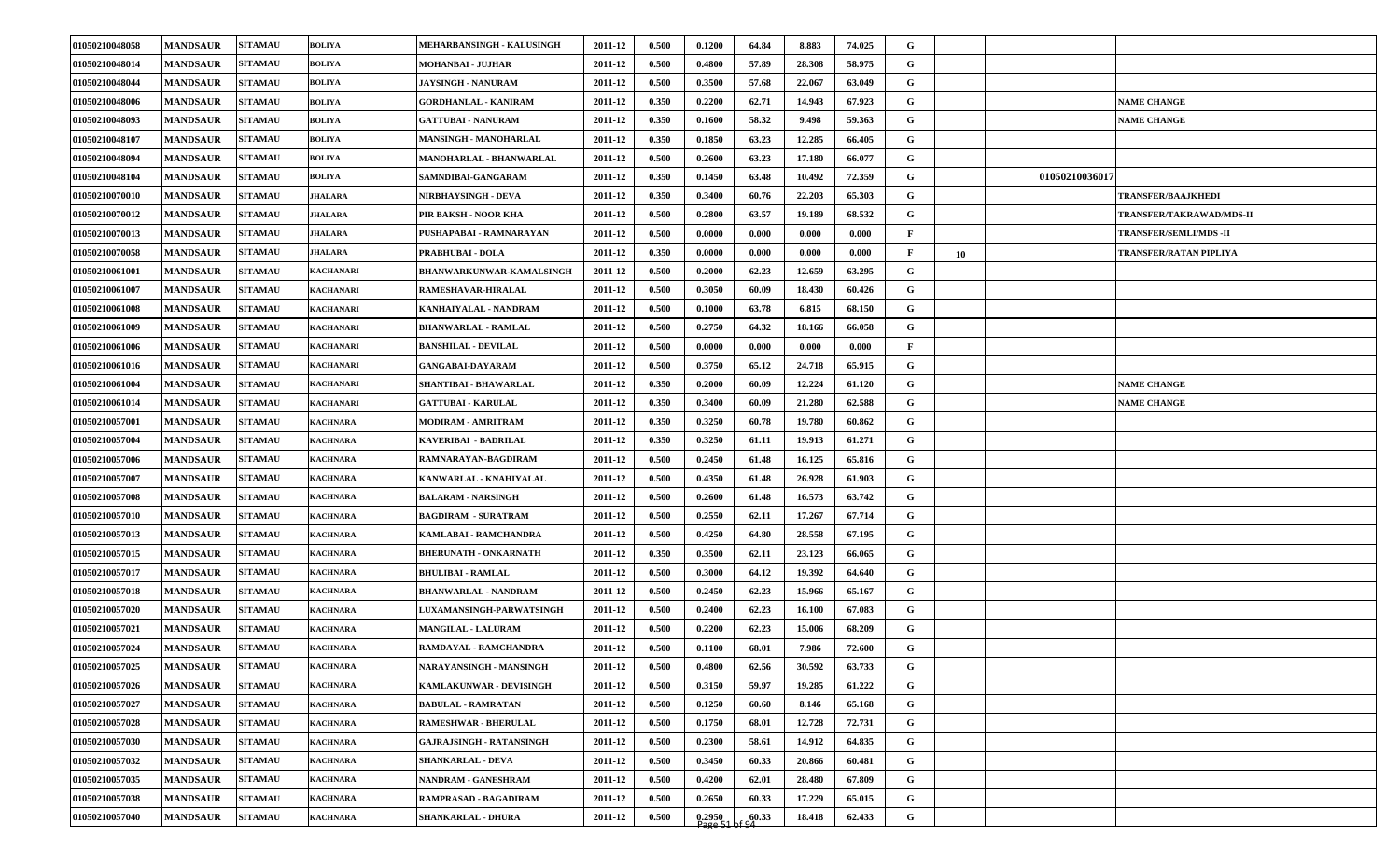| 01050210057043 | <b>MANDSAUR</b> | <b>SITAMAU</b> | <b>KACHNARA</b>  | <b>RAMSUKH - ONKARLAL</b>                 | 2011-12 | 0.500 | 0.2400              | 60.34 | 15.301 | 63.754 | G            |    |                    |
|----------------|-----------------|----------------|------------------|-------------------------------------------|---------|-------|---------------------|-------|--------|--------|--------------|----|--------------------|
| 01050210057049 | <b>MANDSAUR</b> | <b>SITAMAU</b> | <b>KACHNARA</b>  | <b>BAGADIRAM - RUGGA</b>                  | 2011-12 | 0.500 | 0.2050              | 68.54 | 15.500 | 75.609 | G            |    |                    |
| 01050210057051 | <b>MANDSAUR</b> | <b>SITAMAU</b> | <b>KACHNARA</b>  | <b>RAMLAL - BHAGATRAM</b>                 | 2011-12 | 0.500 | 0.3950              | 68.54 | 26.829 | 67.921 | G            |    |                    |
| 01050210057053 | <b>MANDSAUR</b> | <b>SITAMAU</b> | <b>KACHNARA</b>  | KISHANSINGH - DULESINGH                   | 2011-12 | 0.500 | 0.3100              | 60.30 | 19.434 | 62.690 | G            |    |                    |
| 01050210057057 | <b>MANDSAUR</b> | <b>SITAMAU</b> | <b>KACHNARA</b>  | TIKAMDAS - KISHANDAS                      | 2011-12 | 0.350 | 0.3050              | 62.11 | 19.511 | 63.970 | G            |    |                    |
| 01050210057068 | <b>MANDSAUR</b> | <b>SITAMAU</b> | <b>KACHNARA</b>  | VAKHATRAM - KIHSANLAL                     | 2011-12 | 0.350 | 0.2950              | 59.65 | 18.398 | 62.366 | G            |    |                    |
| 01050210057037 | <b>MANDSAUR</b> | <b>SITAMAU</b> | <b>KACHNARA</b>  | <b>DHULSINGH - BHANWARSINGH</b>           | 2011-12 | 0.500 | 0.4550              | 65.64 | 31.123 | 68.402 | G            |    |                    |
| 01050210057061 | <b>MANDSAUR</b> | <b>SITAMAU</b> | <b>KACHNARA</b>  | ONKARLAL-NANURAM                          | 2011-12 | 0.500 | 0.1050              | 64.83 | 7.178  | 68.362 | G            |    |                    |
| 01050210057036 | <b>MANDSAUR</b> | <b>SITAMAU</b> | <b>KACHNARA</b>  | <b>HAMERSINGH - RAMSINGH</b>              | 2011-12 | 0.350 | 0.2550              | 57.12 | 15.153 | 59.423 | G            |    |                    |
| 01050210057063 | <b>MANDSAUR</b> | <b>SITAMAU</b> | <b>KACHNARA</b>  | PREMKUNWAR - NAHARSINGH                   | 2011-12 | 0.500 | 0.2150              | 60.30 | 13.860 | 64.465 | G            |    |                    |
| 01050210057034 | <b>MANDSAUR</b> | <b>SITAMAU</b> | <b>KACHNARA</b>  | <b>PURALAL - RAMLAL</b>                   | 2011-12 | 0.350 | 0.2900              | 60.34 | 19.507 | 67.265 | G            |    |                    |
| 01050210057039 | <b>MANDSAUR</b> | <b>SITAMAU</b> | KACHNARA         | VIJAYSINGH - KESHARSINGH                  | 2011-12 | 0.500 | 0.4400              | 60.30 | 29.478 | 66.995 | G            |    |                    |
| 01050210057052 | <b>MANDSAUR</b> | <b>SITAMAU</b> | <b>KACHNARA</b>  | RAMLAL - JAGANNATH                        | 2011-12 | 0.500 | 0.1450              | 59.65 | 9.553  | 65.882 | G            |    |                    |
| 01050210076002 | <b>MANDSAUR</b> | <b>SITAMAU</b> | <b>KAYAMPUR</b>  | <b>MAHESH - RADHESHYAM</b>                | 2011-12 | 0.500 | 0.0000              | 0.000 | 0.000  | 0.000  | $\mathbf{F}$ |    |                    |
| 01050210076003 | <b>MANDSAUR</b> | <b>SITAMAU</b> | <b>KAYAMPUR</b>  | <b>DEVILAL - RAMA</b>                     | 2011-12 | 0.500 | 0.0000              | 0.000 | 0.000  | 0.000  | $\mathbf{F}$ |    |                    |
| 01050210076011 | <b>MANDSAUR</b> | <b>SITAMAU</b> | <b>KAYAMPUR</b>  | RAMCHANDRA - DEVILAL                      | 2011-12 | 0.350 | 0.1550              | 63.38 | 9.887  | 63.787 | G            |    |                    |
| 01050210076012 | <b>MANDSAUR</b> | <b>SITAMAU</b> | <b>KAYAMPUR</b>  | <b>KANIRAM - NATHU</b>                    | 2011-12 | 0.350 | 0.1100              | 60.71 | 6.314  | 57.400 | G            |    |                    |
| 01050210076034 | <b>MANDSAUR</b> | <b>SITAMAU</b> | <b>KAYAMPUR</b>  | SHRIRAM - KANHAIYALAL                     | 2011-12 | 0.500 | 0.0000              | 0.000 | 0.000  | 0.000  | $\mathbf{F}$ |    |                    |
| 01050210076037 | <b>MANDSAUR</b> | <b>SITAMAU</b> | <b>KAYAMPUR</b>  | RAMRATAN - LAXMICHAND                     | 2011-12 | 0.500 | 0.0000              | 0.000 | 0.000  | 0.000  | $\mathbf{F}$ |    |                    |
| 01050210076040 | <b>MANDSAUR</b> | <b>SITAMAU</b> | <b>KAYAMPUR</b>  | <b>KACHARU - BHUWAN</b>                   | 2011-12 | 0.500 | 0.1000              | 58.12 | 6.044  | 60.440 | G            |    |                    |
| 01050210076044 | <b>MANDSAUR</b> | <b>SITAMAU</b> | <b>KAYAMPUR</b>  | <b>RUKSANA BEE - MUNNE KHA</b>            | 2011-12 | 0.350 | 0.0000              | 0.000 | 0.000  | 0.000  | $\mathbf{F}$ |    | <b>NAME CHANGE</b> |
| 01050210076049 | <b>MANDSAUR</b> | <b>SITAMAU</b> | <b>KAYAMPUR</b>  | <b>BHULIBAI - RATANLAL</b>                | 2011-12 | 0.500 | 0.0000              | 0.000 | 0.000  | 0.000  | $\mathbf{F}$ |    |                    |
| 01050210076058 | <b>MANDSAUR</b> | <b>SITAMAU</b> | <b>KAYAMPUR</b>  | <b>BALWANTSINGH - RUGHNATHSINGH</b>       | 2011-12 | 0.500 | 0.0800              | 66.59 | 5.879  | 73.488 | G            |    |                    |
| 01050210076067 | <b>MANDSAUR</b> | <b>SITAMAU</b> | <b>KAYAMPUR</b>  | <b>BABULAL - SHANKARLAL</b>               | 2011-12 | 0.500 | 0.0000              | 0.000 | 0.000  | 0.000  | F            |    |                    |
| 01050210076072 | <b>MANDSAUR</b> | <b>SITAMAU</b> | <b>KAYAMPUR</b>  | SURESHCHANDRA - JAGNNATH                  | 2011-12 | 0.500 | 0.0000              | 0.000 | 0.000  | 0.000  | $\mathbf N$  |    |                    |
| 01050210076076 | <b>MANDSAUR</b> | <b>SITAMAU</b> | <b>KAYAMPUR</b>  | NALINIKANT - RAMGOPAL                     | 2011-12 | 0.500 | 0.1950              | 58.12 | 12.371 | 63.441 | G            |    |                    |
| 01050210076086 | <b>MANDSAUR</b> | <b>SITAMAU</b> | <b>KAYAMPUR</b>  | <b>BHANWARLAL - RAMLAL</b>                | 2011-12 | 0.500 | 0.0000              | 0.000 | 0.000  | 0.000  | $\mathbf{F}$ |    |                    |
| 01050210076091 | <b>MANDSAUR</b> | <b>SITAMAU</b> | <b>KAYAMPUR</b>  | UDAYRAM - MOTI                            | 2011-12 | 0.500 | 0.0000              | 0.000 | 0.000  | 0.000  | F            |    |                    |
| 01050210076097 | <b>MANDSAUR</b> | <b>SITAMAU</b> | <b>KAYAMPUR</b>  | <b>KALABAI - SHRIRAM</b>                  | 2011-12 | 0.500 | 0.1700              | 60.71 | 11.075 | 65.147 | G            |    |                    |
| 01050210076112 | <b>MANDSAUR</b> | <b>SITAMAU</b> | <b>KAYAMPUR</b>  | <b>BHAGIBAI - PARASRAM</b>                | 2011-12 | 0.350 | 0.0000              | 0.000 | 0.000  | 0.000  | $\mathbf{F}$ |    |                    |
| 01050210076152 | <b>MANDSAUR</b> | <b>SITAMAU</b> | <b>KAYAMPUR</b>  | DEVILAL - PANNALAL                        | 2011-12 | 0.500 | 0.2100              | 65.79 | 14.916 | 71.029 | G            |    |                    |
| 01050210065104 | <b>MANDSAUR</b> | <b>SITAMAU</b> | <b>KELUKHEDI</b> | SHAMBHULAL - NANDLAL                      | 2011-12 | 0.500 | 0.4300              | 56.61 | 24.706 | 57.456 | G            |    |                    |
| 01050210065004 | <b>MANDSAUR</b> | <b>SITAMAU</b> | <b>KELUKHEDI</b> | <b>FATTIBAI - RAMA</b>                    | 2011-12 | 0.500 | 0.0800              | 62.83 | 5.062  | 63.275 | G            |    |                    |
| 01050210065037 | <b>MANDSAUR</b> | <b>SITAMAU</b> | <b>KELUKHEDI</b> | <b>BALURAM - LAXMAN</b>                   | 2011-12 | 0.500 | 0.2300              | 63.15 | 14.678 | 63.817 | G            |    |                    |
| 01050210065042 | <b>MANDSAUR</b> | <b>SITAMAU</b> | <b>KELUKHEDI</b> | <b>KARULAL - GANESHRAM</b>                | 2011-12 | 0.500 | 0.0000              | 0.000 | 0.000  | 0.000  | $\mathbf{F}$ |    |                    |
| 01050210065076 | <b>MANDSAUR</b> | <b>SITAMAU</b> | <b>KELUKHEDI</b> | KALABAI - KACHARULAL                      | 2011-12 | 0.500 | 0.0000              | 0.000 | 0.000  | 0.000  | $\mathbf{F}$ |    |                    |
| 01050210065085 | <b>MANDSAUR</b> | <b>SITAMAU</b> | <b>KELUKHEDI</b> | RAMCHANDRA - KASHIRAM                     | 2011-12 | 0.500 | 0.4150              | 56.84 | 25.456 | 61.340 | $\mathbf G$  |    |                    |
| 01050210065028 | <b>MANDSAUR</b> | <b>SITAMAU</b> | <b>KELUKHEDI</b> | <b>BHANWARBAI - JAGANNATH</b>             | 2011-12 | 0.500 | 0.0000              | 0.000 | 0.000  | 0.000  | $\mathbf N$  |    |                    |
| 01050210065098 | <b>MANDSAUR</b> | <b>SITAMAU</b> | <b>KELUKHEDI</b> | <b>BASANTIBAI - PRABHULAL</b>             | 2011-12 | 0.500 | 0.2350              | 61.61 | 5.342  | 22.732 | G            | 04 |                    |
| 01050210065058 | <b>MANDSAUR</b> | <b>SITAMAU</b> | <b>KELUKHEDI</b> | <b>KAMLABAI - RAMKUNWAR</b>               | 2011-12 | 0.500 | 0.1550              | 61.61 | 9.585  | 61.839 | G            |    |                    |
| 01050210065040 | <b>MANDSAUR</b> | <b>SITAMAU</b> | <b>KELUKHEDI</b> | KARULAL - RATANLAL M/O<br><b>VARDIBAL</b> | 2011-12 | 0.500 | 0.1600              | 61.61 | 10.676 | 66.725 | G            |    |                    |
| 01050210065114 | <b>MANDSAUR</b> | <b>SITAMAU</b> | <b>KELUKHEDI</b> | PARMANAND - RAMRATAN                      | 2011-12 | 0.500 | $0.0000$<br>Page 52 | 0.000 | 0.000  | 0.000  | $\mathbf{F}$ |    | TRANSFER/MAGRANA   |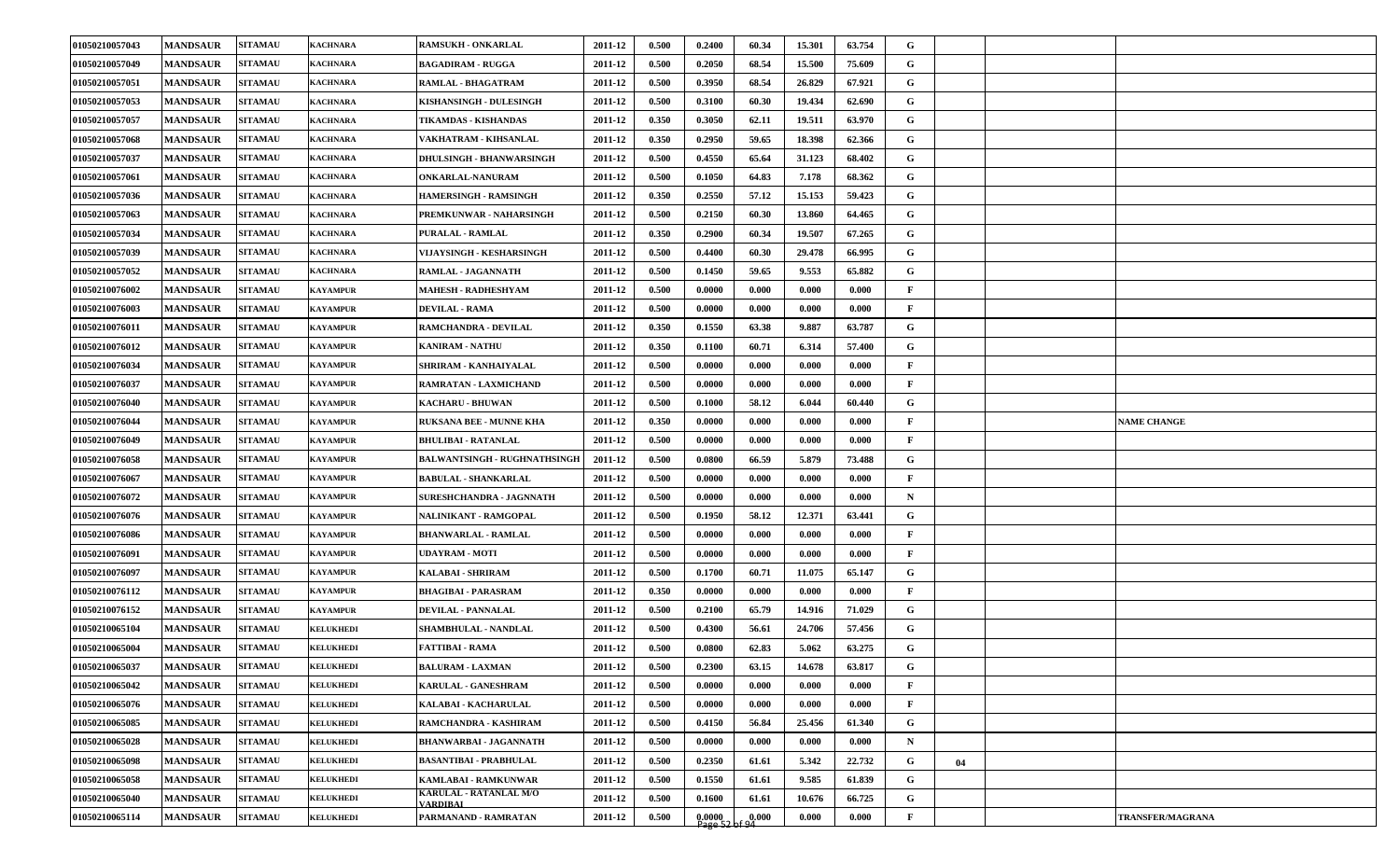| 01050210065088 | <b>MANDSAUR</b> | <b>SITAMAU</b> | <b>KELUKHEDI</b>          | <b>DOULATRAM - VARDAJI</b>       | 2011-12 | 0.500 | 0.0000              | 0.000 | 0.000  | 0.000  | F            |  |                    |
|----------------|-----------------|----------------|---------------------------|----------------------------------|---------|-------|---------------------|-------|--------|--------|--------------|--|--------------------|
| 01050210065083 | <b>MANDSAUR</b> | <b>SITAMAU</b> | <b>KELUKHEDI</b>          | RAMGOPAL - RAMNARAYAN            | 2011-12 | 0.500 | 0.0000              | 0.000 | 0.000  | 0.000  | $\mathbf{F}$ |  |                    |
| 01050210065090 | <b>MANDSAUR</b> | <b>SITAMAU</b> | <b>KELUKHEDI</b>          | SHANKARLAL - MANGILAL            | 2011-12 | 0.500 | 0.0000              | 0.000 | 0.000  | 0.000  | $\mathbf{F}$ |  |                    |
| 01050210065054 | <b>MANDSAUR</b> | <b>SITAMAU</b> | <b>KELUKHEDI</b>          | SITABAI - RUPA                   | 2011-12 | 0.500 | 0.0000              | 0.000 | 0.000  | 0.000  | $\mathbf{F}$ |  |                    |
| 01050210065005 | <b>MANDSAUR</b> | <b>SITAMAU</b> | <b>KELUKHEDI</b>          | <b>JHAMKUBAI - JARELAL</b>       | 2011-12 | 0.350 | 0.0000              | 0.000 | 0.000  | 0.000  | $\mathbf{F}$ |  | <b>NAME CHANGE</b> |
| 01050210078009 | <b>MANDSAUR</b> | <b>SITAMAU</b> | KHAJURI CHANDRAWAT        | <b>MANGILAL - HIRALAL</b>        | 2011-12 | 0.500 | 0.3000              | 62.26 | 19.078 | 63.593 | G            |  |                    |
| 01050210078013 | <b>MANDSAUR</b> | <b>SITAMAU</b> | KHAJURI CHANDRAWAT        | <b>BHERULAL-D/PSARJUBAI</b>      | 2011-12 | 0.500 | 0.0000              | 0.000 | 0.000  | 0.000  | $\mathbf{F}$ |  |                    |
| 01050210078015 | <b>MANDSAUR</b> | <b>SITAMAU</b> | KHAJURI CHANDRAWAT        | <b>PRABHULAL - DEVA</b>          | 2011-12 | 0.500 | 0.3550              | 60.32 | 22.956 | 64.665 | G            |  |                    |
| 01050210078021 | <b>MANDSAUR</b> | <b>SITAMAU</b> | KHAJURI CHANDRAWAT        | JADAVBAI - MANGILAL              | 2011-12 | 0.500 | 0.0000              | 0.000 | 0.000  | 0.000  | $\mathbf{F}$ |  |                    |
| 01050210078033 | <b>MANDSAUR</b> | <b>SITAMAU</b> | KHAJURI CHANDRAWAT        | <b>BHERULAL - NANDA MALI</b>     | 2011-12 | 0.500 | 0.0000              | 0.000 | 0.000  | 0.000  | $\mathbf{F}$ |  |                    |
| 01050210078035 | <b>MANDSAUR</b> | <b>SITAMAU</b> | <b>KHAJURI CHANDRAWAT</b> | <b>HIRALAL - GABBA</b>           | 2011-12 | 0.500 | 0.0000              | 0.000 | 0.000  | 0.000  | $\mathbf{F}$ |  |                    |
| 01050210078036 | <b>MANDSAUR</b> | <b>SITAMAU</b> | KHAJURI CHANDRAWAT        | <b>ISHWARLAL - KALU</b>          | 2011-12 | 0.500 | 0.0000              | 0.000 | 0.000  | 0.000  | $\mathbf{F}$ |  |                    |
| 01050210078037 | <b>MANDSAUR</b> | <b>SITAMAU</b> | KHAJURI CHANDRAWAT        | <b>SITABAI - ONKARLAL</b>        | 2011-12 | 0.500 | 0.0000              | 0.000 | 0.000  | 0.000  | $\mathbf{F}$ |  |                    |
| 01050210078038 | <b>MANDSAUR</b> | <b>SITAMAU</b> | KHAJURI CHANDRAWAT        | <b>NATHU - TULSIRAM</b>          | 2011-12 | 0.500 | 0.0000              | 0.000 | 0.000  | 0.000  | F            |  |                    |
| 01050210078059 | <b>MANDSAUR</b> | <b>SITAMAU</b> | KHAJURI CHANDRAWAT        | <b>BHERULAL - RAMNARAYAN</b>     | 2011-12 | 0.500 | 0.4900              | 61.39 | 30.888 | 63.037 | G            |  |                    |
| 01050210078070 | <b>MANDSAUR</b> | <b>SITAMAU</b> | KHAJURI CHANDRAWAT        | <b>BALUNATH - UDANATH</b>        | 2011-12 | 0.500 | 0.2050              | 58.55 | 15.265 | 74.463 | G            |  |                    |
| 01050210078056 | <b>MANDSAUR</b> | <b>SITAMAU</b> | KHAJURI CHANDRAWAT        | <b>SHOJI - GIRDHARI</b>          | 2011-12 | 0.500 | 0.4950              | 57.83 | 29.287 | 59.166 | G            |  |                    |
| 01050210078040 | <b>MANDSAUR</b> | <b>SITAMAU</b> | KHAJURI CHANDRAWAT        | <b>GEETABAI - KANIRAM</b>        | 2011-12 | 0.500 | 0.0000              | 0.00  | 0.000  | 0.000  | $\mathbf{F}$ |  |                    |
| 01050210078026 | <b>MANDSAUR</b> | <b>SITAMAU</b> | KHAJURI CHANDRAWAT        | <b>SUJANMAL - CHAGANLAL</b>      | 2011-12 | 0.500 | 0.4800              | 59.10 | 31.585 | 65.802 | G            |  |                    |
| 01050210078054 | <b>MANDSAUR</b> | <b>SITAMAU</b> | KHAJURI CHANDRAWAT        | <b>NANDIBAI RUPA</b>             | 2011-12 | 0.500 | 0.1400              | 58.22 | 9.224  | 65.886 | G            |  |                    |
| 01050210078055 | <b>MANDSAUR</b> | <b>SITAMAU</b> | KHAJURI CHANDRAWAT        | <b>RAMLAL - NANDA</b>            | 2011-12 | 0.500 | 0.0000              | 0.000 | 0.000  | 0.000  | F            |  |                    |
| 01050210078027 | <b>MANDSAUR</b> | <b>SITAMAU</b> | KHAJURI CHANDRAWAT        | <b>SURAJBAI - CHAGAN</b>         | 2011-12 | 0.500 | 0.1800              | 60.32 | 12.193 | 67.739 | G            |  |                    |
| 01050210078032 | <b>MANDSAUR</b> | <b>SITAMAU</b> | <b>KHAJURI CHANDRAWAT</b> | <b>JGANNATH - VAJERAM</b>        | 2011-12 | 0.500 | 0.1200              | 58.22 | 7.244  | 60.367 | G            |  |                    |
| 01050210078029 | <b>MANDSAUR</b> | <b>SITAMAU</b> | <b>KHAJURI CHANDRAWAT</b> | <b>RAMESHWAR - BAGDIRAM</b>      | 2011-12 | 0.500 | 0.4850              | 55.92 | 30.053 | 61.965 | G            |  |                    |
| 01050210037001 | <b>MANDSAUR</b> | <b>SITAMAU</b> | <b>KHANUKHEDA</b>         | <b>JUJHARSINGH - NAHARSINGH</b>  | 2011-12 | 0.500 | 0.0000              | 0.000 | 0.000  | 0.000  | F            |  |                    |
| 01050210037006 | <b>MANDSAUR</b> | <b>SITAMAU</b> | <b>KHANUKHEDA</b>         | MODSINGH - BHANWARSINGH          | 2011-12 | 0.350 | 0.0000              | 0.000 | 0.000  | 0.000  | $\mathbf{F}$ |  |                    |
| 01050210037013 | <b>MANDSAUR</b> | <b>SITAMAU</b> | <b>KHANUKHEDA</b>         | <b>HIRA - MANNA</b>              | 2011-12 | 0.500 | 0.3250              | 64.18 | 21.372 | 65.760 | G            |  |                    |
| 01050210037023 | <b>MANDSAUR</b> | <b>SITAMAU</b> | <b>KHANUKHEDA</b>         | <b>BHOPALSINGH - KISHORSINGH</b> | 2011-12 | 0.500 | 0.0000              | 0.000 | 0.000  | 0.000  | $\mathbf{F}$ |  |                    |
| 01050210037024 | <b>MANDSAUR</b> | <b>SITAMAU</b> | <b>KHANUKHEDA</b>         | PRABHUSINGH - NAHARSINGH         | 2011-12 | 0.500 | 0.0000              | 0.000 | 0.000  | 0.000  | F            |  |                    |
| 01050210037026 | <b>MANDSAUR</b> | <b>SITAMAU</b> | <b>KHANUKHEDA</b>         | KISHORSINGH - MODSINGH           | 2011-12 | 0.500 | 0.0000              | 0.000 | 0.000  | 0.000  | $\mathbf{F}$ |  |                    |
| 01050210037028 | <b>MANDSAUR</b> | <b>SITAMAU</b> | <b>KHANUKHEDA</b>         | KACHARUSINGH - LAXMANSINGH       | 2011-12 | 0.500 | 0.2300              | 55.98 | 13.867 | 60.291 | G            |  |                    |
| 01050210037029 | <b>MANDSAUR</b> | <b>SITAMAU</b> | <b>KHANUKHEDA</b>         | MANSINGH - JUWANSINGH            | 2011-12 | 0.500 | 0.1550              | 62.04 | 10.325 | 66.613 | G            |  |                    |
| 01050210037030 | <b>MANDSAUR</b> | <b>SITAMAU</b> | <b>KHANUKHEDA</b>         | <b>SURAJBAI-JUWANSINGH</b>       | 2011-12 | 0.500 | 0.1600              | 55.80 | 9.757  | 60.981 | G            |  |                    |
| 01050210037039 | <b>MANDSAUR</b> | <b>SITAMAU</b> | <b>KHANUKHEDA</b>         | KHUMANSINGH - JAYSINGH           | 2011-12 | 0.500 | 0.0000              | 0.000 | 0.000  | 0.000  | F            |  |                    |
| 01050210037043 | <b>MANDSAUR</b> | <b>SITAMAU</b> | <b>KHANUKHEDA</b>         | KISHANSINGH - BHERUSINGH         | 2011-12 | 0.500 | 0.4650              | 62.04 | 28.716 | 61.755 | $\mathbf{G}$ |  |                    |
| 01050210037044 | <b>MANDSAUR</b> | <b>SITAMAU</b> | <b>KHANUKHEDA</b>         | <b>BHURSINGH - BHANWARSINGH</b>  | 2011-12 | 0.500 | 0.4750              | 62.02 | 29.681 | 62.486 | G            |  |                    |
| 01050210037049 | <b>MANDSAUR</b> | <b>SITAMAU</b> | <b>KHANUKHEDA</b>         | <b>RAMLAL - NATHULAL</b>         | 2011-12 | 0.500 | 0.3000              | 63.28 | 19.834 | 66.113 | G            |  |                    |
| 01050210037005 | <b>MANDSAUR</b> | <b>SITAMAU</b> | <b>KHANUKHEDA</b>         | PANABAI - GOBARSINGH             | 2011-12 | 0.500 | 0.0000              | 0.000 | 0.000  | 0.000  | $\mathbf{F}$ |  |                    |
| 01050210034014 | <b>MANDSAUR</b> | <b>SITAMAU</b> | KOT PIPLYA                | GORDHANSINGH - JAWANSINGH        | 2011-12 | 0.500 | 0.2950              | 61.94 | 18.936 | 64.190 | $\mathbf{G}$ |  |                    |
| 01050210034016 | <b>MANDSAUR</b> | <b>SITAMAU</b> | KOT PIPLYA                | PYARCHAND - RUGHNATH             | 2011-12 | 0.500 | 0.1000              | 61.94 | 6.672  | 66.720 | $\mathbf G$  |  |                    |
| 01050210034021 | <b>MANDSAUR</b> | <b>SITAMAU</b> | KOT PIPLYA                | LILABAI - MANGILAL               | 2011-12 | 0.350 | 0.1250              | 61.79 | 8.042  | 64.336 | G            |  |                    |
| 01050210034037 | <b>MANDSAUR</b> | <b>SITAMAU</b> | KOT PIPLYA                | <b>BHERULAL - PYARA</b>          | 2011-12 | 0.500 | $0.2000$<br>Page 53 | 61.94 | 13.131 | 65.655 | G            |  |                    |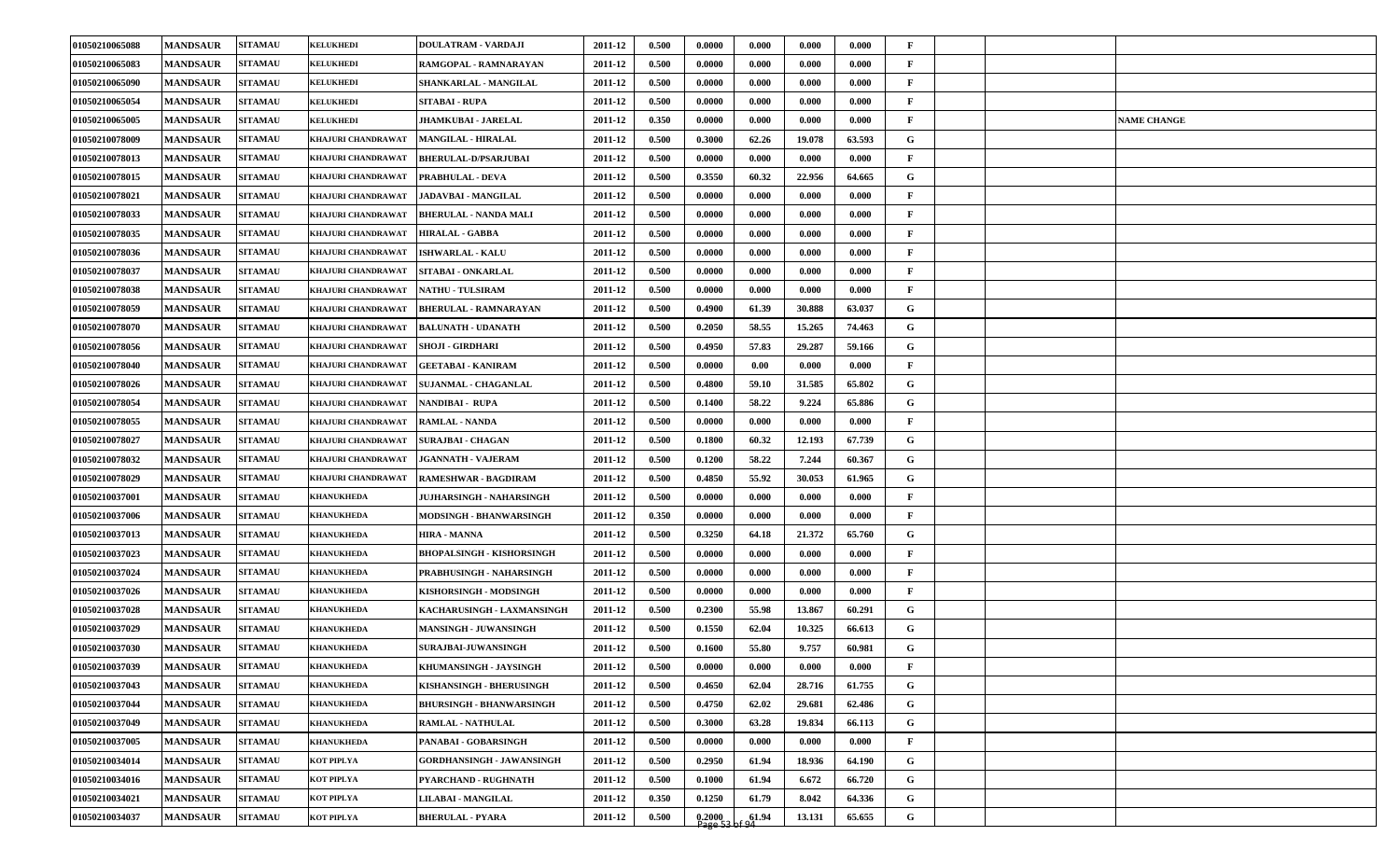| 01050210034034 | <b>MANDSAUR</b> | <b>SITAMAU</b> | <b>KOT PIPLYA</b>     | <b>LALKUWAR - MANOHARSINGH</b>  | 2011-12 | 0.500 | 0.4750 | 61.79 | 30.101 | 63.371 | G            |  |  |
|----------------|-----------------|----------------|-----------------------|---------------------------------|---------|-------|--------|-------|--------|--------|--------------|--|--|
| 01050210034011 | <b>MANDSAUR</b> | <b>SITAMAU</b> | KOT PIPLYA            | <b>DHAPUBAI - DEVISINGH</b>     | 2011-12 | 0.500 | 0.2950 | 58.68 | 18.149 | 61.522 | G            |  |  |
| 01050210034029 | <b>MANDSAUR</b> | <b>SITAMAU</b> | <b>KOT PIPLYA</b>     | KESHARSINGH - BHUWANISINGH      | 2011-12 | 0.350 | 0.2350 | 58.68 | 15.014 | 63.889 | G            |  |  |
| 01050210034027 | <b>MANDSAUR</b> | <b>SITAMAU</b> | <b>KOT PIPLYA</b>     | SAVIBAI - CHATTARBHUJ           | 2011-12 | 0.500 | 0.2450 | 58.01 | 15.920 | 64.980 | G            |  |  |
| 01050210034002 | <b>MANDSAUR</b> | <b>SITAMAU</b> | <b>KOT PIPLYA</b>     | DASHRATHSINGH - RAMSINGH        | 2011-12 | 0.500 | 0.1450 | 58.68 | 8.802  | 60.703 | G            |  |  |
| 01050210051003 | <b>MANDSAUR</b> | <b>SITAMAU</b> | <b>KOTADA BAHADUR</b> | NATHIBAI - LALA                 | 2011-12 | 0.500 | 0.4850 | 62.70 | 31.081 | 64.085 | G            |  |  |
| 01050210051005 | <b>MANDSAUR</b> | <b>SITAMAU</b> | <b>KOTADA BAHADUR</b> | <b>GANGARAM - NATHULAL</b>      | 2011-12 | 0.500 | 0.2450 | 63.47 | 17.128 | 69.910 | G            |  |  |
| 01050210051006 | <b>MANDSAUR</b> | <b>SITAMAU</b> | <b>KOTADA BAHADUR</b> | VARDA - DEVA                    | 2011-12 | 0.350 | 0.1000 | 62.40 | 6.757  | 67.570 | G            |  |  |
| 01050210051008 | <b>MANDSAUR</b> | <b>SITAMAU</b> | <b>KOTADA BAHADUR</b> | KANHAIYALAL - BHUWAN            | 2011-12 | 0.500 | 0.3350 | 62.40 | 21.234 | 63.385 | G            |  |  |
| 01050210051009 | <b>MANDSAUR</b> | <b>SITAMAU</b> | <b>KOTADA BAHADUR</b> | <b>BHAGUBAI-LUXMINARAYAN</b>    | 2011-12 | 0.500 | 0.1000 | 63.98 | 6.983  | 69.830 | G            |  |  |
| 01050210051012 | <b>MANDSAUR</b> | <b>SITAMAU</b> | <b>KOTADA BAHADUR</b> | <b>AMRITRAM - BABARU</b>        | 2011-12 | 0.500 | 0.0000 | 0.00  | 0.000  | 0.000  | $\mathbf{F}$ |  |  |
| 01050210051013 | <b>MANDSAUR</b> | <b>SITAMAU</b> | <b>KOTADA BAHADUR</b> | NATHULAL - UDAYRAM              | 2011-12 | 0.500 | 0.1500 | 62.24 | 9.958  | 66.387 | G            |  |  |
| 01050210051016 | <b>MANDSAUR</b> | <b>SITAMAU</b> | <b>KOTADA BAHADUR</b> | RESHAMKUNWAR-HARISINGH          | 2011-12 | 0.500 | 0.0000 | 0.000 | 0.000  | 0.000  | $\mathbf{F}$ |  |  |
| 01050210051017 | <b>MANDSAUR</b> | <b>SITAMAU</b> | <b>KOTADA BAHADUR</b> | <b>JUJHARSINGH - RAMLAL</b>     | 2011-12 | 0.500 | 0.0000 | 0.000 | 0.000  | 0.000  | $\mathbf{F}$ |  |  |
| 01050210051019 | <b>MANDSAUR</b> | <b>SITAMAU</b> | <b>KOTADA BAHADUR</b> | SUGANBAI-DHANNALAL              | 2011-12 | 0.350 | 0.0900 | 61.02 | 5.753  | 63.922 | G            |  |  |
| 01050210051021 | <b>MANDSAUR</b> | <b>SITAMAU</b> | <b>KOTADA BAHADUR</b> | <b>MOHANKUNWAR - RANSINGH</b>   | 2011-12 | 0.500 | 0.3100 | 62.24 | 19.499 | 62.900 | G            |  |  |
| 01050210051031 | <b>MANDSAUR</b> | <b>SITAMAU</b> | <b>KOTADA BAHADUR</b> | <b>RAMCHANDRA - BABARU</b>      | 2011-12 | 0.500 | 0.0000 | 0.000 | 0.000  | 0.000  | F            |  |  |
| 01050210051035 | <b>MANDSAUR</b> | <b>SITAMAU</b> | <b>KOTADA BAHADUR</b> | KASHIRAM - LAXMAN               | 2011-12 | 0.500 | 0.0000 | 0.000 | 0.000  | 0.000  | $\mathbf{F}$ |  |  |
| 01050210051036 | <b>MANDSAUR</b> | <b>SITAMAU</b> | <b>KOTADA BAHADUR</b> | <b>GOPI - UDAYRAM</b>           | 2011-12 | 0.500 | 0.3650 | 62.24 | 23.020 | 63.068 | G            |  |  |
| 01050210051038 | <b>MANDSAUR</b> | <b>SITAMAU</b> | <b>KOTADA BAHADUR</b> | SHITAL - GANESHRAM              | 2011-12 | 0.500 | 0.0000 | 0.000 | 0.000  | 0.000  | $\mathbf{F}$ |  |  |
| 01050210051039 | <b>MANDSAUR</b> | <b>SITAMAU</b> | <b>KOTADA BAHADUR</b> | RODA - LAXMAN                   | 2011-12 | 0.350 | 0.0900 | 62.24 | 6.553  | 72.811 | G            |  |  |
| 01050210051040 | <b>MANDSAUR</b> | <b>SITAMAU</b> | <b>KOTADA BAHADUR</b> | <b>BAPULAL - VARIDHCNAD</b>     | 2011-12 | 0.500 | 0.3000 | 62.92 | 19.442 | 64.807 | G            |  |  |
| 01050210051041 | <b>MANDSAUR</b> | <b>SITAMAU</b> | <b>KOTADA BAHADUR</b> | <b>BALIBAI - RAMLAL</b>         | 2011-12 | 0.500 | 0.0000 | 0.000 | 0.000  | 0.000  | $\mathbf{F}$ |  |  |
| 01050210051046 | <b>MANDSAUR</b> | <b>SITAMAU</b> | <b>KOTADA BAHADUR</b> | MANGUBAI- KANHAIYALAL           | 2011-12 | 0.350 | 0.1750 | 61.02 | 10.705 | 61.171 | G            |  |  |
| 01050210051054 | <b>MANDSAUR</b> | <b>SITAMAU</b> | <b>KOTADA BAHADUR</b> | <b>DEVILAL - BHERULAL</b>       | 2011-12 | 0.500 | 0.1100 | 66.81 | 7.769  | 70.627 | G            |  |  |
| 01050210051056 | <b>MANDSAUR</b> | <b>SITAMAU</b> | <b>KOTADA BAHADUR</b> | <b>RAMESHAR - BHUWAN</b>        | 2011-12 | 0.500 | 0.2950 | 62.91 | 19.358 | 65.620 | G            |  |  |
| 01050210051057 | <b>MANDSAUR</b> | <b>SITAMAU</b> | <b>KOTADA BAHADUR</b> | KANHAIYALAL - VARDICHAND        | 2011-12 | 0.500 | 0.1000 | 64.49 | 6.569  | 65.690 | G            |  |  |
| 01050210051058 | <b>MANDSAUR</b> | <b>SITAMAU</b> | <b>KOTADA BAHADUR</b> | KANTILAL-KANHIYALAL             | 2011-12 | 0.500 | 0.0000 | 0.000 | 0.000  | 0.000  | $\mathbf{F}$ |  |  |
| 01050210051064 | <b>MANDSAUR</b> | <b>SITAMAU</b> | <b>KOTADA BAHADUR</b> | HIRALAL - RAMLAL                | 2011-12 | 0.500 | 0.3000 | 59.03 | 19.033 | 63.443 | G            |  |  |
| 01050210051065 | <b>MANDSAUR</b> | <b>SITAMAU</b> | <b>KOTADA BAHADUR</b> | RAMCHANDRA - SHANKARLAL         | 2011-12 | 0.500 | 0.2400 | 64.13 | 15.849 | 66.038 | G            |  |  |
| 01050210051081 | <b>MANDSAUR</b> | <b>SITAMAU</b> | <b>KOTADA BAHADUR</b> | SATYANARAYAN - KISHAN           | 2011-12 | 0.500 | 0.3000 | 60.44 | 19.341 | 64.470 | G            |  |  |
| 01050210051082 | <b>MANDSAUR</b> | <b>SITAMAU</b> | <b>KOTADA BAHADUR</b> | NANIBAI - KANIRAM               | 2011-12 | 0.500 | 0.2750 | 58.83 | 16.422 | 59.716 | G            |  |  |
| 01050210051091 | <b>MANDSAUR</b> | <b>SITAMAU</b> | <b>KOTADA BAHADUR</b> | MOHANLAL - BHERULAL             | 2011-12 | 0.500 | 0.3400 | 62.27 | 21.964 | 64.600 | G            |  |  |
| 01050210051099 | <b>MANDSAUR</b> | <b>SITAMAU</b> | <b>KOTADA BAHADUR</b> | <b>BHAGIRATH - JUJHAR DANGI</b> | 2011-12 | 0.350 | 0.0550 | 68.26 | 4.037  | 73.400 | G            |  |  |
| 01050210051102 | <b>MANDSAUR</b> | <b>SITAMAU</b> | <b>KOTADA BAHADUR</b> | SURENDRASINGH - SARDARSINGH     | 2011-12 | 0.500 | 0.2550 | 60.26 | 15.978 | 62.659 | G            |  |  |
| 01050210051103 | <b>MANDSAUR</b> | <b>SITAMAU</b> | <b>KOTADA BAHADUR</b> | <b>BHAGUBAI - MANOHARLAL</b>    | 2011-12 | 0.500 | 0.2800 | 60.26 | 17.742 | 63.364 | G            |  |  |
| 01050210051104 | <b>MANDSAUR</b> | <b>SITAMAU</b> | <b>KOTADA BAHADUR</b> | <b>GENDIBAI-BHERULAL</b>        | 2011-12 | 0.500 | 0.1550 | 65.81 | 10.774 | 69.510 | G            |  |  |
| 01050210051105 | <b>MANDSAUR</b> | <b>SITAMAU</b> | <b>KOTADA BAHADUR</b> | THAWARCHAND - MANNALAL          | 2011-12 | 0.500 | 0.1950 | 64.13 | 13.083 | 67.092 | G            |  |  |
| 01050210051106 | <b>MANDSAUR</b> | <b>SITAMAU</b> | <b>KOTADA BAHADUR</b> | RADHESHYAM - NATHULAL           | 2011-12 | 0.500 | 0.1150 | 63.76 | 7.679  | 66.774 | $\mathbf G$  |  |  |
| 01050210051112 | <b>MANDSAUR</b> | <b>SITAMAU</b> | <b>KOTADA BAHADUR</b> | RAMKUNWAR - DILIPSINGH          | 2011-12 | 0.500 | 0.3000 | 62.27 | 19.117 | 63.723 | $\mathbf G$  |  |  |
| 01050210051114 | <b>MANDSAUR</b> | <b>SITAMAU</b> | <b>KOTADA BAHADUR</b> | RAMESHNATH - BHAGWANNATH        | 2011-12 | 0.500 | 0.0000 | 0.00  | 0.000  | 0.000  | $\mathbf{F}$ |  |  |
| 01050210051118 | <b>MANDSAUR</b> | <b>SITAMAU</b> | KOTADA BAHADUR        | <b>KALUKHAN - SULEMAN</b>       | 2011-12 | 0.500 | 0.1050 | 62.27 | 6.956  | 66.248 | $\mathbf G$  |  |  |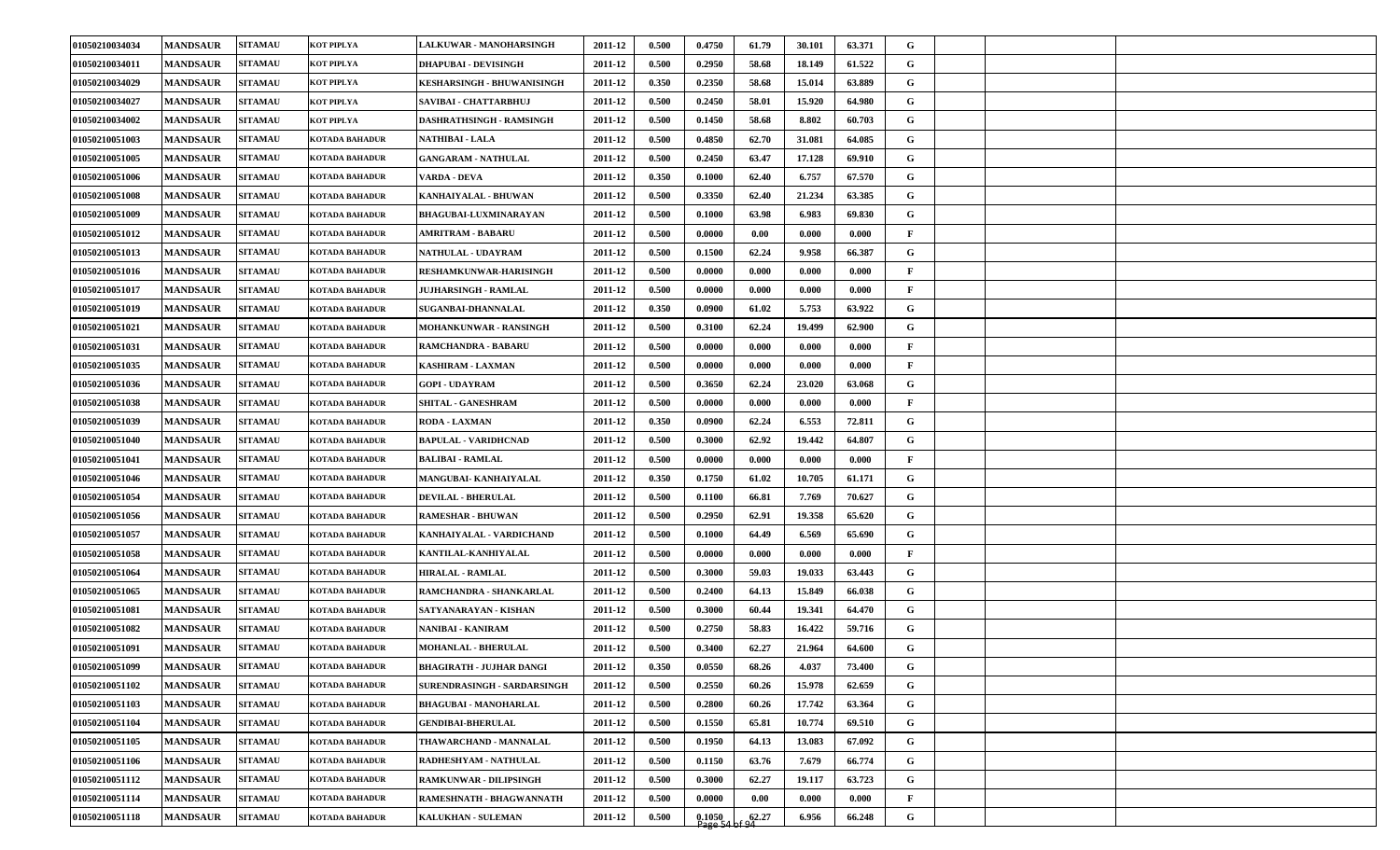| 01050210051090 | <b>MANDSAUR</b> | <b>SITAMAU</b> | <b>KOTADA BAHADUR</b> | <b>RAMCHANDRA - BHERU</b>       | 2011-12 | 0.350 | 0.2850              | 60.26              | 17.871 | 62.705 | G            |  |                        |
|----------------|-----------------|----------------|-----------------------|---------------------------------|---------|-------|---------------------|--------------------|--------|--------|--------------|--|------------------------|
| 01050210051119 | <b>MANDSAUR</b> | <b>SITAMAU</b> | <b>KOTADA BAHADUR</b> | RAMESHWAR-RAMPRASAD PATIDAR     | 2011-12 | 0.500 | 0.3900              | 65.72              | 27.236 | 69.836 | G            |  | <b>NAME CORRECTION</b> |
| 01050210051111 | <b>MANDSAUR</b> | <b>SITAMAU</b> | <b>KOTADA BAHADUR</b> | <b>JUJHAR - DEVA</b>            | 2011-12 | 0.350 | 0.1050              | 58.30              | 6.863  | 65.362 | G            |  |                        |
| 01050210051049 | <b>MANDSAUR</b> | <b>SITAMAU</b> | <b>KOTADA BAHADUR</b> | <b>BHULIBAI - VIRAM</b>         | 2011-12 | 0.500 | 0.1950              | 62.30              | 12.469 | 63.944 | G            |  |                        |
| 01050210051025 | <b>MANDSAUR</b> | <b>SITAMAU</b> | <b>KOTADA BAHADUR</b> | <b>MANGILAL - DOLA</b>          | 2011-12 | 0.500 | 0.3300              | 61.88              | 20.677 | 62.658 | G            |  |                        |
| 01050210051068 | <b>MANDSAUR</b> | <b>SITAMAU</b> | <b>KOTADA BAHADUR</b> | <b>MANGUBAI - NATHULAL</b>      | 2011-12 | 0.350 | 0.3350              | 55.46              | 20.045 | 59.836 | G            |  |                        |
| 01050210051072 | <b>MANDSAUR</b> | <b>SITAMAU</b> | <b>KOTADA BAHADUR</b> | RAMESHCHANDRA - MOHANLAL        | 2011-12 | 0.500 | 0.0000              | 0.000              | 0.000  | 0.000  | $\mathbf N$  |  |                        |
| 01050210051052 | <b>MANDSAUR</b> | <b>SITAMAU</b> | <b>KOTADA BAHADUR</b> | <b>JAYSINGH - DEVA</b>          | 2011-12 | 0.500 | 0.0850              | 61.88              | 5.932  | 69.788 | G            |  |                        |
| 01050210051047 | <b>MANDSAUR</b> | <b>SITAMAU</b> | <b>KOTADA BAHADUR</b> | <b>BHANWARLAL - RAMLAL</b>      | 2011-12 | 0.500 | 0.2400              | 62.63              | 15.443 | 64.346 | G            |  |                        |
| 01050210051018 | <b>MANDSAUR</b> | <b>SITAMAU</b> | <b>KOTADA BAHADUR</b> | PRABHULAL - BHAWARLAL           | 2011-12 | 0.350 | 0.0000              | 0.000              | 0.000  | 0.000  | $\mathbf{F}$ |  | <b>NAME CHANGE</b>     |
| 01050210051093 | <b>MANDSAUR</b> | <b>SITAMAU</b> | <b>KOTADA BAHADUR</b> | <b>LALKUNWAR - BAHADURSINGH</b> | 2011-12 | 0.350 | 0.1200              | 64.13              | 7.861  | 65.508 | G            |  | <b>NAME CHANGE</b>     |
| 01050210051078 | <b>MANDSAUR</b> | <b>SITAMAU</b> | KOTADA BAHADUR        | RADHESHYAM - KARUDAS BAIRAGI    | 2011-12 | 0.350 | 0.2500              | 58.30              | 14.908 | 59.632 | G            |  | <b>NAME CHANGE</b>     |
| 01050210051122 | <b>MANDSAUR</b> | <b>SITAMAU</b> | KOTADA BAHADUR        | <b>MOHANLAL - RAMLAL</b>        | 2011-12 | 0.500 | 0.2400              | 59.84              | 14.960 | 62.333 | G            |  | <b>TRANSFER/BOLIYA</b> |
| 01050210051121 | <b>MANDSAUR</b> | <b>SITAMAU</b> | <b>KOTADA BAHADUR</b> | BHRATRAM - BHANWARLAL           | 2011-12 | 0.500 | 0.1100              | 62.30              | 6.995  | 63.591 | G            |  |                        |
| 01050210051096 | <b>MANDSAUR</b> | <b>SITAMAU</b> | KOTADA BAHADUR        | <b>BAPULAL - BHANWARLAL</b>     | 2011-12 | 0.500 | 0.1500              | 62.30              | 9.576  | 63.840 | G            |  |                        |
| 01050210068001 | <b>MANDSAUR</b> | <b>SITAMAU</b> | KOTADI MANDA          | <b>BANSHILAL - RAMLAL</b>       | 2011-12 | 0.500 | 0.3300              | 64.35              | 21.714 | 65.800 | G            |  |                        |
| 01050210068003 | <b>MANDSAUR</b> | <b>SITAMAU</b> | KOTADI MANDA          | <b>MAHIPALSINGH-SAJJANSINGH</b> | 2011-12 | 0.500 | 0.3050              | 60.05              | 18.470 | 60.557 | G            |  |                        |
| 01050210068006 | <b>MANDSAUR</b> | <b>SITAMAU</b> | KOTADI MANDA          | DEVILAL - BAGADIRAM             | 2011-12 | 0.350 | 0.3000              | 62.34              | 18.942 | 63.140 | G            |  |                        |
| 01050210068010 | <b>MANDSAUR</b> | <b>SITAMAU</b> | KOTADI MANDA          | UDAYRAM-SHEETAL                 | 2011-12 | 0.500 | 0.1800              | 62.34              | 11.533 | 64.072 | G            |  |                        |
| 01050210068011 | <b>MANDSAUR</b> | <b>SITAMAU</b> | KOTADI MANDA          | KISHHANBAI-BHERULAL             | 2011-12 | 0.500 | 0.2950              | 64.01              | 19.861 | 67.325 | G            |  |                        |
| 01050210068012 | <b>MANDSAUR</b> | <b>SITAMAU</b> | KOTADI MANDA          | <b>JAGANNATH - RANGLAL</b>      | 2011-12 | 0.500 | 0.1950              | 62.34              | 13.528 | 69.374 | G            |  |                        |
| 01050210068014 | <b>MANDSAUR</b> | <b>SITAMAU</b> | KOTADI MANDA          | SAMRATABAI - CHAMPALAL          | 2011-12 | 0.500 | 0.4650              | 60.05              | 29.056 | 62.486 | G            |  |                        |
| 01050210068019 | <b>MANDSAUR</b> | <b>SITAMAU</b> | KOTADI MANDA          | <b>FATESINGH - DUNGARSINGH</b>  | 2011-12 | 0.350 | 0.2100              | 60.05              | 12.568 | 59.848 | G            |  |                        |
| 01050210068024 | <b>MANDSAUR</b> | <b>SITAMAU</b> | KOTADI MANDA          | RAMKANYABAI-MANGILAL            | 2011-12 | 0.500 | 0.1850              | 61.01              | 11.941 | 64.546 | G            |  |                        |
| 01050210068020 | <b>MANDSAUR</b> | <b>SITAMAU</b> | <b>KOTADI MANDA</b>   | <b>MANGILAL - SHANKARLAL</b>    | 2011-12 | 0.500 | 0.2300              | 59.00              | 14.354 | 62.409 | G            |  |                        |
| 01050210068004 | <b>MANDSAUR</b> | <b>SITAMAU</b> | KOTADI MANDA          | <b>DEVISINGH - BHUWANISINGH</b> | 2011-12 | 0.350 | 0.3300              | 56.69              | 18.675 | 56.591 | G            |  |                        |
| 01050210068036 | <b>MANDSAUR</b> | <b>SITAMAU</b> | KOTADI MANDA          | <b>AMBALAL - HIRALAL</b>        | 2011-12 | 0.500 | 0.2050              | 59.00              | 12.398 | 60.478 | G            |  |                        |
| 01050210068016 | <b>MANDSAUR</b> | <b>SITAMAU</b> | KOTADI MANDA          | <b>JAMNALAL - BALMUKUND</b>     | 2011-12 | 0.500 | 0.2250              | 61.01              | 14.834 | 65.929 | G            |  |                        |
| 01050210068031 | <b>MANDSAUR</b> | <b>SITAMAU</b> | KOTADI MANDA          | PREMKUNWAR - BHUWANISINGH       | 2011-12 | 0.500 | 0.4800              | 61.01              | 30.592 | 63.733 | G            |  |                        |
| 01050210035001 | <b>MANDSAUR</b> | <b>SITAMAU</b> | KOTDA MATA            | <b>BHERULAL - SHAMBHULAL</b>    | 2011-12 | 0.500 | 0.3350              | 64.63              | 21.706 | 64.794 | G            |  |                        |
| 01050210035002 | <b>MANDSAUR</b> | <b>SITAMAU</b> | KOTDA MATA            | <b>BHANWARSINGH -DEVISINGH</b>  | 2011-12 | 0.350 | 0.1950              | 63.06              | 12.567 | 64.446 | G            |  | <b>NAME CHANGE</b>     |
| 01050210035012 | <b>MANDSAUR</b> | <b>SITAMAU</b> | KOTDA MATA            | JANIBAI - PEMA                  | 2011-12 | 0.500 | 0.3950              | 61.57              | 24.742 | 62.638 | G            |  |                        |
| 01050210035013 | <b>MANDSAUR</b> | <b>SITAMAU</b> | <b>KOTDA MATA</b>     | DHULSINGH - CHATTARSINGH        | 2011-12 | 0.500 | 0.5000              | 63.95              | 30.778 | 61.556 | G            |  |                        |
| 01050210035020 | <b>MANDSAUR</b> | <b>SITAMAU</b> | KOTDA MATA            | MEHTABSINGH D.P. GULABBAI       | 2011-12 | 0.500 | 0.3000              | 61.84              | 20.469 | 68.230 | G            |  |                        |
| 01050210035023 | <b>MANDSAUR</b> | <b>SITAMAU</b> | <b>KOTDA MATA</b>     | PANIBAI - BHUWAN                | 2011-12 | 0.500 | 0.3450              | 62.70              | 21.632 | 62.701 | G            |  |                        |
| 01050210035025 | <b>MANDSAUR</b> | <b>SITAMAU</b> | <b>KOTDA MATA</b>     | <b>MOHAN - BHUWAN</b>           | 2011-12 | 0.500 | 0.4850              | 64.36              | 31.720 | 65.402 | G            |  |                        |
| 01050210035032 | <b>MANDSAUR</b> | <b>SITAMAU</b> | KOTDA MATA            | SITABAI - KANA                  | 2011-12 | 0.500 | 0.2400              | 64.36              | 15.897 | 66.238 | G            |  |                        |
| 01050210035010 | <b>MANDSAUR</b> | <b>SITAMAU</b> | <b>KOTDA MATA</b>     | MADANLAL - HARLAL               | 2011-12 | 0.500 | 0.2900              | 64.37              | 18.713 | 64.528 | G            |  |                        |
| 01050210035011 | <b>MANDSAUR</b> | <b>SITAMAU</b> | KOTDA MATA            | NATHU - ONKAR                   | 2011-12 | 0.500 | 0.4950              | 61.84              | 31.194 | 63.018 | G            |  |                        |
| 01050210035004 | <b>MANDSAUR</b> | <b>SITAMAU</b> | KOTDA MATA            | LAXMINARAYAN - NANURAM          | 2011-12 | 0.500 | 0.1750              | 67.36              | 11.961 | 68.349 | G            |  |                        |
| 01050210035035 | <b>MANDSAUR</b> | <b>SITAMAU</b> | KOTDA MATA            | <b>MOTI - SHAMBHU</b>           | 2011-12 | 0.500 | 0.4900              | 58.08              | 29.430 | 60.061 | G            |  |                        |
| 01050210035036 | <b>MANDSAUR</b> | <b>SITAMAU</b> | KOTDA MATA            | <b>DHAPUBAI - SWAROOP</b>       | 2011-12 | 0.500 | $0.4750$<br>Page 55 | $\frac{56.55}{94}$ | 26.966 | 56.771 | G            |  |                        |
|                |                 |                |                       |                                 |         |       |                     |                    |        |        |              |  |                        |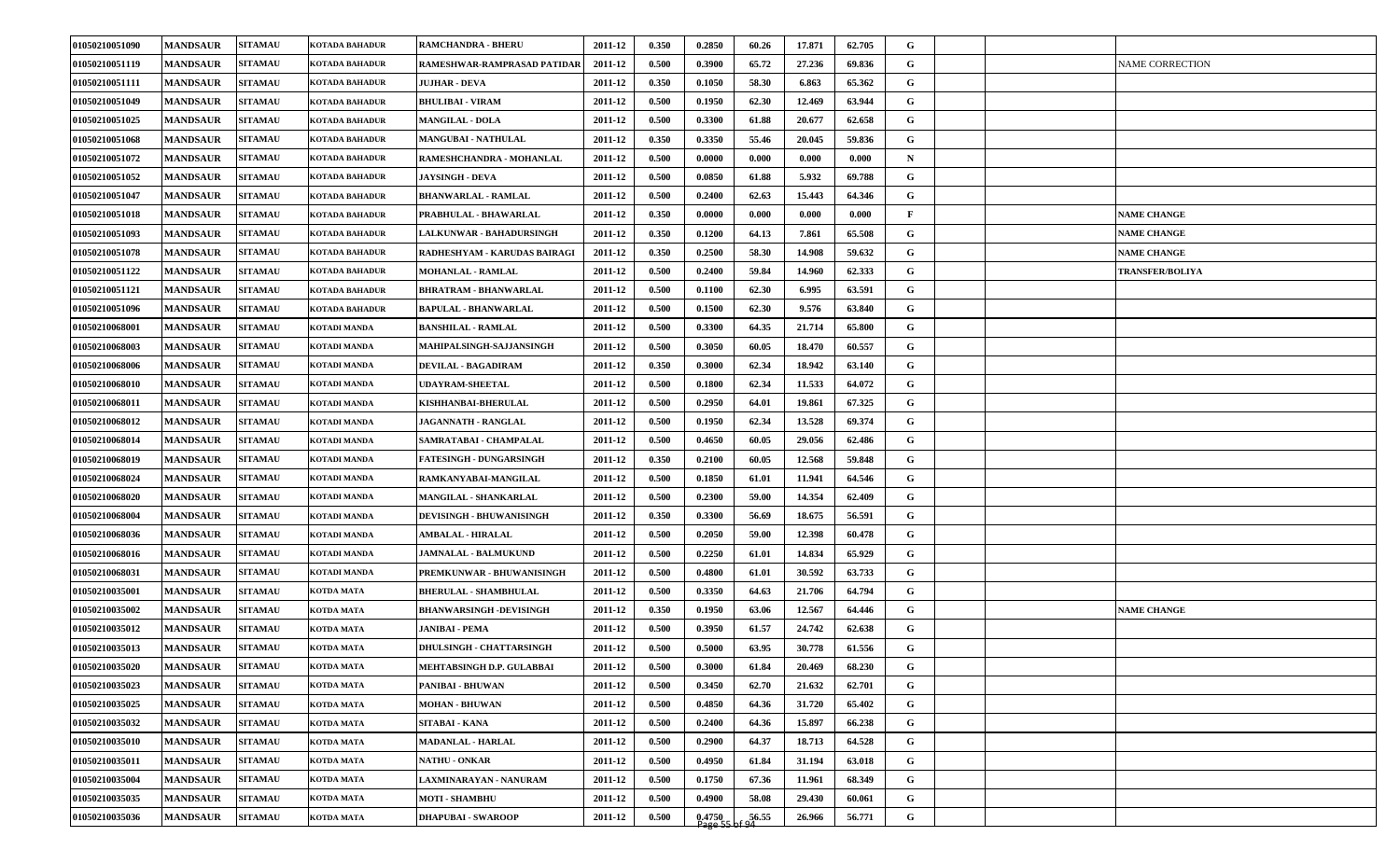| 01050210072062 | <b>MANDSAUR</b> | <b>SITAMAU</b> | <b>MOTIPURA</b>  | RATANLAL - BHERULAL              | 2011-12 | 0.500 | 0.2100 | 65.22 | 14.395 | 68.548 | G            |    |  |
|----------------|-----------------|----------------|------------------|----------------------------------|---------|-------|--------|-------|--------|--------|--------------|----|--|
| 01050210072001 | <b>MANDSAUR</b> | <b>SITAMAU</b> | <b>MOTIPURA</b>  | KAMALSINGH - BHANWARSINGH        | 2011-12 | 0.500 | 0.3150 | 65.30 | 22.584 | 71.695 | G            |    |  |
| 01050210072008 | <b>MANDSAUR</b> | <b>SITAMAU</b> | <b>MOTIPURA</b>  | SARDARSINGH - KALUSINGH          | 2011-12 | 0.500 | 0.4850 | 61.27 | 32.228 | 66.449 | G            |    |  |
| 01050210072009 | <b>MANDSAUR</b> | <b>SITAMAU</b> | <b>MOTIPURA</b>  | <b>GOVINDSINGH - JUJHARSINGH</b> | 2011-12 | 0.500 | 0.3650 | 61.52 | 24.415 | 66.890 | G            |    |  |
| 01050210072010 | <b>MANDSAUR</b> | <b>SITAMAU</b> | <b>MOTIPURA</b>  | <b>PRABHUDAS - NATHUDAS</b>      | 2011-12 | 0.500 | 0.3200 | 55.33 | 19.903 | 62.197 | G            |    |  |
| 01050210072013 | <b>MANDSAUR</b> | <b>SITAMAU</b> | <b>MOTIPURA</b>  | <b>GOKULSINGH - BHUWANISINGH</b> | 2011-12 | 0.500 | 0.4750 | 59.73 | 30.923 | 65.101 | G            |    |  |
| 01050210072021 | <b>MANDSAUR</b> | <b>SITAMAU</b> | <b>MOTIPURA</b>  | NATHULAL - PARTHI                | 2011-12 | 0.500 | 0.4700 | 62.30 | 33.233 | 70.709 | G            |    |  |
| 01050210072023 | <b>MANDSAUR</b> | <b>SITAMAU</b> | <b>MOTIPURA</b>  | <b>CHATRA - BIHARILAL</b>        | 2011-12 | 0.500 | 0.4950 | 62.66 | 31.795 | 64.232 | G            |    |  |
| 01050210072030 | <b>MANDSAUR</b> | <b>SITAMAU</b> | <b>MOTIPURA</b>  | PRABHULAL-NANURAM                | 2011-12 | 0.350 | 0.2900 | 62.97 | 19.350 | 66.724 | G            |    |  |
| 01050210072032 | <b>MANDSAUR</b> | <b>SITAMAU</b> | <b>MOTIPURA</b>  | KAMLABAI - RUPLAL                | 2011-12 | 0.350 | 0.1600 | 61.09 | 10.289 | 64.306 | G            |    |  |
| 01050210072040 | <b>MANDSAUR</b> | <b>SITAMAU</b> | <b>MOTIPURA</b>  | VINODSINGH - NAGUSINGH           | 2011-12 | 0.500 | 0.0000 | 0.000 | 0.000  | 0.000  | $\mathbf{F}$ |    |  |
| 01050210072042 | <b>MANDSAUR</b> | <b>SITAMAU</b> | <b>MOTIPURA</b>  | <b>MOHANLAL - BHERULAL</b>       | 2011-12 | 0.500 | 0.3450 | 62.44 | 22.157 | 64.223 | G            |    |  |
| 01050210072044 | <b>MANDSAUR</b> | <b>SITAMAU</b> | <b>MOTIPURA</b>  | HAJARI - LAKHA                   | 2011-12 | 0.350 | 0.3450 | 62.44 | 22.791 | 66.061 | G            |    |  |
| 01050210072049 | <b>MANDSAUR</b> | <b>SITAMAU</b> | <b>MOTIPURA</b>  | SARDARSINGH - SHYAMSINGH         | 2011-12 | 0.350 | 0.3050 | 56.29 | 17.699 | 58.030 | G            |    |  |
| 01050210072053 | <b>MANDSAUR</b> | <b>SITAMAU</b> | <b>MOTIPURA</b>  | <b>JIVA - MANGU</b>              | 2011-12 | 0.500 | 0.4900 | 62.44 | 31.791 | 64.880 | G            |    |  |
| 01050210072057 | <b>MANDSAUR</b> | <b>SITAMAU</b> | <b>MOTIPURA</b>  | <b>BHOPALSINGH - VAJESINGH</b>   | 2011-12 | 0.500 | 0.4300 | 61.09 | 28.459 | 66.184 | G            |    |  |
| 01050210072058 | <b>MANDSAUR</b> | <b>SITAMAU</b> | <b>MOTIPURA</b>  | NAGESHWAR - BHUWANISHANKAR       | 2011-12 | 0.350 | 0.1350 | 60.43 | 8.780  | 65.037 | G            |    |  |
| 01050210072059 | <b>MANDSAUR</b> | <b>SITAMAU</b> | <b>MOTIPURA</b>  | NATHULAL - BIHARILAL             | 2011-12 | 0.500 | 0.4950 | 61.09 | 30.685 | 61.990 | G            |    |  |
| 01050210072061 | <b>MANDSAUR</b> | <b>SITAMAU</b> | <b>MOTIPURA</b>  | ISHWARSINGH - KAMALSINGH         | 2011-12 | 0.500 | 0.3150 | 65.22 | 22.538 | 71.549 | G            |    |  |
| 01050210072068 | <b>MANDSAUR</b> | <b>SITAMAU</b> | <b>MOTIPURA</b>  | BHARATSINGH - JUJHARSINGH        | 2011-12 | 0.500 | 0.4800 | 63.89 | 34.053 | 70.944 | G            |    |  |
| 01050210072066 | <b>MANDSAUR</b> | <b>SITAMAU</b> | <b>MOTIPURA</b>  | <b>MANSINGH - PARASRAM</b>       | 2011-12 | 0.500 | 0.4800 | 61.09 | 30.344 | 63.217 | G            |    |  |
| 01050210072014 | <b>MANDSAUR</b> | <b>SITAMAU</b> | <b>MOTIPURA</b>  | <b>JAYSINGH - BHERA</b>          | 2011-12 | 0.500 | 0.5000 | 60.43 | 30.327 | 60.654 | G            |    |  |
| 01050210072031 | <b>MANDSAUR</b> | <b>SITAMAU</b> | <b>MOTIPURA</b>  | <b>RAMSINGH - BHERUSINGH</b>     | 2011-12 | 0.500 | 0.4950 | 65.22 | 32.796 | 66.255 | G            |    |  |
| 01050210064005 | <b>MANDSAUR</b> | <b>SITAMAU</b> | ABAKHEDI         | SOHANBAI - BHANWARSINGH          | 2011-12 | 0.350 | 0.3300 | 46.55 | 16.645 | 50.439 | G            | 05 |  |
| 01050210038006 | <b>MANDSAUR</b> | <b>SITAMAU</b> | <b>BAAJKHEDI</b> | <b>DEUBAI - BHAGIRATH</b>        | 2011-12 | 0.500 | 0.4200 | 51.73 | 23.360 | 55.619 | G            | 05 |  |
| 01050210058001 | <b>MANDSAUR</b> | <b>SITAMAU</b> | <b>NAHARGARH</b> | HIRALAL - DEVA DHAKAD            | 2011-12 | 0.350 | 0.0000 | 0.00  | 0.000  | 0.000  | $\mathbf{F}$ |    |  |
| 01050210048047 | <b>MANDSAUR</b> | <b>SITAMAU</b> | <b>BOLIYA</b>    | SHANTIBAI - MANGILAL             | 2011-12 | 0.500 | 0.2150 | 53.57 | 12.199 | 56.740 | G            | 05 |  |
| 01050210058004 | <b>MANDSAUR</b> | <b>SITAMAU</b> | <b>NAHARGARH</b> | SUKHLAL D.P. MOTIJI              | 2011-12 | 0.500 | 0.2550 | 64.61 | 15.054 | 59.035 | G            |    |  |
| 01050210058007 | <b>MANDSAUR</b> | <b>SITAMAU</b> | <b>NAHARGARH</b> | PURALAL - BAGADIRAM              | 2011-12 | 0.500 | 0.2200 | 59.15 | 13.081 | 59.459 | G            |    |  |
| 01050210058010 | <b>MANDSAUR</b> | <b>SITAMAU</b> | <b>NAHARGARH</b> | <b>BHARATKUMAR - BHERULAL</b>    | 2011-12 | 0.350 | 0.3000 | 59.15 | 18.210 | 60.700 | G            |    |  |
| 01050210058013 | <b>MANDSAUR</b> | <b>SITAMAU</b> | NAHARGARH        | SUNDARBAI - NANDA                | 2011-12 | 0.500 | 0.0000 | 0.000 | 0.000  | 0.000  | $\mathbf{F}$ |    |  |
| 01050210058015 | <b>MANDSAUR</b> | <b>SITAMAU</b> | NAHARGARH        | RODMAL-MANGILAL                  | 2011-12 | 0.500 | 0.1350 | 59.05 | 7.980  | 59.111 | G            |    |  |
| 01050210058022 | <b>MANDSAUR</b> | <b>SITAMAU</b> | <b>NAHARGARH</b> | <b>GEETABAI - MANGILAL</b>       | 2011-12 | 0.500 | 0.1900 | 63.92 | 12.044 | 63.389 | G            |    |  |
| 01050210058023 | <b>MANDSAUR</b> | <b>SITAMAU</b> | <b>NAHARGARH</b> | <b>RAMSINGH - KISHORSINGH</b>    | 2011-12 | 0.500 | 0.0000 | 0.000 | 0.000  | 0.000  | $\mathbf{F}$ |    |  |
| 01050210058027 | <b>MANDSAUR</b> | <b>SITAMAU</b> | <b>NAHARGARH</b> | <b>GORILAL - HAJARILAL</b>       | 2011-12 | 0.500 | 0.3350 | 59.05 | 20.946 | 62.525 | $\mathbf G$  |    |  |
| 01050210058029 | <b>MANDSAUR</b> | <b>SITAMAU</b> | <b>NAHARGARH</b> | <b>BHERULAL - KESHURAM</b>       | 2011-12 | 0.500 | 0.3100 | 68.06 | 21.915 | 70.694 | G            |    |  |
| 01050210058031 | <b>MANDSAUR</b> | <b>SITAMAU</b> | <b>NAHARGARH</b> | NIBHAYRAM-PANNALAL               | 2011-12 | 0.500 | 0.3350 | 63.70 | 22.240 | 66.388 | $\mathbf G$  |    |  |
| 01050210058033 | <b>MANDSAUR</b> | <b>SITAMAU</b> | <b>NAHARGARH</b> | NASIR AHMAD - NAJIR MOH.         | 2011-12 | 0.500 | 0.0000 | 0.00  | 0.000  | 0.000  | $\mathbf{F}$ |    |  |
| 01050210058040 | <b>MANDSAUR</b> | <b>SITAMAU</b> | <b>NAHARGARH</b> | RAMNIWAS - KANHAIYALAL           | 2011-12 | 0.500 | 0.1300 | 70.74 | 9.772  | 75.169 | G            |    |  |
| 01050210058050 | <b>MANDSAUR</b> | <b>SITAMAU</b> | <b>NAHARGARH</b> | RAMCHANDRA - BHAGIRATH           | 2011-12 | 0.500 | 0.2900 | 63.70 | 18.546 | 63.952 | $\mathbf G$  |    |  |
| 01050210058052 | <b>MANDSAUR</b> | <b>SITAMAU</b> | <b>NAHARGARH</b> | RAMLAL - NANDA MALI              | 2011-12 | 0.500 | 0.0000 | 0.000 | 0.000  | 0.000  | $\mathbf{F}$ |    |  |
| 01050210058055 | <b>MANDSAUR</b> | <b>SITAMAU</b> | <b>NAHARGARH</b> | <b>DHAPUBAI - NANDA</b>          | 2011-12 | 0.500 | 0.1200 | 70.88 | 7.787  | 64.892 | $\mathbf G$  |    |  |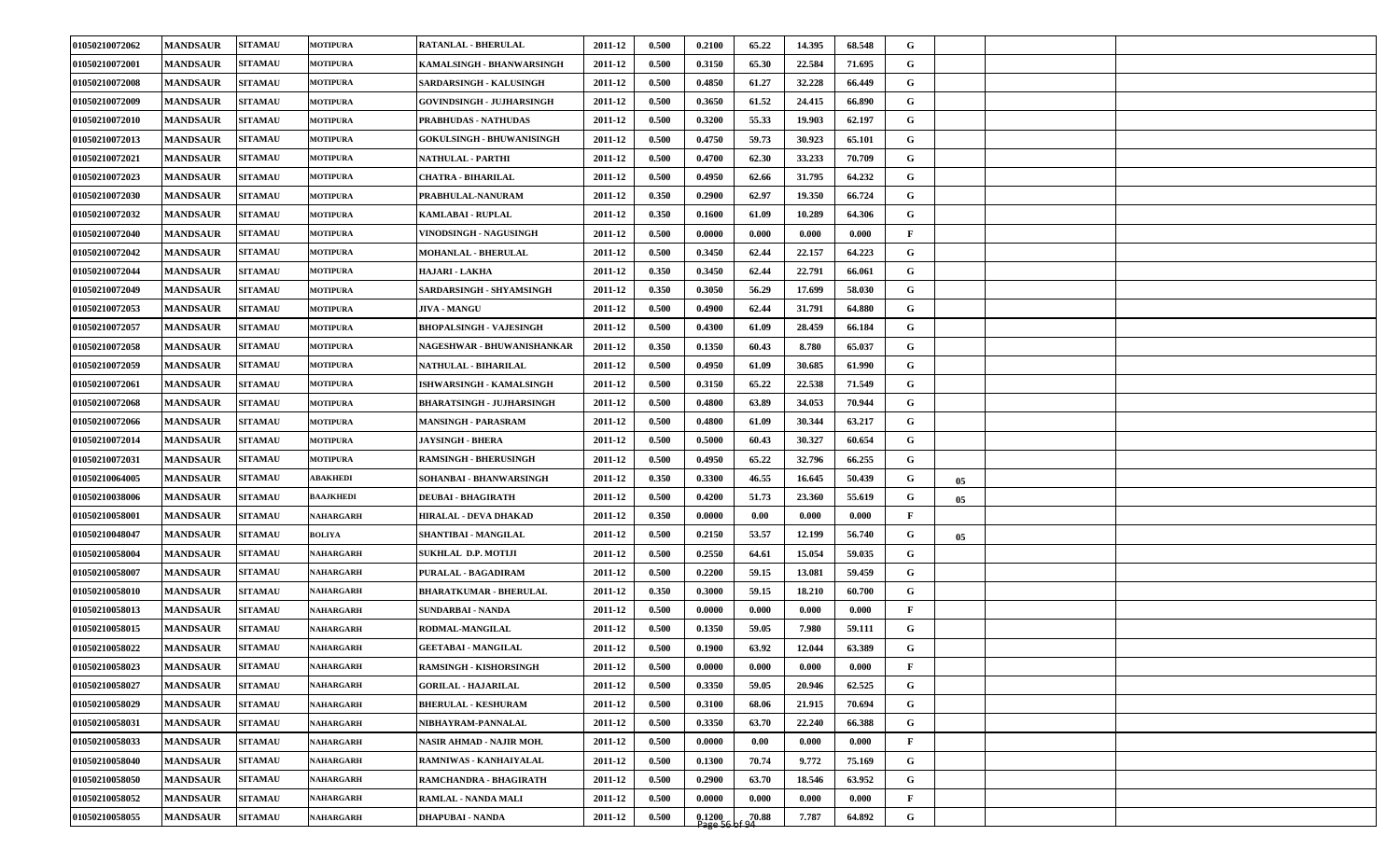| 01050210058056 | <b>MANDSAUR</b> | <b>SITAMAU</b> | <b>NAHARGARH</b> | RADHESHYAM - TULSIRAM            | 2011-12 | 0.500 | 0.0000                    | 0.000 | 0.000  | 0.000  | $\mathbf{F}$ |    |                    |
|----------------|-----------------|----------------|------------------|----------------------------------|---------|-------|---------------------------|-------|--------|--------|--------------|----|--------------------|
| 01050210058061 | <b>MANDSAUR</b> | <b>SITAMAU</b> | NAHARGARH        | PANNALAL - BHUWANJI              | 2011-12 | 0.500 | 0.1400                    | 64.61 | 9.239  | 65.993 | G            |    |                    |
| 01050210058062 | <b>MANDSAUR</b> | <b>SITAMAU</b> | <b>NAHARGARH</b> | RADHESHYAM - KHEMRAJ             | 2011-12 | 0.500 | 0.1400                    | 59.05 | 9.389  | 67.064 | G            |    |                    |
| 01050210058066 | <b>MANDSAUR</b> | <b>SITAMAU</b> | <b>NAHARGARH</b> | SATYANARAYAN - NANURAM           | 2011-12 | 0.350 | 0.2100                    | 56.75 | 11.869 | 56.519 | G            |    |                    |
| 01050210058076 | <b>MANDSAUR</b> | <b>SITAMAU</b> | <b>NAHARGARH</b> | RAMKUNWARBAI-BHERULAL            | 2011-12 | 0.500 | 0.4150                    | 59.80 | 26.338 | 63.465 | G            |    |                    |
| 01050210070003 | <b>MANDSAUR</b> | <b>SITAMAU</b> | <b>JHALARA</b>   | SHANKARLAL - DHAPUBAI            | 2011-12 | 0.500 | 0.2400                    | 52.20 | 14.131 | 58.879 | G            | 05 |                    |
| 01050210058084 | <b>MANDSAUR</b> | <b>SITAMAU</b> | <b>NAHARGARH</b> | <b>BADRILAL - BHERULAL</b>       | 2011-12 | 0.350 | 0.2050                    | 57.97 | 12.008 | 58.576 | G            |    |                    |
| 01050210058095 | <b>MANDSAUR</b> | <b>SITAMAU</b> | <b>NAHARGARH</b> | <b>RAMLAL - UDA</b>              | 2011-12 | 0.500 | 0.0000                    | 0.000 | 0.000  | 0.000  | $\mathbf{F}$ |    |                    |
| 01050210058100 | <b>MANDSAUR</b> | <b>SITAMAU</b> | NAHARGARH        | <b>ABDUL SATTAR - FAKIR MOH.</b> | 2011-12 | 0.350 | 0.3050                    | 56.49 | 18.456 | 60.511 | G            |    |                    |
| 01050210058106 | <b>MANDSAUR</b> | <b>SITAMAU</b> | NAHARGARH        | <b>BHAGWATIDAS - RATANDAS</b>    | 2011-12 | 0.500 | 0.1200                    | 66.39 | 8.261  | 68.842 | G            |    |                    |
| 01050210058109 | <b>MANDSAUR</b> | <b>SITAMAU</b> | NAHARGARH        | <b>GAJJIBAI - MANNA</b>          | 2011-12 | 0.350 | 0.3300                    | 62.88 | 21.792 | 66.036 | G            |    |                    |
| 01050210058124 | <b>MANDSAUR</b> | <b>SITAMAU</b> | NAHARGARH        | HIRALAL - FAKIRCHAND             | 2011-12 | 0.350 | 0.0000                    | 0.000 | 0.000  | 0.000  | $\mathbf{F}$ |    |                    |
| 01050210058127 | <b>MANDSAUR</b> | <b>SITAMAU</b> | NAHARGARH        | NANDA - RAMA GUJAR               | 2011-12 | 0.350 | 0.3050                    | 60.18 | 18.836 | 61.757 | G            |    |                    |
| 01050210058132 | <b>MANDSAUR</b> | <b>SITAMAU</b> | <b>NAHARGARH</b> | <b>BADAMIBAI - MANGILAL</b>      | 2011-12 | 0.350 | 0.1550                    | 60.18 | 9.508  | 61.342 | G            |    |                    |
| 01050210058091 | <b>MANDSAUR</b> | <b>SITAMAU</b> | <b>NAHARGARH</b> | PRABHULAL - BHAGIRATH            | 2011-12 | 0.350 | 0.3450                    | 57.51 | 20.145 | 58.391 | G            |    |                    |
| 01050210058126 | <b>MANDSAUR</b> | <b>SITAMAU</b> | NAHARGARH        | HAIDARKHA - AHMAD KHA            | 2011-12 | 0.500 | 0.0000                    | 0.000 | 0.000  | 0.000  | F            |    |                    |
| 01050210058017 | <b>MANDSAUR</b> | <b>SITAMAU</b> | NAHARGARH        | <b>BHERULAL - GANGARAM</b>       | 2011-12 | 0.500 | 0.2500                    | 62.88 | 15.801 | 63.204 | G            |    |                    |
| 01050210058072 | <b>MANDSAUR</b> | <b>SITAMAU</b> | <b>NAHARGARH</b> | <b>DEVILAL - RAMCHANDRA</b>      | 2011-12 | 0.500 | 0.0000                    | 0.000 | 0.000  | 0.000  | F            |    |                    |
| 01050210058122 | <b>MANDSAUR</b> | <b>SITAMAU</b> | NAHARGARH        | NANDA - DHURA LOHAR              | 2011-12 | 0.500 | 0.2000                    | 59.80 | 12.063 | 60.315 | G            |    |                    |
| 01050210058036 | <b>MANDSAUR</b> | <b>SITAMAU</b> | NAHARGARH        | HAFIJ MOH. RAHIM BAKSH           | 2011-12 | 0.500 | 0.0000                    | 0.000 | 0.000  | 0.000  | F            |    |                    |
| 01050210058045 | <b>MANDSAUR</b> | <b>SITAMAU</b> | NAHARGARH        | MOHANLAL - NANURAM SONI          | 2011-12 | 0.350 | 0.0000                    | 0.000 | 0.000  | 0.000  | $\mathbf{F}$ |    |                    |
| 01050210058009 | <b>MANDSAUR</b> | <b>SITAMAU</b> | <b>NAHARGARH</b> | <b>BHAGWATIBAI - PYARA</b>       | 2011-12 | 0.350 | 0.0000                    | 0.000 | 0.000  | 0.000  | $\mathbf{F}$ |    |                    |
| 01050210058026 | <b>MANDSAUR</b> | <b>SITAMAU</b> | NAHARGARH        | VARDA - BHUWAN                   | 2011-12 | 0.500 | 0.4450                    | 56.97 | 26.068 | 58.580 | G            |    |                    |
| 01050210070064 | <b>MANDSAUR</b> | <b>SITAMAU</b> | <b>JHALARA</b>   | DOLATRAM - NANDA                 | 2011-12 | 0.350 | 0.3000                    | 54.54 | 17.087 | 56.957 | G            | 05 |                    |
| 01050210058042 | <b>MANDSAUR</b> | <b>SITAMAU</b> | NAHARGARH        | SHIVNARAYAN - CHAINRAM           | 2011-12 | 0.500 | 0.4700                    | 55.39 | 26.065 | 55.457 | G            | 04 |                    |
| 01050210058044 | <b>MANDSAUR</b> | <b>SITAMAU</b> | <b>NAHARGARH</b> | RAMCHANDRA - GALLA MALI          | 2011-12 | 0.500 | 0.0000                    | 0.000 | 0.000  | 0.000  | $\mathbf{F}$ |    |                    |
| 01050210058115 | <b>MANDSAUR</b> | <b>SITAMAU</b> | NAHARGARH        | KASTURIBAI - BHERULAL            | 2011-12 | 0.350 | 0.3200                    | 56.85 | 19.816 | 61.925 | G            |    |                    |
| 01050210058098 | <b>MANDSAUR</b> | <b>SITAMAU</b> | NAHARGARH        | ISRAR AHMAD - ABDUL GAFUR        | 2011-12 | 0.350 | 0.2000                    | 56.42 | 11.848 | 59.240 | G            | 08 |                    |
| 01050210058137 | <b>MANDSAUR</b> | <b>SITAMAU</b> | NAHARGARH        | GORDHANSINGH - DEVISINGH         | 2011-12 | 0.350 | 0.2500                    | 56.05 | 15.214 | 60.856 | G            |    |                    |
| 01050210058138 | <b>MANDSAUR</b> | <b>SITAMAU</b> | <b>NAHARGARH</b> | <b>MOTIYABAI - BALARAM</b>       | 2011-12 | 0.500 | 0.1150                    | 62.88 | 7.339  | 63.817 | G            |    |                    |
| 01050210058140 | <b>MANDSAUR</b> | <b>SITAMAU</b> | <b>NAHARGARH</b> | JANIBAI - RAMCHANDRA             | 2011-12 | 0.350 | 0.0000                    | 0.000 | 0.000  | 0.000  | $\mathbf{F}$ |    |                    |
| 01050210058141 | <b>MANDSAUR</b> | <b>SITAMAU</b> | NAHARGARH        | <b>SURESHCHANDRA - RAMPRATAP</b> | 2011-12 | 0.350 | 0.0900                    | 59.80 | 5.416  | 60.178 | G            |    |                    |
| 01050210058142 | <b>MANDSAUR</b> | <b>SITAMAU</b> | <b>NAHARGARH</b> | KANCHANBAI - MANNALAL            | 2011-12 | 0.500 | 0.2050                    | 60.97 | 12.281 | 59.907 | G            |    |                    |
| 01050210058103 | <b>MANDSAUR</b> | <b>SITAMAU</b> | <b>NAHARGARH</b> | AMJAD KHA - SHAFI MOH.           | 2011-12 | 0.500 | 0.0000                    | 0.000 | 0.000  | 0.000  | $\mathbf{F}$ |    |                    |
| 01050210058038 | <b>MANDSAUR</b> | <b>SITAMAU</b> | NAHARGARH        | KAMLABAI - MANGILAL              | 2011-12 | 0.500 | 0.0000                    | 0.000 | 0.000  | 0.000  | $\mathbf{F}$ |    |                    |
| 01050210058003 | <b>MANDSAUR</b> | <b>SITAMAU</b> | NAHARGARH        | SHIRAJ MO. - EIDBAKSHA           | 2011-12 | 0.500 | 0.0000                    | 0.00  | 0.000  | 0.000  | $\mathbf{F}$ |    |                    |
| 01050210058025 | <b>MANDSAUR</b> | <b>SITAMAU</b> | <b>NAHARGARH</b> | MOH. HUSSAIN - IDA BAKSH         | 2011-12 | 0.500 | 0.4050                    | 65.59 | 29.178 | 72.044 | G            |    |                    |
| 01050210058008 | <b>MANDSAUR</b> | <b>SITAMAU</b> | <b>NAHARGARH</b> | <b>BALKRISHNA - MANGILAL</b>     | 2011-12 | 0.500 | 0.2650                    | 64.61 | 17.565 | 66.283 | $\mathbf G$  |    |                    |
| 01050210058139 | <b>MANDSAUR</b> | <b>SITAMAU</b> | <b>NAHARGARH</b> | PARWATI BAI - BALARAM            | 2011-12 | 0.350 | 0.1750                    | 62.30 | 11.223 | 64.131 | G            |    | <b>NAME CHANGE</b> |
| 01050210058143 | <b>MANDSAUR</b> | <b>SITAMAU</b> | <b>NAHARGARH</b> | <b>BAPUSINGH - LAXMANSINGH</b>   | 2011-12 | 0.500 | 0.4750                    | 62.30 | 33.295 | 70.095 | $\mathbf G$  |    |                    |
| 01050210058032 | <b>MANDSAUR</b> | <b>SITAMAU</b> | <b>NAHARGARH</b> | UDAYLAL - MANGILAL               | 2011-12 | 0.350 | 0.1850                    | 63.70 | 12.731 | 68.816 | G            |    | <b>NAME CHANGE</b> |
| 01050210058099 | <b>MANDSAUR</b> | <b>SITAMAU</b> | <b>NAHARGARH</b> | MOH. HANIF - SHAKUR KHA          | 2011-12 | 0.350 | $0.0000$<br>Page 57 of 94 |       | 0.000  | 0.000  | $\mathbf{F}$ |    | <b>NAME CHANGE</b> |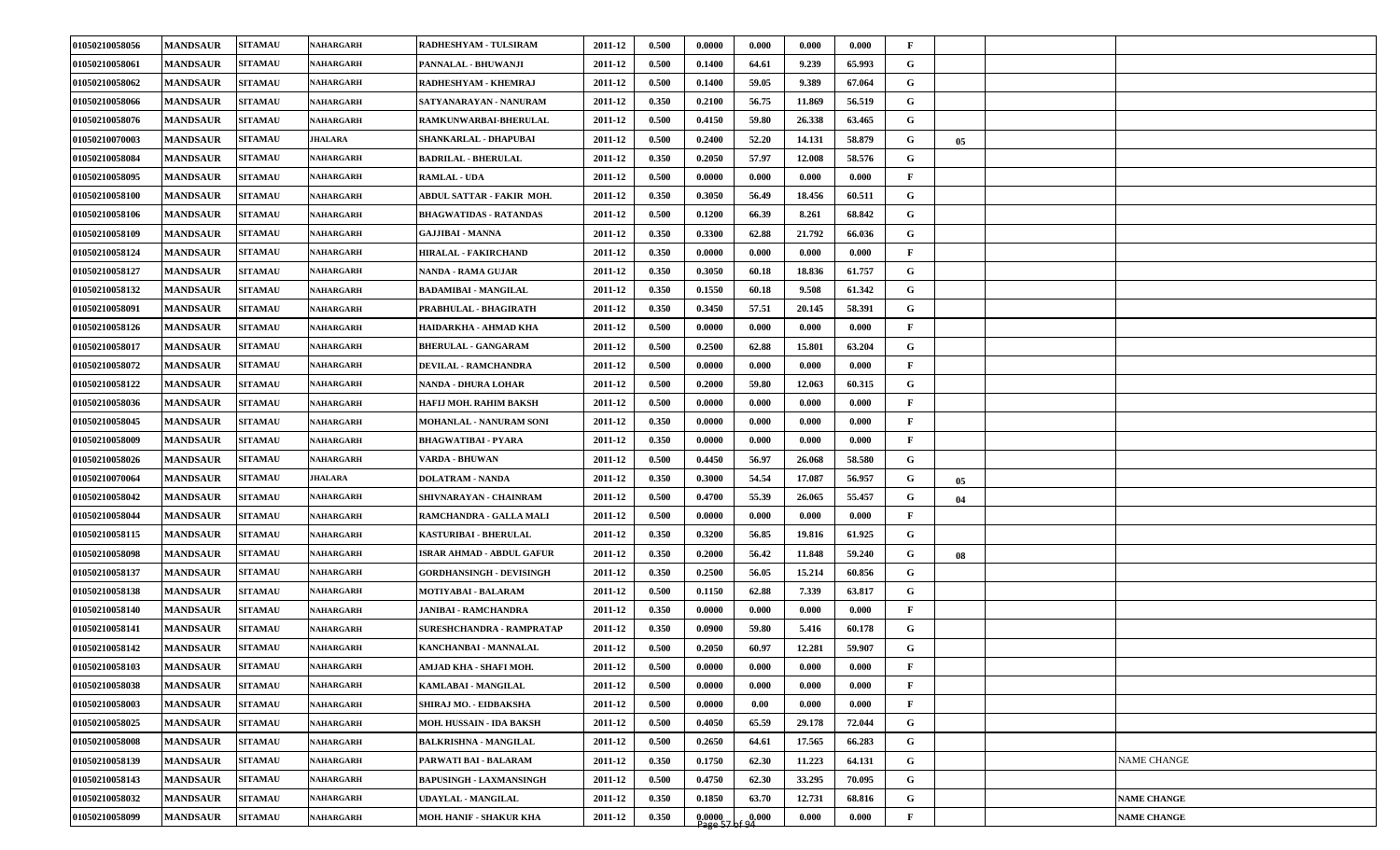| 01050210057083 | <b>MANDSAUR</b> | <b>SITAMAU</b> | <b>KACHNARA</b>       | <b>JAGANNATH - RATAN</b>        | 2011-12 | 0.350 | 0.3100              | 54.21 | 16.937 | 54.635 | G            | 05              |                    |
|----------------|-----------------|----------------|-----------------------|---------------------------------|---------|-------|---------------------|-------|--------|--------|--------------|-----------------|--------------------|
| 01050210076165 | <b>MANDSAUR</b> | <b>SITAMAU</b> | <b>KAYAMPUR</b>       | NIRMAL KUMAR - RAMGOPAL         | 2011-12 | 0.500 | 0.1450              | 53.75 | 8.278  | 57.090 | G            | 05 <sub>o</sub> |                    |
| 01050210078008 | <b>MANDSAUR</b> | <b>SITAMAU</b> | KHAJURI CHANDRAWAT    | <b>MANGUBAI - GOVINDRAM</b>     | 2011-12 | 0.500 | 0.2300              | 51.54 | 12.914 | 56.148 | G            | 05              |                    |
| 01050210078045 | <b>MANDSAUR</b> | <b>SITAMAU</b> | KHAJURI CHANDRAWAT    | <b>KISHANLAL - NARAYAN</b>      | 2011-12 | 0.500 | 0.1950              | 53.52 | 11.063 | 56.733 | G            | 05              |                    |
| 01050210051077 | <b>MANDSAUR</b> | <b>SITAMAU</b> | <b>KOTADA BAHADUR</b> | <b>BHANWARLAL-BHERULAL</b>      | 2011-12 | 0.500 | 0.1450              | 53.68 | 7.998  | 55.159 | G            | 05              |                    |
| 01050210068015 | <b>MANDSAUR</b> | <b>SITAMAU</b> | <b>KOTADI MANDA</b>   | MAGANBAI-RAMESHWAR              | 2011-12 | 0.500 | 0.2200              | 53.06 | 11.840 | 53.818 | G            | $05\,$          |                    |
| 01050210058002 | <b>MANDSAUR</b> | <b>SITAMAU</b> | <b>NAHARGARH</b>      | SHIVRAJSINGH - BHAGATSINGH      | 2011-12 | 0.350 | 0.0850              | 54.15 | 4.649  | 54.694 | G            | 05              |                    |
| 01050210058078 | <b>MANDSAUR</b> | <b>SITAMAU</b> | NAHARGARH             | AMRATRAM - BHERULAL             | 2011-12 | 0.500 | 0.2600              | 53.68 | 13.727 | 52.796 | G            | 05              |                    |
| 01050210058021 | <b>MANDSAUR</b> | <b>SITAMAU</b> | NAHARGARH             | <b>KARULAL - SHANKAR</b>        | 2011-12 | 0.500 | 0.1500              | 46.57 | 7.484  | 49.893 | G            | 05              |                    |
| 01050210062002 | <b>MANDSAUR</b> | <b>SITAMAU</b> | <b>PAYAKHEDI</b>      | <b>FOOLSINGH - HIRALAL</b>      | 2011-12 | 0.500 | 0.3550              | 49.92 | 20.296 | 57.171 | G            | $05\,$          |                    |
| 01050210062004 | <b>MANDSAUR</b> | <b>SITAMAU</b> | <b>PAYAKHEDI</b>      | DHAPUBAI - MANGILAL             | 2011-12 | 0.500 | 0.4200              | 50.35 | 24.427 | 58.159 | G            | 05              |                    |
| 01050210062044 | <b>MANDSAUR</b> | <b>SITAMAU</b> | <b>PAYAKHEDI</b>      | KAMLABAI - BHERULAL             | 2011-12 | 0.350 | 0.2050              | 53.79 | 12.671 | 61.809 | G            | 05              |                    |
| 01050210062016 | <b>MANDSAUR</b> | <b>SITAMAU</b> | <b>PAYAKHEDI</b>      | <b>NANDUBAI - PYARA</b>         | 2011-12 | 0.350 | 0.2800              | 54.04 | 16.212 | 57.900 | G            | $05\,$          |                    |
| 01050210062008 | <b>MANDSAUR</b> | <b>SITAMAU</b> | <b>PAYAKHEDI</b>      | SAMANDBAI-UDAYRAM               | 2011-12 | 0.500 | 0.3000              | 57.26 | 18.127 | 60.423 | G            |                 |                    |
| 01050210056052 | <b>MANDSAUR</b> | <b>SITAMAU</b> | <b>RANAYARA</b>       | <b>CHAMPALAL -BADRILAL</b>      | 2011-12 | 0.500 | 0.2350              | 54.17 | 12.869 | 54.761 | $\mathbf G$  | 05              |                    |
| 01050210062001 | <b>MANDSAUR</b> | <b>SITAMAU</b> | <b>PAYAKHEDI</b>      | RUKMANBAI-BAPULAL               | 2011-12 | 0.500 | 0.3100              | 61.16 | 19.458 | 62.767 | G            |                 |                    |
| 01050210056066 | <b>MANDSAUR</b> | <b>SITAMAU</b> | <b>RANAYARA</b>       | <b>KARIBAI - NANURAM</b>        | 2011-12 | 0.350 | 0.2900              | 52.61 | 15.122 | 52.145 | G            | $05\,$          |                    |
| 01050210062012 | <b>MANDSAUR</b> | <b>SITAMAU</b> | <b>PAYAKHEDI</b>      | LEELABAI - RAMLAL DANGI         | 2011-12 | 0.500 | 0.4550              | 58.62 | 27.593 | 60.643 | G            |                 |                    |
| 01050210077062 | <b>MANDSAUR</b> | <b>SITAMAU</b> | <b>RISTHAL</b>        | <b>FAKIRCHAND - MANGU</b>       | 2011-12 | 0.350 | 0.3250              | 54.48 | 17.006 | 52.326 | G            | 05              |                    |
| 01050210062014 | <b>MANDSAUR</b> | <b>SITAMAU</b> | <b>PAYAKHEDI</b>      | <b>SHAKUR MOH. - GAFUR KHA</b>  | 2011-12 | 0.500 | 0.2050              | 57.26 | 13.775 | 67.195 | G            |                 |                    |
| 01050210062009 | <b>MANDSAUR</b> | <b>SITAMAU</b> | <b>PAYAKHEDI</b>      | <b>BHANWARLAL - KISHANLAL</b>   | 2011-12 | 0.500 | 0.4450              | 57.26 | 27.158 | 61.029 | G            |                 |                    |
| 01050210062052 | <b>MANDSAUR</b> | <b>SITAMAU</b> | <b>PAYAKHEDI</b>      | <b>NATHIBAI - SAWRAM</b>        | 2011-12 | 0.500 | 0.0000              | 0.00  | 0.000  | 0.000  | $\mathbf N$  |                 |                    |
| 01050210062053 | <b>MANDSAUR</b> | <b>SITAMAU</b> | <b>PAYAKHEDI</b>      | <b>JAGDISH - MOHANLAL</b>       | 2011-12 | 0.350 | 0.0000              | 0.00  | 0.000  | 0.000  | $\mathbf N$  |                 | <b>NAME CHANGE</b> |
| 01050210062055 | <b>MANDSAUR</b> | <b>SITAMAU</b> | <b>PAYAKHEDI</b>      | <b>NATHULAL-MEGHA</b>           | 2011-12 | 0.500 | 0.0000              | 0.00  | 0.000  | 0.000  | $\mathbf{F}$ |                 |                    |
| 01050210038059 | <b>MANDSAUR</b> | <b>SITAMAU</b> | <b>BAAJKHEDI</b>      | KAMLABAI - PRABHULAL MAHAJAN    | 2011-12 | 0.500 | 0.3700              | 62.38 | 24.453 | 66.089 | $\bf{I}$     | 02              |                    |
| 01050210058073 | <b>MANDSAUR</b> | <b>SITAMAU</b> | <b>NAHARGARH</b>      | АЈЏ КНА - СНОТЕ КНА             | 2011-12 | 0.350 | 0.2100              | 59.58 | 12.614 | 60.067 | $\bf{I}$     | 02              |                    |
| 01050210056131 | <b>MANDSAUR</b> | <b>SITAMAU</b> | <b>RANAYARA</b>       | NIRBHAYSINGH - GOVINDSINGH      | 2011-12 | 0.500 | 0.3450              | 49.70 | 17.942 | 52.006 | п.           | 02              |                    |
| 01050210059026 | <b>MANDSAUR</b> | <b>SITAMAU</b> | SHAKKARKHEDI (NAH.)   | <b>BHANWARIBAI - KANHIYALAL</b> | 2011-12 | 0.350 | 0.2500              | 66.02 | 9.205  | 36.820 | $\bf{I}$     | 02              |                    |
| 01050210056002 | <b>MANDSAUR</b> | <b>SITAMAU</b> | <b>RANAYARA</b>       | <b>KACHRU - MOTI</b>            | 2011-12 | 0.500 | 0.3650              | 61.16 | 21.057 | 57.690 | G            |                 |                    |
| 01050210056003 | <b>MANDSAUR</b> | <b>SITAMAU</b> | <b>RANAYARA</b>       | <b>RAMNIWAS - JAGANNATH</b>     | 2011-12 | 0.500 | 0.1950              | 65.44 | 13.434 | 68.892 | G            |                 |                    |
| 01050210056016 | <b>MANDSAUR</b> | <b>SITAMAU</b> | <b>RANAYARA</b>       | <b>DEVILAL - AMRITRAM</b>       | 2011-12 | 0.350 | 0.0000              | 0.000 | 0.000  | 0.000  | $\mathbf{F}$ |                 | <b>NAME CHANGE</b> |
| 01050210056021 | <b>MANDSAUR</b> | <b>SITAMAU</b> | <b>RANAYARA</b>       | <b>BALARAM - BHUWANISHANKAR</b> | 2011-12 | 0.500 | 0.0000              | 0.000 | 0.000  | 0.000  | $\mathbf{F}$ |                 |                    |
| 01050210056022 | <b>MANDSAUR</b> | <b>SITAMAU</b> | <b>RANAYARA</b>       | <b>SITABAI-RUGHNATH</b>         | 2011-12 | 0.500 | 0.1000              | 57.39 | 5.903  | 59.030 | G            |                 |                    |
| 01050210056023 | <b>MANDSAUR</b> | <b>SITAMAU</b> | <b>RANAYARA</b>       | SATYANARAYAN - KISHAN           | 2011-12 | 0.500 | 0.0000              | 0.000 | 0.000  | 0.000  | $\mathbf N$  |                 |                    |
| 01050210056030 | <b>MANDSAUR</b> | <b>SITAMAU</b> | <b>RANAYARA</b>       | <b>NANIBAI - RAMRATAN</b>       | 2011-12 | 0.500 | 0.3400              | 61.16 | 21.773 | 64.038 | $\mathbf G$  |                 |                    |
| 01050210056032 | <b>MANDSAUR</b> | <b>SITAMAU</b> | <b>RANAYARA</b>       | <b>CHAINRAM - KISHANRAM</b>     | 2011-12 | 0.500 | 0.1850              | 64.67 | 12.805 | 69.216 | $\mathbf G$  |                 |                    |
| 01050210056033 | <b>MANDSAUR</b> | <b>SITAMAU</b> | <b>RANAYARA</b>       | <b>GOKUL - BHAGWAN</b>          | 2011-12 | 0.500 | 0.1050              | 57.57 | 6.933  | 66.028 | $\mathbf G$  |                 |                    |
| 01050210056042 | <b>MANDSAUR</b> | <b>SITAMAU</b> | <b>RANAYARA</b>       | <b>CHUNNILAL - MOTILAL</b>      | 2011-12 | 0.350 | 0.2400              | 61.10 | 14.830 | 61.791 | $\mathbf G$  |                 |                    |
| 01050210056053 | <b>MANDSAUR</b> | <b>SITAMAU</b> | <b>RANAYARA</b>       | <b>BHERULAL - BHUWANIRAM</b>    | 2011-12 | 0.500 | 0.2800              | 59.23 | 17.744 | 63.371 | $\mathbf G$  |                 |                    |
| 01050210056055 | <b>MANDSAUR</b> | <b>SITAMAU</b> | <b>RANAYARA</b>       | SHOBHARAM - BHAGWAN             | 2011-12 | 0.500 | 0.0000              | 0.000 | 0.000  | 0.000  | $\mathbf{F}$ |                 |                    |
| 01050210056056 | <b>MANDSAUR</b> | <b>SITAMAU</b> | <b>RANAYARA</b>       | <b>BALARAM-GANESHRAM</b>        | 2011-12 | 0.500 | 0.1500              | 61.10 | 9.959  | 66.393 | G            |                 |                    |
| 01050210056057 | <b>MANDSAUR</b> | <b>SITAMAU</b> | <b>RANAYARA</b>       | <b>JAGDISH - BHUWANIRAM</b>     | 2011-12 | 0.350 | $0.1900$<br>Page 58 | 61.10 | 11.853 | 62.384 | $\mathbf G$  |                 |                    |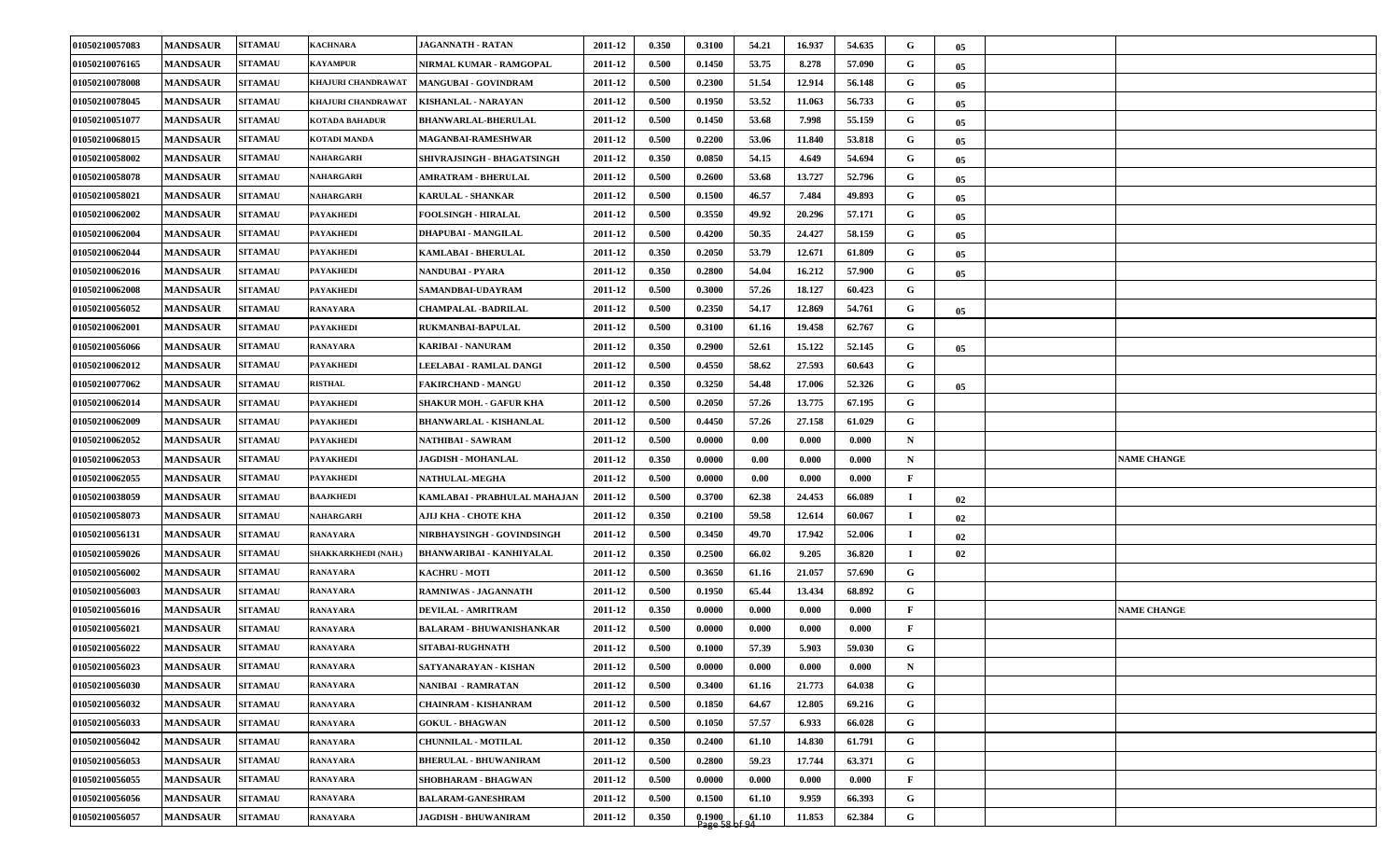| 01050210056070<br><b>MANDSAUR</b><br><b>SITAMAU</b><br><b>RANAYARA</b><br>HIRALAL - BHARATRAM<br>2011-12<br>0.500<br>0.3500<br>57.39<br>20.201<br>57.717<br>G<br>01050210056075<br><b>MANDSAUR</b><br><b>SITAMAU</b><br>0.350<br>0.3150<br>61.42<br>19.751<br>62.702<br>G<br><b>RANAYARA</b><br>SOHANBAI - RAMPRATAP<br>2011-12<br>01050210056076<br><b>MANDSAUR</b><br><b>SITAMAU</b><br>0.500<br>0.2950<br>64.47<br>19.433<br>65.875<br>G<br><b>RANAYARA</b><br><b>LAXMICHAND - DHULAJI</b><br>2011-12<br>01050210056087<br><b>MANDSAUR</b><br><b>SITAMAU</b><br>0.500<br>0.1500<br>64.47<br>10.177<br>67.847<br>G<br><b>RANAYARA</b><br>RATANBAI-MANGILAL<br>2011-12<br>01050210056111<br><b>MANDSAUR</b><br>2011-12<br>0.500<br>0.0000<br>0.000<br>0.000<br>0.000<br>$\mathbf{F}$<br><b>SITAMAU</b><br><b>RANAYARA</b><br>NANDRAM - JAGANNATH<br>01050210056121<br><b>MANDSAUR</b><br><b>SITAMAU</b><br>2011-12<br>0.350<br>0.1200<br>65.39<br>8.146<br>67.883<br>G<br><b>RANAYARA</b><br>RAMESHWAR - SHANKARLAL<br>G<br>01050210056067<br><b>MANDSAUR</b><br><b>SITAMAU</b><br>0.350<br>0.1250<br>63.26<br>8.730<br>69.840<br><b>RANAYARA</b><br>SHAYAMUBAI -SUKHIBAI<br>2011-12<br>0.500<br>01050210056054<br><b>MANDSAUR</b><br><b>SITAMAU</b><br><b>DHANNIBAI - BHAGCHAND</b><br>2011-12<br>0.0000<br>0.000<br>$\mathbf{F}$<br><b>RANAYARA</b><br>0.000<br>0.000<br>01050210056020<br>G<br><b>MANDSAUR</b><br><b>SITAMAU</b><br>2011-12<br>0.350<br>0.1900<br>56.62<br>10.847<br>57.089<br><b>NANDA - TULSIRAM</b><br><b>RANAYARA</b><br>0.1900<br>61.42<br>12.293<br>64.700<br>G<br>01050210056047<br><b>MANDSAUR</b><br><b>SITAMAU</b><br>2011-12<br>0.350<br><b>RANAYARA</b><br><b>SHANTIBAI - LAXMAN</b><br><b>NAME CORRECTION</b><br>G<br>01050210056117<br><b>MANDSAUR</b><br>0.350<br>0.2400<br>61.42<br>62.150<br><b>SITAMAU</b><br>2011-12<br>14.916<br><b>RANAYARA</b><br><b>BAPULAL - GODHAJI</b><br>0.350<br>01050210056130<br><b>MANDSAUR</b><br>2011-12<br>0.0000<br>0.000<br>$\mathbf N$<br><b>SITAMAU</b><br>UGAMKUNWAR-RUGNATHSINGH<br>0.000<br>0.000<br><b>RANAYARA</b><br>08<br>01050210056132<br>0.500<br>0.1000<br>G<br><b>MANDSAUR</b><br><b>SITAMAU</b><br><b>RANAYARA</b><br><b>MANGILAL - RAMLAL</b><br>2011-12<br>57.56<br>5.838<br>58.380<br><b>SITAMAU</b><br>$\mathbf{F}$<br>01050210056134<br><b>MANDSAUR</b><br><b>GATTULAL - KESHURAM</b><br>2011-12<br>0.500<br>0.0000<br>0.00<br>0.000<br>0.000<br><b>RANAYARA</b><br>01050210056037<br><b>SITAMAU</b><br>G<br><b>MANDSAUR</b><br><b>RANAYARA</b><br><b>VASUDEV - UDA</b><br>2011-12<br>0.350<br>0.1100<br>57.39<br>6.436<br>58.509<br>01050210036020 NAME CHANGE<br>01050210077064<br><b>MANDSAUR</b><br><b>SITAMAU</b><br>0.500<br>0.0000<br>0.000<br>0.000<br>$\mathbf{F}$<br><b>RISTHAL</b><br>KACHARULAL - NANURAM<br>2011-12<br>0.000<br>01050210077063<br><b>MANDSAUR</b><br>0.500<br>0.2400<br>68.07<br>16.385<br>68.271<br>G<br><b>SITAMAU</b><br><b>RISTHAL</b><br><b>MOHANDAS - BADRIDAS</b><br>2011-12<br>G<br><b>MANDSAUR</b><br><b>SITAMAU</b><br><b>RISTHAL</b><br>AABIDA B - SHAHID ALI<br>0.500<br>0.3450<br>61.76<br>20.804<br>60.301<br>01050210077061<br>2011-12<br><b>SITAMAU</b><br>0.500<br>0.4900<br>64.712<br>01050210077055<br><b>MANDSAUR</b><br><b>RISTHAL</b><br><b>BHERULAL - PARBHULAL</b><br>2011-12<br>65.38<br>31.709<br>G<br>01050210077052<br><b>MANDSAUR</b><br><b>SITAMAU</b><br>2011-12<br>0.500<br>0.1100<br>69.35<br>8.421<br>76.555<br>G<br><b>RISTHAL</b><br><b>BANSHILAL - BHANWARLAL</b><br>01050210077043<br><b>MANDSAUR</b><br><b>SITAMAU</b><br>2011-12<br>0.350<br>0.2150<br>13.449<br>62.553<br>G<br><b>RISTHAL</b><br>UDA - NARAYAN<br>62.51<br>KRASHANA SHARMA - SHRI<br>G<br><b>MANDSAUR</b><br><b>SITAMAU</b><br><b>RISTHAL</b><br>2011-12<br>0.350<br>0.1100<br>58.78<br>6.810<br>61.909<br>01050210077031<br>GOPALKRISHANA<br>01050210077027<br>0.500<br>0.2250<br>65.27<br>14.872<br>66.098<br>G<br><b>MANDSAUR</b><br><b>SITAMAU</b><br><b>RISTHAL</b><br>2011-12<br><b>JUJHARLAL - MATHURALAL</b><br>01050210077026<br><b>MANDSAUR</b><br>0.500<br>0.3200<br>65.03<br>21.042<br>65.756<br>G<br><b>SITAMAU</b><br>DEVILAL - GOBARLAL<br>2011-12<br><b>RISTHAL</b><br>01050210077032<br><b>MANDSAUR</b><br><b>SITAMAU</b><br><b>RISTHAL</b><br>RAMRATAN - JHABBALAL<br>0.500<br>0.2000<br>62.58<br>12.659<br>63.295<br>G<br>2011-12<br>01050210077017<br><b>MANDSAUR</b><br><b>SITAMAU</b><br><b>SALAGRAM - NANDLAL</b><br>0.500<br>0.1800<br>68.07<br>12.787<br>71.039<br>G<br><b>NAME CORRECTION</b><br><b>RISTHAL</b><br>2011-12<br>01050210077016<br><b>MANDSAUR</b><br><b>SITAMAU</b><br><b>RISTHAL</b><br>0.500<br>0.1950<br>65.03<br>12.997<br>G<br><b>ONKARSINGH - BHERUSINGH</b><br>2011-12<br>66.651<br>01050210077015<br><b>MANDSAUR</b><br>2011-12<br>0.500<br>0.3450<br>62.58<br>21.840<br>63.304<br>G<br><b>SITAMAU</b><br><b>RISTHAL</b><br>LAXMINARAYAN - NANDRAM<br>01050210077014<br><b>MANDSAUR</b><br><b>SITAMAU</b><br><b>RISTHAL</b><br>2011-12<br>0.500<br>0.3650<br>66.65<br>24.004<br>65.764<br>G<br><b>GOBARSINGH - DHULSINGH</b><br>01050210077011<br><b>MANDSAUR</b><br><b>SITAMAU</b><br>0.1450<br>65.03<br>66.310<br>G<br><b>RISTHAL</b><br><b>MENABAI - GOPAL</b><br>2011-12<br>0.350<br>9.615<br>01050210077008<br><b>MANDSAUR</b><br><b>SITAMAU</b><br>PRABHULAL - GOBARLAL<br>2011-12<br>0.500<br>0.2200<br>60.11<br>13.439<br>G<br><b>RISTHAL</b><br>61.086<br>01050210077005<br>0.500<br>0.2650<br>62.58<br>16.897<br>63.762<br>G<br><b>MANDSAUR</b><br><b>SITAMAU</b><br>2011-12<br><b>RISTHAL</b><br>SAJJANBAI - KALU<br><b>SITAMAU</b><br>0.500<br>01050210077004<br><b>MANDSAUR</b><br><b>RISTHAL</b><br>2011-12<br>0.4250<br>26.274<br>61.821<br>G<br>JAS KUNWAR - BHANWARSINGH<br>61.76<br>0.500<br>59.87<br>$\mathbf{G}$<br>01050210077003<br><b>MANDSAUR</b><br><b>SITAMAU</b><br>2011-12<br>0.4450<br>26.788<br>60.198<br><b>RISTHAL</b><br><b>SURESH KUMAR D.P. NATHU</b><br>0.500<br>0.2800<br>$\mathbf{G}$<br>01050210077059<br><b>MANDSAUR</b><br><b>SITAMAU</b><br><b>RISTHAL</b><br>2011-12<br>64.93<br>17.633<br>62.975<br><b>KISHANLAL-UDAJI</b><br><b>TRANSFER/AERA</b><br>G<br>01050210077001<br><b>MANDSAUR</b><br><b>SITAMAU</b><br>TEJRAM-MANGILAL<br>0.500<br>0.4300<br><b>RISTHAL</b><br>2011-12<br>65.20<br>27.524<br>64.009<br><b>SITAMAU</b><br><b>ROJAFATEHGARH</b><br>$\mathbf{F}$<br><b>MANDSAUR</b><br><b>SHREELAL-NANURAM</b><br>2011-12<br>0.500<br>0.0000<br>0.000<br>0.000<br>0.000<br>01050210006003<br>$\mathbf{G}$<br><b>SITAMAU</b><br>0.500<br>62.73<br>66.748<br><b>MANDSAUR</b><br><b>ROJAFATEHGARH</b><br><b>SARJUBAI-HARIRAM</b><br>2011-12<br>0.3300<br>22.027<br>01050210006009<br>$\mathbf G$<br><b>MANDSAUR</b><br><b>SITAMAU</b><br>0.500<br>0.3700<br>62.73<br>23.676<br>63.989<br><b>ROJAFATEHGARH</b><br><b>JAGDISH - RAMLAL</b><br>2011-12<br>01050210006022<br>G<br>0.500<br>0.2150<br>60.97<br>13.901<br>64.656<br><b>MANDSAUR</b><br><b>SITAMAU</b><br><b>ROJAFATEHGARH</b><br>2011-12<br>KACHRU-CHATARBHUJ<br>01050210006011<br>G<br>0.500<br>$0.3450$<br>Page 59<br>60.32<br>61.420<br><b>MANDSAUR</b><br><b>SITAMAU</b><br><b>ROJAFATEHGARH</b><br>2011-12<br>21.190<br><b>KANVARLAL-KISHAN</b><br>01050210006012 | 01050210056064 | <b>MANDSAUR</b> | <b>SITAMAU</b> | <b>RANAYARA</b> | <b>BAPULAL - GOKUL</b> | 2011-12 | 0.500 | 0.0000 | 0.000 | 0.000 | 0.000 | F |  |  |
|---------------------------------------------------------------------------------------------------------------------------------------------------------------------------------------------------------------------------------------------------------------------------------------------------------------------------------------------------------------------------------------------------------------------------------------------------------------------------------------------------------------------------------------------------------------------------------------------------------------------------------------------------------------------------------------------------------------------------------------------------------------------------------------------------------------------------------------------------------------------------------------------------------------------------------------------------------------------------------------------------------------------------------------------------------------------------------------------------------------------------------------------------------------------------------------------------------------------------------------------------------------------------------------------------------------------------------------------------------------------------------------------------------------------------------------------------------------------------------------------------------------------------------------------------------------------------------------------------------------------------------------------------------------------------------------------------------------------------------------------------------------------------------------------------------------------------------------------------------------------------------------------------------------------------------------------------------------------------------------------------------------------------------------------------------------------------------------------------------------------------------------------------------------------------------------------------------------------------------------------------------------------------------------------------------------------------------------------------------------------------------------------------------------------------------------------------------------------------------------------------------------------------------------------------------------------------------------------------------------------------------------------------------------------------------------------------------------------------------------------------------------------------------------------------------------------------------------------------------------------------------------------------------------------------------------------------------------------------------------------------------------------------------------------------------------------------------------------------------------------------------------------------------------------------------------------------------------------------------------------------------------------------------------------------------------------------------------------------------------------------------------------------------------------------------------------------------------------------------------------------------------------------------------------------------------------------------------------------------------------------------------------------------------------------------------------------------------------------------------------------------------------------------------------------------------------------------------------------------------------------------------------------------------------------------------------------------------------------------------------------------------------------------------------------------------------------------------------------------------------------------------------------------------------------------------------------------------------------------------------------------------------------------------------------------------------------------------------------------------------------------------------------------------------------------------------------------------------------------------------------------------------------------------------------------------------------------------------------------------------------------------------------------------------------------------------------------------------------------------------------------------------------------------------------------------------------------------------------------------------------------------------------------------------------------------------------------------------------------------------------------------------------------------------------------------------------------------------------------------------------------------------------------------------------------------------------------------------------------------------------------------------------------------------------------------------------------------------------------------------------------------------------------------------------------------------------------------------------------------------------------------------------------------------------------------------------------------------------------------------------------------------------------------------------------------------------------------------------------------------------------------------------------------------------------------------------------------------------------------------------------------------------------------------------------------------------------------------------------------------------------------------------------------------------------------------------------------------------------------------------------------------------------------------------------------------------------------------------------------------------------------------------------------------------------------------------------------------------------------------------------------------------------------------------------------------------------------------------------------------------------------------------------------------------------------------------------------------------------------------------------------------------------------------------------------------------------------------------------------------------------------------------------------------------------------------------------------------------------------------------------------------------------------------------------------------------------------------------------------------------------------------------------------------------------------------------------------------------------------------------------------------------------------------------------------------------------------------------------------------------------------------|----------------|-----------------|----------------|-----------------|------------------------|---------|-------|--------|-------|-------|-------|---|--|--|
|                                                                                                                                                                                                                                                                                                                                                                                                                                                                                                                                                                                                                                                                                                                                                                                                                                                                                                                                                                                                                                                                                                                                                                                                                                                                                                                                                                                                                                                                                                                                                                                                                                                                                                                                                                                                                                                                                                                                                                                                                                                                                                                                                                                                                                                                                                                                                                                                                                                                                                                                                                                                                                                                                                                                                                                                                                                                                                                                                                                                                                                                                                                                                                                                                                                                                                                                                                                                                                                                                                                                                                                                                                                                                                                                                                                                                                                                                                                                                                                                                                                                                                                                                                                                                                                                                                                                                                                                                                                                                                                                                                                                                                                                                                                                                                                                                                                                                                                                                                                                                                                                                                                                                                                                                                                                                                                                                                                                                                                                                                                                                                                                                                                                                                                                                                                                                                                                                                                                                                                                                                                                                                                                                                                                                                                                                                                                                                                                                                                                                                                                                                                                                                                                                                                                                                                                                                                                                                                                                                                                                                                                                                                                                                                                                                                                     |                |                 |                |                 |                        |         |       |        |       |       |       |   |  |  |
|                                                                                                                                                                                                                                                                                                                                                                                                                                                                                                                                                                                                                                                                                                                                                                                                                                                                                                                                                                                                                                                                                                                                                                                                                                                                                                                                                                                                                                                                                                                                                                                                                                                                                                                                                                                                                                                                                                                                                                                                                                                                                                                                                                                                                                                                                                                                                                                                                                                                                                                                                                                                                                                                                                                                                                                                                                                                                                                                                                                                                                                                                                                                                                                                                                                                                                                                                                                                                                                                                                                                                                                                                                                                                                                                                                                                                                                                                                                                                                                                                                                                                                                                                                                                                                                                                                                                                                                                                                                                                                                                                                                                                                                                                                                                                                                                                                                                                                                                                                                                                                                                                                                                                                                                                                                                                                                                                                                                                                                                                                                                                                                                                                                                                                                                                                                                                                                                                                                                                                                                                                                                                                                                                                                                                                                                                                                                                                                                                                                                                                                                                                                                                                                                                                                                                                                                                                                                                                                                                                                                                                                                                                                                                                                                                                                                     |                |                 |                |                 |                        |         |       |        |       |       |       |   |  |  |
|                                                                                                                                                                                                                                                                                                                                                                                                                                                                                                                                                                                                                                                                                                                                                                                                                                                                                                                                                                                                                                                                                                                                                                                                                                                                                                                                                                                                                                                                                                                                                                                                                                                                                                                                                                                                                                                                                                                                                                                                                                                                                                                                                                                                                                                                                                                                                                                                                                                                                                                                                                                                                                                                                                                                                                                                                                                                                                                                                                                                                                                                                                                                                                                                                                                                                                                                                                                                                                                                                                                                                                                                                                                                                                                                                                                                                                                                                                                                                                                                                                                                                                                                                                                                                                                                                                                                                                                                                                                                                                                                                                                                                                                                                                                                                                                                                                                                                                                                                                                                                                                                                                                                                                                                                                                                                                                                                                                                                                                                                                                                                                                                                                                                                                                                                                                                                                                                                                                                                                                                                                                                                                                                                                                                                                                                                                                                                                                                                                                                                                                                                                                                                                                                                                                                                                                                                                                                                                                                                                                                                                                                                                                                                                                                                                                                     |                |                 |                |                 |                        |         |       |        |       |       |       |   |  |  |
|                                                                                                                                                                                                                                                                                                                                                                                                                                                                                                                                                                                                                                                                                                                                                                                                                                                                                                                                                                                                                                                                                                                                                                                                                                                                                                                                                                                                                                                                                                                                                                                                                                                                                                                                                                                                                                                                                                                                                                                                                                                                                                                                                                                                                                                                                                                                                                                                                                                                                                                                                                                                                                                                                                                                                                                                                                                                                                                                                                                                                                                                                                                                                                                                                                                                                                                                                                                                                                                                                                                                                                                                                                                                                                                                                                                                                                                                                                                                                                                                                                                                                                                                                                                                                                                                                                                                                                                                                                                                                                                                                                                                                                                                                                                                                                                                                                                                                                                                                                                                                                                                                                                                                                                                                                                                                                                                                                                                                                                                                                                                                                                                                                                                                                                                                                                                                                                                                                                                                                                                                                                                                                                                                                                                                                                                                                                                                                                                                                                                                                                                                                                                                                                                                                                                                                                                                                                                                                                                                                                                                                                                                                                                                                                                                                                                     |                |                 |                |                 |                        |         |       |        |       |       |       |   |  |  |
|                                                                                                                                                                                                                                                                                                                                                                                                                                                                                                                                                                                                                                                                                                                                                                                                                                                                                                                                                                                                                                                                                                                                                                                                                                                                                                                                                                                                                                                                                                                                                                                                                                                                                                                                                                                                                                                                                                                                                                                                                                                                                                                                                                                                                                                                                                                                                                                                                                                                                                                                                                                                                                                                                                                                                                                                                                                                                                                                                                                                                                                                                                                                                                                                                                                                                                                                                                                                                                                                                                                                                                                                                                                                                                                                                                                                                                                                                                                                                                                                                                                                                                                                                                                                                                                                                                                                                                                                                                                                                                                                                                                                                                                                                                                                                                                                                                                                                                                                                                                                                                                                                                                                                                                                                                                                                                                                                                                                                                                                                                                                                                                                                                                                                                                                                                                                                                                                                                                                                                                                                                                                                                                                                                                                                                                                                                                                                                                                                                                                                                                                                                                                                                                                                                                                                                                                                                                                                                                                                                                                                                                                                                                                                                                                                                                                     |                |                 |                |                 |                        |         |       |        |       |       |       |   |  |  |
|                                                                                                                                                                                                                                                                                                                                                                                                                                                                                                                                                                                                                                                                                                                                                                                                                                                                                                                                                                                                                                                                                                                                                                                                                                                                                                                                                                                                                                                                                                                                                                                                                                                                                                                                                                                                                                                                                                                                                                                                                                                                                                                                                                                                                                                                                                                                                                                                                                                                                                                                                                                                                                                                                                                                                                                                                                                                                                                                                                                                                                                                                                                                                                                                                                                                                                                                                                                                                                                                                                                                                                                                                                                                                                                                                                                                                                                                                                                                                                                                                                                                                                                                                                                                                                                                                                                                                                                                                                                                                                                                                                                                                                                                                                                                                                                                                                                                                                                                                                                                                                                                                                                                                                                                                                                                                                                                                                                                                                                                                                                                                                                                                                                                                                                                                                                                                                                                                                                                                                                                                                                                                                                                                                                                                                                                                                                                                                                                                                                                                                                                                                                                                                                                                                                                                                                                                                                                                                                                                                                                                                                                                                                                                                                                                                                                     |                |                 |                |                 |                        |         |       |        |       |       |       |   |  |  |
|                                                                                                                                                                                                                                                                                                                                                                                                                                                                                                                                                                                                                                                                                                                                                                                                                                                                                                                                                                                                                                                                                                                                                                                                                                                                                                                                                                                                                                                                                                                                                                                                                                                                                                                                                                                                                                                                                                                                                                                                                                                                                                                                                                                                                                                                                                                                                                                                                                                                                                                                                                                                                                                                                                                                                                                                                                                                                                                                                                                                                                                                                                                                                                                                                                                                                                                                                                                                                                                                                                                                                                                                                                                                                                                                                                                                                                                                                                                                                                                                                                                                                                                                                                                                                                                                                                                                                                                                                                                                                                                                                                                                                                                                                                                                                                                                                                                                                                                                                                                                                                                                                                                                                                                                                                                                                                                                                                                                                                                                                                                                                                                                                                                                                                                                                                                                                                                                                                                                                                                                                                                                                                                                                                                                                                                                                                                                                                                                                                                                                                                                                                                                                                                                                                                                                                                                                                                                                                                                                                                                                                                                                                                                                                                                                                                                     |                |                 |                |                 |                        |         |       |        |       |       |       |   |  |  |
|                                                                                                                                                                                                                                                                                                                                                                                                                                                                                                                                                                                                                                                                                                                                                                                                                                                                                                                                                                                                                                                                                                                                                                                                                                                                                                                                                                                                                                                                                                                                                                                                                                                                                                                                                                                                                                                                                                                                                                                                                                                                                                                                                                                                                                                                                                                                                                                                                                                                                                                                                                                                                                                                                                                                                                                                                                                                                                                                                                                                                                                                                                                                                                                                                                                                                                                                                                                                                                                                                                                                                                                                                                                                                                                                                                                                                                                                                                                                                                                                                                                                                                                                                                                                                                                                                                                                                                                                                                                                                                                                                                                                                                                                                                                                                                                                                                                                                                                                                                                                                                                                                                                                                                                                                                                                                                                                                                                                                                                                                                                                                                                                                                                                                                                                                                                                                                                                                                                                                                                                                                                                                                                                                                                                                                                                                                                                                                                                                                                                                                                                                                                                                                                                                                                                                                                                                                                                                                                                                                                                                                                                                                                                                                                                                                                                     |                |                 |                |                 |                        |         |       |        |       |       |       |   |  |  |
|                                                                                                                                                                                                                                                                                                                                                                                                                                                                                                                                                                                                                                                                                                                                                                                                                                                                                                                                                                                                                                                                                                                                                                                                                                                                                                                                                                                                                                                                                                                                                                                                                                                                                                                                                                                                                                                                                                                                                                                                                                                                                                                                                                                                                                                                                                                                                                                                                                                                                                                                                                                                                                                                                                                                                                                                                                                                                                                                                                                                                                                                                                                                                                                                                                                                                                                                                                                                                                                                                                                                                                                                                                                                                                                                                                                                                                                                                                                                                                                                                                                                                                                                                                                                                                                                                                                                                                                                                                                                                                                                                                                                                                                                                                                                                                                                                                                                                                                                                                                                                                                                                                                                                                                                                                                                                                                                                                                                                                                                                                                                                                                                                                                                                                                                                                                                                                                                                                                                                                                                                                                                                                                                                                                                                                                                                                                                                                                                                                                                                                                                                                                                                                                                                                                                                                                                                                                                                                                                                                                                                                                                                                                                                                                                                                                                     |                |                 |                |                 |                        |         |       |        |       |       |       |   |  |  |
|                                                                                                                                                                                                                                                                                                                                                                                                                                                                                                                                                                                                                                                                                                                                                                                                                                                                                                                                                                                                                                                                                                                                                                                                                                                                                                                                                                                                                                                                                                                                                                                                                                                                                                                                                                                                                                                                                                                                                                                                                                                                                                                                                                                                                                                                                                                                                                                                                                                                                                                                                                                                                                                                                                                                                                                                                                                                                                                                                                                                                                                                                                                                                                                                                                                                                                                                                                                                                                                                                                                                                                                                                                                                                                                                                                                                                                                                                                                                                                                                                                                                                                                                                                                                                                                                                                                                                                                                                                                                                                                                                                                                                                                                                                                                                                                                                                                                                                                                                                                                                                                                                                                                                                                                                                                                                                                                                                                                                                                                                                                                                                                                                                                                                                                                                                                                                                                                                                                                                                                                                                                                                                                                                                                                                                                                                                                                                                                                                                                                                                                                                                                                                                                                                                                                                                                                                                                                                                                                                                                                                                                                                                                                                                                                                                                                     |                |                 |                |                 |                        |         |       |        |       |       |       |   |  |  |
|                                                                                                                                                                                                                                                                                                                                                                                                                                                                                                                                                                                                                                                                                                                                                                                                                                                                                                                                                                                                                                                                                                                                                                                                                                                                                                                                                                                                                                                                                                                                                                                                                                                                                                                                                                                                                                                                                                                                                                                                                                                                                                                                                                                                                                                                                                                                                                                                                                                                                                                                                                                                                                                                                                                                                                                                                                                                                                                                                                                                                                                                                                                                                                                                                                                                                                                                                                                                                                                                                                                                                                                                                                                                                                                                                                                                                                                                                                                                                                                                                                                                                                                                                                                                                                                                                                                                                                                                                                                                                                                                                                                                                                                                                                                                                                                                                                                                                                                                                                                                                                                                                                                                                                                                                                                                                                                                                                                                                                                                                                                                                                                                                                                                                                                                                                                                                                                                                                                                                                                                                                                                                                                                                                                                                                                                                                                                                                                                                                                                                                                                                                                                                                                                                                                                                                                                                                                                                                                                                                                                                                                                                                                                                                                                                                                                     |                |                 |                |                 |                        |         |       |        |       |       |       |   |  |  |
|                                                                                                                                                                                                                                                                                                                                                                                                                                                                                                                                                                                                                                                                                                                                                                                                                                                                                                                                                                                                                                                                                                                                                                                                                                                                                                                                                                                                                                                                                                                                                                                                                                                                                                                                                                                                                                                                                                                                                                                                                                                                                                                                                                                                                                                                                                                                                                                                                                                                                                                                                                                                                                                                                                                                                                                                                                                                                                                                                                                                                                                                                                                                                                                                                                                                                                                                                                                                                                                                                                                                                                                                                                                                                                                                                                                                                                                                                                                                                                                                                                                                                                                                                                                                                                                                                                                                                                                                                                                                                                                                                                                                                                                                                                                                                                                                                                                                                                                                                                                                                                                                                                                                                                                                                                                                                                                                                                                                                                                                                                                                                                                                                                                                                                                                                                                                                                                                                                                                                                                                                                                                                                                                                                                                                                                                                                                                                                                                                                                                                                                                                                                                                                                                                                                                                                                                                                                                                                                                                                                                                                                                                                                                                                                                                                                                     |                |                 |                |                 |                        |         |       |        |       |       |       |   |  |  |
|                                                                                                                                                                                                                                                                                                                                                                                                                                                                                                                                                                                                                                                                                                                                                                                                                                                                                                                                                                                                                                                                                                                                                                                                                                                                                                                                                                                                                                                                                                                                                                                                                                                                                                                                                                                                                                                                                                                                                                                                                                                                                                                                                                                                                                                                                                                                                                                                                                                                                                                                                                                                                                                                                                                                                                                                                                                                                                                                                                                                                                                                                                                                                                                                                                                                                                                                                                                                                                                                                                                                                                                                                                                                                                                                                                                                                                                                                                                                                                                                                                                                                                                                                                                                                                                                                                                                                                                                                                                                                                                                                                                                                                                                                                                                                                                                                                                                                                                                                                                                                                                                                                                                                                                                                                                                                                                                                                                                                                                                                                                                                                                                                                                                                                                                                                                                                                                                                                                                                                                                                                                                                                                                                                                                                                                                                                                                                                                                                                                                                                                                                                                                                                                                                                                                                                                                                                                                                                                                                                                                                                                                                                                                                                                                                                                                     |                |                 |                |                 |                        |         |       |        |       |       |       |   |  |  |
|                                                                                                                                                                                                                                                                                                                                                                                                                                                                                                                                                                                                                                                                                                                                                                                                                                                                                                                                                                                                                                                                                                                                                                                                                                                                                                                                                                                                                                                                                                                                                                                                                                                                                                                                                                                                                                                                                                                                                                                                                                                                                                                                                                                                                                                                                                                                                                                                                                                                                                                                                                                                                                                                                                                                                                                                                                                                                                                                                                                                                                                                                                                                                                                                                                                                                                                                                                                                                                                                                                                                                                                                                                                                                                                                                                                                                                                                                                                                                                                                                                                                                                                                                                                                                                                                                                                                                                                                                                                                                                                                                                                                                                                                                                                                                                                                                                                                                                                                                                                                                                                                                                                                                                                                                                                                                                                                                                                                                                                                                                                                                                                                                                                                                                                                                                                                                                                                                                                                                                                                                                                                                                                                                                                                                                                                                                                                                                                                                                                                                                                                                                                                                                                                                                                                                                                                                                                                                                                                                                                                                                                                                                                                                                                                                                                                     |                |                 |                |                 |                        |         |       |        |       |       |       |   |  |  |
|                                                                                                                                                                                                                                                                                                                                                                                                                                                                                                                                                                                                                                                                                                                                                                                                                                                                                                                                                                                                                                                                                                                                                                                                                                                                                                                                                                                                                                                                                                                                                                                                                                                                                                                                                                                                                                                                                                                                                                                                                                                                                                                                                                                                                                                                                                                                                                                                                                                                                                                                                                                                                                                                                                                                                                                                                                                                                                                                                                                                                                                                                                                                                                                                                                                                                                                                                                                                                                                                                                                                                                                                                                                                                                                                                                                                                                                                                                                                                                                                                                                                                                                                                                                                                                                                                                                                                                                                                                                                                                                                                                                                                                                                                                                                                                                                                                                                                                                                                                                                                                                                                                                                                                                                                                                                                                                                                                                                                                                                                                                                                                                                                                                                                                                                                                                                                                                                                                                                                                                                                                                                                                                                                                                                                                                                                                                                                                                                                                                                                                                                                                                                                                                                                                                                                                                                                                                                                                                                                                                                                                                                                                                                                                                                                                                                     |                |                 |                |                 |                        |         |       |        |       |       |       |   |  |  |
|                                                                                                                                                                                                                                                                                                                                                                                                                                                                                                                                                                                                                                                                                                                                                                                                                                                                                                                                                                                                                                                                                                                                                                                                                                                                                                                                                                                                                                                                                                                                                                                                                                                                                                                                                                                                                                                                                                                                                                                                                                                                                                                                                                                                                                                                                                                                                                                                                                                                                                                                                                                                                                                                                                                                                                                                                                                                                                                                                                                                                                                                                                                                                                                                                                                                                                                                                                                                                                                                                                                                                                                                                                                                                                                                                                                                                                                                                                                                                                                                                                                                                                                                                                                                                                                                                                                                                                                                                                                                                                                                                                                                                                                                                                                                                                                                                                                                                                                                                                                                                                                                                                                                                                                                                                                                                                                                                                                                                                                                                                                                                                                                                                                                                                                                                                                                                                                                                                                                                                                                                                                                                                                                                                                                                                                                                                                                                                                                                                                                                                                                                                                                                                                                                                                                                                                                                                                                                                                                                                                                                                                                                                                                                                                                                                                                     |                |                 |                |                 |                        |         |       |        |       |       |       |   |  |  |
|                                                                                                                                                                                                                                                                                                                                                                                                                                                                                                                                                                                                                                                                                                                                                                                                                                                                                                                                                                                                                                                                                                                                                                                                                                                                                                                                                                                                                                                                                                                                                                                                                                                                                                                                                                                                                                                                                                                                                                                                                                                                                                                                                                                                                                                                                                                                                                                                                                                                                                                                                                                                                                                                                                                                                                                                                                                                                                                                                                                                                                                                                                                                                                                                                                                                                                                                                                                                                                                                                                                                                                                                                                                                                                                                                                                                                                                                                                                                                                                                                                                                                                                                                                                                                                                                                                                                                                                                                                                                                                                                                                                                                                                                                                                                                                                                                                                                                                                                                                                                                                                                                                                                                                                                                                                                                                                                                                                                                                                                                                                                                                                                                                                                                                                                                                                                                                                                                                                                                                                                                                                                                                                                                                                                                                                                                                                                                                                                                                                                                                                                                                                                                                                                                                                                                                                                                                                                                                                                                                                                                                                                                                                                                                                                                                                                     |                |                 |                |                 |                        |         |       |        |       |       |       |   |  |  |
|                                                                                                                                                                                                                                                                                                                                                                                                                                                                                                                                                                                                                                                                                                                                                                                                                                                                                                                                                                                                                                                                                                                                                                                                                                                                                                                                                                                                                                                                                                                                                                                                                                                                                                                                                                                                                                                                                                                                                                                                                                                                                                                                                                                                                                                                                                                                                                                                                                                                                                                                                                                                                                                                                                                                                                                                                                                                                                                                                                                                                                                                                                                                                                                                                                                                                                                                                                                                                                                                                                                                                                                                                                                                                                                                                                                                                                                                                                                                                                                                                                                                                                                                                                                                                                                                                                                                                                                                                                                                                                                                                                                                                                                                                                                                                                                                                                                                                                                                                                                                                                                                                                                                                                                                                                                                                                                                                                                                                                                                                                                                                                                                                                                                                                                                                                                                                                                                                                                                                                                                                                                                                                                                                                                                                                                                                                                                                                                                                                                                                                                                                                                                                                                                                                                                                                                                                                                                                                                                                                                                                                                                                                                                                                                                                                                                     |                |                 |                |                 |                        |         |       |        |       |       |       |   |  |  |
|                                                                                                                                                                                                                                                                                                                                                                                                                                                                                                                                                                                                                                                                                                                                                                                                                                                                                                                                                                                                                                                                                                                                                                                                                                                                                                                                                                                                                                                                                                                                                                                                                                                                                                                                                                                                                                                                                                                                                                                                                                                                                                                                                                                                                                                                                                                                                                                                                                                                                                                                                                                                                                                                                                                                                                                                                                                                                                                                                                                                                                                                                                                                                                                                                                                                                                                                                                                                                                                                                                                                                                                                                                                                                                                                                                                                                                                                                                                                                                                                                                                                                                                                                                                                                                                                                                                                                                                                                                                                                                                                                                                                                                                                                                                                                                                                                                                                                                                                                                                                                                                                                                                                                                                                                                                                                                                                                                                                                                                                                                                                                                                                                                                                                                                                                                                                                                                                                                                                                                                                                                                                                                                                                                                                                                                                                                                                                                                                                                                                                                                                                                                                                                                                                                                                                                                                                                                                                                                                                                                                                                                                                                                                                                                                                                                                     |                |                 |                |                 |                        |         |       |        |       |       |       |   |  |  |
|                                                                                                                                                                                                                                                                                                                                                                                                                                                                                                                                                                                                                                                                                                                                                                                                                                                                                                                                                                                                                                                                                                                                                                                                                                                                                                                                                                                                                                                                                                                                                                                                                                                                                                                                                                                                                                                                                                                                                                                                                                                                                                                                                                                                                                                                                                                                                                                                                                                                                                                                                                                                                                                                                                                                                                                                                                                                                                                                                                                                                                                                                                                                                                                                                                                                                                                                                                                                                                                                                                                                                                                                                                                                                                                                                                                                                                                                                                                                                                                                                                                                                                                                                                                                                                                                                                                                                                                                                                                                                                                                                                                                                                                                                                                                                                                                                                                                                                                                                                                                                                                                                                                                                                                                                                                                                                                                                                                                                                                                                                                                                                                                                                                                                                                                                                                                                                                                                                                                                                                                                                                                                                                                                                                                                                                                                                                                                                                                                                                                                                                                                                                                                                                                                                                                                                                                                                                                                                                                                                                                                                                                                                                                                                                                                                                                     |                |                 |                |                 |                        |         |       |        |       |       |       |   |  |  |
|                                                                                                                                                                                                                                                                                                                                                                                                                                                                                                                                                                                                                                                                                                                                                                                                                                                                                                                                                                                                                                                                                                                                                                                                                                                                                                                                                                                                                                                                                                                                                                                                                                                                                                                                                                                                                                                                                                                                                                                                                                                                                                                                                                                                                                                                                                                                                                                                                                                                                                                                                                                                                                                                                                                                                                                                                                                                                                                                                                                                                                                                                                                                                                                                                                                                                                                                                                                                                                                                                                                                                                                                                                                                                                                                                                                                                                                                                                                                                                                                                                                                                                                                                                                                                                                                                                                                                                                                                                                                                                                                                                                                                                                                                                                                                                                                                                                                                                                                                                                                                                                                                                                                                                                                                                                                                                                                                                                                                                                                                                                                                                                                                                                                                                                                                                                                                                                                                                                                                                                                                                                                                                                                                                                                                                                                                                                                                                                                                                                                                                                                                                                                                                                                                                                                                                                                                                                                                                                                                                                                                                                                                                                                                                                                                                                                     |                |                 |                |                 |                        |         |       |        |       |       |       |   |  |  |
|                                                                                                                                                                                                                                                                                                                                                                                                                                                                                                                                                                                                                                                                                                                                                                                                                                                                                                                                                                                                                                                                                                                                                                                                                                                                                                                                                                                                                                                                                                                                                                                                                                                                                                                                                                                                                                                                                                                                                                                                                                                                                                                                                                                                                                                                                                                                                                                                                                                                                                                                                                                                                                                                                                                                                                                                                                                                                                                                                                                                                                                                                                                                                                                                                                                                                                                                                                                                                                                                                                                                                                                                                                                                                                                                                                                                                                                                                                                                                                                                                                                                                                                                                                                                                                                                                                                                                                                                                                                                                                                                                                                                                                                                                                                                                                                                                                                                                                                                                                                                                                                                                                                                                                                                                                                                                                                                                                                                                                                                                                                                                                                                                                                                                                                                                                                                                                                                                                                                                                                                                                                                                                                                                                                                                                                                                                                                                                                                                                                                                                                                                                                                                                                                                                                                                                                                                                                                                                                                                                                                                                                                                                                                                                                                                                                                     |                |                 |                |                 |                        |         |       |        |       |       |       |   |  |  |
|                                                                                                                                                                                                                                                                                                                                                                                                                                                                                                                                                                                                                                                                                                                                                                                                                                                                                                                                                                                                                                                                                                                                                                                                                                                                                                                                                                                                                                                                                                                                                                                                                                                                                                                                                                                                                                                                                                                                                                                                                                                                                                                                                                                                                                                                                                                                                                                                                                                                                                                                                                                                                                                                                                                                                                                                                                                                                                                                                                                                                                                                                                                                                                                                                                                                                                                                                                                                                                                                                                                                                                                                                                                                                                                                                                                                                                                                                                                                                                                                                                                                                                                                                                                                                                                                                                                                                                                                                                                                                                                                                                                                                                                                                                                                                                                                                                                                                                                                                                                                                                                                                                                                                                                                                                                                                                                                                                                                                                                                                                                                                                                                                                                                                                                                                                                                                                                                                                                                                                                                                                                                                                                                                                                                                                                                                                                                                                                                                                                                                                                                                                                                                                                                                                                                                                                                                                                                                                                                                                                                                                                                                                                                                                                                                                                                     |                |                 |                |                 |                        |         |       |        |       |       |       |   |  |  |
|                                                                                                                                                                                                                                                                                                                                                                                                                                                                                                                                                                                                                                                                                                                                                                                                                                                                                                                                                                                                                                                                                                                                                                                                                                                                                                                                                                                                                                                                                                                                                                                                                                                                                                                                                                                                                                                                                                                                                                                                                                                                                                                                                                                                                                                                                                                                                                                                                                                                                                                                                                                                                                                                                                                                                                                                                                                                                                                                                                                                                                                                                                                                                                                                                                                                                                                                                                                                                                                                                                                                                                                                                                                                                                                                                                                                                                                                                                                                                                                                                                                                                                                                                                                                                                                                                                                                                                                                                                                                                                                                                                                                                                                                                                                                                                                                                                                                                                                                                                                                                                                                                                                                                                                                                                                                                                                                                                                                                                                                                                                                                                                                                                                                                                                                                                                                                                                                                                                                                                                                                                                                                                                                                                                                                                                                                                                                                                                                                                                                                                                                                                                                                                                                                                                                                                                                                                                                                                                                                                                                                                                                                                                                                                                                                                                                     |                |                 |                |                 |                        |         |       |        |       |       |       |   |  |  |
|                                                                                                                                                                                                                                                                                                                                                                                                                                                                                                                                                                                                                                                                                                                                                                                                                                                                                                                                                                                                                                                                                                                                                                                                                                                                                                                                                                                                                                                                                                                                                                                                                                                                                                                                                                                                                                                                                                                                                                                                                                                                                                                                                                                                                                                                                                                                                                                                                                                                                                                                                                                                                                                                                                                                                                                                                                                                                                                                                                                                                                                                                                                                                                                                                                                                                                                                                                                                                                                                                                                                                                                                                                                                                                                                                                                                                                                                                                                                                                                                                                                                                                                                                                                                                                                                                                                                                                                                                                                                                                                                                                                                                                                                                                                                                                                                                                                                                                                                                                                                                                                                                                                                                                                                                                                                                                                                                                                                                                                                                                                                                                                                                                                                                                                                                                                                                                                                                                                                                                                                                                                                                                                                                                                                                                                                                                                                                                                                                                                                                                                                                                                                                                                                                                                                                                                                                                                                                                                                                                                                                                                                                                                                                                                                                                                                     |                |                 |                |                 |                        |         |       |        |       |       |       |   |  |  |
|                                                                                                                                                                                                                                                                                                                                                                                                                                                                                                                                                                                                                                                                                                                                                                                                                                                                                                                                                                                                                                                                                                                                                                                                                                                                                                                                                                                                                                                                                                                                                                                                                                                                                                                                                                                                                                                                                                                                                                                                                                                                                                                                                                                                                                                                                                                                                                                                                                                                                                                                                                                                                                                                                                                                                                                                                                                                                                                                                                                                                                                                                                                                                                                                                                                                                                                                                                                                                                                                                                                                                                                                                                                                                                                                                                                                                                                                                                                                                                                                                                                                                                                                                                                                                                                                                                                                                                                                                                                                                                                                                                                                                                                                                                                                                                                                                                                                                                                                                                                                                                                                                                                                                                                                                                                                                                                                                                                                                                                                                                                                                                                                                                                                                                                                                                                                                                                                                                                                                                                                                                                                                                                                                                                                                                                                                                                                                                                                                                                                                                                                                                                                                                                                                                                                                                                                                                                                                                                                                                                                                                                                                                                                                                                                                                                                     |                |                 |                |                 |                        |         |       |        |       |       |       |   |  |  |
|                                                                                                                                                                                                                                                                                                                                                                                                                                                                                                                                                                                                                                                                                                                                                                                                                                                                                                                                                                                                                                                                                                                                                                                                                                                                                                                                                                                                                                                                                                                                                                                                                                                                                                                                                                                                                                                                                                                                                                                                                                                                                                                                                                                                                                                                                                                                                                                                                                                                                                                                                                                                                                                                                                                                                                                                                                                                                                                                                                                                                                                                                                                                                                                                                                                                                                                                                                                                                                                                                                                                                                                                                                                                                                                                                                                                                                                                                                                                                                                                                                                                                                                                                                                                                                                                                                                                                                                                                                                                                                                                                                                                                                                                                                                                                                                                                                                                                                                                                                                                                                                                                                                                                                                                                                                                                                                                                                                                                                                                                                                                                                                                                                                                                                                                                                                                                                                                                                                                                                                                                                                                                                                                                                                                                                                                                                                                                                                                                                                                                                                                                                                                                                                                                                                                                                                                                                                                                                                                                                                                                                                                                                                                                                                                                                                                     |                |                 |                |                 |                        |         |       |        |       |       |       |   |  |  |
|                                                                                                                                                                                                                                                                                                                                                                                                                                                                                                                                                                                                                                                                                                                                                                                                                                                                                                                                                                                                                                                                                                                                                                                                                                                                                                                                                                                                                                                                                                                                                                                                                                                                                                                                                                                                                                                                                                                                                                                                                                                                                                                                                                                                                                                                                                                                                                                                                                                                                                                                                                                                                                                                                                                                                                                                                                                                                                                                                                                                                                                                                                                                                                                                                                                                                                                                                                                                                                                                                                                                                                                                                                                                                                                                                                                                                                                                                                                                                                                                                                                                                                                                                                                                                                                                                                                                                                                                                                                                                                                                                                                                                                                                                                                                                                                                                                                                                                                                                                                                                                                                                                                                                                                                                                                                                                                                                                                                                                                                                                                                                                                                                                                                                                                                                                                                                                                                                                                                                                                                                                                                                                                                                                                                                                                                                                                                                                                                                                                                                                                                                                                                                                                                                                                                                                                                                                                                                                                                                                                                                                                                                                                                                                                                                                                                     |                |                 |                |                 |                        |         |       |        |       |       |       |   |  |  |
|                                                                                                                                                                                                                                                                                                                                                                                                                                                                                                                                                                                                                                                                                                                                                                                                                                                                                                                                                                                                                                                                                                                                                                                                                                                                                                                                                                                                                                                                                                                                                                                                                                                                                                                                                                                                                                                                                                                                                                                                                                                                                                                                                                                                                                                                                                                                                                                                                                                                                                                                                                                                                                                                                                                                                                                                                                                                                                                                                                                                                                                                                                                                                                                                                                                                                                                                                                                                                                                                                                                                                                                                                                                                                                                                                                                                                                                                                                                                                                                                                                                                                                                                                                                                                                                                                                                                                                                                                                                                                                                                                                                                                                                                                                                                                                                                                                                                                                                                                                                                                                                                                                                                                                                                                                                                                                                                                                                                                                                                                                                                                                                                                                                                                                                                                                                                                                                                                                                                                                                                                                                                                                                                                                                                                                                                                                                                                                                                                                                                                                                                                                                                                                                                                                                                                                                                                                                                                                                                                                                                                                                                                                                                                                                                                                                                     |                |                 |                |                 |                        |         |       |        |       |       |       |   |  |  |
|                                                                                                                                                                                                                                                                                                                                                                                                                                                                                                                                                                                                                                                                                                                                                                                                                                                                                                                                                                                                                                                                                                                                                                                                                                                                                                                                                                                                                                                                                                                                                                                                                                                                                                                                                                                                                                                                                                                                                                                                                                                                                                                                                                                                                                                                                                                                                                                                                                                                                                                                                                                                                                                                                                                                                                                                                                                                                                                                                                                                                                                                                                                                                                                                                                                                                                                                                                                                                                                                                                                                                                                                                                                                                                                                                                                                                                                                                                                                                                                                                                                                                                                                                                                                                                                                                                                                                                                                                                                                                                                                                                                                                                                                                                                                                                                                                                                                                                                                                                                                                                                                                                                                                                                                                                                                                                                                                                                                                                                                                                                                                                                                                                                                                                                                                                                                                                                                                                                                                                                                                                                                                                                                                                                                                                                                                                                                                                                                                                                                                                                                                                                                                                                                                                                                                                                                                                                                                                                                                                                                                                                                                                                                                                                                                                                                     |                |                 |                |                 |                        |         |       |        |       |       |       |   |  |  |
|                                                                                                                                                                                                                                                                                                                                                                                                                                                                                                                                                                                                                                                                                                                                                                                                                                                                                                                                                                                                                                                                                                                                                                                                                                                                                                                                                                                                                                                                                                                                                                                                                                                                                                                                                                                                                                                                                                                                                                                                                                                                                                                                                                                                                                                                                                                                                                                                                                                                                                                                                                                                                                                                                                                                                                                                                                                                                                                                                                                                                                                                                                                                                                                                                                                                                                                                                                                                                                                                                                                                                                                                                                                                                                                                                                                                                                                                                                                                                                                                                                                                                                                                                                                                                                                                                                                                                                                                                                                                                                                                                                                                                                                                                                                                                                                                                                                                                                                                                                                                                                                                                                                                                                                                                                                                                                                                                                                                                                                                                                                                                                                                                                                                                                                                                                                                                                                                                                                                                                                                                                                                                                                                                                                                                                                                                                                                                                                                                                                                                                                                                                                                                                                                                                                                                                                                                                                                                                                                                                                                                                                                                                                                                                                                                                                                     |                |                 |                |                 |                        |         |       |        |       |       |       |   |  |  |
|                                                                                                                                                                                                                                                                                                                                                                                                                                                                                                                                                                                                                                                                                                                                                                                                                                                                                                                                                                                                                                                                                                                                                                                                                                                                                                                                                                                                                                                                                                                                                                                                                                                                                                                                                                                                                                                                                                                                                                                                                                                                                                                                                                                                                                                                                                                                                                                                                                                                                                                                                                                                                                                                                                                                                                                                                                                                                                                                                                                                                                                                                                                                                                                                                                                                                                                                                                                                                                                                                                                                                                                                                                                                                                                                                                                                                                                                                                                                                                                                                                                                                                                                                                                                                                                                                                                                                                                                                                                                                                                                                                                                                                                                                                                                                                                                                                                                                                                                                                                                                                                                                                                                                                                                                                                                                                                                                                                                                                                                                                                                                                                                                                                                                                                                                                                                                                                                                                                                                                                                                                                                                                                                                                                                                                                                                                                                                                                                                                                                                                                                                                                                                                                                                                                                                                                                                                                                                                                                                                                                                                                                                                                                                                                                                                                                     |                |                 |                |                 |                        |         |       |        |       |       |       |   |  |  |
|                                                                                                                                                                                                                                                                                                                                                                                                                                                                                                                                                                                                                                                                                                                                                                                                                                                                                                                                                                                                                                                                                                                                                                                                                                                                                                                                                                                                                                                                                                                                                                                                                                                                                                                                                                                                                                                                                                                                                                                                                                                                                                                                                                                                                                                                                                                                                                                                                                                                                                                                                                                                                                                                                                                                                                                                                                                                                                                                                                                                                                                                                                                                                                                                                                                                                                                                                                                                                                                                                                                                                                                                                                                                                                                                                                                                                                                                                                                                                                                                                                                                                                                                                                                                                                                                                                                                                                                                                                                                                                                                                                                                                                                                                                                                                                                                                                                                                                                                                                                                                                                                                                                                                                                                                                                                                                                                                                                                                                                                                                                                                                                                                                                                                                                                                                                                                                                                                                                                                                                                                                                                                                                                                                                                                                                                                                                                                                                                                                                                                                                                                                                                                                                                                                                                                                                                                                                                                                                                                                                                                                                                                                                                                                                                                                                                     |                |                 |                |                 |                        |         |       |        |       |       |       |   |  |  |
|                                                                                                                                                                                                                                                                                                                                                                                                                                                                                                                                                                                                                                                                                                                                                                                                                                                                                                                                                                                                                                                                                                                                                                                                                                                                                                                                                                                                                                                                                                                                                                                                                                                                                                                                                                                                                                                                                                                                                                                                                                                                                                                                                                                                                                                                                                                                                                                                                                                                                                                                                                                                                                                                                                                                                                                                                                                                                                                                                                                                                                                                                                                                                                                                                                                                                                                                                                                                                                                                                                                                                                                                                                                                                                                                                                                                                                                                                                                                                                                                                                                                                                                                                                                                                                                                                                                                                                                                                                                                                                                                                                                                                                                                                                                                                                                                                                                                                                                                                                                                                                                                                                                                                                                                                                                                                                                                                                                                                                                                                                                                                                                                                                                                                                                                                                                                                                                                                                                                                                                                                                                                                                                                                                                                                                                                                                                                                                                                                                                                                                                                                                                                                                                                                                                                                                                                                                                                                                                                                                                                                                                                                                                                                                                                                                                                     |                |                 |                |                 |                        |         |       |        |       |       |       |   |  |  |
|                                                                                                                                                                                                                                                                                                                                                                                                                                                                                                                                                                                                                                                                                                                                                                                                                                                                                                                                                                                                                                                                                                                                                                                                                                                                                                                                                                                                                                                                                                                                                                                                                                                                                                                                                                                                                                                                                                                                                                                                                                                                                                                                                                                                                                                                                                                                                                                                                                                                                                                                                                                                                                                                                                                                                                                                                                                                                                                                                                                                                                                                                                                                                                                                                                                                                                                                                                                                                                                                                                                                                                                                                                                                                                                                                                                                                                                                                                                                                                                                                                                                                                                                                                                                                                                                                                                                                                                                                                                                                                                                                                                                                                                                                                                                                                                                                                                                                                                                                                                                                                                                                                                                                                                                                                                                                                                                                                                                                                                                                                                                                                                                                                                                                                                                                                                                                                                                                                                                                                                                                                                                                                                                                                                                                                                                                                                                                                                                                                                                                                                                                                                                                                                                                                                                                                                                                                                                                                                                                                                                                                                                                                                                                                                                                                                                     |                |                 |                |                 |                        |         |       |        |       |       |       |   |  |  |
|                                                                                                                                                                                                                                                                                                                                                                                                                                                                                                                                                                                                                                                                                                                                                                                                                                                                                                                                                                                                                                                                                                                                                                                                                                                                                                                                                                                                                                                                                                                                                                                                                                                                                                                                                                                                                                                                                                                                                                                                                                                                                                                                                                                                                                                                                                                                                                                                                                                                                                                                                                                                                                                                                                                                                                                                                                                                                                                                                                                                                                                                                                                                                                                                                                                                                                                                                                                                                                                                                                                                                                                                                                                                                                                                                                                                                                                                                                                                                                                                                                                                                                                                                                                                                                                                                                                                                                                                                                                                                                                                                                                                                                                                                                                                                                                                                                                                                                                                                                                                                                                                                                                                                                                                                                                                                                                                                                                                                                                                                                                                                                                                                                                                                                                                                                                                                                                                                                                                                                                                                                                                                                                                                                                                                                                                                                                                                                                                                                                                                                                                                                                                                                                                                                                                                                                                                                                                                                                                                                                                                                                                                                                                                                                                                                                                     |                |                 |                |                 |                        |         |       |        |       |       |       |   |  |  |
|                                                                                                                                                                                                                                                                                                                                                                                                                                                                                                                                                                                                                                                                                                                                                                                                                                                                                                                                                                                                                                                                                                                                                                                                                                                                                                                                                                                                                                                                                                                                                                                                                                                                                                                                                                                                                                                                                                                                                                                                                                                                                                                                                                                                                                                                                                                                                                                                                                                                                                                                                                                                                                                                                                                                                                                                                                                                                                                                                                                                                                                                                                                                                                                                                                                                                                                                                                                                                                                                                                                                                                                                                                                                                                                                                                                                                                                                                                                                                                                                                                                                                                                                                                                                                                                                                                                                                                                                                                                                                                                                                                                                                                                                                                                                                                                                                                                                                                                                                                                                                                                                                                                                                                                                                                                                                                                                                                                                                                                                                                                                                                                                                                                                                                                                                                                                                                                                                                                                                                                                                                                                                                                                                                                                                                                                                                                                                                                                                                                                                                                                                                                                                                                                                                                                                                                                                                                                                                                                                                                                                                                                                                                                                                                                                                                                     |                |                 |                |                 |                        |         |       |        |       |       |       |   |  |  |
|                                                                                                                                                                                                                                                                                                                                                                                                                                                                                                                                                                                                                                                                                                                                                                                                                                                                                                                                                                                                                                                                                                                                                                                                                                                                                                                                                                                                                                                                                                                                                                                                                                                                                                                                                                                                                                                                                                                                                                                                                                                                                                                                                                                                                                                                                                                                                                                                                                                                                                                                                                                                                                                                                                                                                                                                                                                                                                                                                                                                                                                                                                                                                                                                                                                                                                                                                                                                                                                                                                                                                                                                                                                                                                                                                                                                                                                                                                                                                                                                                                                                                                                                                                                                                                                                                                                                                                                                                                                                                                                                                                                                                                                                                                                                                                                                                                                                                                                                                                                                                                                                                                                                                                                                                                                                                                                                                                                                                                                                                                                                                                                                                                                                                                                                                                                                                                                                                                                                                                                                                                                                                                                                                                                                                                                                                                                                                                                                                                                                                                                                                                                                                                                                                                                                                                                                                                                                                                                                                                                                                                                                                                                                                                                                                                                                     |                |                 |                |                 |                        |         |       |        |       |       |       |   |  |  |
|                                                                                                                                                                                                                                                                                                                                                                                                                                                                                                                                                                                                                                                                                                                                                                                                                                                                                                                                                                                                                                                                                                                                                                                                                                                                                                                                                                                                                                                                                                                                                                                                                                                                                                                                                                                                                                                                                                                                                                                                                                                                                                                                                                                                                                                                                                                                                                                                                                                                                                                                                                                                                                                                                                                                                                                                                                                                                                                                                                                                                                                                                                                                                                                                                                                                                                                                                                                                                                                                                                                                                                                                                                                                                                                                                                                                                                                                                                                                                                                                                                                                                                                                                                                                                                                                                                                                                                                                                                                                                                                                                                                                                                                                                                                                                                                                                                                                                                                                                                                                                                                                                                                                                                                                                                                                                                                                                                                                                                                                                                                                                                                                                                                                                                                                                                                                                                                                                                                                                                                                                                                                                                                                                                                                                                                                                                                                                                                                                                                                                                                                                                                                                                                                                                                                                                                                                                                                                                                                                                                                                                                                                                                                                                                                                                                                     |                |                 |                |                 |                        |         |       |        |       |       |       |   |  |  |
|                                                                                                                                                                                                                                                                                                                                                                                                                                                                                                                                                                                                                                                                                                                                                                                                                                                                                                                                                                                                                                                                                                                                                                                                                                                                                                                                                                                                                                                                                                                                                                                                                                                                                                                                                                                                                                                                                                                                                                                                                                                                                                                                                                                                                                                                                                                                                                                                                                                                                                                                                                                                                                                                                                                                                                                                                                                                                                                                                                                                                                                                                                                                                                                                                                                                                                                                                                                                                                                                                                                                                                                                                                                                                                                                                                                                                                                                                                                                                                                                                                                                                                                                                                                                                                                                                                                                                                                                                                                                                                                                                                                                                                                                                                                                                                                                                                                                                                                                                                                                                                                                                                                                                                                                                                                                                                                                                                                                                                                                                                                                                                                                                                                                                                                                                                                                                                                                                                                                                                                                                                                                                                                                                                                                                                                                                                                                                                                                                                                                                                                                                                                                                                                                                                                                                                                                                                                                                                                                                                                                                                                                                                                                                                                                                                                                     |                |                 |                |                 |                        |         |       |        |       |       |       |   |  |  |
|                                                                                                                                                                                                                                                                                                                                                                                                                                                                                                                                                                                                                                                                                                                                                                                                                                                                                                                                                                                                                                                                                                                                                                                                                                                                                                                                                                                                                                                                                                                                                                                                                                                                                                                                                                                                                                                                                                                                                                                                                                                                                                                                                                                                                                                                                                                                                                                                                                                                                                                                                                                                                                                                                                                                                                                                                                                                                                                                                                                                                                                                                                                                                                                                                                                                                                                                                                                                                                                                                                                                                                                                                                                                                                                                                                                                                                                                                                                                                                                                                                                                                                                                                                                                                                                                                                                                                                                                                                                                                                                                                                                                                                                                                                                                                                                                                                                                                                                                                                                                                                                                                                                                                                                                                                                                                                                                                                                                                                                                                                                                                                                                                                                                                                                                                                                                                                                                                                                                                                                                                                                                                                                                                                                                                                                                                                                                                                                                                                                                                                                                                                                                                                                                                                                                                                                                                                                                                                                                                                                                                                                                                                                                                                                                                                                                     |                |                 |                |                 |                        |         |       |        |       |       |       |   |  |  |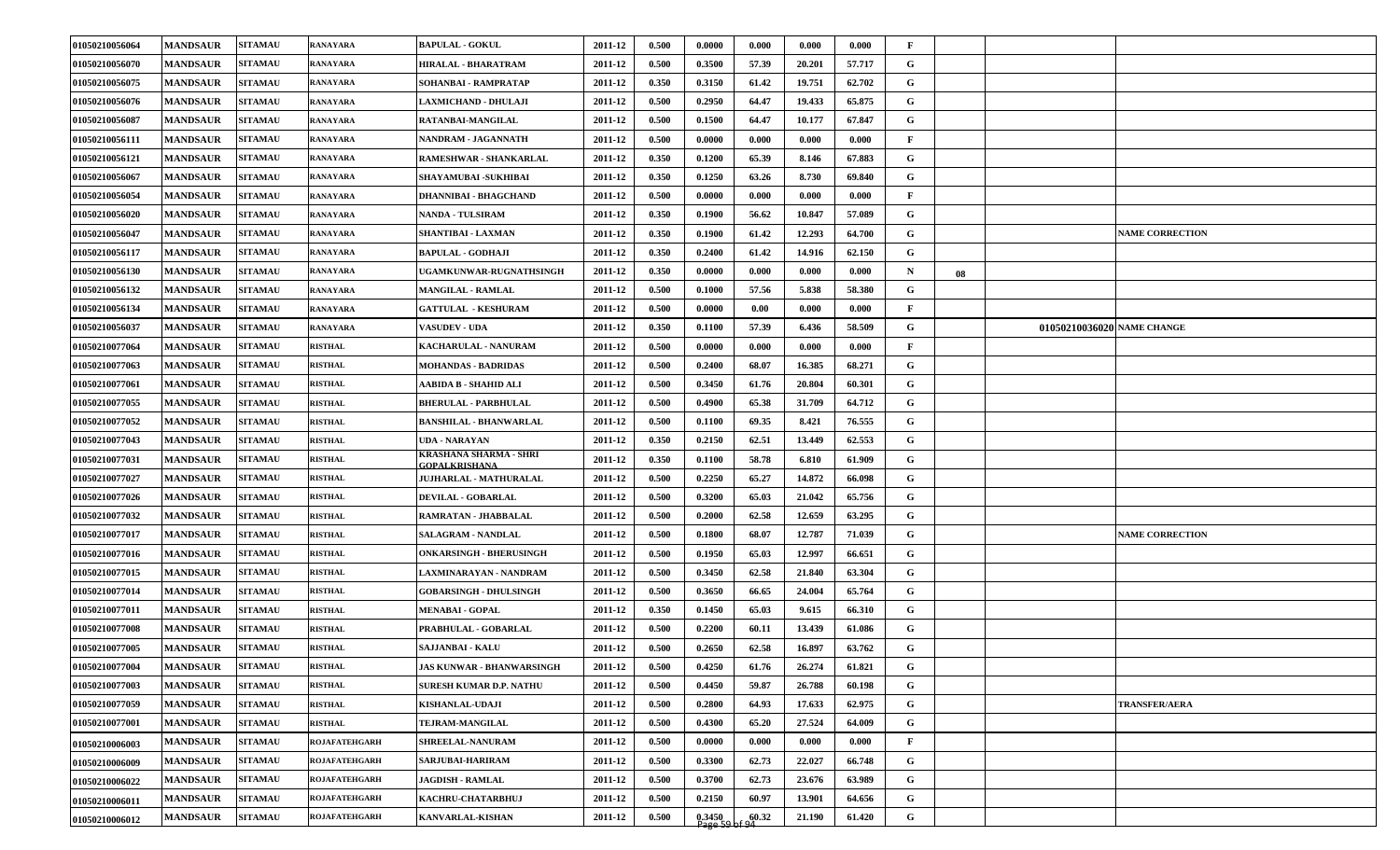| 01050210006021 | <b>MANDSAUR</b> | <b>SITAMAU</b> | <b>ROJAFATEHGARH</b>       | KARANSINGH-DASHRATHSINGH             | 2011-12 | 0.350 | 0.3200 | 62.73                        | 20.208 | 63.150 | G            |  |  |
|----------------|-----------------|----------------|----------------------------|--------------------------------------|---------|-------|--------|------------------------------|--------|--------|--------------|--|--|
| 01050210006026 | <b>MANDSAUR</b> | <b>SITAMAU</b> | <b>ROJAFATEHGARH</b>       | MOHANBAI - KANHAIYALAL               | 2011-12 | 0.500 | 0.1050 | 57.09                        | 6.941  | 66.105 | G            |  |  |
| 01050210006027 | <b>MANDSAUR</b> | <b>SITAMAU</b> | <b>ROJAFATEHGARH</b>       | MANGILAL - JAGANNATH                 | 2011-12 | 0.500 | 0.0000 | 0.00                         | 0.000  | 0.000  | $\mathbf{F}$ |  |  |
| 01050210067007 | <b>MANDSAUR</b> | <b>SITAMAU</b> | <b>RUPANI</b>              | <b>BHERULAL-NANURAM</b>              | 2011-12 | 0.350 | 0.2650 | 56.86                        | 15.970 | 60.264 | G            |  |  |
| 01050210067015 | <b>MANDSAUR</b> | <b>SITAMAU</b> | <b>RUPANI</b>              | <b>MOHANLAL - NANALAL</b>            | 2011-12 | 0.500 | 0.3550 | 61.40                        | 22.218 | 62.586 | G            |  |  |
| 01050210067022 | <b>MANDSAUR</b> | <b>SITAMAU</b> | <b>RUPANI</b>              | SOHANBAI - NANDA                     | 2011-12 | 0.500 | 0.2300 | 67.76                        | 17.124 | 74.452 | G            |  |  |
| 01050210067027 | <b>MANDSAUR</b> | <b>SITAMAU</b> | <b>RUPANI</b>              | NANDUBAI - KISHAN                    | 2011-12 | 0.500 | 0.3050 | 64.74                        | 21.114 | 69.226 | G            |  |  |
| 01050210067003 | <b>MANDSAUR</b> | <b>SITAMAU</b> | <b>RUPANI</b>              | <b>DHAPUBAI - DHANNA</b>             | 2011-12 | 0.500 | 0.2600 | 64.74                        | 17.489 | 67.265 | G            |  |  |
| 01050210067024 | <b>MANDSAUR</b> | <b>SITAMAU</b> | <b>RUPANI</b>              | SATYANARAYAN - JAGANNATH<br>MAHAJAN  | 2011-12 | 0.500 | 0.3250 | 64.74                        | 21.114 | 64.966 | G            |  |  |
| 01050210067036 | <b>MANDSAUR</b> | <b>SITAMAU</b> | <b>RUPANI</b>              | JAGDISH - BHAGGA                     | 2011-12 | 0.500 | 0.4250 | 59.84                        | 26.330 | 61.953 | G            |  |  |
| 01050210059004 | <b>MANDSAUR</b> | <b>SITAMAU</b> | <b>SHAKKARKHEDI (NAH.)</b> | <b>RAMPRASHAD - DEVILAL</b>          | 2011-12 | 0.500 | 0.1000 | 62.38                        | 6.523  | 65.230 | G            |  |  |
| 01050210059005 | <b>MANDSAUR</b> | <b>SITAMAU</b> | SHAKKARKHEDI (NAH.)        | SHANTOSHBAI - RAMLAL                 | 2011-12 | 0.500 | 0.0000 | 0.000                        | 0.000  | 0.000  | $\mathbf{F}$ |  |  |
| 01050210059009 | <b>MANDSAUR</b> | <b>SITAMAU</b> | SHAKKARKHEDI (NAH.)        | KACHARU - NATHU CHAMAR               | 2011-12 | 0.500 | 0.4100 | 57.88                        | 24.574 | 59.937 | G            |  |  |
| 01050210059010 | <b>MANDSAUR</b> | <b>SITAMAU</b> | <b>SHAKKARKHEDI (NAH.)</b> | <b>CHUNNILAL - DEVA</b>              | 2011-12 | 0.500 | 0.0000 | 0.000                        | 0.000  | 0.000  | $\mathbf{F}$ |  |  |
| 01050210059011 | <b>MANDSAUR</b> | <b>SITAMAU</b> | SHAKKARKHEDI (NAH.)        | YASHODABAI - MAHAVEERDAS             | 2011-12 | 0.500 | 0.0000 | 0.000                        | 0.000  | 0.000  | $\mathbf{F}$ |  |  |
| 01050210059012 | <b>MANDSAUR</b> | <b>SITAMAU</b> | SHAKKARKHEDI (NAH.)        | JANKILAL - RAMCHANDRA                | 2011-12 | 0.500 | 0.0000 | 0.000                        | 0.000  | 0.000  | $\mathbf{F}$ |  |  |
| 01050210059016 | <b>MANDSAUR</b> | <b>SITAMAU</b> | SHAKKARKHEDI (NAH.)        | KANWARLAL - BAGADIRAM                | 2011-12 | 0.500 | 0.0000 | 0.000                        | 0.000  | 0.000  | $\mathbf{F}$ |  |  |
| 01050210059017 | <b>MANDSAUR</b> | <b>SITAMAU</b> | <b>SHAKKARKHEDI (NAH.)</b> | <b>BHAGATRAM - BHUWANIRAM</b>        | 2011-12 | 0.500 | 0.1600 | 59.90                        | 9.952  | 62.200 | G            |  |  |
| 01050210059018 | <b>MANDSAUR</b> | <b>SITAMAU</b> | SHAKKARKHEDI (NAH.)        | <b>GANGARAM - DEVA</b>               | 2011-12 | 0.500 | 0.0000 | 0.000                        | 0.000  | 0.000  | $\mathbf{F}$ |  |  |
| 01050210059019 | <b>MANDSAUR</b> | <b>SITAMAU</b> | SHAKKARKHEDI (NAH.)        | <b>OMPRKASH - NANDLAL</b>            | 2011-12 | 0.500 | 0.0000 | 0.000                        | 0.000  | 0.000  | $\mathbf{F}$ |  |  |
| 01050210059021 | <b>MANDSAUR</b> | <b>SITAMAU</b> | SHAKKARKHEDI (NAH.)        | <b>JUJHAR - RAMPRATAP</b>            | 2011-12 | 0.500 | 0.0000 | 0.000                        | 0.000  | 0.000  | $\mathbf{F}$ |  |  |
| 01050210059023 | <b>MANDSAUR</b> | <b>SITAMAU</b> | <b>SHAKKARKHEDI (NAH.)</b> | NATHIBAI-GANGARAM                    | 2011-12 | 0.350 | 0.0000 | 0.000                        | 0.000  | 0.000  | $\mathbf{F}$ |  |  |
| 01050210059024 | <b>MANDSAUR</b> | <b>SITAMAU</b> | SHAKKARKHEDI (NAH.)        | <b>GANGABAI - KALURAM</b>            | 2011-12 | 0.350 | 0.0000 | 0.000                        | 0.000  | 0.000  | $\mathbf{F}$ |  |  |
| 01050210059025 | <b>MANDSAUR</b> | <b>SITAMAU</b> | SHAKKARKHEDI (NAH.)        | JAGDISH - KISHANLAL                  | 2011-12 | 0.500 | 0.1000 | 65.25                        | 7.140  | 71.400 | G            |  |  |
| 01050210059027 | <b>MANDSAUR</b> | <b>SITAMAU</b> | SHAKKARKHEDI (NAH.)        | SITABAI - RATANLAL                   | 2011-12 | 0.500 | 0.0000 | 0.000                        | 0.000  | 0.000  | $\mathbf{F}$ |  |  |
| 01050210059030 | <b>MANDSAUR</b> | <b>SITAMAU</b> | SHAKKARKHEDI (NAH.)        | <b>BHAGATRAM - BHANWARLAL</b>        | 2011-12 | 0.500 | 0.1000 | 65.25                        | 6.861  | 68.610 | G            |  |  |
| 01050210059031 | <b>MANDSAUR</b> | <b>SITAMAU</b> | SHAKKARKHEDI (NAH.)        | <b>RAMLAL - DHURA</b>                | 2011-12 | 0.500 | 0.0000 | 0.000                        | 0.000  | 0.000  | $\mathbf{F}$ |  |  |
| 01050210059033 | <b>MANDSAUR</b> | <b>SITAMAU</b> | SHAKKARKHEDI (NAH.)        | <b>BAPULAL - DEVILAL</b>             | 2011-12 | 0.500 | 0.0000 | 0.000                        | 0.000  | 0.000  | $\mathbf{F}$ |  |  |
| 01050210059034 | <b>MANDSAUR</b> | <b>SITAMAU</b> | <b>SHAKKARKHEDI (NAH.)</b> | <b>ONKARLAL - NATHURAM</b>           | 2011-12 | 0.500 | 0.2000 | 61.12                        | 13.438 | 67.190 | G            |  |  |
| 01050210059036 | <b>MANDSAUR</b> | <b>SITAMAU</b> | SHAKKARKHEDI (NAH.)        | <b>GOVARDHANLAL-KALURAM</b>          | 2011-12 | 0.500 | 0.0000 | 0.000                        | 0.000  | 0.000  | $\mathbf{F}$ |  |  |
| 01050210059037 | <b>MANDSAUR</b> | <b>SITAMAU</b> | SHAKKARKHEDI (NAH.)        | JHAMKUBAI - KANHAIYALAL              | 2011-12 | 0.350 | 0.0000 | 0.000                        | 0.000  | 0.000  | $\mathbf{F}$ |  |  |
| 01050210059038 | <b>MANDSAUR</b> | <b>SITAMAU</b> | SHAKKARKHEDI (NAH.)        | SURAJBAI - BAPULAL                   | 2011-12 | 0.500 | 0.0000 | 0.000                        | 0.000  | 0.000  | $\mathbf{F}$ |  |  |
| 01050210059039 | <b>MANDSAUR</b> | <b>SITAMAU</b> | <b>SHAKKARKHEDI (NAH.)</b> | <b>FAKIRA - KISHAN</b>               | 2011-12 | 0.500 | 0.1100 | 61.84                        | 7.668  | 69.709 | G            |  |  |
| 01050210059041 | <b>MANDSAUR</b> | <b>SITAMAU</b> | SHAKKARKHEDI (NAH.)        | KARULAL - GANGARAM                   | 2011-12 | 0.500 | 0.0950 | 61.84                        | 7.023  | 73.926 | G            |  |  |
| 01050210059044 | <b>MANDSAUR</b> | <b>SITAMAU</b> | SHAKKARKHEDI (NAH.)        | PRABHULAL - MOHANLAL                 | 2011-12 | 0.500 | 0.1700 | 65.25                        | 11.531 | 67.829 | $\mathbf G$  |  |  |
| 01050210059047 | <b>MANDSAUR</b> | <b>SITAMAU</b> | SHAKKARKHEDI (NAH.)        | <b>BHAGUBAI - NANURAM</b>            | 2011-12 | 0.500 | 0.0000 | 0.000                        | 0.000  | 0.000  | $\mathbf{F}$ |  |  |
| 01050210059052 | <b>MANDSAUR</b> | <b>SITAMAU</b> | SHAKKARKHEDI (NAH.)        | PRAHLAD - RAMNARAYAN M/O<br>VAJJIBAI | 2011-12 | 0.500 | 0.1550 | 57.86                        | 10.655 | 68.742 | G            |  |  |
| 01050210059053 | <b>MANDSAUR</b> | <b>SITAMAU</b> | SHAKKARKHEDI (NAH.)        | RANCHODLAL - MOHANLAL                | 2011-12 | 0.500 | 0.0000 | 0.000                        | 0.000  | 0.000  | $\mathbf{F}$ |  |  |
| 01050210059054 | <b>MANDSAUR</b> | <b>SITAMAU</b> | <b>SHAKKARKHEDI (NAH.)</b> | <b>BHANWARLAL - DHURA BAGARI</b>     | 2011-12 | 0.500 | 0.2850 | 61.84                        | 18.216 | 63.916 | G            |  |  |
| 01050210059056 | <b>MANDSAUR</b> | <b>SITAMAU</b> | <b>SHAKKARKHEDI (NAH.)</b> | SALAGRAM - KANHAIYALAL               | 2011-12 | 0.350 | 0.0000 | 0.000                        | 0.000  | 0.000  | $\mathbf{F}$ |  |  |
| 01050210059059 | <b>MANDSAUR</b> | <b>SITAMAU</b> | <b>SHAKKARKHEDI (NAH.)</b> | KARULAL - RAMNARAYAN                 | 2011-12 | 0.500 | 0.0000 | 0.00                         | 0.000  | 0.000  | $\mathbf{F}$ |  |  |
| 01050210059060 | <b>MANDSAUR</b> | <b>SITAMAU</b> | <b>SHAKKARKHEDI (NAH.)</b> | LAXMINARAYAN - CHAMPALAL             | 2011-12 | 0.500 | 0.1600 | $\frac{1000}{98660}$ of 9.38 | 11.442 | 71.513 | G            |  |  |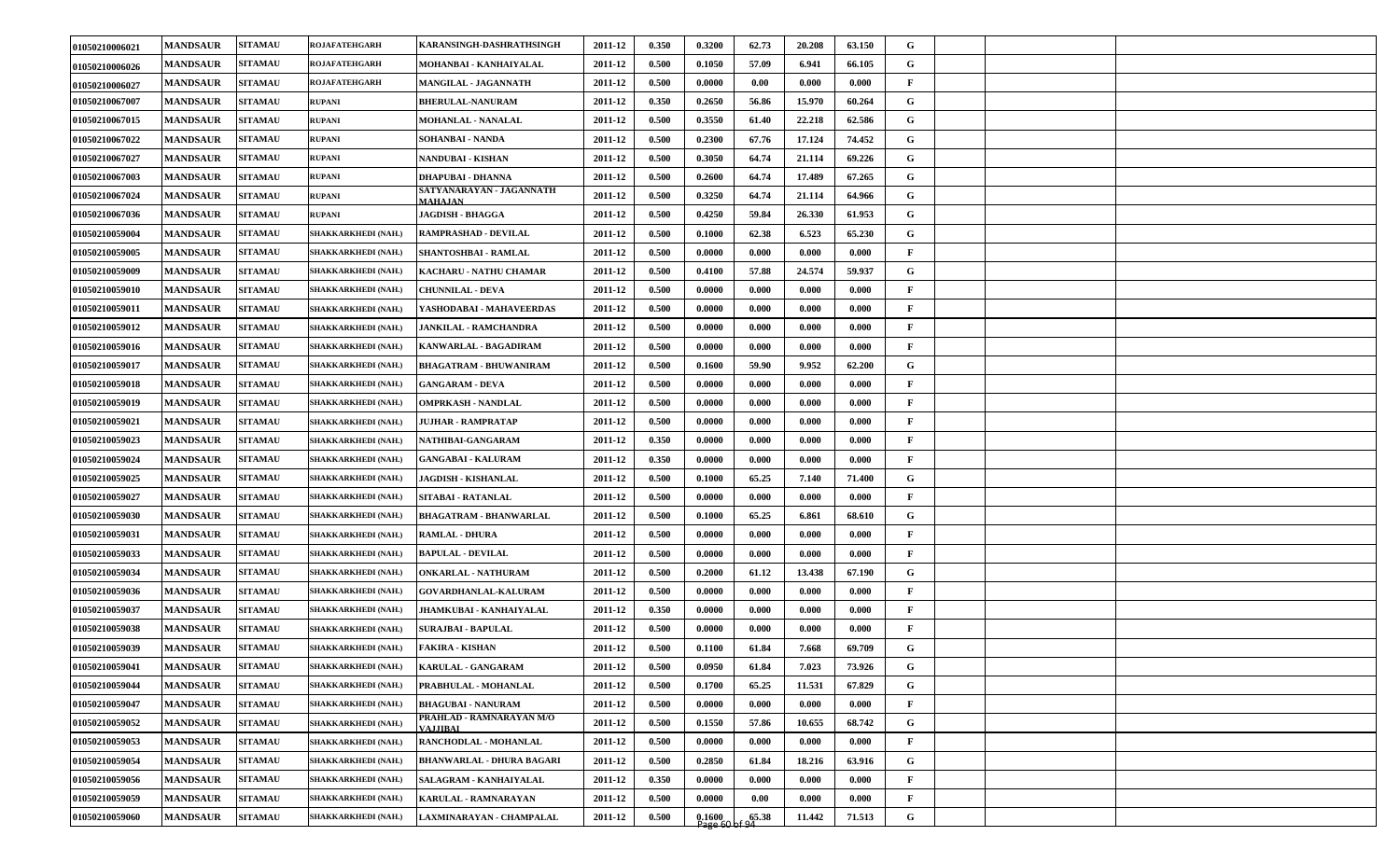| 01050210059062 | <b>MANDSAUR</b> | <b>SITAMAU</b> | SHAKKARKHEDI (NAH.)        | NARAYANIBAI-RATANLAL            | 2011-12 | 0.500 | 0.0000 | 0.000 | 0.000  | 0.000  | F            |                |                    |
|----------------|-----------------|----------------|----------------------------|---------------------------------|---------|-------|--------|-------|--------|--------|--------------|----------------|--------------------|
| 01050210059064 | <b>MANDSAUR</b> | <b>SITAMAU</b> | SHAKKARKHEDI (NAH.)        | RAMLAL - AMBARAM                | 2011-12 | 0.500 | 0.1000 | 67.93 | 7.511  | 75.110 | G            |                |                    |
| 01050210059067 | <b>MANDSAUR</b> | <b>SITAMAU</b> | SHAKKARKHEDI (NAH.)        | <b>BHANWARLAL - KESHURAM</b>    | 2011-12 | 0.500 | 0.0000 | 0.000 | 0.000  | 0.000  | F            |                |                    |
| 01050210059068 | <b>MANDSAUR</b> | <b>SITAMAU</b> | SHAKKARKHEDI (NAH.)        | <b>RAMESH - MANGILAL BAGARI</b> | 2011-12 | 0.500 | 0.0950 | 63.84 | 7.187  | 75.653 | G            |                |                    |
| 01050210059069 | <b>MANDSAUR</b> | <b>SITAMAU</b> | SHAKKARKHEDI (NAH.)        | PARWATIBAI - BADRILAL           | 2011-12 | 0.500 | 0.0000 | 0.000 | 0.000  | 0.000  | F            |                |                    |
| 01050210059070 | <b>MANDSAUR</b> | <b>SITAMAU</b> | SHAKKARKHEDI (NAH.)        | <b>DHANRAJ - SALIGRAM</b>       | 2011-12 | 0.500 | 0.0000 | 0.000 | 0.000  | 0.000  | $\mathbf{F}$ |                |                    |
| 01050210059072 | <b>MANDSAUR</b> | <b>SITAMAU</b> | SHAKKARKHEDI (NAH.)        | RAMCHANDRA - VKHATRAM           | 2011-12 | 0.500 | 0.2900 | 61.84 | 19.329 | 66.652 | G            |                |                    |
| 01050210059075 | <b>MANDSAUR</b> | <b>SITAMAU</b> | SHAKKARKHEDI (NAH.)        | <b>BALARAM - KISHANLAL</b>      | 2011-12 | 0.500 | 0.0000 | 0.000 | 0.000  | 0.000  | $\mathbf{F}$ |                |                    |
| 01050210059076 | <b>MANDSAUR</b> | <b>SITAMAU</b> | <b>SHAKKARKHEDI (NAH.)</b> | RAMGOPAL - GANGARAM             | 2011-12 | 0.500 | 0.0000 | 0.000 | 0.000  | 0.000  | F            |                |                    |
| 01050210059077 | <b>MANDSAUR</b> | <b>SITAMAU</b> | SHAKKARKHEDI (NAH.)        | RADHESHYAM - BHAWARLAL          | 2011-12 | 0.500 | 0.0000 | 0.000 | 0.000  | 0.000  | $\mathbf{F}$ |                |                    |
| 01050210059080 | <b>MANDSAUR</b> | <b>SITAMAU</b> | <b>SHAKKARKHEDI (NAH.)</b> | <b>BHERULAL - RADHAKISHAN</b>   | 2011-12 | 0.500 | 0.1650 | 57.93 | 10.171 | 61.642 | G            |                |                    |
| 01050210059083 | <b>MANDSAUR</b> | <b>SITAMAU</b> | <b>SHAKKARKHEDI (NAH.)</b> | <b>RAMLAL - HIRA CHAMAR</b>     | 2011-12 | 0.500 | 0.0000 | 0.000 | 0.000  | 0.000  | $\mathbf{F}$ |                |                    |
| 01050210059085 | <b>MANDSAUR</b> | <b>SITAMAU</b> | SHAKKARKHEDI (NAH.)        | PUSHPA - JAGDISH PATIDAR        | 2011-12 | 0.500 | 0.0000 | 0.000 | 0.000  | 0.000  | $\mathbf{F}$ |                |                    |
| 01050210059087 | <b>MANDSAUR</b> | <b>SITAMAU</b> | SHAKKARKHEDI (NAH.)        | <b>RAMJAS - BAPULAL</b>         | 2011-12 | 0.500 | 0.0000 | 0.000 | 0.000  | 0.000  | $\mathbf{F}$ |                |                    |
| 01050210059089 | <b>MANDSAUR</b> | <b>SITAMAU</b> | SHAKKARKHEDI (NAH.)        | LEELABAI - RAMPRATAP            | 2011-12 | 0.350 | 0.0000 | 0.000 | 0.000  | 0.000  | $\mathbf{F}$ |                |                    |
| 01050210059090 | <b>MANDSAUR</b> | <b>SITAMAU</b> | SHAKKARKHEDI (NAH.)        | PURIBAI-LUXMINARAYAN            | 2011-12 | 0.350 | 0.0000 | 0.000 | 0.000  | 0.000  | F            |                |                    |
| 01050210059074 | <b>MANDSAUR</b> | <b>SITAMAU</b> | SHAKKARKHEDI (NAH.)        | RAMDAYAL - KISHANLAL            | 2011-12 | 0.350 | 0.0000 | 0.000 | 0.000  | 0.000  | F            |                |                    |
| 01050210059015 | <b>MANDSAUR</b> | <b>SITAMAU</b> | SHAKKARKHEDI (NAH.)        | <b>SURESH - RAMNARAYAN</b>      | 2011-12 | 0.350 | 0.0000 | 0.000 | 0.000  | 0.000  | $\mathbf{F}$ |                |                    |
| 01050210059020 | <b>MANDSAUR</b> | <b>SITAMAU</b> | <b>SHAKKARKHEDI (NAH.)</b> | <b>ISHWARLAL - SALAGRAM</b>     | 2011-12 | 0.500 | 0.0000 | 0.000 | 0.000  | 0.000  | $\mathbf{F}$ |                |                    |
| 01050210059084 | <b>MANDSAUR</b> | <b>SITAMAU</b> | SHAKKARKHEDI (NAH.)        | RAMNARAYAN - KISHANLAL          | 2011-12 | 0.500 | 0.0750 | 62.25 | 4.722  | 62.960 | G            |                |                    |
| 01050210059079 | <b>MANDSAUR</b> | <b>SITAMAU</b> | SHAKKARKHEDI (NAH.)        | RAJARAM - BAGADIRAM             | 2011-12 | 0.500 | 0.0000 | 0.000 | 0.000  | 0.000  | $\mathbf{F}$ |                |                    |
| 01050210059061 | <b>MANDSAUR</b> | <b>SITAMAU</b> | SHAKKARKHEDI (NAH.)        | <b>TIBBUBAI-KANYA</b>           | 2011-12 | 0.500 | 0.0000 | 0.000 | 0.000  | 0.000  | $\mathbf{F}$ |                |                    |
| 01050210059008 | <b>MANDSAUR</b> | <b>SITAMAU</b> | SHAKKARKHEDI (NAH.)        | <b>BHULIBAI - MANGILAL</b>      | 2011-12 | 0.500 | 0.0850 | 62.25 | 5.674  | 66.753 | G            |                |                    |
| 01050210059035 | <b>MANDSAUR</b> | <b>SITAMAU</b> | SHAKKARKHEDI (NAH.)        | <b>PRABHUDAS - BADRIDAS</b>     | 2011-12 | 0.500 | 0.0000 | 0.000 | 0.000  | 0.000  | F            |                |                    |
| 01050210059081 | <b>MANDSAUR</b> | <b>SITAMAU</b> | SHAKKARKHEDI (NAH.)        | RAMNARAYAN - DEVA CHAMAR        | 2011-12 | 0.500 | 0.0000 | 0.000 | 0.000  | 0.000  | F            |                |                    |
| 01050210059032 | <b>MANDSAUR</b> | <b>SITAMAU</b> | SHAKKARKHEDI (NAH.)        | <b>GANESHRAM - BHANWARLAL</b>   | 2011-12 | 0.500 | 0.0000 | 0.000 | 0.000  | 0.000  | $\mathbf{F}$ |                |                    |
| 01050210059013 | <b>MANDSAUR</b> | <b>SITAMAU</b> | SHAKKARKHEDI (NAH.)        | <b>HARDEVRAM - MANGILAL</b>     | 2011-12 | 0.500 | 0.0000 | 0.000 | 0.000  | 0.000  | $\mathbf{F}$ |                |                    |
| 01050210059051 | <b>MANDSAUR</b> | <b>SITAMAU</b> | SHAKKARKHEDI (NAH.)        | KANCHANBAI - GANESHRAM          | 2011-12 | 0.500 | 0.0000 | 0.000 | 0.000  | 0.000  | F            |                |                    |
| 01050210059028 | <b>MANDSAUR</b> | <b>SITAMAU</b> | SHAKKARKHEDI (NAH.)        | KISHORDAS - BHAGWATIDAS         | 2011-12 | 0.500 | 0.2750 | 56.61 | 16.085 | 58.491 | G            |                |                    |
| 01050210059001 | <b>MANDSAUR</b> | <b>SITAMAU</b> | SHAKKARKHEDI (NAH.)        | JAMUNAPRASAD - SHIVDAYAL        | 2011-12 | 0.350 | 0.0000 | 0.000 | 0.000  | 0.000  | $\mathbf{F}$ |                | <b>NAME CHANGE</b> |
| 01050210059042 | <b>MANDSAUR</b> | <b>SITAMAU</b> | SHAKKARKHEDI (NAH.)        | PRABHULAL - RAMCHANDRA          | 2011-12 | 0.350 | 0.1500 | 60.34 | 9.887  | 65.913 | G            |                | <b>NAME CHANGE</b> |
| 01050210059088 | <b>MANDSAUR</b> | <b>SITAMAU</b> | SHAKKARKHEDI (NAH.)        | <b>MANGIBAI - CHANDAR</b>       | 2011-12 | 0.350 | 0.1000 | 62.38 | 6.835  | 68.350 | G            |                | <b>NAME CHANGE</b> |
| 01050210150001 | <b>MANDSAUR</b> | <b>SITAMAU</b> | <b>AERA</b>                | <b>DEUBAI - SHANKARLAL</b>      | 2011-12 | 0.500 | 0.180  | 63.39 | 11.963 | 66.461 | G            |                |                    |
| 01050210150002 | <b>MANDSAUR</b> | <b>SITAMAU</b> | <b>AERA</b>                | <b>AMARLAL - NATHULAL</b>       | 2011-12 | 0.500 | 0.320  | 63.08 | 20.510 | 64.094 | G            |                |                    |
| 01050210150003 | <b>MANDSAUR</b> | <b>SITAMAU</b> | <b>AERA</b>                | <b>HIRALAL - NATHU</b>          | 2011-12 | 0.500 | 0.415  | 61.90 | 25.980 | 62.602 | $\mathbf G$  |                |                    |
| 01050210150004 | <b>MANDSAUR</b> | <b>SITAMAU</b> | <b>AERA</b>                | <b>BAGDIRAM - JAGANNATH</b>     | 2011-12 | 0.500 | 0.485  | 64.89 | 31.342 | 64.623 | $\mathbf G$  |                |                    |
| 01050210150005 | <b>MANDSAUR</b> | <b>SITAMAU</b> | <b>AERA</b>                | <b>NANDLAL-VARDA</b>            | 2011-12 | 0.500 | 0.505  | 64.54 | 32.418 | 64.194 | $\mathbf G$  |                |                    |
| 01050210150006 | <b>MANDSAUR</b> | <b>SITAMAU</b> | <b>AERA</b>                | RAGHUVEERDAS - SHANKARDAS       | 2011-12 | 0.500 | 0.440  | 61.97 | 27.382 | 62.232 | $\mathbf G$  |                |                    |
| 01050210150007 | <b>MANDSAUR</b> | <b>SITAMAU</b> | <b>AERA</b>                | <b>UDAYDAS - DEVIDAS</b>        | 2011-12 | 0.500 | 0.185  | 64.56 | 12.451 | 67.303 | $\mathbf G$  | 01080212010066 |                    |
| 01050210150009 | <b>MANDSAUR</b> | <b>SITAMAU</b> | <b>AERA</b>                | <b>GOVINDDAS - JANKIDAS</b>     | 2011-12 | 0.500 | 0.430  | 59.22 | 25.431 | 59.142 | $\mathbf G$  |                |                    |
| 01050210150012 | <b>MANDSAUR</b> | <b>SITAMAU</b> | <b>AERA</b>                | <b>BADRILAL - ONKARLAL</b>      | 2011-12 | 0.500 | 0.225  | 61.97 | 13.598 | 60.436 | G            |                |                    |
| 01050210150014 | <b>MANDSAUR</b> | <b>SITAMAU</b> | <b>AERA</b>                | <b>RAMESHWAR - SHANKAR</b>      | 2011-12 | 0.500 | 0.305  | 66.40 | 20.394 | 66.866 | G            |                |                    |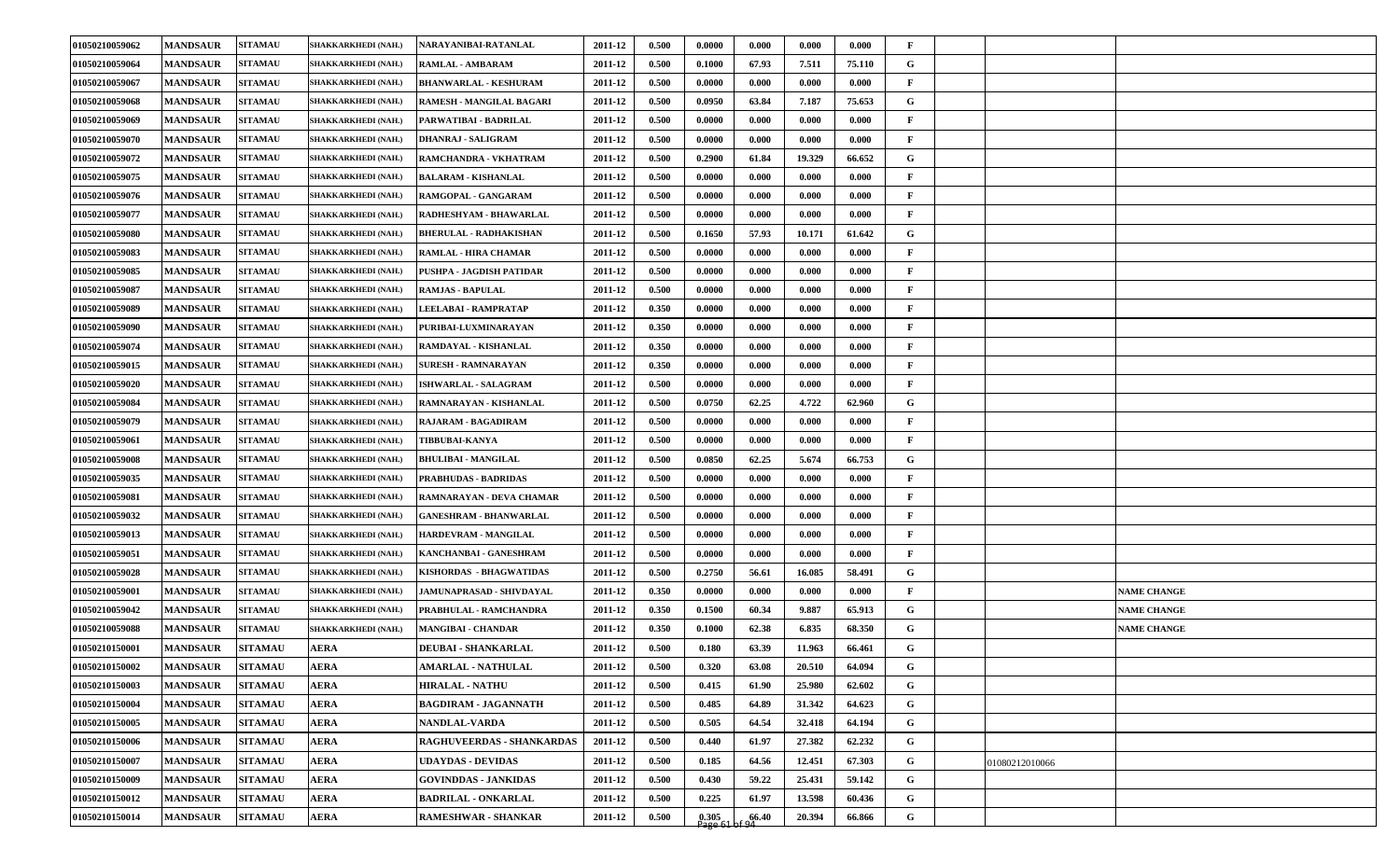| 01050210150015 | <b>MANDSAUR</b> | <b>AERA</b><br><b>SITAMAU</b> | RADHABAI - RATANLAL             | 2011-12 | 0.350 | 0.350              | 63.08 | 22.610 | 64.600 | G           |                |  |
|----------------|-----------------|-------------------------------|---------------------------------|---------|-------|--------------------|-------|--------|--------|-------------|----------------|--|
| 01050210150016 | <b>MANDSAUR</b> | <b>SITAMAU</b><br><b>AERA</b> | <b>DEVIDAS - BHUWANDAS</b>      | 2011-12 | 0.500 | 0.300              | 62.36 | 19.617 | 65.390 | G           |                |  |
| 01050210150018 | <b>MANDSAUR</b> | <b>SITAMAU</b><br><b>AERA</b> | <b>MANGILAL - RODA</b>          | 2011-12 | 0.500 | 0.405              | 61.90 | 25.184 | 62.183 | G           |                |  |
| 01050210150022 | <b>MANDSAUR</b> | <b>SITAMAU</b><br><b>AERA</b> | <b>NANURAM - BHERULAL</b>       | 2011-12 | 0.500 | 0.320              | 68.83 | 22.537 | 70.428 | G           |                |  |
| 01050210150024 | <b>MANDSAUR</b> | <b>SITAMAU</b><br><b>AERA</b> | <b>KALU- ASHARAM</b>            | 2011-12 | 0.500 | 0.420              | 66.30 | 28.386 | 67.586 | G           |                |  |
| 01050210150025 | <b>MANDSAUR</b> | <b>SITAMAU</b><br><b>AERA</b> | <b>BADRILAL - PYARA JI</b>      | 2011-12 | 0.500 | 0.300              | 65.85 | 19.162 | 63.873 | G           |                |  |
| 01050210150026 | <b>MANDSAUR</b> | <b>SITAMAU</b><br><b>AERA</b> | PRABHULAL - CHUNNILAL           | 2011-12 | 0.500 | 0.265              | 61.90 | 16.492 | 62.234 | G           |                |  |
| 01050210150028 | <b>MANDSAUR</b> | <b>SITAMAU</b><br><b>AERA</b> | SAJJANBAI - BHERA               | 2011-12 | 0.500 | 0.305              | 61.90 | 19.967 | 65.466 | G           |                |  |
| 01050210150029 | <b>MANDSAUR</b> | <b>SITAMAU</b><br><b>AERA</b> | <b>NATHULAL - KODAR</b>         | 2011-12 | 0.350 | 0.195              | 59.89 | 12.577 | 64.497 | G           |                |  |
| 01050210150032 | <b>MANDSAUR</b> | <b>SITAMAU</b><br><b>AERA</b> | NANDA - LAXMICHANDRA            | 2011-12 | 0.500 | 0.250              | 67.44 | 16.860 | 67.440 | G           |                |  |
| 01050210150033 | <b>MANDSAUR</b> | <b>SITAMAU</b><br><b>AERA</b> | SITARAM - LAXMICHANDRA          | 2011-12 | 0.500 | 0.405              | 63.75 | 26.138 | 64.538 | G           |                |  |
| 01050210150034 | <b>MANDSAUR</b> | <b>SITAMAU</b><br>AERA        | NATHUBAI - KACHARU              | 2011-12 | 0.500 | 0.440              | 60.14 | 26.513 | 60.257 | G           |                |  |
| 01050210150037 | <b>MANDSAUR</b> | <b>AERA</b><br><b>SITAMAU</b> | <b>BHAGATRAM-DHANNA</b>         | 2011-12 | 0.500 | 0.185              | 68.34 | 13.932 | 75.308 | G           |                |  |
| 01050210150041 | <b>MANDSAUR</b> | <b>SITAMAU</b><br><b>AERA</b> | RAMCHANDRA - SHANKARLAL         | 2011-12 | 0.500 | 0.175              | 64.78 | 10.744 | 61.394 | G           |                |  |
| 01050210150042 | <b>MANDSAUR</b> | <b>SITAMAU</b><br><b>AERA</b> | <b>BADRILAL - UDAYLAL</b>       | 2011-12 | 0.500 | 0.215              | 64.54 | 14.070 | 65.442 | G           |                |  |
| 01050210150043 | <b>MANDSAUR</b> | <b>SITAMAU</b><br>AERA        | <b>SALAGRAM - SITARAM</b>       | 2011-12 | 0.500 | 0.145              | 65.24 | 9.404  | 64.855 | G           |                |  |
| 01050210150045 | <b>MANDSAUR</b> | <b>SITAMAU</b><br><b>AERA</b> | <b>MOTILAL - BHUWAN</b>         | 2011-12 | 0.500 | 0.320              | 68.00 | 21.750 | 67.969 | G           |                |  |
| 01050210150050 | <b>MANDSAUR</b> | <b>SITAMAU</b><br><b>AERA</b> | DEVILAL - GOVERDHAN             | 2011-12 | 0.500 | 0.320              | 66.32 | 21.516 | 67.238 | G           |                |  |
| 01050210150052 | <b>MANDSAUR</b> | <b>SITAMAU</b><br><b>AERA</b> | <b>BAPULAL - RUGHNATH</b>       | 2011-12 | 0.500 | 0.350              | 64.34 | 23.457 | 67.020 | G           |                |  |
| 01050210150055 | <b>MANDSAUR</b> | <b>SITAMAU</b><br>AERA        | <b>BAPULAL - BHANWARLAL</b>     | 2011-12 | 0.500 | 0.305              | 66.09 | 20.535 | 67.328 | G           |                |  |
| 01050210150056 | <b>MANDSAUR</b> | <b>SITAMAU</b><br><b>AERA</b> | VAKTUBAI - KISHAN               | 2011-12 | 0.500 | 0.410              | 63.08 | 25.511 | 62.222 | G           |                |  |
| 01050210150057 | <b>MANDSAUR</b> | <b>SITAMAU</b><br><b>AERA</b> | <b>FAKIRCHAND - TULSIRAM</b>    | 2011-12 | 0.500 | 0.300              | 60.74 | 18.578 | 61.927 | G           |                |  |
| 01050210150058 | <b>MANDSAUR</b> | <b>SITAMAU</b><br><b>AERA</b> | SAREKUNWAR - AMRITRAM           | 2011-12 | 0.500 | 0.265              | 67.58 | 18.440 | 69.585 | G           |                |  |
| 01050210150059 | <b>MANDSAUR</b> | <b>SITAMAU</b><br>AERA        | SHIVNATH - RAMNATH              | 2011-12 | 0.500 | 0.290              | 63.79 | 18.818 | 64.890 | G           |                |  |
| 01050210150061 | <b>MANDSAUR</b> | <b>SITAMAU</b><br><b>AERA</b> | <b>BHANWARLAL - NANURAM</b>     | 2011-12 | 0.500 | 0.235              | 71.46 | 16.191 | 68.898 | G           |                |  |
| 01050210150063 | <b>MANDSAUR</b> | <b>SITAMAU</b><br><b>AERA</b> | <b>KAMLA BAI - MANGI LAL</b>    | 2011-12 | 0.500 | 0.290              | 71.22 | 20.694 | 71.359 | G           | 01050210062054 |  |
| 01050210150064 | <b>MANDSAUR</b> | <b>SITAMAU</b><br><b>AERA</b> | <b>NANDLAL - HIRALAL</b>        | 2011-12 | 0.500 | 0.230              | 67.36 | 15.474 | 67.278 | G           |                |  |
| 01050210150068 | <b>MANDSAUR</b> | <b>SITAMAU</b><br><b>AERA</b> | KANKUBAI - RAGHUNATH            | 2011-12 | 0.500 | 0.420              | 64.54 | 26.867 | 63.969 | G           |                |  |
| 01050210150069 | <b>MANDSAUR</b> | <b>SITAMAU</b><br><b>AERA</b> | <b>BASANTILAL - GIRDHARILAL</b> | 2011-12 | 0.500 | 0.210              | 63.08 | 13.274 | 63.210 | G           |                |  |
| 01050210150072 | <b>MANDSAUR</b> | <b>SITAMAU</b><br><b>AERA</b> | PRABHU LAL-BHERU LAL            | 2011-12 | 0.500 | 0.495              | 63.39 | 32.682 | 66.024 | G           |                |  |
| 01050210150073 | <b>MANDSAUR</b> | <b>SITAMAU</b><br><b>AERA</b> | NANDLAL - NANURAM               | 2011-12 | 0.500 | 0.445              | 68.29 | 31.062 | 69.802 | G           |                |  |
| 01050210150075 | <b>MANDSAUR</b> | <b>SITAMAU</b><br><b>AERA</b> | ATMARAM - HANSRAJ               | 2011-12 | 0.500 | 0.420              | 67.14 | 28.333 | 67.460 | G           |                |  |
| 01050210150077 | <b>MANDSAUR</b> | <b>SITAMAU</b><br><b>AERA</b> | <b>GOPAL - SURAJMAL</b>         | 2011-12 | 0.500 | 0.405              | 61.90 | 24.840 | 61.333 | G           |                |  |
| 01050210150083 | <b>MANDSAUR</b> | <b>SITAMAU</b><br><b>AERA</b> | SHANTIBAI - MANGILAL            | 2011-12 | 0.500 | 0.335              | 69.03 | 23.194 | 69.236 | G           |                |  |
| 01050210150084 | <b>MANDSAUR</b> | <b>SITAMAU</b><br>AERA        | NANDUBAI - MATHURALAL           | 2011-12 | 0.500 | 0.180              | 59.22 | 10.795 | 59.972 | $\mathbf G$ |                |  |
| 01050210150085 | <b>MANDSAUR</b> | <b>SITAMAU</b><br><b>AERA</b> | <b>HIRALAL - MANGILAL</b>       | 2011-12 | 0.500 | 0.490              | 63.08 | 31.053 | 63.373 | $\mathbf G$ |                |  |
| 01050210150086 | <b>MANDSAUR</b> | <b>SITAMAU</b><br><b>AERA</b> | KACHRULAL - BAGDIRAM            | 2011-12 | 0.500 | 0.225              | 68.25 | 15.425 | 68.556 | $\mathbf G$ |                |  |
| 01050210150087 | <b>MANDSAUR</b> | <b>SITAMAU</b><br><b>AERA</b> | <b>BHANWARLAL - SHANKAR</b>     | 2011-12 | 0.500 | 0.215              | 65.24 | 14.241 | 66.237 | $\mathbf G$ |                |  |
| 01050210150089 | <b>MANDSAUR</b> | <b>SITAMAU</b><br><b>AERA</b> | UDAYLAL - BHERULAL              | 2011-12 | 0.500 | 0.180              | 64.78 | 11.827 | 65.706 | $\mathbf G$ |                |  |
| 01050210150090 | <b>MANDSAUR</b> | <b>SITAMAU</b><br><b>AERA</b> | RAMGOPAL - SHANKARLAL           | 2011-12 | 0.500 | 0.295              | 63.08 | 18.870 | 63.966 | $\mathbf G$ |                |  |
| 01050210150091 | <b>MANDSAUR</b> | <b>SITAMAU</b><br><b>AERA</b> | <b>MANGILAL - DEVA</b>          | 2011-12 | 0.500 | 0.290              | 67.25 | 18.628 | 64.234 | G           |                |  |
| 01050210150092 | <b>MANDSAUR</b> | <b>SITAMAU</b><br><b>AERA</b> | NATHIBAI - KASHIRAM             | 2011-12 | 0.500 | $0.425$<br>Page 62 | 72.04 | 31.193 | 73.395 | $\mathbf G$ |                |  |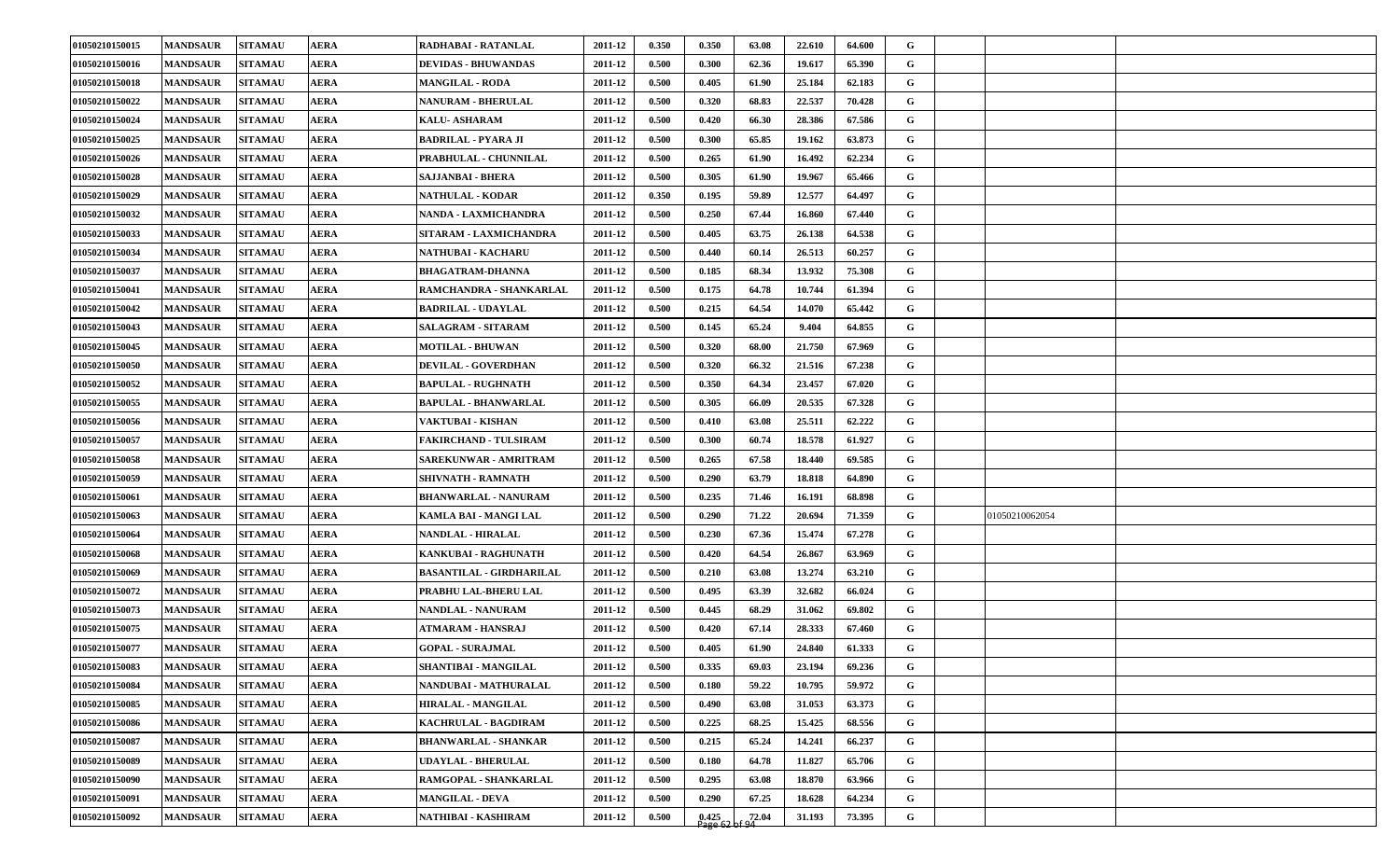| 01050210150093 | <b>MANDSAUR</b> | <b>SITAMAU</b> | <b>AERA</b>    | RUKMANBAI - BHERULAL                | 2011-12 | 0.500 | 0.110 | 67.00 | 7.762  | 70.564 | G           |    |                               |
|----------------|-----------------|----------------|----------------|-------------------------------------|---------|-------|-------|-------|--------|--------|-------------|----|-------------------------------|
| 01050210150094 | <b>MANDSAUR</b> | <b>SITAMAU</b> | <b>AERA</b>    | KANTABAI - SAMANDARBAI              | 2011-12 | 0.500 | 0.100 | 69.03 | 7.041  | 70.410 | G           |    |                               |
| 01050210150095 | <b>MANDSAUR</b> | <b>SITAMAU</b> | <b>AERA</b>    | NATHULAL - SHRILAL                  | 2011-12 | 0.500 | 0.485 | 66.79 | 32.040 | 66.062 | G           |    |                               |
| 01050210150096 | <b>MANDSAUR</b> | <b>SITAMAU</b> | <b>AERA</b>    | PARASRAM - BHERU                    | 2011-12 | 0.500 | 0.450 | 62.05 | 28.011 | 62.247 | G           |    |                               |
| 01050210150097 | <b>MANDSAUR</b> | <b>SITAMAU</b> | <b>AERA</b>    | RUKMANBAI - RAMCHANDRA              | 2011-12 | 0.500 | 0.455 | 64.78 | 29.521 | 64.881 | G           |    |                               |
| 01050210150098 | <b>MANDSAUR</b> | <b>SITAMAU</b> | <b>AERA</b>    | <b>KARIBAI- GOKUL</b>               | 2011-12 | 0.500 | 0.380 | 66.55 | 25.574 | 67.300 | G           |    |                               |
| 01050210150100 | <b>MANDSAUR</b> | <b>SITAMAU</b> | <b>AERA</b>    | AMBALAL - BHERUSHANKAR              | 2011-12 | 0.500 | 0.220 | 65.41 | 14.175 | 64.432 | G           |    |                               |
| 01050210150101 | <b>MANDSAUR</b> | <b>SITAMAU</b> | <b>AERA</b>    | KOSHALIYABAI - KACHARULAL           | 2011-12 | 0.350 | 0.330 | 62.05 | 20.920 | 63.394 | G           |    |                               |
| 01050210150103 | <b>MANDSAUR</b> | <b>SITAMAU</b> | <b>AERA</b>    | RAMCHANDRA - RAKHILAL               | 2011-12 | 0.500 | 0.440 | 65.02 | 29.361 | 66.730 | G           |    |                               |
| 01050210150105 | <b>MANDSAUR</b> | <b>SITAMAU</b> | <b>AERA</b>    | <b>GORDHANLAL - KISHANLAL</b>       | 2011-12 | 0.500 | 0.190 | 66.30 | 13.061 | 68.742 | G           |    |                               |
| 01050210150112 | <b>MANDSAUR</b> | <b>SITAMAU</b> | <b>AERA</b>    | <b>BALASHANKAR - RAMLAL</b>         | 2011-12 | 0.500 | 0.200 | 66.65 | 13.216 | 66.080 | G           |    |                               |
| 01050210150113 | <b>MANDSAUR</b> | <b>SITAMAU</b> | <b>AERA</b>    | PRABHULAL - BHUWAN                  | 2011-12 | 0.500 | 0.275 | 65.24 | 18.239 | 66.324 | G           |    |                               |
| 01050210150116 | <b>MANDSAUR</b> | <b>SITAMAU</b> | <b>AERA</b>    | <b>BABULAL - UDAYLAL</b>            | 2011-12 | 0.500 | 0.340 | 62.05 | 21.833 | 64.215 | G           |    |                               |
| 01050210150118 | <b>MANDSAUR</b> | <b>SITAMAU</b> | <b>AERA</b>    | RAMPRATAP - ASHARAM                 | 2011-12 | 0.500 | 0.445 | 62.09 | 28.437 | 63.903 | G           |    |                               |
| 01050210150123 | <b>MANDSAUR</b> | <b>SITAMAU</b> | <b>AERA</b>    | PRABHULAL - DHANNA                  | 2011-12 | 0.500 | 0.275 | 65.02 | 17.713 | 64.411 | G           |    |                               |
| 01050210150124 | <b>MANDSAUR</b> | <b>SITAMAU</b> | <b>AERA</b>    | <b>BAPULAL -CHATARBHUJ</b>          | 2011-12 | 0.500 | 0.100 | 68.09 | 6.848  | 68.480 | G           |    |                               |
| 01050210150133 | <b>MANDSAUR</b> | <b>SITAMAU</b> | <b>AERA</b>    | <b>JAGDISH - BAKSHIRAM</b>          | 2011-12 | 0.350 | 0.180 | 64.34 | 11.930 | 66.278 | G           |    |                               |
| 01050210150137 | <b>MANDSAUR</b> | <b>SITAMAU</b> | <b>AERA</b>    | PRABHUBAI - BHANWARLAL              | 2011-12 | 0.500 | 0.375 | 65.02 | 23.881 | 63.683 | G           |    |                               |
| 01050210150145 | <b>MANDSAUR</b> | <b>SITAMAU</b> | <b>AERA</b>    | DHANNA - HANSRAJ                    | 2011-12 | 0.500 | 0.225 | 61.90 | 14.210 | 63.156 | G           |    |                               |
| 01050210150149 | <b>MANDSAUR</b> | <b>SITAMAU</b> | <b>AERA</b>    | RADHESHYAM - KANHAIYALAL            | 2011-12 | 0.500 | 0.475 | 63.39 | 30.219 | 63.619 | G           |    | 01050211036071                |
| 01050210150151 | <b>MANDSAUR</b> | <b>SITAMAU</b> | <b>AERA</b>    | YASHODABAI - UDAYLAL                | 2011-12 | 0.500 | 0.200 | 69.98 | 12.886 | 64.430 | G           |    |                               |
| 01050210150154 | <b>MANDSAUR</b> | <b>SITAMAU</b> | <b>AERA</b>    | <b>BHERULAL - GOKULJI</b>           | 2011-12 | 0.350 | 0.330 | 67.58 | 23.363 | 70.797 | G           |    |                               |
| 01050210150155 | <b>MANDSAUR</b> | <b>SITAMAU</b> | <b>AERA</b>    | <b>BADRILAL - RAMLAL</b>            | 2011-12 | 0.500 | 0.220 | 65.48 | 15.173 | 68.968 | $\mathbf G$ |    |                               |
| 01050210150156 | <b>MANDSAUR</b> | <b>SITAMAU</b> | <b>AERA</b>    | <b>BHANWARLAL - BHERULAL</b>        | 2011-12 | 0.500 | 0.140 | 65.30 | 9.142  | 65.300 | G           |    |                               |
| 01050210150157 | <b>MANDSAUR</b> | <b>SITAMAU</b> | <b>AERA</b>    | <b>DEVA - LALA</b>                  | 2011-12 | 0.500 | 0.190 | 68.25 | 13.358 | 70.305 | G           |    |                               |
| 01050210150160 | <b>MANDSAUR</b> | <b>SITAMAU</b> | <b>AERA</b>    | <b>KASHIRAM - NANURAM</b>           | 2011-12 | 0.500 | 0.225 | 64.69 | 14.592 | 64.853 | G           |    |                               |
| 01050210150158 | <b>MANDSAUR</b> | <b>SITAMAU</b> | <b>AERA</b>    | <b>BAGDIRAM - CHATARBHUJ</b>        | 2011-12 | 0.350 | 0.350 | 63.91 | 23.181 | 66.231 | $\mathbf I$ | 02 |                               |
| 01050210156002 | <b>MANDSAUR</b> | <b>SITAMAU</b> | <b>BAAKLI</b>  | AMARSINGH - BHANWARLAL              | 2011-12 | 0.500 | 0.485 | 58.30 | 29.850 | 61.546 | G           |    | <b>TRANSFER/SALRIYA</b>       |
| 01050210156004 | <b>MANDSAUR</b> | <b>SITAMAU</b> | <b>BAAKLI</b>  | <b>LALSINGH - SHIVSINGH</b>         | 2011-12 | 0.350 | 0.335 | 61.86 | 20.714 | 61.833 | G           |    | <b>TRANSFER/SALRIYA</b>       |
| 01050210156019 | <b>MANDSAUR</b> | <b>SITAMAU</b> | <b>BAAKLI</b>  | <b>RAGHUSINGH - BHERUSINGH</b>      | 2011-12 | 0.500 | 0.480 | 61.86 | 31.743 | 66.131 | G           |    | <b>TRANSFER/DHABLA MAHESH</b> |
| 01050210156028 | <b>MANDSAUR</b> | <b>SITAMAU</b> | <b>BAAKLI</b>  | <b>BAGDU - JUJHAR</b>               | 2011-12 | 0.500 | 0.210 | 57.27 | 13.516 | 64.362 | G           |    | TRANSFER/KACHRIYA JAAT        |
| 01050210156030 | <b>MANDSAUR</b> | <b>SITAMAU</b> | <b>BAAKLI</b>  | KISHANSINGH - AMARSINGH             | 2011-12 | 0.500 | 0.455 | 57.51 | 26.635 | 58.538 | G           |    | TRANSFER/KACHRIYA JAAT        |
| 01050210156014 | <b>MANDSAUR</b> | <b>SITAMAU</b> | <b>BAAKLI</b>  | KISHANBAI - GANGARAM                | 2011-12 | 0.350 | 0.315 | 59.36 | 19.970 | 63.397 | $\mathbf I$ | 02 |                               |
| 01050210156032 | <b>MANDSAUR</b> | <b>SITAMAU</b> | <b>BAAKLI</b>  | MITHUSINGH - DULESINGH              | 2011-12 | 0.500 | 0.450 | 59.80 | 28.661 | 63.691 | - 1         | 02 |                               |
| 01050210125001 | <b>MANDSAUR</b> | <b>SITAMAU</b> | <b>BAILARI</b> | LATIF KHAN - AJIJ KHAN              | 2011-12 | 0.350 | 0.340 | 61.52 | 20.820 | 61.235 | $\mathbf G$ |    |                               |
| 01050210125003 | <b>MANDSAUR</b> | <b>SITAMAU</b> | <b>BAILARI</b> | <b>BADRU JAMA - AJIJ KHA</b>        | 2011-12 | 0.350 | 0.165 | 62.25 | 11.000 | 66.667 | G           |    |                               |
| 01050210125004 | <b>MANDSAUR</b> | <b>SITAMAU</b> | <b>BAILARI</b> | <b>GAFFAR KHA - SHER BAHADUR KI</b> | 2011-12 | 0.350 | 0.095 | 60.18 | 6.491  | 68.326 | $\mathbf G$ |    |                               |
| 01050210125008 | <b>MANDSAUR</b> | <b>SITAMAU</b> | <b>BAILARI</b> | ALIM KHAN - AMIR KHAN               | 2011-12 | 0.350 | 0.330 | 62.25 | 21.067 | 63.839 | $\mathbf G$ |    | <b>NAME CHANGE</b>            |
| 01050210125009 | <b>MANDSAUR</b> | <b>SITAMAU</b> | <b>BAILARI</b> | <b>BALIBAI - AMRA</b>               | 2011-12 | 0.350 | 0.345 | 57.49 | 20.376 | 59.061 | $\mathbf G$ |    |                               |
| 01050210125014 | <b>MANDSAUR</b> | <b>SITAMAU</b> | <b>BAILARI</b> | MIRBAJ KHA - CHIMAN KHA             | 2011-12 | 0.500 | 0.195 | 65.91 | 13.530 | 69.385 | G           |    |                               |
| 01050210125023 | <b>MANDSAUR</b> | <b>SITAMAU</b> | <b>BAILARI</b> | LAXMINARAYAN - HIRALAL              | 2011-12 | 0.500 | 0.200 | 62.25 | 12.770 | 63.850 | G           | 08 |                               |
| 01050210144001 | <b>MANDSAUR</b> | <b>SITAMAU</b> | <b>BAPCHA</b>  | JOJANSINGH - PARWATSINGH            | 2011-12 | 0.350 | 0.290 | 57.69 | 16.821 | 58.003 | $\mathbf G$ |    |                               |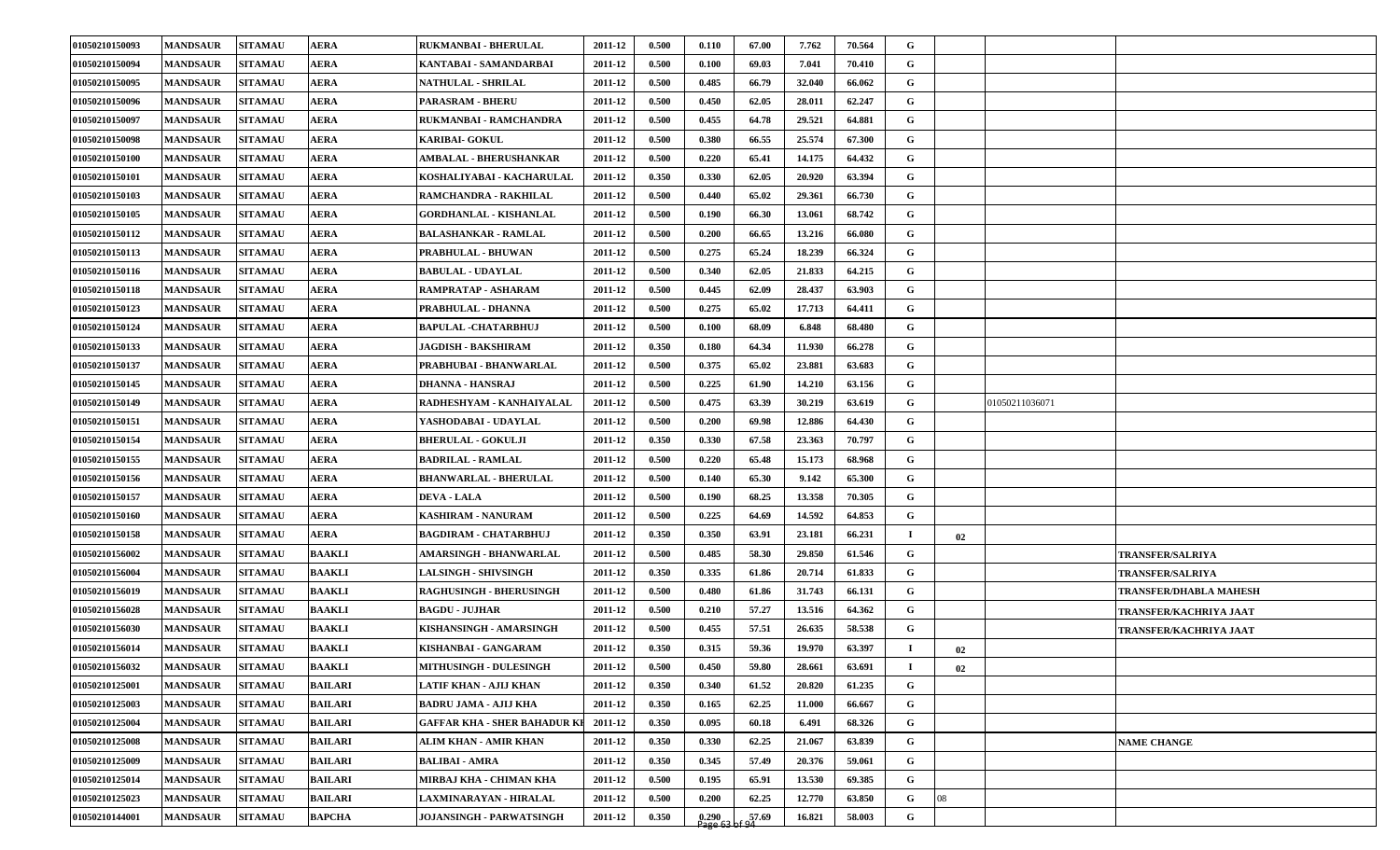| 01050210144002 | <b>MANDSAUR</b> | <b>SITAMAU</b> | <b>BAPCHA</b>    | <b>RAMPALSINGH- SHIVRAJSINGH</b>   | 2011-12 | 0.500 | 0.335              | 62.83 | 21.551 | 64.331 | G            |    |                |  |
|----------------|-----------------|----------------|------------------|------------------------------------|---------|-------|--------------------|-------|--------|--------|--------------|----|----------------|--|
| 01050210144007 | <b>MANDSAUR</b> | <b>SITAMAU</b> | <b>BAPCHA</b>    | <b>PURSINGH - PYARSINGH</b>        | 2011-12 | 0.500 | 0.435              | 59.79 | 27.871 | 64.071 | G            |    |                |  |
| 01050210144008 | <b>MANDSAUR</b> | <b>SITAMAU</b> | <b>BAPCHA</b>    | <b>RAMCHANDRA - BHERA</b>          | 2011-12 | 0.500 | 0.265              | 57.23 | 16.212 | 61.177 | G            |    |                |  |
| 01050210144009 | <b>MANDSAUR</b> | <b>SITAMAU</b> | <b>BAPCHA</b>    | DUNGARSINGH - BHUWANISINGH         | 2011-12 | 0.500 | 0.415              | 60.18 | 26.539 | 63.949 | G            |    |                |  |
| 01050210144015 | <b>MANDSAUR</b> | <b>SITAMAU</b> | <b>BAPCHA</b>    | <b>MEHBUB - SULEMAN</b>            | 2011-12 | 0.500 | 0.400              | 62.47 | 25.622 | 64.055 | G            |    |                |  |
| 01050210123014 | <b>MANDSAUR</b> | <b>SITAMAU</b> | <b>BARUKHEDA</b> | <b>BHERUSINGH - DULESINGH</b>      | 2011-12 | 0.500 | 0.000              | 0.000 | 0.000  | 0.000  | $\mathbf{F}$ |    |                |  |
| 01050210123015 | <b>MANDSAUR</b> | <b>SITAMAU</b> | <b>BARUKHEDA</b> | SHANKARSINGH - MANGILAL            | 2011-12 | 0.500 | 0.275              | 60.68 | 17.771 | 64.622 | G            |    |                |  |
| 01050210123018 | <b>MANDSAUR</b> | <b>SITAMAU</b> | <b>BARUKHEDA</b> | <b>RODA - NATHA</b>                | 2011-12 | 0.500 | 0.110              | 62.64 | 7.213  | 65.573 | G            |    |                |  |
| 01050210123020 | <b>MANDSAUR</b> | <b>SITAMAU</b> | <b>BARUKHEDA</b> | MANSINGH - AMARSINGH               | 2011-12 | 0.500 | 0.000              | 0.000 | 0.000  | 0.000  | F            |    |                |  |
| 01050210123021 | <b>MANDSAUR</b> | <b>SITAMAU</b> | <b>BARUKHEDA</b> | SHANKARBAI - GUMANSINGH            | 2011-12 | 0.500 | 0.000              | 0.000 | 0.000  | 0.000  | $\mathbf{F}$ |    |                |  |
| 01050210123022 | <b>MANDSAUR</b> | <b>SITAMAU</b> | <b>BARUKHEDA</b> | <b>MANGIBAI - KANWARLAL</b>        | 2011-12 | 0.500 | 0.000              | 0.000 | 0.000  | 0.000  | $\mathbf{F}$ |    |                |  |
| 01050210123025 | <b>MANDSAUR</b> | <b>SITAMAU</b> | <b>BARUKHEDA</b> | JUJHARSINGH - PARTHESINGH          | 2011-12 | 0.350 | 0.000              | 0.000 | 0.000  | 0.000  | $\mathbf{F}$ |    |                |  |
| 01050210123026 | <b>MANDSAUR</b> | <b>SITAMAU</b> | <b>BARUKHEDA</b> | <b>INDARBAI - BAPULAL</b>          | 2011-12 | 0.500 | 0.000              | 0.000 | 0.000  | 0.000  | F            |    | 01050210127004 |  |
| 01050210123027 | <b>MANDSAUR</b> | <b>SITAMAU</b> | <b>BARUKHEDA</b> | KALUSINGH - BHANWARSINGH           | 2011-12 | 0.500 | 0.000              | 0.000 | 0.000  | 0.000  | F            |    | 01050210127007 |  |
| 01050210123028 | <b>MANDSAUR</b> | <b>SITAMAU</b> | <b>BARUKHEDA</b> | AMARSINGH - RATANSINGH             | 2011-12 | 0.500 | 0.315              | 60.68 | 21.004 | 66.679 | G            |    | 01050210127026 |  |
| 01050210123029 | <b>MANDSAUR</b> | <b>SITAMAU</b> | <b>BARUKHEDA</b> | <b>MANGILAL - JUJHARSINGH</b>      | 2011-12 | 0.500 | 0.000              | 0.000 | 0.000  | 0.000  | F            |    | 01050210127038 |  |
| 01050210123024 | <b>MANDSAUR</b> | <b>SITAMAU</b> | <b>BARUKHEDA</b> | <b>BALURAM - KACHRU</b>            | 2011-12 | 0.350 | 0.315              | 47.68 | 16.211 | 51.463 | $\bf{I}$     | 02 |                |  |
| 01050210157009 | <b>MANDSAUR</b> | <b>SITAMAU</b> | CHHAKHEDI        | PANIBAI - HARIRAM                  | 2011-12 | 0.500 | 0.525              | 57.00 | 30.845 | 58.752 | G            |    |                |  |
| 01050210157011 | <b>MANDSAUR</b> | <b>SITAMAU</b> | CHHAKHEDI        | NIRBHAYSINGH - PARTHESINGH         | 2011-12 | 0.350 | 0.345              | 60.55 | 22.533 | 65.313 | G            |    |                |  |
| 01050210157012 | <b>MANDSAUR</b> | <b>SITAMAU</b> | CHHAKHEDI        | <b>FATESINGH - MEGA JI</b>         | 2011-12 | 0.500 | 0.280              | 66.72 | 19.749 | 70.532 | G            |    |                |  |
| 01050210157014 | <b>MANDSAUR</b> | <b>SITAMAU</b> | CHHAKHEDI        | <b>DEVISINGH - BHIMSINGH</b>       | 2011-12 | 0.350 | 0.345              | 61.50 | 22.254 | 64.504 | G            |    |                |  |
| 01050210157019 | <b>MANDSAUR</b> | <b>SITAMAU</b> | CHHAKHEDI        | <b>BAPUSINGH - RAYSINGH</b>        | 2011-12 | 0.500 | 0.410              | 62.53 | 25.512 | 62.224 | G            |    |                |  |
| 01050210157028 | <b>MANDSAUR</b> | <b>SITAMAU</b> | <b>EHHAKHEDI</b> | PADAMBAI - GOKUL                   | 2011-12 | 0.350 | 0.295              | 62.53 | 18.777 | 63.651 | G            |    |                |  |
| 01050210157032 | <b>MANDSAUR</b> | <b>SITAMAU</b> | CHHAKHEDI        | <b>DEVKARAN - BHERUSINGH</b>       | 2011-12 | 0.500 | 0.455              | 53.88 | 25.570 | 56.198 | G            | 05 |                |  |
| 01050210157035 | <b>MANDSAUR</b> | <b>SITAMAU</b> | CHHAKHEDI        | <b>SURAJBAI - RUPA</b>             | 2011-12 | 0.350 | 0.350              | 55.73 | 20.548 | 58.709 | G            |    |                |  |
| 01050210157051 | <b>MANDSAUR</b> | <b>SITAMAU</b> | CHHAKHEDI        | <b>DULESINGH - CHATTARBHUJ</b>     | 2011-12 | 0.350 | 0.315              | 59.65 | 18.994 | 60.298 | G            |    |                |  |
| 01050210157052 | <b>MANDSAUR</b> | <b>SITAMAU</b> | CHHAKHEDI        | <b>BAPULAL - DULESINGH</b>         | 2011-12 | 0.350 | 0.360              | 64.12 | 23.789 | 66.081 | G            |    |                |  |
| 01050210157053 | <b>MANDSAUR</b> | <b>SITAMAU</b> | CHHAKHEDI        | <b>BHAGWANSINGH - BAPUSINGH</b>    | 2011-12 | 0.350 | 0.305              | 61.50 | 18.529 | 60.751 | G            |    |                |  |
| 01050210157061 | <b>MANDSAUR</b> | <b>SITAMAU</b> | CHHAKHEDI        | <b>BAPUSINGH - CHATARBHUJ SING</b> | 2011-12 | 0.500 | 0.250              | 61.50 | 15.401 | 61.604 | G            |    |                |  |
| 01050210157066 | <b>MANDSAUR</b> | <b>SITAMAU</b> | CHHAKHEDI        | SAJJANBAI - SATYANARAYAN           | 2011-12 | 0.350 | 0.345              | 60.03 | 20.968 | 60.777 | G            |    |                |  |
| 01050210157081 | <b>MANDSAUR</b> | <b>SITAMAU</b> | CHHAKHEDI        | <b>DHAPUBAI - JUJHAR</b>           | 2011-12 | 0.500 | 0.485              | 58.39 | 31.614 | 65.184 | G            |    |                |  |
| 01050210157082 | <b>MANDSAUR</b> | <b>SITAMAU</b> | CHHAKHEDI        | SATYANARAYAN - AMRA                | 2011-12 | 0.350 | 0.000              | 0.00  | 0.000  | 0.000  | $\mathbf N$  |    |                |  |
| 01050210151001 | <b>MANDSAUR</b> | <b>SITAMAU</b> | CHIKLA           | SITABAI - RATANLAL                 | 2011-12 | 0.500 | 0.200              | 69.27 | 13.775 | 68.875 | G            |    |                |  |
| 01050210151002 | <b>MANDSAUR</b> | <b>SITAMAU</b> | <b>CHIKLA</b>    | <b>BHERULAL - RAMLAL</b>           | 2011-12 | 0.500 | 0.375              | 66.44 | 25.124 | 66.997 | G            |    |                |  |
| 01050210151003 | <b>MANDSAUR</b> | <b>SITAMAU</b> | CHIKLA           | <b>BHERULAL - JAGANNATH</b>        | 2011-12 | 0.500 | 0.170              | 71.69 | 12.546 | 73.800 | $\mathbf{G}$ |    |                |  |
| 01050210151005 | <b>MANDSAUR</b> | <b>SITAMAU</b> | CHIKLA           | <b>ONKARLAL - VARDICHAND</b>       | 2011-12 | 0.500 | 0.000              | 0.000 | 0.000  | 0.000  | $\mathbf{F}$ |    |                |  |
| 01050210151006 | <b>MANDSAUR</b> | <b>SITAMAU</b> | CHIKLA           | RAMKUWAR - BHAWARLAL               | 2011-12 | 0.350 | 0.290              | 63.83 | 19.869 | 68.514 | G            |    |                |  |
| 01050210151007 | <b>MANDSAUR</b> | <b>SITAMAU</b> | CHIKLA           | RAMNARAYAN - KISHANLAL             | 2011-12 | 0.500 | 0.445              | 63.76 | 29.739 | 66.829 | G            |    |                |  |
| 01050210151009 | <b>MANDSAUR</b> | <b>SITAMAU</b> | CHIKLA           | KANHAIYALAL - BHUWANIRAM           | 2011-12 | 0.500 | 0.220              | 65.85 | 15.465 | 70.295 | $\mathbf G$  |    |                |  |
| 01050210151010 | <b>MANDSAUR</b> | <b>SITAMAU</b> | CHIKLA           | <b>BHUWANISHANKAR - HIRALAL</b>    | 2011-12 | 0.500 | 0.305              | 65.85 | 20.545 | 67.361 | G            |    |                |  |
| 01050210151011 | <b>MANDSAUR</b> | <b>SITAMAU</b> | CHIKLA           | <b>BHANWARLAL - BHORIRAM</b>       | 2011-12 | 0.500 | 0.110              | 71.95 | 7.966  | 72.418 | G            |    |                |  |
| 01050210151013 | <b>MANDSAUR</b> | <b>SITAMAU</b> | CHIKLA           | <b>RUPSINGH - MODISINGH</b>        | 2011-12 | 0.500 | $0.400$<br>Page 64 | 65.85 | 28.664 | 71.660 | G            |    |                |  |
|                |                 |                |                  |                                    |         |       |                    |       |        |        |              |    |                |  |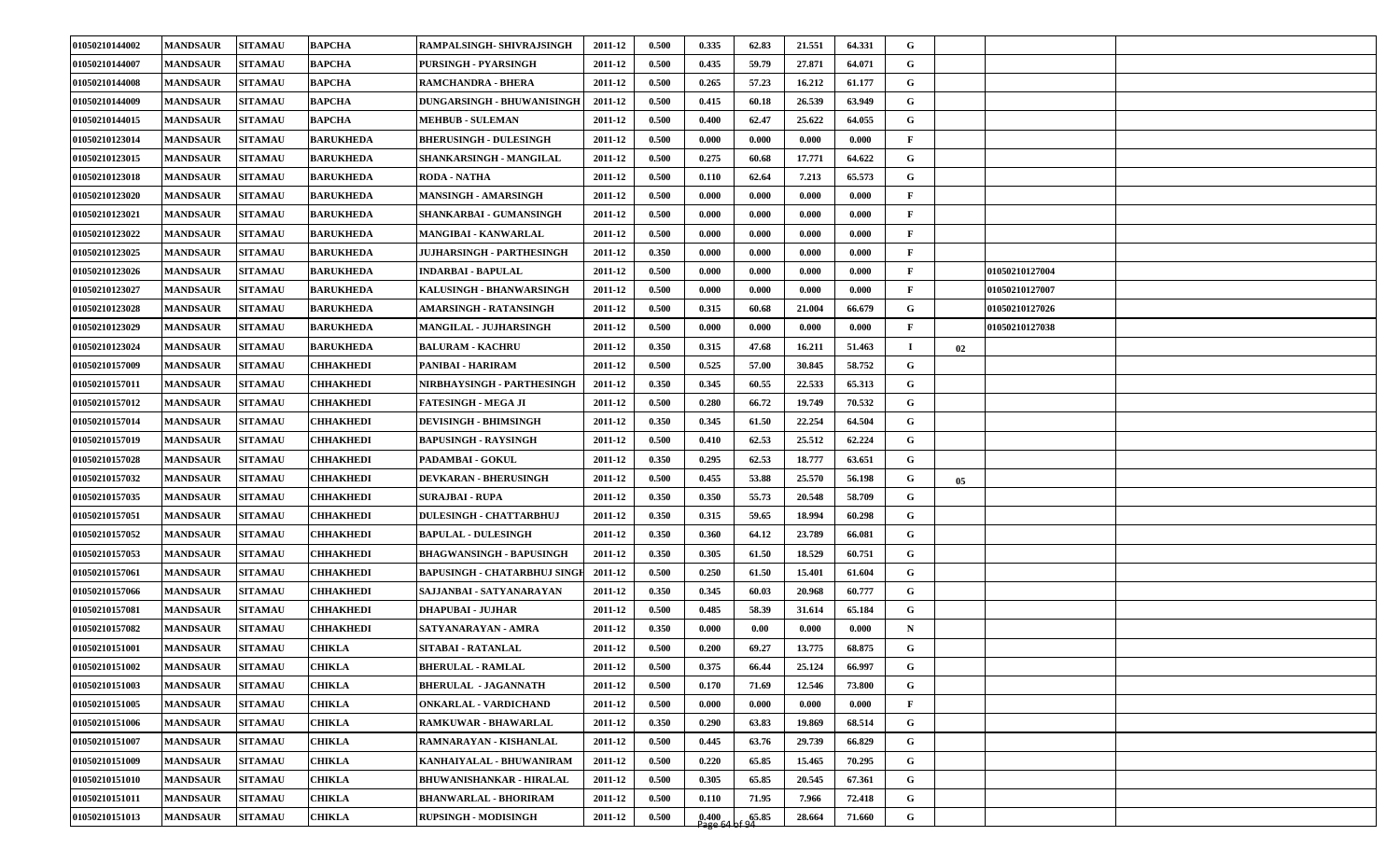| 01050210151014 | <b>MANDSAUR</b> | <b>SITAMAU</b> | <b>CHIKLA</b> | RAMCHANDRA - OMKARLAL           | 2011-12 | 0.500 | 0.235                 | 68.87 | 16.480 | 70.128 | G            |  |  |
|----------------|-----------------|----------------|---------------|---------------------------------|---------|-------|-----------------------|-------|--------|--------|--------------|--|--|
| 01050210151016 | <b>MANDSAUR</b> | <b>SITAMAU</b> | CHIKLA        | <b>BHAGATRAM - HIRALAL</b>      | 2011-12 | 0.500 | 0.150                 | 65.99 | 10.738 | 71.587 | G            |  |  |
| 01050210151017 | <b>MANDSAUR</b> | <b>SITAMAU</b> | <b>CHIKLA</b> | KANHAYA LAL-SUKH LAL            | 2011-12 | 0.500 | 0.190                 | 64.25 | 12.575 | 66.184 | G            |  |  |
| 01050210151019 | <b>MANDSAUR</b> | <b>SITAMAU</b> | <b>CHIKLA</b> | BHANWARSINGH - AMARSINGH        | 2011-12 | 0.500 | 0.000                 | 0.000 | 0.000  | 0.000  | $\mathbf{F}$ |  |  |
| 01050210151021 | <b>MANDSAUR</b> | <b>SITAMAU</b> | <b>CHIKLA</b> | <b>BASANTIBAI - GIRDHARI</b>    | 2011-12 | 0.500 | 0.000                 | 0.000 | 0.000  | 0.000  | F            |  |  |
| 01050210151022 | <b>MANDSAUR</b> | <b>SITAMAU</b> | <b>CHIKLA</b> | RAMNARAYAN - KALU               | 2011-12 | 0.500 | 0.195                 | 60.53 | 12.746 | 65.364 | G            |  |  |
| 01050210151025 | <b>MANDSAUR</b> | <b>SITAMAU</b> | <b>CHIKLA</b> | PRAHLAD - NIRBHAYRAM            | 2011-12 | 0.500 | 0.205                 | 65.92 | 13.994 | 68.263 | G            |  |  |
| 01050210151026 | <b>MANDSAUR</b> | <b>SITAMAU</b> | <b>CHIKLA</b> | RATANIBAI - MANGILAL            | 2011-12 | 0.500 | 0.240                 | 59.52 | 14.803 | 61.679 | G            |  |  |
| 01050210151027 | <b>MANDSAUR</b> | <b>SITAMAU</b> | <b>CHIKLA</b> | PREMBAI - NANDUBAI              | 2011-12 | 0.500 | 0.310                 | 65.92 | 21.528 | 69.445 | G            |  |  |
| 01050210151029 | <b>MANDSAUR</b> | <b>SITAMAU</b> | <b>CHIKLA</b> | RAMLAL - RADHAKISHAN            | 2011-12 | 0.500 | 0.320                 | 65.10 | 22.004 | 68.763 | G            |  |  |
| 01050210151031 | <b>MANDSAUR</b> | <b>SITAMAU</b> | <b>CHIKLA</b> | VARDICHAND - MANGILAL           | 2011-12 | 0.500 | 0.330                 | 69.58 | 24.025 | 72.803 | G            |  |  |
| 01050210151033 | <b>MANDSAUR</b> | <b>SITAMAU</b> | <b>CHIKLA</b> | GORDHANSINGH - AMARSINGH        | 2011-12 | 0.500 | 0.320                 | 62.73 | 22.117 | 69.116 | G            |  |  |
| 01050210151035 | <b>MANDSAUR</b> | <b>SITAMAU</b> | <b>CHIKLA</b> | DINESHSINGH - MADANSINGH        | 2011-12 | 0.500 | 0.295                 | 66.35 | 19.535 | 66.220 | G            |  |  |
| 01050210151036 | <b>MANDSAUR</b> | <b>SITAMAU</b> | <b>CHIKLA</b> | SHIVNARAYAN - SALAGRAM          | 2011-12 | 0.500 | 0.250                 | 60.19 | 16.260 | 65.040 | G            |  |  |
| 01050210151037 | <b>MANDSAUR</b> | <b>SITAMAU</b> | <b>CHIKLA</b> | SITABAI - AMRATRAM              | 2011-12 | 0.350 | 0.000                 | 0.000 | 0.000  | 0.000  | $\mathbf{F}$ |  |  |
| 01050210151039 | <b>MANDSAUR</b> | <b>SITAMAU</b> | <b>CHIKLA</b> | <b>JGAMKUNWAR - KUSHALSINGH</b> | 2011-12 | 0.500 | 0.330                 | 62.73 | 22.000 | 66.667 | G            |  |  |
| 01050210151040 | <b>MANDSAUR</b> | <b>SITAMAU</b> | <b>CHIKLA</b> | <b>GOPAL - SALAGRAM</b>         | 2011-12 | 0.500 | 0.130                 | 62.29 | 8.712  | 67.015 | G            |  |  |
| 01050210151044 | <b>MANDSAUR</b> | <b>SITAMAU</b> | <b>CHIKLA</b> | <b>JUJHARSINGH - NANDSINGH</b>  | 2011-12 | 0.500 | 0.305                 | 59.52 | 19.395 | 63.590 | G            |  |  |
| 01050210151048 | <b>MANDSAUR</b> | <b>SITAMAU</b> | <b>CHIKLA</b> | UGAMBAI - BHANWARLAL            | 2011-12 | 0.500 | 0.230                 | 64.72 | 15.200 | 66.087 | G            |  |  |
| 01050210151051 | <b>MANDSAUR</b> | <b>SITAMAU</b> | <b>CHIKLA</b> | NANDRAM - UDAYRAM               | 2011-12 | 0.500 | 0.200                 | 65.45 | 13.417 | 67.085 | G            |  |  |
| 01050210151052 | <b>MANDSAUR</b> | <b>SITAMAU</b> | <b>CHIKLA</b> | PURALAL - JAGANNATH             | 2011-12 | 0.500 | 0.280                 | 62.75 | 18.233 | 65.118 | G            |  |  |
| 01050210151057 | <b>MANDSAUR</b> | <b>SITAMAU</b> | <b>CHIKLA</b> | <b>SALAGRAM - MODIRAM</b>       | 2011-12 | 0.500 | 0.265                 | 68.57 | 19.542 | 73.743 | G            |  |  |
| 01050210151063 | <b>MANDSAUR</b> | <b>SITAMAU</b> | <b>CHIKLA</b> | VAJIBAI - RAMNARAYAN            | 2011-12 | 0.500 | 0.245                 | 65.45 | 17.793 | 72.624 | G            |  |  |
| 01050210151064 | <b>MANDSAUR</b> | <b>SITAMAU</b> | <b>CHIKLA</b> | <b>RUPSINGH - ONKARSINGH</b>    | 2011-12 | 0.500 | 0.125                 | 65.45 | 8.995  | 71.960 | G            |  |  |
| 01050210151066 | <b>MANDSAUR</b> | <b>SITAMAU</b> | <b>CHIKLA</b> | SITABAI - KESHURAM              | 2011-12 | 0.500 | 0.215                 | 68.17 | 14.647 | 68.126 | G            |  |  |
| 01050210151069 | <b>MANDSAUR</b> | <b>SITAMAU</b> | <b>CHIKLA</b> | UDAYRAM - MATHURALAL            | 2011-12 | 0.500 | 0.175                 | 65.50 | 11.107 | 63.469 | G            |  |  |
| 01050210151070 | <b>MANDSAUR</b> | <b>SITAMAU</b> | <b>CHIKLA</b> | BHAGWATIBAI - BHANWARLAL        | 2011-12 | 0.500 | 0.000                 | 0.000 | 0.000  | 0.000  | $\mathbf{F}$ |  |  |
| 01050210151073 | <b>MANDSAUR</b> | <b>SITAMAU</b> | <b>CHIKLA</b> | KRISHNAKUNWAR - RAMSINGH        | 2011-12 | 0.500 | 0.000                 | 0.000 | 0.000  | 0.000  | $\mathbf{F}$ |  |  |
| 01050210151074 | <b>MANDSAUR</b> | <b>SITAMAU</b> | <b>CHIKLA</b> | RATANLAL - KISHANLAL            | 2011-12 | 0.500 | 0.100                 | 60.19 | 6.483  | 64.830 | G            |  |  |
| 01050210151076 | <b>MANDSAUR</b> | <b>SITAMAU</b> | <b>CHIKLA</b> | <b>BHAJANLAL - AMRITRAM</b>     | 2011-12 | 0.500 | 0.100                 | 68.17 | 7.138  | 71.380 | G            |  |  |
| 01050210151077 | <b>MANDSAUR</b> | <b>SITAMAU</b> | <b>CHIKLA</b> | SHIVKANYABAI - RAMCHANDRA       | 2011-12 | 0.500 | 0.185                 | 65.50 | 12.941 | 69.951 | G            |  |  |
| 01050210151079 | <b>MANDSAUR</b> | <b>SITAMAU</b> | <b>CHIKLA</b> | <b>BHERULAL - KEDAR</b>         | 2011-12 | 0.500 | 0.000                 | 0.000 | 0.000  | 0.000  | F            |  |  |
| 01050210151083 | <b>MANDSAUR</b> | <b>SITAMAU</b> | <b>CHIKLA</b> | <b>MANNALAL - SHIVLAL</b>       | 2011-12 | 0.500 | 0.000                 | 0.000 | 0.000  | 0.000  | $\mathbf{F}$ |  |  |
| 01050210151084 | <b>MANDSAUR</b> | <b>SITAMAU</b> | <b>CHIKLA</b> | KANHAYALAL - KEDARLAL           | 2011-12 | 0.500 | 0.065                 | 69.58 | 5.129  | 78.908 | G            |  |  |
| 01050210151086 | <b>MANDSAUR</b> | <b>SITAMAU</b> | <b>CHIKLA</b> | <b>BASANTILAL - SALAGRAM</b>    | 2011-12 | 0.500 | 0.275                 | 63.04 | 17.660 | 64.218 | $\mathbf G$  |  |  |
| 01050210151088 | <b>MANDSAUR</b> | <b>SITAMAU</b> | <b>CHIKLA</b> | <b>BABUDIBAI - RUGHNATHPURI</b> | 2011-12 | 0.500 | 0.415                 | 61.45 | 25.800 | 62.169 | $\mathbf G$  |  |  |
| 01050210151089 | <b>MANDSAUR</b> | <b>SITAMAU</b> | <b>CHIKLA</b> | RAMESHWAR - BHAGIRATH           | 2011-12 | 0.500 | 0.095                 | 70.86 | 7.724  | 81.305 | $\mathbf G$  |  |  |
| 01050210151090 | <b>MANDSAUR</b> | <b>SITAMAU</b> | <b>CHIKLA</b> | UDAYSINGH - LALSINGH            | 2011-12 | 0.500 | 0.175                 | 65.50 | 11.977 | 68.440 | G            |  |  |
| 01050210151093 | <b>MANDSAUR</b> | <b>SITAMAU</b> | <b>CHIKLA</b> | HARISINGH - AMARSINGH           | 2011-12 | 0.500 | 0.390                 | 59.41 | 24.256 | 62.195 | $\mathbf G$  |  |  |
| 01050210151094 | <b>MANDSAUR</b> | <b>SITAMAU</b> | <b>CHIKLA</b> | KANHAIYALAL - SHANKARLAL        | 2011-12 | 0.500 | 0.130                 | 66.02 | 8.724  | 67.108 | G            |  |  |
| 01050210151095 | <b>MANDSAUR</b> | <b>SITAMAU</b> | <b>CHIKLA</b> | KASTURIBAI - KACHARULAL         | 2011-12 | 0.500 | 0.255                 | 63.38 | 17.900 | 70.196 | G            |  |  |
| 01050210151096 | <b>MANDSAUR</b> | <b>SITAMAU</b> | <b>CHIKLA</b> | RAMCHANDRA - JAGANNATH          | 2011-12 | 0.500 | 0.000 <sub>2000</sub> | 6.000 | 0.000  | 0.000  | $\mathbf{F}$ |  |  |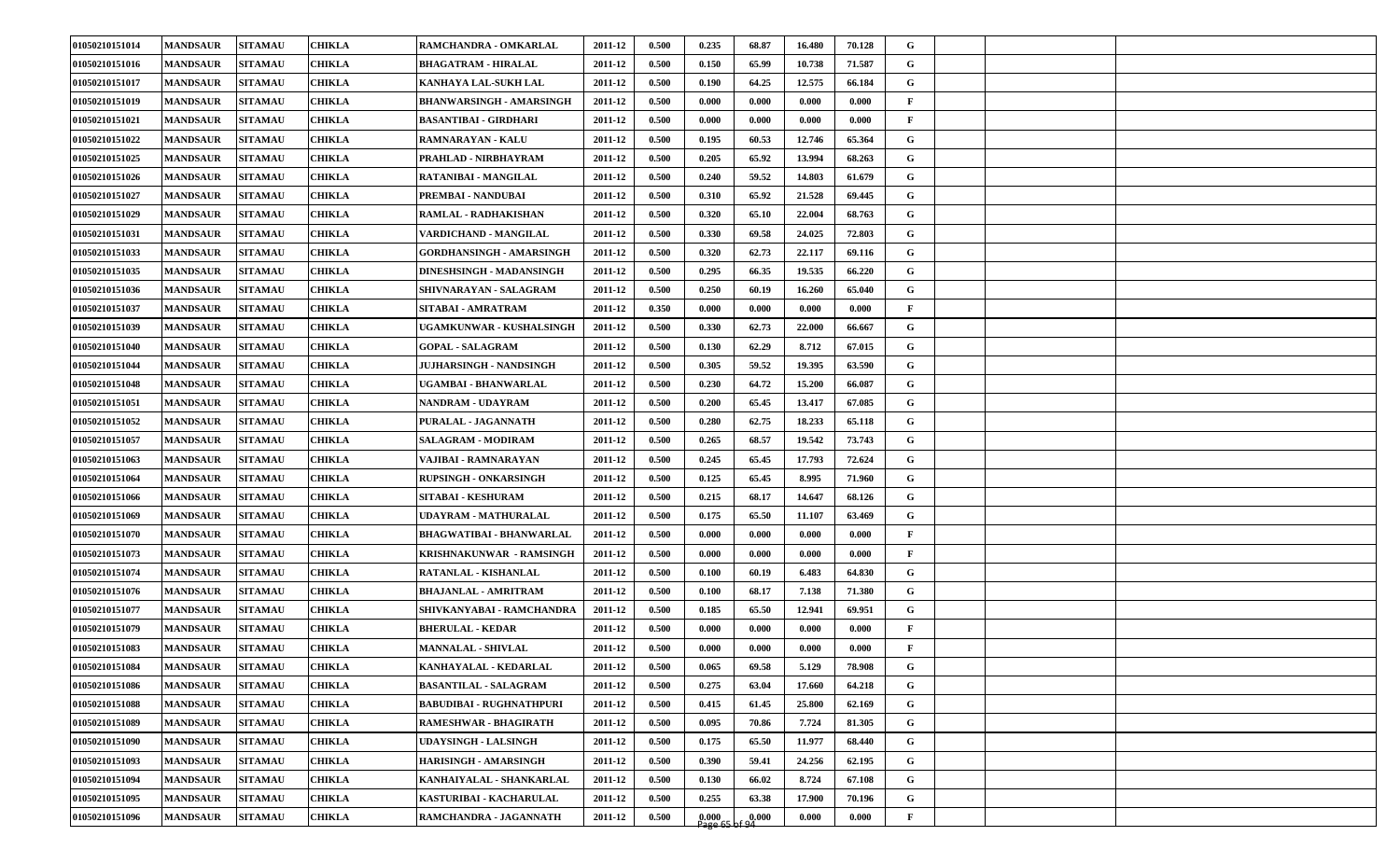| 01050210151097 | <b>MANDSAUR</b> | <b>SITAMAU</b> | <b>CHIKLA</b>        | <b>BAGDIBAI - SURAJMAL</b>        | 2011-12 | 0.500 | 0.000   | 0.000 | 0.000  | 0.000  | $\mathbf{F}$ |                    |
|----------------|-----------------|----------------|----------------------|-----------------------------------|---------|-------|---------|-------|--------|--------|--------------|--------------------|
| 01050210151098 | <b>MANDSAUR</b> | <b>SITAMAU</b> | <b>CHIKLA</b>        | <b>BHOPATSINGH - LALSINGH</b>     | 2011-12 | 0.500 | 0.190   | 60.19 | 12.098 | 63.674 | G            |                    |
| 01050210151099 | <b>MANDSAUR</b> | <b>SITAMAU</b> | <b>CHIKLA</b>        | RAMGOPAL - BHANWARLAL             | 2011-12 | 0.500 | 0.300   | 60.93 | 19.471 | 64.903 | G            |                    |
| 01050210151100 | <b>MANDSAUR</b> | <b>SITAMAU</b> | <b>CHIKLA</b>        | <b>BHUWANISINGH - ONKARSINGH</b>  | 2011-12 | 0.500 | 0.000   | 0.000 | 0.000  | 0.000  | $\mathbf{F}$ |                    |
| 01050210151103 | <b>MANDSAUR</b> | <b>SITAMAU</b> | <b>CHIKLA</b>        | <b>BHAGWAN - MODA</b>             | 2011-12 | 0.500 | 0.000   | 0.000 | 0.000  | 0.000  | $\mathbf{F}$ |                    |
| 01050210151104 | <b>MANDSAUR</b> | <b>SITAMAU</b> | <b>CHIKLA</b>        | PRABHULAL - MODIRAM BADA          | 2011-12 | 0.500 | 0.100   | 69.58 | 6.928  | 69.280 | G            |                    |
| 01050210151108 | <b>MANDSAUR</b> | <b>SITAMAU</b> | <b>CHIKLA</b>        | <b>GOVINDRAM - NANDRAM</b>        | 2011-12 | 0.500 | 0.185   | 69.89 | 13.279 | 71.778 | G            |                    |
| 01050210151112 | <b>MANDSAUR</b> | <b>SITAMAU</b> | <b>CHIKLA</b>        | RAJENDRASINGH - HARISINGH         | 2011-12 | 0.500 | 0.480   | 59.70 | 33.125 | 69.010 | G            |                    |
| 01050210151113 | <b>MANDSAUR</b> | <b>SITAMAU</b> | <b>CHIKLA</b>        | VARDA - RAMCHANDRA                | 2011-12 | 0.500 | 0.000   | 0.000 | 0.000  | 0.000  | $\mathbf{F}$ |                    |
| 01050210151115 | <b>MANDSAUR</b> | <b>SITAMAU</b> | <b>CHIKLA</b>        | <b>BHAGWANSINGH - PRATAPSINGH</b> | 2011-12 | 0.500 | 0.000   | 0.000 | 0.000  | 0.000  | $\mathbf{F}$ |                    |
| 01050210151116 | <b>MANDSAUR</b> | <b>SITAMAU</b> | <b>CHIKLA</b>        | JORAWARSINGH - NANDSINGH          | 2011-12 | 0.500 | 0.200   | 61.45 | 13.133 | 65.665 | G            |                    |
| 01050210151118 | <b>MANDSAUR</b> | <b>SITAMAU</b> | <b>CHIKLA</b>        | <b>BHANWARSINGH - NANDSINGH</b>   | 2011-12 | 0.500 | 0.150   | 65.32 | 11.151 | 74.340 | G            |                    |
| 01050210151120 | <b>MANDSAUR</b> | <b>SITAMAU</b> | <b>CHIKLA</b>        | ISHWARSINGH - GORDHANSINGH        | 2011-12 | 0.500 | 0.500   | 63.49 | 34.448 | 68.896 | G            |                    |
| 01050210151121 | <b>MANDSAUR</b> | <b>SITAMAU</b> | <b>CHIKLA</b>        | MODIRAM - MOHANLAL                | 2011-12 | 0.500 | 0.000   | 0.000 | 0.000  | 0.000  | $\mathbf{F}$ |                    |
| 01050210151122 | <b>MANDSAUR</b> | <b>SITAMAU</b> | <b>CHIKLA</b>        | <b>RAMVILAS - NANDRAM</b>         | 2011-12 | 0.500 | 0.000   | 0.000 | 0.000  | 0.000  | $\mathbf{F}$ |                    |
| 01050210151123 | <b>MANDSAUR</b> | <b>SITAMAU</b> | <b>CHIKLA</b>        | <b>BADRILAL - JAGANNATH</b>       | 2011-12 | 0.500 | 0.050   | 69.89 | 3.554  | 71.080 | G            |                    |
| 01050210151124 | <b>MANDSAUR</b> | <b>SITAMAU</b> | <b>CHIKLA</b>        | SHOBHARAM - SHRIRAM               | 2011-12 | 0.350 | 0.000   | 0.000 | 0.000  | 0.000  | $\mathbf{F}$ |                    |
| 01050210151125 | <b>MANDSAUR</b> | <b>SITAMAU</b> | <b>CHIKLA</b>        | <b>BHAGATRAM - PURALAL</b>        | 2011-12 | 0.500 | 0.080   | 66.02 | 5.857  | 73.213 | G            |                    |
| 01050210151127 | <b>MANDSAUR</b> | <b>SITAMAU</b> | <b>CHIKLA</b>        | RAMSINGH - NAHARSINGH             | 2011-12 | 0.500 | 0.320   | 62.75 | 20.528 | 64.150 | G            |                    |
| 01050210151131 | <b>MANDSAUR</b> | <b>SITAMAU</b> | <b>CHIKLA</b>        | <b>BAPULAL - KEDARLAL</b>         | 2011-12 | 0.500 | 0.000   | 0.000 | 0.000  | 0.000  | $\mathbf{F}$ |                    |
| 01050210151132 | <b>MANDSAUR</b> | <b>SITAMAU</b> | <b>CHIKLA</b>        | <b>MOHANLAL - SHRIRAM</b>         | 2011-12 | 0.500 | 0.000   | 0.000 | 0.000  | 0.000  | $\mathbf{F}$ |                    |
| 01050210151133 | <b>MANDSAUR</b> | <b>SITAMAU</b> | <b>CHIKLA</b>        | PURANBAI - SURATRAM               | 2011-12 | 0.350 | 0.300   | 69.89 | 21.806 | 72.687 | G            | <b>NAME CHANGE</b> |
| 01050210151134 | <b>MANDSAUR</b> | <b>SITAMAU</b> | <b>CHIKLA</b>        | MADHORAM - SHRIRAM                | 2011-12 | 0.500 | 0.000   | 0.000 | 0.000  | 0.000  | $\mathbf{F}$ |                    |
| 01050210151135 | <b>MANDSAUR</b> | <b>SITAMAU</b> | <b>CHIKLA</b>        | <b>GOVINDSINGH - BHANWARSINGH</b> | 2011-12 | 0.500 | 0.490   | 65.80 | 33.802 | 68.984 | G            |                    |
| 01050210151136 | <b>MANDSAUR</b> | <b>SITAMAU</b> | <b>CHIKLA</b>        | <b>HIRALAL - VISHNULAL</b>        | 2011-12 | 0.350 | 0.000   | 0.000 | 0.000  | 0.000  | $\mathbf{F}$ |                    |
| 01050210151138 | <b>MANDSAUR</b> | <b>SITAMAU</b> | <b>CHIKLA</b>        | PRABHULAL - MODA                  | 2011-12 | 0.500 | 0.120   | 67.48 | 9.225  | 76.875 | G            |                    |
| 01050210151139 | <b>MANDSAUR</b> | <b>SITAMAU</b> | <b>CHIKLA</b>        | <b>MOHANSINGH - RUPSINGH</b>      | 2011-12 | 0.500 | 0.255   | 60.93 | 16.451 | 64.514 | G            |                    |
| 01050210151142 | <b>MANDSAUR</b> | <b>SITAMAU</b> | <b>CHIKLA</b>        | KUSHALKUWAR - UMRAOSINGH          | 2011-12 | 0.500 | 0.190   | 66.52 | 14.473 | 76.174 | G            |                    |
| 01050210151143 | <b>MANDSAUR</b> | <b>SITAMAU</b> | <b>CHIKLA</b>        | <b>TULSIRAM - BHUWAN</b>          | 2011-12 | 0.500 | 0.240   | 62.75 | 16.019 | 66.746 | G            |                    |
| 01050210152002 | <b>MANDSAUR</b> | <b>SITAMAU</b> | <b>DHAKADPIPLIYA</b> | <b>DHAPUBAI - LAXMAN</b>          | 2011-12 | 0.350 | 0.200   | 61.09 | 12.279 | 61.395 | G            | <b>NAME CHANGE</b> |
| 01050210152003 | <b>MANDSAUR</b> | <b>SITAMAU</b> | <b>DHAKADPIPLIYA</b> | RAMKUNWAR - UDAYLAL               | 2011-12 | 0.350 | 0.205   | 62.06 | 13.139 | 64.093 | G            | <b>NAME CHANGE</b> |
| 01050210152004 | <b>MANDSAUR</b> | <b>SITAMAU</b> | <b>DHAKADPIPLIYA</b> | <b>MANGIBAI - KEDAR</b>           | 2011-12 | 0.350 | 0.345   | 62.53 | 21.814 | 63.229 | G            |                    |
| 01050210152010 | <b>MANDSAUR</b> | <b>SITAMAU</b> | <b>DHAKADPIPLIYA</b> | <b>DEVILAL - LAXMAN</b>           | 2011-12 | 0.500 | 0.080   | 66.49 | 5.604  | 70.050 | $\mathbf G$  |                    |
| 01050210152011 | <b>MANDSAUR</b> | <b>SITAMAU</b> | <b>DHAKADPIPLIYA</b> | <b>BHERUSINGH - MADHOSINGH</b>    | 2011-12 | 0.500 | 0.195   | 61.41 | 12.396 | 63.569 | G            |                    |
| 01050210152012 | <b>MANDSAUR</b> | <b>SITAMAU</b> | DHAKADPIPLIYA        | RADHESHYAM - PYARA D.P. KALU      | 2011-12 | 0.500 | 0.435   | 61.41 | 26.766 | 61.531 | G            |                    |
| 01050210152014 | <b>MANDSAUR</b> | <b>SITAMAU</b> | DHAKADPIPLIYA        | <b>GANGABAI - NATHU</b>           | 2011-12 | 0.500 | 0.310   | 58.04 | 18.681 | 60.261 | G            |                    |
| 01050210152015 | <b>MANDSAUR</b> | <b>SITAMAU</b> | DHAKADPIPLIYA        | <b>BHERUSINGH - LALSINGH</b>      | 2011-12 | 0.500 | 0.200   | 66.88 | 13.835 | 69.175 | G            | 01050209020063     |
| 01050210152017 | <b>MANDSAUR</b> | <b>SITAMAU</b> | DHAKADPIPLIYA        | <b>NANDLAL - KEDAR</b>            | 2011-12 | 0.500 | 0.085   | 61.51 | 5.474  | 64.400 | $\mathbf G$  |                    |
| 01050210152018 | <b>MANDSAUR</b> | <b>SITAMAU</b> | DHAKADPIPLIYA        | RAMKANYABAI - DEVILAL             | 2011-12 | 0.500 | 0.375   | 61.41 | 23.397 | 62.392 | G            |                    |
| 01050210152021 | <b>MANDSAUR</b> | <b>SITAMAU</b> | <b>DHAKADPIPLIYA</b> | <b>MANGIBAI - JUJHAR</b>          | 2011-12 | 0.500 | 0.000   | 0.000 | 0.000  | 0.000  | $\mathbf{F}$ |                    |
| 01050210152023 | <b>MANDSAUR</b> | <b>SITAMAU</b> | <b>DHAKADPIPLIYA</b> | KACHARIBAI - UDA                  | 2011-12 | 0.500 | 0.210   | 61.09 | 13.178 | 62.752 | G            |                    |
| 01050210152026 | <b>MANDSAUR</b> | <b>SITAMAU</b> | DHAKADPIPLIYA        | KACHRULAL - RAMLAL                | 2011-12 | 0.500 | [0.175] | 62.24 | 11.701 | 66.863 | $\mathbf G$  |                    |
|                |                 |                |                      |                                   |         |       |         |       |        |        |              |                    |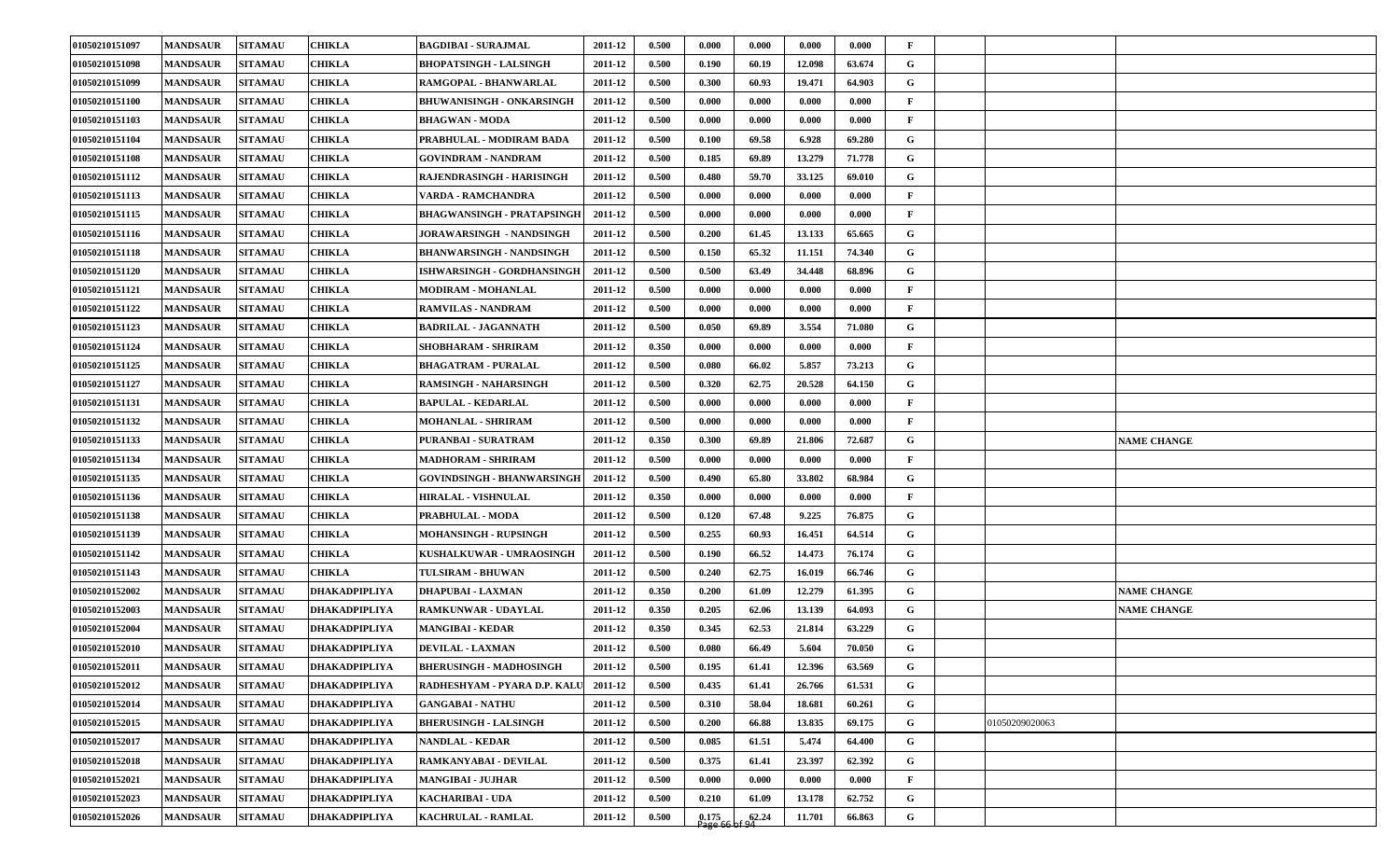| 01050210152042<br><b>MANDSAUR</b><br><b>SITAMAU</b><br>DHAKADPIPLIYA<br>0.500<br>0.385<br>59.88<br>24.799<br>64.413<br>G<br><b>BHAGIRATH - SAWA</b><br>2011-12<br>01050210152043<br><b>MANDSAUR</b><br><b>SITAMAU</b><br><b>DHAKADPIPLIYA</b><br>0.500<br>0.100<br>64.37<br>6.786<br>67.860<br>G<br>AMARLAL - SHANKARLAL<br>2011-12<br>01050210152046<br><b>SITAMAU</b><br>0.350<br>67.74<br>G<br><b>MANDSAUR</b><br>DHAKADPIPLIYA<br>SOHANBAI - ATMARAM<br>2011-12<br>0.140<br>9.271<br>66.221<br>01050210152061<br><b>SITAMAU</b><br><b>DHAKADPIPLIYA</b><br>0.350<br>58.04<br>9.543<br>57.836<br>G<br><b>MANDSAUR</b><br>RADHESHYAM D.P. BHAGUBAI<br>2011-12<br>0.165<br>01050210152067<br><b>MANDSAUR</b><br><b>SITAMAU</b><br><b>DHAKADPIPLIYA</b><br>0.500<br>10.635<br>64.455<br>G<br><b>KARIBAI - MANGILAL</b><br>2011-12<br>0.165<br>63.79<br>01050210152068<br><b>MANDSAUR</b><br><b>SITAMAU</b><br><b>DHAKADPIPLIYA</b><br>0.500<br>0.470<br>30.473<br>64.836<br>G<br>PRABHULAL - BAGDIRAM<br>2011-12<br>63.79<br>62.79<br>G<br>01050210152070<br><b>MANDSAUR</b><br><b>SITAMAU</b><br>DHAKADPIPLIYA<br><b>RODURAM - RAMRATAN</b><br>0.500<br>0.230<br>14.469<br>62.909<br>2011-12<br>01050210152071<br><b>MANDSAUR</b><br><b>SITAMAU</b><br><b>DHAKADPIPLIYA</b><br>0.500<br>0.495<br>58.04<br>58.927<br>G<br>KAILASHBAI - RAMNARAYAN<br>2011-12<br>29.169<br>DHAKADPIPLIYA<br>0.500<br>66.640<br>G<br>01050210152075<br><b>MANDSAUR</b><br><b>SITAMAU</b><br><b>CHANDARBAI - SHANKARLAL</b><br>0.100<br>62.53<br>6.664<br>2011-12<br>0.500<br>62.270<br>G<br>01050210152076<br><b>MANDSAUR</b><br><b>SITAMAU</b><br>DHAKADPIPLIYA<br><b>DHAPUBAI- GANGARAM</b><br>0.400<br>61.07<br>24.908<br>2011-12<br>01050210152079<br><b>MANDSAUR</b><br><b>SITAMAU</b><br>DHAKADPIPLIYA<br><b>GOPILAL - NATHU</b><br>0.500<br>63.79<br>12.065<br>G<br>2011-12<br>0.185<br>65.216<br>01050210152081<br>DHAKADPIPLIYA<br>0.500<br>62.36<br>G<br><b>MANDSAUR</b><br><b>SITAMAU</b><br><b>KARULAL - DEVILAL</b><br>2011-12<br>0.260<br>17.728<br>68.185<br>0.350<br>01050210152060<br><b>MANDSAUR</b><br><b>SITAMAU</b><br><b>DHAKADPIPLIYA</b><br><b>RAMSUKH - BADRILAL</b><br>2011-12<br>0.29<br>61.75<br>18.693<br>64.459<br><b>NAME CHANGE</b><br>$\mathbf I$<br>02<br><b>SITAMAU</b><br>0.500<br>0.000<br>0.000<br>0.000<br>$\mathbf{F}$<br>01050210081003<br><b>MANDSAUR</b><br><b>DHARAKHEDI</b><br>ANTARKUNWAR - GOVINDSINGH<br>2011-12<br>0.000<br>01050210081007<br><b>MANDSAUR</b><br><b>SITAMAU</b><br><b>DHARAKHEDI</b><br>DHAPUBAI - JAGANNATH<br>0.500<br>0.105<br>71.69<br>7.927<br>75.495<br>G<br>2011-12<br>G<br>01050210081011<br><b>MANDSAUR</b><br><b>SITAMAU</b><br><b>DHARAKHEDI</b><br>SHAMBHUSINGH - MANOHARSING<br>2011-12<br>0.350<br>0.240<br>67.67<br>17.053<br>71.054<br>01050210081013<br><b>MANDSAUR</b><br><b>SITAMAU</b><br><b>DHARAKHEDI</b><br><b>BAPULAL - RAMNARAYAN</b><br>0.500<br>0.000<br>0.000<br>0.000<br>0.000<br>F<br>2011-12<br>68.24<br>75.225<br>01050210081014<br><b>MANDSAUR</b><br><b>SITAMAU</b><br><b>DHARAKHEDI</b><br><b>JAGDISH - BHUWANILAL</b><br>2011-12<br>0.500<br>0.120<br>9.027<br>G<br>01050210081017<br><b>MANDSAUR</b><br><b>SITAMAU</b><br><b>DHARAKHEDI</b><br><b>BAHADURSINGH - PRATAPSINGH</b><br>2011-12<br>0.500<br>0.475<br>62.15<br>30.507<br>64.225<br>G<br>01050210081018<br>0.500<br><b>MANDSAUR</b><br><b>SITAMAU</b><br><b>DHARAKHEDI</b><br>RAGHUVEERSINGH - LALKUNWA<br>2011-12<br>0.490<br>62.11<br>31.099<br>63.467<br>G<br>01050210081019<br><b>MANDSAUR</b><br><b>SITAMAU</b><br><b>DHARAKHEDI</b><br>RUKHMANBAI - KANHAIYALAL<br>2011-12<br>0.500<br>0.000<br>0.000<br>0.000<br>0.000<br>$\mathbf{F}$<br>01050210081021<br><b>MANDSAUR</b><br><b>SITAMAU</b><br><b>DHARAKHEDI</b><br>MAHENDRASINGH - SHAMBHUSIN<br>2011-12<br>0.500<br>0.250<br>70.65<br>17.733<br>70.932<br>G<br>01050210081023<br><b>MANDSAUR</b><br><b>SITAMAU</b><br><b>DHARAKHEDI</b><br>SHAKTISINGH - SHAMBHUSINGH<br>2011-12<br>0.500<br>0.200<br>67.67<br>13.486<br>67.430<br>G<br>01050210081027<br>0.500<br>0.000<br><b>MANDSAUR</b><br><b>SITAMAU</b><br><b>DHARAKHEDI</b><br>RAGHUNATHSINGH - SHAMBHUSI<br>2011-12<br>0.000<br>0.000<br>0.000<br>F<br>01050210081028<br><b>MANDSAUR</b><br><b>SITAMAU</b><br><b>DHARAKHEDI</b><br>0.500<br>33.500<br>68.367<br>G<br>KUBERSINGH - JASWANTSINGH<br>2011-12<br>0.490<br>66.60<br><b>SITAMAU</b><br>0.500<br>01050210081030<br><b>MANDSAUR</b><br>DHARAKHEDI<br><b>BHARATSINGH - GOVINDSINGH</b><br>2011-12<br>0.000<br>0.000<br>0.000<br>0.000<br>$\mathbf{F}$<br>01050210081031<br><b>SITAMAU</b><br><b>DHARAKHEDI</b><br>0.500<br><b>MANDSAUR</b><br><b>HARISINGH - SHAMBHUSINGH</b><br>2011-12<br>0.000<br>0.000<br>0.000<br>0.000<br>$\mathbf{F}$<br>01050210081033<br><b>MANDSAUR</b><br><b>SITAMAU</b><br><b>MADANLAL - HIRALAL</b><br>0.500<br>G<br><b>DHARAKHEDI</b><br>2011-12<br>0.130<br>72.22<br>9.843<br>75.715<br>01050210081034<br><b>MANDSAUR</b><br><b>SITAMAU</b><br><b>DHARAKHEDI</b><br>KALYANSINGH - LAXMANSINGH<br>0.500<br>0.000<br>0.000<br>0.000<br>$\mathbf{F}$<br>2011-12<br>0.000<br>G<br>01050210081035<br><b>MANDSAUR</b><br><b>SITAMAU</b><br><b>DHARAKHEDI</b><br><b>LAXMANSINGH - BHAGATSINGH</b><br>2011-12<br>0.500<br>0.360<br>66.16<br>23.865<br>66.292<br>0.500<br>01050210081006<br><b>MANDSAUR</b><br><b>SITAMAU</b><br><b>DHARAKHEDI</b><br>LAXMANSINGH - MANOHARSINGI<br>2011-12<br>0.110<br>61.75<br>7.013<br>63.755<br>$\mathbf I$<br>02<br>01050210081020<br>0.500<br><b>MANDSAUR</b><br><b>SITAMAU</b><br><b>DHARAKHEDI</b><br>RAMGOPAL - KALURAM<br>0.090<br>72.06<br>6.516<br>72.400<br>2011-12<br>$\bf{I}$<br>02<br>01050210101010<br><b>MANDSAUR</b><br><b>SITAMAU</b><br><b>FATEHPUR CHIKLI</b><br>0.500<br>0.265<br>16.853<br>63.596<br>G<br>MOHANSINGH - SHIVSINGH<br>2011-12<br>66.35<br>01050210101015<br><b>MANDSAUR</b><br><b>SITAMAU</b><br>FATEHPUR CHIKLI<br>0.000<br>$\mathbf{F}$<br><b>SWARUP - NANDA</b><br>0.500<br>0.000<br>0.000<br>0.000<br>2011-12<br>01050210101019<br><b>MANDSAUR</b><br><b>SITAMAU</b><br><b>FATEHPUR CHIKLI</b><br><b>BAGDUSINGH - SHAMBHUSINGH</b><br>0.500<br>0.150<br>65.12<br>G<br>2011-12<br>9.954<br>66.360<br>G<br><b>FATEHPUR CHIKLI</b><br>0.355<br>01050210101020<br><b>MANDSAUR</b><br><b>SITAMAU</b><br>RADHABAI - VISHAVNATH<br>2011-12<br>0.350<br>61.14<br>22.700<br>63.944<br>G<br><b>SITAMAU</b><br>0.500<br>0.350<br>01050210101027<br><b>MANDSAUR</b><br>FATEHPUR CHIKLI<br><b>SAWITRIBAI - BHAGWANDAS</b><br>2011-12<br>60.41<br>21.540<br>61.543<br>G<br>01050210101033<br><b>MANDSAUR</b><br><b>SITAMAU</b><br>FATEHPUR CHIKLI<br><b>PREMSINGH - MOHANSINGH</b><br>0.500<br>0.145<br>68.07<br>9.374<br>64.648<br>2011-12<br>G<br>01050210101034<br>FATEHPUR CHIKLI<br>26.622<br><b>MANDSAUR</b><br><b>SITAMAU</b><br><b>PRABHUBAI - BHERULAL</b><br>2011-12<br>0.500<br>0.470<br>61.14<br>56.643<br><b>FATEHPUR CHIKLI</b><br>G<br>01050210101041<br><b>MANDSAUR</b><br><b>SITAMAU</b><br>SHANKARKUWAR - GOVINDSINGH 2011-12<br>0.500<br>0.125<br>64.48<br>7.903<br>63.224<br>G<br><b>SITAMAU</b><br>64.50<br>01050210101043<br><b>MANDSAUR</b><br><b>FATEHPUR CHIKLI</b><br>RADHESHYAM - LAXMINARAYAN   2011-12<br>0.500<br>0.260<br>16.604<br>63.862 | 01050210152041 | <b>MANDSAUR</b> | <b>SITAMAU</b> | <b>DHAKADPIPLIYA</b> | RADHESHYAM - KANIRAM | 2011-12 | 0.350 | 0.330  | 62.53 | 21.582 | 65.400 | G |  |  |
|-------------------------------------------------------------------------------------------------------------------------------------------------------------------------------------------------------------------------------------------------------------------------------------------------------------------------------------------------------------------------------------------------------------------------------------------------------------------------------------------------------------------------------------------------------------------------------------------------------------------------------------------------------------------------------------------------------------------------------------------------------------------------------------------------------------------------------------------------------------------------------------------------------------------------------------------------------------------------------------------------------------------------------------------------------------------------------------------------------------------------------------------------------------------------------------------------------------------------------------------------------------------------------------------------------------------------------------------------------------------------------------------------------------------------------------------------------------------------------------------------------------------------------------------------------------------------------------------------------------------------------------------------------------------------------------------------------------------------------------------------------------------------------------------------------------------------------------------------------------------------------------------------------------------------------------------------------------------------------------------------------------------------------------------------------------------------------------------------------------------------------------------------------------------------------------------------------------------------------------------------------------------------------------------------------------------------------------------------------------------------------------------------------------------------------------------------------------------------------------------------------------------------------------------------------------------------------------------------------------------------------------------------------------------------------------------------------------------------------------------------------------------------------------------------------------------------------------------------------------------------------------------------------------------------------------------------------------------------------------------------------------------------------------------------------------------------------------------------------------------------------------------------------------------------------------------------------------------------------------------------------------------------------------------------------------------------------------------------------------------------------------------------------------------------------------------------------------------------------------------------------------------------------------------------------------------------------------------------------------------------------------------------------------------------------------------------------------------------------------------------------------------------------------------------------------------------------------------------------------------------------------------------------------------------------------------------------------------------------------------------------------------------------------------------------------------------------------------------------------------------------------------------------------------------------------------------------------------------------------------------------------------------------------------------------------------------------------------------------------------------------------------------------------------------------------------------------------------------------------------------------------------------------------------------------------------------------------------------------------------------------------------------------------------------------------------------------------------------------------------------------------------------------------------------------------------------------------------------------------------------------------------------------------------------------------------------------------------------------------------------------------------------------------------------------------------------------------------------------------------------------------------------------------------------------------------------------------------------------------------------------------------------------------------------------------------------------------------------------------------------------------------------------------------------------------------------------------------------------------------------------------------------------------------------------------------------------------------------------------------------------------------------------------------------------------------------------------------------------------------------------------------------------------------------------------------------------------------------------------------------------------------------------------------------------------------------------------------------------------------------------------------------------------------------------------------------------------------------------------------------------------------------------------------------------------------------------------------------------------------------------------------------------------------------------------------------------------------------------------------------------------------------------------------------------------------------------------------------------------------------------------------------------------------------------------------------------------------------------------------------------------------------------------------------------------------------------------------------------------------------------------------------------------------------------------------------------------------------------------------------------------------------------------------------------------------------------------------------------------------------------------------------------------------------------------------------------------------------------------------------------------------------------------------------------------------------------------------------------------------------------------------------------------|----------------|-----------------|----------------|----------------------|----------------------|---------|-------|--------|-------|--------|--------|---|--|--|
|                                                                                                                                                                                                                                                                                                                                                                                                                                                                                                                                                                                                                                                                                                                                                                                                                                                                                                                                                                                                                                                                                                                                                                                                                                                                                                                                                                                                                                                                                                                                                                                                                                                                                                                                                                                                                                                                                                                                                                                                                                                                                                                                                                                                                                                                                                                                                                                                                                                                                                                                                                                                                                                                                                                                                                                                                                                                                                                                                                                                                                                                                                                                                                                                                                                                                                                                                                                                                                                                                                                                                                                                                                                                                                                                                                                                                                                                                                                                                                                                                                                                                                                                                                                                                                                                                                                                                                                                                                                                                                                                                                                                                                                                                                                                                                                                                                                                                                                                                                                                                                                                                                                                                                                                                                                                                                                                                                                                                                                                                                                                                                                                                                                                                                                                                                                                                                                                                                                                                                                                                                                                                                                                                                                                                                                                                                                                                                                                                                                                                                                                                                                                                                                                                                                                                                                                                                                                                                                                                                                                                                                                                                                                                                                                                                                                                     |                |                 |                |                      |                      |         |       |        |       |        |        |   |  |  |
|                                                                                                                                                                                                                                                                                                                                                                                                                                                                                                                                                                                                                                                                                                                                                                                                                                                                                                                                                                                                                                                                                                                                                                                                                                                                                                                                                                                                                                                                                                                                                                                                                                                                                                                                                                                                                                                                                                                                                                                                                                                                                                                                                                                                                                                                                                                                                                                                                                                                                                                                                                                                                                                                                                                                                                                                                                                                                                                                                                                                                                                                                                                                                                                                                                                                                                                                                                                                                                                                                                                                                                                                                                                                                                                                                                                                                                                                                                                                                                                                                                                                                                                                                                                                                                                                                                                                                                                                                                                                                                                                                                                                                                                                                                                                                                                                                                                                                                                                                                                                                                                                                                                                                                                                                                                                                                                                                                                                                                                                                                                                                                                                                                                                                                                                                                                                                                                                                                                                                                                                                                                                                                                                                                                                                                                                                                                                                                                                                                                                                                                                                                                                                                                                                                                                                                                                                                                                                                                                                                                                                                                                                                                                                                                                                                                                                     |                |                 |                |                      |                      |         |       |        |       |        |        |   |  |  |
|                                                                                                                                                                                                                                                                                                                                                                                                                                                                                                                                                                                                                                                                                                                                                                                                                                                                                                                                                                                                                                                                                                                                                                                                                                                                                                                                                                                                                                                                                                                                                                                                                                                                                                                                                                                                                                                                                                                                                                                                                                                                                                                                                                                                                                                                                                                                                                                                                                                                                                                                                                                                                                                                                                                                                                                                                                                                                                                                                                                                                                                                                                                                                                                                                                                                                                                                                                                                                                                                                                                                                                                                                                                                                                                                                                                                                                                                                                                                                                                                                                                                                                                                                                                                                                                                                                                                                                                                                                                                                                                                                                                                                                                                                                                                                                                                                                                                                                                                                                                                                                                                                                                                                                                                                                                                                                                                                                                                                                                                                                                                                                                                                                                                                                                                                                                                                                                                                                                                                                                                                                                                                                                                                                                                                                                                                                                                                                                                                                                                                                                                                                                                                                                                                                                                                                                                                                                                                                                                                                                                                                                                                                                                                                                                                                                                                     |                |                 |                |                      |                      |         |       |        |       |        |        |   |  |  |
|                                                                                                                                                                                                                                                                                                                                                                                                                                                                                                                                                                                                                                                                                                                                                                                                                                                                                                                                                                                                                                                                                                                                                                                                                                                                                                                                                                                                                                                                                                                                                                                                                                                                                                                                                                                                                                                                                                                                                                                                                                                                                                                                                                                                                                                                                                                                                                                                                                                                                                                                                                                                                                                                                                                                                                                                                                                                                                                                                                                                                                                                                                                                                                                                                                                                                                                                                                                                                                                                                                                                                                                                                                                                                                                                                                                                                                                                                                                                                                                                                                                                                                                                                                                                                                                                                                                                                                                                                                                                                                                                                                                                                                                                                                                                                                                                                                                                                                                                                                                                                                                                                                                                                                                                                                                                                                                                                                                                                                                                                                                                                                                                                                                                                                                                                                                                                                                                                                                                                                                                                                                                                                                                                                                                                                                                                                                                                                                                                                                                                                                                                                                                                                                                                                                                                                                                                                                                                                                                                                                                                                                                                                                                                                                                                                                                                     |                |                 |                |                      |                      |         |       |        |       |        |        |   |  |  |
|                                                                                                                                                                                                                                                                                                                                                                                                                                                                                                                                                                                                                                                                                                                                                                                                                                                                                                                                                                                                                                                                                                                                                                                                                                                                                                                                                                                                                                                                                                                                                                                                                                                                                                                                                                                                                                                                                                                                                                                                                                                                                                                                                                                                                                                                                                                                                                                                                                                                                                                                                                                                                                                                                                                                                                                                                                                                                                                                                                                                                                                                                                                                                                                                                                                                                                                                                                                                                                                                                                                                                                                                                                                                                                                                                                                                                                                                                                                                                                                                                                                                                                                                                                                                                                                                                                                                                                                                                                                                                                                                                                                                                                                                                                                                                                                                                                                                                                                                                                                                                                                                                                                                                                                                                                                                                                                                                                                                                                                                                                                                                                                                                                                                                                                                                                                                                                                                                                                                                                                                                                                                                                                                                                                                                                                                                                                                                                                                                                                                                                                                                                                                                                                                                                                                                                                                                                                                                                                                                                                                                                                                                                                                                                                                                                                                                     |                |                 |                |                      |                      |         |       |        |       |        |        |   |  |  |
|                                                                                                                                                                                                                                                                                                                                                                                                                                                                                                                                                                                                                                                                                                                                                                                                                                                                                                                                                                                                                                                                                                                                                                                                                                                                                                                                                                                                                                                                                                                                                                                                                                                                                                                                                                                                                                                                                                                                                                                                                                                                                                                                                                                                                                                                                                                                                                                                                                                                                                                                                                                                                                                                                                                                                                                                                                                                                                                                                                                                                                                                                                                                                                                                                                                                                                                                                                                                                                                                                                                                                                                                                                                                                                                                                                                                                                                                                                                                                                                                                                                                                                                                                                                                                                                                                                                                                                                                                                                                                                                                                                                                                                                                                                                                                                                                                                                                                                                                                                                                                                                                                                                                                                                                                                                                                                                                                                                                                                                                                                                                                                                                                                                                                                                                                                                                                                                                                                                                                                                                                                                                                                                                                                                                                                                                                                                                                                                                                                                                                                                                                                                                                                                                                                                                                                                                                                                                                                                                                                                                                                                                                                                                                                                                                                                                                     |                |                 |                |                      |                      |         |       |        |       |        |        |   |  |  |
|                                                                                                                                                                                                                                                                                                                                                                                                                                                                                                                                                                                                                                                                                                                                                                                                                                                                                                                                                                                                                                                                                                                                                                                                                                                                                                                                                                                                                                                                                                                                                                                                                                                                                                                                                                                                                                                                                                                                                                                                                                                                                                                                                                                                                                                                                                                                                                                                                                                                                                                                                                                                                                                                                                                                                                                                                                                                                                                                                                                                                                                                                                                                                                                                                                                                                                                                                                                                                                                                                                                                                                                                                                                                                                                                                                                                                                                                                                                                                                                                                                                                                                                                                                                                                                                                                                                                                                                                                                                                                                                                                                                                                                                                                                                                                                                                                                                                                                                                                                                                                                                                                                                                                                                                                                                                                                                                                                                                                                                                                                                                                                                                                                                                                                                                                                                                                                                                                                                                                                                                                                                                                                                                                                                                                                                                                                                                                                                                                                                                                                                                                                                                                                                                                                                                                                                                                                                                                                                                                                                                                                                                                                                                                                                                                                                                                     |                |                 |                |                      |                      |         |       |        |       |        |        |   |  |  |
|                                                                                                                                                                                                                                                                                                                                                                                                                                                                                                                                                                                                                                                                                                                                                                                                                                                                                                                                                                                                                                                                                                                                                                                                                                                                                                                                                                                                                                                                                                                                                                                                                                                                                                                                                                                                                                                                                                                                                                                                                                                                                                                                                                                                                                                                                                                                                                                                                                                                                                                                                                                                                                                                                                                                                                                                                                                                                                                                                                                                                                                                                                                                                                                                                                                                                                                                                                                                                                                                                                                                                                                                                                                                                                                                                                                                                                                                                                                                                                                                                                                                                                                                                                                                                                                                                                                                                                                                                                                                                                                                                                                                                                                                                                                                                                                                                                                                                                                                                                                                                                                                                                                                                                                                                                                                                                                                                                                                                                                                                                                                                                                                                                                                                                                                                                                                                                                                                                                                                                                                                                                                                                                                                                                                                                                                                                                                                                                                                                                                                                                                                                                                                                                                                                                                                                                                                                                                                                                                                                                                                                                                                                                                                                                                                                                                                     |                |                 |                |                      |                      |         |       |        |       |        |        |   |  |  |
|                                                                                                                                                                                                                                                                                                                                                                                                                                                                                                                                                                                                                                                                                                                                                                                                                                                                                                                                                                                                                                                                                                                                                                                                                                                                                                                                                                                                                                                                                                                                                                                                                                                                                                                                                                                                                                                                                                                                                                                                                                                                                                                                                                                                                                                                                                                                                                                                                                                                                                                                                                                                                                                                                                                                                                                                                                                                                                                                                                                                                                                                                                                                                                                                                                                                                                                                                                                                                                                                                                                                                                                                                                                                                                                                                                                                                                                                                                                                                                                                                                                                                                                                                                                                                                                                                                                                                                                                                                                                                                                                                                                                                                                                                                                                                                                                                                                                                                                                                                                                                                                                                                                                                                                                                                                                                                                                                                                                                                                                                                                                                                                                                                                                                                                                                                                                                                                                                                                                                                                                                                                                                                                                                                                                                                                                                                                                                                                                                                                                                                                                                                                                                                                                                                                                                                                                                                                                                                                                                                                                                                                                                                                                                                                                                                                                                     |                |                 |                |                      |                      |         |       |        |       |        |        |   |  |  |
|                                                                                                                                                                                                                                                                                                                                                                                                                                                                                                                                                                                                                                                                                                                                                                                                                                                                                                                                                                                                                                                                                                                                                                                                                                                                                                                                                                                                                                                                                                                                                                                                                                                                                                                                                                                                                                                                                                                                                                                                                                                                                                                                                                                                                                                                                                                                                                                                                                                                                                                                                                                                                                                                                                                                                                                                                                                                                                                                                                                                                                                                                                                                                                                                                                                                                                                                                                                                                                                                                                                                                                                                                                                                                                                                                                                                                                                                                                                                                                                                                                                                                                                                                                                                                                                                                                                                                                                                                                                                                                                                                                                                                                                                                                                                                                                                                                                                                                                                                                                                                                                                                                                                                                                                                                                                                                                                                                                                                                                                                                                                                                                                                                                                                                                                                                                                                                                                                                                                                                                                                                                                                                                                                                                                                                                                                                                                                                                                                                                                                                                                                                                                                                                                                                                                                                                                                                                                                                                                                                                                                                                                                                                                                                                                                                                                                     |                |                 |                |                      |                      |         |       |        |       |        |        |   |  |  |
|                                                                                                                                                                                                                                                                                                                                                                                                                                                                                                                                                                                                                                                                                                                                                                                                                                                                                                                                                                                                                                                                                                                                                                                                                                                                                                                                                                                                                                                                                                                                                                                                                                                                                                                                                                                                                                                                                                                                                                                                                                                                                                                                                                                                                                                                                                                                                                                                                                                                                                                                                                                                                                                                                                                                                                                                                                                                                                                                                                                                                                                                                                                                                                                                                                                                                                                                                                                                                                                                                                                                                                                                                                                                                                                                                                                                                                                                                                                                                                                                                                                                                                                                                                                                                                                                                                                                                                                                                                                                                                                                                                                                                                                                                                                                                                                                                                                                                                                                                                                                                                                                                                                                                                                                                                                                                                                                                                                                                                                                                                                                                                                                                                                                                                                                                                                                                                                                                                                                                                                                                                                                                                                                                                                                                                                                                                                                                                                                                                                                                                                                                                                                                                                                                                                                                                                                                                                                                                                                                                                                                                                                                                                                                                                                                                                                                     |                |                 |                |                      |                      |         |       |        |       |        |        |   |  |  |
|                                                                                                                                                                                                                                                                                                                                                                                                                                                                                                                                                                                                                                                                                                                                                                                                                                                                                                                                                                                                                                                                                                                                                                                                                                                                                                                                                                                                                                                                                                                                                                                                                                                                                                                                                                                                                                                                                                                                                                                                                                                                                                                                                                                                                                                                                                                                                                                                                                                                                                                                                                                                                                                                                                                                                                                                                                                                                                                                                                                                                                                                                                                                                                                                                                                                                                                                                                                                                                                                                                                                                                                                                                                                                                                                                                                                                                                                                                                                                                                                                                                                                                                                                                                                                                                                                                                                                                                                                                                                                                                                                                                                                                                                                                                                                                                                                                                                                                                                                                                                                                                                                                                                                                                                                                                                                                                                                                                                                                                                                                                                                                                                                                                                                                                                                                                                                                                                                                                                                                                                                                                                                                                                                                                                                                                                                                                                                                                                                                                                                                                                                                                                                                                                                                                                                                                                                                                                                                                                                                                                                                                                                                                                                                                                                                                                                     |                |                 |                |                      |                      |         |       |        |       |        |        |   |  |  |
|                                                                                                                                                                                                                                                                                                                                                                                                                                                                                                                                                                                                                                                                                                                                                                                                                                                                                                                                                                                                                                                                                                                                                                                                                                                                                                                                                                                                                                                                                                                                                                                                                                                                                                                                                                                                                                                                                                                                                                                                                                                                                                                                                                                                                                                                                                                                                                                                                                                                                                                                                                                                                                                                                                                                                                                                                                                                                                                                                                                                                                                                                                                                                                                                                                                                                                                                                                                                                                                                                                                                                                                                                                                                                                                                                                                                                                                                                                                                                                                                                                                                                                                                                                                                                                                                                                                                                                                                                                                                                                                                                                                                                                                                                                                                                                                                                                                                                                                                                                                                                                                                                                                                                                                                                                                                                                                                                                                                                                                                                                                                                                                                                                                                                                                                                                                                                                                                                                                                                                                                                                                                                                                                                                                                                                                                                                                                                                                                                                                                                                                                                                                                                                                                                                                                                                                                                                                                                                                                                                                                                                                                                                                                                                                                                                                                                     |                |                 |                |                      |                      |         |       |        |       |        |        |   |  |  |
|                                                                                                                                                                                                                                                                                                                                                                                                                                                                                                                                                                                                                                                                                                                                                                                                                                                                                                                                                                                                                                                                                                                                                                                                                                                                                                                                                                                                                                                                                                                                                                                                                                                                                                                                                                                                                                                                                                                                                                                                                                                                                                                                                                                                                                                                                                                                                                                                                                                                                                                                                                                                                                                                                                                                                                                                                                                                                                                                                                                                                                                                                                                                                                                                                                                                                                                                                                                                                                                                                                                                                                                                                                                                                                                                                                                                                                                                                                                                                                                                                                                                                                                                                                                                                                                                                                                                                                                                                                                                                                                                                                                                                                                                                                                                                                                                                                                                                                                                                                                                                                                                                                                                                                                                                                                                                                                                                                                                                                                                                                                                                                                                                                                                                                                                                                                                                                                                                                                                                                                                                                                                                                                                                                                                                                                                                                                                                                                                                                                                                                                                                                                                                                                                                                                                                                                                                                                                                                                                                                                                                                                                                                                                                                                                                                                                                     |                |                 |                |                      |                      |         |       |        |       |        |        |   |  |  |
|                                                                                                                                                                                                                                                                                                                                                                                                                                                                                                                                                                                                                                                                                                                                                                                                                                                                                                                                                                                                                                                                                                                                                                                                                                                                                                                                                                                                                                                                                                                                                                                                                                                                                                                                                                                                                                                                                                                                                                                                                                                                                                                                                                                                                                                                                                                                                                                                                                                                                                                                                                                                                                                                                                                                                                                                                                                                                                                                                                                                                                                                                                                                                                                                                                                                                                                                                                                                                                                                                                                                                                                                                                                                                                                                                                                                                                                                                                                                                                                                                                                                                                                                                                                                                                                                                                                                                                                                                                                                                                                                                                                                                                                                                                                                                                                                                                                                                                                                                                                                                                                                                                                                                                                                                                                                                                                                                                                                                                                                                                                                                                                                                                                                                                                                                                                                                                                                                                                                                                                                                                                                                                                                                                                                                                                                                                                                                                                                                                                                                                                                                                                                                                                                                                                                                                                                                                                                                                                                                                                                                                                                                                                                                                                                                                                                                     |                |                 |                |                      |                      |         |       |        |       |        |        |   |  |  |
|                                                                                                                                                                                                                                                                                                                                                                                                                                                                                                                                                                                                                                                                                                                                                                                                                                                                                                                                                                                                                                                                                                                                                                                                                                                                                                                                                                                                                                                                                                                                                                                                                                                                                                                                                                                                                                                                                                                                                                                                                                                                                                                                                                                                                                                                                                                                                                                                                                                                                                                                                                                                                                                                                                                                                                                                                                                                                                                                                                                                                                                                                                                                                                                                                                                                                                                                                                                                                                                                                                                                                                                                                                                                                                                                                                                                                                                                                                                                                                                                                                                                                                                                                                                                                                                                                                                                                                                                                                                                                                                                                                                                                                                                                                                                                                                                                                                                                                                                                                                                                                                                                                                                                                                                                                                                                                                                                                                                                                                                                                                                                                                                                                                                                                                                                                                                                                                                                                                                                                                                                                                                                                                                                                                                                                                                                                                                                                                                                                                                                                                                                                                                                                                                                                                                                                                                                                                                                                                                                                                                                                                                                                                                                                                                                                                                                     |                |                 |                |                      |                      |         |       |        |       |        |        |   |  |  |
|                                                                                                                                                                                                                                                                                                                                                                                                                                                                                                                                                                                                                                                                                                                                                                                                                                                                                                                                                                                                                                                                                                                                                                                                                                                                                                                                                                                                                                                                                                                                                                                                                                                                                                                                                                                                                                                                                                                                                                                                                                                                                                                                                                                                                                                                                                                                                                                                                                                                                                                                                                                                                                                                                                                                                                                                                                                                                                                                                                                                                                                                                                                                                                                                                                                                                                                                                                                                                                                                                                                                                                                                                                                                                                                                                                                                                                                                                                                                                                                                                                                                                                                                                                                                                                                                                                                                                                                                                                                                                                                                                                                                                                                                                                                                                                                                                                                                                                                                                                                                                                                                                                                                                                                                                                                                                                                                                                                                                                                                                                                                                                                                                                                                                                                                                                                                                                                                                                                                                                                                                                                                                                                                                                                                                                                                                                                                                                                                                                                                                                                                                                                                                                                                                                                                                                                                                                                                                                                                                                                                                                                                                                                                                                                                                                                                                     |                |                 |                |                      |                      |         |       |        |       |        |        |   |  |  |
|                                                                                                                                                                                                                                                                                                                                                                                                                                                                                                                                                                                                                                                                                                                                                                                                                                                                                                                                                                                                                                                                                                                                                                                                                                                                                                                                                                                                                                                                                                                                                                                                                                                                                                                                                                                                                                                                                                                                                                                                                                                                                                                                                                                                                                                                                                                                                                                                                                                                                                                                                                                                                                                                                                                                                                                                                                                                                                                                                                                                                                                                                                                                                                                                                                                                                                                                                                                                                                                                                                                                                                                                                                                                                                                                                                                                                                                                                                                                                                                                                                                                                                                                                                                                                                                                                                                                                                                                                                                                                                                                                                                                                                                                                                                                                                                                                                                                                                                                                                                                                                                                                                                                                                                                                                                                                                                                                                                                                                                                                                                                                                                                                                                                                                                                                                                                                                                                                                                                                                                                                                                                                                                                                                                                                                                                                                                                                                                                                                                                                                                                                                                                                                                                                                                                                                                                                                                                                                                                                                                                                                                                                                                                                                                                                                                                                     |                |                 |                |                      |                      |         |       |        |       |        |        |   |  |  |
|                                                                                                                                                                                                                                                                                                                                                                                                                                                                                                                                                                                                                                                                                                                                                                                                                                                                                                                                                                                                                                                                                                                                                                                                                                                                                                                                                                                                                                                                                                                                                                                                                                                                                                                                                                                                                                                                                                                                                                                                                                                                                                                                                                                                                                                                                                                                                                                                                                                                                                                                                                                                                                                                                                                                                                                                                                                                                                                                                                                                                                                                                                                                                                                                                                                                                                                                                                                                                                                                                                                                                                                                                                                                                                                                                                                                                                                                                                                                                                                                                                                                                                                                                                                                                                                                                                                                                                                                                                                                                                                                                                                                                                                                                                                                                                                                                                                                                                                                                                                                                                                                                                                                                                                                                                                                                                                                                                                                                                                                                                                                                                                                                                                                                                                                                                                                                                                                                                                                                                                                                                                                                                                                                                                                                                                                                                                                                                                                                                                                                                                                                                                                                                                                                                                                                                                                                                                                                                                                                                                                                                                                                                                                                                                                                                                                                     |                |                 |                |                      |                      |         |       |        |       |        |        |   |  |  |
|                                                                                                                                                                                                                                                                                                                                                                                                                                                                                                                                                                                                                                                                                                                                                                                                                                                                                                                                                                                                                                                                                                                                                                                                                                                                                                                                                                                                                                                                                                                                                                                                                                                                                                                                                                                                                                                                                                                                                                                                                                                                                                                                                                                                                                                                                                                                                                                                                                                                                                                                                                                                                                                                                                                                                                                                                                                                                                                                                                                                                                                                                                                                                                                                                                                                                                                                                                                                                                                                                                                                                                                                                                                                                                                                                                                                                                                                                                                                                                                                                                                                                                                                                                                                                                                                                                                                                                                                                                                                                                                                                                                                                                                                                                                                                                                                                                                                                                                                                                                                                                                                                                                                                                                                                                                                                                                                                                                                                                                                                                                                                                                                                                                                                                                                                                                                                                                                                                                                                                                                                                                                                                                                                                                                                                                                                                                                                                                                                                                                                                                                                                                                                                                                                                                                                                                                                                                                                                                                                                                                                                                                                                                                                                                                                                                                                     |                |                 |                |                      |                      |         |       |        |       |        |        |   |  |  |
|                                                                                                                                                                                                                                                                                                                                                                                                                                                                                                                                                                                                                                                                                                                                                                                                                                                                                                                                                                                                                                                                                                                                                                                                                                                                                                                                                                                                                                                                                                                                                                                                                                                                                                                                                                                                                                                                                                                                                                                                                                                                                                                                                                                                                                                                                                                                                                                                                                                                                                                                                                                                                                                                                                                                                                                                                                                                                                                                                                                                                                                                                                                                                                                                                                                                                                                                                                                                                                                                                                                                                                                                                                                                                                                                                                                                                                                                                                                                                                                                                                                                                                                                                                                                                                                                                                                                                                                                                                                                                                                                                                                                                                                                                                                                                                                                                                                                                                                                                                                                                                                                                                                                                                                                                                                                                                                                                                                                                                                                                                                                                                                                                                                                                                                                                                                                                                                                                                                                                                                                                                                                                                                                                                                                                                                                                                                                                                                                                                                                                                                                                                                                                                                                                                                                                                                                                                                                                                                                                                                                                                                                                                                                                                                                                                                                                     |                |                 |                |                      |                      |         |       |        |       |        |        |   |  |  |
|                                                                                                                                                                                                                                                                                                                                                                                                                                                                                                                                                                                                                                                                                                                                                                                                                                                                                                                                                                                                                                                                                                                                                                                                                                                                                                                                                                                                                                                                                                                                                                                                                                                                                                                                                                                                                                                                                                                                                                                                                                                                                                                                                                                                                                                                                                                                                                                                                                                                                                                                                                                                                                                                                                                                                                                                                                                                                                                                                                                                                                                                                                                                                                                                                                                                                                                                                                                                                                                                                                                                                                                                                                                                                                                                                                                                                                                                                                                                                                                                                                                                                                                                                                                                                                                                                                                                                                                                                                                                                                                                                                                                                                                                                                                                                                                                                                                                                                                                                                                                                                                                                                                                                                                                                                                                                                                                                                                                                                                                                                                                                                                                                                                                                                                                                                                                                                                                                                                                                                                                                                                                                                                                                                                                                                                                                                                                                                                                                                                                                                                                                                                                                                                                                                                                                                                                                                                                                                                                                                                                                                                                                                                                                                                                                                                                                     |                |                 |                |                      |                      |         |       |        |       |        |        |   |  |  |
|                                                                                                                                                                                                                                                                                                                                                                                                                                                                                                                                                                                                                                                                                                                                                                                                                                                                                                                                                                                                                                                                                                                                                                                                                                                                                                                                                                                                                                                                                                                                                                                                                                                                                                                                                                                                                                                                                                                                                                                                                                                                                                                                                                                                                                                                                                                                                                                                                                                                                                                                                                                                                                                                                                                                                                                                                                                                                                                                                                                                                                                                                                                                                                                                                                                                                                                                                                                                                                                                                                                                                                                                                                                                                                                                                                                                                                                                                                                                                                                                                                                                                                                                                                                                                                                                                                                                                                                                                                                                                                                                                                                                                                                                                                                                                                                                                                                                                                                                                                                                                                                                                                                                                                                                                                                                                                                                                                                                                                                                                                                                                                                                                                                                                                                                                                                                                                                                                                                                                                                                                                                                                                                                                                                                                                                                                                                                                                                                                                                                                                                                                                                                                                                                                                                                                                                                                                                                                                                                                                                                                                                                                                                                                                                                                                                                                     |                |                 |                |                      |                      |         |       |        |       |        |        |   |  |  |
|                                                                                                                                                                                                                                                                                                                                                                                                                                                                                                                                                                                                                                                                                                                                                                                                                                                                                                                                                                                                                                                                                                                                                                                                                                                                                                                                                                                                                                                                                                                                                                                                                                                                                                                                                                                                                                                                                                                                                                                                                                                                                                                                                                                                                                                                                                                                                                                                                                                                                                                                                                                                                                                                                                                                                                                                                                                                                                                                                                                                                                                                                                                                                                                                                                                                                                                                                                                                                                                                                                                                                                                                                                                                                                                                                                                                                                                                                                                                                                                                                                                                                                                                                                                                                                                                                                                                                                                                                                                                                                                                                                                                                                                                                                                                                                                                                                                                                                                                                                                                                                                                                                                                                                                                                                                                                                                                                                                                                                                                                                                                                                                                                                                                                                                                                                                                                                                                                                                                                                                                                                                                                                                                                                                                                                                                                                                                                                                                                                                                                                                                                                                                                                                                                                                                                                                                                                                                                                                                                                                                                                                                                                                                                                                                                                                                                     |                |                 |                |                      |                      |         |       |        |       |        |        |   |  |  |
|                                                                                                                                                                                                                                                                                                                                                                                                                                                                                                                                                                                                                                                                                                                                                                                                                                                                                                                                                                                                                                                                                                                                                                                                                                                                                                                                                                                                                                                                                                                                                                                                                                                                                                                                                                                                                                                                                                                                                                                                                                                                                                                                                                                                                                                                                                                                                                                                                                                                                                                                                                                                                                                                                                                                                                                                                                                                                                                                                                                                                                                                                                                                                                                                                                                                                                                                                                                                                                                                                                                                                                                                                                                                                                                                                                                                                                                                                                                                                                                                                                                                                                                                                                                                                                                                                                                                                                                                                                                                                                                                                                                                                                                                                                                                                                                                                                                                                                                                                                                                                                                                                                                                                                                                                                                                                                                                                                                                                                                                                                                                                                                                                                                                                                                                                                                                                                                                                                                                                                                                                                                                                                                                                                                                                                                                                                                                                                                                                                                                                                                                                                                                                                                                                                                                                                                                                                                                                                                                                                                                                                                                                                                                                                                                                                                                                     |                |                 |                |                      |                      |         |       |        |       |        |        |   |  |  |
|                                                                                                                                                                                                                                                                                                                                                                                                                                                                                                                                                                                                                                                                                                                                                                                                                                                                                                                                                                                                                                                                                                                                                                                                                                                                                                                                                                                                                                                                                                                                                                                                                                                                                                                                                                                                                                                                                                                                                                                                                                                                                                                                                                                                                                                                                                                                                                                                                                                                                                                                                                                                                                                                                                                                                                                                                                                                                                                                                                                                                                                                                                                                                                                                                                                                                                                                                                                                                                                                                                                                                                                                                                                                                                                                                                                                                                                                                                                                                                                                                                                                                                                                                                                                                                                                                                                                                                                                                                                                                                                                                                                                                                                                                                                                                                                                                                                                                                                                                                                                                                                                                                                                                                                                                                                                                                                                                                                                                                                                                                                                                                                                                                                                                                                                                                                                                                                                                                                                                                                                                                                                                                                                                                                                                                                                                                                                                                                                                                                                                                                                                                                                                                                                                                                                                                                                                                                                                                                                                                                                                                                                                                                                                                                                                                                                                     |                |                 |                |                      |                      |         |       |        |       |        |        |   |  |  |
|                                                                                                                                                                                                                                                                                                                                                                                                                                                                                                                                                                                                                                                                                                                                                                                                                                                                                                                                                                                                                                                                                                                                                                                                                                                                                                                                                                                                                                                                                                                                                                                                                                                                                                                                                                                                                                                                                                                                                                                                                                                                                                                                                                                                                                                                                                                                                                                                                                                                                                                                                                                                                                                                                                                                                                                                                                                                                                                                                                                                                                                                                                                                                                                                                                                                                                                                                                                                                                                                                                                                                                                                                                                                                                                                                                                                                                                                                                                                                                                                                                                                                                                                                                                                                                                                                                                                                                                                                                                                                                                                                                                                                                                                                                                                                                                                                                                                                                                                                                                                                                                                                                                                                                                                                                                                                                                                                                                                                                                                                                                                                                                                                                                                                                                                                                                                                                                                                                                                                                                                                                                                                                                                                                                                                                                                                                                                                                                                                                                                                                                                                                                                                                                                                                                                                                                                                                                                                                                                                                                                                                                                                                                                                                                                                                                                                     |                |                 |                |                      |                      |         |       |        |       |        |        |   |  |  |
|                                                                                                                                                                                                                                                                                                                                                                                                                                                                                                                                                                                                                                                                                                                                                                                                                                                                                                                                                                                                                                                                                                                                                                                                                                                                                                                                                                                                                                                                                                                                                                                                                                                                                                                                                                                                                                                                                                                                                                                                                                                                                                                                                                                                                                                                                                                                                                                                                                                                                                                                                                                                                                                                                                                                                                                                                                                                                                                                                                                                                                                                                                                                                                                                                                                                                                                                                                                                                                                                                                                                                                                                                                                                                                                                                                                                                                                                                                                                                                                                                                                                                                                                                                                                                                                                                                                                                                                                                                                                                                                                                                                                                                                                                                                                                                                                                                                                                                                                                                                                                                                                                                                                                                                                                                                                                                                                                                                                                                                                                                                                                                                                                                                                                                                                                                                                                                                                                                                                                                                                                                                                                                                                                                                                                                                                                                                                                                                                                                                                                                                                                                                                                                                                                                                                                                                                                                                                                                                                                                                                                                                                                                                                                                                                                                                                                     |                |                 |                |                      |                      |         |       |        |       |        |        |   |  |  |
|                                                                                                                                                                                                                                                                                                                                                                                                                                                                                                                                                                                                                                                                                                                                                                                                                                                                                                                                                                                                                                                                                                                                                                                                                                                                                                                                                                                                                                                                                                                                                                                                                                                                                                                                                                                                                                                                                                                                                                                                                                                                                                                                                                                                                                                                                                                                                                                                                                                                                                                                                                                                                                                                                                                                                                                                                                                                                                                                                                                                                                                                                                                                                                                                                                                                                                                                                                                                                                                                                                                                                                                                                                                                                                                                                                                                                                                                                                                                                                                                                                                                                                                                                                                                                                                                                                                                                                                                                                                                                                                                                                                                                                                                                                                                                                                                                                                                                                                                                                                                                                                                                                                                                                                                                                                                                                                                                                                                                                                                                                                                                                                                                                                                                                                                                                                                                                                                                                                                                                                                                                                                                                                                                                                                                                                                                                                                                                                                                                                                                                                                                                                                                                                                                                                                                                                                                                                                                                                                                                                                                                                                                                                                                                                                                                                                                     |                |                 |                |                      |                      |         |       |        |       |        |        |   |  |  |
|                                                                                                                                                                                                                                                                                                                                                                                                                                                                                                                                                                                                                                                                                                                                                                                                                                                                                                                                                                                                                                                                                                                                                                                                                                                                                                                                                                                                                                                                                                                                                                                                                                                                                                                                                                                                                                                                                                                                                                                                                                                                                                                                                                                                                                                                                                                                                                                                                                                                                                                                                                                                                                                                                                                                                                                                                                                                                                                                                                                                                                                                                                                                                                                                                                                                                                                                                                                                                                                                                                                                                                                                                                                                                                                                                                                                                                                                                                                                                                                                                                                                                                                                                                                                                                                                                                                                                                                                                                                                                                                                                                                                                                                                                                                                                                                                                                                                                                                                                                                                                                                                                                                                                                                                                                                                                                                                                                                                                                                                                                                                                                                                                                                                                                                                                                                                                                                                                                                                                                                                                                                                                                                                                                                                                                                                                                                                                                                                                                                                                                                                                                                                                                                                                                                                                                                                                                                                                                                                                                                                                                                                                                                                                                                                                                                                                     |                |                 |                |                      |                      |         |       |        |       |        |        |   |  |  |
|                                                                                                                                                                                                                                                                                                                                                                                                                                                                                                                                                                                                                                                                                                                                                                                                                                                                                                                                                                                                                                                                                                                                                                                                                                                                                                                                                                                                                                                                                                                                                                                                                                                                                                                                                                                                                                                                                                                                                                                                                                                                                                                                                                                                                                                                                                                                                                                                                                                                                                                                                                                                                                                                                                                                                                                                                                                                                                                                                                                                                                                                                                                                                                                                                                                                                                                                                                                                                                                                                                                                                                                                                                                                                                                                                                                                                                                                                                                                                                                                                                                                                                                                                                                                                                                                                                                                                                                                                                                                                                                                                                                                                                                                                                                                                                                                                                                                                                                                                                                                                                                                                                                                                                                                                                                                                                                                                                                                                                                                                                                                                                                                                                                                                                                                                                                                                                                                                                                                                                                                                                                                                                                                                                                                                                                                                                                                                                                                                                                                                                                                                                                                                                                                                                                                                                                                                                                                                                                                                                                                                                                                                                                                                                                                                                                                                     |                |                 |                |                      |                      |         |       |        |       |        |        |   |  |  |
|                                                                                                                                                                                                                                                                                                                                                                                                                                                                                                                                                                                                                                                                                                                                                                                                                                                                                                                                                                                                                                                                                                                                                                                                                                                                                                                                                                                                                                                                                                                                                                                                                                                                                                                                                                                                                                                                                                                                                                                                                                                                                                                                                                                                                                                                                                                                                                                                                                                                                                                                                                                                                                                                                                                                                                                                                                                                                                                                                                                                                                                                                                                                                                                                                                                                                                                                                                                                                                                                                                                                                                                                                                                                                                                                                                                                                                                                                                                                                                                                                                                                                                                                                                                                                                                                                                                                                                                                                                                                                                                                                                                                                                                                                                                                                                                                                                                                                                                                                                                                                                                                                                                                                                                                                                                                                                                                                                                                                                                                                                                                                                                                                                                                                                                                                                                                                                                                                                                                                                                                                                                                                                                                                                                                                                                                                                                                                                                                                                                                                                                                                                                                                                                                                                                                                                                                                                                                                                                                                                                                                                                                                                                                                                                                                                                                                     |                |                 |                |                      |                      |         |       |        |       |        |        |   |  |  |
|                                                                                                                                                                                                                                                                                                                                                                                                                                                                                                                                                                                                                                                                                                                                                                                                                                                                                                                                                                                                                                                                                                                                                                                                                                                                                                                                                                                                                                                                                                                                                                                                                                                                                                                                                                                                                                                                                                                                                                                                                                                                                                                                                                                                                                                                                                                                                                                                                                                                                                                                                                                                                                                                                                                                                                                                                                                                                                                                                                                                                                                                                                                                                                                                                                                                                                                                                                                                                                                                                                                                                                                                                                                                                                                                                                                                                                                                                                                                                                                                                                                                                                                                                                                                                                                                                                                                                                                                                                                                                                                                                                                                                                                                                                                                                                                                                                                                                                                                                                                                                                                                                                                                                                                                                                                                                                                                                                                                                                                                                                                                                                                                                                                                                                                                                                                                                                                                                                                                                                                                                                                                                                                                                                                                                                                                                                                                                                                                                                                                                                                                                                                                                                                                                                                                                                                                                                                                                                                                                                                                                                                                                                                                                                                                                                                                                     |                |                 |                |                      |                      |         |       |        |       |        |        |   |  |  |
|                                                                                                                                                                                                                                                                                                                                                                                                                                                                                                                                                                                                                                                                                                                                                                                                                                                                                                                                                                                                                                                                                                                                                                                                                                                                                                                                                                                                                                                                                                                                                                                                                                                                                                                                                                                                                                                                                                                                                                                                                                                                                                                                                                                                                                                                                                                                                                                                                                                                                                                                                                                                                                                                                                                                                                                                                                                                                                                                                                                                                                                                                                                                                                                                                                                                                                                                                                                                                                                                                                                                                                                                                                                                                                                                                                                                                                                                                                                                                                                                                                                                                                                                                                                                                                                                                                                                                                                                                                                                                                                                                                                                                                                                                                                                                                                                                                                                                                                                                                                                                                                                                                                                                                                                                                                                                                                                                                                                                                                                                                                                                                                                                                                                                                                                                                                                                                                                                                                                                                                                                                                                                                                                                                                                                                                                                                                                                                                                                                                                                                                                                                                                                                                                                                                                                                                                                                                                                                                                                                                                                                                                                                                                                                                                                                                                                     |                |                 |                |                      |                      |         |       |        |       |        |        |   |  |  |
|                                                                                                                                                                                                                                                                                                                                                                                                                                                                                                                                                                                                                                                                                                                                                                                                                                                                                                                                                                                                                                                                                                                                                                                                                                                                                                                                                                                                                                                                                                                                                                                                                                                                                                                                                                                                                                                                                                                                                                                                                                                                                                                                                                                                                                                                                                                                                                                                                                                                                                                                                                                                                                                                                                                                                                                                                                                                                                                                                                                                                                                                                                                                                                                                                                                                                                                                                                                                                                                                                                                                                                                                                                                                                                                                                                                                                                                                                                                                                                                                                                                                                                                                                                                                                                                                                                                                                                                                                                                                                                                                                                                                                                                                                                                                                                                                                                                                                                                                                                                                                                                                                                                                                                                                                                                                                                                                                                                                                                                                                                                                                                                                                                                                                                                                                                                                                                                                                                                                                                                                                                                                                                                                                                                                                                                                                                                                                                                                                                                                                                                                                                                                                                                                                                                                                                                                                                                                                                                                                                                                                                                                                                                                                                                                                                                                                     |                |                 |                |                      |                      |         |       |        |       |        |        |   |  |  |
|                                                                                                                                                                                                                                                                                                                                                                                                                                                                                                                                                                                                                                                                                                                                                                                                                                                                                                                                                                                                                                                                                                                                                                                                                                                                                                                                                                                                                                                                                                                                                                                                                                                                                                                                                                                                                                                                                                                                                                                                                                                                                                                                                                                                                                                                                                                                                                                                                                                                                                                                                                                                                                                                                                                                                                                                                                                                                                                                                                                                                                                                                                                                                                                                                                                                                                                                                                                                                                                                                                                                                                                                                                                                                                                                                                                                                                                                                                                                                                                                                                                                                                                                                                                                                                                                                                                                                                                                                                                                                                                                                                                                                                                                                                                                                                                                                                                                                                                                                                                                                                                                                                                                                                                                                                                                                                                                                                                                                                                                                                                                                                                                                                                                                                                                                                                                                                                                                                                                                                                                                                                                                                                                                                                                                                                                                                                                                                                                                                                                                                                                                                                                                                                                                                                                                                                                                                                                                                                                                                                                                                                                                                                                                                                                                                                                                     |                |                 |                |                      |                      |         |       |        |       |        |        |   |  |  |
|                                                                                                                                                                                                                                                                                                                                                                                                                                                                                                                                                                                                                                                                                                                                                                                                                                                                                                                                                                                                                                                                                                                                                                                                                                                                                                                                                                                                                                                                                                                                                                                                                                                                                                                                                                                                                                                                                                                                                                                                                                                                                                                                                                                                                                                                                                                                                                                                                                                                                                                                                                                                                                                                                                                                                                                                                                                                                                                                                                                                                                                                                                                                                                                                                                                                                                                                                                                                                                                                                                                                                                                                                                                                                                                                                                                                                                                                                                                                                                                                                                                                                                                                                                                                                                                                                                                                                                                                                                                                                                                                                                                                                                                                                                                                                                                                                                                                                                                                                                                                                                                                                                                                                                                                                                                                                                                                                                                                                                                                                                                                                                                                                                                                                                                                                                                                                                                                                                                                                                                                                                                                                                                                                                                                                                                                                                                                                                                                                                                                                                                                                                                                                                                                                                                                                                                                                                                                                                                                                                                                                                                                                                                                                                                                                                                                                     |                |                 |                |                      |                      |         |       |        |       |        |        |   |  |  |
|                                                                                                                                                                                                                                                                                                                                                                                                                                                                                                                                                                                                                                                                                                                                                                                                                                                                                                                                                                                                                                                                                                                                                                                                                                                                                                                                                                                                                                                                                                                                                                                                                                                                                                                                                                                                                                                                                                                                                                                                                                                                                                                                                                                                                                                                                                                                                                                                                                                                                                                                                                                                                                                                                                                                                                                                                                                                                                                                                                                                                                                                                                                                                                                                                                                                                                                                                                                                                                                                                                                                                                                                                                                                                                                                                                                                                                                                                                                                                                                                                                                                                                                                                                                                                                                                                                                                                                                                                                                                                                                                                                                                                                                                                                                                                                                                                                                                                                                                                                                                                                                                                                                                                                                                                                                                                                                                                                                                                                                                                                                                                                                                                                                                                                                                                                                                                                                                                                                                                                                                                                                                                                                                                                                                                                                                                                                                                                                                                                                                                                                                                                                                                                                                                                                                                                                                                                                                                                                                                                                                                                                                                                                                                                                                                                                                                     |                |                 |                |                      |                      |         |       |        |       |        |        |   |  |  |
|                                                                                                                                                                                                                                                                                                                                                                                                                                                                                                                                                                                                                                                                                                                                                                                                                                                                                                                                                                                                                                                                                                                                                                                                                                                                                                                                                                                                                                                                                                                                                                                                                                                                                                                                                                                                                                                                                                                                                                                                                                                                                                                                                                                                                                                                                                                                                                                                                                                                                                                                                                                                                                                                                                                                                                                                                                                                                                                                                                                                                                                                                                                                                                                                                                                                                                                                                                                                                                                                                                                                                                                                                                                                                                                                                                                                                                                                                                                                                                                                                                                                                                                                                                                                                                                                                                                                                                                                                                                                                                                                                                                                                                                                                                                                                                                                                                                                                                                                                                                                                                                                                                                                                                                                                                                                                                                                                                                                                                                                                                                                                                                                                                                                                                                                                                                                                                                                                                                                                                                                                                                                                                                                                                                                                                                                                                                                                                                                                                                                                                                                                                                                                                                                                                                                                                                                                                                                                                                                                                                                                                                                                                                                                                                                                                                                                     |                |                 |                |                      |                      |         |       |        |       |        |        |   |  |  |
|                                                                                                                                                                                                                                                                                                                                                                                                                                                                                                                                                                                                                                                                                                                                                                                                                                                                                                                                                                                                                                                                                                                                                                                                                                                                                                                                                                                                                                                                                                                                                                                                                                                                                                                                                                                                                                                                                                                                                                                                                                                                                                                                                                                                                                                                                                                                                                                                                                                                                                                                                                                                                                                                                                                                                                                                                                                                                                                                                                                                                                                                                                                                                                                                                                                                                                                                                                                                                                                                                                                                                                                                                                                                                                                                                                                                                                                                                                                                                                                                                                                                                                                                                                                                                                                                                                                                                                                                                                                                                                                                                                                                                                                                                                                                                                                                                                                                                                                                                                                                                                                                                                                                                                                                                                                                                                                                                                                                                                                                                                                                                                                                                                                                                                                                                                                                                                                                                                                                                                                                                                                                                                                                                                                                                                                                                                                                                                                                                                                                                                                                                                                                                                                                                                                                                                                                                                                                                                                                                                                                                                                                                                                                                                                                                                                                                     |                |                 |                |                      |                      |         |       |        |       |        |        |   |  |  |
|                                                                                                                                                                                                                                                                                                                                                                                                                                                                                                                                                                                                                                                                                                                                                                                                                                                                                                                                                                                                                                                                                                                                                                                                                                                                                                                                                                                                                                                                                                                                                                                                                                                                                                                                                                                                                                                                                                                                                                                                                                                                                                                                                                                                                                                                                                                                                                                                                                                                                                                                                                                                                                                                                                                                                                                                                                                                                                                                                                                                                                                                                                                                                                                                                                                                                                                                                                                                                                                                                                                                                                                                                                                                                                                                                                                                                                                                                                                                                                                                                                                                                                                                                                                                                                                                                                                                                                                                                                                                                                                                                                                                                                                                                                                                                                                                                                                                                                                                                                                                                                                                                                                                                                                                                                                                                                                                                                                                                                                                                                                                                                                                                                                                                                                                                                                                                                                                                                                                                                                                                                                                                                                                                                                                                                                                                                                                                                                                                                                                                                                                                                                                                                                                                                                                                                                                                                                                                                                                                                                                                                                                                                                                                                                                                                                                                     |                |                 |                |                      |                      |         |       | 220067 |       |        |        |   |  |  |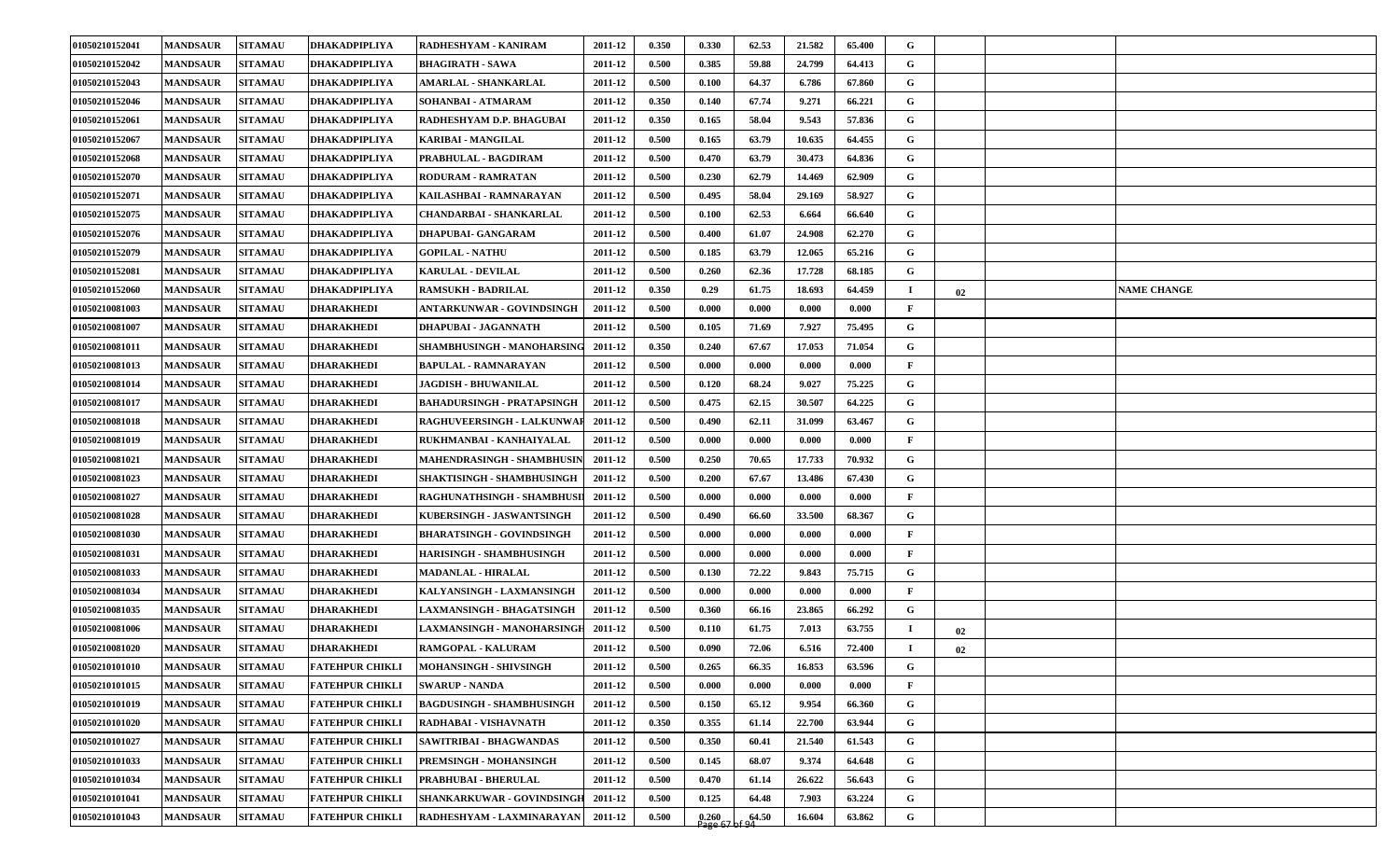| 01050210101044 | <b>MANDSAUR</b> | <b>SITAMAU</b> | <b>FATEHPUR CHIKLI</b> | <b>BHANWARSINGH - PRATAPSINGH</b>    | 2011-12 | 0.500 | 0.400                                                                             | 64.40 | 26.137 | 65.343 | G            |    |  |
|----------------|-----------------|----------------|------------------------|--------------------------------------|---------|-------|-----------------------------------------------------------------------------------|-------|--------|--------|--------------|----|--|
| 01050210101047 | <b>MANDSAUR</b> | <b>SITAMAU</b> | <b>FATEHPUR CHIKLI</b> | <b>GOPI - CHUNIYA</b>                | 2011-12 | 0.500 | 0.230                                                                             | 63.59 | 15.997 | 69.552 | G            |    |  |
| 01050210101049 | <b>MANDSAUR</b> | <b>SITAMAU</b> | <b>FATEHPUR CHIKLI</b> | <b>BHARATSINGH - UDAYSINGH</b>       | 2011-12 | 0.500 | 0.290                                                                             | 64.40 | 18.685 | 64.431 | G            |    |  |
| 01050210101050 | <b>MANDSAUR</b> | <b>SITAMAU</b> | <b>FATEHPUR CHIKLI</b> | <b>BIHARISINGH - SARDARSINGH</b>     | 2011-12 | 0.500 | 0.460                                                                             | 62.19 | 30.358 | 65.996 | G            |    |  |
| 01050210080003 | <b>MANDSAUR</b> | <b>SITAMAU</b> | <b>GALIYARA</b>        | <b>GANGARAM - BHUWAN</b>             | 2011-12 | 0.500 | 0.300                                                                             | 62.17 | 18.393 | 61.310 | G            |    |  |
| 01050210080004 | <b>MANDSAUR</b> | <b>SITAMAU</b> | <b>GALIYARA</b>        | <b>HIRA - RODA</b>                   | 2011-12 | 0.500 | 0.300                                                                             | 65.50 | 19.023 | 63.410 | G            |    |  |
| 01050210080005 | <b>MANDSAUR</b> | <b>SITAMAU</b> | <b>GALIYARA</b>        | MANGILAL - LAXMINARAYAN              | 2011-12 | 0.500 | 0.460                                                                             | 64.41 | 30.181 | 65.611 | G            |    |  |
| 01050210080011 | <b>MANDSAUR</b> | <b>SITAMAU</b> | <b>GALIYARA</b>        | <b>CHANDKUNWAR - GOKULSINGH</b>      | 2011-12 | 0.500 | 0.225                                                                             | 62.17 | 13.740 | 61.067 | G            |    |  |
| 01050210080013 | <b>MANDSAUR</b> | <b>SITAMAU</b> | <b>GALIYARA</b>        | <b>HARLAL - BHUWAN</b>               | 2011-12 | 0.500 | 0.105                                                                             | 67.72 | 7.101  | 67.629 | G            |    |  |
| 01050210080017 | <b>MANDSAUR</b> | <b>SITAMAU</b> | <b>GALIYARA</b>        | <b>BHUWANISHANKAR - BHANWARL</b>     | 2011-12 | 0.500 | 0.200                                                                             | 60.50 | 13.085 | 65.425 | G            |    |  |
| 01050210080018 | <b>MANDSAUR</b> | <b>SITAMAU</b> | <b>GALIYARA</b>        | <b>MODIRAM - BHAGWAN</b>             | 2011-12 | 0.500 | 0.355                                                                             | 59.50 | 22.593 | 63.642 | G            |    |  |
| 01050210080020 | <b>MANDSAUR</b> | <b>SITAMAU</b> | <b>GALIYARA</b>        | DROPADIBAI - SHANKARLAL              | 2011-12 | 0.500 | 0.320                                                                             | 64.56 | 21.120 | 66.000 | G            |    |  |
| 01050210080032 | <b>MANDSAUR</b> | <b>SITAMAU</b> | <b>GALIYARA</b>        | SAJJANABAI - BHUWANIDAS              | 2011-12 | 0.500 | 0.480                                                                             | 62.17 | 7.567  | 15.765 | G            | 04 |  |
| 01050210080034 | <b>MANDSAUR</b> | <b>SITAMAU</b> | <b>GALIYARA</b>        | <b>NANDUBAI - KALURAM</b>            | 2011-12 | 0.500 | 0.125                                                                             | 76.21 | 9.733  | 77.864 | G            |    |  |
| 01050210080035 | <b>MANDSAUR</b> | <b>SITAMAU</b> | <b>GALIYARA</b>        | <b>MANOHAR - BAPULAL</b>             | 2011-12 | 0.500 | 0.285                                                                             | 63.12 | 18.467 | 64.796 | G            |    |  |
| 01050210080038 | <b>MANDSAUR</b> | <b>SITAMAU</b> | <b>GALIYARA</b>        | <b>SHANTILAL - KALURAM</b>           | 2011-12 | 0.500 | 0.000                                                                             | 0.000 | 0.000  | 0.000  | F            |    |  |
| 01050210136002 | <b>MANDSAUR</b> | <b>SITAMAU</b> | <b>GANGAKHEDI</b>      | MODIRAM - MADHURAM D.P. RAM          | 2011-12 | 0.500 | 0.375                                                                             | 62.91 | 24.319 | 64.851 | G            |    |  |
| 01050210136003 | <b>MANDSAUR</b> | <b>SITAMAU</b> | <b>GANGAKHEDI</b>      | HARDEVRAM - RAMDAYAL                 | 2011-12 | 0.500 | 0.185                                                                             | 62.91 | 12.618 | 68.205 | G            |    |  |
| 01050210136004 | <b>MANDSAUR</b> | <b>SITAMAU</b> | <b>GANGAKHEDI</b>      | TEJRAM - HIMMATRAM                   | 2011-12 | 0.500 | 0.400                                                                             | 59.31 | 23.936 | 59.840 | G            |    |  |
| 01050210136007 | <b>MANDSAUR</b> | <b>SITAMAU</b> | <b>GANGAKHEDI</b>      | RAMCHANDRIBAI - SHRIRAM              | 2011-12 | 0.500 | 0.305                                                                             | 62.91 | 19.529 | 64.030 | G            |    |  |
| 01050210136008 | <b>MANDSAUR</b> | <b>SITAMAU</b> | <b>GANGAKHEDI</b>      | KANHAIYALAL - PRABHULAL              | 2011-12 | 0.500 | 0.245                                                                             | 66.55 | 16.818 | 68.645 | G            |    |  |
| 01050210136011 | <b>MANDSAUR</b> | <b>SITAMAU</b> | <b>GANGAKHEDI</b>      | NANALAL - BHANWARIBAI                | 2011-12 | 0.500 | 0.250                                                                             | 69.63 | 17.974 | 71.896 | G            |    |  |
| 01050210136012 | <b>MANDSAUR</b> | <b>SITAMAU</b> | <b>GANGAKHEDI</b>      | KALURAM - RAMCHANDRA                 | 2011-12 | 0.500 | 0.375                                                                             | 69.63 | 26.549 | 70.797 | G            |    |  |
| 01050210136017 | <b>MANDSAUR</b> | <b>SITAMAU</b> | <b>GANGAKHEDI</b>      | <b>MANGILAL-BAPULAL</b>              | 2011-12 | 0.500 | 0.100                                                                             | 64.92 | 6.724  | 67.240 | G            |    |  |
| 01050210136018 | <b>MANDSAUR</b> | <b>SITAMAU</b> | <b>GANGAKHEDI</b>      | <b>JETRAM -KASHIRAM</b>              | 2011-12 | 0.500 | 0.420                                                                             | 64.92 | 28.518 | 67.900 | G            |    |  |
| 01050210136019 | <b>MANDSAUR</b> | <b>SITAMAU</b> | <b>GANGAKHEDI</b>      | <b>KANKUBAI - SHANTILAL</b>          | 2011-12 | 0.500 | 0.280                                                                             | 64.92 | 18.827 | 67.239 | G            |    |  |
| 01050210136020 | <b>MANDSAUR</b> | <b>SITAMAU</b> | <b>GANGAKHEDI</b>      | <b>BALARAM - KALURAM</b>             | 2011-12 | 0.500 | 0.000                                                                             | 0.000 | 0.000  | 0.000  | $\mathbf{F}$ |    |  |
| 01050210136022 | <b>MANDSAUR</b> | <b>SITAMAU</b> | <b>GANGAKHEDI</b>      | KACHARUPURI - ONKARPURI              | 2011-12 | 0.500 | 0.455                                                                             | 64.20 | 29.394 | 64.602 | G            |    |  |
| 01050210136024 | <b>MANDSAUR</b> | <b>SITAMAU</b> | <b>GANGAKHEDI</b>      | ASHARAM - KASHIRAM                   | 2011-12 | 0.500 | 0.245                                                                             | 65.51 | 16.424 | 67.037 | G            |    |  |
| 01050210136027 | <b>MANDSAUR</b> | <b>SITAMAU</b> | <b>GANGAKHEDI</b>      | AMBARAM - RAMNARAYAN                 | 2011-12 | 0.500 | 0.290                                                                             | 65.51 | 19.325 | 66.638 | G            |    |  |
| 01050210136028 | <b>MANDSAUR</b> | <b>SITAMAU</b> | <b>GANGAKHEDI</b>      | RAMESHWAR - HIRALAL                  | 2011-12 | 0.500 | 0.220                                                                             | 65.51 | 14.730 | 66.955 | G            |    |  |
| 01050210136029 | <b>MANDSAUR</b> | <b>SITAMAU</b> | <b>GANGAKHEDI</b>      | <b>GHASIRAM- PARASRAM</b>            | 2011-12 | 0.500 | 0.490                                                                             | 63.25 | 32.248 | 65.812 | G            |    |  |
| 01050210136030 | <b>MANDSAUR</b> | <b>SITAMAU</b> | <b>GANGAKHEDI</b>      | <b>RANGLAL - PARASRAM</b>            | 2011-12 | 0.500 | 0.120                                                                             | 63.25 | 7.897  | 65.808 | G            |    |  |
| 01050210136031 | <b>MANDSAUR</b> | <b>SITAMAU</b> | <b>GANGAKHEDI</b>      | <b>GANESHRAM - BHANWARLAL</b>        | 2011-12 | 0.500 | 0.200                                                                             | 63.25 | 13.039 | 65.195 | G            |    |  |
| 01050210136032 | <b>MANDSAUR</b> | <b>SITAMAU</b> | <b>GANGAKHEDI</b>      | VAINIRAM - RAMKISHAN                 | 2011-12 | 0.500 | 0.265                                                                             | 59.31 | 16.853 | 63.596 | $\mathbf G$  |    |  |
| 01050210136034 | <b>MANDSAUR</b> | <b>SITAMAU</b> | <b>GANGAKHEDI</b>      | RAMRATAN - NATHURAM                  | 2011-12 | 0.500 | 0.480                                                                             | 65.69 | 33.127 | 69.015 | $\mathbf G$  |    |  |
| 01050210136035 | <b>MANDSAUR</b> | <b>SITAMAU</b> | <b>GANGAKHEDI</b>      | <b>DEVRAM - AMRATRAM</b>             | 2011-12 | 0.500 | 0.450                                                                             | 65.69 | 30.283 | 67.296 | G            |    |  |
| 01050210136037 | <b>MANDSAUR</b> | <b>SITAMAU</b> | <b>GANGAKHEDI</b>      | <b>HIRABAI - RUGHNATHPURI</b>        | 2011-12 | 0.500 | 0.230                                                                             | 62.83 | 14.595 | 63.457 | G            |    |  |
| 01050210136039 | <b>MANDSAUR</b> | <b>SITAMAU</b> | <b>GANGAKHEDI</b>      | RAMKISHAN - RAMNARAYAN               | 2011-12 | 0.500 | 0.360                                                                             | 59.31 | 22.623 | 62.842 | G            |    |  |
| 01050210136040 | <b>MANDSAUR</b> | <b>SITAMAU</b> | <b>GANGAKHEDI</b>      | KAILASHBAI - CHAINRAM                | 2011-12 | 0.500 | 0.305                                                                             | 65.69 | 20.486 | 67.167 | G            |    |  |
| 01050210136042 | <b>MANDSAUR</b> | <b>SITAMAU</b> | <b>GANGAKHEDI</b>      | <b>DURGABAI- BHABHUTPURI</b>         | 2011-12 | 0.500 | 0.320                                                                             | 65.78 | 21.613 | 67.541 | G            |    |  |
| 01050210136045 | <b>MANDSAUR</b> | <b>SITAMAU</b> | <b>GANGAKHEDI</b>      | FULCHANDR - RAMBAKSHA D/P R. 2011-12 |         | 0.500 | $\begin{array}{c c} 0.130 & 62.83 \\ \text{Page} & 68 \text{ of } 94 \end{array}$ |       | 8.724  | 67.108 | $\mathbf G$  |    |  |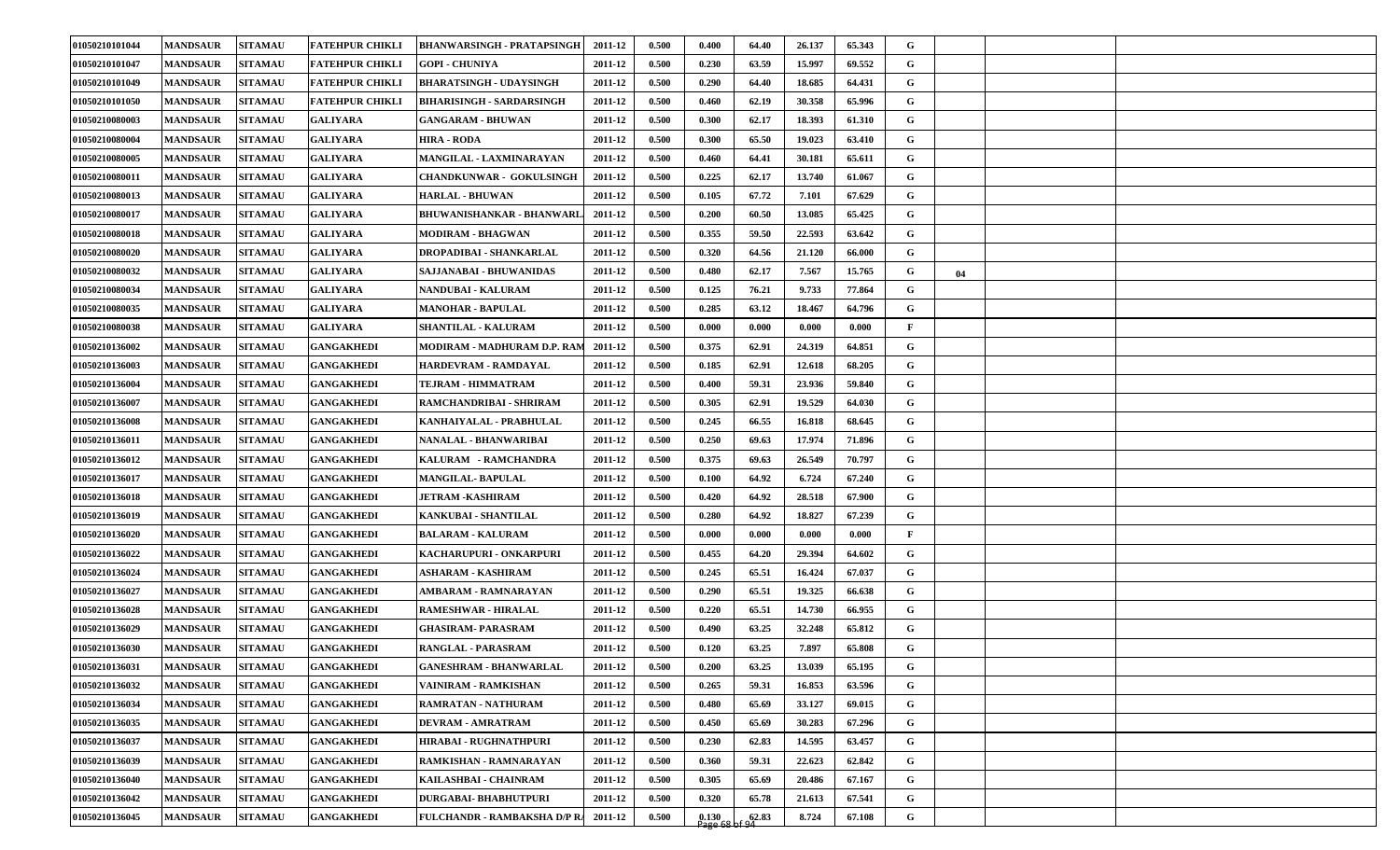| 01050210136046 | <b>MANDSAUR</b> | <b>SITAMAU</b> | <b>GANGAKHEDI</b>    | RAMPRASAD - PATITRAM            | 2011-12 | 0.500 | 0.185              | 62.83 | 12.378 | 66.908 | G            |    |                |                           |
|----------------|-----------------|----------------|----------------------|---------------------------------|---------|-------|--------------------|-------|--------|--------|--------------|----|----------------|---------------------------|
| 01050210136047 | <b>MANDSAUR</b> | <b>SITAMAU</b> | <b>GANGAKHEDI</b>    | <b>GOVINDRAM - DULICHAND</b>    | 2011-12 | 0.500 | 0.370              | 65.78 | 25.100 | 67.838 | G            |    |                |                           |
| 01050210136048 | <b>MANDSAUR</b> | <b>SITAMAU</b> | <b>GANGAKHEDI</b>    | <b>BANSHILAL - BHERULAL</b>     | 2011-12 | 0.500 | 0.310              | 60.53 | 19.482 | 62.845 | G            |    |                |                           |
| 01050210136049 | <b>MANDSAUR</b> | <b>SITAMAU</b> | <b>GANGAKHEDI</b>    | DAYARAM - RAMNIWAS              | 2011-12 | 0.500 | 0.370              | 62.82 | 23.620 | 63.838 | G            |    |                |                           |
| 01050210136050 | <b>MANDSAUR</b> | <b>SITAMAU</b> | <b>GANGAKHEDI</b>    | <b>RAMNIWAS - RAMDAYAL</b>      | 2011-12 | 0.500 | 0.000              | 0.000 | 0.000  | 0.000  | $\mathbf{F}$ |    |                |                           |
| 01050210136053 | <b>MANDSAUR</b> | <b>SITAMAU</b> | <b>GANGAKHEDI</b>    | <b>BABULAL - KALURAM</b>        | 2011-12 | 0.500 | 0.210              | 66.29 | 14.603 | 69.538 | G            |    |                |                           |
| 01050210136057 | <b>MANDSAUR</b> | <b>SITAMAU</b> | <b>GANGAKHEDI</b>    | SATYANARAYAN - RAMNIWAS         | 2011-12 | 0.500 | 0.225              | 66.41 | 15.578 | 69.236 | G            |    |                |                           |
| 01050210136059 | <b>MANDSAUR</b> | <b>SITAMAU</b> | <b>GANGAKHEDI</b>    | <b>GOPILAL - MATHURALAL</b>     | 2011-12 | 0.500 | 0.210              | 66.55 | 14.356 | 68.362 | G            |    |                |                           |
| 01050210136060 | <b>MANDSAUR</b> | <b>SITAMAU</b> | <b>GANGAKHEDI</b>    | HIMMATRAM - RAMDAYAL            | 2011-12 | 0.500 | 0.235              | 70.40 | 16.976 | 72.238 | G            |    |                |                           |
| 01050210136062 | <b>MANDSAUR</b> | <b>SITAMAU</b> | <b>GANGAKHEDI</b>    | <b>DASHRATHLAL - BHANWARLAL</b> | 2011-12 | 0.500 | 0.475              | 66.41 | 30.881 | 65.013 | G            |    |                |                           |
| 01050210136063 | <b>MANDSAUR</b> | <b>SITAMAU</b> | <b>GANGAKHEDI</b>    | KANHAIYALAL - BHANWARLAL        | 2011-12 | 0.500 | 0.370              | 65.78 | 24.743 | 66.873 | G            |    |                |                           |
| 01050210136065 | <b>MANDSAUR</b> | <b>SITAMAU</b> | <b>GANGAKHEDI</b>    | <b>RAMNIWAS - SAVRAM</b>        | 2011-12 | 0.500 | 0.290              | 62.82 | 19.618 | 67.648 | G            |    |                |                           |
| 01050210136066 | <b>MANDSAUR</b> | <b>SITAMAU</b> | <b>GANGAKHEDI</b>    | <b>BANSHILAL - BHANWARLAL</b>   | 2011-12 | 0.500 | 0.130              | 66.41 | 8.870  | 68.231 | G            |    |                |                           |
| 01050210136068 | <b>MANDSAUR</b> | <b>SITAMAU</b> | <b>GANGAKHEDI</b>    | PARWATIBAI - VARDICHAND         | 2011-12 | 0.500 | 0.140              | 60.53 | 9.209  | 65.779 | G            |    |                |                           |
| 01050210136076 | <b>MANDSAUR</b> | <b>SITAMAU</b> | <b>GANGAKHEDI</b>    | <b>DALURAM - BHAGIRATH</b>      | 2011-12 | 0.500 | 0.400              | 62.82 | 26.277 | 65.693 | G            |    |                |                           |
| 01050210136081 | <b>MANDSAUR</b> | <b>SITAMAU</b> | <b>GANGAKHEDI</b>    | <b>BALARAM - RAMRATAN</b>       | 2011-12 | 0.500 | 0.255              | 66.55 | 16.999 | 66.663 | G            |    |                |                           |
| 01050210136083 | <b>MANDSAUR</b> | <b>SITAMAU</b> | <b>GANGAKHEDI</b>    | <b>BAKHATRAM URF BHAGATRAM</b>  | 2011-12 | 0.500 | 0.215              | 64.20 | 13.959 | 64.926 | G            |    | 01050210138013 |                           |
| 01050210136041 | <b>MANDSAUR</b> | <b>SITAMAU</b> | <b>GANGAKHEDI</b>    | <b>MANGILAL - RAMNIWAS</b>      | 2011-12 | 0.500 | 0.500              | 67.46 | 33.797 | 67.594 | $\mathbf I$  | 02 |                |                           |
| 01050210128005 | <b>MANDSAUR</b> | <b>SITAMAU</b> | <b>GOPALPURA</b>     | <b>MOHANLAL - DALURAM</b>       | 2011-12 | 0.350 | 0.235              | 64.39 | 15.573 | 66.268 | G            |    |                |                           |
| 01050210128006 | <b>MANDSAUR</b> | <b>SITAMAU</b> | GOPALPURA            | GIRDHARILAL - DALURAM           | 2011-12 | 0.350 | 0.180              | 63.22 | 11.912 | 66.178 | G            |    |                | <b>NAME CHANGE</b>        |
| 01050210128010 | <b>MANDSAUR</b> | <b>SITAMAU</b> | <b>GOPALPURA</b>     | <b>GENDALAL - BHUWANILAL</b>    | 2011-12 | 0.500 | 0.485              | 58.43 | 28.505 | 58.773 | G            |    |                |                           |
| 01050210128013 | <b>MANDSAUR</b> | <b>SITAMAU</b> | <b>GOPALPURA</b>     | <b>SHANTIBAI - BABULAL</b>      | 2011-12 | 0.500 | 0.000              | 0.000 | 0.000  | 0.000  | F            |    |                |                           |
| 01050210128016 | <b>MANDSAUR</b> | <b>SITAMAU</b> | <b>GOPALPURA</b>     | CHAINSINGH- TAKHATSINGH         | 2011-12 | 0.500 | 0.490              | 61.74 | 32.943 | 67.231 | G            |    |                |                           |
| 01050210128018 | <b>MANDSAUR</b> | <b>SITAMAU</b> | <b>GOPALPURA</b>     | SAJJANSINGH - RAMSINGH          | 2011-12 | 0.500 | 0.210              | 57.57 | 13.077 | 62.271 | G            |    |                |                           |
| 01050210128020 | <b>MANDSAUR</b> | <b>SITAMAU</b> | <b>GOPALPURA</b>     | <b>KANIBAI- KALU</b>            | 2011-12 | 0.350 | 0.335              | 56.35 | 9.547  | 28.499 | G            | 04 |                |                           |
| 01050210128028 | <b>MANDSAUR</b> | <b>SITAMAU</b> | <b>GOPALPURA</b>     | <b>BHERU - KHIMA</b>            | 2011-12 | 0.500 | 0.400              | 61.18 | 23.921 | 59.803 | G            |    |                |                           |
| 01050210128030 | <b>MANDSAUR</b> | <b>SITAMAU</b> | <b>GOPALPURA</b>     | SHOBHARAM - ROPCHAND REBAR      | 2011-12 | 0.350 | 0.000              | 0.000 | 0.000  | 0.000  | $\mathbf{F}$ |    |                | <b>NAME CHANGE</b>        |
| 01050210128033 | <b>MANDSAUR</b> | <b>SITAMAU</b> | GOPALPURA            | <b>BHULIBAI - VAKTA</b>         | 2011-12 | 0.500 | 0.000              | 0.000 | 0.000  | 0.000  | $\mathbf{F}$ |    |                |                           |
| 01050210053003 | <b>MANDSAUR</b> | <b>SITAMAU</b> | <b>GURADIYAGOD</b>   | MANOHARSINGH - CHAGANSINGH      | 2011-12 | 0.500 | 0.500              | 58.85 | 31.359 | 62.718 | G            |    |                |                           |
| 01050210053007 | <b>MANDSAUR</b> | <b>SITAMAU</b> | <b>GURADIYAGOD</b>   | <b>VAJESINGH - RUPSINGH</b>     | 2011-12 | 0.500 | 0.475              | 56.55 | 28.824 | 60.682 | G            |    |                |                           |
| 01050210053012 | <b>MANDSAUR</b> | <b>SITAMAU</b> | <b>GURADIYAGOD</b>   | <b>BHAGWAN - BHUWAN</b>         | 2011-12 | 0.500 | 0.250              | 60.63 | 15.227 | 60.908 | G            |    |                |                           |
| 01050210053029 | <b>MANDSAUR</b> | <b>SITAMAU</b> | <b>GURADIYAGOD</b>   | RAMKUWARBAI - RAMNARAYAN        | 2011-12 | 0.500 | 0.480              | 57.92 | 29.258 | 60.954 | G            |    |                |                           |
| 01050210053030 | <b>MANDSAUR</b> | <b>SITAMAU</b> | <b>GURADIYAGOD</b>   | <b>KESARSINGH - TEJSINGH</b>    | 2011-12 | 0.500 | 0.505              | 56.40 | 32.623 | 64.600 | G            |    |                |                           |
| 01050210053033 | <b>MANDSAUR</b> | <b>SITAMAU</b> | <b>GURADIYAGOD</b>   | JAGDISHKUNWAR - SHERSINGH       | 2011-12 | 0.500 | 0.420              | 61.25 | 27.064 | 64.438 | G            |    |                |                           |
| 01050210053035 | <b>MANDSAUR</b> | <b>SITAMAU</b> | <b>GURADIYAGOD</b>   | <b>GANGASINGH - BAPUSINGH</b>   | 2011-12 | 0.350 | 0.340              | 60.63 | 21.246 | 62.488 | $\mathbf{G}$ |    |                |                           |
| 01050210053040 | <b>MANDSAUR</b> | <b>SITAMAU</b> | <b>GURADIYAGOD</b>   | AMARSINGH - BHUWANISINGH        | 2011-12 | 0.500 | 0.440              | 61.41 | 28.661 | 65.139 | G            |    |                |                           |
| 01050210053041 | <b>MANDSAUR</b> | <b>SITAMAU</b> | <b>GURADIYAGOD</b>   | <b>PARTHA - NANDA</b>           | 2011-12 | 0.500 | 0.485              | 59.17 | 29.737 | 61.313 | G            |    |                |                           |
| 01050210053042 | <b>MANDSAUR</b> | <b>SITAMAU</b> | <b>GURADIYAGOD</b>   | <b>BHERULAL - UDA</b>           | 2011-12 | 0.500 | 0.475              | 60.63 | 30.471 | 64.149 | $\mathbf G$  |    |                |                           |
| 01050210053043 | <b>MANDSAUR</b> | <b>SITAMAU</b> | <b>GURADIYAGOD</b>   | NANDLAL - AMARAJI               | 2011-12 | 0.500 | 0.495              | 63.58 | 33.361 | 67.396 | $\mathbf{G}$ |    |                | <b>TRANSFER/KOTDAMATA</b> |
| 01050210099001 | <b>MANDSAUR</b> | <b>SITAMAU</b> | <b>KACHRIYA JAAT</b> | <b>KALABAI - NATHU</b>          | 2011-12 | 0.350 | 0.300              | 58.67 | 9.446  | 31.487 | $\mathbf G$  | 04 |                |                           |
| 01050210099002 | <b>MANDSAUR</b> | <b>SITAMAU</b> | KACHRIYA JAAT        | RAJMAL - BHANWARLAL             | 2011-12 | 0.500 | 0.000              | 0.000 | 0.000  | 0.000  | $\mathbf{F}$ |    |                |                           |
| 01050210099003 | <b>MANDSAUR</b> | <b>SITAMAU</b> | KACHRIYA JAAT        | <b>SURAJBAI - BHANWAR LAL</b>   | 2011-12 | 0.350 | $0.315$<br>Page 69 | 65.35 | 20.819 | 66.092 | G            |    |                |                           |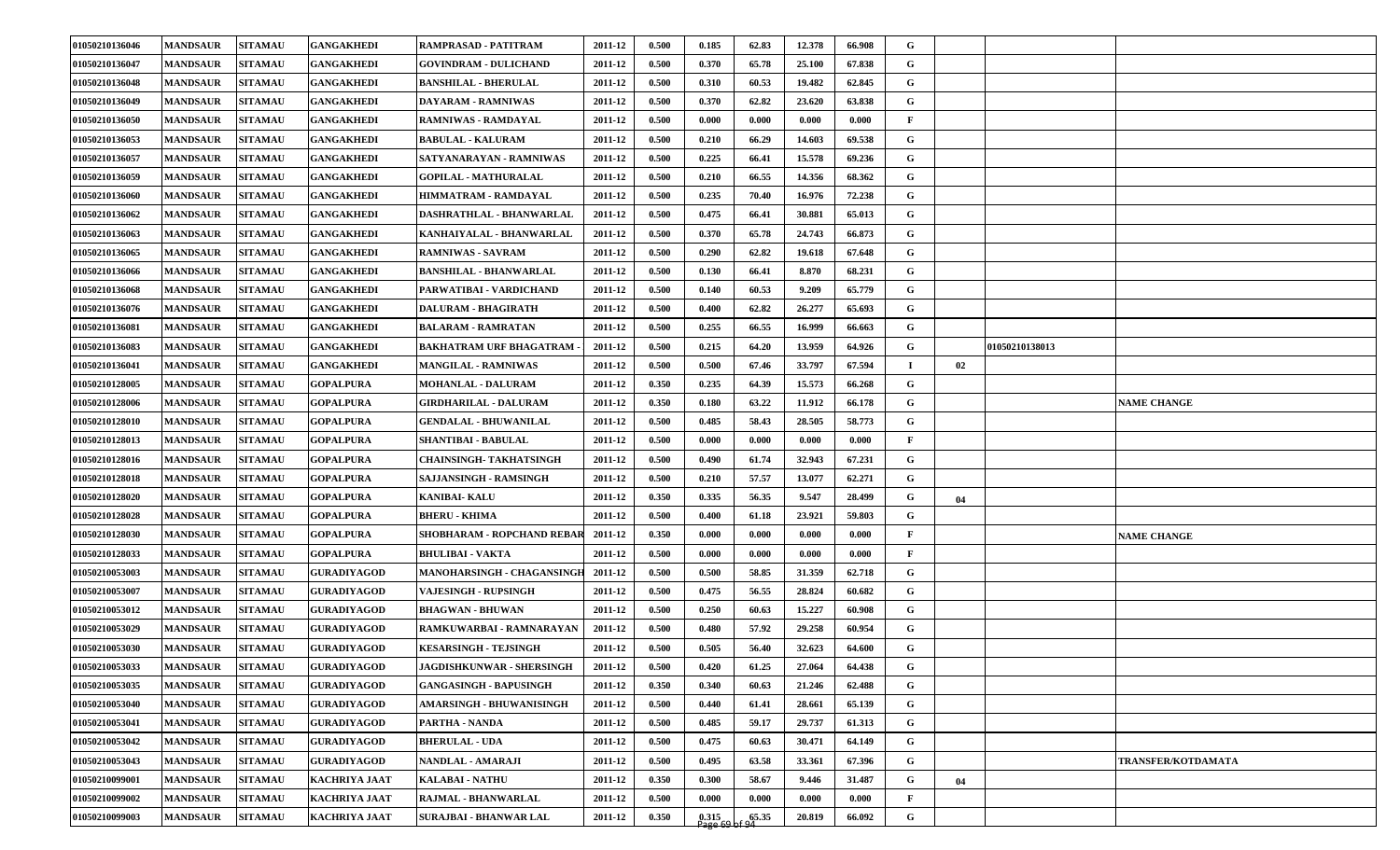| 01050210099004 | <b>MANDSAUR</b> | <b>SITAMAU</b> | <b>KACHRIYA JAAT</b> | <b>RANCHHOR - BHUWAN</b>           | 2011-12 | 0.500 | 0.480                | 65.97                  | 32.014 | 66.696 | G            |    |  |
|----------------|-----------------|----------------|----------------------|------------------------------------|---------|-------|----------------------|------------------------|--------|--------|--------------|----|--|
| 01050210099008 | <b>MANDSAUR</b> | <b>SITAMAU</b> | <b>KACHRIYA JAAT</b> | RAMCHANDRA - DURGASHANKAR          | 2011-12 | 0.500 | 0.105                | 67.84                  | 7.734  | 73.657 | G            |    |  |
| 01050210099013 | <b>MANDSAUR</b> | <b>SITAMAU</b> | <b>KACHRIYA JAAT</b> | <b>MUNNA - KHUKHA</b>              | 2011-12 | 0.500 | 0.225                | 64.56                  | 16.241 | 72.182 | G            |    |  |
| 01050210099014 | <b>MANDSAUR</b> | <b>SITAMAU</b> | <b>KACHRIYA JAAT</b> | MOHANLAL - GANESHRAM               | 2011-12 | 0.500 | 0.000                | 0.000                  | 0.000  | 0.000  | $\mathbf{F}$ |    |  |
| 01050210099016 | <b>MANDSAUR</b> | <b>SITAMAU</b> | <b>KACHRIYA JAAT</b> | SURAJBAI - RAMPRAHLAD              | 2011-12 | 0.500 | 0.200                | 65.35                  | 13.443 | 67.215 | G            |    |  |
| 01050210099020 | <b>MANDSAUR</b> | <b>SITAMAU</b> | <b>KACHRIYA JAAT</b> | LAXMINARAYAN - BAPULAL             | 2011-12 | 0.500 | 0.200                | 65.89                  | 13.489 | 67.445 | G            |    |  |
| 01050210099021 | <b>MANDSAUR</b> | <b>SITAMAU</b> | <b>KACHRIYA JAAT</b> | <b>BAPULAL - BHANWARLAL</b>        | 2011-12 | 0.500 | 0.000                | 0.000                  | 0.000  | 0.000  | $\mathbf{F}$ |    |  |
| 01050210099023 | <b>MANDSAUR</b> | <b>SITAMAU</b> | <b>KACHRIYA JAAT</b> | <b>NATHU - NANURAM</b>             | 2011-12 | 0.350 | 0.000                | 0.000                  | 0.000  | 0.000  | $\mathbf{F}$ |    |  |
| 01050210099025 | <b>MANDSAUR</b> | <b>SITAMAU</b> | <b>KACHRIYA JAAT</b> | <b>SAMANDBAI - NANDA</b>           | 2011-12 | 0.500 | 0.270                | 62.70                  | 17.081 | 63.263 | G            |    |  |
| 01050210099035 | <b>MANDSAUR</b> | <b>SITAMAU</b> | <b>KACHRIYA JAAT</b> | <b>GANGARAM - DEVA</b>             | 2011-12 | 0.500 | 0.000                | 0.000                  | 0.000  | 0.000  | $\mathbf{F}$ |    |  |
| 01050210099036 | <b>MANDSAUR</b> | <b>SITAMAU</b> | <b>KACHRIYA JAAT</b> | <b>KAWARLAL - BHUWAN</b>           | 2011-12 | 0.500 | 0.230                | 66.64                  | 14.746 | 64.113 | п.           | 02 |  |
| 01050210099037 | <b>MANDSAUR</b> | <b>SITAMAU</b> | <b>KACHRIYA JAAT</b> | RATANLAL - BHERULAL                | 2011-12 | 0.350 | 0.350                | 59.46                  | 22.179 | 63.369 | G            |    |  |
| 01050210099040 | <b>MANDSAUR</b> | <b>SITAMAU</b> | <b>KACHRIYA JAAT</b> | <b>JUJHAR - BHERA</b>              | 2011-12 | 0.500 | 0.125                | 64.01                  | 8.586  | 68.688 | G            |    |  |
| 01050210099046 | <b>MANDSAUR</b> | <b>SITAMAU</b> | <b>KACHRIYA JAAT</b> | <b>MANGILAL - HARLAL</b>           | 2011-12 | 0.500 | 0.000                | 0.000                  | 0.000  | 0.000  | $\mathbf{F}$ |    |  |
| 01050210099047 | <b>MANDSAUR</b> | <b>SITAMAU</b> | <b>KACHRIYA JAAT</b> | SITAKUNWAR - MANSINGH              | 2011-12 | 0.350 | 0.350                | 58.74                  | 21.289 | 60.826 | $\mathbf G$  |    |  |
| 01050210099048 | <b>MANDSAUR</b> | <b>SITAMAU</b> | <b>KACHRIYA JAAT</b> | NIRBHAYRAM - GOPAL URF RAMO        | 2011-12 | 0.500 | 0.450                | 64.01                  | 29.463 | 65.473 | G            |    |  |
| 01050210099050 | <b>MANDSAUR</b> | <b>SITAMAU</b> | <b>KACHRIYA JAAT</b> | <b>GORDHANLAL - NATHU</b>          | 2011-12 | 0.500 | 0.000                | 0.000                  | 0.000  | 0.000  | F            |    |  |
| 01050210099051 | <b>MANDSAUR</b> | <b>SITAMAU</b> | <b>KACHRIYA JAAT</b> | PANNALAL - KALU                    | 2011-12 | 0.500 | 0.400                | 58.67                  | 25.287 | 63.218 | G            |    |  |
| 01050210099057 | <b>MANDSAUR</b> | <b>SITAMAU</b> | <b>KACHRIYA JAAT</b> | <b>KACHRU - BHUWAN</b>             | 2011-12 | 0.500 | 0.000                | 0.000                  | 0.000  | 0.000  | F            |    |  |
| 01050210099068 | <b>MANDSAUR</b> | <b>SITAMAU</b> | <b>KACHRIYA JAAT</b> | <b>GANESHRAM - BHUWANIRAM</b>      | 2011-12 | 0.500 | 0.100                | 65.89                  | 6.900  | 69.000 | G            |    |  |
| 01050210099074 | <b>MANDSAUR</b> | <b>SITAMAU</b> | <b>KACHRIYA JAAT</b> | <b>BALARAM - RAMLAL</b>            | 2011-12 | 0.500 | 0.095                | 66.70                  | 6.765  | 71.211 | G            |    |  |
| 01050210099075 | <b>MANDSAUR</b> | <b>SITAMAU</b> | <b>KACHRIYA JAAT</b> | <b>BHAGWANSINGH - FATEHSINGH</b>   | 2011-12 | 0.350 | 0.355                | 58.74                  | 21.977 | 61.907 | G            |    |  |
| 01050210099076 | <b>MANDSAUR</b> | <b>SITAMAU</b> | <b>KACHRIYA JAAT</b> | SARDARBAI- NARAYAN SHARMA          | 2011-12 | 0.350 | 0.200                | 65.12                  | 13.508 | 67.540 | G            |    |  |
| 01050210099080 | <b>MANDSAUR</b> | <b>SITAMAU</b> | <b>KACHRIYA JAAT</b> | KACHRULAL - MATHURALAL             | 2011-12 | 0.500 | 0.505                | 62.94                  | 31.137 | 61.657 | G            |    |  |
| 01050210099081 | <b>MANDSAUR</b> | <b>SITAMAU</b> | <b>KACHRIYA JAAT</b> | PARASRAM - HIRALAL                 | 2011-12 | 0.500 | 0.000                | 0.000                  | 0.000  | 0.000  | $\mathbf{F}$ |    |  |
| 01050210099084 | <b>MANDSAUR</b> | <b>SITAMAU</b> | <b>KACHRIYA JAAT</b> | <b>BHANWARSINGH - BAHADURSING</b>  | 2011-12 | 0.350 | 0.340                | 61.80                  | 19.723 | 58.009 | G            |    |  |
| 01050210099086 | <b>MANDSAUR</b> | <b>SITAMAU</b> | <b>KACHRIYA JAAT</b> | <b>RAJARAM - BAPULAL</b>           | 2011-12 | 0.500 | 0.000                | 0.000                  | 0.000  | 0.000  | $\mathbf{F}$ |    |  |
| 01050210099087 | <b>MANDSAUR</b> | <b>SITAMAU</b> | <b>KACHRIYA JAAT</b> | <b>RAJARAM - NATHULAL</b>          | 2011-12 | 0.500 | 0.000                | 0.000                  | 0.000  | 0.000  | $\mathbf{F}$ |    |  |
| 01050210099088 | <b>MANDSAUR</b> | <b>SITAMAU</b> | <b>KACHRIYA JAAT</b> | <b>PURALAL - RUPA</b>              | 2011-12 | 0.350 | 0.150                | 61.01                  | 10.145 | 67.633 | G            |    |  |
| 01050210099089 | <b>MANDSAUR</b> | <b>SITAMAU</b> | <b>KACHRIYA JAAT</b> | <b>BANSHILAL - BHERULAL</b>        | 2011-12 | 0.500 | 0.305                | 61.01                  | 19.523 | 64.010 | G            |    |  |
| 01050210099093 | <b>MANDSAUR</b> | <b>SITAMAU</b> | <b>KACHRIYA JAAT</b> | KANCHANBAI - RADHESHYAM            | 2011-12 | 0.500 | 0.235                | 59.66                  | 14.685 | 62.489 | G            |    |  |
| 01050210099094 | <b>MANDSAUR</b> | <b>SITAMAU</b> | <b>KACHRIYA JAAT</b> | <b>KACHRUDAS - RANCHODDAS</b>      | 2011-12 | 0.500 | 0.000                | 0.000                  | 0.000  | 0.000  | F            |    |  |
| 01050210099100 | <b>MANDSAUR</b> | <b>SITAMAU</b> | <b>KACHRIYA JAAT</b> | <b>RATANLAL - HIRA</b>             | 2011-12 | 0.500 | 0.190                | 55.14                  | 10.516 | 55.347 | G            | 04 |  |
| 01050210099103 | <b>MANDSAUR</b> | <b>SITAMAU</b> | <b>KACHRIYA JAAT</b> | <b>BALWANTSINGH - BHUWANISINGI</b> | 2011-12 | 0.500 | 0.000                | 0.000                  | 0.000  | 0.000  | $\mathbf{F}$ |    |  |
| 01050210099108 | <b>MANDSAUR</b> | <b>SITAMAU</b> | KACHRIYA JAAT        | SHOBHARAM - BHUWAN JI              | 2011-12 | 0.500 | 0.000                | 0.000                  | 0.000  | 0.000  | $\mathbf{F}$ |    |  |
| 01050210099110 | <b>MANDSAUR</b> | <b>SITAMAU</b> | <b>KACHRIYA JAAT</b> | <b>BHERULAL - NARAYAN</b>          | 2011-12 | 0.500 | 0.205                | 67.84                  | 15.012 | 73.229 | G            |    |  |
| 01050210099112 | <b>MANDSAUR</b> | <b>SITAMAU</b> | <b>KACHRIYA JAAT</b> | SAHAYTABAI - GORDHAN               | 2011-12 | 0.500 | 0.000                | 0.000                  | 0.000  | 0.000  | $\mathbf{F}$ |    |  |
| 01050210099114 | <b>MANDSAUR</b> | <b>SITAMAU</b> | <b>KACHRIYA JAAT</b> | PAWANKUWAR - PARWATSINGH           | 2011-12 | 0.500 | 0.305                | 58.67                  | 18.665 | 61.197 | $\mathbf G$  |    |  |
| 01050210099115 | <b>MANDSAUR</b> | <b>SITAMAU</b> | <b>KACHRIYA JAAT</b> | VISHNUSINGH - KISHANSINGH          | 2011-12 | 0.500 | 0.120                | 58.74                  | 7.896  | 65.800 | G            |    |  |
| 01050210099116 | <b>MANDSAUR</b> | <b>SITAMAU</b> | <b>KACHRIYA JAAT</b> | <b>RAMESHWAR - DOLA</b>            | 2011-12 | 0.500 | 0.000                | 0.000                  | 0.000  | 0.000  | $\mathbf{F}$ |    |  |
| 01050210099117 | <b>MANDSAUR</b> | <b>SITAMAU</b> | <b>KACHRIYA JAAT</b> | <b>GANGARAM - KACHRU</b>           | 2011-12 | 0.500 | 0.175                | 64.56                  | 11.538 | 65.931 | G            |    |  |
| 01050210099121 | <b>MANDSAUR</b> | <b>SITAMAU</b> | <b>KACHRIYA JAAT</b> | <b>RAMIBAI - LAXMAN</b>            | 2011-12 | 0.500 | $0.000$<br>Page 70 b | $_{\rm 0.000}^{0.000}$ | 0.000  | 0.000  | $\mathbf{F}$ |    |  |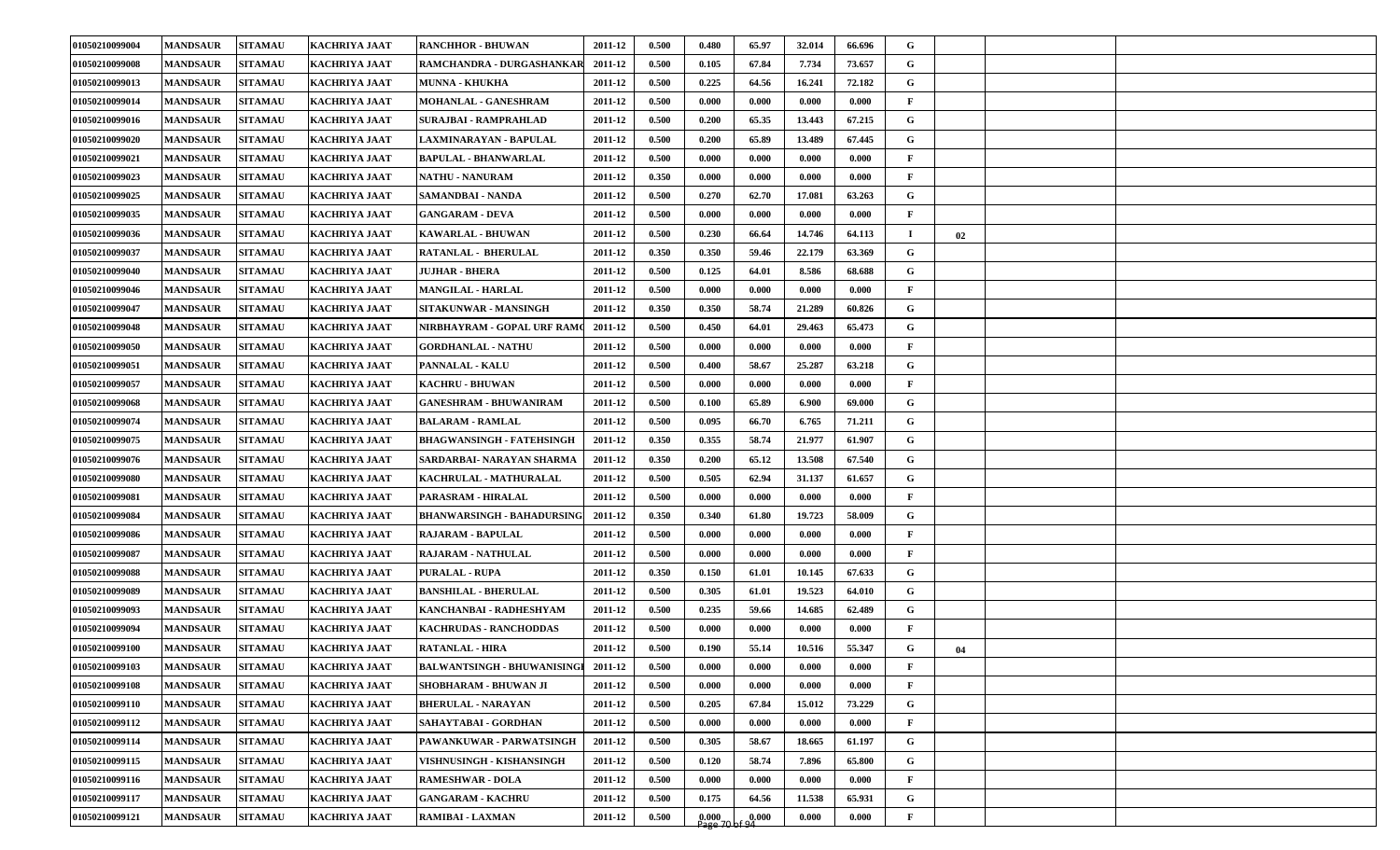| 01050210099123 | <b>MANDSAUR</b> | <b>SITAMAU</b> | <b>KACHRIYA JAAT</b> | <b>KACHRULAL-HARLAL</b>          | 2011-12 | 0.500 | 0.365 | 61.80 | 24.014 | 65.792 | G            |  |                    |
|----------------|-----------------|----------------|----------------------|----------------------------------|---------|-------|-------|-------|--------|--------|--------------|--|--------------------|
| 01050210099125 | <b>MANDSAUR</b> | <b>SITAMAU</b> | <b>KACHRIYA JAAT</b> | <b>BHULIBAI - BHUWAN</b>         | 2011-12 | 0.500 | 0.365 | 63.17 | 24.348 | 66.707 | G            |  |                    |
| 01050210099129 | <b>MANDSAUR</b> | <b>SITAMAU</b> | <b>KACHRIYA JAAT</b> | <b>NATHUALAL - BHERULAL</b>      | 2011-12 | 0.500 | 0.000 | 0.000 | 0.000  | 0.000  | F            |  |                    |
| 01050210099132 | <b>MANDSAUR</b> | <b>SITAMAU</b> | <b>KACHRIYA JAAT</b> | <b>MOHANLAL - MANGILAL</b>       | 2011-12 | 0.500 | 0.135 | 61.80 | 8.475  | 62.778 | G            |  |                    |
| 01050210099135 | <b>MANDSAUR</b> | <b>SITAMAU</b> | <b>KACHRIYA JAAT</b> | <b>RADHESHYAM - DEVILAL</b>      | 2011-12 | 0.350 | 0.000 | 0.000 | 0.000  | 0.000  | F            |  |                    |
| 01050210099151 | <b>MANDSAUR</b> | <b>SITAMAU</b> | <b>KACHRIYA JAAT</b> | KAISHURAM - BHUWANIRAM           | 2011-12 | 0.500 | 0.405 | 64.01 | 26.784 | 66.133 | G            |  |                    |
| 01050210099152 | <b>MANDSAUR</b> | <b>SITAMAU</b> | <b>KACHRIYA JAAT</b> | <b>MAHESH - AATMARAM</b>         | 2011-12 | 0.500 | 0.000 | 0.000 | 0.000  | 0.000  | $\mathbf{F}$ |  |                    |
| 01050210099153 | <b>MANDSAUR</b> | <b>SITAMAU</b> | <b>KACHRIYA JAAT</b> | <b>BALARAM - BHERULAL</b>        | 2011-12 | 0.500 | 0.275 | 61.01 | 16.830 | 61.200 | G            |  |                    |
| 01050210124002 | <b>MANDSAUR</b> | <b>SITAMAU</b> | <b>KARANPURA</b>     | <b>JANIBAI - KALU</b>            | 2011-12 | 0.500 | 0.120 | 69.83 | 8.569  | 71.408 | G            |  |                    |
| 01050210124005 | <b>MANDSAUR</b> | <b>SITAMAU</b> | <b>KARANPURA</b>     | PRATAPSINGH - GOKULSINGH         | 2011-12 | 0.500 | 0.395 | 63.04 | 27.242 | 68.967 | G            |  |                    |
| 01050210124007 | <b>MANDSAUR</b> | <b>SITAMAU</b> | <b>KARANPURA</b>     | <b>JHAMKUBAI - MANGILAL</b>      | 2011-12 | 0.350 | 0.150 | 61.66 | 9.936  | 66.240 | G            |  | <b>NAME CHANGE</b> |
| 01050210124008 | <b>MANDSAUR</b> | <b>SITAMAU</b> | <b>KARANPURA</b>     | <b>BABULAL - BHAGIRATH</b>       | 2011-12 | 0.350 | 0.160 | 61.69 | 9.967  | 62.294 | G            |  | <b>NAME CHANGE</b> |
| 01050210124011 | <b>MANDSAUR</b> | <b>SITAMAU</b> | <b>KARANPURA</b>     | TULSIRAM - BHERULAL              | 2011-12 | 0.500 | 0.230 | 61.69 | 14.541 | 63.222 | G            |  |                    |
| 01050210124012 | <b>MANDSAUR</b> | <b>SITAMAU</b> | <b>KARANPURA</b>     | <b>KAVERIBAI - MOHANLAL</b>      | 2011-12 | 0.500 | 0.300 | 60.52 | 18.485 | 61.617 | G            |  |                    |
| 01050210124016 | <b>MANDSAUR</b> | <b>SITAMAU</b> | <b>KARANPURA</b>     | <b>HIRALAL - RATANLAL</b>        | 2011-12 | 0.500 | 0.330 | 61.66 | 21.678 | 65.691 | G            |  |                    |
| 01050210124017 | <b>MANDSAUR</b> | <b>SITAMAU</b> | <b>KARANPURA</b>     | <b>RAMIBAI - KANIRAM</b>         | 2011-12 | 0.500 | 0.375 | 61.66 | 23.669 | 63.117 | G            |  |                    |
| 01050210124018 | <b>MANDSAUR</b> | <b>SITAMAU</b> | <b>KARANPURA</b>     | <b>DEEPSINGH - KHUMANSINGH</b>   | 2011-12 | 0.500 | 0.095 | 66.08 | 6.627  | 69.758 | G            |  |                    |
| 01050210129001 | <b>MANDSAUR</b> | <b>SITAMAU</b> | <b>KARNALI GOPAL</b> | <b>UDAYRAM - NANURAM</b>         | 2011-12 | 0.500 | 0.290 | 65.79 | 19.605 | 67.603 | G            |  |                    |
| 01050210129002 | <b>MANDSAUR</b> | <b>Sitamau</b> | <b>KARNALI GOPAL</b> | <b>BALU - BHUWAN</b>             | 2011-12 | 0.500 | 0.270 | 63.72 | 16.503 | 61.122 | G            |  |                    |
| 01050210129003 | <b>MANDSAUR</b> | Sitamau        | <b>KARNALI GOPAL</b> | <b>BAGDIRAM - BHERA</b>          | 2011-12 | 0.500 | 0.275 | 63.72 | 17.760 | 64.582 | G            |  |                    |
| 01050210129004 | <b>MANDSAUR</b> | Sitamau        | <b>KARNALI GOPAL</b> | <b>RAMA - PARTHA</b>             | 2011-12 | 0.350 | 0.200 | 61.91 | 11.851 | 59.255 | G            |  |                    |
| 01050210129005 | <b>MANDSAUR</b> | <b>Sitamau</b> | <b>KARNALI GOPAL</b> | PANNALAL - BHAGWAN               | 2011-12 | 0.500 | 0.445 | 60.82 | 28.403 | 63.827 | G            |  |                    |
| 01050210129006 | <b>MANDSAUR</b> | <b>Sitamau</b> | <b>KARNALI GOPAL</b> | PRABHULAL - BAKHATRAM            | 2011-12 | 0.500 | 0.245 | 62.20 | 16.136 | 65.861 | G            |  |                    |
| 01050210129007 | <b>MANDSAUR</b> | <b>SITAMAU</b> | <b>KARNALI GOPAL</b> | <b>BHAGWAN - HARIYA</b>          | 2011-12 | 0.500 | 0.200 | 62.99 | 13.372 | 66.860 | G            |  |                    |
| 01050210129009 | <b>MANDSAUR</b> | <b>SITAMAU</b> | <b>KARNALI GOPAL</b> | <b>NANIBAI - KACHARU</b>         | 2011-12 | 0.500 | 0.280 | 60.82 | 17.542 | 62.650 | G            |  |                    |
| 01050210129013 | <b>MANDSAUR</b> | <b>Sitamau</b> | <b>KARNALI GOPAL</b> | <b>RUPABAI- UDAYRAM</b>          | 2011-12 | 0.500 | 0.150 | 62.20 | 9.534  | 63.560 | G            |  |                    |
| 01050210129017 | <b>MANDSAUR</b> | <b>SITAMAU</b> | <b>KARNALI GOPAL</b> | <b>BALURAM - PARTHA JI</b>       | 2011-12 | 0.500 | 0.300 | 58.12 | 16.946 | 56.487 | G            |  |                    |
| 01050210129018 | <b>MANDSAUR</b> | <b>SITAMAU</b> | <b>KARNALI GOPAL</b> | <b>JAGDISH - RODILAL</b>         | 2011-12 | 0.500 | 0.285 | 65.90 | 19.309 | 67.751 | G            |  |                    |
| 01050210129020 | <b>MANDSAUR</b> | <b>SITAMAU</b> | <b>KARNALI GOPAL</b> | KISHANLAL - SHANKARLAL           | 2011-12 | 0.500 | 0.290 | 62.20 | 18.482 | 63.731 | G            |  |                    |
| 01050210129021 | <b>MANDSAUR</b> | <b>SITAMAU</b> | <b>KARNALI GOPAL</b> | <b>BAGDIRAM - PARTHA</b>         | 2011-12 | 0.500 | 0.195 | 61.91 | 12.851 | 65.903 | G            |  |                    |
| 01050210130001 | <b>MANDSAUR</b> | <b>SITAMAU</b> | <b>KARNALI SEDRA</b> | <b>BADRILAL - DULESINGH</b>      | 2011-12 | 0.500 | 0.000 | 0.000 | 0.000  | 0.000  | $\mathbf{F}$ |  |                    |
| 01050210130003 | <b>MANDSAUR</b> | <b>SITAMAU</b> | <b>KARNALI SEDRA</b> | <b>GOKALSINGH - BHANWARSINGH</b> | 2011-12 | 0.350 | 0.000 | 0.000 | 0.000  | 0.000  | F            |  |                    |
| 01050210130006 | <b>MANDSAUR</b> | <b>SITAMAU</b> | <b>KARNALI SEDRA</b> | <b>GOKUL - KISHANLAL</b>         | 2011-12 | 0.500 | 0.000 | 0.000 | 0.000  | 0.000  | $\mathbf{F}$ |  |                    |
| 01050210130011 | <b>MANDSAUR</b> | <b>SITAMAU</b> | <b>KARNALI SEDRA</b> | KANWARLAL - BHUWAN JI            | 2011-12 | 0.500 | 0.390 | 64.37 | 25.040 | 64.205 | G            |  |                    |
| 01050210130016 | <b>MANDSAUR</b> | <b>SITAMAU</b> | <b>KARNALI SEDRA</b> | PARWATIBAI - MADANSINGH          | 2011-12 | 0.350 | 0.000 | 0.000 | 0.000  | 0.000  | $\mathbf{F}$ |  |                    |
| 01050210130017 | <b>MANDSAUR</b> | <b>SITAMAU</b> | <b>KARNALI SEDRA</b> | <b>FATEHLAL - UDA JI BALAI</b>   | 2011-12 | 0.350 | 0.150 | 64.08 | 9.777  | 65.180 | $\mathbf G$  |  |                    |
| 01050210130020 | <b>MANDSAUR</b> | <b>SITAMAU</b> | <b>KARNALI SEDRA</b> | <b>BHUWAN - KISHAN JI</b>        | 2011-12 | 0.500 | 0.305 | 61.09 | 18.353 | 60.174 | $\mathbf G$  |  |                    |
| 01050210130022 | <b>MANDSAUR</b> | <b>SITAMAU</b> | <b>KARNALI SEDRA</b> | <b>BHAGWANSINGH - GOKULSINGH</b> | 2011-12 | 0.500 | 0.000 | 0.000 | 0.000  | 0.000  | $\mathbf{F}$ |  |                    |
| 01050210130023 | <b>MANDSAUR</b> | <b>SITAMAU</b> | <b>KARNALI SEDRA</b> | DASHRATHSINGH - GOKULSINGH       | 2011-12 | 0.500 | 0.000 | 0.000 | 0.000  | 0.000  | $\mathbf{F}$ |  |                    |
| 01050210096001 | <b>MANDSAUR</b> | <b>SITAMAU</b> | <b>KHATRUKHEDI</b>   | MANGI LAL-BHANWAR LAL            | 2011-12 | 0.500 | 0.340 | 63.30 | 22.933 | 67.450 | $\mathbf G$  |  |                    |
| 01050210096005 | <b>MANDSAUR</b> | <b>SITAMAU</b> | <b>KHATRUKHEDI</b>   | RADHIBAI- DHURILAL               | 2011-12 | 0.500 | 0.240 | 63.30 | 15.735 | 65.563 | G            |  |                    |
| 01050210096006 | <b>MANDSAUR</b> | <b>SITAMAU</b> | <b>KHATRUKHEDI</b>   | <b>BHERU LAL-NATHU JI</b>        | 2011-12 | 0.500 | 0.460 | 60.59 | 28.235 | 61.380 | $\mathbf G$  |  |                    |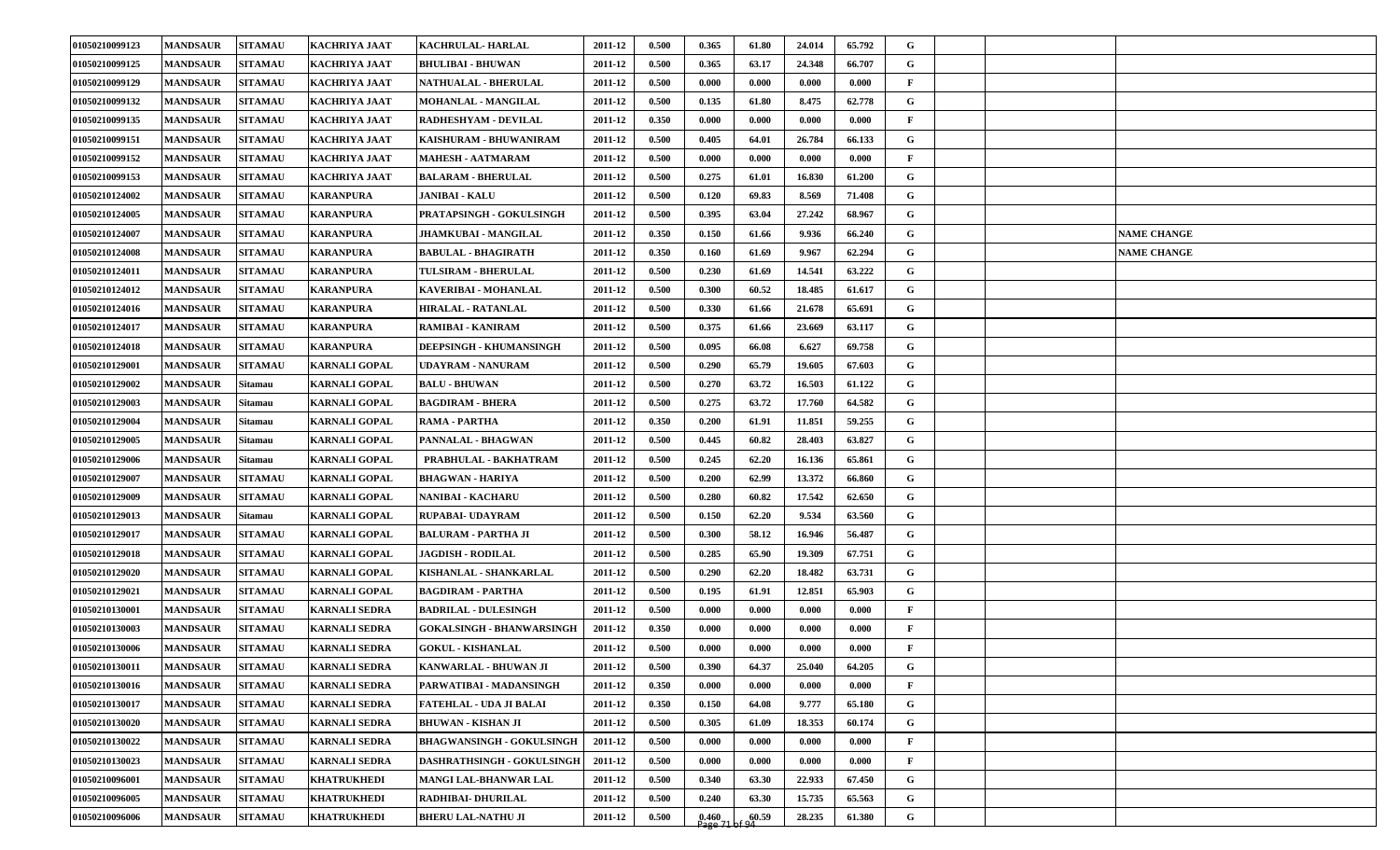| 01050210096007 | <b>MANDSAUR</b> | <b>SITAMAU</b> | <b>KHATRUKHEDI</b>   | <b>RAMESHCHANDRA - D/P GOBERLA</b> | 2011-12 | 0.500 | 0.245              | 59.62 | 15.143 | 61.808 | G           |    |                |                         |
|----------------|-----------------|----------------|----------------------|------------------------------------|---------|-------|--------------------|-------|--------|--------|-------------|----|----------------|-------------------------|
| 01050210096008 | <b>MANDSAUR</b> | <b>SITAMAU</b> | <b>KHATRUKHEDI</b>   | KACHRULAL - GOBARLAL               | 2011-12 | 0.500 | 0.255              | 61.55 | 16.135 | 63.275 | G           |    |                |                         |
| 01050210096009 | <b>MANDSAUR</b> | <b>SITAMAU</b> | <b>KHATRUKHEDI</b>   | <b>HUDIBAI- JUJHAR</b>             | 2011-12 | 0.500 | 0.345              | 60.56 | 21.075 | 61.087 | G           |    |                |                         |
| 01050210096010 | <b>MANDSAUR</b> | <b>SITAMAU</b> | <b>KHATRUKHEDI</b>   | KISHANLAL - BHANWARLAL             | 2011-12 | 0.500 | 0.260              | 63.50 | 17.172 | 66.046 | G           |    |                |                         |
| 01050210096012 | <b>MANDSAUR</b> | <b>SITAMAU</b> | <b>KHATRUKHEDI</b>   | <b>JANIBAI - MANGU</b>             | 2011-12 | 0.500 | 0.500              | 52.15 | 27.975 | 55.950 | G           | 04 |                |                         |
| 01050210096013 | <b>MANDSAUR</b> | <b>SITAMAU</b> | <b>KHATRUKHEDI</b>   | <b>NIHALBAI - BHERU</b>            | 2011-12 | 0.350 | 0.215              | 56.83 | 12.884 | 59.926 | G           |    |                |                         |
| 01050210096015 | <b>MANDSAUR</b> | <b>SITAMAU</b> | <b>KHATRUKHEDI</b>   | <b>BAGADIRAM - BHERU</b>           | 2011-12 | 0.500 | 0.260              | 60.56 | 16.602 | 63.854 | G           |    |                |                         |
| 01050210096016 | <b>MANDSAUR</b> | <b>SITAMAU</b> | KHATRUKHEDI          | RAMIBAI - PURA                     | 2011-12 | 0.350 | 0.320              | 54.91 | 17.587 | 54.959 | G           | 04 |                |                         |
| 01050210096017 | <b>MANDSAUR</b> | <b>SITAMAU</b> | <b>KHATRUKHEDI</b>   | <b>DEVILAL - NANURAM</b>           | 2011-12 | 0.500 | 0.295              | 58.09 | 18.398 | 62.366 | G           |    |                |                         |
| 01050210096018 | <b>MANDSAUR</b> | <b>SITAMAU</b> | <b>KHATRUKHEDI</b>   | <b>SUNDARBAI -PURA</b>             | 2011-12 | 0.500 | 0.280              | 60.56 | 17.709 | 63.246 | G           |    |                |                         |
| 01050210096022 | <b>MANDSAUR</b> | <b>SITAMAU</b> | <b>KHATRUKHEDI</b>   | RAMCHANDRIBAI - LAXMAN             | 2011-12 | 0.500 | 0.325              | 61.06 | 20.560 | 63.262 | G           |    |                |                         |
| 01050210096023 | <b>MANDSAUR</b> | <b>SITAMAU</b> | KHATRUKHEDI          | <b>RATANLAL - SALAGRAM</b>         | 2011-12 | 0.500 | 0.490              | 63.50 | 31.324 | 63.927 | G           |    |                |                         |
| 01050210096024 | <b>MANDSAUR</b> | <b>SITAMAU</b> | KHATRUKHEDI          | <b>BHERULAL - SHANKARLAL</b>       | 2011-12 | 0.500 | 0.480              | 55.42 | 28.114 | 58.571 | G           |    |                |                         |
| 01050210096025 | <b>MANDSAUR</b> | <b>SITAMAU</b> | <b>KHATRUKHEDI</b>   | <b>BANSHILAL - JAGANNATH</b>       | 2011-12 | 0.500 | 0.190              | 61.36 | 12.105 | 63.711 | G           |    |                |                         |
| 01050210096026 | <b>MANDSAUR</b> | <b>SITAMAU</b> | <b>KHATRUKHEDI</b>   | KALURAM - RATANLAL                 | 2011-12 | 0.500 | 0.260              | 61.06 | 17.027 | 65.488 | $\mathbf G$ |    |                |                         |
| 01050210096027 | <b>MANDSAUR</b> | <b>SITAMAU</b> | KHATRUKHEDI          | <b>BHANWARLAL - BAGDIRAM</b>       | 2011-12 | 0.500 | 0.215              | 64.96 | 12.881 | 59.912 | G           |    |                |                         |
| 01050210096028 | <b>MANDSAUR</b> | <b>SITAMAU</b> | <b>KHATRUKHEDI</b>   | <b>GANESHRAM - MANGILAL</b>        | 2011-12 | 0.500 | 0.500              | 59.84 | 34.382 | 68.764 | G           |    |                |                         |
| 01050210096029 | <b>MANDSAUR</b> | <b>SITAMAU</b> | <b>KHATRUKHEDI</b>   | KISHANLAL - MANGILAL               | 2011-12 | 0.500 | 0.345              | 61.33 | 23.043 | 66.791 | G           |    |                |                         |
| 01050210096030 | <b>MANDSAUR</b> | <b>SITAMAU</b> | <b>KHATRUKHEDI</b>   | RAMLAL - MANGILAL                  | 2011-12 | 0.500 | 0.270              | 64.96 | 18.644 | 69.052 | G           |    |                |                         |
| 01050210096031 | <b>MANDSAUR</b> | <b>SITAMAU</b> | <b>KHATRUKHEDI</b>   | RAMCHANDRA - MANGILAL              | 2011-12 | 0.500 | 0.480              | 64.13 | 33.448 | 69.683 | G           |    |                |                         |
| 01050210096032 | <b>MANDSAUR</b> | <b>SITAMAU</b> | <b>KHATRUKHEDI</b>   | PANNALAL - NATHULAL                | 2011-12 | 0.500 | 0.335              | 58.09 | 20.174 | 60.221 | G           |    |                |                         |
| 01050210096033 | <b>MANDSAUR</b> | <b>SITAMAU</b> | <b>KHATRUKHEDI</b>   | JAGDISHCHANDRA - MANGILAL          | 2011-12 | 0.500 | 0.260              | 58.09 | 15.618 | 60.069 | G           |    |                |                         |
| 01050210096034 | <b>MANDSAUR</b> | <b>SITAMAU</b> | <b>KHATRUKHEDI</b>   | <b>RAYSINGH - POKHAR JI</b>        | 2011-12 | 0.500 | 0.375              | 63.50 | 26.189 | 69.837 | G           |    |                |                         |
| 01050210096035 | <b>MANDSAUR</b> | <b>SITAMAU</b> | <b>KHATRUKHEDI</b>   | <b>RAMLAL - POKHAR JI</b>          | 2011-12 | 0.500 | 0.305              | 60.15 | 19.549 | 64.095 | G           |    |                |                         |
| 01050210096036 | <b>MANDSAUR</b> | <b>SITAMAU</b> | <b>KHATRUKHEDI</b>   | GOPAL - PURA JI GAYARI             | 2011-12 | 0.350 | 0.215              | 61.87 | 13.470 | 62.651 | G           |    |                |                         |
| 01050210096037 | <b>MANDSAUR</b> | <b>SITAMAU</b> | <b>KHATRUKHEDI</b>   | <b>FATTIBAI - NAGULAL</b>          | 2011-12 | 0.500 | 0.205              | 61.33 | 13.817 | 67.400 | G           |    |                |                         |
| 01050210096038 | <b>MANDSAUR</b> | <b>SITAMAU</b> | <b>KHATRUKHEDI</b>   | <b>BANSHILAL - BHANWARLAL</b>      | 2011-12 | 0.500 | 0.260              | 64.39 | 17.229 | 66.265 | G           |    |                |                         |
| 01050210096039 | <b>MANDSAUR</b> | <b>SITAMAU</b> | <b>KHATRUKHEDI</b>   | NANDRAM - MADHU JI                 | 2011-12 | 0.500 | 0.470              | 64.39 | 30.282 | 64.430 | G           |    |                |                         |
| 01050210096040 | <b>MANDSAUR</b> | <b>SITAMAU</b> | <b>KHATRUKHEDI</b>   | <b>BHERULAL - DHURALAL</b>         | 2011-12 | 0.500 | 0.330              | 61.33 | 21.693 | 65.736 | G           |    |                |                         |
| 01050210096042 | <b>MANDSAUR</b> | <b>SITAMAU</b> | <b>KHATRUKHEDI</b>   | <b>RAMCHANDRA - BHERULAL</b>       | 2011-12 | 0.500 | 0.390              | 58.19 | 24.190 | 62.026 | G           |    |                |                         |
| 01050210096043 | <b>MANDSAUR</b> | <b>SITAMAU</b> | KHATRUKHEDI          | BHAGATRAM - SHRIRAM                | 2011-12 | 0.500 | 0.245              | 60.36 | 15.530 | 63.388 | G           |    | 01050210097040 |                         |
| 01050210096047 | <b>MANDSAUR</b> | <b>SITAMAU</b> | KHATRUKHEDI          | <b>MANGU - LALA</b>                | 2011-12 | 0.500 | 0.440              | 55.64 | 28.202 | 64.095 | G           |    |                |                         |
| 01050210096051 | <b>MANDSAUR</b> | <b>SITAMAU</b> | <b>KHATRUKHEDI</b>   | SATYANARAYAN - PURALAL             | 2011-12 | 0.350 | 0.195              | 64.39 | 12.666 | 64.954 | G           |    |                |                         |
| 01050210096052 | <b>MANDSAUR</b> | <b>SITAMAU</b> | <b>KHATRUKHEDI</b>   | UMRAOSINGH - AMARSINGH             | 2011-12 | 0.350 | 0.095              | 62.18 | 6.778  | 71.347 | G           |    |                |                         |
| 01050210096053 | <b>MANDSAUR</b> | <b>SITAMAU</b> | <b>KHATRUKHEDI</b>   | <b>DUNGARSINGH - AMARSINGH</b>     | 2011-12 | 0.350 | 0.090              | 60.53 | 6.200  | 68.889 | G           |    |                |                         |
| 01050210096054 | <b>MANDSAUR</b> | <b>SITAMAU</b> | <b>KHATRUKHEDI</b>   | <b>DHURA - BALDEV</b>              | 2011-12 | 0.500 | 0.405              | 60.36 | 25.127 | 62.042 | $\mathbf G$ |    | 01050210097016 |                         |
| 01050210096055 | <b>MANDSAUR</b> | <b>SITAMAU</b> | <b>KHATRUKHEDI</b>   | <b>MASUMKHA - ABDULKHA</b>         | 2011-12 | 0.350 | 0.195              | 58.19 | 11.621 | 59.595 | $\mathbf G$ |    | 01050210097004 |                         |
| 01050210096041 | <b>MANDSAUR</b> | <b>SITAMAU</b> | <b>KHATRUKHEDI</b>   | PRABHULAL - BHERULAL               | 2011-12 | 0.500 | 0.305              | 59.40 | 18.397 | 60.318 | Ι.          | 02 |                |                         |
| 01050210069002 | <b>MANDSAUR</b> | <b>SITAMAU</b> | LAKHU PIPLIYA        | <b>GANGABAI - AMARSINGH</b>        | 2011-12 | 0.350 | 0.340              | 54.03 | 19.034 | 55.982 | G           | 04 |                |                         |
| 01050210069003 | <b>MANDSAUR</b> | <b>SITAMAU</b> | <b>LAKHU PIPLIYA</b> | KARANSINGH - NAHARSINGH            | 2011-12 | 0.500 | 0.475              | 60.53 | 30.161 | 63.497 | $\mathbf G$ | 08 |                |                         |
| 01050210069004 | <b>MANDSAUR</b> | <b>SITAMAU</b> | <b>LAKHU PIPLIYA</b> | VAKATKUNWAR - DULESINGH            | 2011-12 | 0.350 | 0.335              | 60.53 | 22.128 | 66.054 | G           | 08 |                | <b>TRANSFER/SALRIYA</b> |
| 01050210069006 | <b>MANDSAUR</b> | <b>SITAMAU</b> | <b>LAKHU PIPLIYA</b> | DARYAVBAI - BHANWARSINGH           | 2011-12 | 0.350 | $0.345$<br>Page 72 | 56.74 | 19.948 | 57.820 | G           | 08 |                |                         |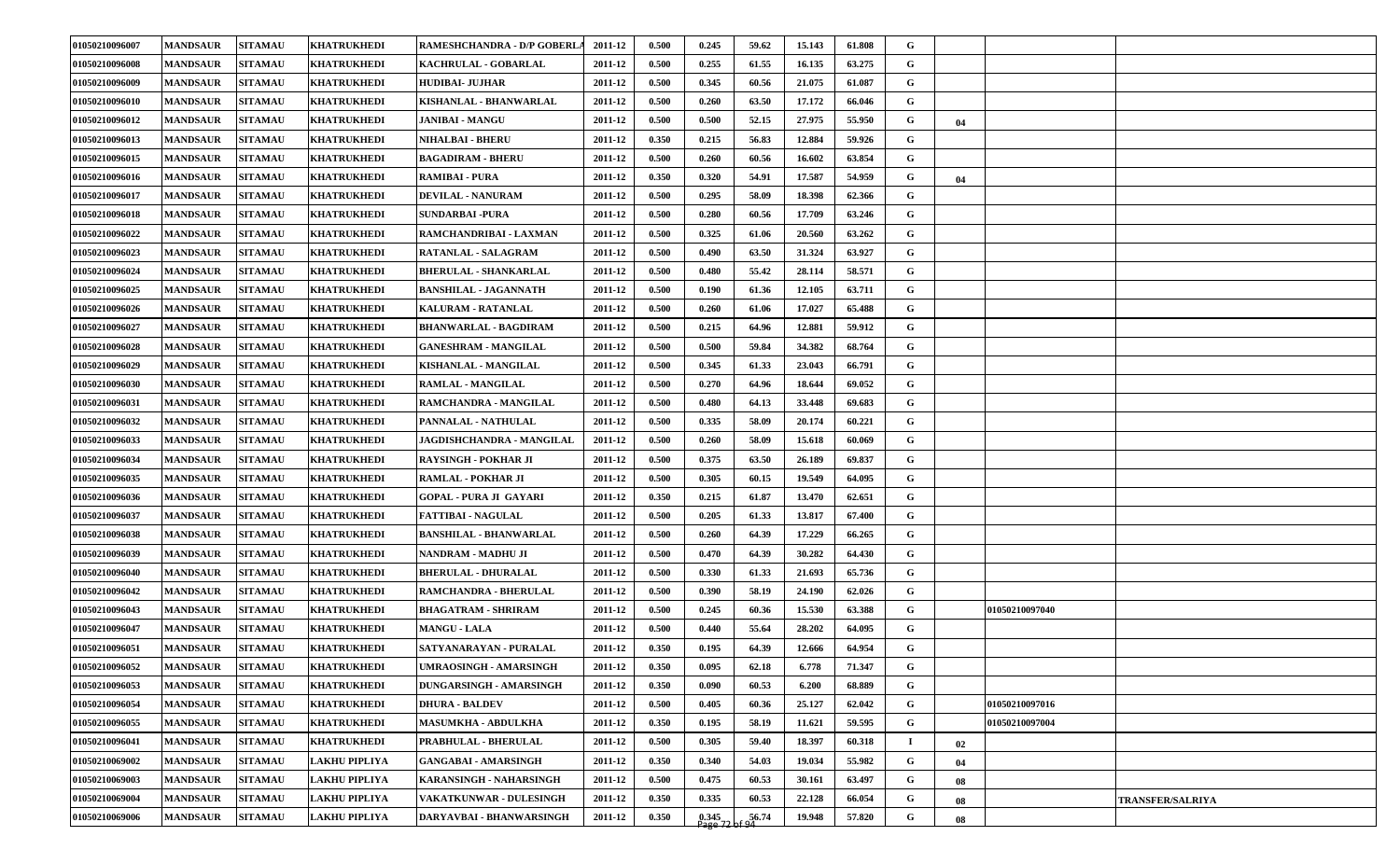| 01050210069009 | <b>MANDSAUR</b> | <b>SITAMAU</b> | LAKHU PIPLIYA     | <b>GANGASINGH - BHAGWANSINGH</b> | 2011-12 | 0.350 | 0.320              | 60.53 | 19.335 | 60.422 | G            | 08 | NAME CHANGE/TRANSFER/LAKHUPIPLIYA |
|----------------|-----------------|----------------|-------------------|----------------------------------|---------|-------|--------------------|-------|--------|--------|--------------|----|-----------------------------------|
| 01050210069024 | <b>MANDSAUR</b> | <b>SITAMAU</b> | LAKHU PIPLIYA     | SAKANBAI - BAPUSINGH             | 2011-12 | 0.500 | 0.480              | 57.03 | 28.922 | 60.254 | G            | 08 | <b>TRANSFER/SALRIYA</b>           |
| 01050210069032 | <b>MANDSAUR</b> | <b>SITAMAU</b> | LAKHU PIPLIYA     | <b>BHANWARBAI - NARAYANDAS</b>   | 2011-12 | 0.500 | 0.470              | 54.78 | 28.744 | 61.157 | G            | 05 |                                   |
| 01050210100002 | <b>MANDSAUR</b> | <b>SITAMAU</b> | <b>MAHUVI</b>     | RODIRAM - GANGARAM               | 2011-12 | 0.500 | 0.390              | 65.59 | 25.871 | 66.336 | G            |    |                                   |
| 01050210100004 | <b>MANDSAUR</b> | <b>SITAMAU</b> | <b>MAHUVI</b>     | <b>BALURAM - SWARUP</b>          | 2011-12 | 0.500 | 0.400              | 60.12 | 24.486 | 61.215 | G            |    |                                   |
| 01050210100008 | <b>MANDSAUR</b> | <b>SITAMAU</b> | <b>MAHUVI</b>     | RAMCHANDRA - JADURAM             | 2011-12 | 0.500 | 0.155              | 63.21 | 10.430 | 67.290 | G            |    |                                   |
| 01050210100010 | <b>MANDSAUR</b> | <b>SITAMAU</b> | <b>MAHUVI</b>     | <b>MANGU - KACHRU</b>            | 2011-12 | 0.500 | 0.490              | 66.01 | 32.496 | 66.318 | G            |    |                                   |
| 01050210100020 | <b>MANDSAUR</b> | <b>SITAMAU</b> | <b>MAHUVI</b>     | KASTURIBAI - RODA                | 2011-12 | 0.350 | 0.350              | 65.38 | 22.033 | 62.951 | G            |    |                                   |
| 01050210100021 | <b>MANDSAUR</b> | <b>SITAMAU</b> | <b>MAHUVI</b>     | DARIYAVBAI - UDAYSINGH           | 2011-12 | 0.500 | 0.375              | 67.75 | 24.990 | 66.640 | G            |    |                                   |
| 01050210100023 | <b>MANDSAUR</b> | <b>SITAMAU</b> | <b>MAHUVI</b>     | <b>LAXMAN - BAGDIRAM</b>         | 2011-12 | 0.500 | 0.500              | 67.75 | 33.875 | 67.750 | G            |    |                                   |
| 01050210100024 | <b>MANDSAUR</b> | <b>SITAMAU</b> | <b>MAHUVI</b>     | KESHARBAI - RODA JI              | 2011-12 | 0.500 | 0.425              | 66.26 | 27.517 | 64.746 | G            |    |                                   |
| 01050210100027 | <b>MANDSAUR</b> | <b>SITAMAU</b> | <b>MAHUVI</b>     | BHAGWATIBAI - HARIRAM            | 2011-12 | 0.350 | 0.345              | 65.38 | 20.782 | 60.238 | G            |    |                                   |
| 01050210100032 | <b>MANDSAUR</b> | <b>SITAMAU</b> | <b>MAHUVI</b>     | <b>LAXMINARAYAN - KACHRU</b>     | 2011-12 | 0.500 | 0.475              | 66.26 | 31.663 | 66.659 | G            |    |                                   |
| 01050210100033 | <b>MANDSAUR</b> | <b>SITAMAU</b> | <b>MAHUVI</b>     | <b>SAJJAN - DHURA</b>            | 2011-12 | 0.500 | 0.195              | 65.38 | 12.665 | 64.949 | G            |    |                                   |
| 01050210100040 | <b>MANDSAUR</b> | <b>SITAMAU</b> | <b>MAHUVI</b>     | KAMLABAI - SATYANARAYAN          | 2011-12 | 0.350 | 0.290              | 60.12 | 18.130 | 62.517 | G            |    |                                   |
| 01050210100042 | <b>MANDSAUR</b> | <b>SITAMAU</b> | <b>MAHUVI</b>     | <b>BHANWARLAL - KACHRU</b>       | 2011-12 | 0.350 | 0.275              | 63.21 | 17.003 | 61.829 | G            |    |                                   |
| 01050210100013 | <b>MANDSAUR</b> | <b>SITAMAU</b> | <b>MAHUVI</b>     | KAMLABAI - MANGILAL              | 2011-12 | 0.500 | 0.395              | 63.21 | 24.119 | 61.061 | G            |    |                                   |
| 01050210100018 | <b>MANDSAUR</b> | <b>SITAMAU</b> | <b>MAHUVI</b>     | <b>BHUWAN - JADURAM</b>          | 2011-12 | 0.500 | 0.485              | 63.08 | 30.314 | 62.503 | $\bf{I}$     | 02 |                                   |
| 01050210132005 | <b>MANDSAUR</b> | <b>SITAMAU</b> | <b>MAHUWA</b>     | VAINIRAM - BHANWARLAL            | 2011-12 | 0.350 | 0.210              | 65.68 | 14.506 | 69.076 | G            |    |                                   |
| 01050210132007 | <b>MANDSAUR</b> | <b>SITAMAU</b> | <b>MAHUWA</b>     | HIRALAL - BHANWARLAL             | 2011-12 | 0.500 | 0.220              | 68.10 | 15.653 | 71.150 | G            |    |                                   |
| 01050210132010 | <b>MANDSAUR</b> | <b>SITAMAU</b> | <b>MAHUWA</b>     | HARDEVRAM - BHANWARLAL           | 2011-12 | 0.500 | 0.490              | 65.13 | 34.119 | 69.631 | G            |    |                                   |
| 01050210132012 | <b>MANDSAUR</b> | <b>SITAMAU</b> | <b>MAHUWA</b>     | <b>MADHORAM - RAMRATAN</b>       | 2011-12 | 0.500 | 0.500              | 58.65 | 29.585 | 59.170 | G            |    |                                   |
| 01050210132013 | <b>MANDSAUR</b> | <b>SITAMAU</b> | <b>MAHUWA</b>     | <b>SURATRAM - BHANWARLAL</b>     | 2011-12 | 0.500 | 0.200              | 62.70 | 13.113 | 65.565 | G            |    |                                   |
| 01050210132015 | <b>MANDSAUR</b> | <b>SITAMAU</b> | <b>MAHUWA</b>     | NATHU - DHANNA                   | 2011-12 | 0.500 | 0.295              | 65.39 | 20.262 | 68.685 | G            |    |                                   |
| 01050210132016 | <b>MANDSAUR</b> | <b>SITAMAU</b> | <b>MAHUWA</b>     | PRABHULAL - BHUWANILAL           | 2011-12 | 0.500 | 0.335              | 60.59 | 20.393 | 60.875 | G            |    |                                   |
| 01050210132021 | <b>MANDSAUR</b> | <b>SITAMAU</b> | <b>MAHUWA</b>     | BADRILAL - BHABHUTA              | 2011-12 | 0.350 | 0.335              | 63.85 | 21.937 | 65.484 | G            |    |                                   |
| 01050210132024 | <b>MANDSAUR</b> | <b>SITAMAU</b> | <b>MAHUWA</b>     | <b>GANPAT - KHEMRAJ</b>          | 2011-12 | 0.500 | 0.405              | 58.65 | 24.256 | 59.891 | G            |    |                                   |
| 01050210132027 | <b>MANDSAUR</b> | <b>SITAMAU</b> | <b>MAHUWA</b>     | MANGUBAI - GANPAT                | 2011-12 | 0.500 | 0.150              | 54.45 | 8.253  | 55.020 | G            | 04 |                                   |
| 01050210132032 | <b>MANDSAUR</b> | <b>SITAMAU</b> | <b>MAHUWA</b>     | LEELABAI - PRABHULAL             | 2011-12 | 0.500 | 0.285              | 62.51 | 19.155 | 67.211 | G            |    |                                   |
| 01050210132034 | <b>MANDSAUR</b> | <b>SITAMAU</b> | <b>MAHUWA</b>     | RAMSINGH - PRATAPSINGH           | 2011-12 | 0.500 | 0.325              | 62.70 | 21.793 | 67.055 | G            |    |                                   |
| 01050210132037 | <b>MANDSAUR</b> | <b>SITAMAU</b> | <b>MAHUWA</b>     | DHAPUBAI - BHAGWATILAL           | 2011-12 | 0.350 | 0.215              | 64.65 | 14.528 | 67.572 | G            |    |                                   |
| 01050210132038 | <b>MANDSAUR</b> | <b>SITAMAU</b> | <b>MAHUWA</b>     | PAPUBAI - DASHRATHLAL            | 2011-12 | 0.500 | 0.455              | 63.77 | 30.154 | 66.273 | G            |    |                                   |
| 01050210132039 | <b>MANDSAUR</b> | <b>SITAMAU</b> | <b>MAHUWA</b>     | <b>BHANWARLAL - BHERULAL</b>     | 2011-12 | 0.500 | 0.445              | 70.26 | 33.213 | 74.636 | G            |    |                                   |
| 01050210132040 | <b>MANDSAUR</b> | <b>SITAMAU</b> | <b>MAHUWA</b>     | MAHIPALSINGH - LAXMANSINGH       | 2011-12 | 0.350 | 0.145              | 60.59 | 8.829  | 60.890 | G            |    |                                   |
| 01050210132043 | <b>MANDSAUR</b> | <b>SITAMAU</b> | <b>MAHUWA</b>     | PRABHULAL - SHANKARLAL           | 2011-12 | 0.500 | 0.335              | 69.54 | 23.157 | 69.125 | $\mathbf G$  |    |                                   |
| 01050210132044 | <b>MANDSAUR</b> | <b>SITAMAU</b> | <b>MAHUWA</b>     | RAMCHANDRA - NANDRAM             | 2011-12 | 0.500 | 0.490              | 64.86 | 33.079 | 67.508 | G            |    |                                   |
| 01050210132046 | <b>MANDSAUR</b> | <b>SITAMAU</b> | <b>MAHUWA</b>     | <b>BHANWARLAL - RAMCHANDRA</b>   | 2011-12 | 0.500 | 0.425              | 62.70 | 27.919 | 65.692 | G            |    |                                   |
| 01050210132050 | <b>MANDSAUR</b> | <b>SITAMAU</b> | <b>MAHUWA</b>     | <b>BASANTILAL - BHANWARLAL</b>   | 2011-12 | 0.500 | 0.290              | 64.65 | 18.712 | 64.524 | G            |    |                                   |
| 01050210132051 | <b>MANDSAUR</b> | <b>SITAMAU</b> | <b>MAHUWA</b>     | ISHAWARKUWAR - SHANTIBAI         | 2011-12 | 0.500 | 0.215              | 64.65 | 14.371 | 66.842 | G            |    |                                   |
| 01050210141001 | <b>MANDSAUR</b> | <b>SITAMAU</b> | MAMATKHEDA        | <b>NATHLAL - NAGULAL</b>         | 2011-12 | 0.500 | 0.000              | 0.000 | 0.000  | 0.000  | $\mathbf{F}$ |    |                                   |
| 01050210141003 | <b>MANDSAUR</b> | <b>SITAMAU</b> | <b>MAMATKHEDA</b> | <b>DHURIBAI - MANGILAL</b>       | 2011-12 | 0.500 | 0.460              | 60.09 | 28.508 | 61.974 | G            |    |                                   |
| 01050210141006 | <b>MANDSAUR</b> | <b>SITAMAU</b> | <b>MAMATKHEDA</b> | <b>BALUSINGH - DULESINGH</b>     | 2011-12 | 0.350 | $0.335$<br>Page 73 | 64.08 | 20.881 | 62.331 | G            |    |                                   |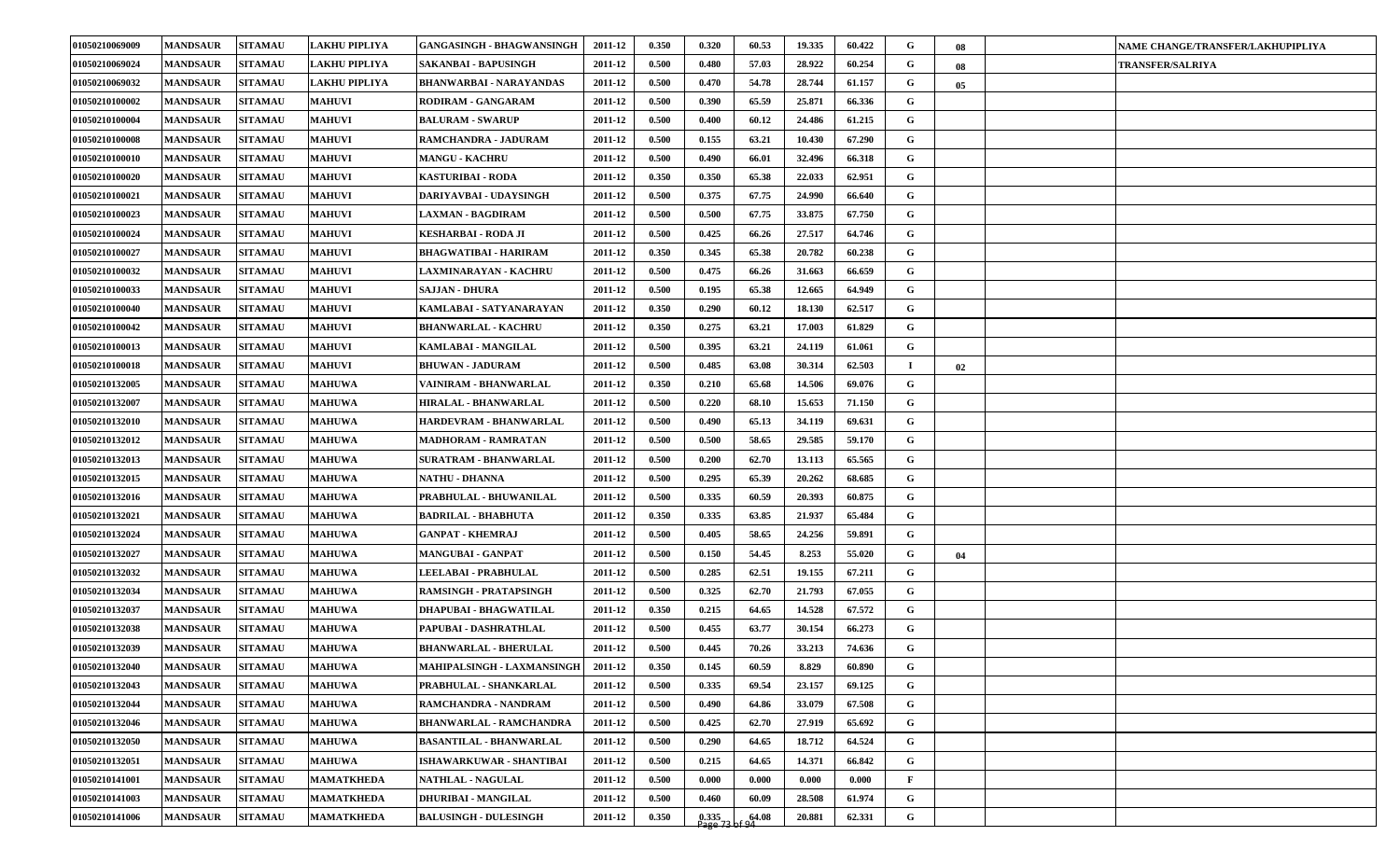| 01050210141007 | <b>MANDSAUR</b> | <b>SITAMAU</b> | <b>MAMATKHEDA</b> | <b>SONABAI - DALLA</b>          | 2011-12 | 0.500 | 0.255 | 60.09  | 16.593 | 65.071 | G            |    |                    |
|----------------|-----------------|----------------|-------------------|---------------------------------|---------|-------|-------|--------|--------|--------|--------------|----|--------------------|
| 01050210141008 | <b>MANDSAUR</b> | <b>SITAMAU</b> | <b>MAMATKHEDA</b> | KESHARBAI - BAPULAL             | 2011-12 | 0.500 | 0.260 | 64.45  | 16.002 | 61.546 | G            |    |                    |
| 01050210141009 | <b>MANDSAUR</b> | <b>SITAMAU</b> | <b>MAMATKHEDA</b> | <b>LAXMANSINGH - DULESINGH</b>  | 2011-12 | 0.500 | 0.000 | 0.000  | 0.000  | 0.000  | $\mathbf{F}$ |    |                    |
| 01050210141011 | <b>MANDSAUR</b> | <b>SITAMAU</b> | <b>MAMATKHEDA</b> | DAYARAM - SAVA                  | 2011-12 | 0.500 | 0.105 | 69.21  | 7.880  | 75.048 | G            |    |                    |
| 01050210141022 | <b>MANDSAUR</b> | <b>SITAMAU</b> | <b>MAMATKHEDA</b> | RAMESHCHANDRA - MOHANLAL        | 2011-12 | 0.350 | 0.215 | 62.04  | 13.498 | 62.781 | G            |    |                    |
| 01050210141002 | <b>MANDSAUR</b> | <b>SITAMAU</b> | <b>MAMATKHEDA</b> | <b>DULESINGH - RAMLAL</b>       | 2011-12 | 0.500 | 0.480 | 61.49  | 30.288 | 63.100 | $\bf{I}$     | 02 |                    |
| 01050210142002 | <b>MANDSAUR</b> | <b>SITAMAU</b> | <b>MAUKHEDA</b>   | RAMESHWAR - NAGULAL SHARM.      | 2011-12 | 0.500 | 0.445 | 61.13  | 28.880 | 64.899 | G            |    |                    |
| 01050210142003 | <b>MANDSAUR</b> | <b>SITAMAU</b> | <b>MAUKHEDA</b>   | VISHNUKUWAR - SHAMBHUSINGH      | 2011-12 | 0.350 | 0.330 | 61.88  | 20.951 | 63.488 | G            |    | <b>NAME CHANGE</b> |
| 01050210142012 | <b>MANDSAUR</b> | <b>SITAMAU</b> | <b>MAUKHEDA</b>   | GOVINDKUWAR - CHAINSINGH        | 2011-12 | 0.500 | 0.395 | 62.47  | 24.756 | 62.673 | G            |    |                    |
| 01050210142013 | <b>MANDSAUR</b> | <b>SITAMAU</b> | <b>MAUKHEDA</b>   | VIJAYSINGH - NATHUSINGH         | 2011-12 | 0.500 | 0.445 | 59.20  | 27.063 | 60.816 | G            |    |                    |
| 01050210142026 | <b>MANDSAUR</b> | <b>SITAMAU</b> | <b>MAUKHEDA</b>   | RAMLAL - LAXMAN                 | 2011-12 | 0.350 | 0.310 | 61.88  | 19.678 | 63.477 | G            |    |                    |
| 01050210142036 | <b>MANDSAUR</b> | <b>SITAMAU</b> | <b>MAUKHEDA</b>   | <b>JDAYRAM - GULAB</b>          | 2011-12 | 0.500 | 0.455 | 58.81  | 27.078 | 59.512 | G            |    |                    |
| 01050210142023 | <b>MANDSAUR</b> | <b>SITAMAU</b> | <b>MAUKHEDA</b>   | NANDUBAI- NAGURAM               | 2011-12 | 0.350 | 0.240 | 56.590 | 13.291 | 55.379 | и.           | 02 |                    |
| 01050210138002 | <b>MANDSAUR</b> | <b>SITAMAU</b> | <b>PALAKHEDI</b>  | <b>GORDHANLAL-PANNALAL</b>      | 2011-12 | 0.500 | 0.315 | 63.37  | 20.405 | 64.778 | G            |    |                    |
| 01050210138003 | <b>MANDSAUR</b> | <b>SITAMAU</b> | <b>PALAKHEDI</b>  | <b>GEETABAI - SALAGRAM</b>      | 2011-12 | 0.500 | 0.310 | 61.50  | 20.286 | 65.439 | $\mathbf G$  |    |                    |
| 01050210138004 | <b>MANDSAUR</b> | <b>SITAMAU</b> | <b>PALAKHEDI</b>  | <b>BAGDIRAM - BHUWANIRAM</b>    | 2011-12 | 0.350 | 0.170 | 64.58  | 11.255 | 66.206 | G            |    |                    |
| 01050210138006 | <b>MANDSAUR</b> | <b>SITAMAU</b> | <b>PALAKHEDI</b>  | <b>MOHAN - BADRILAL</b>         | 2011-12 | 0.500 | 0.495 | 61.50  | 31.796 | 64.234 | G            |    |                    |
| 01050210138009 | <b>MANDSAUR</b> | <b>SITAMAU</b> | <b>PALAKHEDI</b>  | RAMGOPAL - BAGDIRAM D/P GUN     | 2011-12 | 0.500 | 0.215 | 64.39  | 14.423 | 67.084 | G            |    |                    |
| 01050210138010 | <b>MANDSAUR</b> | <b>SITAMAU</b> | <b>PALAKHEDI</b>  | <b>TULSIRAM- UDA</b>            | 2011-12 | 0.500 | 0.205 | 64.39  | 13.945 | 68.024 | G            |    |                    |
| 01050210138014 | <b>MANDSAUR</b> | <b>SITAMAU</b> | <b>PALAKHEDI</b>  | RAMGOPAL -RAMNARAYAN            | 2011-12 | 0.500 | 0.205 | 64.39  | 13.927 | 67.937 | G            |    |                    |
| 01050210138017 | <b>MANDSAUR</b> | <b>SITAMAU</b> | <b>PALAKHEDI</b>  | TULSIRAM - JAGANNATH            | 2011-12 | 0.500 | 0.100 | 64.58  | 7.159  | 71.590 | G            |    |                    |
| 01050210138018 | <b>MANDSAUR</b> | <b>SITAMAU</b> | <b>PALAKHEDI</b>  | SAREKUWAR - SALAGRAM            | 2011-12 | 0.500 | 0.420 | 61.50  | 26.638 | 63.424 | G            |    |                    |
| 01050210138022 | <b>MANDSAUR</b> | <b>SITAMAU</b> | <b>PALAKHEDI</b>  | <b>KISHANLAL -KARULAL</b>       | 2011-12 | 0.500 | 0.225 | 64.58  | 14.134 | 62.818 | G            |    |                    |
| 01050210138023 | <b>MANDSAUR</b> | <b>SITAMAU</b> | <b>PALAKHEDI</b>  | <b>RAMKUWAR - BHERA</b>         | 2011-12 | 0.500 | 0.280 | 64.91  | 19.325 | 69.018 | G            |    |                    |
| 01050210153002 | <b>MANDSAUR</b> | <b>SITAMAU</b> | <b>RAHIMGARH</b>  | AMARSINGH - BHUWANISINGH        | 2011-12 | 0.500 | 0.470 | 64.78  | 29.891 | 63.598 | G            |    |                    |
| 01050210153005 | <b>MANDSAUR</b> | <b>SITAMAU</b> | <b>RAHIMGARH</b>  | <b>SURAJMAL - NAGGA</b>         | 2011-12 | 0.350 | 0.325 | 63.04  | 21.596 | 66.449 | G            |    |                    |
| 01050210153006 | <b>MANDSAUR</b> | <b>SITAMAU</b> | <b>RAHIMGARH</b>  | KAMLABAI - MANGILAL             | 2011-12 | 0.500 | 0.380 | 62.37  | 23.718 | 62.416 | G            |    |                    |
| 01050210153016 | <b>MANDSAUR</b> | <b>SITAMAU</b> | <b>RAHIMGARH</b>  | RAMCHANDRA - BAGDIRAM           | 2011-12 | 0.500 | 0.095 | 67.83  | 6.773  | 71.295 | G            |    |                    |
| 01050210153017 | <b>MANDSAUR</b> | <b>SITAMAU</b> | <b>RAHIMGARH</b>  | VAKTUBAI - JAGANNATH            | 2011-12 | 0.500 | 0.490 | 64.78  | 31.613 | 64.516 | G            |    |                    |
| 01050210153022 | <b>MANDSAUR</b> | <b>SITAMAU</b> | <b>RAHIMGARH</b>  | <b>JAGDISHSINGH - MODSINGH</b>  | 2011-12 | 0.500 | 0.120 | 64.78  | 8.449  | 70.408 | G            |    |                    |
| 01050210153023 | <b>MANDSAUR</b> | <b>SITAMAU</b> | <b>RAHIMGARH</b>  | PRAHLAD - RAMLAL                | 2011-12 | 0.350 | 0.110 | 66.04  | 7.680  | 69.818 | G            |    |                    |
| 01050210153025 | <b>MANDSAUR</b> | <b>SITAMAU</b> | <b>RAHIMGARH</b>  | SHANKARSINGH - ONKARSINGH       | 2011-12 | 0.350 | 0.330 | 62.37  | 21.527 | 65.233 | G            |    |                    |
| 01050210153034 | <b>MANDSAUR</b> | <b>SITAMAU</b> | <b>RAHIMGARH</b>  | <b>SHANKARSINGH - HARISINGH</b> | 2011-12 | 0.350 | 0.330 | 63.04  | 20.866 | 63.230 | $\mathbf G$  |    |                    |
| 01050210153039 | <b>MANDSAUR</b> | <b>SITAMAU</b> | <b>RAHIMGARH</b>  | <b>RATANSINGH - NATHU</b>       | 2011-12 | 0.500 | 0.490 | 62.37  | 31.105 | 63.480 | G            |    |                    |
| 01050210153041 | <b>MANDSAUR</b> | <b>SITAMAU</b> | <b>RAHIMGARH</b>  | RATANSINGH - UDAYSINGH          | 2011-12 | 0.350 | 0.345 | 72.46  | 24.046 | 69.699 | G            |    |                    |
| 01050210153046 | <b>MANDSAUR</b> | <b>SITAMAU</b> | <b>RAHIMGARH</b>  | SHIVSINGH - AMARSINGH           | 2011-12 | 0.500 | 0.355 | 60.18  | 22.198 | 62.530 | $\mathbf G$  |    |                    |
| 01050210153055 | <b>MANDSAUR</b> | <b>SITAMAU</b> | <b>RAHIMGARH</b>  | <b>BAGDIRAM - VARDA</b>         | 2011-12 | 0.500 | 0.465 | 66.04  | 31.680 | 68.129 | $\mathbf G$  |    |                    |
| 01050210153058 | <b>MANDSAUR</b> | <b>SITAMAU</b> | <b>RAHIMGARH</b>  | JAGDISHCHANDRA - RAMNARAY       | 2011-12 | 0.350 | 0.175 | 62.94  | 10.808 | 61.760 | $\mathbf G$  |    |                    |
| 01050210153060 | <b>MANDSAUR</b> | <b>SITAMAU</b> | <b>RAHIMGARH</b>  | <b>SHANKARLAL - JALAM</b>       | 2011-12 | 0.350 | 0.190 | 64.08  | 13.503 | 71.068 | G            |    |                    |
| 01050210153061 | <b>MANDSAUR</b> | <b>SITAMAU</b> | <b>RAHIMGARH</b>  | RAMESH - LAXMAN                 | 2011-12 | 0.350 | 0.095 | 67.01  | 6.711  | 70.642 | G            |    |                    |
| 01050210153065 | <b>MANDSAUR</b> | <b>SITAMAU</b> | <b>RAHIMGARH</b>  | <b>DEVILAL - DHANNA</b>         | 2011-12 | 0.500 | 0.455 | 66.21  | 29.851 | 65.607 | G            |    |                    |
| 01050210153069 | <b>MANDSAUR</b> | <b>SITAMAU</b> | <b>RAHIMGARH</b>  | <b>BHERU - KAISHIYA</b>         | 2011-12 | 0.500 | 0.240 | 63.04  | 16.246 | 67.692 | $\mathbf G$  |    |                    |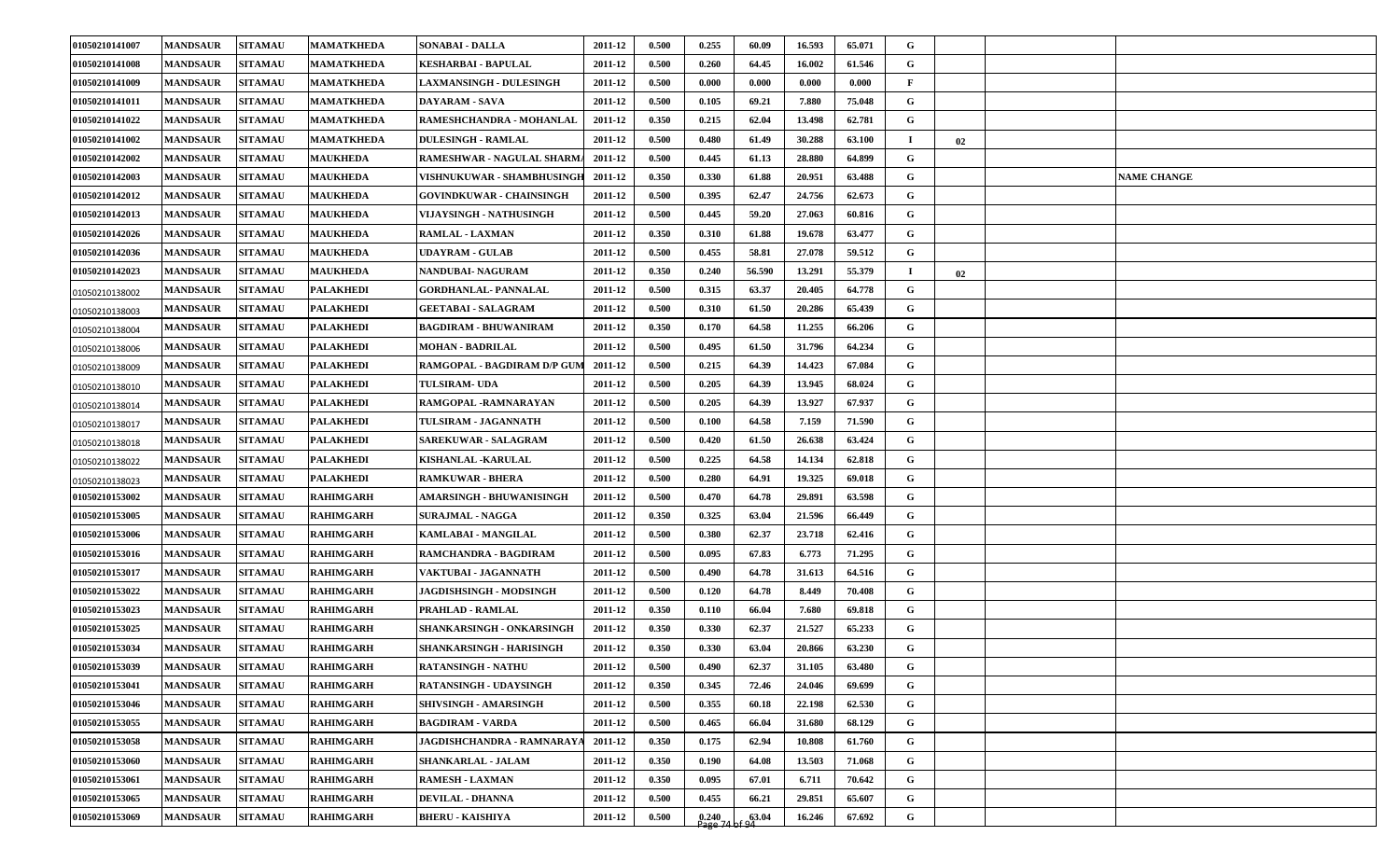| 01050210153086 | <b>MANDSAUR</b> | <b>SITAMAU</b> | <b>RAHIMGARH</b>    | <b>MOHANLAL - DHANRAJ</b>           | 2011-12 | 0.500 | 0.345   | 53.99 | 18.611 | 53.945 | G            | 04 |                |                    |
|----------------|-----------------|----------------|---------------------|-------------------------------------|---------|-------|---------|-------|--------|--------|--------------|----|----------------|--------------------|
| 01050210153096 | <b>MANDSAUR</b> | <b>SITAMAU</b> | <b>RAHIMGARH</b>    | <b>BHARATSINGH - NATHUSINGH</b>     | 2011-12 | 0.500 | 0.485   | 63.04 | 31.853 | 65.676 | G            |    |                |                    |
| 01050210082001 | <b>MANDSAUR</b> | <b>SITAMAU</b> | <b>RAMAKHEDI</b>    | <b>LEELABAI - DALURAM</b>           | 2011-12 | 0.500 | 0.290   | 65.00 | 19.017 | 65.576 | G            |    |                |                    |
| 01050210082002 | <b>MANDSAUR</b> | <b>SITAMAU</b> | <b>RAMAKHEDI</b>    | LEELABAI - DAMARLAL                 | 2011-12 | 0.350 | 0.175   | 64.73 | 11.559 | 66.051 | G            |    |                | <b>NAME CHANGE</b> |
| 01050210082003 | <b>MANDSAUR</b> | <b>SITAMAU</b> | <b>RAMAKHEDI</b>    | <b>HARISINGH - UDAYSINGH</b>        | 2011-12 | 0.500 | 0.345   | 64.52 | 22.702 | 65.803 | G            |    |                |                    |
| 01050210082004 | <b>MANDSAUR</b> | <b>SITAMAU</b> | <b>RAMAKHEDI</b>    | <b>JHAMKUBAI - KARU</b>             | 2011-12 | 0.350 | 0.200   | 63.40 | 12.146 | 60.730 | G            |    |                | <b>NAME CHANGE</b> |
| 01050210082007 | <b>MANDSAUR</b> | <b>SITAMAU</b> | <b>RAMAKHEDI</b>    | RADHIBAI - BHUWAN                   | 2011-12 | 0.500 | 0.220   | 69.99 | 15.238 | 69.264 | G            |    |                |                    |
| 01050210082009 | <b>MANDSAUR</b> | <b>SITAMAU</b> | <b>RAMAKHEDI</b>    | <b>MANGILAL - KESHURAM</b>          | 2011-12 | 0.500 | 0.355   | 60.69 | 21.441 | 60.397 | G            |    |                |                    |
| 01050210082010 | <b>MANDSAUR</b> | <b>SITAMAU</b> | <b>RAMAKHEDI</b>    | SAVITRIBAI - BAGDIRAM               | 2011-12 | 0.500 | 0.195   | 64.01 | 12.848 | 65.887 | G            |    |                |                    |
| 01050210082012 | <b>MANDSAUR</b> | <b>SITAMAU</b> | <b>RAMAKHEDI</b>    | <b>NANDRAM - SAVRAM</b>             | 2011-12 | 0.500 | 0.285   | 64.37 | 18.437 | 64.691 | G            |    |                |                    |
| 01050210082013 | <b>MANDSAUR</b> | <b>SITAMAU</b> | <b>RAMAKHEDI</b>    | <b>SAJJANBAI - KALU</b>             | 2011-12 | 0.500 | 0.410   | 63.59 | 24.128 | 58.849 | G            |    |                |                    |
| 01050210082006 | <b>MANDSAUR</b> | <b>SITAMAU</b> | <b>RAMAKHEDI</b>    | NANDKUNWAR - BAHADURSINGH           | 2011-12 | 0.500 | 0.435   | 65.32 | 27.658 | 63.582 | $\bf{I}$     | 02 |                |                    |
| 01050210154002 | <b>MANDSAUR</b> | <b>SITAMAU</b> | <b>SALRIYA</b>      | KACHARULAL - GANGARAM               | 2011-12 | 0.350 | 0.000   | 0.000 | 0.000  | 0.000  | $\mathbf{F}$ |    |                |                    |
| 01050210154003 | <b>MANDSAUR</b> | <b>SITAMAU</b> | <b>SALRIYA</b>      | <b>JUJHARLAL D.P. SHOBHARAM</b>     | 2011-12 | 0.350 | 0.340   | 62.77 | 21.566 | 63.429 | G            |    |                |                    |
| 01050210154006 | <b>MANDSAUR</b> | <b>SITAMAU</b> | <b>SALRIYA</b>      | <b>PARWATSHINGH - BHERUSHINGE</b>   | 2011-12 | 0.500 | 0.480   | 60.65 | 4.246  | 8.846  | G            | 04 |                |                    |
| 01050210154008 | <b>MANDSAUR</b> | <b>SITAMAU</b> | <b>SALRIYA</b>      | <b>BHANWARGIRI - PREMGIR</b>        | 2011-12 | 0.500 | 0.450   | 58.90 | 27.153 | 60.340 | G            |    |                |                    |
| 01050210154016 | <b>MANDSAUR</b> | <b>SITAMAU</b> | <b>SALRIYA</b>      | <b>GORDHAN - RAMA</b>               | 2011-12 | 0.500 | 0.190   | 58.98 | 11.906 | 62.663 | G            |    |                |                    |
| 01050210154025 | <b>MANDSAUR</b> | <b>SITAMAU</b> | <b>SALRIYA</b>      | PRAHLAD - HEMRAJ                    | 2011-12 | 0.500 | 0.220   | 59.82 | 13.280 | 60.364 | G            |    |                |                    |
| 01050210155002 | <b>MANDSAUR</b> | <b>SITAMAU</b> | <b>SEDRA</b>        | <b>MANGILAL - KALU</b>              | 2011-12 | 0.500 | 0.500   | 62.65 | 31.925 | 63.850 | G            |    |                |                    |
| 01050210155005 | <b>MANDSAUR</b> | <b>SITAMAU</b> | <b>SEDRA</b>        | KALUSINGH - BHIMSINGH               | 2011-12 | 0.500 | 0.340   | 62.50 | 20.830 | 61.265 | G            |    |                |                    |
| 01050210155006 | <b>MANDSAUR</b> | <b>SITAMAU</b> | <b>SEDRA</b>        | <b>BHOPALSINGH - GOKULSINGH UR</b>  | 2011-12 | 0.500 | 0.470   | 60.67 | 28.732 | 61.132 | G            |    |                |                    |
| 01050210155008 | <b>MANDSAUR</b> | <b>SITAMAU</b> | <b>SEDRA</b>        | PRABHULAL - NATHU                   | 2011-12 | 0.500 | 0.000   | 0.000 | 0.000  | 0.000  | $\mathbf{F}$ |    |                |                    |
| 01050210155009 | <b>MANDSAUR</b> | <b>SITAMAU</b> | <b>SEDRA</b>        | <b>BAPULAL - HIRALAL URF KESHUR</b> | 2011-12 | 0.500 | 0.475   | 62.50 | 30.411 | 64.023 | G            |    |                |                    |
| 01050210155012 | <b>MANDSAUR</b> | <b>SITAMAU</b> | <b>SEDRA</b>        | KANHAIYALAL - PYARA                 | 2011-12 | 0.500 | 0.490   | 62.50 | 31.732 | 64.759 | G            |    |                |                    |
| 01050210155016 | <b>MANDSAUR</b> | <b>SITAMAU</b> | <b>SEDRA</b>        | <b>DASHRATHSINGH - BAHADURSIN</b>   | 2011-12 | 0.500 | 0.140   | 61.25 | 9.240  | 66.000 | G            |    |                |                    |
| 01050210155017 | <b>MANDSAUR</b> | <b>SITAMAU</b> | <b>SEDRA</b>        | <b>DEVA - GULAB URF CHOTURAM</b>    | 2011-12 | 0.350 | 0.185   | 58.64 | 13.043 | 70.503 | G            |    |                |                    |
| 01050210155023 | <b>MANDSAUR</b> | <b>SITAMAU</b> | <b>SEDRA</b>        | <b>SHANKAR - JAGANNATH</b>          | 2011-12 | 0.500 | 0.390   | 61.25 | 24.273 | 62.238 | G            |    |                |                    |
| 01050210155029 | <b>MANDSAUR</b> | <b>SITAMAU</b> | SEDRA               | NANDUBAI - MANGILAL                 | 2011-12 | 0.350 | 0.000   | 0.000 | 0.000  | 0.000  | F            |    |                |                    |
| 01050210155030 | <b>MANDSAUR</b> | <b>SITAMAU</b> | <b>SEDRA</b>        | <b>GANGABAI- KAISHURAM</b>          | 2011-12 | 0.500 | 0.350   | 58.64 | 21.680 | 61.943 | G            |    | 01050210127014 |                    |
| 01050210083001 | <b>MANDSAUR</b> | <b>SITAMAU</b> | <b>SEMLIYA RANI</b> | PRABHUBAI - DEVRAM                  | 2011-12 | 0.500 | 0.190   | 65.80 | 13.245 | 69.711 | G            |    |                |                    |
| 01050210083002 | <b>MANDSAUR</b> | <b>SITAMAU</b> | <b>SEMLIYA RANI</b> | SOHANBAI - BAGDIRAM                 | 2011-12 | 0.500 | 0.200   | 62.61 | 13.255 | 66.275 | G            |    |                |                    |
| 01050210083004 | <b>MANDSAUR</b> | <b>SITAMAU</b> | <b>SEMLIYA RANI</b> | <b>CHAMPALAL - NANURAM</b>          | 2011-12 | 0.500 | 0.500   | 62.61 | 32.217 | 64.434 | G            |    |                |                    |
| 01050210083005 | <b>MANDSAUR</b> | <b>SITAMAU</b> | <b>SEMLIYA RANI</b> | <b>RAJARAM - NANDRAM</b>            | 2011-12 | 0.500 | 0.310   | 64.02 | 19.938 | 64.316 | $\mathbf G$  |    |                |                    |
| 01050210083006 | <b>MANDSAUR</b> | <b>SITAMAU</b> | <b>SEMLIYA RANI</b> | PARMANAND - RAMLAL                  | 2011-12 | 0.500 | 0.200   | 65.96 | 13.267 | 66.335 | G            |    |                |                    |
| 01050210083007 | <b>MANDSAUR</b> | <b>SITAMAU</b> | <b>SEMLIYA RANI</b> | <b>MAGNIRAM - JAYKISHAN</b>         | 2011-12 | 0.350 | 0.000   | 0.000 | 0.000  | 0.000  | $\mathbf{F}$ |    |                |                    |
| 01050210083008 | <b>MANDSAUR</b> | <b>SITAMAU</b> | <b>SEMLIYA RANI</b> | <b>MANGILAL - BHERA</b>             | 2011-12 | 0.500 | 0.110   | 65.33 | 7.392  | 67.200 | $\mathbf G$  |    |                |                    |
| 01050210083009 | <b>MANDSAUR</b> | <b>SITAMAU</b> | <b>SEMLIYA RANI</b> | <b>KANCHANBAI - BAGDU</b>           | 2011-12 | 0.500 | 0.395   | 58.31 | 22.949 | 58.099 | $\mathbf G$  |    |                |                    |
| 01050210083011 | <b>MANDSAUR</b> | <b>SITAMAU</b> | <b>SEMLIYA RANI</b> | <b>MANGILAL - SHRIRAM</b>           | 2011-12 | 0.500 | 0.500   | 65.33 | 33.048 | 66.096 | $\mathbf G$  |    |                |                    |
| 01050210083013 | <b>MANDSAUR</b> | <b>SITAMAU</b> | <b>SEMLIYA RANI</b> | <b>GATTUBAI - DHURA</b>             | 2011-12 | 0.500 | 0.425   | 59.90 | 23.626 | 55.591 | G            | 04 |                |                    |
| 01050210083014 | <b>MANDSAUR</b> | <b>SITAMAU</b> | <b>SEMLIYA RANI</b> | <b>GEETABAI - RAMLAL</b>            | 2011-12 | 0.500 | 0.215   | 67.10 | 14.791 | 68.795 | $\mathbf G$  |    |                |                    |
| 01050210083015 | <b>MANDSAUR</b> | <b>SITAMAU</b> | <b>SEMLIYA RANI</b> | RAMSHANKAR - NANDA                  | 2011-12 | 0.500 | 0.000   | 0.000 | 0.000  | 0.000  | $\mathbf{F}$ |    |                |                    |
| 01050210083016 | <b>MANDSAUR</b> | <b>SITAMAU</b> | SEMLIYA RANI        | <b>DHAPUBAI - ONKARLAL</b>          | 2011-12 | 0.500 | [0.000] | 6.000 | 0.000  | 0.000  | $\mathbf{F}$ |    |                |                    |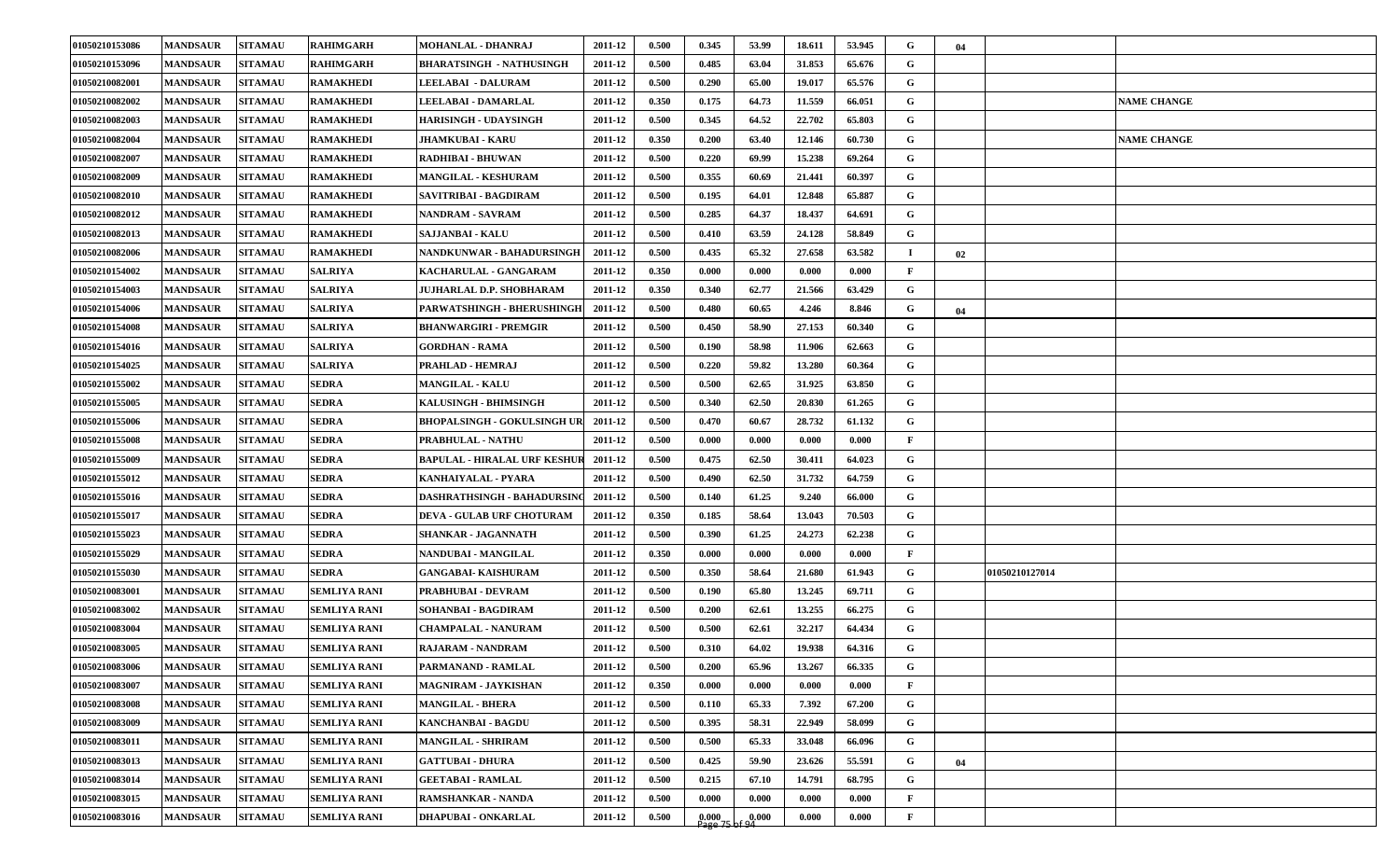| 01050210083017 | <b>MANDSAUR</b> | <b>SITAMAU</b> | <b>SEMLIYA RANI</b>                      | <b>BAPULAL - RAMBAKHSH</b>               | 2011-12 | 0.500 | 0.130                          | 67.92 | 9.664  | 74.338 | G            |  |                    |
|----------------|-----------------|----------------|------------------------------------------|------------------------------------------|---------|-------|--------------------------------|-------|--------|--------|--------------|--|--------------------|
| 01050210083019 | <b>MANDSAUR</b> | <b>SITAMAU</b> | <b>SEMLIYA RANI</b>                      | <b>MOTIRAM - BALARAM</b>                 | 2011-12 | 0.500 | 0.210                          | 58.31 | 13.020 | 62.000 | G            |  |                    |
| 01050210083020 | <b>MANDSAUR</b> | <b>SITAMAU</b> | <b>SEMLIYA RANI</b>                      | <b>SOHANBAI - MOHAN</b>                  | 2011-12 | 0.500 | 0.500                          | 64.34 | 32.225 | 64.450 | G            |  |                    |
| 01050210083023 | <b>MANDSAUR</b> | <b>SITAMAU</b> | <b>SEMLIYA RANI</b>                      | <b>BALMUKUND - RAMLAL</b>                | 2011-12 | 0.500 | 0.430                          | 61.96 | 28.466 | 66.200 | G            |  |                    |
| 01050210083024 | <b>MANDSAUR</b> | <b>SITAMAU</b> | <b>SEMLIYA RANI</b>                      | <b>SHANTIBAI - PHOLCHAND</b>             | 2011-12 | 0.500 | 0.100                          | 59.14 | 6.860  | 68.600 | G            |  |                    |
| 01050210083025 | <b>MANDSAUR</b> | <b>SITAMAU</b> | <b>SEMLIYA RANI</b>                      | <b>KOMALRAM URF KAMLASHANK</b>           | 2011-12 | 0.500 | 0.150                          | 66.46 | 10.453 | 69.687 | G            |  |                    |
| 01050210083026 | <b>MANDSAUR</b> | <b>SITAMAU</b> | <b>SEMLIYA RANI</b>                      | KANCHANBAI - RAMCHANDRA                  | 2011-12 | 0.500 | 0.000                          | 0.000 | 0.000  | 0.000  | $\mathbf{F}$ |  |                    |
| 01050210083028 | <b>MANDSAUR</b> | <b>SITAMAU</b> | <b>SEMLIYA RANI</b>                      | <b>GEETABAI - MANGUDAS</b>               | 2011-12 | 0.500 | 0.425                          | 61.96 | 26.360 | 62.024 | G            |  |                    |
| 01050210083030 | <b>MANDSAUR</b> | <b>SITAMAU</b> | <b>SEMLIYA RANI</b>                      | RAMCHANDRA - BAGDIRAM                    | 2011-12 | 0.500 | 0.170                          | 65.33 | 11.451 | 67.359 | G            |  |                    |
| 01050210083032 | <b>MANDSAUR</b> | <b>SITAMAU</b> | <b>SEMLIYA RANI</b>                      | <b>GOPAL - MANGILAL</b>                  | 2011-12 | 0.350 | 0.000                          | 0.000 | 0.000  | 0.000  | F            |  | <b>NAME CHANGE</b> |
| 01050210083034 | <b>MANDSAUR</b> | <b>SITAMAU</b> | <b>SEMLIYA RANI</b>                      | PURANMAL - INDARMAL                      | 2011-12 | 0.500 | 0.115                          | 59.14 | 7.071  | 61.487 | G            |  |                    |
| 01050210083036 | <b>MANDSAUR</b> | <b>SITAMAU</b> | <b>SEMLIYA RANI</b>                      | <b>KALURAM - BHAGIRATH</b>               | 2011-12 | 0.500 | 0.150                          | 59.14 | 8.998  | 59.987 | G            |  |                    |
| 01050210083040 | <b>MANDSAUR</b> | <b>SITAMAU</b> | <b>SEMLIYA RANI</b>                      | <b>JUJHAR - NANDA</b>                    | 2011-12 | 0.500 | 0.205                          | 61.96 | 13.428 | 65.502 | G            |  |                    |
| 01050210083043 | <b>MANDSAUR</b> | <b>SITAMAU</b> | <b>SEMLIYA RANI</b>                      | MANGIBAI - KANHAIYALAL                   | 2011-12 | 0.350 | 0.350                          | 64.34 | 22.666 | 64.760 | G            |  |                    |
| 01050210083044 | <b>MANDSAUR</b> | <b>SITAMAU</b> | <b>SEMLIYA RANI</b>                      | <b>DHAPUBAI - NARAYAN</b>                | 2011-12 | 0.500 | 0.345                          | 60.60 | 22.439 | 65.041 | G            |  |                    |
| 01050210083046 | <b>MANDSAUR</b> | <b>SITAMAU</b> | <b>SEMLIYA RANI</b>                      | <b>MOHANBAI - NANDA</b>                  | 2011-12 | 0.350 | 0.130                          | 60.60 | 7.765  | 59.731 | G            |  |                    |
| 01050210083047 | <b>MANDSAUR</b> | <b>SITAMAU</b> | <b>SEMLIYA RANI</b>                      | MOHANKUNWAR - PARWATSINGH                | 2011-12 | 0.500 | 0.000                          | 0.000 | 0.000  | 0.000  | $\mathbf{F}$ |  |                    |
| 01050210083050 | <b>MANDSAUR</b> | <b>SITAMAU</b> | <b>SEMLIYA RANI</b>                      | <b>BANSHILAL - MOTI</b>                  | 2011-12 | 0.500 | 0.340                          | 67.81 | 23.143 | 68.068 | G            |  |                    |
| 01050210083054 | <b>MANDSAUR</b> | <b>SITAMAU</b> | <b>SEMLIYA RANI</b>                      | VARDICHAND - JAGANNATH                   | 2011-12 | 0.500 | 0.150                          | 69.30 | 10.603 | 70.687 | G            |  |                    |
| 01050210083056 | <b>MANDSAUR</b> | <b>SITAMAU</b> | <b>SEMLIYA RANI</b>                      | <b>KACHRU - RUPA</b>                     | 2011-12 | 0.500 | 0.400                          | 64.34 | 28.806 | 72.015 | G            |  |                    |
| 01050210083059 | <b>MANDSAUR</b> | <b>SITAMAU</b> | <b>SEMLIYA RANI</b>                      | <b>SITARAM - UDA</b>                     | 2011-12 | 0.500 | 0.100                          | 60.60 | 6.406  | 64.060 | G            |  |                    |
| 01050210083061 | <b>MANDSAUR</b> | <b>SITAMAU</b> | <b>SEMLIYA RANI</b>                      | RAMPRASAD - RAMNARAYAN- KIF              | 2011-12 | 0.500 | 0.495                          | 61.82 | 31.714 | 64.069 | G            |  |                    |
| 01050210083063 | <b>MANDSAUR</b> | <b>SITAMAU</b> | <b>SEMLIYA RANI</b>                      | <b>DHAPUBAI - NATHU</b>                  | 2011-12 | 0.500 | 0.300                          | 61.82 | 18.625 | 62.083 | G            |  |                    |
| 01050210083065 | <b>MANDSAUR</b> | <b>SITAMAU</b> | <b>SEMLIYA RANI</b>                      | KOMALRAM - JAYKISHAN                     | 2011-12 | 0.500 | 0.000                          | 0.000 | 0.000  | 0.000  | $\mathbf{F}$ |  |                    |
| 01050210083067 | <b>MANDSAUR</b> | <b>SITAMAU</b> | <b>SEMLIYA RANI</b>                      | <b>GOVINDRAM - BHERA</b>                 | 2011-12 | 0.350 | 0.195                          | 61.82 | 12.099 | 62.046 | G            |  |                    |
| 01050210083069 | <b>MANDSAUR</b> | <b>SITAMAU</b> | <b>SEMLIYA RANI</b>                      | <b>GANESHRAM - CHOTELAL</b>              | 2011-12 | 0.500 | 0.100                          | 66.01 | 7.101  | 71.010 | G            |  |                    |
| 01050210083070 | <b>MANDSAUR</b> | <b>SITAMAU</b> | <b>SEMLIYA RANI</b>                      | <b>LALURAM - GANGARAM</b>                | 2011-12 | 0.500 | 0.350                          | 59.90 | 20.888 | 59.680 | G            |  |                    |
| 01050210083071 | <b>MANDSAUR</b> | <b>SITAMAU</b> | <b>SEMLIYA RANI</b>                      | <b>KALABAI - BHERULAL</b>                | 2011-12 | 0.500 | 0.000                          | 0.000 | 0.000  | 0.000  | $\mathbf{F}$ |  |                    |
| 01050210083072 | <b>MANDSAUR</b> | <b>SITAMAU</b> | <b>SEMLIYA RANI</b>                      | SHOBHARAM - NANDLAL D.P. OMF             | 2011-12 | 0.500 | 0.000                          | 0.000 | 0.000  | 0.000  | $\mathbf{F}$ |  |                    |
| 01050210083076 | <b>MANDSAUR</b> | <b>SITAMAU</b> | <b>SEMLIYA RANI</b>                      | <b>BHERULAL - NANURAM</b>                | 2011-12 | 0.500 | 0.000                          | 0.000 | 0.000  | 0.000  | $\mathbf{F}$ |  |                    |
| 01050210083077 | <b>MANDSAUR</b> | <b>SITAMAU</b> | <b>SEMLIYA RANI</b>                      | <b>UDA - GOPAL</b>                       | 2011-12 | 0.500 | 0.235                          | 62.38 | 15.194 | 64.655 | G            |  |                    |
| 01050210039001 | <b>MANDSAUR</b> | <b>SITAMAU</b> |                                          | SHAKKARKHEDI (BAJ KANWARLAL - DEVA DANGI | 2011-12 | 0.350 | 0.355                          | 62.91 | 25.461 | 71.721 | G            |  |                    |
| 01050210039002 | <b>MANDSAUR</b> | <b>SITAMAU</b> | <b>SHAKKARKHEDI (BAJ.DEVILAL - GULAB</b> |                                          | 2011-12 | 0.500 | 0.475                          | 62.91 | 30.619 | 64.461 | G            |  |                    |
| 01050210039003 | <b>MANDSAUR</b> | <b>SITAMAU</b> | SHAKKARKHEDI (BAJ. PURA - AMRA           |                                          | 2011-12 | 0.500 | 0.445                          | 61.34 | 33.895 | 76.169 | G            |  |                    |
| 01050210039005 | <b>MANDSAUR</b> | <b>SITAMAU</b> |                                          | SHAKKARKHEDI (BAJ.BHERULAL - BHUWAN      | 2011-12 | 0.350 | 0.310                          | 60.41 | 20.151 | 65.003 | $\mathbf G$  |  |                    |
| 01050210039007 | <b>MANDSAUR</b> | <b>SITAMAU</b> |                                          | SHAKKARKHEDI (BAJ.JETRAM - LAXMAN CHOTA  | 2011-12 | 0.500 | 0.440                          | 61.64 | 31.833 | 72.348 | $\mathbf G$  |  |                    |
| 01050210039010 | <b>MANDSAUR</b> | <b>SITAMAU</b> | SHAKKARKHEDI (BAJ.RODSINGH - PANNA       |                                          | 2011-12 | 0.350 | 0.350                          | 61.64 | 22.058 | 63.023 | G            |  |                    |
| 01050210039012 | <b>MANDSAUR</b> | <b>SITAMAU</b> |                                          | SHAKKARKHEDI (BAJ.DEVILAL - GANGARAM     | 2011-12 | 0.500 | 0.485                          | 61.64 | 29.517 | 60.860 | G            |  |                    |
| 01050210039014 | <b>MANDSAUR</b> | <b>SITAMAU</b> | SHAKKARKHEDI (BAJ. VARDA - BHERA         |                                          | 2011-12 | 0.500 | 0.335                          | 62.91 | 23.438 | 69.964 | G            |  |                    |
| 01050210039021 | <b>MANDSAUR</b> | <b>SITAMAU</b> |                                          | SHAKKARKHEDI (BAJ BHANWARIBAI - BHUWAN   | 2011-12 | 0.350 | 0.205                          | 62.23 | 14.935 | 72.854 | G            |  |                    |
| 01050210039023 | <b>MANDSAUR</b> | <b>SITAMAU</b> |                                          | SHAKKARKHEDI (BAJ GORDHANLAL - KANWARLAL | 2011-12 | 0.350 | 0.155                          | 60.46 | 10.166 | 65.587 | G            |  |                    |
| 01050210039026 | <b>MANDSAUR</b> | <b>SITAMAU</b> | SHAKKARKHEDI (BAJ.RAMSINGH - ONKAR       |                                          | 2011-12 | 0.350 | $0.285$ 65.30<br>Page 76 of 94 |       | 18.900 | 66.316 | G            |  |                    |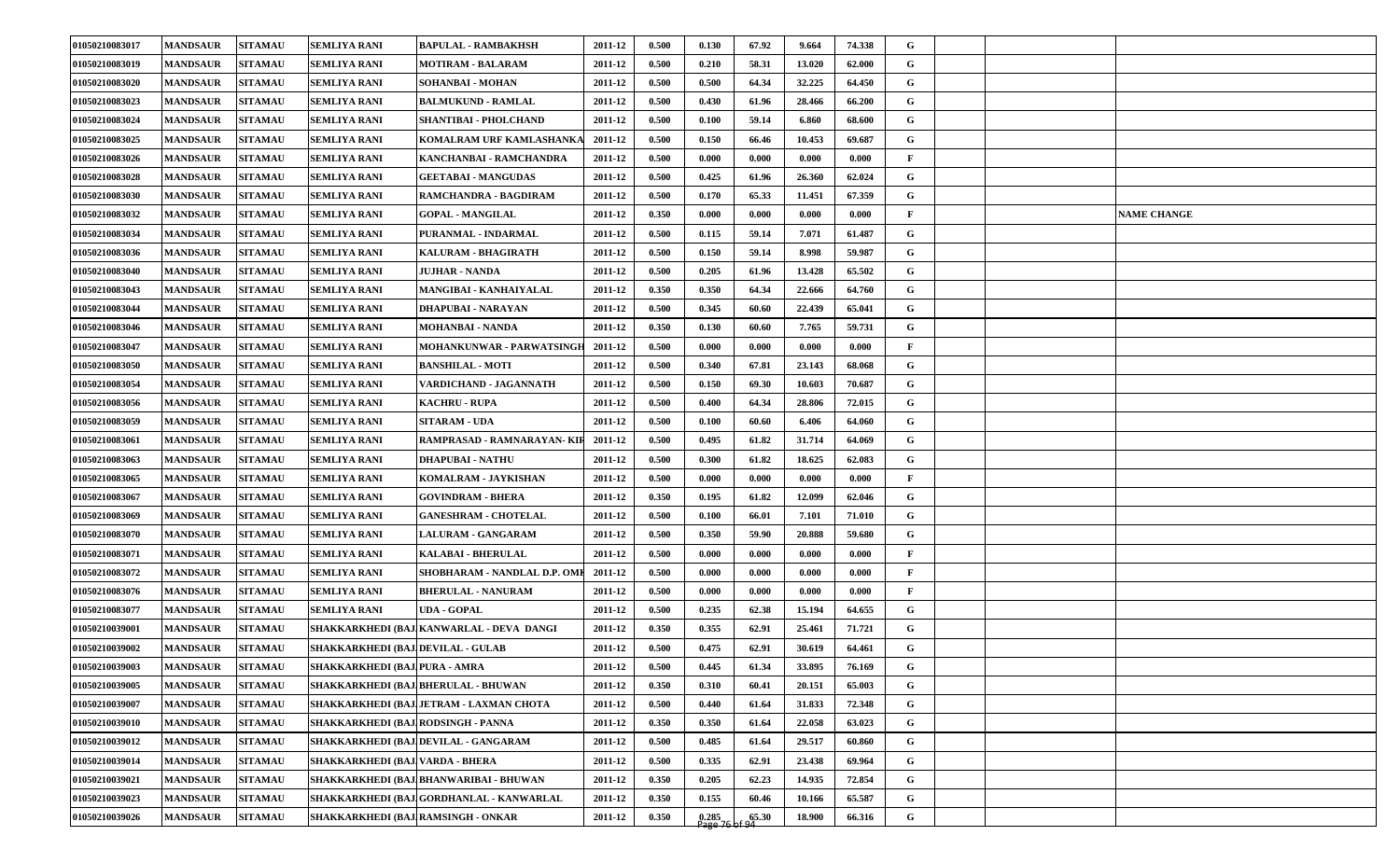| 01050210039028 | <b>MANDSAUR</b> | <b>SITAMAU</b> |                                   | SHAKKARKHEDI (BAJ.RODSINGH - KACHARU    | 2011-12 | 0.500 | 0.310              | 62.23 | 22.127 | 71.377 | G |                |                           |
|----------------|-----------------|----------------|-----------------------------------|-----------------------------------------|---------|-------|--------------------|-------|--------|--------|---|----------------|---------------------------|
| 01050210039030 | <b>MANDSAUR</b> | <b>SITAMAU</b> |                                   | SHAKKARKHEDI (BAJ.GAMERLAL - BHERAJI    | 2011-12 | 0.500 | 0.290              | 60.46 | 20.427 | 70.438 | G |                | <b>TRANSFER/BAAJKHEDI</b> |
| 01050210039031 | <b>MANDSAUR</b> | <b>SITAMAU</b> |                                   | SHAKKARKHEDI (BAJ FATTIBAI - BHANWARLAL | 2011-12 | 0.500 | 0.220              | 65.30 | 16.614 | 75.518 | G |                |                           |
| 01050210039032 | <b>MANDSAUR</b> | <b>SITAMAU</b> | SHAKKARKHEDI (BAJ. ONKAR - KISHAN |                                         | 2011-12 | 0.350 | 0.280              | 61.91 | 18.016 | 64.343 | G |                |                           |
| 01050210039040 | <b>MANDSAUR</b> | <b>SITAMAU</b> |                                   | SHAKKARKHEDI (BAJ.JUJHARLAL - NATHULAL  | 2011-12 | 0.500 | 0.275              | 57.92 | 17.119 | 62.251 | G |                |                           |
| 01050210039049 | <b>MANDSAUR</b> | <b>SITAMAU</b> |                                   | SHAKKARKHEDI (BAJ MADHULAL - LAXMAN     | 2011-12 | 0.500 | 0.280              | 62.23 | 19.096 | 68.200 | G |                |                           |
| 01050210137003 | <b>MANDSAUR</b> | <b>SITAMAU</b> | <b>SURJANI</b>                    | <b>BHUWANIRAM - MODIRAM</b>             | 2011-12 | 0.500 | 0.100              | 66.43 | 6.738  | 67.380 | G |                |                           |
| 01050210137004 | <b>MANDSAUR</b> | <b>SITAMAU</b> | <b>SURJANI</b>                    | NANDRAM- UDAYRAM                        | 2011-12 | 0.500 | 0.305              | 58.71 | 18.150 | 59.508 | G |                |                           |
| 01050210137005 | <b>MANDSAUR</b> | <b>SITAMAU</b> | <b>SURJANI</b>                    | <b>MANGILAL - UDAYRAM</b>               | 2011-12 | 0.500 | 0.490              | 60.89 | 29.801 | 60.818 | G |                |                           |
| 01050210137009 | <b>MANDSAUR</b> | <b>SITAMAU</b> | <b>SURJANI</b>                    | SHOBHARAM-LAXMICHAND                    | 2011-12 | 0.500 | 0.290              | 58.71 | 18.603 | 64.148 | G |                |                           |
| 01050210137014 | <b>MANDSAUR</b> | <b>SITAMAU</b> | <b>SURJANI</b>                    | <b>BHANWARBAI - BHAGATRAM</b>           | 2011-12 | 0.500 | 0.235              | 62.27 | 14.651 | 62.345 | G |                |                           |
| 01050210137015 | <b>MANDSAUR</b> | <b>SITAMAU</b> | <b>SURJANI</b>                    | RAMNARAYAN - PRATHVIRAJ                 | 2011-12 | 0.350 | 0.260              | 58.71 | 15.382 | 59.162 | G |                |                           |
| 01050210137017 | <b>MANDSAUR</b> | <b>SITAMAU</b> | <b>SURJANI</b>                    | RAGHUVIRSINGH - MEHTABKUV               | 2011-12 | 0.500 | 0.285              | 56.90 | 16.761 | 58.811 | G |                |                           |
| 01050210135104 | <b>MANDSAUR</b> | <b>SITAMAU</b> | <b>TITROD</b>                     | <b>BHERUSINGH - BHUWANISINGH</b>        | 2011-12 | 0.500 | 0.295              | 62.23 | 19.096 | 64.732 | G |                |                           |
| 01050210135002 | <b>MANDSAUR</b> | <b>SITAMAU</b> | <b>TITROD</b>                     | <b>MATHURALAL - PRABHULAL</b>           | 2011-12 | 0.500 | 0.150              | 66.98 | 10.210 | 68.067 | G |                |                           |
| 01050210135004 | <b>MANDSAUR</b> | <b>SITAMAU</b> | <b>TITROD</b>                     | PARASRAM - CHUNILAL                     | 2011-12 | 0.500 | 0.415              | 62.17 | 27.017 | 65.101 | G |                |                           |
| 01050210135005 | <b>MANDSAUR</b> | <b>SITAMAU</b> | <b>TITROD</b>                     | <b>BHERULAL -BAGDIRAM</b>               | 2011-12 | 0.500 | 0.220              | 59.69 | 13.226 | 60.118 | G |                |                           |
| 01050210135006 | <b>MANDSAUR</b> | <b>SITAMAU</b> | <b>TITROD</b>                     | JAGDISH - BHANWARLAL                    | 2011-12 | 0.500 | 0.345              | 59.28 | 20.782 | 60.238 | G |                |                           |
| 01050210135008 | <b>MANDSAUR</b> | <b>SITAMAU</b> | <b>TITROD</b>                     | KAMLABAI - MOTIRAM                      | 2011-12 | 0.350 | 0.220              | 64.87 | 15.078 | 68.536 | G |                | <b>NAME CHANGE</b>        |
| 01050210135010 | <b>MANDSAUR</b> | <b>SITAMAU</b> | <b>TITROD</b>                     | SAJJANBAI- PRABHULAL                    | 2011-12 | 0.500 | 0.305              | 63.69 | 19.808 | 64.944 | G |                |                           |
| 01050210135011 | <b>MANDSAUR</b> | <b>SITAMAU</b> | <b>TITROD</b>                     | AYODHIYABAI- KISHORSINGH                | 2011-12 | 0.500 | 0.100              | 62.17 | 6.483  | 64.830 | G |                |                           |
| 01050210135012 | <b>MANDSAUR</b> | <b>SITAMAU</b> | <b>TITROD</b>                     | <b>MANGILAL - GULAB</b>                 | 2011-12 | 0.500 | 0.205              | 63.09 | 13.528 | 65.990 | G |                |                           |
| 01050210135013 | <b>MANDSAUR</b> | <b>SITAMAU</b> | <b>TITROD</b>                     | SHAMBHUSINGH- RATANSINGH                | 2011-12 | 0.350 | 0.300              | 61.76 | 19.446 | 64.820 | G |                |                           |
| 01050210135015 | <b>MANDSAUR</b> | <b>SITAMAU</b> | <b>TITROD</b>                     | HUSSAINBAKSH - KHUDABAKSH               | 2011-12 | 0.500 | 0.275              | 61.29 | 18.790 | 68.327 | G |                |                           |
| 01050210135016 | <b>MANDSAUR</b> | <b>SITAMAU</b> | <b>TITROD</b>                     | BHERU - RAMPRATAP                       | 2011-12 | 0.500 | 0.370              | 63.69 | 24.748 | 66.886 | G |                |                           |
| 01050210135018 | <b>MANDSAUR</b> | <b>SITAMAU</b> | <b>TITROD</b>                     | <b>BHERUSINGH - DALPATSINGH</b>         | 2011-12 | 0.350 | 0.175              | 61.29 | 11.487 | 65.640 | G |                |                           |
| 01050210135019 | <b>MANDSAUR</b> | <b>SITAMAU</b> | <b>TITROD</b>                     | DHAPUBAI - MANNALAL                     | 2011-12 | 0.350 | 0.150              | 63.54 | 10.230 | 68.200 | G |                | <b>NAME CHANGE</b>        |
| 01050210135020 | <b>MANDSAUR</b> | <b>SITAMAU</b> | <b>TITROD</b>                     | <b>BANSHILAL - RAMNARAYAN</b>           | 2011-12 | 0.500 | 0.415              | 61.29 | 27.712 | 66.776 | G |                |                           |
| 01050210135022 | <b>MANDSAUR</b> | <b>SITAMAU</b> | <b>TITROD</b>                     | <b>BADRILAL - SHANKARLAL</b>            | 2011-12 | 0.500 | 0.205              | 60.76 | 13.697 | 66.815 | G | 01050210144017 |                           |
| 01050210135023 | <b>MANDSAUR</b> | <b>SITAMAU</b> | <b>TITROD</b>                     | <b>BAPULAL - DEEPALAL</b>               | 2011-12 | 0.500 | 0.475              | 63.69 | 30.571 | 64.360 | G |                |                           |
| 01050210135026 | <b>MANDSAUR</b> | <b>SITAMAU</b> | <b>TITROD</b>                     | <b>KALUSINGH - RODSINGH</b>             | 2011-12 | 0.500 | 0.505              | 59.75 | 31.522 | 62.420 | G |                |                           |
| 01050210135029 | <b>MANDSAUR</b> | <b>SITAMAU</b> | <b>TITROD</b>                     | <b>DHURA - TULSIRAM</b>                 | 2011-12 | 0.500 | 0.310              | 63.54 | 20.042 | 64.652 | G |                |                           |
| 01050210135030 | <b>MANDSAUR</b> | <b>SITAMAU</b> | <b>TITROD</b>                     | BAPULAL - KISHANLAL D.P. VAKH           | 2011-12 | 0.500 | 0.495              | 59.95 | 32.587 | 65.832 | G |                |                           |
| 01050210135032 | <b>MANDSAUR</b> | <b>SITAMAU</b> | <b>TITROD</b>                     | AWANTIBAI - MOHANLAL                    | 2011-12 | 0.350 | 0.325              | 62.76 | 20.549 | 63.228 | G |                |                           |
| 01050210135033 | <b>MANDSAUR</b> | <b>SITAMAU</b> | <b>TITROD</b>                     | <b>BHAWANISHANKAR - BAGDIRAM</b>        | 2011-12 | 0.350 | 0.275              | 62.76 | 17.878 | 65.011 | G |                |                           |
| 01050210135037 | <b>MANDSAUR</b> | <b>SITAMAU</b> | <b>TITROD</b>                     | <b>BAPULAL - GAMER</b>                  | 2011-12 | 0.500 | 0.460              | 60.04 | 27.884 | 60.617 | G |                |                           |
| 01050210135038 | <b>MANDSAUR</b> | <b>SITAMAU</b> | <b>TITROD</b>                     | <b>KACHRU - AMARA</b>                   | 2011-12 | 0.500 | 0.400              | 64.00 | 26.112 | 65.280 | G |                |                           |
| 01050210135040 | <b>MANDSAUR</b> | <b>SITAMAU</b> | <b>TITROD</b>                     | <b>JAGDISH - KISHANLAL</b>              | 2011-12 | 0.500 | 0.400              | 65.07 | 27.776 | 69.440 | G |                |                           |
| 01050210135045 | <b>MANDSAUR</b> | <b>SITAMAU</b> | <b>TITROD</b>                     | HARDARBAI - SHIVRAM                     | 2011-12 | 0.350 | 0.180              | 64.00 | 12.325 | 68.472 | G |                | <b>NAME CHANGE</b>        |
| 01050210135046 | <b>MANDSAUR</b> | <b>SITAMAU</b> | <b>TITROD</b>                     | <b>RAMIBAI - PANNALAL</b>               | 2011-12 | 0.500 | 0.105              | 65.46 | 7.388  | 70.362 | G |                |                           |
| 01050210135047 | <b>MANDSAUR</b> | <b>SITAMAU</b> | <b>TITROD</b>                     | <b>GEETABAI - KACHRU</b>                | 2011-12 | 0.350 | 0.120              | 64.00 | 7.707  | 64.225 | G |                |                           |
| 01050210135048 | <b>MANDSAUR</b> | <b>SITAMAU</b> | <b>TITROD</b>                     | RUKMANBAI - KISHANLAL                   | 2011-12 | 0.350 | $0.285$<br>Page 77 | 62.44 | 18.313 | 64.256 | G |                | <b>NAME CHANGE</b>        |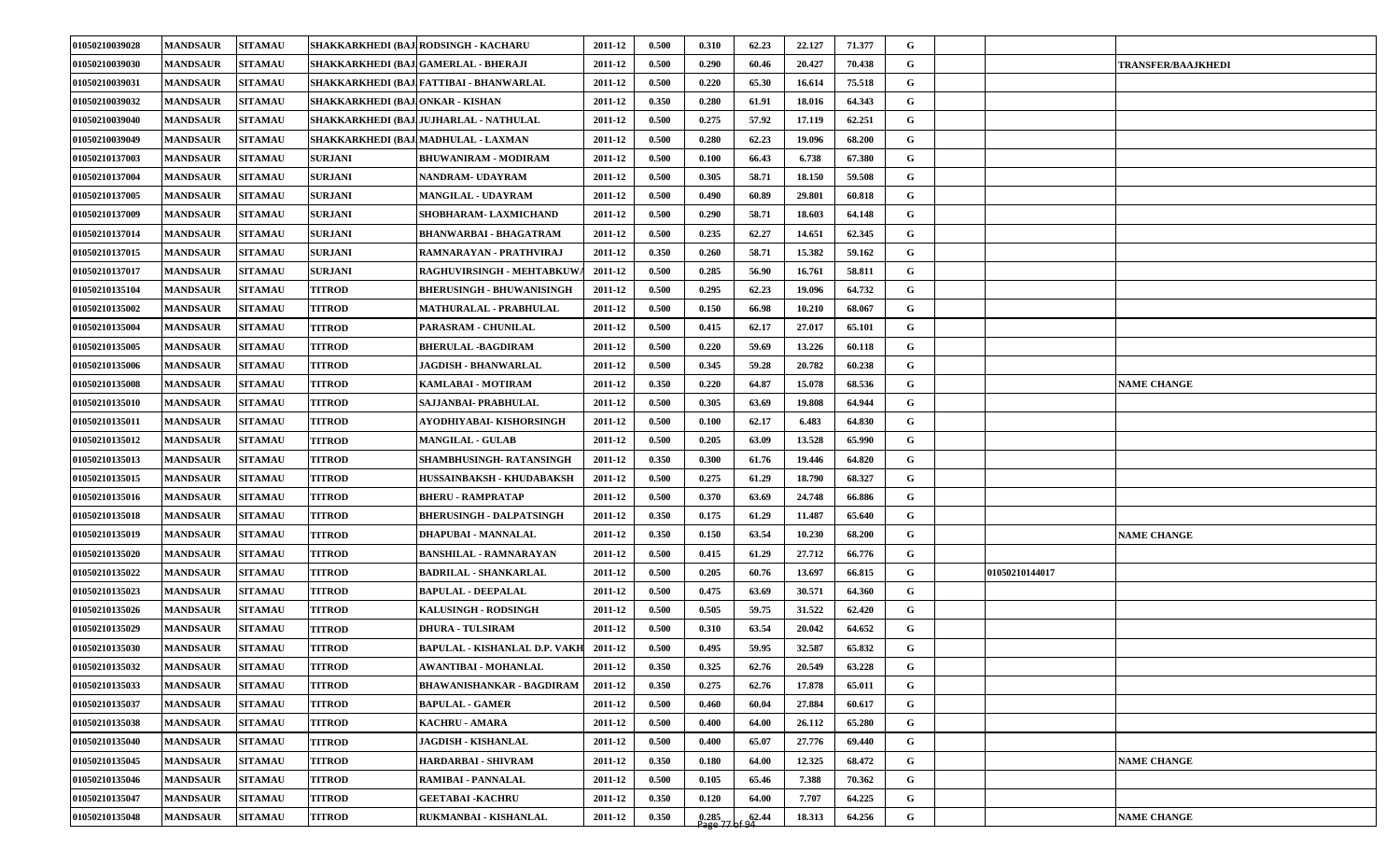| 01050210135049 | <b>MANDSAUR</b> | <b>SITAMAU</b> | <b>TITROD</b> | <b>BHERULAL - SHANKARLAL</b>     | 2011-12 | 0.500 | 0.220              | 62.76 | 14.838 | 67.445 | G            |                    |
|----------------|-----------------|----------------|---------------|----------------------------------|---------|-------|--------------------|-------|--------|--------|--------------|--------------------|
| 01050210135052 | <b>MANDSAUR</b> | <b>SITAMAU</b> | <b>TITROD</b> | AMRATRAM - BHANWARLAL            | 2011-12 | 0.500 | 0.190              | 65.06 | 12.938 | 68.095 | G            |                    |
| 01050210135053 | <b>MANDSAUR</b> | <b>SITAMAU</b> | <b>TITROD</b> | <b>DURGASHANKAR - BHANWARLAI</b> | 2011-12 | 0.500 | 0.320              | 60.04 | 19.839 | 61.997 | G            |                    |
| 01050210135059 | <b>MANDSAUR</b> | <b>SITAMAU</b> | <b>TITROD</b> | DEVILAL - D.P. NANDRAM           | 2011-12 | 0.350 | 0.340              | 64.87 | 23.872 | 70.212 | G            | <b>NAME CHANGE</b> |
| 01050210135060 | <b>MANDSAUR</b> | <b>SITAMAU</b> | <b>TITROD</b> | SAJJANKUWAR - ONKARSINGH         | 2011-12 | 0.500 | 0.285              | 60.04 | 18.055 | 63.351 | G            |                    |
| 01050210135061 | <b>MANDSAUR</b> | <b>SITAMAU</b> | <b>TITROD</b> | <b>GANGARAM - HIRALAL</b>        | 2011-12 | 0.500 | 0.360              | 62.14 | 22.965 | 63.792 | G            |                    |
| 01050210135062 | <b>MANDSAUR</b> | <b>SITAMAU</b> | <b>TITROD</b> | KANHAIYALAL -HIRALAL             | 2011-12 | 0.500 | 0.425              | 58.79 | 26.187 | 61.616 | G            |                    |
| 01050210135063 | <b>MANDSAUR</b> | <b>SITAMAU</b> | <b>TITROD</b> | ATAL BIHARI - BANSHILAL DADA     | 2011-12 | 0.500 | 0.140              | 61.31 | 8.969  | 64.064 | G            |                    |
| 01050210135064 | <b>MANDSAUR</b> | <b>SITAMAU</b> | <b>TITROD</b> | <b>FAKIRCHAND - HIRALAL</b>      | 2011-12 | 0.500 | 0.000              | 0.000 | 0.000  | 0.000  | $\mathbf{F}$ |                    |
| 01050210135068 | <b>MANDSAUR</b> | <b>SITAMAU</b> | <b>TITROD</b> | <b>BADRILAL - PANNALAL</b>       | 2011-12 | 0.500 | 0.435              | 63.14 | 27.394 | 62.975 | G            |                    |
| 01050210135070 | <b>MANDSAUR</b> | <b>SITAMAU</b> | <b>TITROD</b> | RADHESHYAM - KAISHURAM           | 2011-12 | 0.500 | 0.490              | 65.06 | 32.837 | 67.014 | G            |                    |
| 01050210135071 | <b>MANDSAUR</b> | <b>SITAMAU</b> | <b>TITROD</b> | NANDRAM - BHANWARLAL             | 2011-12 | 0.500 | 0.280              | 65.06 | 19.044 | 68.014 | G            |                    |
| 01050210135073 | <b>MANDSAUR</b> | <b>SITAMAU</b> | <b>TITROD</b> | JAGDISHCHANDRA - KISHANLAL       | 2011-12 | 0.500 | 0.210              | 56.96 | 13.687 | 65.176 | G            |                    |
| 01050210135076 | <b>MANDSAUR</b> | <b>SITAMAU</b> | <b>TITROD</b> | <b>HARIDAS - NARAYANDAS</b>      | 2011-12 | 0.500 | 0.370              | 62.23 | 23.985 | 64.824 | G            |                    |
| 01050210135077 | <b>MANDSAUR</b> | <b>SITAMAU</b> | <b>TITROD</b> | RAMCHANDRA - MATHURALAL          | 2011-12 | 0.500 | 0.205              | 60.76 | 12.794 | 62.410 | $\mathbf G$  |                    |
| 01050210135083 | <b>MANDSAUR</b> | <b>SITAMAU</b> | <b>TITROD</b> | <b>MANGILAL - PARTHA</b>         | 2011-12 | 0.500 | 0.450              | 58.91 | 26.198 | 58.218 | G            |                    |
| 01050210135085 | <b>MANDSAUR</b> | <b>SITAMAU</b> | <b>TITROD</b> | <b>KANHAIYALAL - VARDA</b>       | 2011-12 | 0.500 | 0.105              | 60.06 | 6.589  | 62.752 | G            |                    |
| 01050210135086 | <b>MANDSAUR</b> | <b>SITAMAU</b> | <b>TITROD</b> | RAMCHANDRA - D/P DHANNIBAI       | 2011-12 | 0.350 | 0.345              | 60.06 | 20.558 | 59.588 | G            |                    |
| 01050210135094 | <b>MANDSAUR</b> | <b>SITAMAU</b> | <b>TITROD</b> | RAMPRASAD - NANDRAM              | 2011-12 | 0.500 | 0.180              | 66.23 | 12.423 | 69.017 | G            |                    |
| 01050210135095 | <b>MANDSAUR</b> | <b>SITAMAU</b> | <b>TITROD</b> | <b>GANGABAI - HIRALAL</b>        | 2011-12 | 0.500 | 0.200              | 62.44 | 13.059 | 65.295 | G            |                    |
| 01050210135096 | <b>MANDSAUR</b> | <b>SITAMAU</b> | <b>TITROD</b> | <b>KARULAL - HIRALAL</b>         | 2011-12 | 0.500 | 0.395              | 62.23 | 25.096 | 63.534 | G            |                    |
| 01050210135097 | <b>MANDSAUR</b> | <b>SITAMAU</b> | <b>TITROD</b> | SANTOSHBAI - BHERULAL            | 2011-12 | 0.500 | 0.285              | 62.14 | 18.260 | 64.070 | G            |                    |
| 01050210135098 | <b>MANDSAUR</b> | <b>SITAMAU</b> | <b>TITROD</b> | RADHESHYAM - ONKARLAL            | 2011-12 | 0.500 | 0.455              | 62.14 | 29.117 | 63.993 | G            |                    |
| 01050210135099 | <b>MANDSAUR</b> | <b>SITAMAU</b> | <b>TITROD</b> | <b>BASANTILAL - RAMRATAN</b>     | 2011-12 | 0.500 | 0.200              | 66.98 | 14.123 | 70.615 | G            |                    |
| 01050210135101 | <b>MANDSAUR</b> | <b>SITAMAU</b> | <b>TITROD</b> | <b>GORDHAN - RODA</b>            | 2011-12 | 0.500 | 0.445              | 60.06 | 27.602 | 62.027 | G            |                    |
| 01050210135110 | <b>MANDSAUR</b> | <b>SITAMAU</b> | <b>TITROD</b> | <b>SALIM MOH. - NUR MOH.</b>     | 2011-12 | 0.500 | 0.200              | 66.98 | 14.133 | 70.665 | G            |                    |
| 01050210135115 | <b>MANDSAUR</b> | <b>SITAMAU</b> | <b>TITROD</b> | NIRBHAYRAM - DHANNA JI           | 2011-12 | 0.500 | 0.345              | 61.33 | 21.623 | 62.675 | G            |                    |
| 01050210135116 | <b>MANDSAUR</b> | <b>SITAMAU</b> | <b>TITROD</b> | <b>BANSHILAL - NATHU</b>         | 2011-12 | 0.500 | 0.205              | 60.06 | 12.681 | 61.859 | G            |                    |
| 01050210135119 | <b>MANDSAUR</b> | <b>SITAMAU</b> | <b>TITROD</b> | AMBARAM- PARASRAM                | 2011-12 | 0.500 | 0.195              | 64.90 | 13.221 | 67.800 | G            |                    |
| 01050210135121 | <b>MANDSAUR</b> | <b>SITAMAU</b> | <b>TITROD</b> | <b>BANOBEE - MAHOMMAD. JI</b>    | 2011-12 | 0.500 | 0.330              | 63.69 | 22,292 | 67.552 | G            |                    |
| 01050210135122 | <b>MANDSAUR</b> | <b>SITAMAU</b> | <b>TITROD</b> | <b>KALURAM - NANDRAM</b>         | 2011-12 | 0.500 | 0.150              | 64.26 | 9.804  | 65.360 | G            |                    |
| 01050210135123 | <b>MANDSAUR</b> | <b>SITAMAU</b> | <b>TITROD</b> | PANNALAL - BHERULAL              | 2011-12 | 0.350 | 0.335              | 58.96 | 20.594 | 61.475 | G            |                    |
| 01050210135124 | <b>MANDSAUR</b> | <b>SITAMAU</b> | <b>TITROD</b> | KANHAIYALAL - RAMCHANDRA         | 2011-12 | 0.500 | 0.305              | 69.07 | 22.122 | 72.531 | $\mathbf G$  |                    |
| 01050210135125 | <b>MANDSAUR</b> | <b>SITAMAU</b> | <b>TITROD</b> | <b>BAKHATRAM - RAMJI</b>         | 2011-12 | 0.500 | 0.305              | 58.96 | 18.160 | 59.541 | G            |                    |
| 01050210135126 | <b>MANDSAUR</b> | <b>SITAMAU</b> | <b>TITROD</b> | SITABAI- DALLA JI                | 2011-12 | 0.500 | 0.445              | 63.02 | 28.395 | 63.809 | G            |                    |
| 01050210135128 | <b>MANDSAUR</b> | <b>SITAMAU</b> | <b>TITROD</b> | <b>BALU - MANGILAL</b>           | 2011-12 | 0.500 | 0.205              | 63.54 | 14.151 | 69.029 | $\mathbf G$  |                    |
| 01050210135129 | <b>MANDSAUR</b> | <b>SITAMAU</b> | <b>TITROD</b> | SATYANARAYAN - GIRDHARILAL       | 2011-12 | 0.500 | 0.395              | 60.76 | 27.646 | 69.990 | G            |                    |
| 01050210135130 | <b>MANDSAUR</b> | <b>SITAMAU</b> | <b>TITROD</b> | <b>GHANSHYAMDAS - HIRADAS</b>    | 2011-12 | 0.500 | 0.350              | 63.02 | 22.066 | 63.046 | $\mathbf G$  |                    |
| 01050210135132 | <b>MANDSAUR</b> | <b>SITAMAU</b> | <b>TITROD</b> | RAJENDRAPRASAD - HIRALAL         | 2011-12 | 0.500 | 0.265              | 56.44 | 16.650 | 62.830 | $\mathbf G$  |                    |
| 01050210135135 | <b>MANDSAUR</b> | <b>SITAMAU</b> | <b>TITROD</b> | <b>KARULAL - CHUNILAL</b>        | 2011-12 | 0.500 | 0.195              | 63.14 | 12.799 | 65.636 | G            |                    |
| 01050210135136 | <b>MANDSAUR</b> | <b>SITAMAU</b> | <b>TITROD</b> | <b>GOBERLAL - BHERULAL</b>       | 2011-12 | 0.500 | 0.480              | 58.96 | 28.697 | 59.785 | G            |                    |
| 01050210135142 | <b>MANDSAUR</b> | <b>SITAMAU</b> | <b>TITROD</b> | <b>BANSHILAL -RAMLAL</b>         | 2011-12 | 0.500 | $0.270$<br>Page 78 | 61.31 | 17.710 | 65.593 | $\mathbf G$  |                    |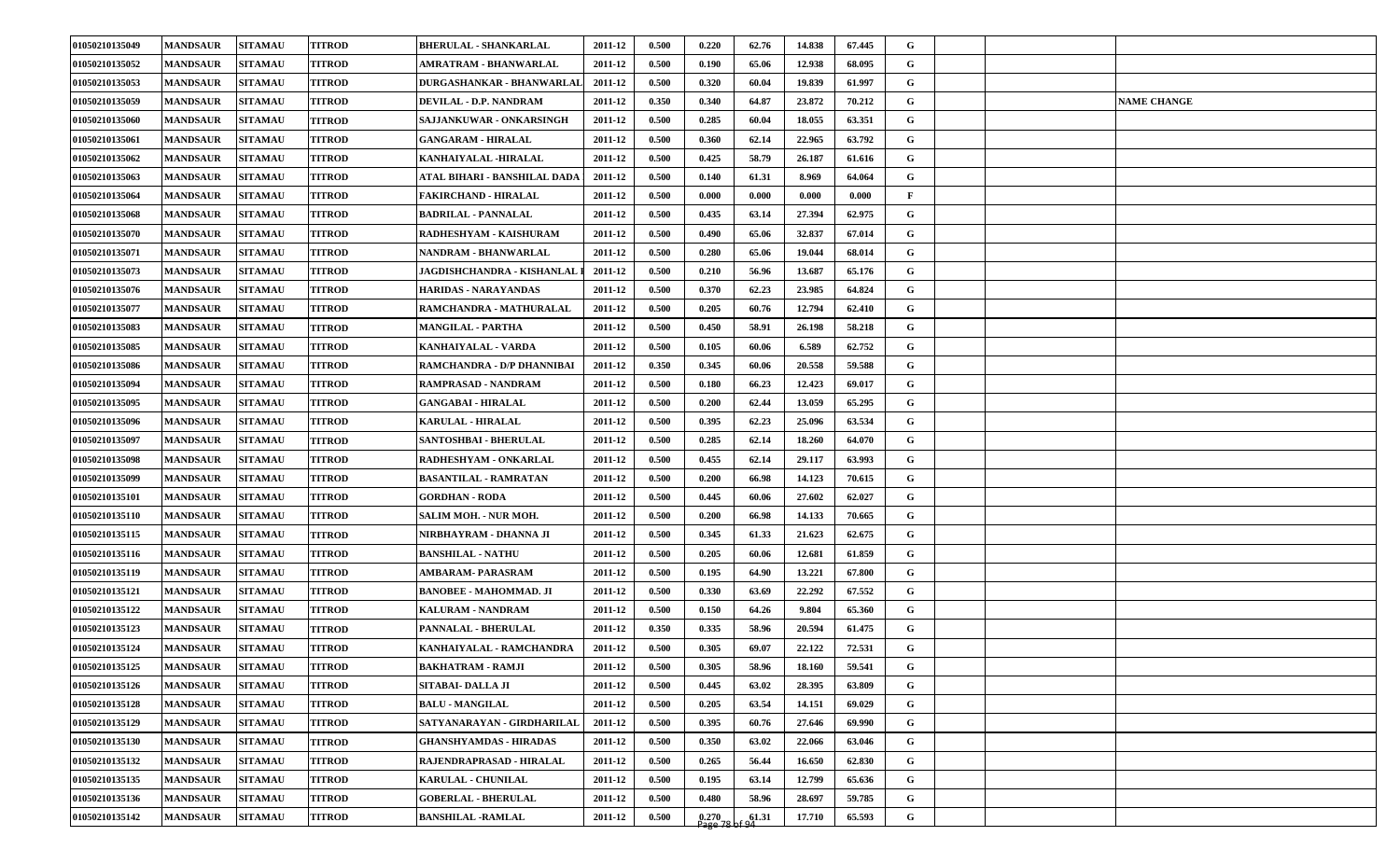| 01050210135144 | <b>MANDSAUR</b> | <b>SITAMAU</b>  | <b>TITROD</b>  | <b>RAMESHWAR - DHANNA</b>                     | 2011-12 | 0.500 | 0.230              | 64.72 | 15.163 | 65.926 | G            |                    |
|----------------|-----------------|-----------------|----------------|-----------------------------------------------|---------|-------|--------------------|-------|--------|--------|--------------|--------------------|
| 01050210135148 | <b>MANDSAUR</b> | <b>SITAMAU</b>  | <b>TITROD</b>  | ISHWARLAL - JAGDISHCHAND                      | 2011-12 | 0.500 | 0.120              | 56.61 | 7.618  | 63.483 | G            |                    |
| 01050210135149 | <b>MANDSAUR</b> | <b>SITAMAU</b>  | <b>TITROD</b>  | PARMANAND - SHANKARLAL                        | 2011-12 | 0.500 | 0.310              | 59.69 | 19.016 | 61.342 | G            |                    |
| 01050210135152 | <b>MANDSAUR</b> | <b>SITAMAU</b>  | <b>TITROD</b>  | AMRATRAM - KASHIRAM                           | 2011-12 | 0.500 | 0.415              | 59.69 | 25.095 | 60.470 | G            |                    |
| 01050210135156 | <b>MANDSAUR</b> | <b>SITAMAU</b>  | <b>TITROD</b>  | RAMESHWAR - MOTIRAM                           | 2011-12 | 0.500 | 0.210              | 65.46 | 14.177 | 67.510 | G            |                    |
| 01050210135157 | <b>MANDSAUR</b> | <b>SITAMAU</b>  | <b>TITROD</b>  | <b>MADANSINGH - RODSINGH</b>                  | 2011-12 | 0.500 | 0.265              | 65.46 | 17.487 | 65.989 | G            |                    |
| 01050210135159 | <b>MANDSAUR</b> | <b>SITAMAU</b>  | <b>TITROD</b>  | <b>BAKHATRAM - RAMSUKH</b>                    | 2011-12 | 0.500 | 0.150              | 63.14 | 10.752 | 71.680 | G            |                    |
| 01050210135160 | <b>MANDSAUR</b> | <b>SITAMAU</b>  | <b>TITROD</b>  | RAMNIWAS - KISHANLAL                          | 2011-12 | 0.500 | 0.350              | 62.44 | 22.755 | 65.014 | G            |                    |
| 01050210135162 | <b>MANDSAUR</b> | <b>SITAMAU</b>  | <b>TITROD</b>  | RAMIBAI - PYARA                               | 2011-12 | 0.500 | 0.150              | 64.81 | 9.953  | 66.353 | G            |                    |
| 01050210135163 | <b>MANDSAUR</b> | <b>SITAMAU</b>  | <b>TITROD</b>  | <b>DHAPUBAI - MODIRAM</b>                     | 2011-12 | 0.500 | 0.265              | 64.81 | 17.610 | 66.453 | G            |                    |
| 01050210135164 | <b>MANDSAUR</b> | <b>SITAMAU</b>  | <b>TITROD</b>  | RADHESHYAM - PRABHULAL                        | 2011-12 | 0.500 | 0.305              | 63.54 | 21.059 | 69.046 | G            |                    |
| 01050210135165 | <b>MANDSAUR</b> | <b>SITAMAU</b>  | <b>TITROD</b>  | <b>MUKESH - BANSHILAL</b>                     | 2011-12 | 0.350 | 0.100              | 70.74 | 7.428  | 74.280 | G            | <b>NAME CHANGE</b> |
| 01050210135166 | <b>MANDSAUR</b> | <b>SITAMAU</b>  | <b>TITROD</b>  | <b>GOPAL - BAKHATRAM</b>                      | 2011-12 | 0.500 | 0.270              | 64.81 | 18.341 | 67.930 | G            |                    |
| 01050210135167 | <b>MANDSAUR</b> | <b>SITAMAU</b>  | <b>TITROD</b>  | DINESH KUMAR - DHANRAJ KULN                   | 2011-12 | 0.500 | 0.345              | 64.87 | 23.372 | 67.745 | G            |                    |
| 01050210074002 | <b>MANDSAUR</b> | <b>SITAMAU</b>  | <b>VISHNIA</b> | <b>BHANWARLAL - BHERA</b>                     | 2011-12 | 0.500 | 0.505              | 56.91 | 32.861 | 65.071 | $\mathbf G$  |                    |
| 01050210074003 | <b>MANDSAUR</b> | <b>SITAMAU</b>  | <b>VISHNIA</b> | DALPATSINGH - DULESINGH                       | 2011-12 | 0.500 | 0.490              | 60.73 | 30.608 | 62.465 | G            |                    |
| 01050210074004 | <b>MANDSAUR</b> | <b>SITAMAU</b>  | <b>VISHNIA</b> | VISHNUKUNWAR - KISHORSINGH                    | 2011-12 | 0.500 | 0.475              | 64.45 | 30.540 | 64.295 | G            |                    |
| 01050210074007 | <b>MANDSAUR</b> | <b>SITAMAU</b>  | <b>VISHNIA</b> | UDA - RAMA                                    | 2011-12 | 0.500 | 0.390              | 63.28 | 25.945 | 66.526 | G            |                    |
| 01050210074008 | <b>MANDSAUR</b> | <b>SITAMAU</b>  | <b>VISHNIA</b> | RATANKUNWAR - SAJJANSINGH                     | 2011-12 | 0.500 | 0.495              | 61.16 | 30.868 | 62.360 | G            |                    |
| 01050210074009 | <b>MANDSAUR</b> | <b>SITAMAU</b>  | <b>VISHNIA</b> | <b>BHUWAN - BHERA</b>                         | 2011-12 | 0.500 | 0.440              | 65.98 | 29.785 | 67.693 | G            |                    |
| 01050210074010 | <b>MANDSAUR</b> | <b>SITAMAU</b>  | <b>VISHNIA</b> | KANCHANBAI - KANIRAM                          | 2011-12 | 0.350 | 0.000              | 0.000 | 0.000  | 0.000  | $\mathbf{F}$ |                    |
| 01050210074011 | <b>MANDSAUR</b> | <b>SITAMAU</b>  | <b>VISHNIA</b> | <b>SOHANBAI - DHANNA</b>                      | 2011-12 | 0.500 | 0.500              | 62.51 | 32.353 | 64.706 | G            |                    |
| 01050210074013 | <b>MANDSAUR</b> | <b>SITAMAU</b>  | <b>VISHNIA</b> | <b>HIRA - BHUWAN</b>                          | 2011-12 | 0.500 | 0.400              | 64.45 | 26.673 | 66.683 | G            |                    |
| 01050210074014 | <b>MANDSAUR</b> | <b>SITAMAU</b>  | <b>VISHNIA</b> | <b>SHAMBHUSINGH - ONKARSINGH</b>              | 2011-12 | 0.500 | 0.495              | 62.51 | 31.969 | 64.584 | G            |                    |
| 01050210074016 | <b>MANDSAUR</b> | <b>SITAMAU</b>  | <b>VISHNIA</b> | MADHOLAL - RAMLAL                             | 2011-12 | 0.500 | 0.415              | 64.45 | 26.811 | 64.605 | G            |                    |
| 01050210074017 | <b>MANDSAUR</b> | <b>SITAMAU</b>  | <b>VISHNIA</b> | PARWATSINGH - GULAB BAI                       | 2011-12 | 0.500 | 0.495              | 66.64 | 33.853 | 68.390 | G            |                    |
| 01050210074020 | <b>MANDSAUR</b> | <b>SITAMAU</b>  | <b>VISHNIA</b> | USMAN KHA - AHMAD KHA                         | 2011-12 | 0.500 | 0.000              | 0.000 | 0.000  | 0.000  | $\mathbf{F}$ |                    |
| 01050210074021 | <b>MANDSAUR</b> | <b>SITAMAU</b>  | <b>VISHNIA</b> | LOKENDRASINGH - MANSINGH                      | 2011-12 | 0.350 | 0.340              | 58.65 | 20.016 | 58.871 | G            | 01050211051009     |
| 01050210074022 | <b>MANDSAUR</b> | <b>SITAMAU</b>  | <b>VISHNIA</b> | JATANBAI - MADHOGIR                           | 2011-12 | 0.500 | 0.365              | 63.15 | 23.916 | 65.523 | G            | 01050210053039     |
| 01050211020006 | <b>MANDSAUR</b> | <b>SUWASARA</b> | <b>AAMBA</b>   | <b>MAAN SINGH-RATAN SINGH</b>                 | 2011-12 | 0.500 | 0.490              | 59.91 | 30.948 | 63.159 | G            |                    |
| 01050211020001 | <b>MANDSAUR</b> | <b>SUWASARA</b> | <b>AAMBA</b>   | GORDHAN LAL-RATAN LAL                         | 2011-12 | 0.350 | 0.320              | 59.95 | 21.162 | 66.131 | G            | <b>NAME CHANGE</b> |
| 01050211020004 | <b>MANDSAUR</b> | <b>SUWASARA</b> | <b>AAMBA</b>   | CHANDRA SINGH-JORAWAR<br>SINGH                | 2011-12 | 0.500 | 0.4900             | 59.91 | 31.085 | 63.439 | G            |                    |
| 01050211020005 | <b>MANDSAUR</b> | <b>SUWASARA</b> | <b>AAMBA</b>   | <b>MAAN SINGH-KARAN SINGH</b>                 | 2011-12 | 0.500 | 0.460              | 63.00 | 31.518 | 68.517 | $\mathbf G$  |                    |
| 01050211020009 | <b>MANDSAUR</b> | <b>SUWASARA</b> | <b>AAMBA</b>   | SHAMBHU-JALAM CHAMAR                          | 2011-12 | 0.500 | 0.475              | 59.91 | 30.152 | 63.478 | G            |                    |
| 01050211020011 | <b>MANDSAUR</b> | <b>SUWASARA</b> | <b>AAMBA</b>   | VAJE SINGH-CHANDRA SINGH                      | 2011-12 | 0.500 | 0.495              | 63.00 | 32.328 | 65.309 | G            |                    |
| 01050211020013 | <b>MANDSAUR</b> | <b>SUWASARA</b> | <b>AAMBA</b>   | CHANDAR-DHOKAL CHAMAR                         | 2011-12 | 0.500 | 0.495              | 63.00 | 31.860 | 64.364 | $\mathbf G$  |                    |
| 01050211020007 | <b>MANDSAUR</b> | <b>SUWASARA</b> | <b>AAMBA</b>   | UMRAO SINGH-SHIV SINGH                        | 2011-12 | 0.500 | 0.480              | 64.51 | 33.471 | 69.731 | G            |                    |
| 01050211020016 | <b>MANDSAUR</b> | <b>SUWASARA</b> | <b>AAMBA</b>   | <b>RAM SINGH-ONKAR SINGH</b>                  | 2011-12 | 0.500 | 0.500              | 59.95 | 30.001 | 60.002 | $\mathbf G$  |                    |
| 01050211020015 | <b>MANDSAUR</b> | <b>SUWASARA</b> | <b>AAMBA</b>   | KAALU SINGH-BHANWAR SINGH                     | 2011-12 | 0.500 | 0.500              | 59.95 | 30.061 | 60.122 | $\mathbf G$  |                    |
| 01050211020017 | <b>MANDSAUR</b> | <b>SUWASARA</b> | <b>AAMBA</b>   | <b>JORAWAR BAI-BHERU SINGH</b><br><b>BADA</b> | 2011-12 | 0.350 | 0.330              | 59.69 | 20.840 | 63.152 | G            | 01050211009008     |
| 01050211062001 | <b>MANDSAUR</b> | <b>SUWASARA</b> | <b>AJAYPUR</b> | RAM PRASAD-PRABHU LAL                         | 2011-12 | 0.500 | 0.385              | 62.14 | 26.640 | 69.195 | $\mathbf G$  |                    |
| 01050211062008 | <b>MANDSAUR</b> | <b>SUWASARA</b> | <b>AJAYPUR</b> | <b>BHANWAR LAL-MOTI LAL</b>                   | 2011-12 | 0.500 | $0.295$<br>Page 79 | 59.48 | 18.906 | 64.088 | $\mathbf G$  |                    |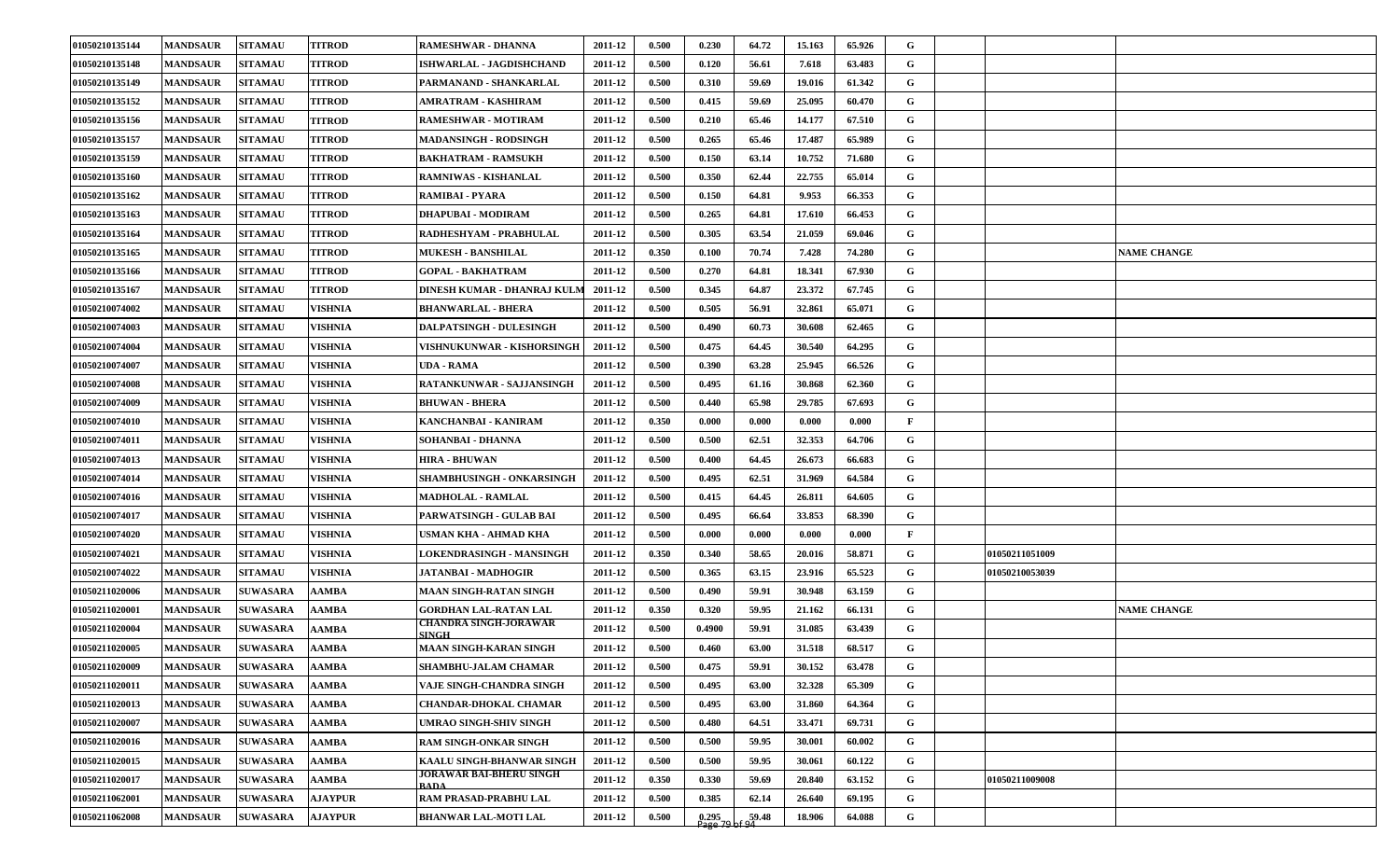| 01050211062010 | <b>MANDSAUR</b> | <b>SUWASARA</b> | <b>AJAYPUR</b>       | SAIDAN BAI-FAKIR MOH.                        | 2011-12 | 0.500 | 0.375              | 59.48 | 24.429 | 65.144 | G           |    |                |  |
|----------------|-----------------|-----------------|----------------------|----------------------------------------------|---------|-------|--------------------|-------|--------|--------|-------------|----|----------------|--|
| 01050211062015 | <b>MANDSAUR</b> | <b>SUWASARA</b> | <b>AJAYPUR</b>       | <b>MAAN SINGH-BHAGWAN SINGH</b>              | 2011-12 | 0.500 | 0.450              | 57.90 | 27.817 | 61.816 | G           |    |                |  |
| 01050211062016 | <b>MANDSAUR</b> | <b>SUWASARA</b> | <b>AJAYPUR</b>       | KASHI RAM-PRABHU LAL                         | 2011-12 | 0.500 | 0.435              | 64.17 | 29.500 | 67.816 | G           |    |                |  |
| 01050211062018 | <b>MANDSAUR</b> | <b>SUWASARA</b> | <b>AJAYPUR</b>       | <b>KALURAM-UDAYRAM</b>                       | 2011-12 | 0.500 | 0.460              | 62.14 | 30.014 | 65.248 | G           |    |                |  |
| 01050211062022 | <b>MANDSAUR</b> | <b>SUWASARA</b> | <b>AJAYPUR</b>       | <b>RATAN LAL-NANU RAM</b>                    | 2011-12 | 0.500 | 0.465              | 55.90 | 27.104 | 58.288 | G           |    |                |  |
| 01050211062025 | <b>MANDSAUR</b> | <b>SUWASARA</b> | <b>AJAYPUR</b>       | SATYANARAYAN-ANNANT RAM                      | 2011-12 | 0.500 | 0.410              | 62.14 | 26.463 | 64.544 | G           |    |                |  |
| 01050211062026 | <b>MANDSAUR</b> | <b>SUWASARA</b> | <b>AJAYPUR</b>       | <b>FATTE RAM-DHURI RAM</b>                   | 2011-12 | 0.500 | 0.490              | 65.91 | 34.141 | 69.676 | G           |    |                |  |
| 01050211062028 | <b>MANDSAUR</b> | <b>SUWASARA</b> | <b>AJAYPUR</b>       | <b>REHMAT BAI-NASIR</b>                      | 2011-12 | 0.500 | 0.295              | 59.48 | 18.796 | 63.715 | G           |    |                |  |
| 01050211062030 | <b>MANDSAUR</b> | <b>SUWASARA</b> | <b>AJAYPUR</b>       | PRABHU LAL-NANU RAM                          | 2011-12 | 0.500 | 0.455              | 60.02 | 28.055 | 61.659 | G           |    |                |  |
| 01050211062031 | <b>MANDSAUR</b> | <b>SUWASARA</b> | <b>AJAYPUR</b>       | <b>HIRA LAL-DAMAR LAL</b>                    | 2011-12 | 0.500 | 0.435              | 74.25 | 33.391 | 76.761 | G           |    |                |  |
| 01050211062039 | <b>MANDSAUR</b> | <b>SUWASARA</b> | <b>AJAYPUR</b>       | <b>BAPU LAL-BHUWANI SINGH</b>                | 2011-12 | 0.500 | 0.305              | 61.98 | 19.143 | 62.764 | G           |    |                |  |
| 01050211062040 | <b>MANDSAUR</b> | <b>SUWASARA</b> | <b>AJAYPUR</b>       | SHIV NARAYAN-BADRI LAL                       | 2011-12 | 0.500 | 0.375              | 55.81 | 21.742 | 57.979 | G           |    |                |  |
| 01050211062047 | <b>MANDSAUR</b> | <b>SUWASARA</b> | <b>AJAYPUR</b>       | <b>RAMESH LAL-KANI RAM</b>                   | 2011-12 | 0.500 | 0.410              | 56.12 | 24.284 | 59.229 | G           |    |                |  |
| 01050211062052 | <b>MANDSAUR</b> | <b>SUWASARA</b> | <b>AJAYPUR</b>       | PREM CHANDRA-PRABHU LAL                      | 2011-12 | 0.500 | 0.290              | 59.25 | 17.098 | 58.959 | G           |    |                |  |
| 01050211062067 | <b>MANDSAUR</b> | <b>SUWASARA</b> | <b>AJAYPUR</b>       | GODAWARI BAI-DURGA<br><b>SHANKAR</b>         | 2011-12 | 0.500 | 0.250              | 63.25 | 16.418 | 65.672 | G           |    |                |  |
| 01050211062069 | <b>MANDSAUR</b> | <b>SUWASARA</b> | <b>AJAYPUR</b>       | SAKIR KHA-HUSSAIN KHA                        | 2011-12 | 0.500 | 0.470              | 54.91 | 26.835 | 57.096 | G           | 05 |                |  |
| 01050211062027 | <b>MANDSAUR</b> | <b>SUWASARA</b> | <b>AJAYPUR</b>       | PHOOL KUNWARBAI-PREMSINGH                    | 2011-12 | 0.500 | 0.420              | 52.51 | 22.924 | 54.581 | G           | 05 |                |  |
| 01050211062046 | <b>MANDSAUR</b> | <b>SUWASARA</b> | <b>AJAYPUR</b>       | MANGI LAL-BHERU LAL                          | 2011-12 | 0.500 | 0.370              | 59.25 | 22.270 | 60.189 | G           |    |                |  |
| 01050211062053 | <b>MANDSAUR</b> | <b>SUWASARA</b> | <b>AJAYPUR</b>       | PAAN BAI-KISHAN LAL                          | 2011-12 | 0.500 | 0.210              | 56.11 | 12.729 | 60.614 | G           |    |                |  |
| 01050211062071 | <b>MANDSAUR</b> | <b>SUWASARA</b> | <b>AJAYPUR</b>       | MANGI LAL-KANAHAYA LAL                       | 2011-12 | 0.500 | 0.375              | 59.25 | 22.507 | 60.019 | G           |    |                |  |
| 01050211062037 | <b>MANDSAUR</b> | <b>SUWASARA</b> | <b>AJAYPUR</b>       | <b>NAZIR MOH.IDE KHA</b>                     | 2011-12 | 0.500 | 0.485              | 62.38 | 32.696 | 67.414 | G           |    |                |  |
| 01050211062029 | <b>MANDSAUR</b> | <b>SUWASARA</b> | <b>AJAYPUR</b>       | <b>KAILASH-NARAYAN</b>                       | 2011-12 | 0.350 | 0.290              | 61.98 | 17.956 | 61.917 | G           |    |                |  |
| 01050211062073 | <b>MANDSAUR</b> | <b>SUWASARA</b> | <b>AJAYPUR</b>       | JORAWAR BAI-HARI SINGH                       | 2011-12 | 0.500 | 0.475              | 56.75 | 27.248 | 57.364 | G           |    | 01050211048001 |  |
| 01050211062074 | <b>MANDSAUR</b> | <b>SUWASARA</b> | <b>AJAYPUR</b>       | CHANDRA SINGH-BAPU SINGH                     | 2011-12 | 0.350 | 0.345              | 58.95 | 22.283 | 64.588 | G           |    | 01050211048008 |  |
| 01050211062075 | <b>MANDSAUR</b> | <b>SUWASARA</b> | <b>AJAYPUR</b>       | NARAYAN SINGH-KAALU SINGH                    | 2011-12 | 0.350 | 0.340              | 58.95 | 22.485 | 66.132 | G           |    | 01050211048007 |  |
| 01050211022010 | <b>MANDSAUR</b> | <b>SUWASARA</b> | <b>ANTRALIYA</b>     | <b>BHAGAT BAI-NATHU SINGH</b>                | 2011-12 | 0.500 | 0.275              | 62.38 | 18.161 | 66.040 | G           |    |                |  |
| 01050211022014 | <b>MANDSAUR</b> | <b>SUWASARA</b> | ANTRALIYA            | <b>RATANBAI - KALUSINGH</b>                  | 2011-12 | 0.500 | 0.405              | 61.47 | 25.967 | 64.116 | $\mathbf I$ | 02 |                |  |
| 01050211022002 | <b>MANDSAUR</b> | <b>SUWASARA</b> | ANTRALIYA            | <b>RAM SINGH-BHUWAAN SINGH</b>               | 2011-12 | 0.500 | 0.370              | 62.38 | 24.070 | 65.054 | G           |    |                |  |
| 01050211022009 | <b>MANDSAUR</b> | <b>SUWASARA</b> | <b>ANTRALIYA</b>     | <b>BHERU-NANDA</b>                           | 2011-12 | 0.500 | 0.190              | 64.58 | 13.470 | 70.895 | G           |    |                |  |
| 01050211022008 | <b>MANDSAUR</b> | <b>SUWASARA</b> | <b>ANTRALIYA</b>     | PRABHU LAL-KISHAN                            | 2011-12 | 0.500 | 0.445              | 56.49 | 26.171 | 58.811 | G           |    |                |  |
| 01050211022012 | <b>MANDSAUR</b> | <b>SUWASARA</b> | <b>ANTRALIYA</b>     | DEVI SINGH-NANURAM                           | 2011-12 | 0.500 | 0.370              | 59.69 | 23.134 | 62.524 | G           |    |                |  |
| 01050211022034 | <b>MANDSAUR</b> | <b>SUWASARA</b> | <b>ANTRALIYA</b>     | <b>MANGU-GANPAT</b>                          | 2011-12 | 0.350 | 0.350              | 59.69 | 21.463 | 61.323 | G           |    | 01050211006011 |  |
| 01050211022033 | <b>MANDSAUR</b> | <b>SUWASARA</b> | <b>ANTRALIYA</b>     | <b>GANGA RAM-DEV JI</b>                      | 2011-12 | 0.350 | 0.355              | 67.66 | 24.300 | 68.451 | G           |    | 01050211006008 |  |
| 01050211022035 | <b>MANDSAUR</b> | <b>SUWASARA</b> | <b>ANTRALIYA</b>     | <b>RASAL BAI-RAM SINGH</b>                   | 2011-12 | 0.350 | 0.355              | 67.86 | 24.342 | 68.569 | $\mathbf I$ | 02 | 01050211006017 |  |
| 01050211075001 | <b>MANDSAUR</b> | <b>SUWASARA</b> | <b>BARDIYA GUJAR</b> | <b>BHERU SINGH-SWARUP SINGH</b>              | 2011-12 | 0.500 | 0.490              | 61.53 | 34.009 | 69.406 | G           |    |                |  |
| 01050211075005 | <b>MANDSAUR</b> | <b>SUWASARA</b> | <b>BARDIYA GUJAR</b> | JORAWAR SINGH-NANU RAM                       | 2011-12 | 0.500 | 0.370              | 61.42 | 24.305 | 65.689 | G           |    |                |  |
| 01050211075006 | <b>MANDSAUR</b> | <b>SUWASARA</b> | <b>BARDIYA GUJAR</b> | <b>BHAGWAN SINGH-BHUWANI</b><br><b>SINGH</b> | 2011-12 | 0.500 | 0.410              | 60.28 | 25.412 | 61.980 | G           |    |                |  |
| 01050211075008 | <b>MANDSAUR</b> | <b>SUWASARA</b> | <b>BARDIYA GUJAR</b> | NEPAL SINGH-SWARUP SINGH                     | 2011-12 | 0.500 | 0.360              | 61.31 | 22.676 | 62.989 | G           |    |                |  |
| 01050211075009 | <b>MANDSAUR</b> | <b>SUWASARA</b> | <b>BARDIYA GUJAR</b> | <b>DULE SINGH-KAALU SINGH</b>                | 2011-12 | 0.500 | 0.390              | 61.31 | 23.797 | 61.018 | G           |    |                |  |
| 01050211075010 | <b>MANDSAUR</b> | <b>SUWASARA</b> | <b>BARDIYA GUJAR</b> | <b>MOTI SINGH-KISHAN LAL</b>                 | 2011-12 | 0.500 | 0.300              | 65.43 | 21.181 | 70.603 | $\bf{I}$    | 02 |                |  |
| 01050211075011 | <b>MANDSAUR</b> | <b>SUWASARA</b> | <b>BARDIYA GUJAR</b> | <b>GEETA BAI-MAGNI RAM</b>                   | 2011-12 | 0.500 | 0.430              | 64.14 | 28.304 | 65.823 | G           |    |                |  |
| 01050211075014 | <b>MANDSAUR</b> | <b>SUWASARA</b> | <b>BARDIYA GUJAR</b> | <b>BAPU LAL-KISHAN LAL</b>                   | 2011-12 | 0.500 | $0.445$<br>Page 80 | 61.31 | 29.744 | 66.840 | $\mathbf G$ |    |                |  |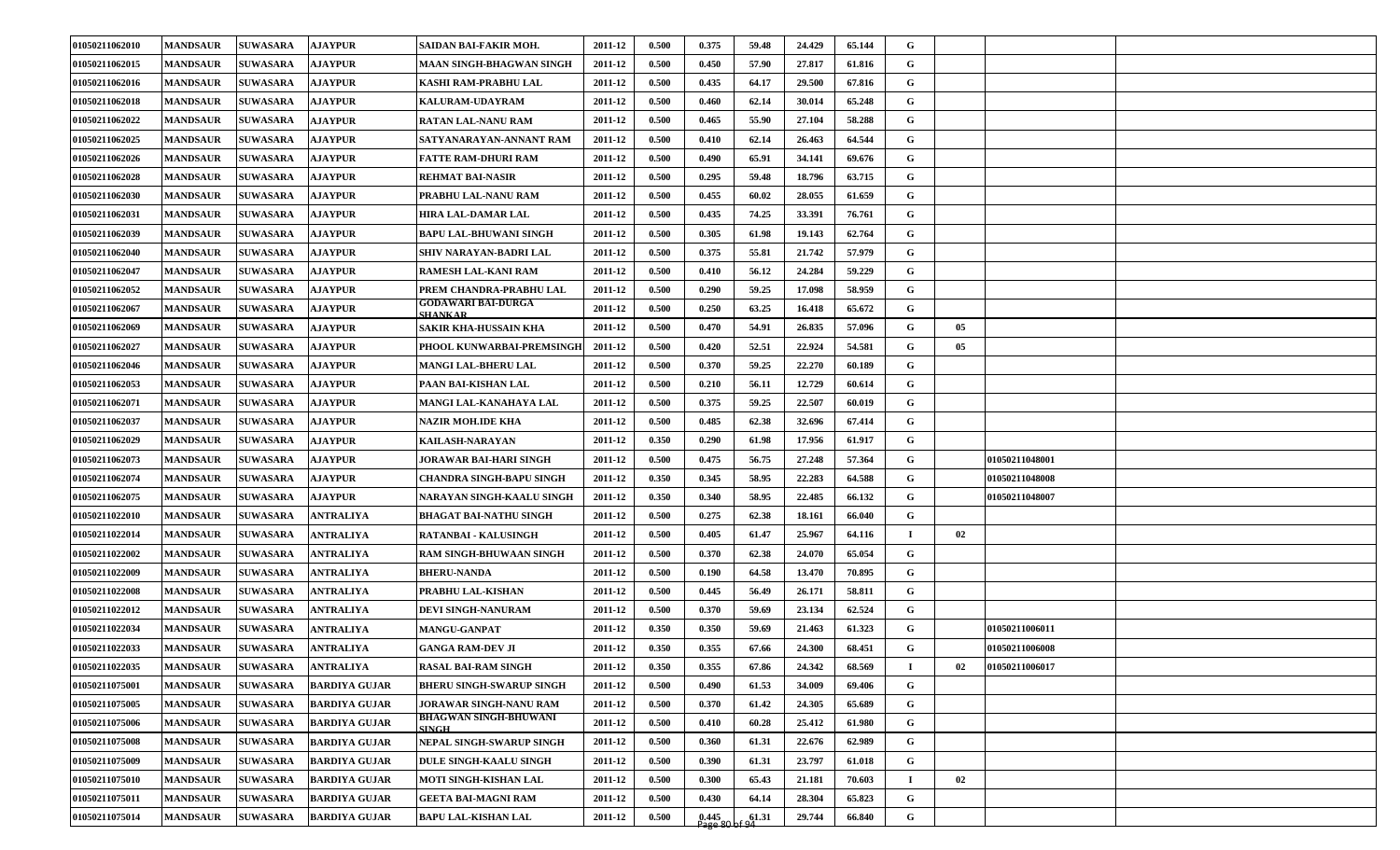| 01050211075019 | <b>MANDSAUR</b> | <b>SUWASARA</b> | <b>BARDIYA GUJAR</b> | <b>SHANKAR LAL-SWARUP</b>                    | 2011-12 | 0.500 | 0.485              | 62.37 | 31.933 | 65.841 | G           |    |                    |
|----------------|-----------------|-----------------|----------------------|----------------------------------------------|---------|-------|--------------------|-------|--------|--------|-------------|----|--------------------|
| 01050211075024 | <b>MANDSAUR</b> | <b>SUWASARA</b> | <b>BARDIYA GUJAR</b> | <b>KARAN SINGH-INDAR SINGH</b>               | 2011-12 | 0.500 | 0.195              | 58.02 | 11.944 | 61.251 | G           |    |                    |
| 01050211075026 | <b>MANDSAUR</b> | <b>SUWASARA</b> | <b>BARDIYA GUJAR</b> | <b>DHANNA-BAAG JI</b>                        | 2011-12 | 0.500 | 0.400              | 63.24 | 24.476 | 61.190 | G           |    |                    |
| 01050211075028 | <b>MANDSAUR</b> | <b>SUWASARA</b> | <b>BARDIYA GUJAR</b> | <b>DHAPU BAI-PARTHE SINGH</b>                | 2011-12 | 0.500 | 0.455              | 60.28 | 28.801 | 63.299 | G           |    |                    |
| 01050211075029 | <b>MANDSAUR</b> | <b>SUWASARA</b> | <b>BARDIYA GUJAR</b> | <b>BHANWAR SINGH-RAM SINGH</b>               | 2011-12 | 0.500 | 0.150              | 60.67 | 9.748  | 64.987 | G           |    |                    |
| 01050211075040 | <b>MANDSAUR</b> | <b>SUWASARA</b> | <b>BARDIYA GUJAR</b> | <b>BHANWAR BAI-PUR SINGH</b>                 | 2011-12 | 0.350 | 0.310              | 64.14 | 18.478 | 59.606 | G           |    |                    |
| 01050211075048 | <b>MANDSAUR</b> | <b>SUWASARA</b> | <b>BARDIYA GUJAR</b> | <b>KAALU SINGH-BHIM JI</b>                   | 2011-12 | 0.500 | 0.305              | 64.14 | 21.212 | 69.548 | G           |    |                    |
| 01050211075052 | <b>MANDSAUR</b> | <b>SUWASARA</b> | <b>BARDIYA GUJAR</b> | AMAR SINGH-KACHRU SINGH                      | 2011-12 | 0.500 | 0.260              | 64.73 | 16.200 | 62.308 | G           |    |                    |
| 01050211075054 | <b>MANDSAUR</b> | <b>SUWASARA</b> | <b>BARDIYA GUJAR</b> | <b>BHUWANI BAI-MEHTAB SINGH</b>              | 2011-12 | 0.500 | 0.250              | 60.14 | 16.162 | 64.648 | G           |    |                    |
| 01050211075060 | <b>MANDSAUR</b> | <b>SUWASARA</b> | <b>BARDIYA GUJAR</b> | <b>SHANKAR SINGH-KACHRU SINGE</b>            | 2011-12 | 0.350 | 0.350              | 60.67 | 21.555 | 61.586 | G           |    |                    |
| 01050211075062 | <b>MANDSAUR</b> | <b>SUWASARA</b> | <b>BARDIYA GUJAR</b> | <b>JAI SINGH-HARI SINGH</b>                  | 2011-12 | 0.350 | 0.355              | 57.71 | 21.934 | 61.786 | G           |    |                    |
| 01050211075063 | <b>MANDSAUR</b> | <b>SUWASARA</b> | <b>BARDIYA GUJAR</b> | AMBA RAM-FATEH SINGH                         | 2011-12 | 0.350 | 0.230              | 60.10 | 13.815 | 60.065 | G           |    |                    |
| 01050211075068 | <b>MANDSAUR</b> | <b>SUWASARA</b> | <b>BARDIYA GUJAR</b> | <b>BHUWAAN-VISHRAM CHAMAR</b>                | 2011-12 | 0.500 | 0.355              | 60.10 | 21.138 | 59.544 | G           |    |                    |
| 01050211075071 | <b>MANDSAUR</b> | <b>SUWASARA</b> | <b>BARDIYA GUJAR</b> | <b>RATAN LAL-RAI SINGH</b>                   | 2011-12 | 0.350 | 0.210              | 58.94 | 13.651 | 65.005 | G           |    |                    |
| 01050211075073 | <b>MANDSAUR</b> | <b>SUWASARA</b> | <b>BARDIYA GUJAR</b> | SHANKAR LAL-UDA CHAMAR                       | 2011-12 | 0.500 | 0.490              | 66.04 | 30.299 | 61.835 | $\mathbf G$ |    |                    |
| 01050211075077 | <b>MANDSAUR</b> | <b>SUWASARA</b> | <b>BARDIYA GUJAR</b> | KANWAR LAL-BHANWAR LAL                       | 2011-12 | 0.500 | 0.370              | 58.22 | 22.650 | 61.216 | G           |    |                    |
| 01050211075078 | <b>MANDSAUR</b> | <b>SUWASARA</b> | <b>BARDIYA GUJAR</b> | BAHADUR SINGH-BHANWAR<br><b>SINGH</b>        | 2011-12 | 0.500 | 0.195              | 55.95 | 13.397 | 68.703 | G           |    |                    |
| 01050211075053 | <b>MANDSAUR</b> | <b>SUWASARA</b> | <b>BARDIYA GUJAR</b> | <b>RUKMANI BAI-PUR SINGH</b>                 | 2011-12 | 0.500 | 0.465              | 60.47 | 31.090 | 66.860 | $\mathbf I$ | 02 |                    |
| 01050211075025 | <b>MANDSAUR</b> | <b>SUWASARA</b> | <b>BARDIYA GUJAR</b> | <b>BHAGWAN SINGH-RAM SINGH</b>               | 2011-12 | 0.500 | 0.455              | 53.94 | 27.688 | 60.853 | I           | 02 |                    |
| 01050211075074 | <b>MANDSAUR</b> | <b>SUWASARA</b> | <b>BARDIYA GUJAR</b> | <b>RAGHU SINGH-BHERU SINGH</b>               | 2011-12 | 0.500 | 0.375              | 59.54 | 21.940 | 58.507 | G           |    |                    |
| 01050211075032 | <b>MANDSAUR</b> | <b>SUWASARA</b> | <b>BARDIYA GUJAR</b> | <b>NANDU BAI-DULE SINGH</b>                  | 2011-12 | 0.350 | 0.330              | 59.54 | 22.164 | 67.164 | -1          | 02 | <b>NAME CHANGE</b> |
| 01050211075002 | <b>MANDSAUR</b> | <b>SUWASARA</b> | <b>BARDIYA GUJAR</b> | NANI BAI-P.V. RODA CHAMAR                    | 2011-12 | 0.500 | 0.430              | 57.30 | 27.505 | 63.965 | G           |    |                    |
| 01050211075035 | <b>MANDSAUR</b> | <b>SUWASARA</b> | <b>BARDIYA GUJAR</b> | <b>BHUWANI SINGH-BHERU SINGH</b>             | 2011-12 | 0.350 | 0.200              | 57.61 | 11.728 | 58.640 | $\bf{I}$    | 02 |                    |
| 01050211075021 | <b>MANDSAUR</b> | <b>SUWASARA</b> | <b>BARDIYA GUJAR</b> | AMAR SINGH-BHERU SINGH                       | 2011-12 | 0.350 | 0.210              | 63.24 | 12.818 | 61.038 | G           |    |                    |
| 01050211075067 | <b>MANDSAUR</b> | <b>SUWASARA</b> | <b>BARDIYA GUJAR</b> | BHERU LAL-GANESH RAM<br><b>CHAMAR</b>        | 2011-12 | 0.500 | 0.195              | 59.54 | 12.078 | 61.938 | G           |    |                    |
| 01050211075069 | <b>MANDSAUR</b> | <b>SUWASARA</b> | <b>BARDIYA GUJAR</b> | <b>MAAN SINGH-DULE SINGH</b>                 | 2011-12 | 0.350 | 0.345              | 52.50 | 21.447 | 62.165 | $\mathbf I$ | 02 |                    |
| 01050211075047 | <b>MANDSAUR</b> | <b>SUWASARA</b> | <b>BARDIYA GUJAR</b> | <b>MANGI LAL-UDA JI</b>                      | 2011-12 | 0.350 | 0.050              | 59.40 | 3.564  | 71.280 | G           |    |                    |
| 01050211075065 | <b>MANDSAUR</b> | <b>SUWASARA</b> | <b>BARDIYA GUJAR</b> | NATHU-KISHAN CHAMAR                          | 2011-12 | 0.350 | 0.325              | 62.65 | 21.809 | 67.105 | G           |    |                    |
| 01050211075034 | <b>MANDSAUR</b> | <b>SUWASARA</b> | <b>BARDIYA GUJAR</b> | <b>BHUWANI SINGH-KISHAN LAL</b>              | 2011-12 | 0.500 | 0.455              | 62.65 | 29.098 | 63.952 | G           |    |                    |
| 01050211075039 | <b>MANDSAUR</b> | <b>SUWASARA</b> | <b>BARDIYA GUJAR</b> | <b>BHUWAAN-GANESH</b>                        | 2011-12 | 0.350 | 0.275              | 60.28 | 13.800 | 50.182 | G           | 05 |                    |
| 01050211075043 | <b>MANDSAUR</b> | <b>SUWASARA</b> | <b>BARDIYA GUJAR</b> | KISHAN BAI-BHERU                             | 2011-12 | 0.500 | 0.500              | 58.02 | 31.932 | 63.864 | $\mathbf I$ | 02 |                    |
| 01050211075020 | <b>MANDSAUR</b> | <b>SUWASARA</b> | <b>BARDIYA GUJAR</b> | DEV KARAN SINGH-BHERU<br><b>SINGH</b>        | 2011-12 | 0.500 | 0.390              | 63.24 | 25.516 | 65.426 | G           |    |                    |
| 01050211075031 | <b>MANDSAUR</b> | <b>SUWASARA</b> | <b>BARDIYA GUJAR</b> | <b>SARDAR BAI-SHANKAR</b>                    | 2011-12 | 0.500 | 0.410              | 63.32 | 26.975 | 65.793 | G           |    |                    |
| 01050211075070 | <b>MANDSAUR</b> | <b>SUWASARA</b> | <b>BARDIYA GUJAR</b> | KASHI RAM-RODA CHAMAR                        | 2011-12 | 0.500 | 0.140              | 59.49 | 9.920  | 70.857 | G           |    |                    |
| 01050211047010 | <b>MANDSAUR</b> | <b>SUWASARA</b> | <b>BHARPUR</b>       | <b>BALWANT SINGH-BHAGWAN</b><br><b>SINGH</b> | 2011-12 | 0.500 | 0.465              | 59.86 | 29.879 | 64.256 | $\mathbf G$ |    |                    |
| 01050211047011 | <b>MANDSAUR</b> | <b>SUWASARA</b> | <b>BHARPUR</b>       | UMRAO SINGH-RAM SINGH                        | 2011-12 | 0.350 | 0.350              | 57.02 | 21.016 | 60.046 | $\mathbf G$ |    |                    |
| 01050211047025 | <b>MANDSAUR</b> | <b>SUWASARA</b> | <b>BHARPUR</b>       | <b>BANSHI DAS - JUGALDAS</b>                 | 2011-12 | 0.500 | 0.500              | 62.77 | 32.219 | 64.438 | $\mathbf G$ |    |                    |
| 01050211047026 | <b>MANDSAUR</b> | <b>SUWASARA</b> | <b>BHARPUR</b>       | SEETA BAI-RAM CHANDRA                        | 2011-12 | 0.500 | 0.500              | 63.22 | 32.929 | 65.858 | $\mathbf G$ |    |                    |
| 01050211047028 | <b>MANDSAUR</b> | <b>SUWASARA</b> | <b>BHARPUR</b>       | FATEH SINGH-RATAN SINGH                      | 2011-12 | 0.500 | 0.450              | 58.43 | 27.312 | 60.693 | $\mathbf G$ |    |                    |
| 01050211047018 | <b>MANDSAUR</b> | <b>SUWASARA</b> | <b>BHARPUR</b>       | KUSHAL SINGH-BHERU SINGH                     | 2011-12 | 0.500 | 0.485              | 59.91 | 30.160 | 62.186 | $\mathbf G$ |    |                    |
| 01050211047007 | <b>MANDSAUR</b> | <b>SUWASARA</b> | <b>BHARPUR</b>       | <b>KAALU SINGH-FATEH SINGH</b>               | 2011-12 | 0.500 | 0.490              | 60.37 | 30.323 | 61.884 | G           |    |                    |
| 01050211047027 | <b>MANDSAUR</b> | <b>SUWASARA</b> | <b>BHARPUR</b>       | <b>BHERULAL-MAGANJI</b>                      | 2011-12 | 0.350 | $0.340$<br>Page 81 | 61.53 | 22.151 | 65.150 | $\mathbf G$ |    |                    |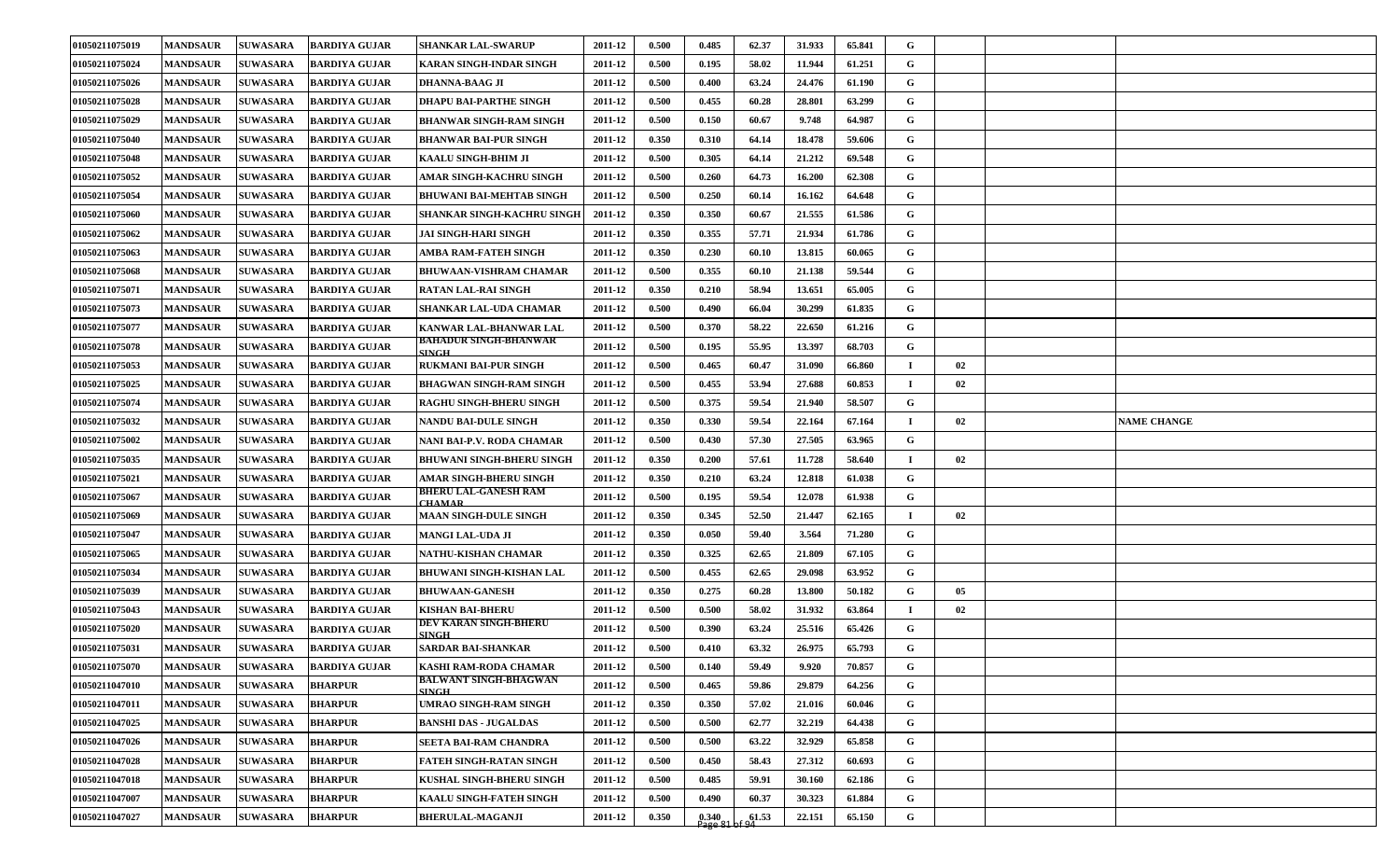| 01050211047029 | <b>MANDSAUR</b> | <b>SUWASARA</b> | <b>BHARPUR</b>        | <b>SHANKARDAS-BALUDAS</b>                       | 2011-12 | 0.500 | 0.295 | 60.37 | 19.094 | 64.725 | G           |                | <b>NAME CHANGE</b> |
|----------------|-----------------|-----------------|-----------------------|-------------------------------------------------|---------|-------|-------|-------|--------|--------|-------------|----------------|--------------------|
| 01050211047030 | <b>MANDSAUR</b> | <b>SUWASARA</b> | <b>BHARPUR</b>        | <b>MANGU SINGH-BHAGWAN SINGH</b>                | 2011-12 | 0.500 | 0.465 | 60.37 | 29.021 | 62.411 | G           |                |                    |
| 01050211047031 | <b>MANDSAUR</b> | <b>SUWASARA</b> | <b>BHARPUR</b>        | JAYPALSINGH-RAGHUVIRSINGH                       | 2011-12 | 0.500 | 0.495 | 57.47 | 29.597 | 59.792 | G           | 01050211007051 |                    |
| 01050211047032 | <b>MANDSAUR</b> | <b>SUWASARA</b> | <b>BHARPUR</b>        | RAKHLI BAI-MANGI LAL                            | 2011-12 | 0.500 | 0.505 | 63.22 | 32.323 | 64.006 | G           | 01050211007042 |                    |
| 01050211047033 | <b>MANDSAUR</b> | <b>SUWASARA</b> | <b>BHARPUR</b>        | NATHU SINGH-KISHAN SINGH                        | 2011-12 | 0.350 | 0.340 | 58.43 | 20.826 | 61.253 | G           | 01050211009001 |                    |
| 01050211045025 | <b>MANDSAUR</b> | <b>SUWASARA</b> | <b>DEVRIYA VIJAY</b>  | AMAR SINGH-DUNGAR SINGH<br>MATA SWARIJP KIJNWAR | 2011-12 | 0.500 | 0.200 | 61.76 | 12.581 | 62.905 | G           |                |                    |
| 01050211045037 | <b>MANDSAUR</b> | <b>SUWASARA</b> | <b>DEVRIYA VIJAY</b>  | GOVARDHAN LAL-NANU RAM                          | 2011-12 | 0.500 | 0.195 | 65.23 | 13.307 | 68.241 | G           |                |                    |
| 01050211045040 | <b>MANDSAUR</b> | <b>SUWASARA</b> | DEVRIYA VIJAY         | GAJRAJ SINGH-YASHWANT<br><b>SINGH</b>           | 2011-12 | 0.500 | 0.285 | 64.16 | 18.148 | 63.677 | G           |                |                    |
| 01050211045042 | <b>MANDSAUR</b> | <b>SUWASARA</b> | <b>DEVRIYA VIJAY</b>  | <b>MANOHAR SINGH-JUJHAR SINGH</b>               | 2011-12 | 0.350 | 0.130 | 64.03 | 7.812  | 60.092 | G           |                |                    |
| 01050211045050 | <b>MANDSAUR</b> | <b>SUWASARA</b> | <b>DEVRIYA VIJAY</b>  | DEEP KUNWAR BAI-UDAY SINGH                      | 2011-12 | 0.350 | 0.345 | 62.62 | 21.389 | 61.997 | G           |                |                    |
| 01050211045076 | <b>MANDSAUR</b> | <b>SUWASARA</b> | <b>DEVRIYA VIJAY</b>  | <b>BHERU LAL-RATAN LAL</b>                      | 2011-12 | 0.500 | 0.385 | 59.96 | 23.864 | 61.984 | G           |                |                    |
| 01050211045077 | <b>MANDSAUR</b> | <b>SUWASARA</b> | DEVRIYA VIJAY         | SHIV SINGH-BHAGWAN SINGH                        | 2011-12 | 0.500 | 0.245 | 62.62 | 14.904 | 60.833 | G           |                |                    |
| 01050211045078 | <b>MANDSAUR</b> | <b>SUWASARA</b> | <b>DEVRIYA VIJAY</b>  | <b>RAJI BAI-UDA</b>                             | 2011-12 | 0.500 | 0.465 | 62.62 | 30.129 | 64.794 | G           |                |                    |
| 01050211045001 | <b>MANDSAUR</b> | <b>SUWASARA</b> | <b>DEVRIYA VIJAY</b>  | <b>MANGILAL-UDA</b>                             | 2011-12 | 0.350 | 0.345 | 63.08 | 21.970 | 63.681 | G           |                | <b>NAME CHANGE</b> |
| 01050211045005 | <b>MANDSAUR</b> | <b>SUWASARA</b> | <b>DEVRIYA VIJAY</b>  | <b>BHUWAAN-BAGDIRAM</b>                         | 2011-12 | 0.500 | 0.400 | 66.64 | 27.627 | 69.068 | G           |                |                    |
| 01050211045011 | <b>MANDSAUR</b> | <b>SUWASARA</b> | <b>DEVRIYA VIJAY</b>  | PRAHLAD SINGH-DULE SINGH                        | 2011-12 | 0.500 | 0.295 | 63.08 | 19.077 | 64.668 | G           |                |                    |
| 01050211045023 | <b>MANDSAUR</b> | <b>SUWASARA</b> | <b>DEVRIYA VIJAY</b>  | CHAIN SINGH-JORAWAR SINGH                       | 2011-12 | 0.350 | 0.310 | 69.43 | 21.533 | 69.461 | G           |                |                    |
| 01050211045082 | <b>MANDSAUR</b> | <b>SUWASARA</b> | <b>DEVRIYA VIJAY</b>  | <b>BHERU SINGH-JUJHAR SINGH</b>                 | 2011-12 | 0.350 | 0.125 | 63.64 | 7.800  | 62.400 | G           |                |                    |
| 01050211045075 | <b>MANDSAUR</b> | <b>SUWASARA</b> | <b>DEVRIYA VIJAY</b>  | <b>BHERU LAL-PURA JI</b>                        | 2011-12 | 0.500 | 0.400 | 59.56 | 23.926 | 59.815 | G           |                |                    |
| 01050211045048 | <b>MANDSAUR</b> | <b>SUWASARA</b> | <b>DEVRIYA VIJAY</b>  | <b>CHANDAR SINGH-BHERU SINGH</b>                | 2011-12 | 0.500 | 0.465 | 60.95 | 28.969 | 62.299 | G           |                |                    |
| 01050211045008 | <b>MANDSAUR</b> | <b>SUWASARA</b> | <b>DEVRIYA VIJAY</b>  | <b>MAAN SINGH-MADHO SINGH</b>                   | 2011-12 | 0.500 | 0.270 | 65.48 | 17.960 | 66.519 | G           |                |                    |
| 01050211045062 | <b>MANDSAUR</b> | <b>SUWASARA</b> | <b>DEVRIYA VIJAY</b>  | PIR SINGH-BHANWAR SINGH                         | 2011-12 | 0.500 | 0.495 | 59.33 | 29.436 | 59.467 | G           |                |                    |
| 01050211045014 | <b>MANDSAUR</b> | <b>SUWASARA</b> | <b>DEVRIYA VIJAY</b>  | GOVARDHAN SINGH-CHATAR<br><b>SINGH</b>          | 2011-12 | 0.350 | 0.120 | 59.33 | 7.247  | 60.392 | G           |                |                    |
| 01050211045061 | <b>MANDSAUR</b> | <b>SUWASARA</b> | <b>DEVRIYA VIJAY</b>  | <b>SHANKAR SINGH-MEHTAB SINGE</b>               | 2011-12 | 0.500 | 0.465 | 59.33 | 26.826 | 57.690 | G           |                |                    |
| 01050211080001 | <b>MANDSAUR</b> | <b>SUWASARA</b> | <b>DHABALA MAHESH</b> | <b>SWARUP SINGH-HAMER SINGH</b>                 | 2011-12 | 0.500 | 0.490 | 57.88 | 29.949 | 61.120 | G           |                |                    |
| 01050211080002 | <b>MANDSAUR</b> | <b>SUWASARA</b> | <b>DHABALA MAHESH</b> | <b>MAAN SINGH-NATHU SINGH</b>                   | 2011-12 | 0.500 | 0.500 | 57.89 | 29.698 | 59.396 | G           |                |                    |
| 01050211080003 | <b>MANDSAUR</b> | <b>SUWASARA</b> | <b>DHABALA MAHESH</b> | <b>DULE SINGH-HARI SINGH</b>                    | 2011-12 | 0.500 | 0.385 | 59.45 | 23.270 | 60.442 | G           |                |                    |
| 01050211080004 | <b>MANDSAUR</b> | <b>SUWASARA</b> | <b>DHABALA MAHESH</b> | <b>RATAN LAL-HAMER GUJAR</b>                    | 2011-12 | 0.500 | 0.480 | 60.37 | 30.909 | 64.394 | G           |                |                    |
| 01050211080006 | <b>MANDSAUR</b> | <b>SUWASARA</b> | <b>DHABALA MAHESH</b> | <b>SALAGRAM-KISHAN RAM</b>                      | 2011-12 | 0.500 | 0.475 | 59.52 | 29.207 | 61.488 | G           |                |                    |
| 01050211080012 | <b>MANDSAUR</b> | <b>SUWASARA</b> | <b>DHABALA MAHESH</b> | <b>ISHWAR SINGH-KACHRU SINGH</b>                | 2011-12 | 0.500 | 0.455 | 61.89 | 30.158 | 66.281 | G           |                |                    |
| 01050211080013 | <b>MANDSAUR</b> | <b>SUWASARA</b> | <b>DHABALA MAHESH</b> | PANI BAI-RAJA RAM                               | 2011-12 | 0.500 | 0.495 | 56.39 | 28.501 | 57.578 | G           |                |                    |
| 01050211080016 | <b>MANDSAUR</b> | <b>SUWASARA</b> | <b>DHABALA MAHESH</b> | <b>MANGI LAL-CHATAR BHUJ</b>                    | 2011-12 | 0.500 | 0.390 | 59.52 | 24.191 | 62.028 | G           |                |                    |
| 01050211080017 | <b>MANDSAUR</b> | <b>SUWASARA</b> | <b>DHABALA MAHESH</b> | <b>GAMER BAI-BHUWANI SINGH</b>                  | 2011-12 | 0.500 | 0.480 | 58.38 | 29.040 | 60.500 | G           |                |                    |
| 01050211080019 | <b>MANDSAUR</b> | <b>SUWASARA</b> | <b>DHABALA MAHESH</b> | <b>BAHADUR SINGH-GULAB SINGH</b>                | 2011-12 | 0.500 | 0.480 | 61.89 | 29.866 | 62.221 | G           |                |                    |
| 01050211080022 | <b>MANDSAUR</b> | <b>SUWASARA</b> | <b>DHABALA MAHESH</b> | <b>BHERU-UDA</b>                                | 2011-12 | 0.500 | 0.305 | 63.59 | 21.039 | 68.980 | $\mathbf G$ |                |                    |
| 01050211080023 | <b>MANDSAUR</b> | <b>SUWASARA</b> | <b>DHABALA MAHESH</b> | <b>GAMER BAI-UDAY SINGH</b>                     | 2011-12 | 0.500 | 0.500 | 59.45 | 31.390 | 62.780 | $\mathbf G$ |                |                    |
| 01050211080024 | <b>MANDSAUR</b> | <b>SUWASARA</b> | <b>DHABALA MAHESH</b> | <b>MANGI LAL-KHUMAN</b>                         | 2011-12 | 0.500 | 0.310 | 60.13 | 19.439 | 62.706 | $\mathbf G$ |                |                    |
| 01050211080026 | <b>MANDSAUR</b> | <b>SUWASARA</b> | <b>DHABALA MAHESH</b> | <b>AMAR LAL-SEVA</b>                            | 2011-12 | 0.500 | 0.355 | 61.89 | 22.201 | 62.538 | $\mathbf G$ |                |                    |
| 01050211080028 | <b>MANDSAUR</b> | <b>SUWASARA</b> | <b>DHABALA MAHESH</b> | <b>GANGA BAI-MEHTAB</b>                         | 2011-12 | 0.500 | 0.500 | 59.44 | 30.824 | 61.648 | $\mathbf G$ |                |                    |
| 01050211080029 | <b>MANDSAUR</b> | <b>SUWASARA</b> | <b>DHABALA MAHESH</b> | <b>BAPU LAL-DHULA</b>                           | 2011-12 | 0.500 | 0.470 | 56.52 | 28.648 | 60.953 | $\mathbf G$ |                |                    |
| 01050211080031 | <b>MANDSAUR</b> | <b>SUWASARA</b> | <b>DHABALA MAHESH</b> | <b>MEHTAB SINGH-HAMER SINGH</b>                 | 2011-12 | 0.500 | 0.355 | 57.01 | 21.216 | 59.763 | G           |                |                    |
| 01050211080034 | <b>MANDSAUR</b> | <b>SUWASARA</b> | <b>DHABALA MAHESH</b> | <b>KAALU SINGH-BAPU LAL</b>                     | 2011-12 | 0.350 | 0.315 | 57.70 | 18.571 | 58.956 | $\mathbf G$ |                | <b>NAME CHANGE</b> |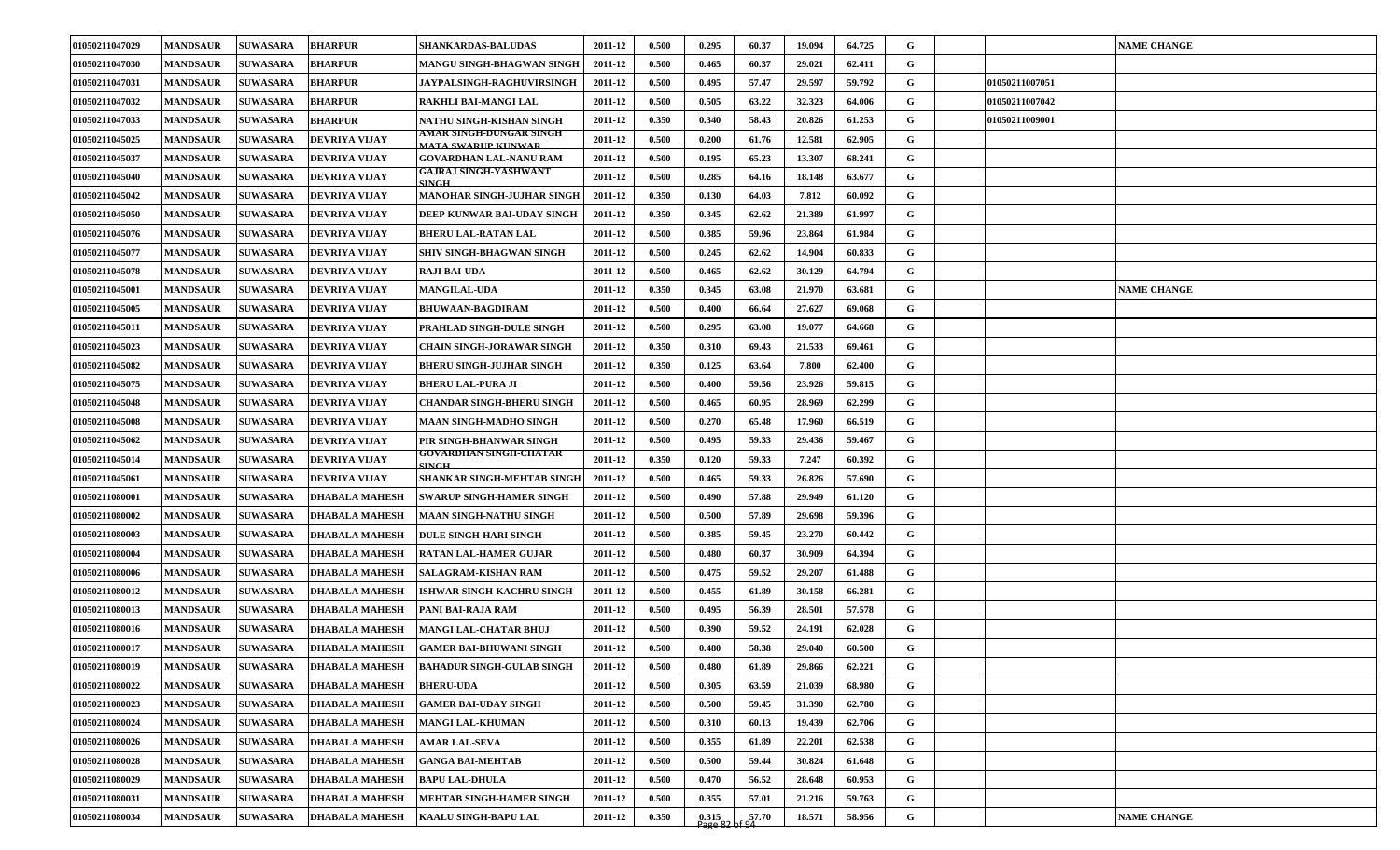| 01050211080036        | <b>MANDSAUR</b> | <b>SUWASARA</b> | <b>DHABALA MAHESH</b> | <b>GOKAL SINGH-FATEH SINGH</b>   | 2011-12 | 0.500 | 0.385 | 61.90 | 25.255 | 65.597 | G           |    |  |
|-----------------------|-----------------|-----------------|-----------------------|----------------------------------|---------|-------|-------|-------|--------|--------|-------------|----|--|
| 01050211080038        | <b>MANDSAUR</b> | <b>SUWASARA</b> | <b>DHABALA MAHESH</b> | <b>MANGI LAL-KACHRU SINGH</b>    | 2011-12 | 0.350 | 0.285 | 55.04 | 17.345 | 60.860 | G           |    |  |
| 01050211080041        | <b>MANDSAUR</b> | <b>SUWASARA</b> | <b>DHABALA MAHESH</b> | MATHURA LAL-SHANKAL LAL          | 2011-12 | 0.500 | 0.410 | 50.46 | 21.655 | 52.817 | и.          | 02 |  |
| 01050211080044        | <b>MANDSAUR</b> | <b>SUWASARA</b> | <b>DHABALA MAHESH</b> | MANGI LAL-BHIM JI                | 2011-12 | 0.500 | 0.500 | 54.31 | 27.683 | 55.366 | G           | 05 |  |
| 01050211080048        | <b>MANDSAUR</b> | <b>SUWASARA</b> | <b>DHABALA MAHESH</b> | <b>KHUSHAL BAI-MANGI LAL</b>     | 2011-12 | 0.500 | 0.465 | 58.12 | 28.728 | 61.781 | G           |    |  |
| 01050211080052        | <b>MANDSAUR</b> | <b>SUWASARA</b> | <b>DHABALA MAHESH</b> | <b>FATTI BAI-SHAMBHU</b>         | 2011-12 | 0.500 | 0.310 | 61.75 | 19.407 | 62.603 | G           |    |  |
| 01050211080053        | <b>MANDSAUR</b> | <b>SUWASARA</b> | <b>DHABALA MAHESH</b> | <b>BHUWANI SINGH-SEVA</b>        | 2011-12 | 0.500 | 0.475 | 63.03 | 31.083 | 65.438 | G           |    |  |
| 01050211080056        | <b>MANDSAUR</b> | <b>SUWASARA</b> | <b>DHABALA MAHESH</b> | <b>BHAGWAN SINGH-BHERU SINGH</b> | 2011-12 | 0.500 | 0.455 | 58.38 | 27.097 | 59.554 | G           |    |  |
| <b>01050211080061</b> | <b>MANDSAUR</b> | <b>SUWASARA</b> | <b>DHABALA MAHESH</b> | SARDAR BAI-KAALU SINGH           | 2011-12 | 0.500 | 0.400 | 63.03 | 25.896 | 64.740 | G           |    |  |
| 01050211080063        | <b>MANDSAUR</b> | <b>SUWASARA</b> | <b>DHABALA MAHESH</b> | <b>MANGI LAL-SHANKAR</b>         | 2011-12 | 0.500 | 0.420 | 55.58 | 24.543 | 58.436 | G           |    |  |
| 01050211080064        | <b>MANDSAUR</b> | <b>SUWASARA</b> | <b>DHABALA MAHESH</b> | <b>SHANKAR-HAMER</b>             | 2011-12 | 0.500 | 0.490 | 57.88 | 30.916 | 63.094 | G           |    |  |
| 01050211080072        | <b>MANDSAUR</b> | <b>SUWASARA</b> | <b>DHABALA MAHESH</b> | <b>GEETA BAI-MANGI LAL</b>       | 2011-12 | 0.500 | 0.485 | 54.48 | 28.540 | 58.845 | G           | 05 |  |
| <b>01050211080074</b> | <b>MANDSAUR</b> | <b>SUWASARA</b> | <b>DHABALA MAHESH</b> | BHAGWAN SINGH-BHUWANI<br>SINGH   | 2011-12 | 0.500 | 0.280 | 58.38 | 17.255 | 61.625 | G           |    |  |
| 01050211080075        | <b>MANDSAUR</b> | <b>SUWASARA</b> | <b>DHABALA MAHESH</b> | <b>SHANKAR LAL-SALAGRAM</b>      | 2011-12 | 0.500 | 0.415 | 57.49 | 24.770 | 59.687 | G           |    |  |
| 01050211080076        | <b>MANDSAUR</b> | <b>SUWASARA</b> | <b>DHABALA MAHESH</b> | ANDAR BAI-KISHAN LAL             | 2011-12 | 0.500 | 0.485 | 60.17 | 29.947 | 61.746 | G           |    |  |
| 01050211080077        | <b>MANDSAUR</b> | <b>SUWASARA</b> | <b>DHABALA MAHESH</b> | <b>SHIV SINGH-RAM LAL</b>        | 2011-12 | 0.500 | 0.465 | 58.38 | 28.956 | 62.271 | G           |    |  |
| 01050211080078        | <b>MANDSAUR</b> | <b>SUWASARA</b> | <b>DHABALA MAHESH</b> | AMAR SINGH-DEV JI                | 2011-12 | 0.500 | 0.480 | 57.17 | 28.046 | 58.429 | G           |    |  |
| 01050211080079        | <b>MANDSAUR</b> | <b>SUWASARA</b> | <b>DHABALA MAHESH</b> | <b>BHANWAR LAL-BHUWANI SINGH</b> | 2011-12 | 0.500 | 0.465 | 63.03 | 30.894 | 66.439 | G           |    |  |
| 01050211080080        | <b>MANDSAUR</b> | <b>SUWASARA</b> | <b>DHABALA MAHESH</b> | SEETA RAM-AHILYA BAI             | 2011-12 | 0.500 | 0.485 | 59.45 | 29.114 | 60.029 | G           |    |  |
| 01050211080083        | <b>MANDSAUR</b> | <b>SUWASARA</b> | <b>DHABALA MAHESH</b> | <b>MOHAN LAL-UDA</b>             | 2011-12 | 0.500 | 0.475 | 58.42 | 28.150 | 59.263 | G           |    |  |
| 01050211080084        | <b>MANDSAUR</b> | <b>SUWASARA</b> | <b>DHABALA MAHESH</b> | <b>BHARAT SINGH-GOKUL SINGH</b>  | 2011-12 | 0.350 | 0.310 | 57.49 | 18.988 | 61.252 | G           |    |  |
| 01050211080085        | <b>MANDSAUR</b> | <b>SUWASARA</b> | <b>DHABALA MAHESH</b> | <b>BAHADUR SINGH-ONKAR LAL</b>   | 2011-12 | 0.500 | 0.485 | 60.19 | 30.379 | 62.637 | G           |    |  |
| 01050211080086        | <b>MANDSAUR</b> | <b>SUWASARA</b> | <b>DHABALA MAHESH</b> | KACHRU SINGH-BHUWANI SINGH       | 2011-12 | 0.500 | 0.460 | 57.49 | 27.924 | 60.704 | G           |    |  |
| <b>01050211080101</b> | <b>MANDSAUR</b> | <b>SUWASARA</b> | <b>DHABALA MAHESH</b> | <b>RAM GOPAL-RAM CHANDRA</b>     | 2011-12 | 0.500 | 0.500 | 58.34 | 30.503 | 61.006 | G           |    |  |
| <b>01050211080108</b> | <b>MANDSAUR</b> | <b>SUWASARA</b> | <b>DHABALA MAHESH</b> | <b>MAAN SINGH-DANU SINGH</b>     | 2011-12 | 0.500 | 0.200 | 52.92 | 10.871 | 54.355 | G           | 05 |  |
| 01050211080111        | <b>MANDSAUR</b> | <b>SUWASARA</b> | <b>DHABALA MAHESH</b> | <b>RAM LAL-NAGGA</b>             | 2011-12 | 0.500 | 0.490 | 57.00 | 28.891 | 58.961 | G           |    |  |
| 01050211080112        | <b>MANDSAUR</b> | <b>SUWASARA</b> | <b>DHABALA MAHESH</b> | RAM GOPAL-NATHU LAL              | 2011-12 | 0.500 | 0.490 | 55.58 | 30.140 | 61.510 | G           |    |  |
| <b>01050211036001</b> | <b>MANDSAUR</b> | <b>SUWASARA</b> | <b>DHAKAD KHEDI</b>   | <b>RAM CHANDRA-SHIV LAL</b>      | 2011-12 | 0.500 | 0.385 | 64.44 | 26.402 | 68.577 | G           |    |  |
| 01050211036002        | <b>MANDSAUR</b> | <b>SUWASARA</b> | <b>DHAKAD KHEDI</b>   | <b>NATHU LAL-HARI RAM</b>        | 2011-12 | 0.500 | 0.335 | 63.96 | 22.121 | 66.033 | G           |    |  |
| 01050211036003        | <b>MANDSAUR</b> | <b>SUWASARA</b> | <b>DHAKAD KHEDI</b>   | KAALU RAM-KANHAIYA LAL           | 2011-12 | 0.500 | 0.415 | 62.31 | 26.215 | 63.169 | G           |    |  |
| <b>01050211036004</b> | <b>MANDSAUR</b> | <b>SUWASARA</b> | <b>DHAKAD KHEDI</b>   | <b>BHUWANI BAI-DHANNA</b>        | 2011-12 | 0.350 | 0.350 | 62.31 | 22.254 | 63.583 | G           |    |  |
| 01050211036005        | <b>MANDSAUR</b> | <b>SUWASARA</b> | <b>DHAKAD KHEDI</b>   | NIRBHAY RAM-SALAGRAM             | 2011-12 | 0.500 | 0.300 | 67.23 | 20.428 | 68.093 | G           |    |  |
| 01050211036006        | <b>MANDSAUR</b> | <b>SUWASARA</b> | <b>DHAKAD KHEDI</b>   | <b>NANDA-MEHTAB</b>              | 2011-12 | 0.500 | 0.345 | 65.66 | 23.065 | 66.855 | G           |    |  |
| 01050211036007        | <b>MANDSAUR</b> | <b>SUWASARA</b> | <b>DHAKAD KHEDI</b>   | <b>BADRI LAL-SUKHLAL</b>         | 2011-12 | 0.500 | 0.310 | 65.66 | 20.477 | 66.055 | G           |    |  |
| 01050211036008        | <b>MANDSAUR</b> | <b>SUWASARA</b> | <b>DHAKAD KHEDI</b>   | <b>RAM NARAYAN-PURA</b>          | 2011-12 | 0.500 | 0.500 | 65.66 | 33.205 | 66.410 | $\mathbf G$ |    |  |
| 01050211036009        | <b>MANDSAUR</b> | <b>SUWASARA</b> | <b>DHAKAD KHEDI</b>   | LAXMI NARAYAN-KANI RAM           | 2011-12 | 0.500 | 0.290 | 62.31 | 18.168 | 62.648 | G           |    |  |
| 01050211036010        | <b>MANDSAUR</b> | <b>SUWASARA</b> | <b>DHAKAD KHEDI</b>   | <b>RAMA-KHEMA</b>                | 2011-12 | 0.500 | 0.155 | 60.02 | 9.629  | 62.123 | G           |    |  |
| 01050211036011        | <b>MANDSAUR</b> | <b>SUWASARA</b> | <b>DHAKAD KHEDI</b>   | SHANKAR LAL-BHAGIRATH            | 2011-12 | 0.350 | 0.325 | 66.66 | 21.988 | 67.655 | $\mathbf G$ |    |  |
| 01050211036012        | <b>MANDSAUR</b> | <b>SUWASARA</b> | <b>DHAKAD KHEDI</b>   | KASI RAM-MANGI LAL               | 2011-12 | 0.500 | 0.385 | 60.02 | 23.536 | 61.132 | G           |    |  |
| 01050211036013        | <b>MANDSAUR</b> | <b>SUWASARA</b> | <b>DHAKAD KHEDI</b>   | AATMA RAM-NANDA                  | 2011-12 | 0.500 | 0.470 | 66.58 | 32.158 | 68.421 | G           |    |  |
| 01050211036014        | <b>MANDSAUR</b> | <b>SUWASARA</b> | <b>DHAKAD KHEDI</b>   | SHANKARLAL D/P-RAMESHWAR         | 2011-12 | 0.500 | 0.490 | 66.66 | 32.721 | 66.778 | G           |    |  |
| 01050211036015        | <b>MANDSAUR</b> | <b>SUWASARA</b> | <b>DHAKAD KHEDI</b>   | <b>SEETA RAM-DEV JI</b>          | 2011-12 | 0.500 | 0.305 | 63.55 | 19.564 | 64.144 | G           |    |  |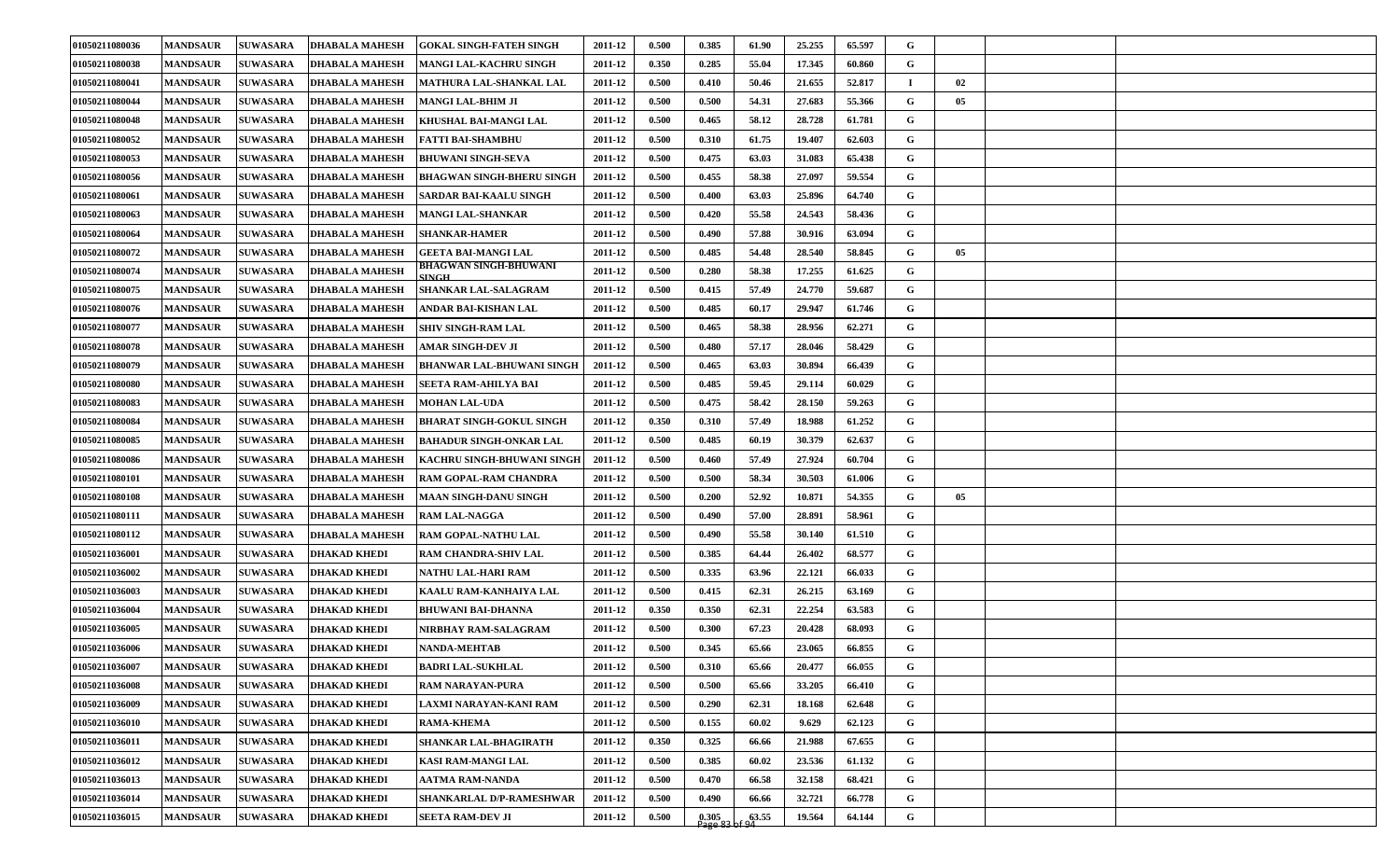| 01050211036016 | <b>MANDSAUR</b> | <b>SUWASARA</b><br><b>DHAKAD KHEDI</b> | <b>BADRI LAL-MAGAN</b>            | 2011-12 | 0.500 | 0.395   | 66.44 | 26.804 | 67.858 | G           |  |                    |
|----------------|-----------------|----------------------------------------|-----------------------------------|---------|-------|---------|-------|--------|--------|-------------|--|--------------------|
| 01050211036017 | <b>MANDSAUR</b> | <b>DHAKAD KHEDI</b><br><b>SUWASARA</b> | JAMANA LAL-BAPU LAL               | 2011-12 | 0.500 | 0.475   | 65.29 | 32.207 | 67.804 | G           |  |                    |
| 01050211036018 | <b>MANDSAUR</b> | <b>SUWASARA</b><br><b>DHAKAD KHEDI</b> | ASHA RAM-D.P. DEVJI               | 2011-12 | 0.500 | 0.445   | 62.74 | 29.291 | 65.822 | G           |  |                    |
| 01050211036019 | <b>MANDSAUR</b> | <b>SUWASARA</b><br><b>DHAKAD KHEDI</b> | KAMLA BAI-BHANWAR LAL             | 2011-12 | 0.500 | 0.225   | 70.82 | 16.410 | 72.933 | G           |  |                    |
| 01050211036020 | <b>MANDSAUR</b> | <b>SUWASARA</b><br><b>DHAKAD KHEDI</b> | RAKHI LAL-D.P. DHANNA             | 2011-12 | 0.500 | 0.180   | 66.44 | 12.377 | 68.761 | G           |  |                    |
| 01050211036021 | <b>MANDSAUR</b> | <b>SUWASARA</b><br><b>DHAKAD KHEDI</b> | RAM NARAYAN-PYAR JI               | 2011-12 | 0.500 | 0.000   | 0.000 | 0.000  | 0.000  | F           |  |                    |
| 01050211036022 | <b>MANDSAUR</b> | <b>SUWASARA</b><br><b>DHAKAD KHEDI</b> | <b>KISHAN LAL-DEVA</b>            | 2011-12 | 0.500 | 0.300   | 65.29 | 20.231 | 67.437 | G           |  |                    |
| 01050211036024 | <b>MANDSAUR</b> | <b>SUWASARA</b><br><b>DHAKAD KHEDI</b> | RAM KUNWAR BAI-CHANDRIYA          | 2011-12 | 0.500 | 0.225   | 65.29 | 14.895 | 66.200 | G           |  |                    |
| 01050211036026 | <b>MANDSAUR</b> | <b>SUWASARA</b><br><b>DHAKAD KHEDI</b> | <b>BANSHI LAL-JAGGANNATH</b>      | 2011-12 | 0.500 | 0.345   | 68.01 | 23.872 | 69.194 | G           |  |                    |
| 01050211036028 | <b>MANDSAUR</b> | <b>SUWASARA</b><br><b>DHAKAD KHEDI</b> | MANGI LAL-PRABHU LAL              | 2011-12 | 0.500 | 0.455   | 65.80 | 30.672 | 67.411 | G           |  |                    |
| 01050211036029 | <b>MANDSAUR</b> | <b>SUWASARA</b><br><b>DHAKAD KHEDI</b> | UDAY LAL-NATHU                    | 2011-12 | 0.500 | 0.250   | 65.80 | 16.441 | 65.764 | G           |  |                    |
| 01050211036030 | <b>MANDSAUR</b> | <b>SUWASARA</b><br><b>DHAKAD KHEDI</b> | MOTI RAM-NANU RAM                 | 2011-12 | 0.500 | 0.495   | 60.04 | 29.703 | 60.006 | G           |  |                    |
| 01050211036032 | <b>MANDSAUR</b> | <b>SUWASARA</b><br><b>DHAKAD KHEDI</b> | <b>SHIV LAL-BAPU LAL</b>          | 2011-12 | 0.500 | 0.455   | 62.74 | 29.542 | 64.927 | G           |  |                    |
| 01050211036033 | <b>MANDSAUR</b> | <b>SUWASARA</b><br><b>DHAKAD KHEDI</b> | RAM KISHAN-NARAYAN                | 2011-12 | 0.500 | 0.240   | 65.80 | 15.924 | 66.350 | G           |  |                    |
| 01050211036034 | <b>MANDSAUR</b> | <b>SUWASARA</b><br><b>DHAKAD KHEDI</b> | <b>KARMA BAI-BHUWAAN</b>          | 2011-12 | 0.500 | 0.255   | 64.70 | 16.794 | 65.859 | G           |  |                    |
| 01050211036036 | <b>MANDSAUR</b> | <b>SUWASARA</b><br><b>DHAKAD KHEDI</b> | BHANWAR BAI-MANGU DAS             | 2011-12 | 0.500 | 0.345   | 68.01 | 24.066 | 69.757 | G           |  |                    |
| 01050211036037 | <b>MANDSAUR</b> | <b>SUWASARA</b><br><b>DHAKAD KHEDI</b> | <b>MANGI LAL-NARAYAN</b>          | 2011-12 | 0.500 | 0.200   | 65.01 | 13.578 | 67.890 | G           |  |                    |
| 01050211036039 | <b>MANDSAUR</b> | <b>SUWASARA</b><br><b>DHAKAD KHEDI</b> | <b>BALA SHANKAR-D.P. RATANLAL</b> | 2011-12 | 0.350 | 0.155   | 62.74 | 9.752  | 62.916 | G           |  |                    |
| 01050211036041 | <b>MANDSAUR</b> | <b>SUWASARA</b><br><b>DHAKAD KHEDI</b> | NAND LAL-PRABHU LAL               | 2011-12 | 0.500 | 0.385   | 60.02 | 23.382 | 60.732 | G           |  |                    |
| 01050211036042 | <b>MANDSAUR</b> | <b>SUWASARA</b><br><b>DHAKAD KHEDI</b> | <b>BHUWANI SHANKAR-RAMA JI</b>    | 2011-12 | 0.500 | 0.375   | 67.78 | 25.979 | 69.277 | G           |  |                    |
| 01050211036043 | <b>MANDSAUR</b> | <b>SUWASARA</b><br><b>DHAKAD KHEDI</b> | NATHU LAL-NARAYAN                 | 2011-12 | 0.500 | 0.230   | 64.70 | 14.114 | 61.365 | G           |  |                    |
| 01050211036044 | <b>MANDSAUR</b> | <b>SUWASARA</b><br><b>DHAKAD KHEDI</b> | <b>RAM LAL-RAM CHANDRA</b>        | 2011-12 | 0.500 | 0.420   | 64.70 | 27.119 | 64.569 | G           |  |                    |
| 01050211036045 | <b>MANDSAUR</b> | <b>SUWASARA</b><br><b>DHAKAD KHEDI</b> | <b>BHUWANI SHANKAR-SHIV LAL</b>   | 2011-12 | 0.500 | 0.120   | 64.57 | 8.228  | 68.567 | G           |  |                    |
| 01050211036046 | <b>MANDSAUR</b> | <b>SUWASARA</b><br><b>DHAKAD KHEDI</b> | KAARU LAL-KANI RAM                | 2011-12 | 0.500 | 0.310   | 64.57 | 20.118 | 64.897 | G           |  |                    |
| 01050211036047 | <b>MANDSAUR</b> | <b>SUWASARA</b><br><b>DHAKAD KHEDI</b> | <b>BALA RAM-NATHU</b>             | 2011-12 | 0.500 | 0.340   | 68.20 | 23.402 | 68.829 | G           |  |                    |
| 01050211036049 | <b>MANDSAUR</b> | <b>SUWASARA</b><br><b>DHAKAD KHEDI</b> | RAM DAYAL-SHANKAR LAL             | 2011-12 | 0.500 | 0.175   | 64.57 | 11.521 | 65.834 | G           |  |                    |
| 01050211036050 | <b>MANDSAUR</b> | <b>SUWASARA</b><br><b>DHAKAD KHEDI</b> | <b>BHAGIRATH-RAJA RAM</b>         | 2011-12 | 0.500 | 0.285   | 63.75 | 18.415 | 64.614 | G           |  |                    |
| 01050211036052 | <b>MANDSAUR</b> | <b>SUWASARA</b><br><b>DHAKAD KHEDI</b> | PARMANAND-NARAYAN                 | 2011-12 | 0.500 | 0.260   | 71.12 | 18.369 | 70.650 | G           |  |                    |
| 01050211036053 | <b>MANDSAUR</b> | <b>SUWASARA</b><br><b>DHAKAD KHEDI</b> | <b>SHAMBHU LAL-PURA JI</b>        | 2011-12 | 0.500 | 0.450   | 66.70 | 31.301 | 69.558 | G           |  |                    |
| 01050211036054 | <b>MANDSAUR</b> | <b>SUWASARA</b><br><b>DHAKAD KHEDI</b> | RAM GOPAL-BABU LAL                | 2011-12 | 0.500 | 0.410   | 63.75 | 26.629 | 64.949 | G           |  |                    |
| 01050211036055 | <b>MANDSAUR</b> | <b>SUWASARA</b><br><b>DHAKAD KHEDI</b> | PARMANAND-BADRI LAL               | 2011-12 | 0.500 | 0.305   | 64.50 | 19.553 | 64.108 | G           |  |                    |
| 01050211036056 | <b>MANDSAUR</b> | <b>DHAKAD KHEDI</b><br><b>SUWASARA</b> | NAND LAL-RAM LAL                  | 2011-12 | 0.500 | 0.155   | 62.07 | 9.851  | 63.555 | G           |  |                    |
| 01050211036057 | <b>MANDSAUR</b> | <b>SUWASARA</b><br><b>DHAKAD KHEDI</b> | <b>HARI RAM-SALAGRAM</b>          | 2011-12 | 0.500 | 0.290   | 67.01 | 19.873 | 68.528 | G           |  |                    |
| 01050211036058 | <b>MANDSAUR</b> | <b>DHAKAD KHEDI</b><br><b>SUWASARA</b> | <b>SHAMBHU LAL-RAMA JI</b>        | 2011-12 | 0.500 | 0.455   | 60.71 | 27.450 | 60.330 | G           |  |                    |
| 01050211036023 | <b>MANDSAUR</b> | <b>SUWASARA</b><br><b>DHAKAD KHEDI</b> | KAILASH BAI-KANI RAM              | 2011-12 | 0.500 | 0.455   | 60.07 | 27.486 | 60.409 | G           |  |                    |
| 01050211036051 | <b>MANDSAUR</b> | <b>SUWASARA</b><br><b>DHAKAD KHEDI</b> | MUKESH-RAM PRATAP                 | 2011-12 | 0.350 | 0.195   | 66.44 | 13.411 | 68.774 | $\mathbf G$ |  | <b>NAME CHANGE</b> |
| 01050211036048 | <b>MANDSAUR</b> | <b>SUWASARA</b><br><b>DHAKAD KHEDI</b> | <b>DEVI LAL-DHANNA</b>            | 2011-12 | 0.500 | 0.205   | 62.07 | 12.902 | 62.937 | $\mathbf G$ |  |                    |
| 01050211036040 | <b>MANDSAUR</b> | <b>SUWASARA</b><br><b>DHAKAD KHEDI</b> | <b>DHULA-GANGA RAM</b>            | 2011-12 | 0.500 | 0.465   | 66.54 | 32.253 | 69.361 | $\mathbf G$ |  |                    |
| 01050211036079 | <b>MANDSAUR</b> | <b>SUWASARA</b><br><b>DHAKAD KHEDI</b> | <b>KAARI BAI-GHISU</b>            | 2011-12 | 0.500 | 0.495   | 56.83 | 28.715 | 58.010 | $\mathbf G$ |  |                    |
| 01050211036080 | <b>MANDSAUR</b> | <b>SUWASARA</b><br><b>DHAKAD KHEDI</b> | TIKA BAI-TEJ SINGH                | 2011-12 | 0.500 | 0.480   | 60.22 | 29.344 | 61.133 | $\mathbf G$ |  |                    |
| 01050211036081 | <b>MANDSAUR</b> | <b>SUWASARA</b><br><b>DHAKAD KHEDI</b> | <b>NATHU-DEVA</b>                 | 2011-12 | 0.500 | 0.290   | 62.07 | 18.852 | 65.007 | $\mathbf G$ |  |                    |
| 01050211036035 | <b>MANDSAUR</b> | <b>SUWASARA</b><br><b>DHAKAD KHEDI</b> | <b>RAMA-SEVA</b>                  | 2011-12 | 0.500 | [0.420] | 60.58 | 25.513 | 60.745 | G           |  |                    |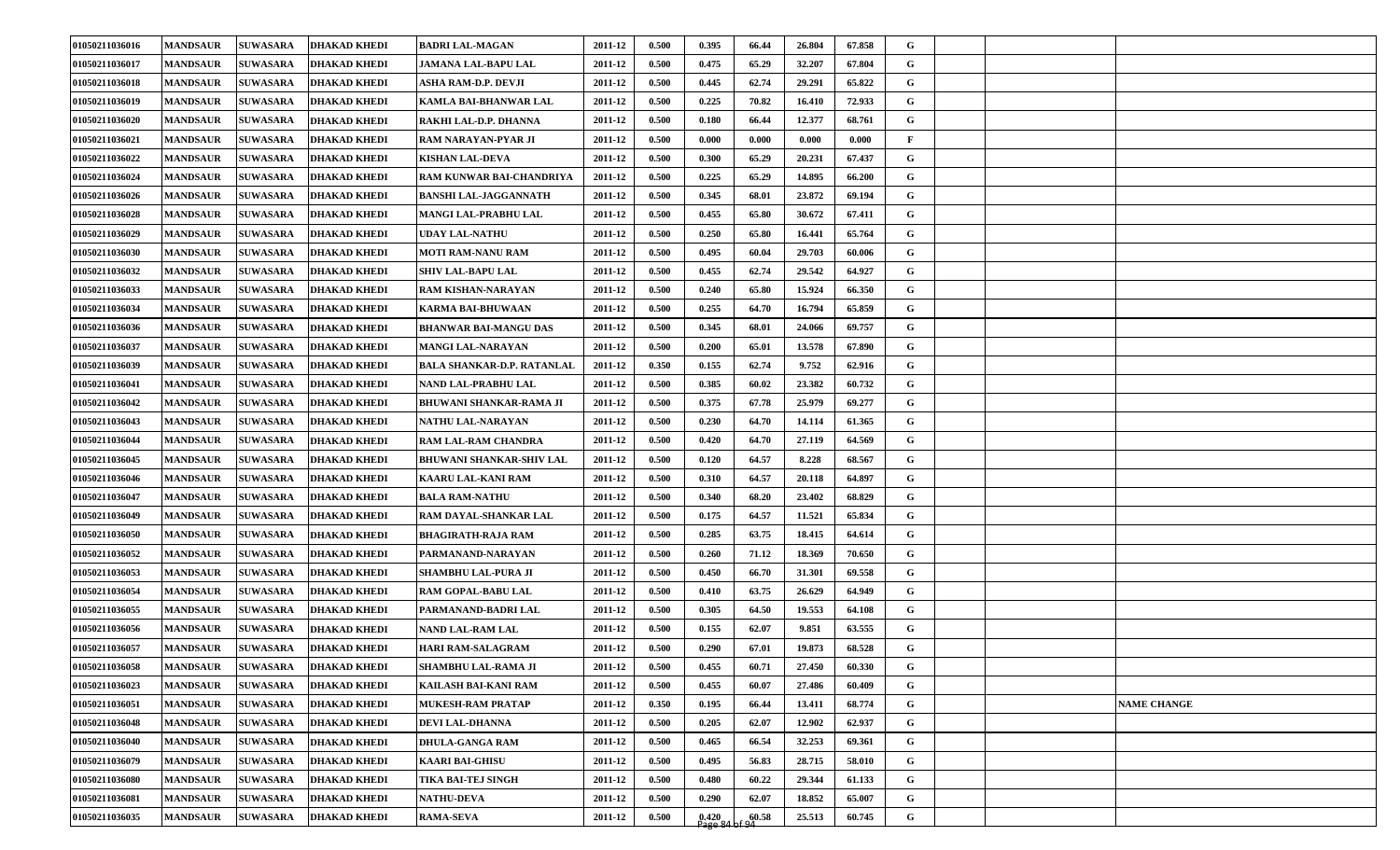| 01050211036025 | <b>MANDSAUR</b> | <b>SUWASARA</b> | <b>DHAKAD KHEDI</b> | <b>RAM CHANDRA-DEVA</b>       | 2011-12 | 0.500 | 0.495              | 60.58 | 30.203 | 61.016 | G            |    |  |
|----------------|-----------------|-----------------|---------------------|-------------------------------|---------|-------|--------------------|-------|--------|--------|--------------|----|--|
| 01050211053002 | <b>MANDSAUR</b> | <b>SUWASARA</b> | <b>DHALPAT</b>      | NANA LAL-ONKAR LAL            | 2011-12 | 0.500 | 0.255              | 62.32 | 17.280 | 67.765 | G            |    |  |
| 01050211053003 | <b>MANDSAUR</b> | <b>SUWASARA</b> | <b>DHALPAT</b>      | <b>RAM GOPAL-DEV RAM</b>      | 2011-12 | 0.500 | 0.485              | 62.32 | 31.267 | 64.468 | G            |    |  |
| 01050211053005 | <b>MANDSAUR</b> | <b>SUWASARA</b> | <b>DHALPAT</b>      | MODI RAM-KAALU RAM            | 2011-12 | 0.500 | 0.355              | 59.82 | 22.621 | 63.721 | G            |    |  |
| 01050211053009 | <b>MANDSAUR</b> | <b>SUWASARA</b> | <b>DHALPAT</b>      | PRABHU LAL-MODI RAM           | 2011-12 | 0.500 | 0.275              | 59.82 | 16.553 | 60.193 | G            |    |  |
| 01050211053012 | <b>MANDSAUR</b> | <b>SUWASARA</b> | <b>DHALPAT</b>      | LAXMI NARAYAN-PRAHLAD         | 2011-12 | 0.500 | 0.255              | 59.82 | 15.374 | 60.290 | G            |    |  |
| 01050211053013 | <b>MANDSAUR</b> | <b>SUWASARA</b> | <b>DHALPAT</b>      | LAXMI NARAYAN-HIRA LAL        | 2011-12 | 0.500 | 0.435              | 59.44 | 27.478 | 63.168 | G            |    |  |
| 01050211053014 | <b>MANDSAUR</b> | <b>SUWASARA</b> | <b>DHALPAT</b>      | TULSI BAI-ONKAR LAL           | 2011-12 | 0.500 | 0.475              | 53.64 | 27.188 | 57.238 | G            | 05 |  |
| 01050211053020 | <b>MANDSAUR</b> | <b>SUWASARA</b> | <b>DHALPAT</b>      | AMBA RAM-SOBHA RAM            | 2011-12 | 0.500 | 0.335              | 62.32 | 20.975 | 62.612 | G            |    |  |
| 01050211053023 | <b>MANDSAUR</b> | <b>SUWASARA</b> | <b>DHALPAT</b>      | DAULAT RAM-MODI RAM           | 2011-12 | 0.500 | 0.190              | 63.26 | 12.291 | 64.689 | G            |    |  |
| 01050211053028 | <b>MANDSAUR</b> | <b>SUWASARA</b> | <b>DHALPAT</b>      | <b>SURAJ BAI-RUPA</b>         | 2011-12 | 0.500 | 0.155              | 67.59 | 10.911 | 70.394 | G            |    |  |
| 01050211053035 | <b>MANDSAUR</b> | <b>SUWASARA</b> | <b>DHALPAT</b>      | <b>KAMLA BAI-RODA</b>         | 2011-12 | 0.500 | 0.110              | 59.44 | 7.218  | 65.618 | G            |    |  |
| 01050211053041 | <b>MANDSAUR</b> | <b>SUWASARA</b> | <b>DHALPAT</b>      | <b>BHAGAT RAM-NAND LAL</b>    | 2011-12 | 0.500 | 0.185              | 63.26 | 11.748 | 63.503 | G            |    |  |
| 01050211053043 | <b>MANDSAUR</b> | <b>SUWASARA</b> | <b>DHALPAT</b>      | SHANTI BAI-BADRI LAL          | 2011-12 | 0.500 | 0.430              | 64.11 | 28.053 | 65.240 | G            |    |  |
| 01050211053044 | <b>MANDSAUR</b> | <b>SUWASARA</b> | <b>DHALPAT</b>      | <b>KAALU RAM-RAM VILAS</b>    | 2011-12 | 0.500 | 0.105              | 65.80 | 7.586  | 72.248 | $\mathbf G$  |    |  |
| 01050211053048 | <b>MANDSAUR</b> | <b>SUWASARA</b> | <b>DHALPAT</b>      | NANU RAM-NANDA                | 2011-12 | 0.500 | 0.385              | 59.44 | 24.158 | 62.748 | G            |    |  |
| 01050211053051 | <b>MANDSAUR</b> | <b>SUWASARA</b> | <b>DHALPAT</b>      | NAND LAL-PRABHU LAL           | 2011-12 | 0.500 | 0.265              | 53.02 | 14.596 | 55.079 | $\mathbf G$  | 05 |  |
| 01050211053057 | <b>MANDSAUR</b> | <b>SUWASARA</b> | <b>DHALPAT</b>      | <b>CHANDAR BAI-SALAGRAM</b>   | 2011-12 | 0.500 | 0.400              | 62.10 | 25.177 | 62.943 | G            |    |  |
| 01050211053066 | <b>MANDSAUR</b> | <b>SUWASARA</b> | <b>DHALPAT</b>      | NATHU LAL-SUKH LAL            | 2011-12 | 0.500 | 0.120              | 60.79 | 8.007  | 66.725 | G            |    |  |
| 01050211053069 | <b>MANDSAUR</b> | <b>SUWASARA</b> | <b>DHALPAT</b>      | PURA LAL-CHUNNI LAL           | 2011-12 | 0.500 | 0.290              | 67.59 | 20.856 | 71.917 | G            |    |  |
| 01050211053076 | <b>MANDSAUR</b> | <b>SUWASARA</b> | <b>DHALPAT</b>      | YASODA BAI-SHIV NARAYAN       | 2011-12 | 0.500 | 0.305              | 60.79 | 20.556 | 67.397 | G            |    |  |
| 01050211053080 | <b>MANDSAUR</b> | <b>SUWASARA</b> | <b>DHALPAT</b>      | GOVARDHAN LAL-KAALU RAM       | 2011-12 | 0.500 | 0.480              | 57.55 | 28.257 | 58.869 | G            |    |  |
| 01050211053082 | <b>MANDSAUR</b> | <b>SUWASARA</b> | <b>DHALPAT</b>      | JAMNA LAL-ONKAR LAL           | 2011-12 | 0.500 | 0.340              | 60.79 | 22.049 | 64.850 | G            |    |  |
| 01050211053096 | <b>MANDSAUR</b> | <b>SUWASARA</b> | <b>DHALPAT</b>      | BHAGIRATH-RAM DAYAL           | 2011-12 | 0.500 | 0.185              | 62.10 | 11.533 | 62.341 | G            |    |  |
| 01050211053097 | <b>MANDSAUR</b> | <b>SUWASARA</b> | <b>DHALPAT</b>      | KACHRU KHA-ALLAH BAKSH        | 2011-12 | 0.500 | 0.375              | 56.28 | 21.402 | 57.072 | G            |    |  |
| 01050211053099 | <b>MANDSAUR</b> | <b>SUWASARA</b> | <b>DHALPAT</b>      | SARTAN BAI-RATAN LAL          | 2011-12 | 0.500 | 0.285              | 60.65 | 17.857 | 62.656 | G            |    |  |
| 01050211053108 | <b>MANDSAUR</b> | <b>SUWASARA</b> | <b>DHALPAT</b>      | HARI SHANKAR-NAND LAL         | 2011-12 | 0.500 | 0.370              | 65.80 | 25.906 | 70.016 | G            |    |  |
| 01050211053112 | <b>MANDSAUR</b> | <b>SUWASARA</b> | <b>DHALPAT</b>      | <b>BHAGWAN LAL-BHAGAT RAM</b> | 2011-12 | 0.500 | 0.330              | 65.80 | 23.547 | 71.355 | G            |    |  |
| 01050211053115 | <b>MANDSAUR</b> | <b>SUWASARA</b> | <b>DHALPAT</b>      | <b>BADRI LAL-DEVI LAL</b>     | 2011-12 | 0.500 | 0.415              | 55.73 | 23.614 | 56.901 | G            |    |  |
| 01050211053116 | <b>MANDSAUR</b> | <b>SUWASARA</b> | <b>DHALPAT</b>      | KAARU LAL-LAXMINARAYAN        | 2011-12 | 0.500 | 0.180              | 64.88 | 12.457 | 69.206 | G            |    |  |
| 01050211053118 | <b>MANDSAUR</b> | <b>SUWASARA</b> | <b>DHALPAT</b>      | <b>BABU LAL-PYAR CHAND</b>    | 2011-12 | 0.500 | 0.275              | 60.65 | 17.199 | 62.542 | G            |    |  |
| 01050211053120 | <b>MANDSAUR</b> | <b>SUWASARA</b> | <b>DHALPAT</b>      | SHANKAR LAL-MANGI LAL         | 2011-12 | 0.500 | 0.475              | 60.33 | 29.062 | 61.183 | G            |    |  |
| 01050211053121 | <b>MANDSAUR</b> | <b>SUWASARA</b> | <b>DHALPAT</b>      | PRABHU LAL-PURA LAL           | 2011-12 | 0.500 | 0.275              | 59.80 | 16.590 | 60.327 | G            |    |  |
| 01050211053122 | <b>MANDSAUR</b> | <b>SUWASARA</b> | <b>DHALPAT</b>      | <b>CHAIN RAM-HIRA LAL</b>     | 2011-12 | 0.500 | 0.270              | 59.80 | 16.231 | 60.115 | G            |    |  |
| 01050211053127 | <b>MANDSAUR</b> | <b>SUWASARA</b> | <b>DHALPAT</b>      | SHANKAR LAL-BHAGAT RAM        | 2011-12 | 0.500 | 0.210              | 59.80 | 13.523 | 64.395 | $\mathbf{G}$ |    |  |
| 01050211053128 | <b>MANDSAUR</b> | <b>SUWASARA</b> | <b>DHALPAT</b>      | PURA LAL-NANDA                | 2011-12 | 0.500 | 0.285              | 62.10 | 18.763 | 65.835 | $\mathbf{G}$ |    |  |
| 01050211053129 | <b>MANDSAUR</b> | <b>SUWASARA</b> | <b>DHALPAT</b>      | RADHESHYAM-KANWAR LAL         | 2011-12 | 0.500 | 0.195              | 67.59 | 14.310 | 73.385 | $\mathbf G$  |    |  |
| 01050211053130 | <b>MANDSAUR</b> | <b>SUWASARA</b> | <b>DHALPAT</b>      | <b>JAGDISH-PURA LAL</b>       | 2011-12 | 0.500 | 0.100              | 70.20 | 7.271  | 72.710 | $\mathbf G$  |    |  |
| 01050211053132 | <b>MANDSAUR</b> | <b>SUWASARA</b> | <b>DHALPAT</b>      | OM PRAKASH-KANWAR LAL         | 2011-12 | 0.500 | 0.215              | 62.08 | 14.722 | 68.474 | $\mathbf G$  |    |  |
| 01050211053135 | <b>MANDSAUR</b> | <b>SUWASARA</b> | <b>DHALPAT</b>      | SURESH CHANDRA-RAM DAYAL      | 2011-12 | 0.350 | 0.055              | 64.88 | 3.735  | 67.909 | $\mathbf G$  |    |  |
| 01050211053143 | <b>MANDSAUR</b> | <b>SUWASARA</b> | <b>DHALPAT</b>      | <b>RAM CHANDRA-CHAIN RAM</b>  | 2011-12 | 0.500 | 0.140              | 62.08 | 9.551  | 68.221 | G            |    |  |
| 01050211053148 | <b>MANDSAUR</b> | <b>SUWASARA</b> | <b>DHALPAT</b>      | <b>BAL MUKUND-AMBA RAM</b>    | 2011-12 | 0.500 | $0.105$<br>Page 85 | 64.88 | 7.192  | 68.495 | $\mathbf G$  |    |  |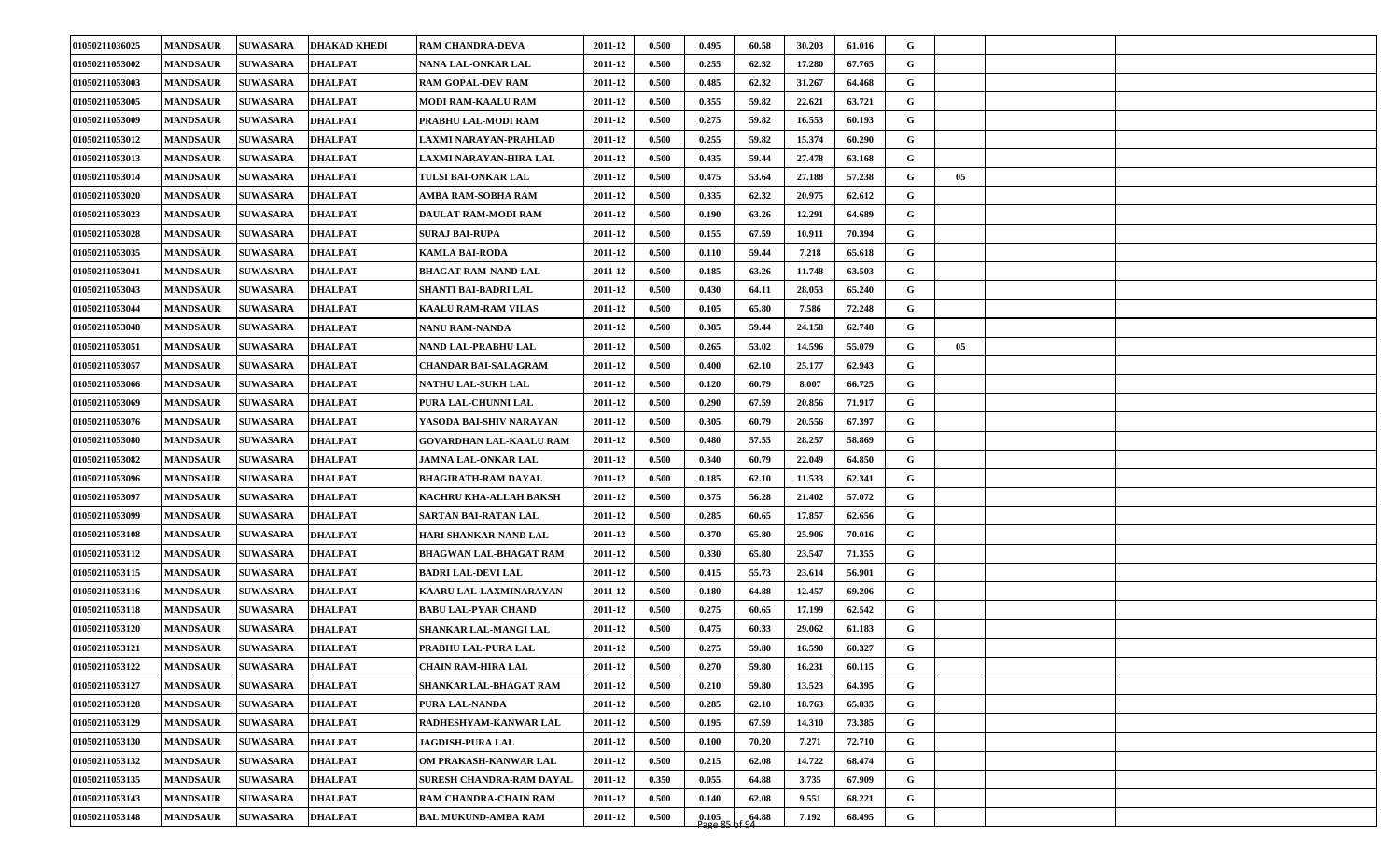| 01050211053015 | <b>MANDSAUR</b> | <b>SUWASARA</b> | <b>DHALPAT</b>     | <b>JAGDISH-NANU RAM</b>               | 2011-12 | 0.500 | 0.185 | 65.56 | 13.206 | 71.384 | G            |    |                                     |
|----------------|-----------------|-----------------|--------------------|---------------------------------------|---------|-------|-------|-------|--------|--------|--------------|----|-------------------------------------|
| 01050211053010 | <b>MANDSAUR</b> | <b>SUWASARA</b> | <b>DHALPAT</b>     | NANA LAL-JAY KISHAN                   | 2011-12 | 0.500 | 0.270 | 62.08 | 17.249 | 63.885 | G            |    |                                     |
| 01050211053058 | <b>MANDSAUR</b> | <b>SUWASARA</b> | <b>DHALPAT</b>     | PURA LAL-MODI RAM                     | 2011-12 | 0.500 | 0.405 | 59.54 | 25.347 | 62.585 | G            |    |                                     |
| 01050211053147 | <b>MANDSAUR</b> | <b>SUWASARA</b> | <b>DHALPAT</b>     | DWARIKA PRASAD-PARSU RAM              | 2011-12 | 0.500 | 0.410 | 61.63 | 25.981 | 63.368 | G            |    |                                     |
| 01050211053126 | <b>MANDSAUR</b> | <b>SUWASARA</b> | <b>DHALPAT</b>     | TULSI RAM-PRABHU LAL                  | 2011-12 | 0.500 | 0.175 | 59.54 | 11.091 | 63.377 | G            |    |                                     |
| 01050211053152 | <b>MANDSAUR</b> | <b>SUWASARA</b> | <b>DHALPAT</b>     | BAL MUKUND-BASANTI LAL                | 2011-12 | 0.500 | 0.305 | 64.14 | 19.663 | 64.469 | G            |    |                                     |
| 01050211053137 | <b>MANDSAUR</b> | <b>SUWASARA</b> | <b>DHALPAT</b>     | SHIV NARAYAN-BHERU LAL                | 2011-12 | 0.500 | 0.225 | 64.14 | 15.119 | 67.196 | G            |    |                                     |
| 01050211053113 | <b>MANDSAUR</b> | <b>SUWASARA</b> | <b>DHALPAT</b>     | KANHAIYA LAL-HIRA LAL                 | 2011-12 | 0.500 | 0.240 | 64.65 | 15.507 | 64.613 | G            |    |                                     |
| 01050211053072 | <b>MANDSAUR</b> | <b>SUWASARA</b> | <b>DHALPAT</b>     | VAJJI BAI-KISHAN LAL                  | 2011-12 | 0.350 | 0.235 | 59.54 | 14.468 | 61.566 | G            |    |                                     |
| 01050211053011 | <b>MANDSAUR</b> | <b>SUWASARA</b> | <b>DHALPAT</b>     | DEV RAM-KANWAR LAL                    | 2011-12 | 0.500 | 0.150 | 67.21 | 10.926 | 72.840 | G            |    |                                     |
| 01050211053008 | <b>MANDSAUR</b> | <b>SUWASARA</b> | <b>DHALPAT</b>     | SHIV NARAYAN-MANGI LAL                | 2011-12 | 0.500 | 0.405 | 60.58 | 26.006 | 64.212 | G            |    |                                     |
| 01050211053045 | <b>MANDSAUR</b> | <b>SUWASARA</b> | <b>DHALPAT</b>     | RAM LAL-SHRI RAM                      | 2011-12 | 0.500 | 0.200 | 61.63 | 13.858 | 69.290 | G            |    |                                     |
| 01050211053134 | <b>MANDSAUR</b> | <b>SUWASARA</b> | <b>DHALPAT</b>     | <b>MOHAN LAL-NAND LAL</b>             | 2011-12 | 0.500 | 0.435 | 58.60 | 29.066 | 66.818 | G            |    |                                     |
| 01050211053117 | <b>MANDSAUR</b> | <b>SUWASARA</b> | <b>DHALPAT</b>     | PRABHU LAL-RATTA TELI                 | 2011-12 | 0.500 | 0.300 | 62.59 | 19.001 | 63.337 | G            |    |                                     |
| 01050211053025 | <b>MANDSAUR</b> | <b>SUWASARA</b> | <b>DHALPAT</b>     | BHERU LAL-HIRA LAL                    | 2011-12 | 0.500 | 0.370 | 64.44 | 25.454 | 68.795 | G            |    |                                     |
| 01050211053047 | <b>MANDSAUR</b> | <b>SUWASARA</b> | <b>DHALPAT</b>     | KANHAIYA LAL-JODH RAM                 | 2011-12 | 0.350 | 0.195 | 61.82 | 13.397 | 68.703 | G            |    |                                     |
| 01050211053131 | <b>MANDSAUR</b> | <b>SUWASARA</b> | <b>DHALPAT</b>     | MANGI LAL-BHERU LAL                   | 2011-12 | 0.500 | 0.275 | 64.44 | 19.249 | 69.996 | G            |    |                                     |
| 01050211053138 | <b>MANDSAUR</b> | <b>SUWASARA</b> | <b>DHALPAT</b>     | <b>KAALU RAM-SALIGRAM</b>             | 2011-12 | 0.350 | 0.150 | 62.45 | 10.447 | 69.647 | G            |    | <b>NAME CHANGE</b>                  |
| 01050211053040 | <b>MANDSAUR</b> | <b>SUWASARA</b> | <b>DHALPAT</b>     | AXMI NARAYAN-NATHU                    | 2011-12 | 0.350 | 0.260 | 62.45 | 20.823 | 80.088 | G            |    | <b>NAME CHANGE</b>                  |
| 01050211053123 | <b>MANDSAUR</b> | <b>SUWASARA</b> | <b>DHALPAT</b>     | SHWAR LAL-RAMESHWAR<br><b>PATIDAR</b> | 2011-12 | 0.500 | 0.125 | 62.45 | 8.734  | 69.872 | G            |    |                                     |
| 01050211053149 | <b>MANDSAUR</b> | <b>SUWASARA</b> | <b>DHALPAT</b>     | KANHAYA LAL-LAXMI NARAYAN             | 2011-12 | 0.500 | 0.155 | 55.23 | 8.411  | 54.265 | G            | 04 |                                     |
| 01050211053071 | <b>MANDSAUR</b> | <b>SUWASARA</b> | <b>DHALPAT</b>     | NIRBHAY RAM-PRAHLAD                   | 2011-12 | 0.500 | 0.405 | 57.31 | 26.690 | 65.901 | G            |    |                                     |
| 01050211053068 | <b>MANDSAUR</b> | <b>SUWASARA</b> | <b>DHALPAT</b>     | <b>SHRI RAM-BAGDU</b>                 | 2011-12 | 0.500 | 0.335 | 61.82 | 21.089 | 62.952 | G            |    |                                     |
| 01050211053153 | <b>MANDSAUR</b> | <b>SUWASARA</b> | <b>DHALPAT</b>     | SHAMBHU LAL-PURA LAL                  | 2011-12 | 0.500 | 0.360 | 61.82 | 23.315 | 64.764 | G            |    |                                     |
| 01050211053146 | <b>MANDSAUR</b> | <b>SUWASARA</b> | <b>DHALPAT</b>     | RAM PRASAD-NATHU LAL                  | 2011-12 | 0.500 | 0.485 | 57.33 | 30.450 | 62.784 | G            |    |                                     |
| 01050211069001 | <b>MANDSAUR</b> | <b>SUWASARA</b> | <b>DHAMNIYA</b>    | <b>SEETA BAI-RAMA</b>                 | 2011-12 | 0.500 | 0.295 | 62.28 | 18.924 | 64.149 | G            |    |                                     |
| 01050211069002 | <b>MANDSAUR</b> | <b>SUWASARA</b> | <b>DHAMNIYA</b>    | MAGAN LAL-PYAR JI                     | 2011-12 | 0.500 | 0.480 | 56.75 | 28.991 | 60.398 | G            |    |                                     |
| 01050211069018 | <b>MANDSAUR</b> | <b>SUWASARA</b> | <b>DHAMNIYA</b>    | KISHANBAI-DEVAJI                      | 2011-12 | 0.500 | 0.290 | 60.56 | 18.929 | 65.272 | G            |    |                                     |
| 01050211069021 | <b>MANDSAUR</b> | <b>SUWASARA</b> | <b>DHAMNIYA</b>    | NATHU SINGH-JUJHAR SINGH              | 2011-12 | 0.500 | 0.490 | 56.34 | 30.375 | 61.990 | G            |    |                                     |
| 01050211069044 | <b>MANDSAUR</b> | <b>SUWASARA</b> | <b>DHAMNIYA</b>    | <b>KANA-UDA</b>                       | 2011-12 | 0.350 | 0.000 | 0.000 | 0.000  | 0.000  | $\mathbf{F}$ |    |                                     |
| 01050211069045 | <b>MANDSAUR</b> | <b>SUWASARA</b> | <b>DHAMNIYA</b>    | RAMPRASAD-TULSIRAM                    | 2011-12 | 0.500 | 0.255 | 59.21 | 15.335 | 60.137 | G            |    |                                     |
| 01050211069057 | <b>MANDSAUR</b> | <b>SUWASARA</b> | <b>DHAMNIYA</b>    | <b>CHATAR BAI-NAG SINGH</b>           | 2011-12 | 0.350 | 0.175 | 61.90 | 10.894 | 62.251 | G            |    |                                     |
| 01050211069058 | <b>MANDSAUR</b> | <b>SUWASARA</b> | <b>DHAMNIYA</b>    | <b>KAALU RAM-BHURA</b>                | 2011-12 | 0.500 | 0.250 | 61.55 | 15.449 | 61.796 | G            |    |                                     |
| 01050211069059 | <b>MANDSAUR</b> | <b>SUWASARA</b> | <b>DHAMNIYA</b>    | <b>GOPAL-NANU RAM</b>                 | 2011-12 | 0.500 | 0.400 | 61.86 | 25.301 | 63.253 | G            |    |                                     |
| 01050211069052 | <b>MANDSAUR</b> | <b>SUWASARA</b> | <b>DHAMNIYA</b>    | KAALU RAM-KHIMA                       | 2011-12 | 0.500 | 0.435 | 59.21 | 27.457 | 63.120 | G            |    |                                     |
| 01050211069065 | <b>MANDSAUR</b> | <b>SUWASARA</b> | <b>DHAMNIYA</b>    | MANGU SINGH-JORAWAR SINGH             | 2011-12 | 0.500 | 0.230 | 62.81 | 14.841 | 64.526 | G            |    |                                     |
| 01050211069008 | <b>MANDSAUR</b> | <b>SUWASARA</b> | <b>DHAMNIYA</b>    | RATAN BAI-RATAN LAL                   | 2011-12 | 0.500 | 0.270 | 59.09 | 16.841 | 62.374 | G            |    |                                     |
| 01050211069037 | <b>MANDSAUR</b> | <b>SUWASARA</b> | <b>DHAMNIYA</b>    | <b>SHIVLAL-BHERU</b>                  | 2011-12 | 0.500 | 0.350 | 59.09 | 21.855 | 62.443 | G            |    |                                     |
| 01050211069042 | <b>MANDSAUR</b> | <b>SUWASARA</b> | <b>DHAMNIYA</b>    | MADANPURI-SHANKARPURI                 | 2011-12 | 0.500 | 0.210 | 59.09 | 12.831 | 61.100 | G            |    |                                     |
| 01050211018008 | <b>MANDSAUR</b> | <b>SUWASARA</b> | <b>DHANDAKHEDA</b> | BHUWANI RAM-HIRA LAL                  | 2011-12 | 0.350 | 0.345 | 60.76 | 21.492 | 62.296 | G            |    | NAME CHANGE/TRANSFER/GURADIYA VIJAY |
| 01050211018010 | <b>MANDSAUR</b> | <b>SUWASARA</b> | <b>DHANDAKHEDA</b> | DEVI LAL-SAVA JI                      | 2011-12 | 0.350 | 0.340 | 60.76 | 21.162 | 62.241 | G            |    | TRANSFER/GURADIYA VIJAY             |
| 01050211018018 | <b>MANDSAUR</b> | <b>SUWASARA</b> | <b>DHANDAKHEDA</b> | <b>BHERU SINGH-SAVA</b>               | 2011-12 | 0.500 | 0.495 | 60.75 | 30.401 | 61.416 | G            |    | TRANSFER/GURADIYA VIJAY             |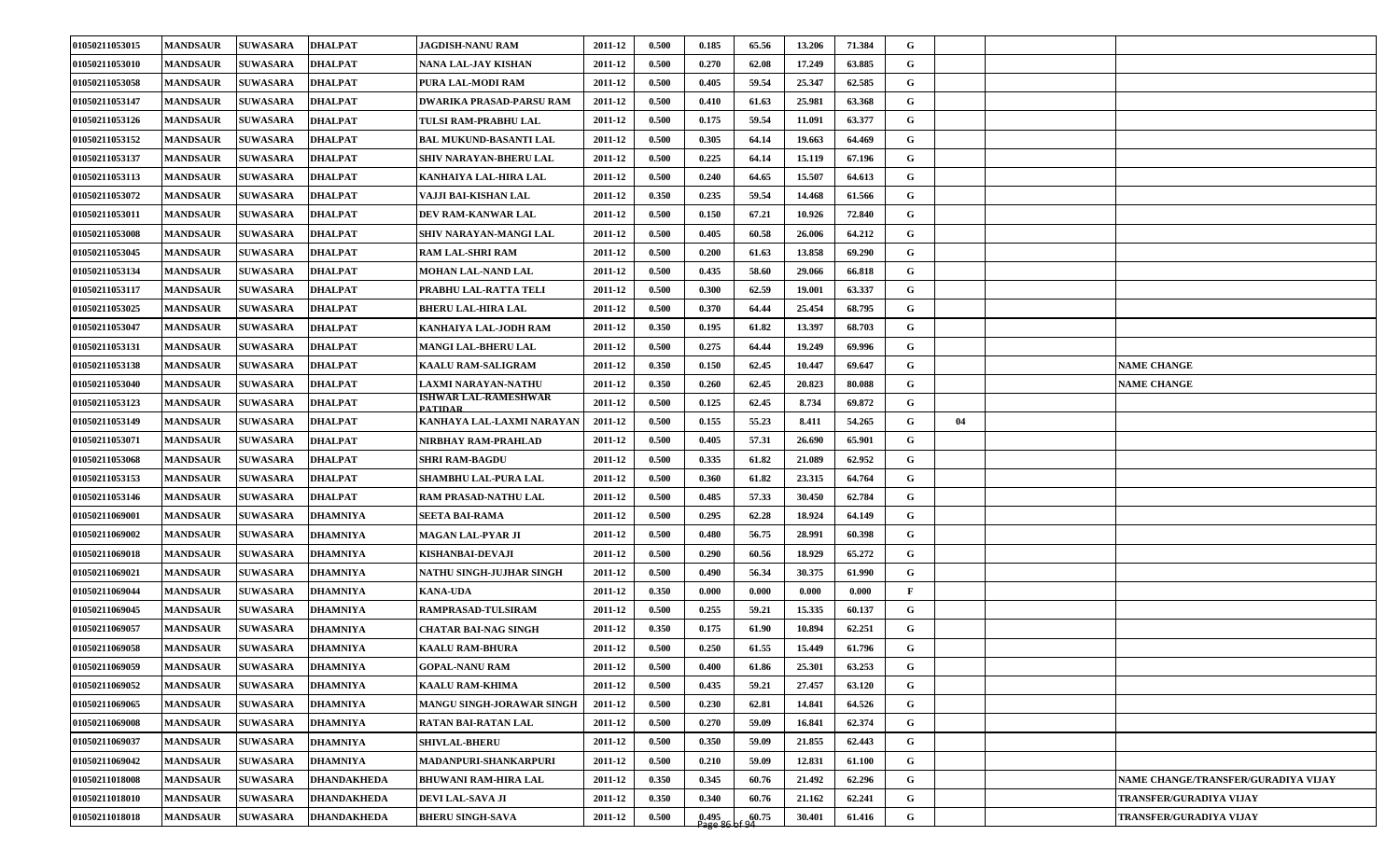| 01050211018004 | <b>MANDSAUR</b> | <b>SUWASARA</b> | <b>DHANDAKHEDA</b>     | SOHAN BAI-GANPAT LAL             | 2011-12 | 0.500 | 0.395              | 60.09 | 24.877 | 62.980 | G            |    |                | <b>TRANSFER/GURADIYA VIJAY</b> |
|----------------|-----------------|-----------------|------------------------|----------------------------------|---------|-------|--------------------|-------|--------|--------|--------------|----|----------------|--------------------------------|
| 01050211018030 | <b>MANDSAUR</b> | <b>SUWASARA</b> | <b>DHANDAKHEDA</b>     | JAMNA BAI-GAMER SINGH            | 2011-12 | 0.500 | 0.495              | 62.36 | 32.098 | 64.844 |              | 02 |                |                                |
| 01050211018029 | <b>MANDSAUR</b> | <b>SUWASARA</b> | <b>DHANDAKHEDA</b>     | JAMANA BAI-RATAN SINGH           | 2011-12 | 0.500 | 0.475              | 54.18 | 27.136 | 57.128 | G            | 05 | 01050211005008 |                                |
| 01050211029010 | <b>MANDSAUR</b> | <b>SUWASARA</b> | <b>DHANWADA</b>        | ARJUN SINGH-NATHU SINGH          | 2011-12 | 0.350 | 0.335              | 64.83 | 22.061 | 65.854 | G            |    |                |                                |
| 01050211029011 | <b>MANDSAUR</b> | <b>SUWASARA</b> | <b>DHANWADA</b>        | SAAYATA BAI-NATHU SINGH          | 2011-12 | 0.500 | 0.000              | 0.000 | 0.000  | 0.000  | $\mathbf{F}$ |    |                |                                |
| 01050211029019 | <b>MANDSAUR</b> | <b>SUWASARA</b> | <b>DHANWADA</b>        | VIKRAM SINGH-ARJUN SINGH         | 2011-12 | 0.500 | 0.000              | 0.000 | 0.000  | 0.000  | $\mathbf{F}$ |    |                |                                |
| 01050211029005 | <b>MANDSAUR</b> | <b>SUWASARA</b> | <b>DHANWADA</b>        | ARJUN SINGH-GULAB SINGH          | 2011-12 | 0.350 | 0.150              | 66.42 | 10.153 | 67.687 | G            |    |                |                                |
| 01050211029017 | <b>MANDSAUR</b> | <b>SUWASARA</b> | <b>DHANWADA</b>        | BADRI SINGH-BHAGWAN SINGH        | 2011-12 | 0.500 | 0.000              | 0.000 | 0.000  | 0.000  | F            |    |                |                                |
| 01050211029022 | <b>MANDSAUR</b> | <b>SUWASARA</b> | <b>DHANWADA</b>        | SARDAR SINGH-BHUWANI SINGH       | 2011-12 | 0.500 | 0.485              | 53.50 | 27.316 | 56.322 | G            | 05 |                |                                |
| 01050211029031 | <b>MANDSAUR</b> | <b>SUWASARA</b> | <b>DHANWADA</b>        | <b>MANGI LAL-DHANNA</b>          | 2011-12 | 0.500 | 0.000              | 0.000 | 0.000  | 0.000  | $\mathbf{F}$ |    |                |                                |
| 01050211029024 | <b>MANDSAUR</b> | <b>SUWASARA</b> | <b>DHANWADA</b>        | <b>MAAN SINGH-LAXMAN SINGH</b>   | 2011-12 | 0.500 | 0.250              | 62.53 | 16.160 | 64.640 | G            |    |                |                                |
| 01050211029002 | <b>MANDSAUR</b> | <b>SUWASARA</b> | <b>DHANWADA</b>        | <b>MANGU SINGH-RAM SINGH</b>     | 2011-12 | 0.500 | 0.495              | 64.19 | 32.223 | 65.097 | G            |    |                |                                |
| 01050211029030 | <b>MANDSAUR</b> | <b>SUWASARA</b> | <b>DHANWADA</b>        | SHAMBHU SINGH-MAAN SINGH         | 2011-12 | 0.500 | 0.465              | 61.32 | 29.872 | 64.241 | G            |    | 01050211007052 |                                |
| 01050211038039 | <b>MANDSAUR</b> | <b>SUWASARA</b> | <b>GHASOI</b>          | NAGU SINGH-BHANWAR SINGH         | 2011-12 | 0.350 | 0.315              | 67.98 | 20.491 | 65.051 | G            |    |                |                                |
| 01050211038010 | <b>MANDSAUR</b> | <b>SUWASARA</b> | <b>GHASOI</b>          | <b>RAM LAL-NANDA</b>             | 2011-12 | 0.500 | 0.000              | 0.000 | 0.000  | 0.000  | $\mathbf{F}$ |    |                |                                |
| 01050211038042 | <b>MANDSAUR</b> | <b>SUWASARA</b> | <b>GHASOI</b>          | DEVI LAL-NAND RAM                | 2011-12 | 0.500 | 0.100              | 65.12 | 7.042  | 70.420 | G            |    |                |                                |
| 01050211038043 | <b>MANDSAUR</b> | <b>SUWASARA</b> | <b>GHASOI</b>          | NAHAR SINGH-JAY SINGH            | 2011-12 | 0.500 | 0.460              | 57.20 | 28.224 | 61.357 | G            |    |                |                                |
| 01050211038048 | <b>MANDSAUR</b> | <b>SUWASARA</b> | <b>GHASOI</b>          | <b>SHANTI DEVI-YOGESHWAR</b>     | 2011-12 | 0.500 | 0.485              | 62.06 | 31.323 | 64.584 | G            |    |                |                                |
| 01050211038049 | <b>MANDSAUR</b> | <b>SUWASARA</b> | <b>GHASOI</b>          | UDAY SINGH-DEVI SINGH            | 2011-12 | 0.500 | 0.240              | 67.40 | 16.022 | 66.758 | G            |    |                |                                |
| 01050211038050 | <b>MANDSAUR</b> | <b>SUWASARA</b> | <b>GHASOI</b>          | RAM SINGH-BHAGWAN SINGH          | 2011-12 | 0.350 | 0.295              | 65.12 | 19.424 | 65.844 | G            |    |                |                                |
| 01050211038019 | <b>MANDSAUR</b> | <b>SUWASARA</b> | <b>GHASOI</b>          | <b>BHUWAAN-SWARUP</b>            | 2011-12 | 0.500 | 0.405              | 62.06 | 25.781 | 63.657 | G            |    |                |                                |
| 01050211038022 | <b>MANDSAUR</b> | <b>SUWASARA</b> | <b>GHASOI</b>          | HIRA LAL-PYARE LAL               | 2011-12 | 0.500 | 0.415              | 71.62 | 30.377 | 73.198 | G            |    |                |                                |
| 01050211038012 | <b>MANDSAUR</b> | <b>SUWASARA</b> | <b>GHASOI</b>          | AXMI NARAYAN-SALAGRAM            | 2011-12 | 0.500 | 0.470              | 62.06 | 30.338 | 64.549 | G            |    |                |                                |
| 01050211038062 | <b>MANDSAUR</b> | <b>SUWASARA</b> | <b>GHASOI</b>          | SAVITRI BAI - GOPI DAS           | 2011-12 | 0.500 | 0.440              | 71.62 | 31.922 | 72.550 | G            |    |                |                                |
| 01050211038063 | <b>MANDSAUR</b> | <b>SUWASARA</b> | <b>GHASOI</b>          | <b>BHERU SINGH-DEVILAL</b>       | 2011-12 | 0.350 | 0.320              | 59.18 | 19.648 | 61.400 | G            |    | 01050211006004 |                                |
| 01050211015001 | <b>MANDSAUR</b> | <b>SUWASARA</b> | <b>GOVARDHAN PURA</b>  | <b>BHANWAR SINGH-UDAY SINGH</b>  | 2011-12 | 0.350 | 0.000              | 0.000 | 0.000  | 0.000  | $\mathbf{F}$ |    |                |                                |
| 01050211015014 | <b>MANDSAUR</b> | <b>SUWASARA</b> | <b>GOVARDHAN PURA</b>  | MANGI LAL-PYAR CHAND             | 2011-12 | 0.350 | 0.000              | 0.000 | 0.000  | 0.000  | $\mathbf{F}$ |    |                |                                |
| 01050211015005 | <b>MANDSAUR</b> | <b>SUWASARA</b> | <b>GOVARDHAN PURA</b>  | NAGU LAL-DHUL JI                 | 2011-12 | 0.500 | 0.105              | 71.53 | 7.552  | 71.924 | G            |    |                |                                |
| 01050211015019 | <b>MANDSAUR</b> | <b>SUWASARA</b> | <b>GOVARDHAN PURA</b>  | <b>SHANKAR LAL-MOTI LAL</b>      | 2011-12 | 0.500 | 0.200              | 63.70 | 13.741 | 68.705 | G            |    |                |                                |
| 01050211015020 | <b>MANDSAUR</b> | <b>SUWASARA</b> | <b>GOVARDHAN PURA</b>  | <b>BHANWAR SINGH-ONKAR SINGH</b> | 2011-12 | 0.500 | 0.335              | 62.55 | 20.534 | 61.296 | G            |    |                |                                |
| 01050211015032 | <b>MANDSAUR</b> | <b>SUWASARA</b> | <b>GOVARDHAN PURA</b>  | DEV BAI-KANHAIYA LAL             | 2011-12 | 0.350 | 0.325              | 62.27 | 20.344 | 62.597 | G            |    |                |                                |
| 01050211015034 | <b>MANDSAUR</b> | <b>SUWASARA</b> | <b>GOVARDHAN PURA</b>  | HIRA-SAMDA                       | 2011-12 | 0.350 | 0.170              | 61.70 | 10.101 | 59.418 | G            |    |                |                                |
| 01050211015035 | <b>MANDSAUR</b> | <b>SUWASARA</b> | <b>GOVARDHAN PURA</b>  | <b>KAALU SINGH-UDAY SINGH</b>    | 2011-12 | 0.500 | 0.475              | 60.06 | 13.170 | 27.726 | G            | 04 |                |                                |
| 01050211066010 | <b>MANDSAUR</b> | <b>SUWASARA</b> | <b>GURADIYA PRATAP</b> | <b>SURAT RAM-NANU RAM</b>        | 2011-12 | 0.500 | 0.390              | 64.43 | 25.468 | 65.303 | G            |    |                |                                |
| 01050211066011 | <b>MANDSAUR</b> | <b>SUWASARA</b> | GURADIYA PRATAP        | KAMLA BAI-NARAYAN                | 2011-12 | 0.500 | 0.435              | 64.43 | 28.800 | 66.207 | G            |    |                |                                |
| 01050211066012 | <b>MANDSAUR</b> | <b>SUWASARA</b> | <b>GURADIYA PRATAP</b> | <b>NANDU BAI-AMRA</b>            | 2011-12 | 0.500 | 0.220              | 64.43 | 14.147 | 64.305 | G            |    |                |                                |
| 01050211066013 | <b>MANDSAUR</b> | <b>SUWASARA</b> | <b>GURADIYA PRATAP</b> | <b>BHAGAT RAM-LAL JI</b>         | 2011-12 | 0.500 | 0.280              | 58.30 | 16.782 | 59.936 | G            |    |                |                                |
| 01050211066015 | <b>MANDSAUR</b> | <b>SUWASARA</b> | <b>GURADIYA PRATAP</b> | <b>MUKUND LAL-BHAGIRATH</b>      | 2011-12 | 0.500 | 0.435              | 61.71 | 27.514 | 63.251 | G            |    |                |                                |
| 01050211066021 | <b>MANDSAUR</b> | <b>SUWASARA</b> | GURADIYA PRATAP        | SAJJAN BAI-LAXMI NARAYAN         | 2011-12 | 0.500 | 0.230              | 68.30 | 15.436 | 67.113 | G            |    |                |                                |
| 01050211066022 | <b>MANDSAUR</b> | <b>SUWASARA</b> | <b>GURADIYA PRATAP</b> | NAND LAL-CHOTE LAL               | 2011-12 | 0.500 | 0.200              | 66.91 | 14.300 | 71.500 | G            |    |                |                                |
| 01050211066023 | <b>MANDSAUR</b> | <b>SUWASARA</b> | <b>GURADIYA PRATAP</b> | PAPPU LAL-RATAN LAL              | 2011-12 | 0.500 | 0.360              | 61.71 | 22.427 | 62.297 | G            |    |                |                                |
| 01050211066024 | <b>MANDSAUR</b> | <b>SUWASARA</b> | <b>GURADIYA PRATAP</b> | PANNA LAL-BHANWAR LAL            | 2011-12 | 0.500 | $0.250$<br>Page 87 | 61.53 | 15.365 | 61.460 | G            |    |                |                                |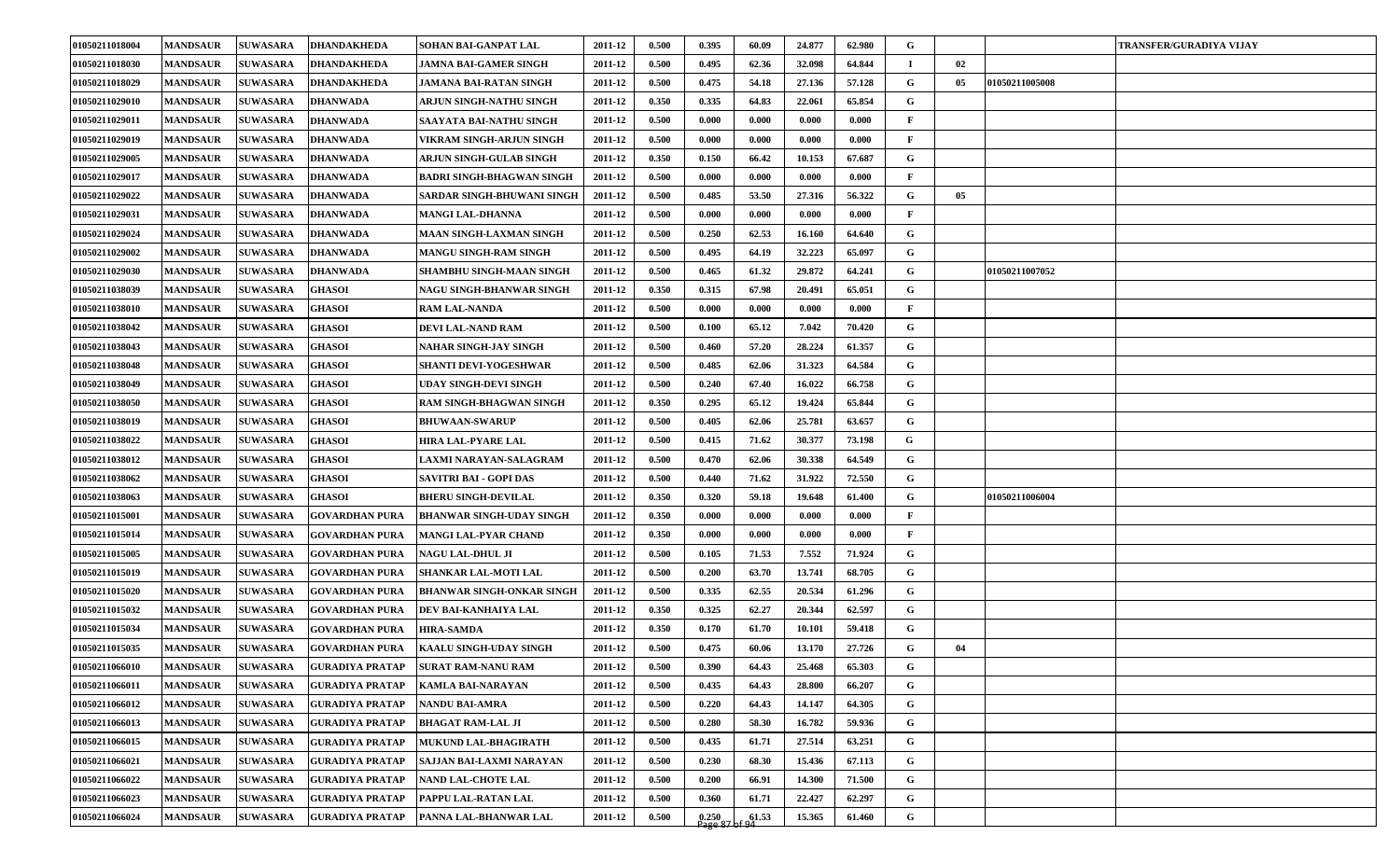| 01050211066033 | <b>MANDSAUR</b> | <b>SUWASARA</b> | <b>GURADIYA PRATAP</b> | <b>PRAHLAD-BHERU LAL</b>                       | 2011-12 | 0.500 | 0.475              | 59.74 | 28.590 | 60.189 | G            |    |  |
|----------------|-----------------|-----------------|------------------------|------------------------------------------------|---------|-------|--------------------|-------|--------|--------|--------------|----|--|
| 01050211066035 | <b>MANDSAUR</b> | <b>SUWASARA</b> | GURADIYA PRATAP        | TULSI RAM-DHUL JI                              | 2011-12 | 0.500 | 0.305              | 59.74 | 17.922 | 58.761 | G            |    |  |
| 01050211066039 | <b>MANDSAUR</b> | <b>SUWASARA</b> | <b>GURADIYA PRATAP</b> | <b>MANGI LAL-RAM KISHAN</b>                    | 2011-12 | 0.500 | 0.195              | 61.53 | 12.034 | 61.713 | G            |    |  |
| 01050211066041 | <b>MANDSAUR</b> | <b>SUWASARA</b> | GURADIYA PRATAP        | <b>MANGI LAL-BOTH LAL</b>                      | 2011-12 | 0.500 | 0.215              | 59.74 | 12.947 | 60.219 | G            |    |  |
| 01050211066029 | <b>MANDSAUR</b> | <b>SUWASARA</b> | <b>GURADIYA PRATAP</b> | <b>JAGDISH-RAMA</b>                            | 2011-12 | 0.500 | 0.465              | 58.45 | 28.924 | 62.202 | G            |    |  |
| 01050211066042 | <b>MANDSAUR</b> | <b>SUWASARA</b> | GURADIYA PRATAP        | NAND LAL-MANGI LAL                             | 2011-12 | 0.500 | 0.295              | 58.55 | 17.456 | 59.173 | G            |    |  |
| 01050211066043 | <b>MANDSAUR</b> | <b>SUWASARA</b> | <b>GURADIYA PRATAP</b> | VISHNU LAL-BALA RAM                            | 2011-12 | 0.500 | 0.200              | 61.53 | 12.552 | 62.760 | G            |    |  |
| 01050211066044 | <b>MANDSAUR</b> | <b>SUWASARA</b> | GURADIYA PRATAP        | VISHNU PRASAD-NAND RAM                         | 2011-12 | 0.500 | 0.190              | 65.21 | 13.228 | 69.621 | G            |    |  |
| 01050211066047 | <b>MANDSAUR</b> | <b>SUWASARA</b> | GURADIYA PRATAP        | <b>RAMESH-RAJA RAM</b>                         | 2011-12 | 0.500 | 0.290              | 59.61 | 18.104 | 62.428 | G            |    |  |
| 01050211066049 | <b>MANDSAUR</b> | <b>SUWASARA</b> | <b>GURADIYA PRATAP</b> | <b>KAALU RAM-NAND RAM</b>                      | 2011-12 | 0.500 | 0.290              | 63.03 | 18.855 | 65.017 | G            |    |  |
| 01050211066050 | <b>MANDSAUR</b> | <b>SUWASARA</b> | <b>GURADIYA PRATAP</b> | <b>TORI RAM-LAL JI</b>                         | 2011-12 | 0.500 | 0.195              | 59.61 | 12.203 | 62.579 | G            |    |  |
| 01050211066052 | <b>MANDSAUR</b> | <b>SUWASARA</b> | GURADIYA PRATAP        | RADHAKISHAN-BHERU LAL                          | 2011-12 | 0.500 | 0.300              | 59.61 | 18.258 | 60.860 | G            |    |  |
| 01050211066053 | <b>MANDSAUR</b> | <b>SUWASARA</b> | <b>GURADIYA PRATAP</b> | <b>HARDEV RAM-LAL JI</b>                       | 2011-12 | 0.500 | 0.190              | 56.81 | 11.565 | 60.868 | G            |    |  |
| 01050211066054 | <b>MANDSAUR</b> | <b>SUWASARA</b> | <b>GURADIYA PRATAP</b> | <b>KISHAN LAL-LAL JI</b>                       | 2011-12 | 0.500 | 0.270              | 63.03 | 17.450 | 64.630 | G            |    |  |
| 01050211066055 | <b>MANDSAUR</b> | <b>SUWASARA</b> | <b>GURADIYA PRATAP</b> | <b>SATYANARAYAN-BHARAT RAM</b>                 | 2011-12 | 0.500 | 0.495              | 59.53 | 30.632 | 61.883 | G            |    |  |
| 01050211066056 | <b>MANDSAUR</b> | <b>SUWASARA</b> | GURADIYA PRATAP        | <b>BANSHI LAL-KESHU RAM</b>                    | 2011-12 | 0.500 | 0.210              | 63.03 | 13.876 | 66.076 | G            |    |  |
| 01050211066057 | <b>MANDSAUR</b> | <b>SUWASARA</b> | <b>GURADIYA PRATAP</b> | <b>RADHESHYAM-SAWANT RAM</b>                   | 2011-12 | 0.500 | 0.295              | 66.20 | 19.642 | 66.583 | G            |    |  |
| 01050211066058 | <b>MANDSAUR</b> | <b>SUWASARA</b> | <b>GURADIYA PRATAP</b> | VINOD KUMAR-MUKUND LAL                         | 2011-12 | 0.500 | 0.260              | 66.97 | 17.537 | 67.450 | G            |    |  |
| 01050211066060 | <b>MANDSAUR</b> | <b>SUWASARA</b> | <b>GURADIYA PRATAP</b> | <b>BADRI LAL-LAXMI NARAYAN</b>                 | 2011-12 | 0.500 | 0.275              | 68.41 | 18.539 | 67.415 | G            |    |  |
| 01050211066061 | <b>MANDSAUR</b> | <b>SUWASARA</b> | GURADIYA PRATAP        | NAND LAL-BALA RAM                              | 2011-12 | 0.500 | 0.315              | 65.21 | 20.895 | 66.333 | G            |    |  |
| 01050211066062 | <b>MANDSAUR</b> | <b>SUWASARA</b> | GURADIYA PRATAP        | MOHAN LAL-UDAY RAM                             | 2011-12 | 0.500 | 0.420              | 64.81 | 27.674 | 65.890 | $\mathbf I$  | 02 |  |
| 01050211066065 | <b>MANDSAUR</b> | <b>SUWASARA</b> | <b>GURADIYA PRATAP</b> | RAM CHANDRA-ONKAR LAL                          | 2011-12 | 0.500 | 0.490              | 62.88 | 31.952 | 65.208 | G            |    |  |
| 01050211066032 | <b>MANDSAUR</b> | <b>SUWASARA</b> | <b>GURADIYA PRATAP</b> | RAM PRASAD-HAJARI LAL                          | 2011-12 | 0.500 | 0.250              | 60.46 | 15.089 | 60.356 | G            |    |  |
| 01050211066059 | <b>MANDSAUR</b> | <b>SUWASARA</b> | <b>GURADIYA PRATAP</b> | PARMESHWAR-BHARAT RAM                          | 2011-12 | 0.500 | 0.500              | 57.14 | 29.550 | 59.100 | G            |    |  |
| 01050211066005 | <b>MANDSAUR</b> | <b>SUWASARA</b> | GURADIYA PRATAP        | <b>SHIV NARAYAN-NIRBHAY RAM</b>                | 2011-12 | 0.500 | 0.260              | 60.46 | 16.143 | 62.088 | G            |    |  |
| 01050211066006 | <b>MANDSAUR</b> | <b>SUWASARA</b> | <b>GURADIYA PRATAP</b> | MOHANLAL-RAMDAYAL                              | 2011-12 | 0.500 | 0.295              | 60.29 | 18.147 | 61.515 | G            |    |  |
| 01050211066002 | <b>MANDSAUR</b> | <b>SUWASARA</b> | <b>GURADIYA PRATAP</b> | HARI RAM-RAM NIWAS                             | 2011-12 | 0.500 | 0.385              | 65.21 | 25.581 | 66.444 | G            |    |  |
| 01050211066038 | <b>MANDSAUR</b> | <b>SUWASARA</b> | GURADIYA PRATAP        | KANTI LAL-BANSHI LAL                           | 2011-12 | 0.500 | 0.410              | 60.29 | 25.262 | 61.615 | G            |    |  |
| 01050211066026 | <b>MANDSAUR</b> | <b>SUWASARA</b> | GURADIYA PRATAP        | LEELA BAI-FATEH SINGH                          | 2011-12 | 0.500 | 0.300              | 60.46 | 18.198 | 60.660 | G            |    |  |
| 01050211066004 | <b>MANDSAUR</b> | <b>SUWASARA</b> | <b>GURADIYA PRATAP</b> | NAND RAM-BALA RAM                              | 2011-12 | 0.500 | 0.300              | 61.87 | 19.144 | 63.813 | G            |    |  |
| 01050211066009 | <b>MANDSAUR</b> | <b>SUWASARA</b> | GURADIYA PRATAP        | SALIGRAM-MANOHAR LAL                           | 2011-12 | 0.500 | 0.480              | 64.73 | 31.829 | 66.310 | G            |    |  |
| 01050211066037 | <b>MANDSAUR</b> | <b>SUWASARA</b> | GURADIYA PRATAP        | TULSI RAM-NATHU JI                             | 2011-12 | 0.500 | 0.285              | 61.87 | 17.677 | 62.025 | G            |    |  |
| 01050211066001 | <b>MANDSAUR</b> | <b>SUWASARA</b> | <b>GURADIYA PRATAP</b> | <b>BHANWAR LAL-LALJI</b>                       | 2011-12 | 0.500 | 0.175              | 61.87 | 11.137 | 63.640 | G            |    |  |
| 01050211066031 | <b>MANDSAUR</b> | <b>SUWASARA</b> |                        | <b>GURADIYA PRATAP   RAM VILAS-NANU RAM</b>    | 2011-12 | 0.500 | 0.360              | 60.29 | 22.040 | 61.222 | G            |    |  |
| 01050211066066 | <b>MANDSAUR</b> | <b>SUWASARA</b> | GURADIYA PRATAP        | CHAIN RAM-DHANRAJ                              | 2011-12 | 0.500 | 0.500              | 64.94 | 33.593 | 67.186 | $\mathbf{G}$ |    |  |
| 01050211066069 | <b>MANDSAUR</b> | <b>SUWASARA</b> | GURADIYA PRATAP        | <b>BAPU LAL-SAMANT RAM</b>                     | 2011-12 | 0.500 | 0.485              | 62.60 | 31.586 | 65.126 | $\mathbf{G}$ |    |  |
| 01050211066063 | <b>MANDSAUR</b> | <b>SUWASARA</b> | <b>GURADIYA PRATAP</b> | <b>SHAMBHU LAL-PANNA LAL</b>                   | 2011-12 | 0.500 | 0.410              | 62.34 | 25.666 | 62.600 | G            |    |  |
| 01050211066070 | <b>MANDSAUR</b> | <b>SUWASARA</b> | <b>GURADIYA PRATAP</b> | PUR SINGH-BALWANT SINGH                        | 2011-12 | 0.500 | 0.300              | 62.34 | 18.168 | 60.560 | G            |    |  |
| 01050211066048 | <b>MANDSAUR</b> | <b>SUWASARA</b> | GURADIYA PRATAP        | VISHNU KUMAR-SATYANARAYAN                      | 2011-12 | 0.500 | 0.390              | 62.34 | 24.776 | 63.528 | G            |    |  |
| 01050211016001 | <b>MANDSAUR</b> | <b>SUWASARA</b> | GURADIYA VIJAY         | RANJIT SINGH-MADHO SINGH                       | 2011-12 | 0.350 | 0.000              | 0.000 | 0.000  | 0.000  | $\mathbf{F}$ |    |  |
| 01050211016002 | <b>MANDSAUR</b> | <b>SUWASARA</b> | <b>GURADIYA VIJAY</b>  | RAGHUVIR SINGH-BAHADUR                         | 2011-12 | 0.500 | 0.000              | 0.000 | 0.000  | 0.000  | $\mathbf{F}$ |    |  |
| 01050211016010 | <b>MANDSAUR</b> | <b>SUWASARA</b> | <b>GURADIYA VIJAY</b>  | SINGH<br>MAHIPAL SINGH-BHAGWAN<br><b>SINGH</b> | 2011-12 | 0.500 | $0.460$<br>Page 88 | 59.96 | 28.541 | 62.046 | G            |    |  |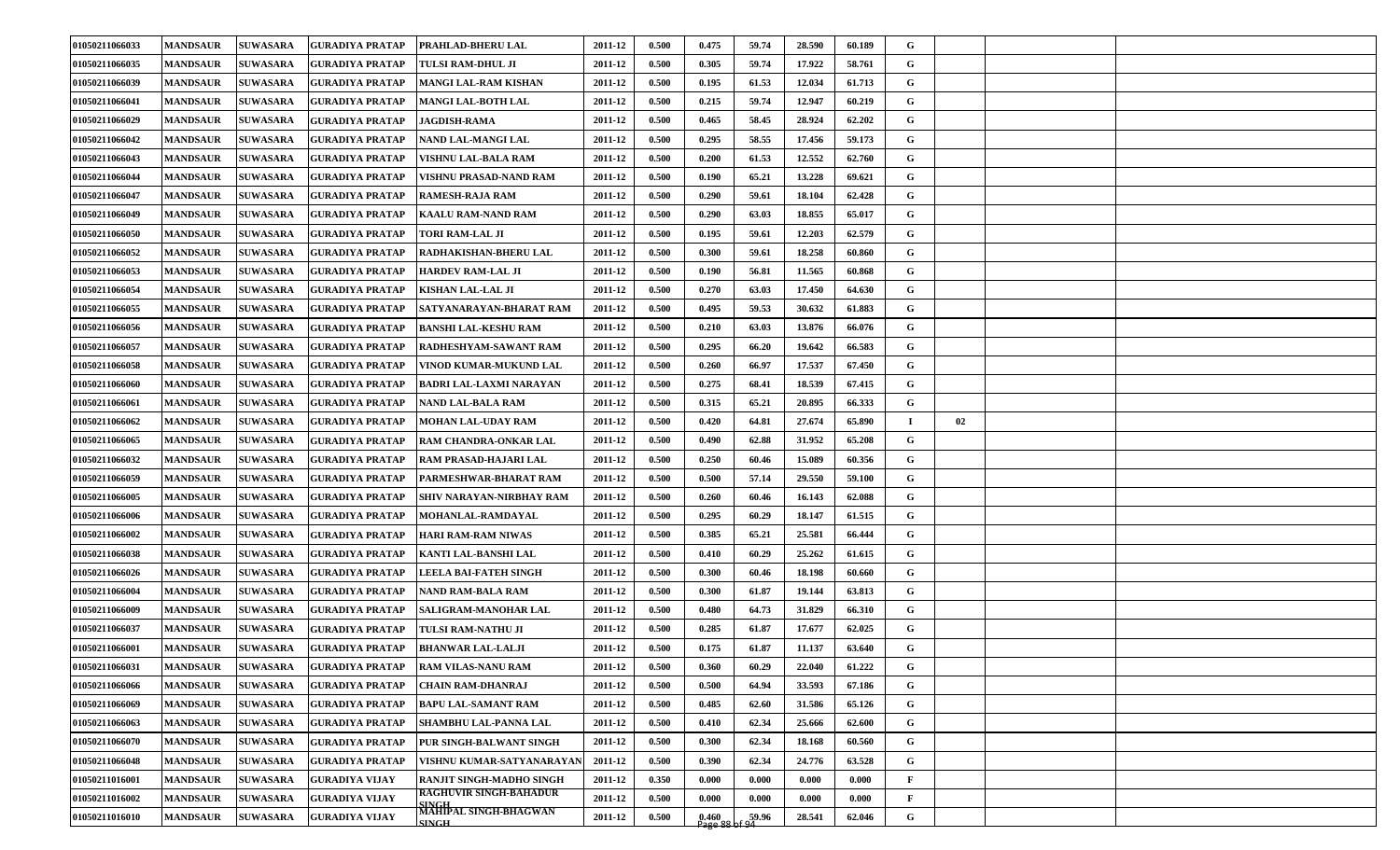| 01050211016013 | <b>MANDSAUR</b> | <b>SUWASARA</b> | GURADIYA VIJAY        | BHAKHAT BAI-SHAMBHU SINGH              | 2011-12 | 0.500 | 0.450                                                   | 62.91 | 28.660 | 63.689 | - 1          | 02                   |  |
|----------------|-----------------|-----------------|-----------------------|----------------------------------------|---------|-------|---------------------------------------------------------|-------|--------|--------|--------------|----------------------|--|
| 01050211016021 | <b>MANDSAUR</b> | <b>SUWASARA</b> | GURADIYA VIJAY        | JUJHAR SINGH-KAALU SINGH               | 2011-12 | 0.350 | 0.350                                                   | 62.36 | 23.973 | 68.494 | $\mathbf I$  | 02                   |  |
| 01050211016003 | <b>MANDSAUR</b> | <b>SUWASARA</b> | <b>GURADIYA VIJAY</b> | <b>MAGAN BAI-DULE SINGH</b>            | 2011-12 | 0.500 | 0.365                                                   | 59.87 | 23.101 | 63.290 | G            |                      |  |
| 01050211016045 | <b>MANDSAUR</b> | <b>SUWASARA</b> | GURADIYA VIJAY        | <b>BHAGWAN SINGH-BHUWANI</b><br>SING H | 2011-12 | 0.500 | 0.330                                                   | 56.51 | 18.624 | 56.436 | G            |                      |  |
| 01050211016046 | <b>MANDSAUR</b> | <b>SUWASARA</b> | GURADIYA VIJAY        | SHIV SINGH-FATEH SINGH                 | 2011-12 | 0.350 | 0.350                                                   | 57.52 | 20.510 | 58.600 | G            |                      |  |
| 01050211016047 | <b>MANDSAUR</b> | <b>SUWASARA</b> | GURADIYA VIJAY        | SURAJ BAI-HARI SINGH                   | 2011-12 | 0.500 | 0.330                                                   | 54.73 | 18.421 | 55.821 | G            | 01050211041005<br>04 |  |
| 01050211016048 | <b>MANDSAUR</b> | <b>SUWASARA</b> | <b>GURADIYA VIJAY</b> | <b>DHULA-GANGA JI</b>                  | 2011-12 | 0.500 | 0.495                                                   | 58.36 | 29.922 | 60.448 | G            | 01050211041007       |  |
| 01050211016037 | <b>MANDSAUR</b> | <b>SUWASARA</b> | GURADIYA VIJAY        | PUR SINGH-ONKAR SINGH                  | 2011-12 | 0.350 | 0.350                                                   | 59.47 | 22.505 | 64.300 | G            | 01050211041008       |  |
| 01050211016035 | <b>MANDSAUR</b> | <b>SUWASARA</b> | <b>GURADIYA VIJAY</b> | RAGHU SINGH-KAALU SINGH                | 2011-12 | 0.350 | 0.245                                                   | 59.47 | 15.063 | 61.482 | G            | 01050211041001       |  |
| 01050211063002 | <b>MANDSAUR</b> | <b>SUWASARA</b> | <b>JAMUNIYA</b>       | SHIV NARAYAN-TULSI RAM                 | 2011-12 | 0.500 | 0.485                                                   | 65.69 | 33.202 | 68.458 | G            |                      |  |
| 01050211063003 | <b>MANDSAUR</b> | <b>SUWASARA</b> | <b>JAMUNIYA</b>       | NANA LAL-TULSI RAM                     | 2011-12 | 0.500 | 0.110                                                   | 64.84 | 7.512  | 68.291 | G            |                      |  |
| 01050211063011 | <b>MANDSAUR</b> | <b>SUWASARA</b> | <b>JAMUNIYA</b>       | BANSHI LAL-BHERU LAL                   | 2011-12 | 0.500 | 0.475                                                   | 56.78 | 27.336 | 57.549 | G            |                      |  |
| 01050211063020 | <b>MANDSAUR</b> | <b>SUWASARA</b> | <b>JAMUNIYA</b>       | DHAPU BAI-JHAMAK LAL                   | 2011-12 | 0.500 | 0.460                                                   | 66.47 | 32.656 | 70.991 | G            |                      |  |
| 01050211063024 | <b>MANDSAUR</b> | <b>SUWASARA</b> | <b>JAMUNIYA</b>       | BHAJAN LAL-PARAS RAM                   | 2011-12 | 0.500 | 0.335                                                   | 59.82 | 20.715 | 61.836 | G            |                      |  |
| 01050211063025 | <b>MANDSAUR</b> | <b>SUWASARA</b> | <b>JAMUNIYA</b>       | <b>KAALU RAM-GOPAL</b>                 | 2011-12 | 0.500 | 0.490                                                   | 61.69 | 31.744 | 64.784 | G            |                      |  |
| 01050211063026 | <b>MANDSAUR</b> | <b>SUWASARA</b> | <b>JAMUNIYA</b>       | AMBA RAM-GOPAL                         | 2011-12 | 0.500 | 0.205                                                   | 61.67 | 12.933 | 63.088 | G            |                      |  |
| 01050211063032 | <b>MANDSAUR</b> | <b>SUWASARA</b> | <b>JAMUNIYA</b>       | BALA RAM-ONKAR LAL                     | 2011-12 | 0.500 | 0.495                                                   | 69.14 | 34.244 | 69.180 | G            |                      |  |
| 01050211063043 | <b>MANDSAUR</b> | <b>SUWASARA</b> | <b>JAMUNIYA</b>       | NATHU LAL-BAPU LAL                     | 2011-12 | 0.500 | 0.245                                                   | 64.84 | 16.460 | 67.184 | G            |                      |  |
| 01050211063046 | <b>MANDSAUR</b> | <b>SUWASARA</b> | <b>JAMUNIYA</b>       | NODIYAN BAI-AMAR SINGH                 | 2011-12 | 0.500 | 0.345                                                   | 56.36 | 20.459 | 59.301 | G            |                      |  |
| 01050211063051 | <b>MANDSAUR</b> | <b>SUWASARA</b> | <b>JAMUNIYA</b>       | DURGASHANKAR-BHUWANI RAM               | 2011-12 | 0.500 | 0.445                                                   | 61.67 | 28.192 | 63.353 | G            |                      |  |
| 01050211063056 | <b>MANDSAUR</b> | <b>SUWASARA</b> | <b>JAMUNIYA</b>       | SATYANARAYAN-MATHURA LAL               | 2011-12 | 0.500 | 0.250                                                   | 64.84 | 16.423 | 65.692 | G            |                      |  |
| 01050211063066 | <b>MANDSAUR</b> | <b>SUWASARA</b> | <b>JAMUNIYA</b>       | <b>SUSHILA BAI-RAM GOPAL</b>           | 2011-12 | 0.500 | 0.100                                                   | 66.47 | 7.046  | 70.460 | G            |                      |  |
| 01050211063068 | <b>MANDSAUR</b> | <b>SUWASARA</b> | <b>JAMUNIYA</b>       | CHANDRA SINGH-BABRU SINGH              | 2011-12 | 0.500 | 0.000                                                   | 0.000 | 0.000  | 0.000  | $\mathbf{F}$ |                      |  |
| 01050211063042 | <b>MANDSAUR</b> | <b>SUWASARA</b> | <b>JAMUNIYA</b>       | KASHI RAM-RAMA                         | 2011-12 | 0.500 | 0.395                                                   | 56.68 | 23.474 | 59.428 | G            |                      |  |
| 01050211063071 | <b>MANDSAUR</b> | <b>SUWASARA</b> | <b>JAMUNIYA</b>       | RAM GOPAL-SATYANARAYAN                 | 2011-12 | 0.500 | 0.245                                                   | 58.03 | 14.259 | 58.200 | G            |                      |  |
| 01050211063073 | <b>MANDSAUR</b> | <b>SUWASARA</b> | <b>JAMUNIYA</b>       | SHYAM SUNDAR-D.P. BHANWAR              | 2011-12 | 0.500 | 0.085                                                   | 64.24 | 6.378  | 75.035 | G            |                      |  |
| 01050211063045 | <b>MANDSAUR</b> | <b>SUWASARA</b> | <b>JAMUNIYA</b>       | <b>KANA-AMRA</b>                       | 2011-12 | 0.500 | 0.340                                                   | 55.53 | 20.142 | 59.241 | G            |                      |  |
| 01050211063005 | <b>MANDSAUR</b> | <b>SUWASARA</b> | <b>JAMUNIYA</b>       | DEVI SINGH-AMAR SINGH                  | 2011-12 | 0.500 | 0.485                                                   | 54.92 | 5.453  | 11.243 | G            | 05                   |  |
| 01050211063058 | <b>MANDSAUR</b> | <b>SUWASARA</b> | <b>JAMUNIYA</b>       | <b>SHANTI LAL-GOPAL</b>                | 2011-12 | 0.500 | 0.495                                                   | 57.08 | 29.266 | 59.123 | G            |                      |  |
| 01050211063078 | <b>MANDSAUR</b> | <b>SUWASARA</b> | <b>JAMUNIYA</b>       | <b>LALA-AMRA</b>                       | 2011-12 | 0.350 | 0.330                                                   | 61.67 | 23.117 | 70.052 | G            |                      |  |
| 01050211063047 | <b>MANDSAUR</b> | <b>SUWASARA</b> | <b>JAMUNIYA</b>       | BHERU LAL-HIRA LAL                     | 2011-12 | 0.500 | 0.335                                                   | 63.23 | 21.887 | 65.334 | $\bf{I}$     | 02                   |  |
| 01050211063079 | <b>MANDSAUR</b> | <b>SUWASARA</b> | <b>JAMUNIYA</b>       | <b>MOHAN LAL-CHOTU LAL</b>             | 2011-12 | 0.500 | 0.385                                                   | 63.58 | 25.432 | 66.057 | G            |                      |  |
| 01050211058001 | <b>MANDSAUR</b> | <b>SUWASARA</b> | <b>KHAND DHAMNIYA</b> | KISHAN LAL-BHIM JI                     | 2011-12 | 0.500 | 0.260                                                   | 61.13 | 16.557 | 63.681 | G            |                      |  |
| 01050211058009 | <b>MANDSAUR</b> | <b>SUWASARA</b> | <b>KHAND DHAMNIYA</b> | <b>DILIP SINGH-KHUMAN SINGH</b>        | 2011-12 | 0.500 | 0.485                                                   | 58.19 | 30.001 | 61.858 | G            |                      |  |
| 01050211058010 | <b>MANDSAUR</b> | <b>SUWASARA</b> | <b>KHAND DHAMNIYA</b> | BHANWAR LAL-KACHRU LAL                 | 2011-12 | 0.500 | 0.315                                                   | 63.57 | 20.969 | 66.568 | $\mathbf{G}$ |                      |  |
| 01050211058013 | <b>MANDSAUR</b> | <b>SUWASARA</b> | <b>KHAND DHAMNIYA</b> | NANURAM-SALAGRAM                       | 2011-12 | 0.500 | 0.180                                                   | 61.13 | 12.567 | 69.817 | G            |                      |  |
| 01050211058014 | <b>MANDSAUR</b> | <b>SUWASARA</b> | <b>KHAND DHAMNIYA</b> | KACHRULAL-BHERULAL                     | 2011-12 | 0.500 | 0.420                                                   | 63.57 | 28.988 | 69.019 | $\mathbf G$  |                      |  |
| 01050211058015 | <b>MANDSAUR</b> | <b>SUWASARA</b> | <b>KHAND DHAMNIYA</b> | <b>BADRILAL-BHAWARLAL</b>              | 2011-12 | 0.350 | 0.000                                                   | 0.000 | 0.000  | 0.000  | $\mathbf{F}$ |                      |  |
| 01050211058011 | <b>MANDSAUR</b> | <b>SUWASARA</b> | <b>KHAND DHAMNIYA</b> | RAM GOPAL-GANPAT LAL                   | 2011-12 | 0.350 | 0.140                                                   | 62.68 | 9.107  | 65.050 | G            | 01050211064023       |  |
| 01050211058016 | <b>MANDSAUR</b> | <b>SUWASARA</b> | <b>KHAND DHAMNIYA</b> | <b>RUGHNATH-RAM SINGH</b>              | 2011-12 | 0.500 | 0.360                                                   | 59.20 | 21.896 | 60.822 | G            | 01050211005016       |  |
| 01050211044002 | <b>MANDSAUR</b> | <b>SUWASARA</b> | <b>KISHORPURA</b>     | AMAR SINGH-MOTI SINGH                  | 2011-12 | 0.500 | 0.500                                                   | 63.79 | 32.588 | 65.176 | G            |                      |  |
| 01050211044003 | <b>MANDSAUR</b> | <b>SUWASARA</b> | <b>KISHORPURA</b>     | <b>JALAM SINGH-BHANWAR SINGH</b>       | 2011-12 | 0.350 | $\begin{array}{c} 0.150 \\ \text{Page } 89 \end{array}$ | 60.28 | 9.524  | 63.493 | G            |                      |  |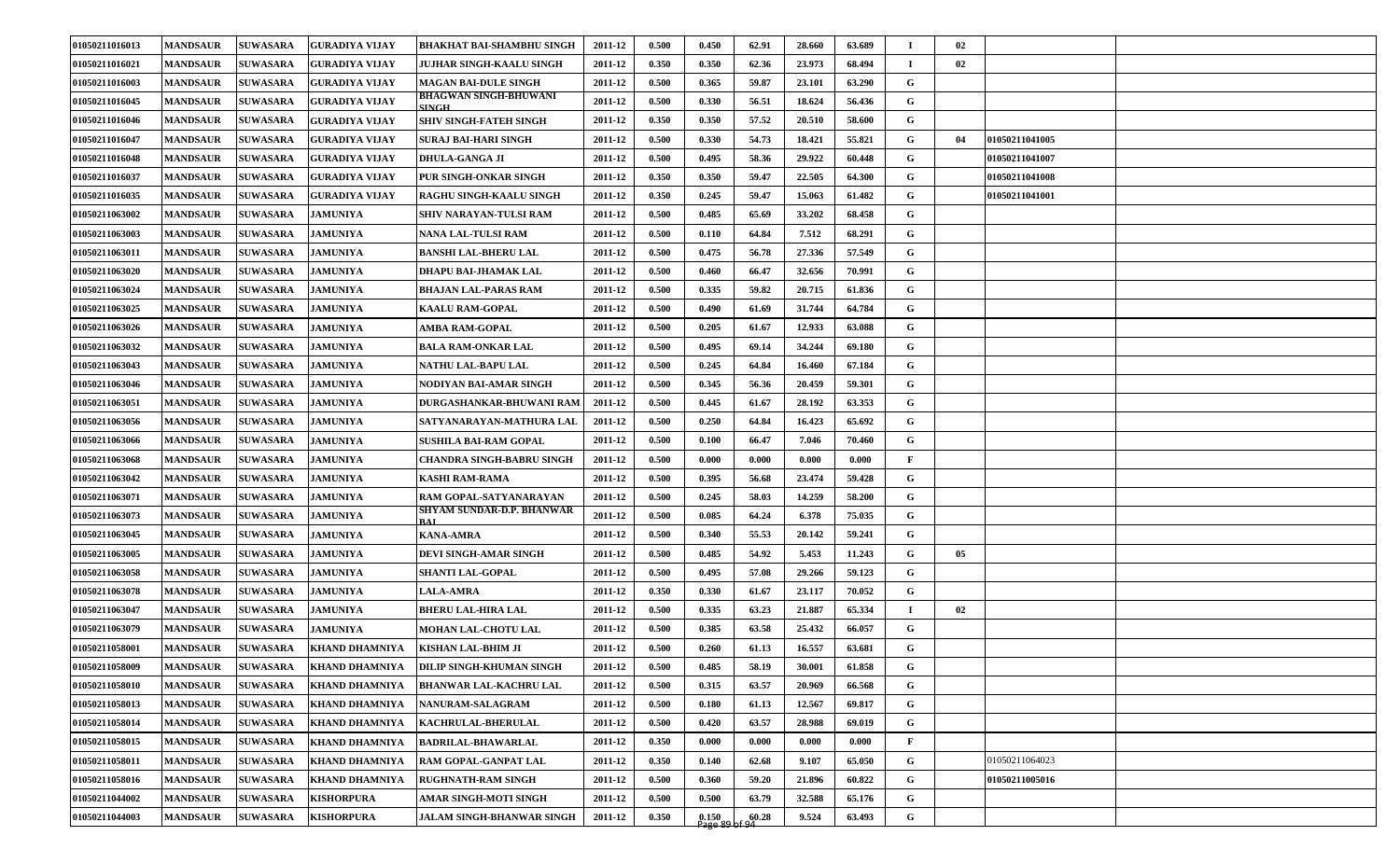| 01050211044015<br><b>MANDSAUR</b><br><b>SUWASARA</b><br><b>KISHORPURA</b><br>0.350<br>0.305<br>64.45<br>18.875<br>61.885<br>G<br>PRABHU LAL-HIRA<br>2011-12<br>01050211044028<br><b>MANDSAUR</b><br><b>SUWASARA</b><br><b>KISHORPURA</b><br>0.500<br>0.000<br>0.000<br>0.000<br>$\mathbf N$<br>SUJAN MAL-KANHAIYA LAL<br>2011-12<br>0.000<br><b>SUWASARA</b><br>0.500<br>0.295<br>60.13<br>G<br>01050211044036<br><b>MANDSAUR</b><br><b>KISHORPURA</b><br>NAND LAL-PRABHU LAL<br>2011-12<br>17.652<br>59.837<br>01050211044021<br><b>SUWASARA</b><br>0.350<br>0.200<br>64.45<br>12.531<br>62.655<br>G<br><b>MANDSAUR</b><br><b>KISHORPURA</b><br>PREM SAGAR-PRABHU LAL<br>2011-12<br>01050211044008<br>0.350<br>0.270<br>60.67<br>55.148<br>G<br>04<br><b>MANDSAUR</b><br><b>SUWASARA</b><br>2011-12<br>14.890<br><b>KISHORPURA</b><br>MUMTAJ-GAFFUR MOH.<br>01050211044017<br><b>MANDSAUR</b><br><b>SUWASARA</b><br>0.350<br>0.205<br>57.23<br>12.239<br>59.702<br>G<br><b>KISHORPURA</b><br>2011-12<br>KAALU SINGH-JALAM SINGH<br><b>SUWASARA</b><br>57.35<br>G<br>01050211049001<br><b>MANDSAUR</b><br><b>PRATAP PURA</b><br>0.500<br>0.495<br>29.732<br>60.065<br>MOHAN LAL-PARAS RAM<br>2011-12<br>01050211049002<br><b>SUWASARA</b><br>0.500<br>57.68<br>60.757<br>G<br><b>MANDSAUR</b><br><b>PRATAP PURA</b><br>GEETA BAI-RAM KISHAN<br>2011-12<br>0.490<br>29.771<br>0.500<br>0.450<br>59.55<br>G<br>01050211049003<br><b>MANDSAUR</b><br><b>SUWASARA</b><br><b>PRATAP PURA</b><br>RAM SUKH-PRABHU LAL<br>28.414<br>63.142<br>2011-12<br><b>SUWASARA</b><br>0.500<br>0.475<br>60.24<br>61.562<br>G<br>01050211049004<br><b>MANDSAUR</b><br><b>PRATAP PURA</b><br>29.242<br><b>BHAGAT RAM-RAM NARAYAN</b><br>2011-12 |  |
|-----------------------------------------------------------------------------------------------------------------------------------------------------------------------------------------------------------------------------------------------------------------------------------------------------------------------------------------------------------------------------------------------------------------------------------------------------------------------------------------------------------------------------------------------------------------------------------------------------------------------------------------------------------------------------------------------------------------------------------------------------------------------------------------------------------------------------------------------------------------------------------------------------------------------------------------------------------------------------------------------------------------------------------------------------------------------------------------------------------------------------------------------------------------------------------------------------------------------------------------------------------------------------------------------------------------------------------------------------------------------------------------------------------------------------------------------------------------------------------------------------------------------------------------------------------------------------------------------------------------------------------------------------------------------------------------------------------------------------|--|
|                                                                                                                                                                                                                                                                                                                                                                                                                                                                                                                                                                                                                                                                                                                                                                                                                                                                                                                                                                                                                                                                                                                                                                                                                                                                                                                                                                                                                                                                                                                                                                                                                                                                                                                             |  |
|                                                                                                                                                                                                                                                                                                                                                                                                                                                                                                                                                                                                                                                                                                                                                                                                                                                                                                                                                                                                                                                                                                                                                                                                                                                                                                                                                                                                                                                                                                                                                                                                                                                                                                                             |  |
|                                                                                                                                                                                                                                                                                                                                                                                                                                                                                                                                                                                                                                                                                                                                                                                                                                                                                                                                                                                                                                                                                                                                                                                                                                                                                                                                                                                                                                                                                                                                                                                                                                                                                                                             |  |
|                                                                                                                                                                                                                                                                                                                                                                                                                                                                                                                                                                                                                                                                                                                                                                                                                                                                                                                                                                                                                                                                                                                                                                                                                                                                                                                                                                                                                                                                                                                                                                                                                                                                                                                             |  |
|                                                                                                                                                                                                                                                                                                                                                                                                                                                                                                                                                                                                                                                                                                                                                                                                                                                                                                                                                                                                                                                                                                                                                                                                                                                                                                                                                                                                                                                                                                                                                                                                                                                                                                                             |  |
|                                                                                                                                                                                                                                                                                                                                                                                                                                                                                                                                                                                                                                                                                                                                                                                                                                                                                                                                                                                                                                                                                                                                                                                                                                                                                                                                                                                                                                                                                                                                                                                                                                                                                                                             |  |
|                                                                                                                                                                                                                                                                                                                                                                                                                                                                                                                                                                                                                                                                                                                                                                                                                                                                                                                                                                                                                                                                                                                                                                                                                                                                                                                                                                                                                                                                                                                                                                                                                                                                                                                             |  |
|                                                                                                                                                                                                                                                                                                                                                                                                                                                                                                                                                                                                                                                                                                                                                                                                                                                                                                                                                                                                                                                                                                                                                                                                                                                                                                                                                                                                                                                                                                                                                                                                                                                                                                                             |  |
|                                                                                                                                                                                                                                                                                                                                                                                                                                                                                                                                                                                                                                                                                                                                                                                                                                                                                                                                                                                                                                                                                                                                                                                                                                                                                                                                                                                                                                                                                                                                                                                                                                                                                                                             |  |
|                                                                                                                                                                                                                                                                                                                                                                                                                                                                                                                                                                                                                                                                                                                                                                                                                                                                                                                                                                                                                                                                                                                                                                                                                                                                                                                                                                                                                                                                                                                                                                                                                                                                                                                             |  |
| G<br>01050211049005<br><b>SUWASARA</b><br>0.500<br>0.250<br>61.45<br>15.854<br>63.416<br><b>MANDSAUR</b><br><b>PRATAP PURA</b><br>SUGAN BAI-NATHU LAL<br>2011-12                                                                                                                                                                                                                                                                                                                                                                                                                                                                                                                                                                                                                                                                                                                                                                                                                                                                                                                                                                                                                                                                                                                                                                                                                                                                                                                                                                                                                                                                                                                                                            |  |
| 0.500<br>65.47<br>G<br>01050211049006<br><b>MANDSAUR</b><br><b>SUWASARA</b><br>0.240<br>16.124<br>67.183<br><b>PRATAP PURA</b><br><b>SURAT RAM-RAM LAL</b><br>2011-12                                                                                                                                                                                                                                                                                                                                                                                                                                                                                                                                                                                                                                                                                                                                                                                                                                                                                                                                                                                                                                                                                                                                                                                                                                                                                                                                                                                                                                                                                                                                                       |  |
| 0.500<br>59.55<br>G<br>01050211049007<br><b>MANDSAUR</b><br><b>SUWASARA</b><br><b>PRATAP PURA</b><br>PRABHU LAL-KAALU RAM<br>2011-12<br>0.410<br>25.564<br>62.351                                                                                                                                                                                                                                                                                                                                                                                                                                                                                                                                                                                                                                                                                                                                                                                                                                                                                                                                                                                                                                                                                                                                                                                                                                                                                                                                                                                                                                                                                                                                                           |  |
| $\mathbf G$<br>05<br><b>SUWASARA</b><br><b>PRATAP PURA</b><br>0.500<br>0.345<br>54.21<br>21.397<br>62.020<br>01050211049008<br><b>MANDSAUR</b><br><b>DAMAR LAL-RAM LAL</b><br>2011-12                                                                                                                                                                                                                                                                                                                                                                                                                                                                                                                                                                                                                                                                                                                                                                                                                                                                                                                                                                                                                                                                                                                                                                                                                                                                                                                                                                                                                                                                                                                                       |  |
| G<br>01050211049010<br><b>MANDSAUR</b><br><b>SUWASARA</b><br><b>PRATAP PURA</b><br>NATHU LAL-BABU LAL<br>0.500<br>0.410<br>62.86<br>26.733<br>65.202<br>2011-12                                                                                                                                                                                                                                                                                                                                                                                                                                                                                                                                                                                                                                                                                                                                                                                                                                                                                                                                                                                                                                                                                                                                                                                                                                                                                                                                                                                                                                                                                                                                                             |  |
| 01050211049011<br>0.500<br>65.47<br>G<br><b>MANDSAUR</b><br><b>SUWASARA</b><br><b>PRATAP PURA</b><br><b>JHAMAKLAL-RAMBAKSH</b><br>2011-12<br>0.380<br>25.711<br>67.661                                                                                                                                                                                                                                                                                                                                                                                                                                                                                                                                                                                                                                                                                                                                                                                                                                                                                                                                                                                                                                                                                                                                                                                                                                                                                                                                                                                                                                                                                                                                                      |  |
| G<br>01050211049012<br><b>MANDSAUR</b><br><b>SUWASARA</b><br>0.500<br>0.270<br>65.47<br>18.051<br>66.856<br><b>PRATAP PURA</b><br>NIHAAL BAI-RAJA RAM<br>2011-12                                                                                                                                                                                                                                                                                                                                                                                                                                                                                                                                                                                                                                                                                                                                                                                                                                                                                                                                                                                                                                                                                                                                                                                                                                                                                                                                                                                                                                                                                                                                                            |  |
| <b>SUWASARA</b><br>0.355<br>59.55<br>22.646<br>63.792<br>G<br>01050211049013<br><b>MANDSAUR</b><br><b>PRATAP PURA</b><br>RAM CHANDRA-KANHEYA LAL<br>2011-12<br>0.500                                                                                                                                                                                                                                                                                                                                                                                                                                                                                                                                                                                                                                                                                                                                                                                                                                                                                                                                                                                                                                                                                                                                                                                                                                                                                                                                                                                                                                                                                                                                                        |  |
| 01050211049015<br><b>MANDSAUR</b><br><b>SUWASARA</b><br><b>PRATAP PURA</b><br><b>RAMBILAS-CHAINRAM</b><br>2011-12<br>0.350<br>0.185<br>60.01<br>11.213<br>60.611<br>G<br><b>NAME CHANGE</b>                                                                                                                                                                                                                                                                                                                                                                                                                                                                                                                                                                                                                                                                                                                                                                                                                                                                                                                                                                                                                                                                                                                                                                                                                                                                                                                                                                                                                                                                                                                                 |  |
| 01050211049017<br><b>SUWASARA</b><br>0.500<br>22.547<br>59.334<br>G<br><b>MANDSAUR</b><br><b>PRATAP PURA</b><br>NAND RAM-NARAYAN<br>2011-12<br>0.380<br>60.01                                                                                                                                                                                                                                                                                                                                                                                                                                                                                                                                                                                                                                                                                                                                                                                                                                                                                                                                                                                                                                                                                                                                                                                                                                                                                                                                                                                                                                                                                                                                                               |  |
| 0.500<br>G<br>01050211049018<br><b>MANDSAUR</b><br><b>SUWASARA</b><br><b>PRATAP PURA</b><br>SURESH PRAKASH-AMBA RAM<br>2011-12<br>0.300<br>61.45<br>19.532<br>65.107                                                                                                                                                                                                                                                                                                                                                                                                                                                                                                                                                                                                                                                                                                                                                                                                                                                                                                                                                                                                                                                                                                                                                                                                                                                                                                                                                                                                                                                                                                                                                        |  |
| <b>SUWASARA</b><br>32.666<br>G<br>01050211049019<br><b>MANDSAUR</b><br><b>PRATAP PURA</b><br>RAMESH CHANDRA-AMBA LAL<br>2011-12<br>0.500<br>0.475<br>62.75<br>68.771                                                                                                                                                                                                                                                                                                                                                                                                                                                                                                                                                                                                                                                                                                                                                                                                                                                                                                                                                                                                                                                                                                                                                                                                                                                                                                                                                                                                                                                                                                                                                        |  |
| 01050211049020<br><b>MANDSAUR</b><br><b>SUWASARA</b><br><b>PRATAP PURA</b><br>2011-12<br>0.500<br>0.485<br>61.45<br>31.067<br>64.056<br>G<br><b>BHAGWANTA BAI-CHAIN RAM</b>                                                                                                                                                                                                                                                                                                                                                                                                                                                                                                                                                                                                                                                                                                                                                                                                                                                                                                                                                                                                                                                                                                                                                                                                                                                                                                                                                                                                                                                                                                                                                 |  |
| 01050211049021<br>0.500<br>70.40<br>G<br><b>MANDSAUR</b><br><b>SUWASARA</b><br><b>BABU LAL-SURAT RAM</b><br>2011-12<br>0.360<br>27.345<br>75.958<br><b>PRATAP PURA</b>                                                                                                                                                                                                                                                                                                                                                                                                                                                                                                                                                                                                                                                                                                                                                                                                                                                                                                                                                                                                                                                                                                                                                                                                                                                                                                                                                                                                                                                                                                                                                      |  |
| 01050211049023<br><b>SUWASARA</b><br><b>PRATAP PURA</b><br>0.500<br>0.385<br>62.86<br>25.961<br>67.431<br>G<br><b>MANDSAUR</b><br>RAJENDRA KUMAR-KISHAN LAL<br>2011-12                                                                                                                                                                                                                                                                                                                                                                                                                                                                                                                                                                                                                                                                                                                                                                                                                                                                                                                                                                                                                                                                                                                                                                                                                                                                                                                                                                                                                                                                                                                                                      |  |
| <b>SUWASARA</b><br>0.500<br>G<br>01050211049025<br><b>MANDSAUR</b><br><b>PRATAP PURA</b><br><b>GUNWANT-RAMESHWAR</b><br>0.200<br>65.20<br>13.189<br>65.945<br>2011-12                                                                                                                                                                                                                                                                                                                                                                                                                                                                                                                                                                                                                                                                                                                                                                                                                                                                                                                                                                                                                                                                                                                                                                                                                                                                                                                                                                                                                                                                                                                                                       |  |
| 01050211049026<br><b>SUWASARA</b><br>0.500<br>0.205<br>68.74<br>G<br><b>MANDSAUR</b><br><b>PRATAP PURA</b><br><b>RAMESHWAR-RAM RATAN</b><br>2011-12<br>14.347<br>69.985                                                                                                                                                                                                                                                                                                                                                                                                                                                                                                                                                                                                                                                                                                                                                                                                                                                                                                                                                                                                                                                                                                                                                                                                                                                                                                                                                                                                                                                                                                                                                     |  |
| <b>MANDSAUR</b><br>0.500<br>25.381<br>65.079<br>G<br>01050211049027<br><b>SUWASARA</b><br>2011-12<br>0.390<br>65.20<br><b>PRATAP PURA</b><br>KANHEYA LAL-HEERA LAL                                                                                                                                                                                                                                                                                                                                                                                                                                                                                                                                                                                                                                                                                                                                                                                                                                                                                                                                                                                                                                                                                                                                                                                                                                                                                                                                                                                                                                                                                                                                                          |  |
| 01050211049029<br><b>MANDSAUR</b><br><b>SUWASARA</b><br>0.500<br>0.355<br>61.39<br>22.320<br>62.873<br>G<br><b>PRATAP PURA</b><br>2011-12<br>PHOOL CHAND-MANGI LAL                                                                                                                                                                                                                                                                                                                                                                                                                                                                                                                                                                                                                                                                                                                                                                                                                                                                                                                                                                                                                                                                                                                                                                                                                                                                                                                                                                                                                                                                                                                                                          |  |
| G<br>01050211049030<br><b>SUWASARA</b><br><b>PRATAP PURA</b><br>RAMPRAHLAD-RAM BAKSH<br>0.500<br>62.86<br>12.294<br>68.300<br><b>MANDSAUR</b><br>2011-12<br>0.180                                                                                                                                                                                                                                                                                                                                                                                                                                                                                                                                                                                                                                                                                                                                                                                                                                                                                                                                                                                                                                                                                                                                                                                                                                                                                                                                                                                                                                                                                                                                                           |  |
| 0.500<br>G<br>01050211049031<br><b>MANDSAUR</b><br><b>SUWASARA</b><br><b>PRATAP PURA</b><br><b>KAALU RAM-CHAIN RAM</b><br>2011-12<br>0.340<br>60.01<br>21.278<br>62.582                                                                                                                                                                                                                                                                                                                                                                                                                                                                                                                                                                                                                                                                                                                                                                                                                                                                                                                                                                                                                                                                                                                                                                                                                                                                                                                                                                                                                                                                                                                                                     |  |
| G<br>01050211049033<br>0.500<br>0.365<br>22.644<br>62.038<br><b>MANDSAUR</b><br><b>SUWASARA</b><br><b>PRATAP PURA</b><br><b>RAM PRAHLAD-NAND RAM</b><br>2011-12<br>56.61                                                                                                                                                                                                                                                                                                                                                                                                                                                                                                                                                                                                                                                                                                                                                                                                                                                                                                                                                                                                                                                                                                                                                                                                                                                                                                                                                                                                                                                                                                                                                    |  |
| 01050211049035<br><b>MANDSAUR</b><br><b>SUWASARA</b><br><b>PRATAP PURA</b><br>DROPADIBAI-SHRIRAM<br>0.500<br>0.380<br>24.328<br>64.021<br>G<br>2011-12<br>61.39                                                                                                                                                                                                                                                                                                                                                                                                                                                                                                                                                                                                                                                                                                                                                                                                                                                                                                                                                                                                                                                                                                                                                                                                                                                                                                                                                                                                                                                                                                                                                             |  |
| $\mathbf G$<br>01050211049038<br><b>MANDSAUR</b><br><b>SUWASARA</b><br><b>PRATAP PURA</b><br>0.500<br>0.405<br>56.04<br>23.473<br>57.958<br>RAM PRATAP-RAM GOPAL<br>2011-12                                                                                                                                                                                                                                                                                                                                                                                                                                                                                                                                                                                                                                                                                                                                                                                                                                                                                                                                                                                                                                                                                                                                                                                                                                                                                                                                                                                                                                                                                                                                                 |  |
| $\mathbf{G}$<br>01050211049044<br><b>MANDSAUR</b><br><b>SUWASARA</b><br>0.500<br>0.375<br>61.39<br>24.503<br>65.341<br><b>PRATAP PURA</b><br>PRAKASHCHANDRA-MANGI LAL<br>2011-12                                                                                                                                                                                                                                                                                                                                                                                                                                                                                                                                                                                                                                                                                                                                                                                                                                                                                                                                                                                                                                                                                                                                                                                                                                                                                                                                                                                                                                                                                                                                            |  |
| $\mathbf G$<br>0.500<br>0.375<br>53.229<br>04<br>01050211049045<br><b>MANDSAUR</b><br><b>SUWASARA</b><br><b>PRATAP PURA</b><br>SHYAM SUNDAR-HIRA LAL<br>2011-12<br>62.87<br>19.961                                                                                                                                                                                                                                                                                                                                                                                                                                                                                                                                                                                                                                                                                                                                                                                                                                                                                                                                                                                                                                                                                                                                                                                                                                                                                                                                                                                                                                                                                                                                          |  |
| $\mathbf G$<br><b>SUWASARA</b><br><b>PRATAP PURA</b><br>0.500<br>0.495<br>56.04<br>28.228<br>57.026<br>01050211049053<br><b>MANDSAUR</b><br><b>BHAGWAN-HIRA LAL</b><br>2011-12                                                                                                                                                                                                                                                                                                                                                                                                                                                                                                                                                                                                                                                                                                                                                                                                                                                                                                                                                                                                                                                                                                                                                                                                                                                                                                                                                                                                                                                                                                                                              |  |
| $\mathbf G$<br>0.500<br>01050211049059<br><b>MANDSAUR</b><br><b>SUWASARA</b><br><b>PRATAP PURA</b><br>JAGANNATH-KANHEYA LAL<br>0.315<br>56.86<br>18.293<br>58.073<br>2011-12                                                                                                                                                                                                                                                                                                                                                                                                                                                                                                                                                                                                                                                                                                                                                                                                                                                                                                                                                                                                                                                                                                                                                                                                                                                                                                                                                                                                                                                                                                                                                |  |
| $\mathbf G$<br>01050211049061<br><b>SUWASARA</b><br>0.500<br>0.185<br>56.04<br><b>MANDSAUR</b><br><b>PRATAP PURA</b><br>PRABHULAL-MANGILAL<br>2011-12<br>10.680<br>57.730                                                                                                                                                                                                                                                                                                                                                                                                                                                                                                                                                                                                                                                                                                                                                                                                                                                                                                                                                                                                                                                                                                                                                                                                                                                                                                                                                                                                                                                                                                                                                   |  |
| 0.350<br>0.330<br>02<br>01050211049062<br><b>MANDSAUR</b><br><b>SUWASARA</b><br><b>PRATAP PURA</b><br><b>RUKMAN BAI-DEV KARAN</b><br>2011-12<br>56.04<br>20.719<br>62.785<br>Ι.<br><b>NAME CHANGE</b>                                                                                                                                                                                                                                                                                                                                                                                                                                                                                                                                                                                                                                                                                                                                                                                                                                                                                                                                                                                                                                                                                                                                                                                                                                                                                                                                                                                                                                                                                                                       |  |
| <b>RUNIJA</b><br>$\mathbf G$<br><b>SUWASARA</b><br>0.500<br>65.38<br>01050211033002<br><b>MANDSAUR</b><br>2011-12<br>$\begin{array}{c} 0.305 \\ \text{Page } 90 \end{array}$<br>19.913<br>65.289<br><b>BHANWAR LAL-MAGNI RAM</b>                                                                                                                                                                                                                                                                                                                                                                                                                                                                                                                                                                                                                                                                                                                                                                                                                                                                                                                                                                                                                                                                                                                                                                                                                                                                                                                                                                                                                                                                                            |  |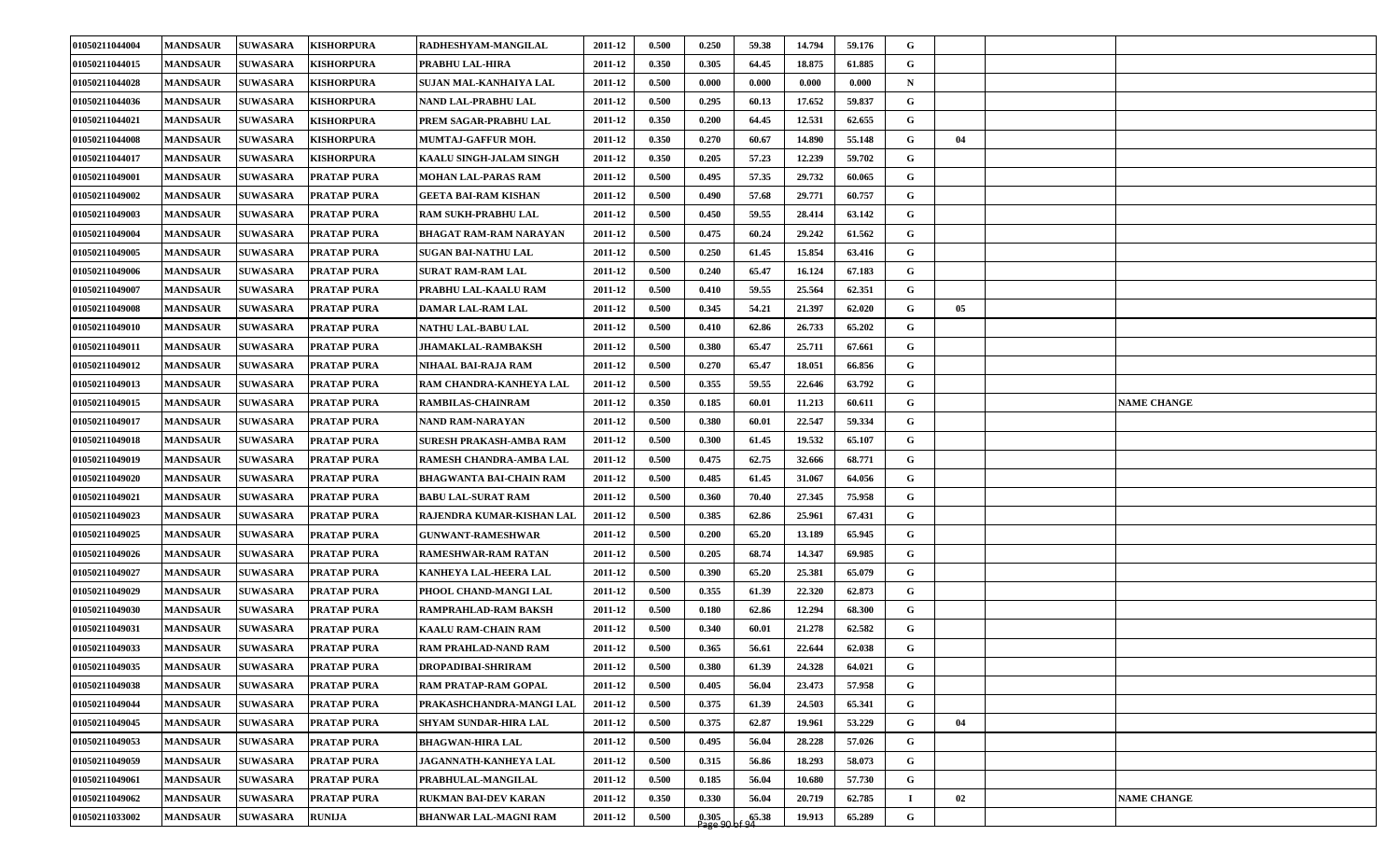| 01050211033001 | <b>MANDSAUR</b> | <b>SUWASARA</b> | <b>RUNIJA</b> | <b>BHERU LAL-SHANKAR LAL</b> | 2011-12 | 0.500 | 0.100              | 67.93              | 7.162  | 71.620 | G            |    |  |
|----------------|-----------------|-----------------|---------------|------------------------------|---------|-------|--------------------|--------------------|--------|--------|--------------|----|--|
| 01050211033006 | <b>MANDSAUR</b> | <b>SUWASARA</b> | <b>RUNIJA</b> | <b>BAGDI RAM-DEVA</b>        | 2011-12 | 0.500 | 0.400              | 65.38              | 26.554 | 66.385 | G            |    |  |
| 01050211033009 | <b>MANDSAUR</b> | <b>SUWASARA</b> | <b>RUNIJA</b> | RANCHOR-JAGANNATH            | 2011-12 | 0.500 | 0.290              | 64.74              | 19.052 | 65.697 | G            |    |  |
| 01050211033010 | <b>MANDSAUR</b> | <b>SUWASARA</b> | <b>RUNIJA</b> | NANDU BAI-NAND LAL           | 2011-12 | 0.500 | 0.455              | 62.25              | 29.133 | 64.029 | G            |    |  |
| 01050211033011 | <b>MANDSAUR</b> | <b>SUWASARA</b> | <b>RUNIJA</b> | <b>MANGI LAL-KAALU</b>       | 2011-12 | 0.500 | 0.485              | 66.19              | 31.015 | 63.948 | G            |    |  |
| 01050211033012 | <b>MANDSAUR</b> | <b>SUWASARA</b> | <b>RUNIJA</b> | RAMESHCHANDRA-KASHI BAI      | 2011-12 | 0.500 | 0.475              | 62.04              | 28.512 | 60.025 | G            |    |  |
| 01050211033013 | <b>MANDSAUR</b> | <b>SUWASARA</b> | <b>RUNIJA</b> | <b>MANGI LAL-HARI RAM</b>    | 2011-12 | 0.500 | 0.480              | 67.93              | 33.499 | 69.790 | G            |    |  |
| 01050211033017 | <b>MANDSAUR</b> | <b>SUWASARA</b> | <b>RUNIJA</b> | SHAKUR BAI-RADHAKISHAN       | 2011-12 | 0.500 | 0.125              | 59.76              | 7.658  | 61.264 | G            |    |  |
| 01050211033018 | <b>MANDSAUR</b> | <b>SUWASARA</b> | <b>RUNIJA</b> | <b>SHIV NARAYAN-BAPU LAL</b> | 2011-12 | 0.500 | 0.300              | 71.23              | 20.524 | 68.413 | G            |    |  |
| 01050211033019 | <b>MANDSAUR</b> | <b>SUWASARA</b> | <b>RUNIJA</b> | <b>MANGI BAI-MATHURA LAL</b> | 2011-12 | 0.500 | 0.390              | 68.57              | 27.164 | 69.651 | G            |    |  |
| 01050211033022 | <b>MANDSAUR</b> | <b>SUWASARA</b> | <b>RUNIJA</b> | <b>KAALI BAI-MEHTAB</b>      | 2011-12 | 0.350 | 0.000              | 0.000              | 0.000  | 0.000  | $\mathbf{F}$ |    |  |
| 01050211033029 | <b>MANDSAUR</b> | <b>SUWASARA</b> | <b>RUNIJA</b> | KALA BAI-BHAGIRATH           | 2011-12 | 0.500 | 0.410              | 64.74              | 26.886 | 65.576 | G            |    |  |
| 01050211033031 | <b>MANDSAUR</b> | <b>SUWASARA</b> | <b>RUNIJA</b> | GOPAL-RAMNARAYAN             | 2011-12 | 0.500 | 0.000              | 0.000              | 0.000  | 0.000  | $\mathbf{F}$ |    |  |
| 01050211033032 | <b>MANDSAUR</b> | <b>SUWASARA</b> | <b>RUNIJA</b> | KAARI BAI-KANHAIYA LAL       | 2011-12 | 0.500 | 0.235              | 62.04              | 14.810 | 63.021 | G            |    |  |
| 01050211033034 | <b>MANDSAUR</b> | <b>SUWASARA</b> | <b>RUNIJA</b> | UDAY SINGH-BHUWANI SINGH     | 2011-12 | 0.350 | 0.000              | 0.000              | 0.000  | 0.000  | $\mathbf{F}$ |    |  |
| 01050211033038 | <b>MANDSAUR</b> | <b>SUWASARA</b> | <b>RUNIJA</b> | RAMNARAYAN-CHAMPA LAL        | 2011-12 | 0.500 | 0.395              | 62.04              | 25.685 | 65.025 | G            |    |  |
| 01050211033041 | <b>MANDSAUR</b> | <b>SUWASARA</b> | <b>RUNIJA</b> | RAM CHANDRA-DHANNA           | 2011-12 | 0.500 | 0.375              | 64.74              | 24.638 | 65.701 | G            |    |  |
| 01050211033042 | <b>MANDSAUR</b> | <b>SUWASARA</b> | <b>RUNLJA</b> | <b>MAGNI BAI-BHERU LAL</b>   | 2011-12 | 0.500 | 0.000              | 0.000              | 0.000  | 0.000  | $\mathbf{F}$ |    |  |
| 01050211033043 | <b>MANDSAUR</b> | <b>SUWASARA</b> | <b>RUNLJA</b> | <b>BADRI LAL-KHEMRAJ</b>     | 2011-12 | 0.500 | 0.370              | 65.29              | 24.670 | 66.676 | G            |    |  |
| 01050211033045 | <b>MANDSAUR</b> | <b>SUWASARA</b> | <b>RUNIJA</b> | DEVI LAL-PARTHA              | 2011-12 | 0.500 | 0.435              | 60.18              | 23.582 | 54.211 | G            | 04 |  |
| 01050211033046 | <b>MANDSAUR</b> | <b>SUWASARA</b> | <b>RUNIJA</b> | <b>RAMESHWAR-BHANWAR LAL</b> | 2011-12 | 0.500 | 0.360              | 68.57              | 23.431 | 65.086 | G            |    |  |
| 01050211033047 | <b>MANDSAUR</b> | <b>SUWASARA</b> | <b>RUNIJA</b> | <b>BADRI LAL-SHIV LAL</b>    | 2011-12 | 0.500 | 0.000              | 0.000              | 0.000  | 0.000  | $\mathbf{F}$ |    |  |
| 01050211033048 | <b>MANDSAUR</b> | <b>SUWASARA</b> | <b>RUNIJA</b> | <b>BHAGWAN-BHERA</b>         | 2011-12 | 0.500 | 0.150              | 65.88              | 10.315 | 68.767 | G            |    |  |
| 01050211033052 | <b>MANDSAUR</b> | <b>SUWASARA</b> | <b>RUNIJA</b> | DHAPU BAI-RATAN LAL          | 2011-12 | 0.500 | 0.170              | 65.88              | 11.435 | 67.265 | G            |    |  |
| 01050211033054 | <b>MANDSAUR</b> | <b>SUWASARA</b> | <b>RUNIJA</b> | <b>BADRI LAL-BHAGIRATH</b>   | 2011-12 | 0.500 | 0.450              | 62.46              | 28.089 | 62.420 | G            |    |  |
| 01050211033056 | <b>MANDSAUR</b> | <b>SUWASARA</b> | <b>RUNIJA</b> | PURA LAL-MOTI LAL            | 2011-12 | 0.500 | 0.395              | 59.76              | 24.578 | 62.223 | G            |    |  |
| 01050211033058 | <b>MANDSAUR</b> | <b>SUWASARA</b> | <b>RUNIJA</b> | <b>GEETA BAI-NARAYAN</b>     | 2011-12 | 0.500 | 0.000              | 0.000              | 0.000  | 0.000  | $\mathbf{F}$ |    |  |
| 01050211033060 | <b>MANDSAUR</b> | <b>SUWASARA</b> | <b>RUNIJA</b> | <b>RAJA RAM-PANNA LAL</b>    | 2011-12 | 0.500 | 0.475              | 63.32              | 29.191 | 61.455 | G            |    |  |
| 01050211033061 | <b>MANDSAUR</b> | <b>SUWASARA</b> | <b>RUNIJA</b> | <b>MANGI BAI-SHANKAR LAL</b> | 2011-12 | 0.500 | 0.195              | 62.46              | 12.644 | 64.841 | G            |    |  |
| 01050211033068 | <b>MANDSAUR</b> | <b>SUWASARA</b> | <b>RUNIJA</b> | <b>SHIRAJ-NOOR MOH.</b>      | 2011-12 | 0.500 | 0.245              | 68.57              | 17.123 | 69.890 | G            |    |  |
| 01050211033069 | <b>MANDSAUR</b> | <b>SUWASARA</b> | <b>RUNIJA</b> | PRABHU LAL-KANHAIYA LAL      | 2011-12 | 0.500 | 0.180              | 59.76              | 11.192 | 62.178 | G            |    |  |
| 01050211033070 | <b>MANDSAUR</b> | <b>SUWASARA</b> | <b>RUNIJA</b> | PRABHU LAL-HARI RAM          | 2011-12 | 0.500 | 0.205              | 65.88              | 13.910 | 67.854 | G            |    |  |
| 01050211033071 | <b>MANDSAUR</b> | <b>SUWASARA</b> | <b>RUNIJA</b> | RAMESH CHANDRA-HARI RAM      | 2011-12 | 0.500 | 0.280              | 64.51              | 18.514 | 66.121 | $\mathbf G$  |    |  |
| 01050211033074 | <b>MANDSAUR</b> | <b>SUWASARA</b> | <b>RUNIJA</b> | <b>GEETA BAI-BAGDI RAM</b>   | 2011-12 | 0.500 | 0.000              | 0.000              | 0.000  | 0.000  | $\mathbf{F}$ |    |  |
| 01050211033076 | <b>MANDSAUR</b> | <b>SUWASARA</b> | <b>RUNIJA</b> | <b>KACHRU-HARI RAM</b>       | 2011-12 | 0.500 | 0.470              | 62.46              | 29.035 | 61.777 | $\mathbf G$  |    |  |
| 01050211033078 | <b>MANDSAUR</b> | <b>SUWASARA</b> | <b>RUNIJA</b> | <b>RAMI BAI-PURA LAL</b>     | 2011-12 | 0.500 | 0.200              | 65.52              | 12.889 | 64.445 | G            |    |  |
| 01050211033080 | <b>MANDSAUR</b> | <b>SUWASARA</b> | <b>RUNIJA</b> | <b>BHERU LAL-JAGANNATH</b>   | 2011-12 | 0.500 | 0.280              | 65.52              | 17.447 | 62.311 | $\mathbf G$  |    |  |
| 01050211033081 | <b>MANDSAUR</b> | <b>SUWASARA</b> | <b>RUNIJA</b> | KANHAIYA LAL-KISHAN LAL      | 2011-12 | 0.500 | 0.265              | 67.44              | 16.089 | 60.713 | $\mathbf G$  |    |  |
| 01050211033082 | <b>MANDSAUR</b> | <b>SUWASARA</b> | <b>RUNIJA</b> | <b>KAILASH-SHANKAR LAL</b>   | 2011-12 | 0.500 | 0.070              | 62.95              | 4.919  | 70.271 | $\mathbf G$  |    |  |
| 01050211033087 | <b>MANDSAUR</b> | <b>SUWASARA</b> | <b>RUNIJA</b> | MAGAN LAL-BHERU LAL          | 2011-12 | 0.500 | 0.190              | 65.52              | 13.478 | 70.937 | G            |    |  |
| 01050211033090 | <b>MANDSAUR</b> | <b>SUWASARA</b> | <b>RUNIJA</b> | RAM CHANDRA-RAM LAL CHOTA    | 2011-12 | 0.350 | 0.335              | 65.22              | 22.566 | 67.361 | G            |    |  |
| 01050211033091 | <b>MANDSAUR</b> | <b>SUWASARA</b> | <b>RUNIJA</b> | <b>MANGI LAL-DHULA</b>       | 2011-12 | 0.500 | $0.420$<br>Page 91 | $\frac{62.95}{94}$ | 28.444 | 67.724 | $\mathbf G$  |    |  |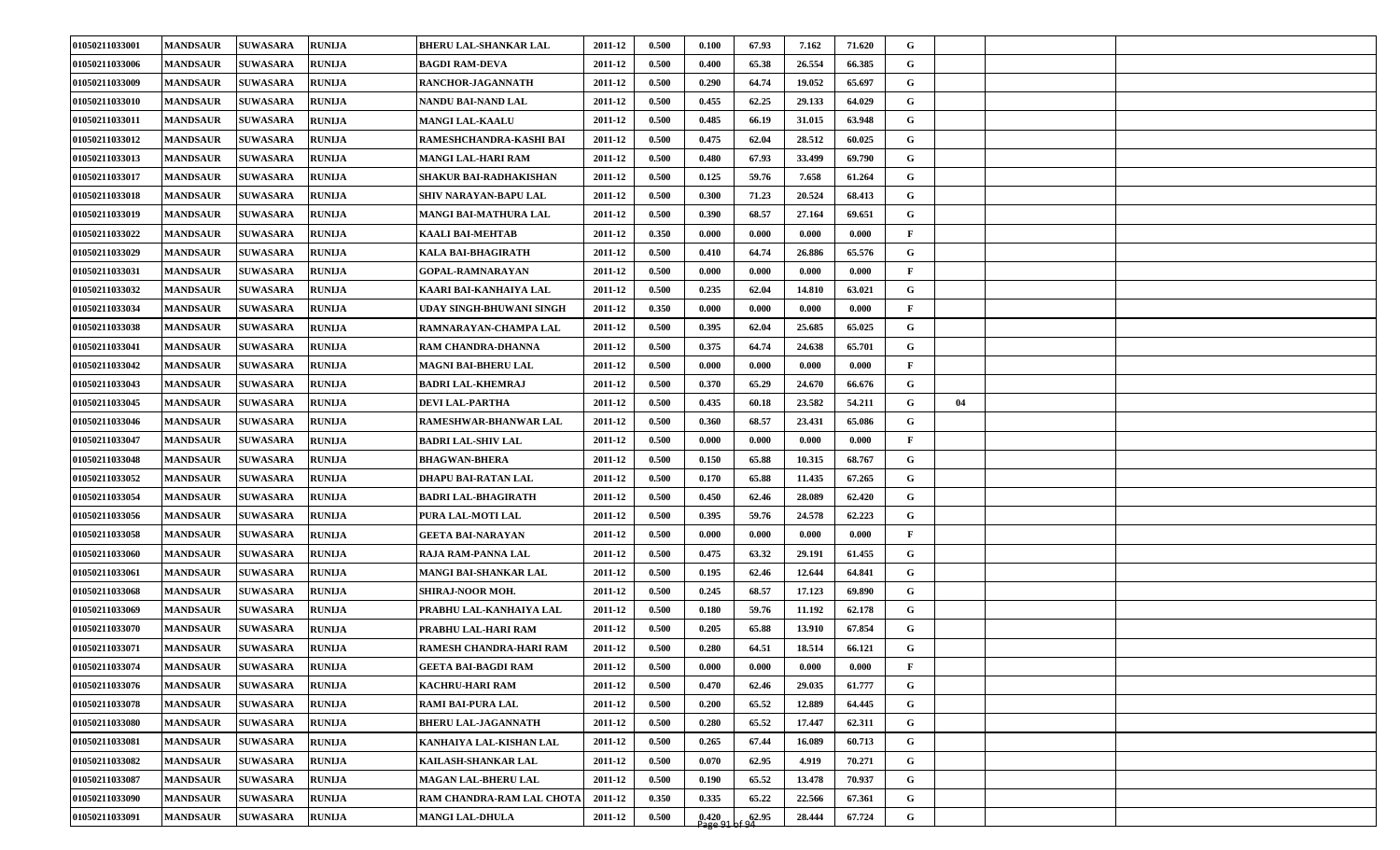| 01050211033094 | <b>MANDSAUR</b> | <b>SUWASARA</b> | <b>RUNIJA</b> | <b>KASHI RAM-BHANWAR LAL</b>           | 2011-12 | 0.500 | 0.410              | 62.95 | 26.043 | 63.520 | G            |    |                    |
|----------------|-----------------|-----------------|---------------|----------------------------------------|---------|-------|--------------------|-------|--------|--------|--------------|----|--------------------|
| 01050211033095 | <b>MANDSAUR</b> | <b>SUWASARA</b> | <b>RUNIJA</b> | <b>BASANTI LAL-RAM CHANDRA</b>         | 2011-12 | 0.500 | 0.290              | 62.17 | 17.337 | 59.783 | G            |    |                    |
| 01050211033096 | <b>MANDSAUR</b> | <b>SUWASARA</b> | <b>RUNLJA</b> | <b>FAKIR CHAND-GANGA RAM</b>           | 2011-12 | 0.500 | 0.200              | 63.62 | 13.124 | 65.620 | $\bf{I}$     | 02 |                    |
| 01050211033099 | <b>MANDSAUR</b> | <b>SUWASARA</b> | <b>RUNIJA</b> | DHAPU BAI-RAMESH DAS<br><b>BAIRAGL</b> | 2011-12 | 0.350 | 0.335              | 62.17 | 21.262 | 63.469 | G            |    | <b>NAME CHANGE</b> |
| 01050211033109 | <b>MANDSAUR</b> | <b>SUWASARA</b> | <b>RUNIJA</b> | <b>GORDHAN LAL-MOTI LAL</b>            | 2011-12 | 0.500 | 0.290              | 60.21 | 18.140 | 62.552 | G            |    |                    |
| 01050211033113 | <b>MANDSAUR</b> | <b>SUWASARA</b> | <b>RUNIJA</b> | PURI BAI-PYARA                         | 2011-12 | 0.350 | 0.045              | 65.22 | 3.168  | 70.400 | G            |    | <b>NAME CHANGE</b> |
| 01050211033114 | <b>MANDSAUR</b> | <b>SUWASARA</b> | <b>RUNIJA</b> | KANHAIYA LAL-DHUL JI                   | 2011-12 | 0.500 | 0.465              | 65.22 | 30.765 | 66.161 | G            |    |                    |
| 01050211033119 | <b>MANDSAUR</b> | <b>SUWASARA</b> | <b>RUNIJA</b> | DALLU BAI-RUP CHANDRA JAIN             | 2011-12 | 0.350 | 0.340              | 62.58 | 20.634 | 60.688 | G            |    | <b>NAME CHANGE</b> |
| 01050211033123 | <b>MANDSAUR</b> | <b>SUWASARA</b> | <b>RUNIJA</b> | PURA LAL-MANGI LAL BAAGDI              | 2011-12 | 0.500 | 0.000              | 0.000 | 0.000  | 0.000  | $\mathbf{F}$ |    |                    |
| 01050211033124 | <b>MANDSAUR</b> | <b>SUWASARA</b> | <b>RUNIJA</b> | DWARKA PRASAD-RAM<br><b>NARAYAN</b>    | 2011-12 | 0.500 | 0.285              | 63.78 | 19.170 | 67.263 | G            |    |                    |
| 01050211033059 | <b>MANDSAUR</b> | <b>SUWASARA</b> | <b>RUNIJA</b> | <b>RAKHAB CHAND-HARI RAM</b>           | 2011-12 | 0.500 | 0.490              | 64.96 | 32.396 | 66.114 | G            |    |                    |
| 01050211033126 | <b>MANDSAUR</b> | <b>SUWASARA</b> | <b>RUNLJA</b> | NARENDRA KUMAR-NAND<br><b>KISHOR</b>   | 2011-12 | 0.350 | 0.305              | 63.60 | 20.516 | 67.266 | G            |    |                    |
| 01050211033127 | <b>MANDSAUR</b> | <b>SUWASARA</b> | <b>RUNIJA</b> | KISHOR-D.P. GULABCHANDRA               | 2011-12 | 0.500 | 0.340              | 62.58 | 21.027 | 61.844 | G            |    |                    |
| 01050211033128 | <b>MANDSAUR</b> | <b>SUWASARA</b> | <b>RUNIJA</b> | <b>KASNI BAI-NARAYAN</b>               | 2011-12 | 0.500 | 0.385              | 62.58 | 24.245 | 62.974 | G            |    |                    |
| 01050211033131 | <b>MANDSAUR</b> | <b>SUWASARA</b> | <b>RUNIJA</b> | RUKMAN BAI -GANPAT LAL                 | 2011-12 | 0.500 | 0.200              | 64.96 | 12.927 | 64.635 | G            |    |                    |
| 01050211033137 | <b>MANDSAUR</b> | <b>SUWASARA</b> | <b>RUNIJA</b> | <b>BHAGWAN LAL-ONKAR</b>               | 2011-12 | 0.500 | 0.435              | 65.68 | 26.751 | 61.497 | G            |    |                    |
| 01050211033142 | <b>MANDSAUR</b> | <b>SUWASARA</b> | <b>RUNIJA</b> | <b>BHANWARI BAI-BHUWAAN</b>            | 2011-12 | 0.500 | 0.475              | 59.76 | 10.842 | 22.825 | $\mathbf I$  | 02 |                    |
| 01050211033145 | <b>MANDSAUR</b> | <b>SUWASARA</b> | <b>RUNLJA</b> | PURA-MAGAN                             | 2011-12 | 0.500 | 0.380              | 58.93 | 22.553 | 59.350 | G            |    |                    |
| 01050211033146 | <b>MANDSAUR</b> | <b>SUWASARA</b> | <b>RUNIJA</b> | CHUNNI LAL-GANGA RAM                   | 2011-12 | 0.350 | 0.230              | 62.14 | 14.514 | 63.104 | G            |    | <b>NAME CHANGE</b> |
| 01050211033147 | <b>MANDSAUR</b> | <b>SUWASARA</b> | <b>RUNIJA</b> | <b>RAM KISHAN-BALDEV</b>               | 2011-12 | 0.500 | 0.490              | 62.14 | 30.848 | 62.955 | G            |    |                    |
| 01050211033150 | <b>MANDSAUR</b> | <b>SUWASARA</b> | <b>RUNIJA</b> | <b>BHIMA SHANKAR-NATHU</b>             | 2011-12 | 0.500 | 0.000              | 0.000 | 0.000  | 0.000  | F            |    |                    |
| 01050211033151 | <b>MANDSAUR</b> | <b>SUWASARA</b> | <b>RUNIJA</b> | <b>RAM CHANDRA-GANESH RAM</b>          | 2011-12 | 0.500 | 0.455              | 56.93 | 8.515  | 18.714 | G            | 04 |                    |
| 01050211033155 | <b>MANDSAUR</b> | <b>SUWASARA</b> | <b>RUNIJA</b> | <b>ISHWAR LAL-ASHA RAM</b>             | 2011-12 | 0.500 | 0.100              | 71.79 | 8.174  | 81.740 | $\mathbf G$  |    |                    |
| 01050211033156 | <b>MANDSAUR</b> | <b>SUWASARA</b> | <b>RUNIJA</b> | <b>BHANWAR LAL-SHANKAR LAL</b>         | 2011-12 | 0.500 | 0.305              | 65.68 | 19.798 | 64.911 | G            |    |                    |
| 01050211033158 | <b>MANDSAUR</b> | <b>SUWASARA</b> | <b>RUNIJA</b> | RAJENDRA SINGH-UDAY SINGH              | 2011-12 | 0.500 | 0.410              | 62.14 | 25.566 | 62.356 | G            |    |                    |
| 01050211033159 | <b>MANDSAUR</b> | <b>SUWASARA</b> | <b>RUNLJA</b> | RAM CHANDRA-CHAMPA LAL                 | 2011-12 | 0.500 | 0.000              | 0.000 | 0.000  | 0.000  | $\mathbf{F}$ |    |                    |
| 01050211033160 | <b>MANDSAUR</b> | <b>SUWASARA</b> | <b>RUNIJA</b> | <b>MAGAN-KESHU RAM</b>                 | 2011-12 | 0.350 | 0.000              | 0.000 | 0.000  | 0.000  | $\mathbf{F}$ |    |                    |
| 01050211033161 | <b>MANDSAUR</b> | <b>SUWASARA</b> | <b>RUNIJA</b> | PURAN LAL-JAMANA LAL                   | 2011-12 | 0.500 | 0.000              | 0.000 | 0.000  | 0.000  | $\mathbf{F}$ |    |                    |
| 01050211033162 | <b>MANDSAUR</b> | <b>SUWASARA</b> | <b>RUNIJA</b> | MOHAN BAI-KANHAIYA LAL                 | 2011-12 | 0.500 | 0.485              | 67.41 | 31.500 | 64.948 | G            |    |                    |
| 01050211033163 | <b>MANDSAUR</b> | <b>SUWASARA</b> | <b>RUNIJA</b> | KAILASH CHANDRA-RAMESH                 | 2011-12 | 0.500 | 0.310              | 63.78 | 19.107 | 61.635 | G            |    |                    |
| 01050211033165 | <b>MANDSAUR</b> | <b>SUWASARA</b> | <b>RUNIJA</b> | CHANDRA<br>GOVARDHAN LAL-BHANWAR       | 2011-12 | 0.500 | 0.275              | 65.66 | 18.038 | 65.593 | G            |    |                    |
| 01050211033168 | <b>MANDSAUR</b> | <b>SUWASARA</b> | <b>RUNIJA</b> | <b>HIMMAT BAI-BHANWAR SINGH</b>        | 2011-12 | 0.500 | 0.195              | 63.78 | 12.747 | 65.369 | G            |    |                    |
| 01050211033169 | <b>MANDSAUR</b> | <b>SUWASARA</b> | <b>RUNIJA</b> | SHIV NARAYAN-SHAMBHU LAL               | 2011-12 | 0.500 | 0.330              | 68.60 | 22.726 | 68.867 | $\mathbf G$  |    |                    |
| 01050211033172 | <b>MANDSAUR</b> | <b>SUWASARA</b> | <b>RUNIJA</b> | RAM CHANDRA-KAALU                      | 2011-12 | 0.500 | 0.335              | 67.41 | 23.699 | 70.743 | G            |    |                    |
| 01050211033173 | <b>MANDSAUR</b> | <b>SUWASARA</b> | <b>RUNIJA</b> | KASHI RAM-RADHAKISHAN                  | 2011-12 | 0.500 | 0.460              | 65.68 | 29.256 | 63.600 | $\mathbf G$  |    |                    |
| 01050211033175 | <b>MANDSAUR</b> | <b>SUWASARA</b> | <b>RUNIJA</b> | <b>BASANTI LAL-ASHA RAM</b>            | 2011-12 | 0.500 | 0.225              | 64.58 | 14.152 | 62.898 | $\mathbf G$  |    |                    |
| 01050211033176 | <b>MANDSAUR</b> | <b>SUWASARA</b> | <b>RUNIJA</b> | <b>BHERU LAL-BIHARI LAL</b>            | 2011-12 | 0.500 | 0.235              | 63.97 | 14.942 | 63.583 | $\mathbf G$  |    |                    |
| 01050211033177 | <b>MANDSAUR</b> | <b>SUWASARA</b> | <b>RUNIJA</b> | ABDUL GAFFUR-GUL MOH.                  | 2011-12 | 0.500 | 0.255              | 61.80 | 15.891 | 62.318 | G            |    |                    |
| 01050211033178 | <b>MANDSAUR</b> | <b>SUWASARA</b> | <b>RUNIJA</b> | <b>GANGA RAM-SWARUP</b>                | 2011-12 | 0.500 | 0.485              | 61.80 | 28.958 | 59.707 | $\mathbf G$  |    |                    |
| 01050211033179 | <b>MANDSAUR</b> | <b>SUWASARA</b> | <b>RUNIJA</b> | <b>SUKH LAL-RAM LAL</b>                | 2011-12 | 0.500 | 0.000              | 0.000 | 0.000  | 0.000  | $\mathbf{F}$ |    |                    |
| 01050211033180 | <b>MANDSAUR</b> | <b>SUWASARA</b> | <b>RUNIJA</b> | DANU SINGH-JUJHAR SINGH                | 2011-12 | 0.500 | 0.385              | 64.00 | 25.435 | 66.065 | G            |    |                    |
| 01050211033181 | <b>MANDSAUR</b> | <b>SUWASARA</b> | <b>RUNIJA</b> | LAXMI NARAYAN-RAM NARAYAN              | 2011-12 | 0.500 | $0.195$<br>Page 92 | 61.80 | 12.810 | 65.692 | G            |    |                    |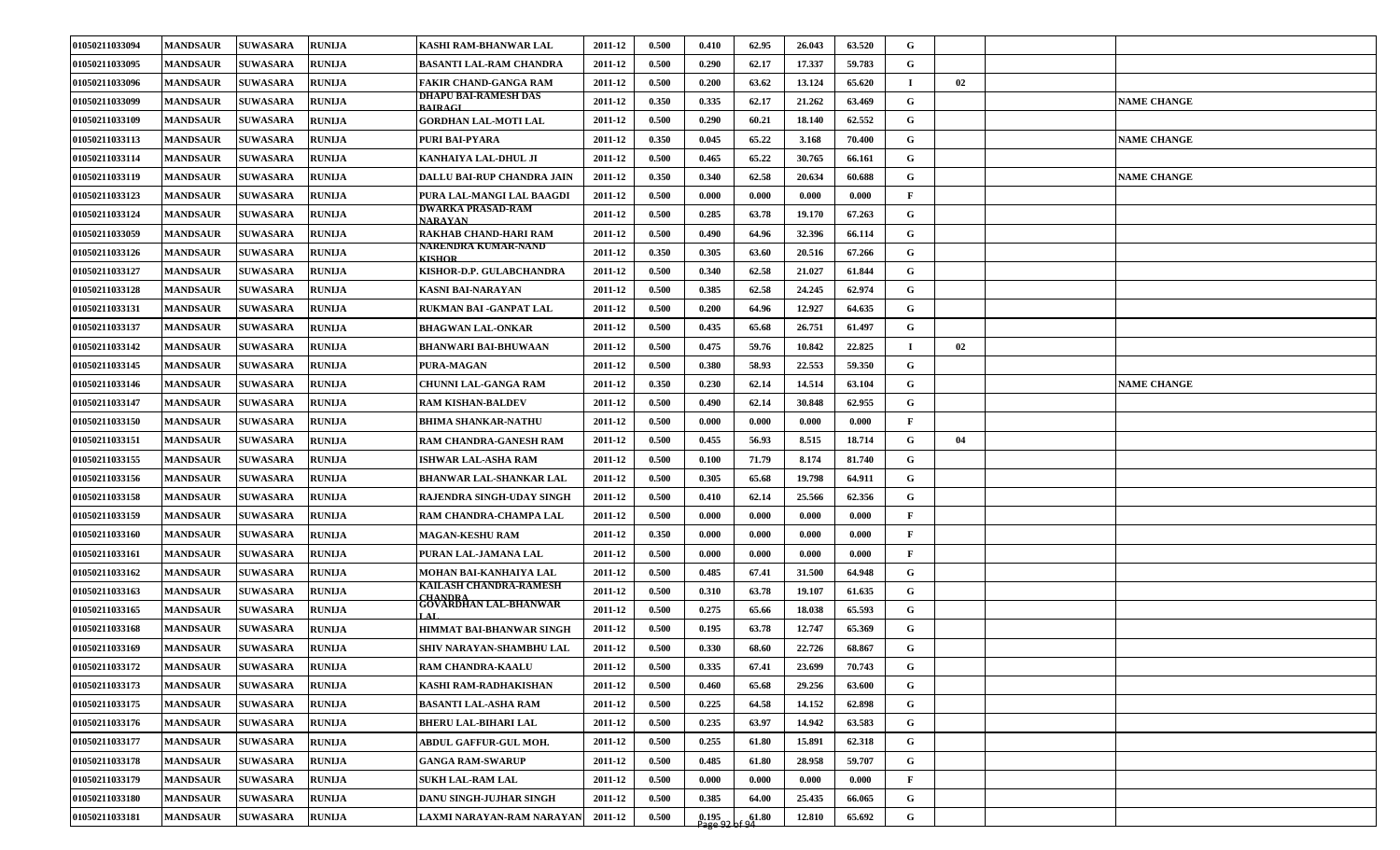| 01050211033185 | <b>MANDSAUR</b> | <b>SUWASARA</b> | <b>RUNIJA</b> | <b>BHERU LAL-PURA</b>                | 2011-12 | 0.500 | 0.130              | 62.37 | 8.135  | 62.577 | G            |    |                    |
|----------------|-----------------|-----------------|---------------|--------------------------------------|---------|-------|--------------------|-------|--------|--------|--------------|----|--------------------|
| 01050211033191 | <b>MANDSAUR</b> | <b>SUWASARA</b> | <b>RUNIJA</b> | SATYANARAYAN-RAMA CHAMAR             | 2011-12 | 0.500 | 0.130              | 62.37 | 8.322  | 64.015 | G            |    |                    |
| 01050211033198 | <b>MANDSAUR</b> | <b>SUWASARA</b> | <b>RUNIJA</b> | SATYANARAYAN-MANGI LAL               | 2011-12 | 0.500 | 0.290              | 62.37 | 17.669 | 60.928 | $\mathbf G$  |    |                    |
| 01050211033199 | <b>MANDSAUR</b> | <b>SUWASARA</b> | <b>RUNIJA</b> | <b>RAM GOPAL-JAGANNATH</b>           | 2011-12 | 0.500 | 0.105              | 67.41 | 7.425  | 70.714 | G            |    |                    |
| 01050211033201 | <b>MANDSAUR</b> | <b>SUWASARA</b> | <b>RUNIJA</b> | AATMA RAM-JAGANNATH                  | 2011-12 | 0.500 | 0.300              | 68.58 | 20.741 | 69.137 | G            |    |                    |
| 01050211033205 | <b>MANDSAUR</b> | <b>SUWASARA</b> | <b>RUNIJA</b> | ISHTAQAR KHA-MAQBUL KHA              | 2011-12 | 0.500 | 0.480              | 60.50 | 29.005 | 60.427 | G            |    |                    |
| 01050211033207 | <b>MANDSAUR</b> | <b>SUWASARA</b> | <b>RUNIJA</b> | SHANTI LAL-BAL CHAND                 | 2011-12 | 0.500 | 0.275              | 61.23 | 16.908 | 61.484 | $\mathbf I$  | 02 |                    |
| 01050211033208 | <b>MANDSAUR</b> | <b>SUWASARA</b> | <b>RUNIJA</b> | RANCHHOR-KAARU LAL                   | 2011-12 | 0.500 | 0.140              | 68.58 | 9.562  | 68.300 | G            |    |                    |
| 01050211033210 | <b>MANDSAUR</b> | <b>SUWASARA</b> | <b>RUNIJA</b> | KAARU LAL-PURA CHAMAR                | 2011-12 | 0.350 | 0.190              | 65.54 | 12.499 | 65.784 | G            |    |                    |
| 01050211033213 | <b>MANDSAUR</b> | <b>SUWASARA</b> | <b>RUNIJA</b> | RAM NIWAS-SHIV NARAYAN               | 2011-12 | 0.500 | 0.000              | 0.000 | 0.000  | 0.000  | $\mathbf{F}$ |    |                    |
| 01050211033214 | <b>MANDSAUR</b> | <b>SUWASARA</b> | <b>RUNIJA</b> | NATHU LAL-KISHAN LAL                 | 2011-12 | 0.500 | 0.405              | 61.46 | 25.330 | 62.543 | $\mathbf G$  |    |                    |
| 01050211033215 | <b>MANDSAUR</b> | <b>SUWASARA</b> | <b>RUNIJA</b> | SOHAN BAI-BHANWAR LAL                | 2011-12 | 0.500 | 0.215              | 60.80 | 13.289 | 61.809 | G            |    |                    |
| 01050211033217 | <b>MANDSAUR</b> | <b>SUWASARA</b> | <b>RUNIJA</b> | SOHAN BAI-MANGI LAL                  | 2011-12 | 0.350 | 0.000              | 0.000 | 0.000  | 0.000  | $\mathbf{F}$ |    | <b>NAME CHANGE</b> |
| 01050211033218 | <b>MANDSAUR</b> | <b>SUWASARA</b> | <b>RUNIJA</b> | <b>SHIV NARAYAN-DHURA</b>            | 2011-12 | 0.500 | 0.240              | 65.52 | 16.146 | 67.275 | G            |    |                    |
| 01050211033226 | <b>MANDSAUR</b> | <b>SUWASARA</b> | <b>RUNIJA</b> | RAM CHANDRA-MANGI LAL                | 2011-12 | 0.500 | 0.205              | 64.85 | 13.063 | 63.722 | $\mathbf G$  |    |                    |
| 01050211033027 | <b>MANDSAUR</b> | <b>SUWASARA</b> | <b>RUNIJA</b> | BAPU LAL-NANDA                       | 2011-12 | 0.500 | 0.205              | 64.85 | 13.368 | 65.210 | G            |    |                    |
| 01050211033187 | <b>MANDSAUR</b> | <b>SUWASARA</b> | <b>RUNIJA</b> | RADHESHYAM-SHIV LAL                  | 2011-12 | 0.500 | 0.000              | 0.000 | 0.000  | 0.000  | $\mathbf{F}$ |    |                    |
| 01050211033225 | <b>MANDSAUR</b> | <b>SUWASARA</b> | <b>RUNIJA</b> | RAMESH CHANDRA-BHERU LAL             | 2011-12 | 0.500 | 0.100              | 65.44 | 6.637  | 66.370 | G            |    |                    |
| 01050211033035 | <b>MANDSAUR</b> | <b>SUWASARA</b> | <b>RUNIJA</b> | KAALU SINGH-HARI SINGH               | 2011-12 | 0.500 | 0.000              | 0.000 | 0.000  | 0.000  | $\mathbf{F}$ |    |                    |
| 01050211033235 | <b>MANDSAUR</b> | <b>SUWASARA</b> | <b>RUNIJA</b> | HIRA LAL-JAGANNATH                   | 2011-12 | 0.500 | 0.295              | 68.58 | 19.898 | 67.451 | G            |    |                    |
| 01050211033101 | <b>MANDSAUR</b> | <b>SUWASARA</b> | <b>RUNIJA</b> | GANGA RAM-PURA LAL                   | 2011-12 | 0.500 | 0.200              | 61.69 | 12.514 | 62.570 | G            |    |                    |
| 01050211033105 | <b>MANDSAUR</b> | <b>SUWASARA</b> | <b>RUNIJA</b> | SHYAMA BAI-YADUNANDAN<br><b>OSHL</b> | 2011-12 | 0.350 | 0.145              | 65.44 | 10.050 | 69.310 | G            |    | <b>NAME CHANGE</b> |
| 01050211033237 | <b>MANDSAUR</b> | <b>SUWASARA</b> | <b>RUNIJA</b> | <b>AJIT KUMAR-ANANDI LAL</b>         | 2011-12 | 0.500 | 0.000              | 0.000 | 0.000  | 0.000  | $\mathbf{F}$ |    |                    |
| 01050211033239 | <b>MANDSAUR</b> | <b>SUWASARA</b> | <b>RUNIJA</b> | BHUWANI SHANKAR-SHIV LAL             | 2011-12 | 0.500 | 0.350              | 65.44 | 23.390 | 66.829 | G            |    |                    |
| 01050211033004 | <b>MANDSAUR</b> | <b>SUWASARA</b> | <b>RUNIJA</b> | <b>KANKU BAI-RANCHHOR</b>            | 2011-12 | 0.500 | 0.450              | 63.52 | 28.775 | 63.944 | G            |    |                    |
| 01050211033138 | <b>MANDSAUR</b> | <b>SUWASARA</b> | <b>RUNIJA</b> | PARMANAND-RAM CHANDAR                | 2011-12 | 0.500 | 0.190              | 63.52 | 12.541 | 66.005 | $\mathbf G$  |    |                    |
| 01050211033143 | <b>MANDSAUR</b> | <b>SUWASARA</b> | <b>RUNIJA</b> | RAM CHANDRA-BHUWAAN                  | 2011-12 | 0.500 | 0.490              | 63.52 | 31.143 | 63.557 | G            |    |                    |
| 01050211033108 | <b>MANDSAUR</b> | <b>SUWASARA</b> | <b>RUNIJA</b> | HUSSIAN SHEIKH-GAFFAR KHA            | 2011-12 | 0.500 | 0.000              | 0.000 | 0.000  | 0.000  | $\mathbf{F}$ |    |                    |
| 01050211033121 | <b>MANDSAUR</b> | <b>SUWASARA</b> | <b>RUNIJA</b> | <b>MOHAN LAL-JAGANNATH</b>           | 2011-12 | 0.350 | 0.160              | 69.16 | 11.066 | 69.163 | G            |    |                    |
| 01050211033247 | <b>MANDSAUR</b> | <b>SUWASARA</b> | <b>RUNIJA</b> | KAALI BAI-RAM LAL                    | 2011-12 | 0.350 | 0.190              | 61.69 | 11.800 | 62.105 | G            |    |                    |
| 01050211033248 | <b>MANDSAUR</b> | <b>SUWASARA</b> | <b>RUNIJA</b> | KANHAIYA LAL-GANESH RAM              | 2011-12 | 0.500 | 0.465              | 59.73 | 28.210 | 60.667 | G            |    |                    |
| 01050211033253 | <b>MANDSAUR</b> | <b>SUWASARA</b> | <b>RUNIJA</b> | KARIM BAKSH-HUSSAIN BAKSH            | 2011-12 | 0.350 | 0.000              | 0.000 | 0.000  | 0.000  | $\mathbf{F}$ |    |                    |
| 01050211033254 | <b>MANDSAUR</b> | <b>SUWASARA</b> | <b>RUNIJA</b> | RAMCHANDRA - D.P. DHURIBAI           | 2011-12 | 0.500 | 0.195              | 65.54 | 12.930 | 66.308 | $\mathbf G$  |    |                    |
| 01050211033024 | <b>MANDSAUR</b> | <b>SUWASARA</b> | <b>RUNIJA</b> | RAMSUKHI BAI-RADHESHYAM              | 2011-12 | 0.500 | 0.150              | 65.54 | 10.084 | 67.227 | $\mathbf G$  |    |                    |
| 01050211033077 | <b>MANDSAUR</b> | <b>SUWASARA</b> | <b>RUNIJA</b> | <b>DEVILAL-PRABHULAL</b>             | 2011-12 | 0.500 | 0.150              | 59.73 | 8.977  | 59.847 | G            |    |                    |
| 01050211033148 | <b>MANDSAUR</b> | <b>SUWASARA</b> | <b>RUNIJA</b> | <b>MAGAN LAL-KANHA</b>               | 2011-12 | 0.500 | 0.195              | 61.69 | 12.003 | 61.554 | $\mathbf G$  |    |                    |
| 01050211033186 | <b>MANDSAUR</b> | <b>SUWASARA</b> | <b>RUNIJA</b> | <b>BAALU SINGH-AMAR SINGH</b>        | 2011-12 | 0.500 | 0.390              | 59.73 | 23.517 | 60.300 | $\mathbf G$  |    |                    |
| 01050211033202 | <b>MANDSAUR</b> | <b>SUWASARA</b> | <b>RUNIJA</b> | ISHWAR LAL-PRABHU LAL                | 2011-12 | 0.500 | 0.090              | 67.76 | 6.476  | 71.956 | $\mathbf G$  |    |                    |
| 01050211033203 | <b>MANDSAUR</b> | <b>SUWASARA</b> | <b>RUNIJA</b> | RAMESH CHANDRA-GANGA RAM             | 2011-12 | 0.500 | 0.230              | 64.77 | 15.397 | 66.943 | $\mathbf G$  |    |                    |
| 01050211033132 | <b>MANDSAUR</b> | <b>SUWASARA</b> | <b>RUNIJA</b> | PIRU LAL-GAFFUR                      | 2011-12 | 0.500 | 0.210              | 62.25 | 13.286 | 63.267 | $\mathbf G$  |    |                    |
| 01050211033067 | <b>MANDSAUR</b> | <b>SUWASARA</b> | <b>RUNIJA</b> | DEVI LAL-NANU RAM                    | 2011-12 | 0.350 | 0.330              | 58.12 | 19.151 | 58.033 | G            |    |                    |
| 01050211033073 | <b>MANDSAUR</b> | <b>SUWASARA</b> | <b>RUNIJA</b> | PRAKASH CHANDRA-MANNA LAL            | 2011-12 | 0.500 | $0.405$<br>Page 93 | 58.72 | 24.906 | 61.496 | $\mathbf G$  |    |                    |